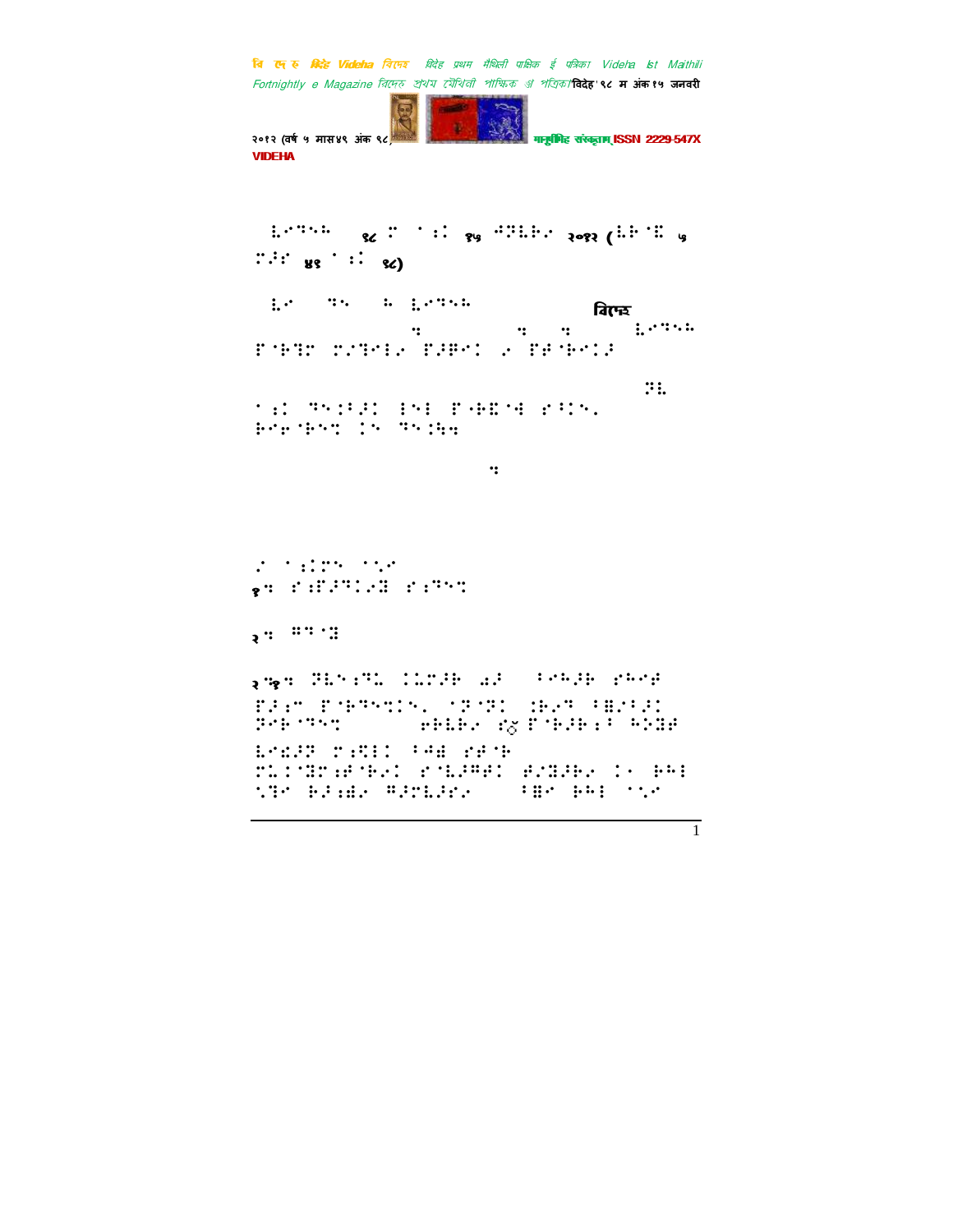

मानुबंधिह संस्कृताम् ISSN 2229-547X

**VIDEHA** FRENCH SPERI ME COPARE SNORT LETE roch and mirit (1986 cape FEMALE FROM THE ESTIMATE POINTER TOLP

gogord the former of problements on every **BOYSE MANUEL REPORT** 

<sub>3797</sub> HLPPECH COMBE EMPROVER  $\mathbb{R} \times \mathbb{R} \times \mathbb{R}$ 

, mar (189222-18) 12 (1820)  $\cdots$  , where  $\cdots$ ROBOT STORY CONTROL

gage screening and installed constant BUDI MAD KURSTON (ARP LOTECE

gage Love classe (Lessa classes) LEATH ROBERT ESTATE STATES STREET

gage Bandban (anne Cobre Chiba) Pobre dalas flecolaeci prorazeg

gazernels: Sachense Schule Beniber APILEI KREPENIR AN INIME MANI<br>MNEZ PINGRESO MMMM AZ MNEZER ENE  $\mathbf{u}$  . :

 $\overline{2}$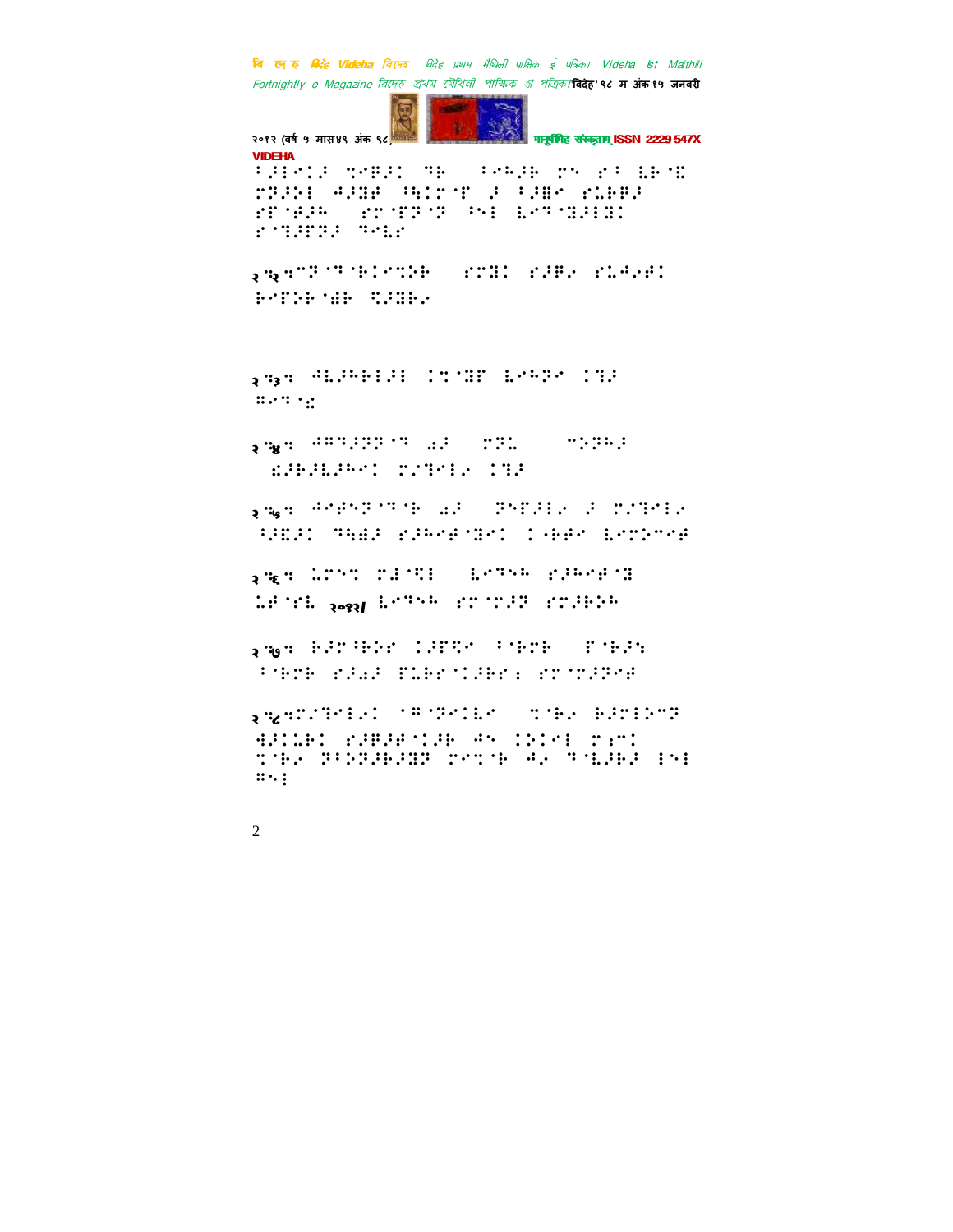```
चि एत् रू मिन्हे Videha निएन्थ विदेह प्रथम मैथिली पाक्षिक ई पत्रिका Videha Ist Maithili
Fortnightly e Magazine বিদেত প্ৰথম মৌথিনী পাক্ষিক প্ৰ পত্ৰিকা'বিदेह'९८ म अंक१५ जनवरी
२०१२ (वर्ष ५ मास४९ अंक ९८) मानुष्य कर्णाटक संकृतम् ISSN 2229-547X
VIDEHA 
                                                                  3
3: "2"३⣒१⣒!⢼⢽⢴!⢼⢼⣝⢽⢴.⣝⣉⢵⣎⢷⢼!
३३३ % अब्दा निर्माणिक विकास समिति । अस्ति । अस्ति । अस्ति । अस्ति । अस्ति । अस्ति । अस्ति । अस्ति । अस्ति । अस<br>प्राचीन
⢷⣓A⢴!⣔⢼!
३७३७ थे <sup>अस</sup>र्पात पर पार्टी के बर्जियों के राष्ट्रपति <sub>रा</sub>ष
⣎⢴⢷⢽⢹⢷!2⢷⢷⣏!३⣒!⢽⢴!
2⢷⣝⢹⢷⣉⢽⢴.!⢹⣓⣞⢼!⣇⢾⢼!४⣒!⢺⢻⢹⢼⢽⣐⢹!
⣔⢼!(⢽⣅(!.⢻⢴⢾.⢻⢺5!
३%४% अधिकार निर्माण करते हैं। अधिकार करते हैं । अधिकार करते हैं । अधिकार करते हैं । अधिकार करते हैं । अधिकार क<br>इतिहास
\overline{2}.2 PH 22 COPE 32
३⣒५⣒!⢻⣜⣉!⣅⢼⢷!⣔⢼!#A⢼⣇⢷⢼#!
३६६७ र प्रताप्रसार कर <sub>देश</sub>ीताप्र (संस्थान)
३<u></u>ुुुुुुुुुु थे %२% थे %२% थे %२% थे %२% थे %२% थे %२% थे %२% थे %
  \mathbb{R}^n
```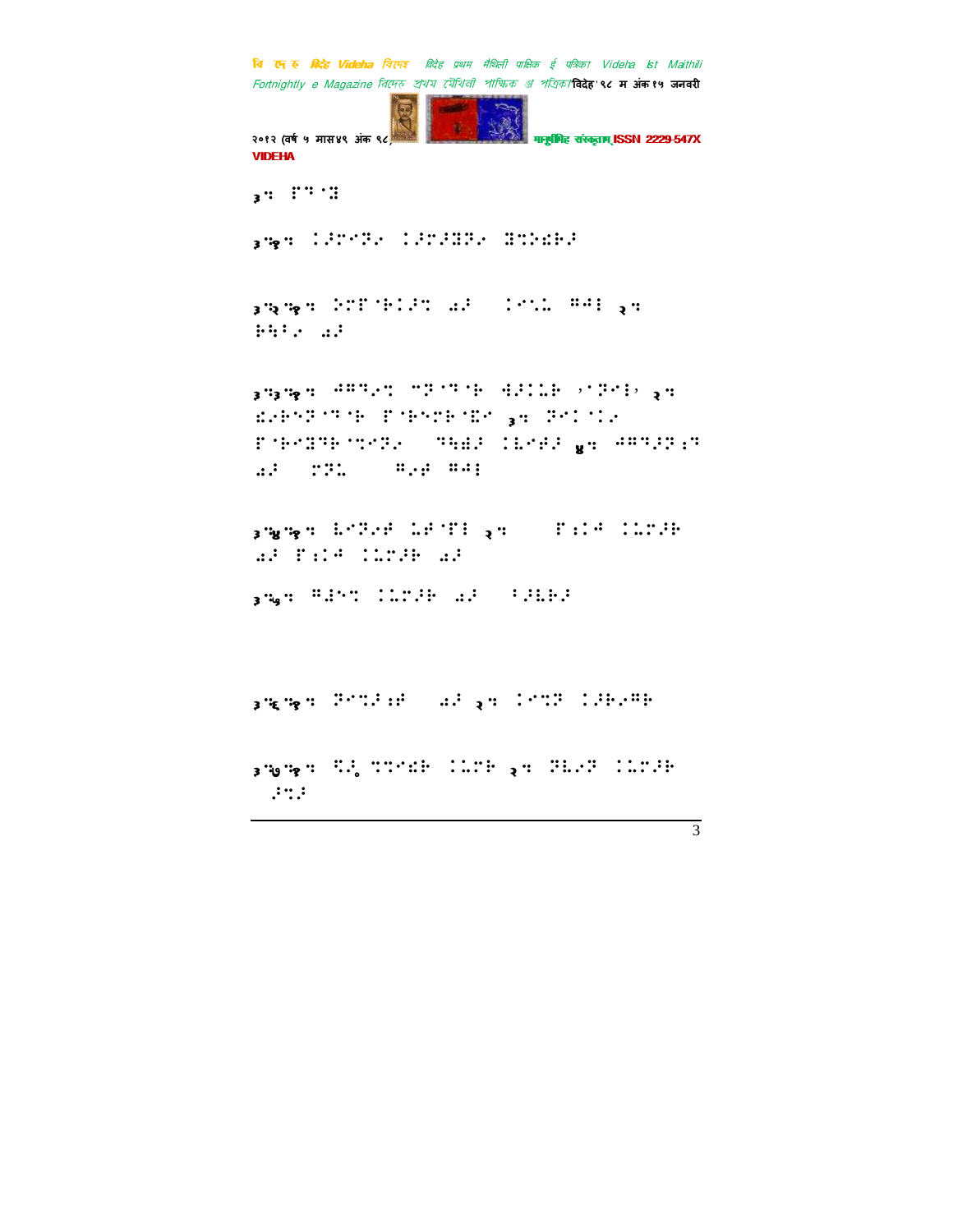

२०१२ (वर्ष ५ मास४९ अंक ९८) मानुषिक संस्कृतम् ISSN 2229-547X VIDEHA

३% : निर्देश कर

४⣒!⣙5⢼!5⢼."⣐⢻⢴⢾१⣒⣇⢽⢴⢾⢼!⣅⢼⢷⢴!  $\frac{1}{2}$ 4BJPPJP (Provide construction of the second construction of the second construction of the second construction of the second construction of the second construction of the second construction of the second constru ⣅⣉!⣜⣋5!)⣙5⢼!⣇⢽"2⢾0!  $5 - 5 - 5 - 5 = 5$ 

५⣒!⢻⢹⣝.2⢹⣝!⢸⢼⢷⢾⢴;!!⣉⢷⢴!⢼⣉⢴⢽⢼⣙!  $^{\circ}$   $^{\circ}$   $^{\circ}$   $^{\circ}$   $^{\circ}$   $^{\circ}$   $^{\circ}$   $^{\circ}$   $^{\circ}$   $^{\circ}$   $^{\circ}$   $^{\circ}$   $^{\circ}$   $^{\circ}$   $^{\circ}$   $^{\circ}$   $^{\circ}$   $^{\circ}$   $^{\circ}$   $^{\circ}$   $^{\circ}$   $^{\circ}$   $^{\circ}$   $^{\circ}$   $^{\circ}$   $^{\circ}$   $^{\circ}$   $^{\circ}$   $^{\circ}$   $^{\circ}$   $^{\circ}$   $^{\circ}$ 4⣙5⢴!⢽⣅⣇⢼⢹!!⣉⢷⢴!⣇⢽⢴⢾!⣅⢾25\*! "⢻⢷!⣇⢺⢼⢳⢾.!⢳!⢳⢽⢹⣓!⣁⢴!⢳⢽⢹⢴!  $^{\prime}$  (9.1)  $^{\prime}$  (5.1)  $^{\prime}$  (5.1)  $^{\prime}$  (6.1)  $^{\prime}$  (6.1)  $^{\prime}$  (6.1)  $^{\prime}$  (6.1)  $^{\prime}$  (6.1)  $^{\prime}$  (6.1)  $^{\prime}$  (6.1)  $^{\prime}$  (6.1)  $^{\prime}$  (6.1)  $^{\prime}$  (6.1)  $^{\prime}$  (6.1)  $^{\prime}$  (6.1)  $^{\prime}$  (6.1)  $^{\prime}$  (6.1) ⢹⣇⢼⢷⢼.!!!

 $\epsilon$ sidist, lees ing tree lurb  $\mu$   $\bar{L}$  . The state of the state of the state of the state of the state of the state of the state of the state of the state of the state of the state of the state of the state of the state of the state of the state of  $\vdots$   $\vdots$   $\vdots$ 

७⣒!⢸⢼⣏⢼2⢼!⢷[⢽⢼.5⣈⢽!.\⢼⢽! 4⣙5⢴^-!\⣇⢹⢳!4⣙5⢴.⣐⢻⢷⢺⢴!⢼!  $^{\prime}$  .4 The state of the state of the state of the state of the state of the state of the state of the state of the state of the state of the state of the state of the state of the state of the state of the state of the 2þei (158 al-an 159 an 159 an 159 an 159 an 159 an 159 an 159 an 159 an 159 an 159 an 159 an 159 an 159 an 15 "⣒⣝⣓⣒5⣒!"⢷⣇⢷!⢼⣎⢼⢷⢾!.Cbtfe!

ejduje pobs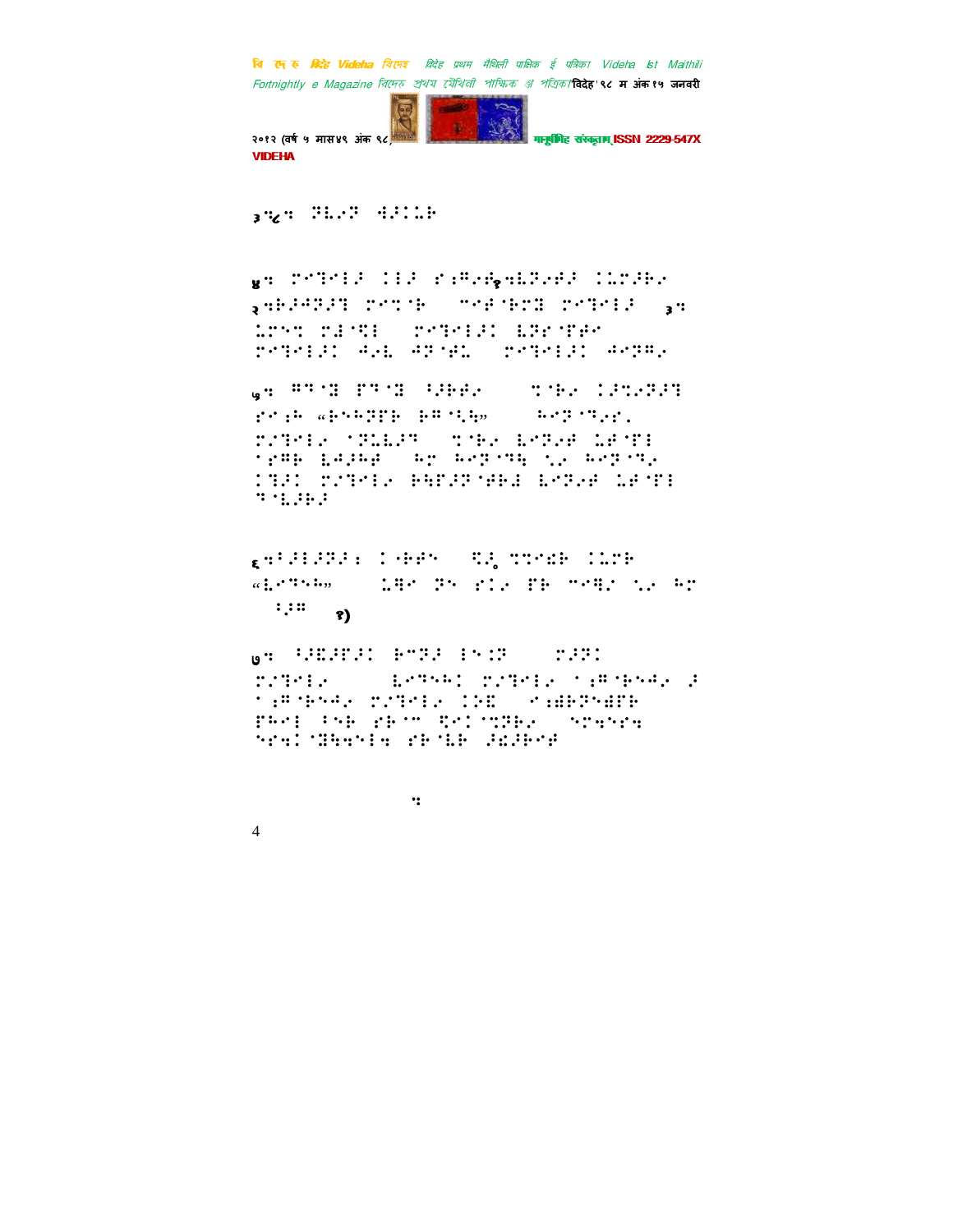

VIDEHA

L'INE DE L'ESTRE L'ESTRE L'ESTRE L'ESTRE L'ESTRE L'ESTRE L'ESTRE L'ESTRE L'ESTRE L'ESTRE L'ESTRE L'ESTRE L'ES A⢷5-!⢾⢷⢳⣅⢾⢼!⢼!⢹⣇⢽⢼⢻⢷⢴!!\*! 2⢴⣒⣋⢴⣒⢶⣒!⣋⢼⣅⢽5⢵⣋!55!⢽⢴[⢼E! 5⣐2⢷!⣅25A⣎!⣁⣒!Bmm!uif!pme!

bu!uif!gpmmpxjoh!mjol⣒!!

L'ESTRA V PENECIS PARI PIEZZ N.:<br>PNESE (PRESIDE J TRIPIER PAPPY A⢷5-!⢾⢷⢳⣅⢾⢼!⢼!⢹⣇⢽⢼⢻⢷⢴!⢷⣓2!

⣇⢹⢳!⢴.2⢾⢷⢼!2⢳5!५० ⣐!

LATHE & PENECIL GOT BUILDING

!⣇⢹⢳!⢼⢷⣒"⣒"⣒⢶⢴⣋⣒!

!#⣇⢹⢳#!⢴.2⢾⢷⢼!⢴.2⢾⢷"E! 2⢷⢼2⢾!⢷⣓⣒!

!2⢽!⢾⢷E!⣇⢹⢳!⣇⣏⣝!"⣓[⢾!  $:$   $:$   $:$   $:$   $:$ 

↑!⣇⢹⢳!⢼⢷⣒"⣒"⣒⢶⢴⣋!⢽⢴⣞⢷E!

 $'$  PP (2008)  $'$  PP (2008)  $'$  PP (2008)  $'$  PP (3008)  $'$ !A5⣍⢻!#5⢼⣅⣞#!2⢷!#⣋!⢻⢼⣋⢺⣞#!! #⢶⢴⣋#!"5⣞!!#⢶⢴⣋!⣝⣓⣒⢼⢷⣒5⣒#!

!!!

iuuq;00xxx⣒wjefib⣒dp⣒jo0joefy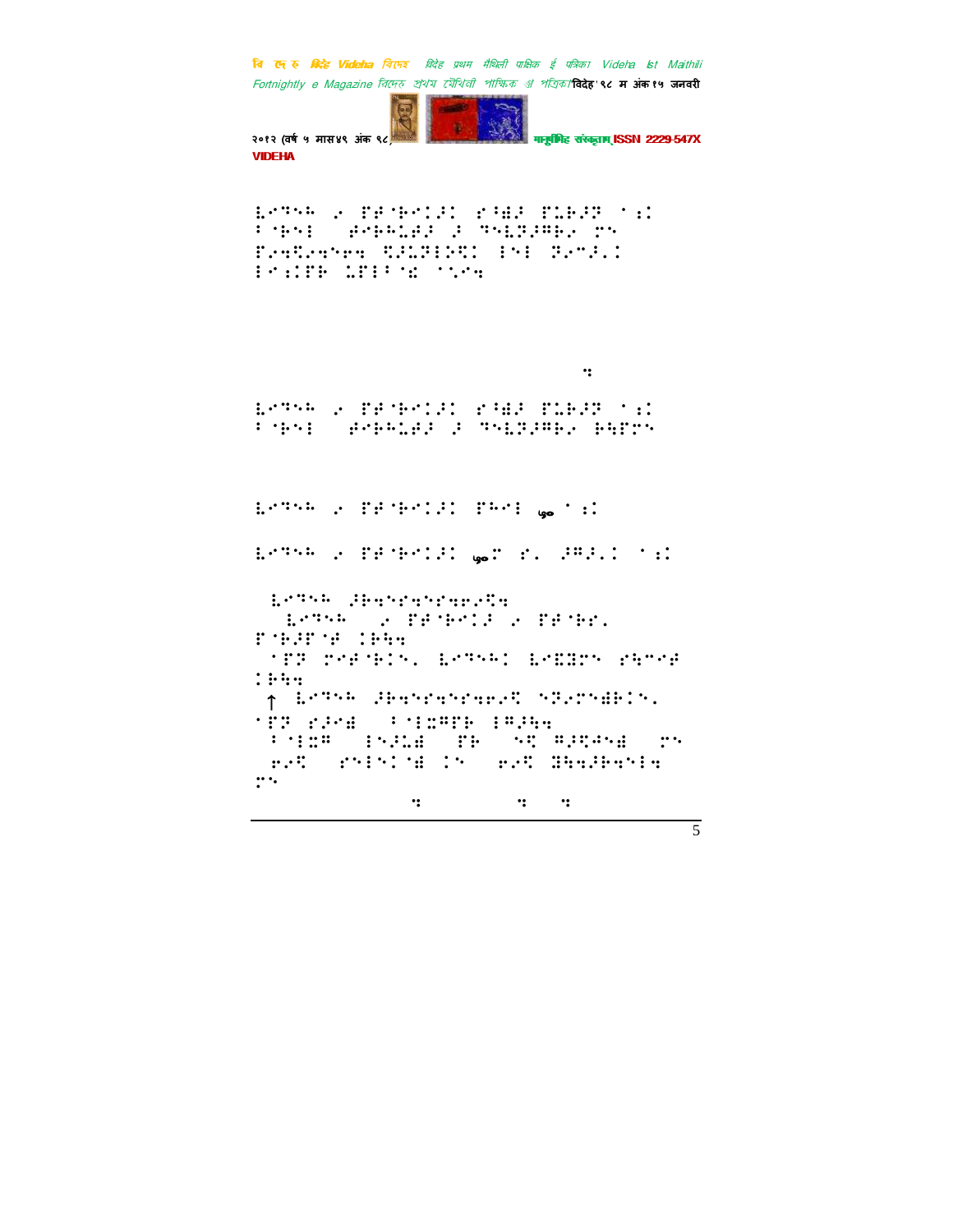**Separate** 

२०१२ (वर्ष ५ मास४९ अंक ९८) साल को संकृति संस्कृताम् ISSN 2229-547X VIDEHA ÿnm: ∴ darf 1913r. r982 br998 e25 2⢷⢼2⢾!!"4⢾!⣁⢴⣒!⢻⣓⢻5!⢷⢴⣋⢷! **PHILE 1551** ius;00sfbefsquare.com **b**:Bee: b:Bee: b:Bee: b:Bee: b:Bee: b:Bee: b:Bee: b:Bee: b:Bee: b:Bee: b:Bee: b:B 5!⢷⣓!⢼!⣈⢼5⢴!"⣙⢼⢽! iuuq;00xxx⣒wjefib⣒dp⣒jo0joefy  $y = 2$  . The decision  $P$  is a set of  $P$ 

 $\mathbf{g}$  is a set of  $\mathbf{g}$  is a set of  $\mathbf{g}$ 

!⣇⢹⢳!⢷⣋⣝⢵;4⣙5⢴!⣙⢼.⣇⢾⢼! ⢼⢹!2⢳5!2⢵⣋⢼"⣞!"⢼⣞! ius (1983) in the control of the control of the control of the control of the control of the control of the co  $\cdot$ :

4⣙5⢴!⢹⣇⢽⢼⢻⢷⢴!⣇⢼!⣙5⢼⢿⢷!⢽⢳! ⢹⣈0!5⣈!2⢼A!⢷⢳5!⣁⢴-!)dboopu!

hhbkfoesbawjefibles begin der der stellt in der stellt begin der stellt in der stellt in der stellt in der stell ⢳⢾⣅!⢽⢴[⢼E!5⣐!"⢸!2⢷!⢺⢼⣓⣒!"⣐⢻⢳! ⣇⢹⢳!"⢾⣐⢸!4⣙5⢴!⢸⢼⣏⢼2⢼0!⢷[⢽⢼! 5⣈⢽!⢽⣇.2⣅⢷⢼⢽!⣐!2B⣛⣓⣒!! ius (1990), provincia est anno 1990.<br>1900 - Carlo Carlo Carlo Carlo Carlo Carlo Carlo Carlo Carlo Carlo Carlo Carlo Carlo Carlo Carlo Carlo Carlo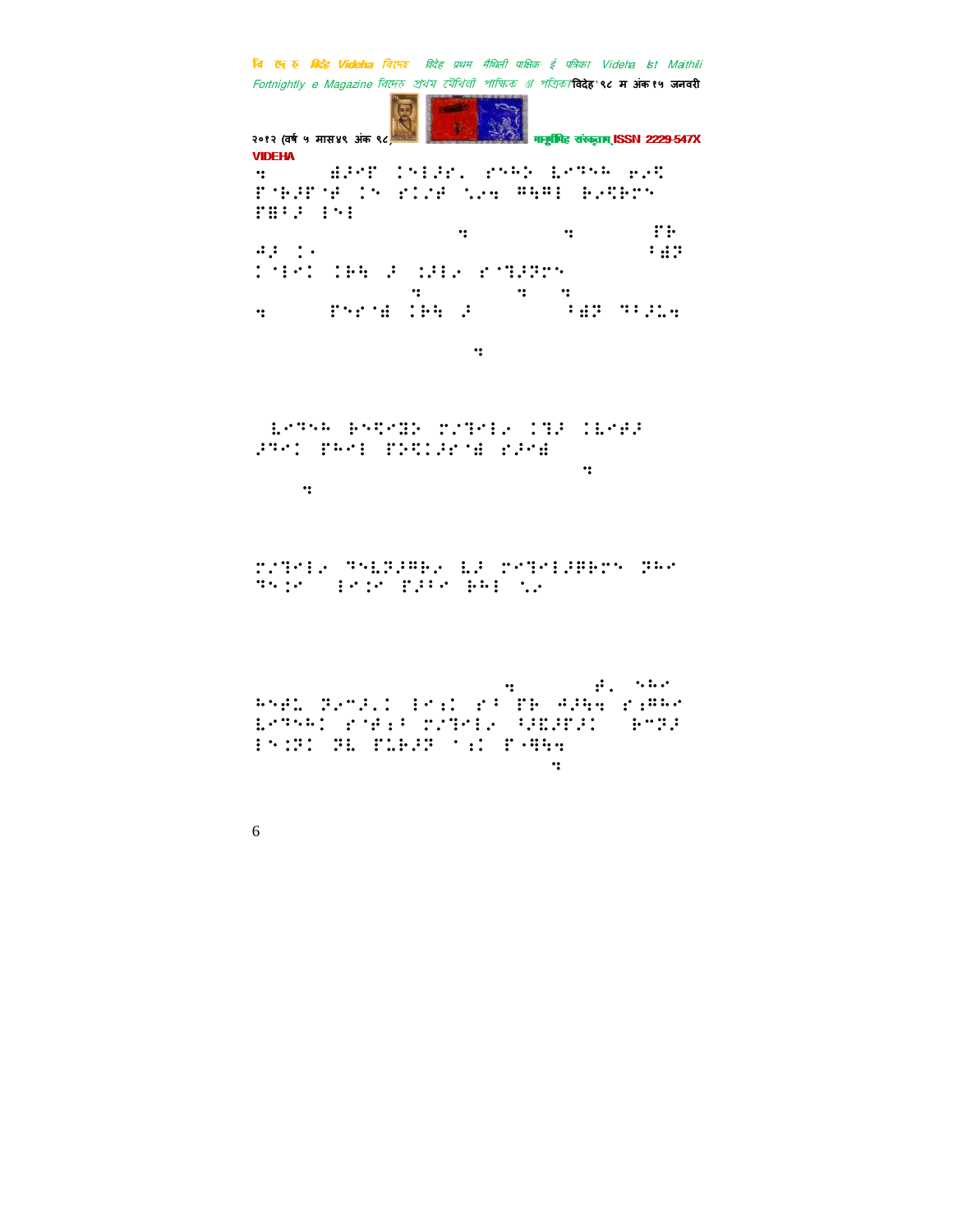

२०१२ (वर्ष ५ मास४९ अंक ९८ **VIDEHA** 

मानूबंगिह संस्कृतम् ISSN 2229-547X

## SPS FOLOGEN WRIGHT

 $\dddot{\cdot}$ 

THINARY WAS THE SUITED IND THE FILENT RADORDERS PERSON IN ERST PROBLEM POL IPAR ECTOR **APPIDENT (5)**  $\dddot{\bullet}$ 

|                      |    | $\mathbf{r}$ , and the state $\mathbf{r}$ |                     |    |
|----------------------|----|-------------------------------------------|---------------------|----|
| <b>STATE CONTROL</b> |    |                                           |                     | ∵. |
|                      | •: |                                           |                     |    |
|                      | •: |                                           | •:                  |    |
|                      | ∵: |                                           | <b>Participants</b> | .∙ |

 $\dddot{\mathbf{r}}$ 

 $\alpha$  (i.equal) subsector of Western Elevent Prince nergerik (1945) ble en 1945 ble 1948.<br>Som nergerik (1945) ble ble 1946 ble 1949 ble 1949 ble 1949 ble 1949 ble 1949 ble 1949 ble 1949 ble 1949 ble 1 rang reng (Chapter Cetal engl **RAMALI BALL PROBLEM** ESTAR SESTIME

 $\overline{7}$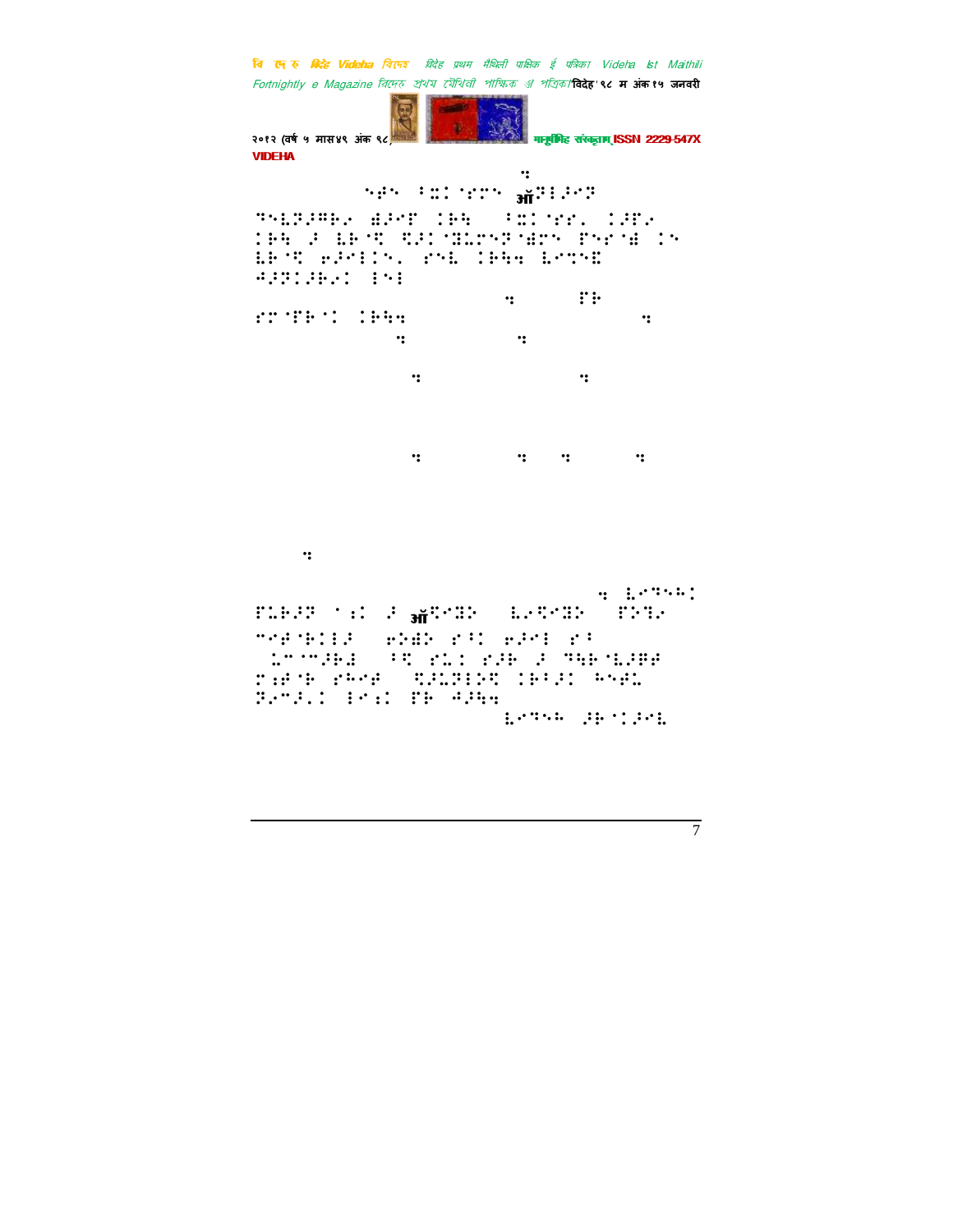

२०१२ (वर्ष ५ मास४९ अंक ९८) **VIDEHA** 

मानूबंगिह संस्कृताम् ISSN 2229-547X

HARD TO BELOW THREE AND THE FAULTH IS WESTTANSEN ESTSCHED roderona (Che la Porali radoro Prbl reteill der Poeses (Sieer, resp PLEAD & PRESS ENCRET CREPTOR RRD ting reposed regularized tensi ESCRAC MARINE (MATALE BRITE ) MN  $35.344$ 

PARA TILE: FAILIT CAIL THE ROBO SPORT POINT PERMIT ROOM ARTE FER TAL ternitricke type pobleiden de SAPJE: MJERMA PRBE ARA BBR: **MEMBER PRESE FROM PLANTER S** serger (1991) Port Perfective Asp. This repeat the

PARKER (PICRAFIC POSTABLES) PD SPORT PROTE STORE COOPERED PARA ESTARD PROTOCER 2 FORM PROPER 2 regela (regel a regelar, rrogorea ENFRANE RAD ROBOB RAIDED ENE SNOW **BOTH PROTE PATE I STARED** LOTAR APEL AND MEDICAT SCRIPT  $4.144$ STATED OF TETERS SOCIETIES STAT

**ISSUED: ANILAND AND AND**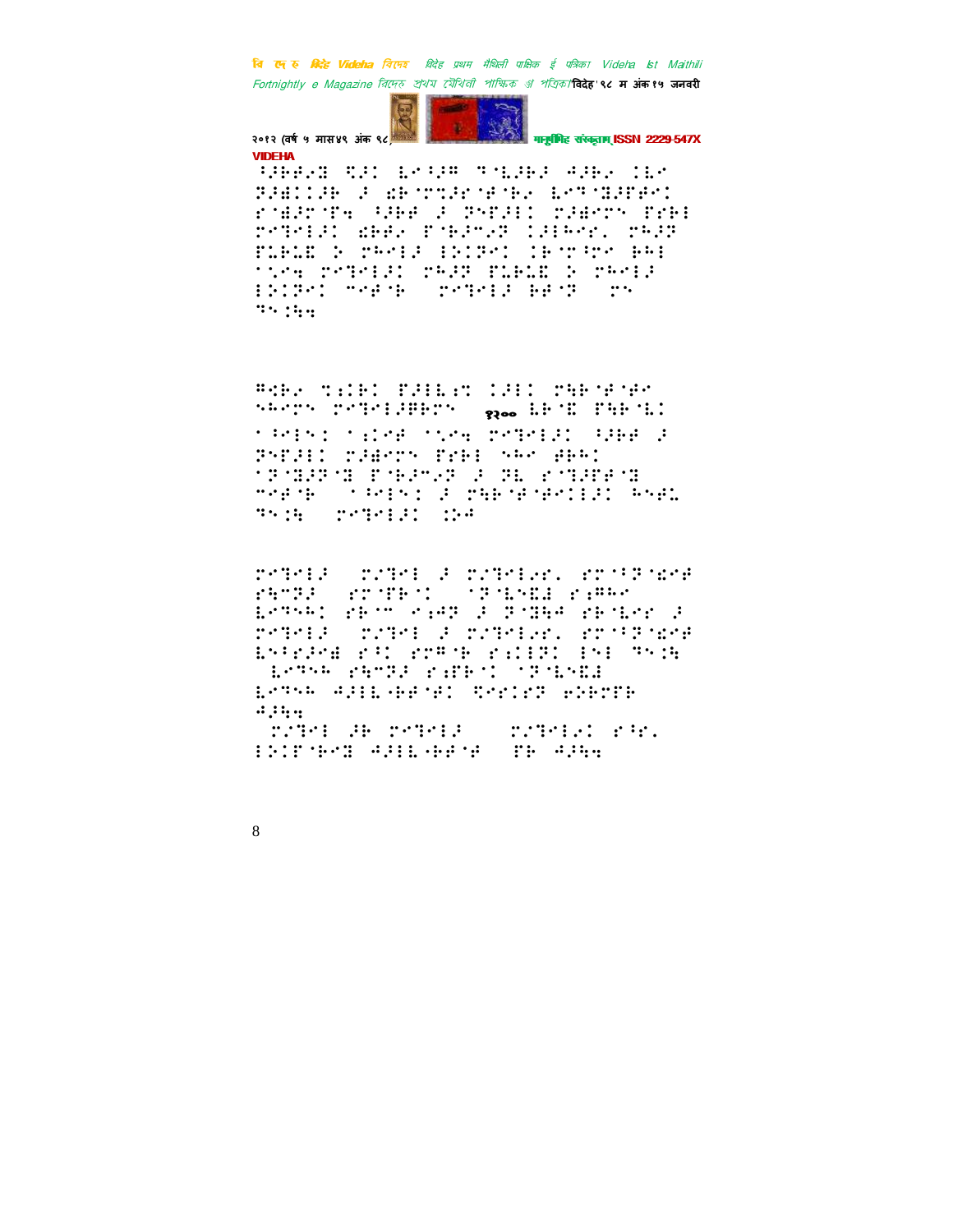२०१२ (वर्ष ५ मास४९ अंक ९८) । मनुषमिह संस्कृतम् ISSN 2229-547X **VIDEHA**  $\overline{\mathbb{R}^2}$  (the state films with  $\overline{\mathfrak{z}_{\text{opt}}}$  probability  $\overline{\mathfrak{z}}$ tighter and death in the fact chapter **ISS MAI MATHER TATE LITTLE MAY** the EPPSE plus: «trues (1992)  $\mathbf{r}^{\prime}$  ,  $\mathbf{r}^{\prime}$  ,  $\mathbf{r}^{\prime}$  ,  $\mathbf{r}^{\prime}$  $\cdot$ : the Profession when they y **WEBBS100** THE BILL  $\mathbf{H}$ there and reth with large the  $\dddot{\mathbf{r}}$ there frit at changes the  $2.1433344444$  $\dddot{\mathbf{r}}$ TTES LTD THEADD POIN WITHING WILL WILL ranger of Pomper Sap  $\ddot{\phantom{1}}$ THE PLACE TRIP BRACK WARD **Formster Constanting Constanting Constanting Constanting Constanting Constanting Constanting Constanting Const**  $\dddot{\mathbf{r}}$ THERE EAR IFT SHIPS troporad linguage news a TORATES TORRESTS EROTED WINKIN **MAN AND SPILE**  $\dddot{\mathbf{r}}$ TORONTA LAST RIPLE WSIM RE F **117773, THE STAT**  $\dddot{\mathbf{r}}$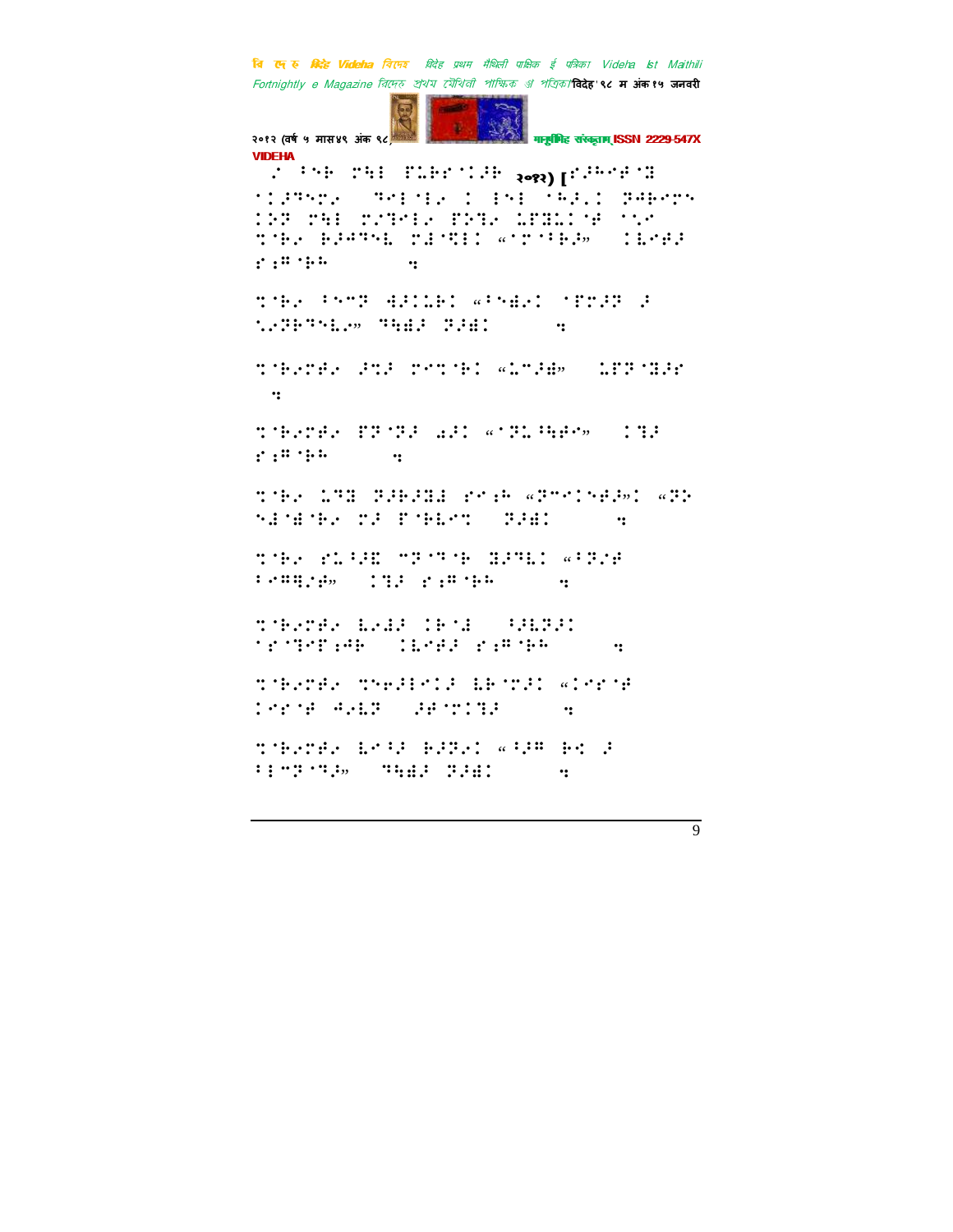**Country**  $\mathbf{a}$ २०१२ (वर्ष ५ मास४९ अंक ९८) मानूबंगिह संस्कृताम् ISSN 2229-547X **VIDEHA** THE TRAP BIAT FAR FTD IN TIMES  $17.14 \pm 0.001$  $\dddot{\mathbf{r}}$ THE BROOM SOURCE PAID BROOM TERMI PARTNA  $\mathbf{r}$ THE PROPORT FIREST WINDS END **PASS**  $\sim 20$ there had all whiches the  $\mathbf{r}$  , and the set of  $\mathbf{r}$  $\dddot{\bullet}$ diferent all services and different services.<br>Notes for the service of the services of the services of the services of the services of the services of the s 2005年10月1日 SPPSFTE FLEETIFF (2003) ROBERT SIPPER CREATE IN 19 **TRAVE REPORT COR THE TIMES CONF.** WEBSTER TOP TORY PROVIDENCE CAMP AND **@HESHIB F.H. F.H.SET INF P.H.SET**  $\dddot{\mathbf{r}}$ the Addition (Stock) from a  $\dddot{\cdot}$ THE TIBLED AN APPROXIMATE  $\dddot{\mathbf{r}}$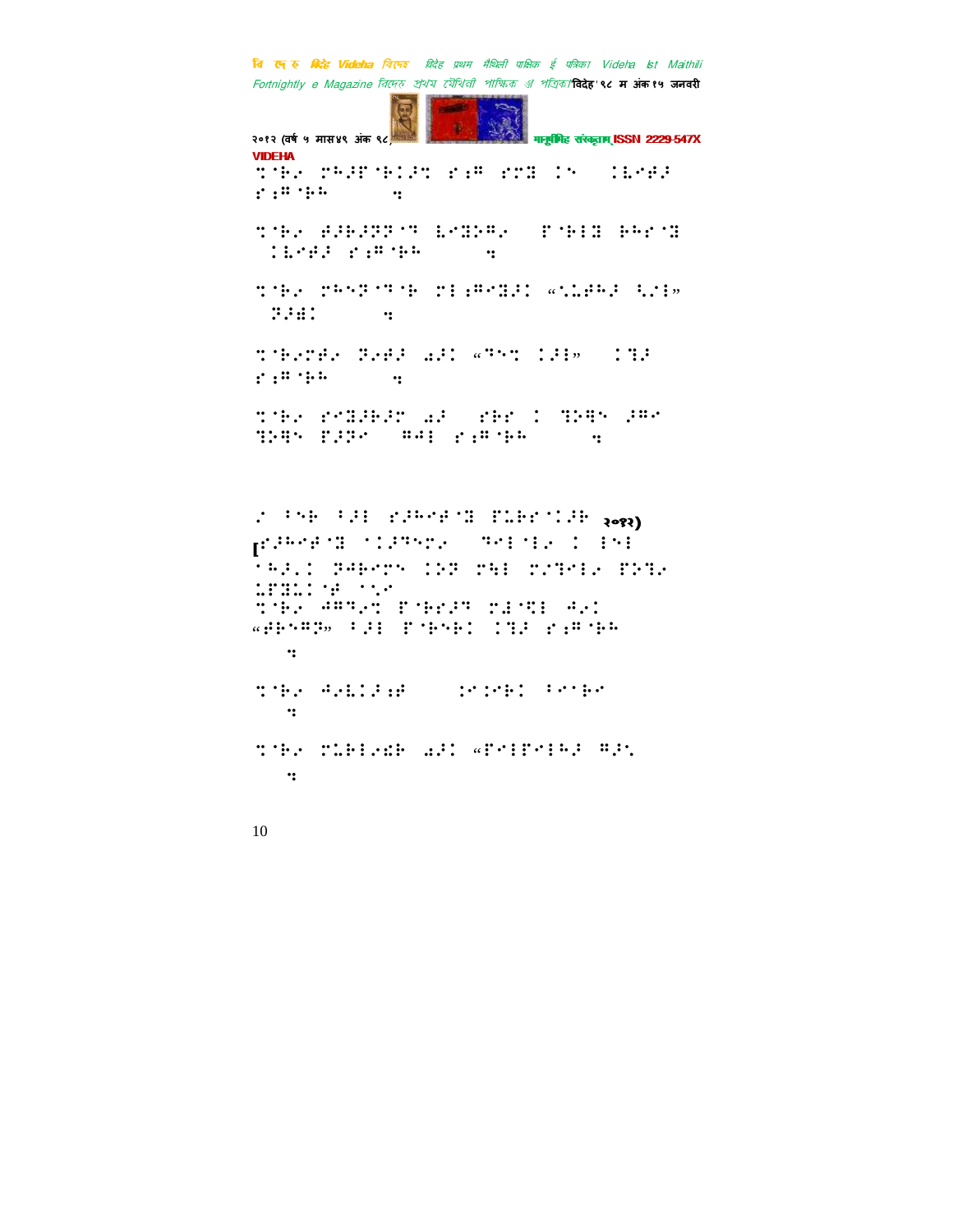

्<br>अपने अनुसीह संस्कृतम् ISSN 2229-547X

**VIDEHA** FURNISHED FIRE THE ROBBY THURSDAY **STATISTIC INTO PARTY TABATA STORY STARS MARK HOLD MARKET START** TORING ANDRE FIRE MODEL  $\omega^{\mu} \oplus \gamma^{\mu} \gamma^{\mu} \gamma^{\nu} \gamma^{\nu} \qquad \text{and} \qquad \gamma^{\mu} \oplus \gamma^{\mu} \gamma^{\mu} \gamma^{\mu} \gamma^{\nu} \gamma^{\nu} \gamma^{\nu} \gamma^{\nu} \gamma^{\nu} \gamma^{\nu} \gamma^{\nu} \gamma^{\nu} \gamma^{\nu} \gamma^{\nu} \gamma^{\nu} \gamma^{\nu} \gamma^{\nu} \gamma^{\nu} \gamma^{\nu} \gamma^{\nu} \gamma^{\nu} \gamma^{\nu} \gamma^{\nu} \gamma^{\nu} \gamma^{\nu} \gamma^{\nu} \gamma^{\nu} \gamma^{\nu} \gamma^{\nu$  $\dddot{\bullet}$ 

the ESTER LETTI WAT TILLY LOW tisk remain  $\mathbf{r}$ 

there large graph and a  $\frac{1}{2}$   $\frac{1}{2}$   $\frac{1}{2}$   $\frac{1}{2}$   $\frac{1}{2}$   $\frac{1}{2}$   $\frac{1}{2}$   $\frac{1}{2}$   $\frac{1}{2}$   $\frac{1}{2}$   $\frac{1}{2}$   $\frac{1}{2}$   $\frac{1}{2}$   $\frac{1}{2}$   $\frac{1}{2}$   $\frac{1}{2}$   $\frac{1}{2}$   $\frac{1}{2}$   $\frac{1}{2}$   $\frac{1}{2}$   $\frac{1}{2}$   $\frac{1}{2}$   $\dddot{\mathbf{r}}$ 

TORY PORTAL CATOREL WESTFIEL ERTA  $1.311 \pm 0.000$   $1.0011 \pm 0.0000$  $\mathbf{r}$ 

the PuB (Proposed) (Proposes gib adj riacion  $\dddot{\mathbf{r}}$ 

THE TELEPT POET WHIT HE PROW tisk removed  $\cdot$ 

THE THE COOR AN IRON I AND pary (pred rummer)  $\dddot{\mathbf{r}}$ 

THE PROBREY WORK PHREE.  $1 + 11$ ,  $111 + 111 + 111$ ,  $111 + 111 + 111$ 

the Love present whoseholds (1993)  $\dddot{\mathbf{r}}$  $\mathcal{C}$  , if the  $\mathcal{C}$ 

 $\overline{11}$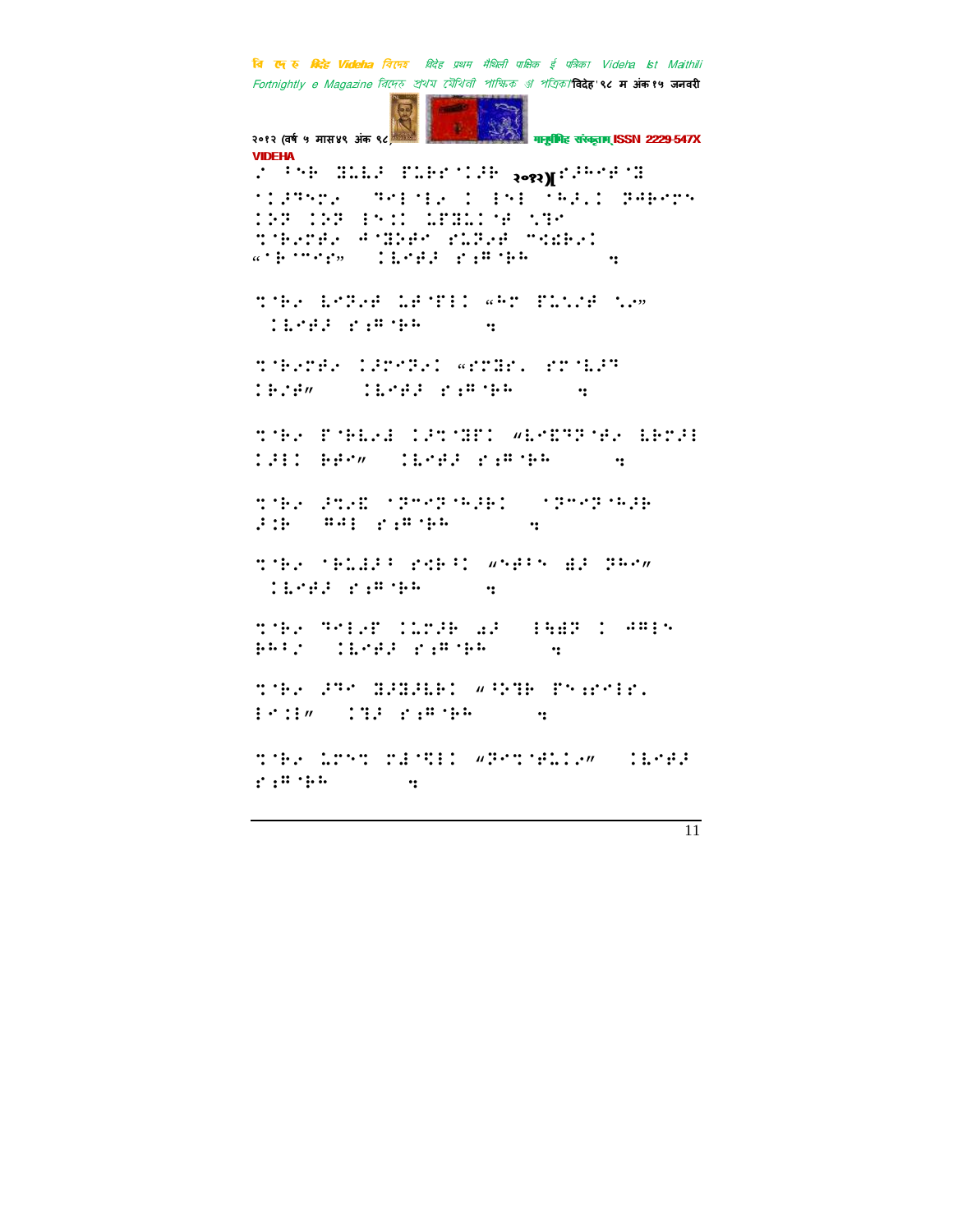**County** २०१२ (वर्ष ५ मास४९ अंक ९८) मानूबंगिह संस्कृताम् ISSN 2229-547X **VIDEHA** 

 $\cdot$ :

2005年 TRELEFT FLEETIFF (2003) [FIFTETH SIPPOS TRESPORTATIONS THEORY **IN APRILIE ARE** TORY PROT INTER ESIE (BB285) **TEACH AND THE CONSTRUCTION OF START**  $12.2125131414$  $\cdot$ :

the response parameter **THOMAS CONSIDERED** SPECIE SHARE  $\mathbf{H}$ 

THE PHOTOGRAPH OF STREET FREME MTP MAR (1918) PRESIDENT PAPPE  $\cdot$ :

there religious control and control TERAP 21 (CONFIRM) (PELÉP ÎNE

THE LABOR COMP LIMB 2 THEME STORIE CONTO L'ALABIARTA (CARAGE ranter  $\dddot{\mathbf{r}}$ 

the Edinburg real films  $\mathbf{r}$  ,  $\mathbf{r}$  ,  $\mathbf{r}$  ,  $\mathbf{r}$ FIRE TERRIT FEINDATION **WEBSTERN**  $\dddot{\mathbf{r}}$ 

POIN FLEETIFF FURTH BERTER 3083-83 L rragagement can be a control de la control de la control de la control de la control de la control de la contr the BREETH HI TRY  $\cdot$ 

 $12<sub>12</sub>$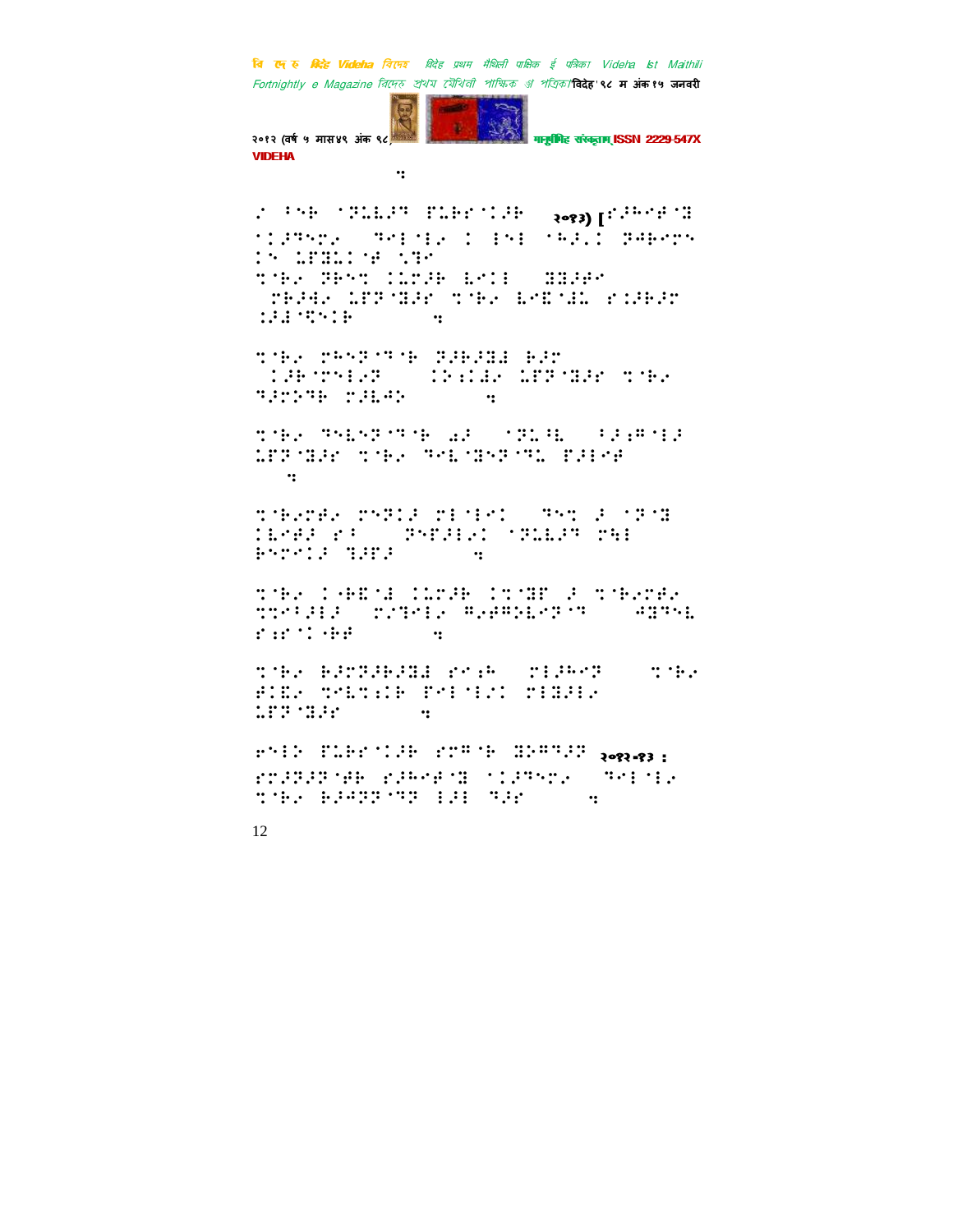२०१२ (वर्ष ५ मास४९ अंक ९८) मानुषिक संस्कृतम् ISSN 2229-547X VIDEHA

⣉⢷⢴!⣋⢼⣒!⢷⢽⢹⢷!!32⣒54&!!!!!  $\mathbf{T}$  (10  $\mathbf{F}$  )  $\mathbf{T}$  (10  $\mathbf{T}$  )  $\mathbf{T}$  (10  $\mathbf{T}$  )  $\mathbf{T}$  (10  $\mathbf{T}$  )  $\mathbf{T}$  (10  $\mathbf{T}$  )  $\mathbf{T}$  (10  $\mathbf{T}$  )  $\mathbf{T}$  (10  $\mathbf{T}$  )  $\mathbf{T}$  (10  $\mathbf{T}$  )  $\mathbf{T}$  (10  $\mathbf{T}$  )  $\mathbf{T}$  (10  $\mathbf{T}$  )

१⣒!"⣐2⢼⢹⢴⣝!

LATAR SIRRENT LENCH 2002 F. LATAR "⢼⢳⢾⣝!"⢼⢽!"⢼⢷⢵⢳!१४ ⢺⢽⣇⢷⢴!२०१२  $E$  . The state of the state of the state of the state of the state of the state of the state of the state of the state of the state of the state of the state of the state of the state of the state of the state of the stat "⢼⢳⢾⣝!⢼⢹⢴!2⣅⢷"⢼⢷!⢹5!⢻5!⢼!  $|115\rangle$  step the state state state state state state state state state state state state state state state sta "⣇⢾⣀."⢶⣓⢷⢾!"⢳⣝⢵⢻!⢼!"⢳⢸⢼⢻⢾⢼! ⣇⢹⢳!4⣙5⢴!"⢼⢳⢾⣝!⢼⢽⢹⢵5⢽!

"⢶5⢾⢼!⢷⣓2!⢵⢽!⢷⢼⣈5!⢺⢼⢾⣒!

⣇⢹⢳!"⢼⢽!

⣇⢹⢳!"⢼⢽⢼⢽⢾⢷!"⢼⢳⢾⣝!⢼⢹⢴! ::::::

१⣒⣇⢹⢳!"⢼⢽⢼⢽⢾⢷!"⢼⢳⢾⣝!⢼⢹⢴!  $\mathbf{r}$ .  $\mathbf{r}$  :  $\mathbf{r}$  :  $\mathbf{r}$  :  $\mathbf{r}$  :  $\mathbf{r}$  :  $\mathbf{r}$  :  $\mathbf{r}$  :  $\mathbf{r}$  :  $\mathbf{r}$  :  $\mathbf{r}$  :  $\mathbf{r}$  :  $\mathbf{r}$  :  $\mathbf{r}$  :  $\mathbf{r}$  :  $\mathbf{r}$  :  $\mathbf{r}$  :  $\mathbf{r}$  :  $\mathbf{r}$  :  $\mathbf{r}$  :  $\math$ २०१० ⣉⢷⢴!⢻⢵⣇⢽⢹!⣔⢼!)"⢻⢷!⣝⢵⢻⢹⢼⢽!

 $\vdots$ 

२०११ ⣉⢷⢴!⢷⢼⢽⢽⢹!⢷⣜⣅!)"⢻⢷!⣝⢵⢻⢹⢼⢽!  $\vdots$ 

२⣒⣇⢹⢳!"⢼⢽⢼⢽⢾⢷!"⢼⢳⢾⣝!⢼⢹⢴!  $2 \cdot 2 \cdot 1 \cdot 1 \cdot 1 \cdot 2 \cdot 3 \cdot 1$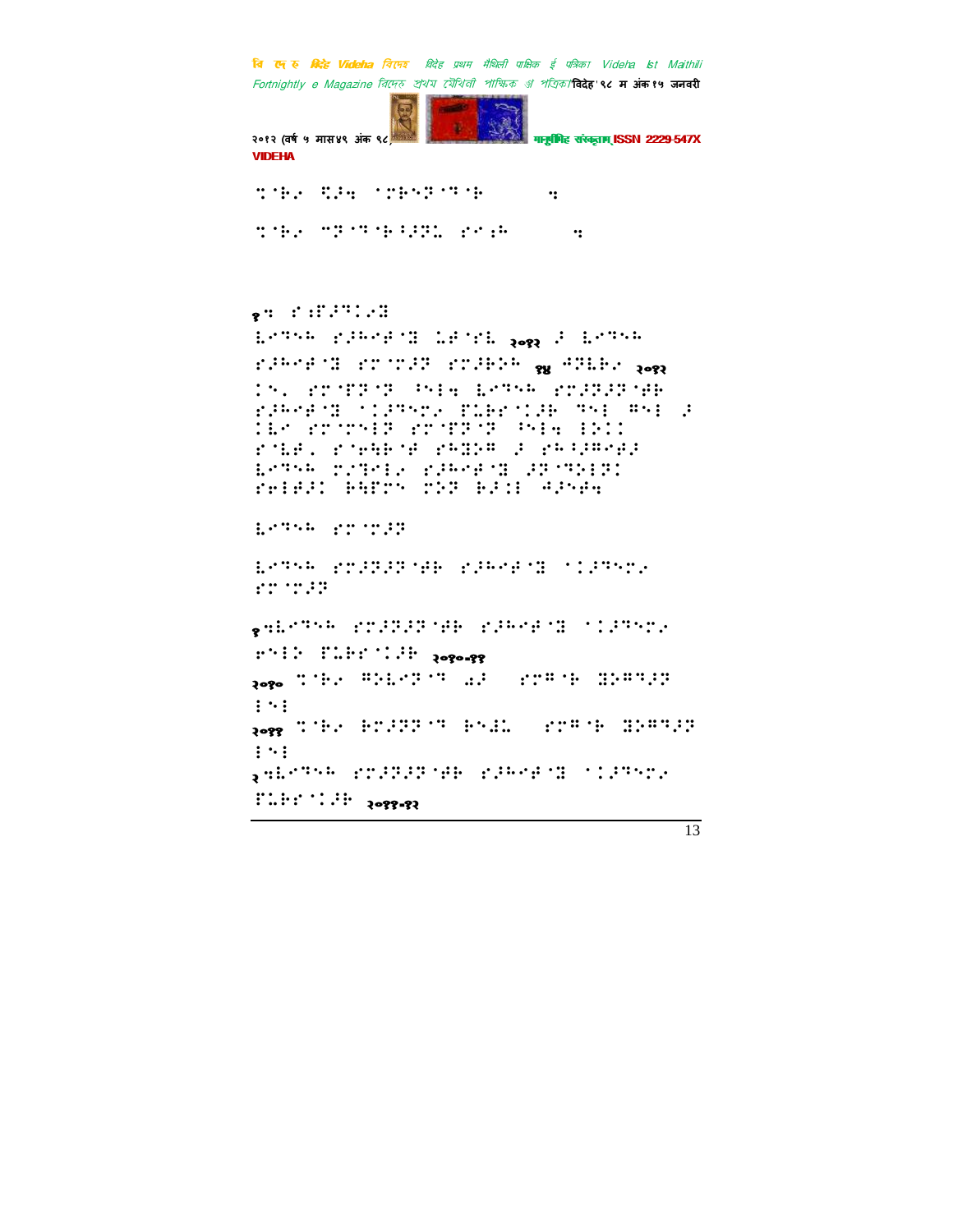

२०१२ (वर्ष ५ मास४९ अंक ९८) मानुबंधिह संस्कृतम् ISSN 2229-547X **VIDEHA** 

<sub>logg</sub> PH FLEETIFE THE SPEED PREPT  $\frac{1}{2}$  =  $\frac{1}{2}$  =  $\frac{1}{2}$  =  $\frac{1}{2}$  =  $\frac{1}{2}$  =  $\frac{1}{2}$  =  $\frac{1}{2}$  =  $\frac{1}{2}$  =  $\frac{1}{2}$  =  $\frac{1}{2}$  =  $\frac{1}{2}$  =  $\frac{1}{2}$  =  $\frac{1}{2}$  =  $\frac{1}{2}$  =  $\frac{1}{2}$  =  $\frac{1}{2}$  =  $\frac{1}{2}$  =  $\frac{1}{2}$  =  $\frac{1$  $1.11111$ <sub>Rogg</sub> (21 c2000011 FLBc112B) (Pulu **MARAZI AF AND THE MAIN ANY** 192 : 2016 <sub>Rogg</sub> Hills Films (1988) 992-78 (12796) ad  $\mathbf{1}$ :  $\mathbf{2}$   $\mathbf{3}$ 1023 TELLUS FLEETIJE (TSE) EJUINS **APPER THERMAN MARK SPACES MARKS REPORTED AND SERVICE FRAME STATES** STATES

### Letter sportle

**CONTROL PART CONFUSE TILE** THE GRIED - HRISTI PTITITIE SUPPRESS TREASE FOR THE PART AND ESTAR FRAMEN SAMILY TALLED **S WHIP REPORT OF WHIPE**  $\begin{array}{cccc}\n\mathbf{1} & \mathbf{1} & \mathbf{1} & \mathbf{1} & \mathbf{1} & \mathbf{1} & \mathbf{1} & \mathbf{1} & \mathbf{1} & \mathbf{1} & \mathbf{1} & \mathbf{1} & \mathbf{1} & \mathbf{1} & \mathbf{1} & \mathbf{1} & \mathbf{1} & \mathbf{1} & \mathbf{1} & \mathbf{1} & \mathbf{1} & \mathbf{1} & \mathbf{1} & \mathbf{1} & \mathbf{1} & \mathbf{1} & \mathbf{1} & \mathbf{1} & \mathbf{1} & \mathbf{1} & \math$ stree Part sach (11 **MARKET PRINT STARF** RIPERIN SPENIE F POUR INFORMA ALCREAGE DEALER Application in the PE response the speed and contra ESTAR STORES  $14$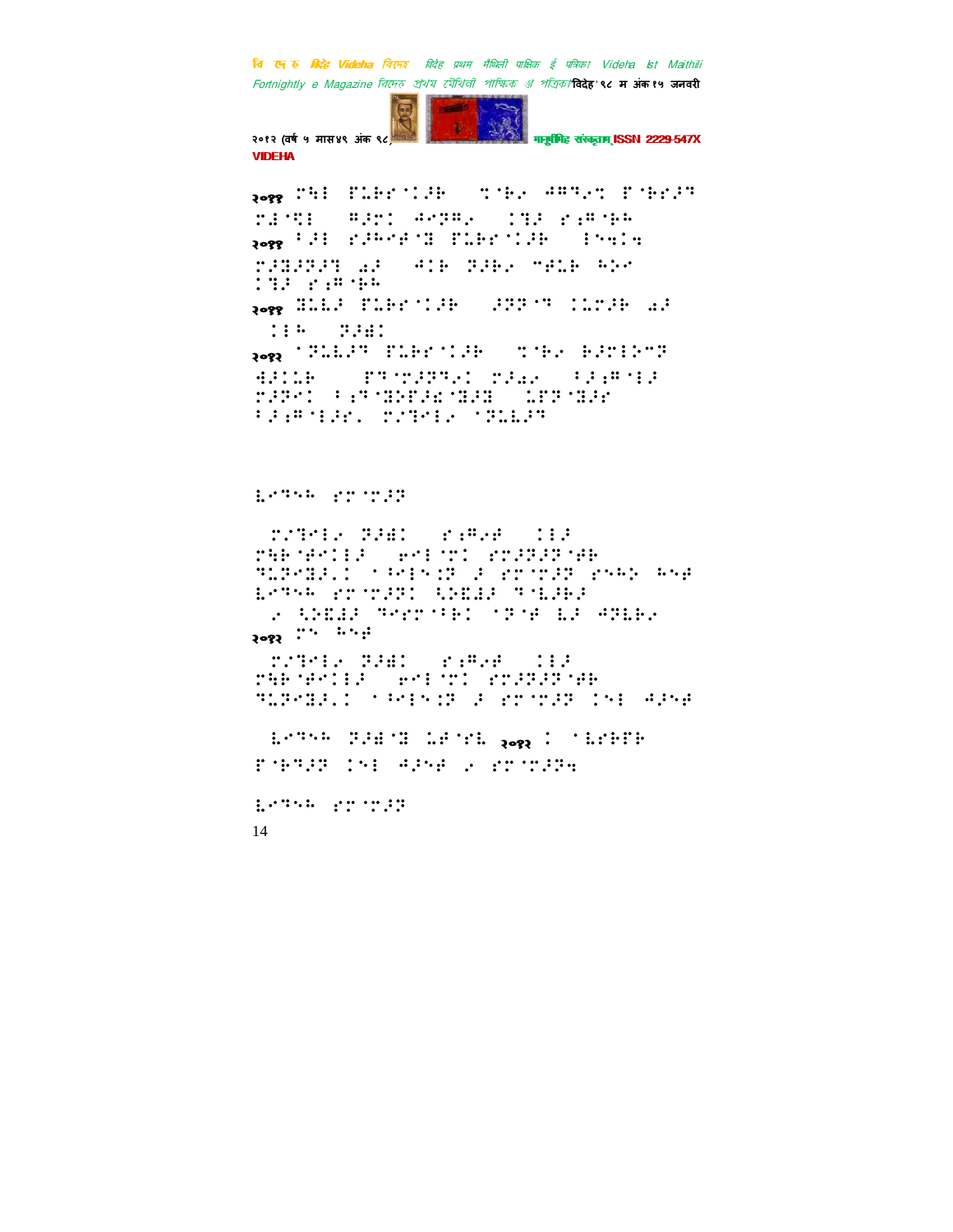15 ..º️"Ë:'#' <sub>Rogg</sub> :, :F 2012 | 2022 2021 | 1921 ⢽⢴!"⢹⣝⢼#!"⢼⢽!⣃⢵⣏⣜⢼!5!⢺⢼! **EFE**  $\cdots$ ."⢹⣝⢼.!2⣓⢽!⣐⣋5!⢼!2⢷⣝⣐⢼!⣔⢼! 4⣙5⢴!⢽⣝⣓⢺!2⢵⢷⣞5⣒!⣇⢹⢳.!2⢷⣙! 4⣙5⢴!2⢼⢿!⢴.2⢾⢷⢼!JTTO! 333:058Y.058Y  $2^{\frac{1}{2}}$ ⣔⢼⣒!!!.!⢹⣇⢼⢷⢼!#4!⢼"!"⢸"E!⢽⢴! Where I wall state the same .!"⢼5!⢽⢾!#"⢷⣇⣉⢷⣏⣚!4⣙5⢴! 2⢾⢷⢼⢷⢾⢼#!55!4!१२ ⣞⢼!⢹5! "CONSERVANCE CONSERVATION CONTROL 2⢾⢷⢼⢷⢾⢼!"⢼⢽#!⢹5!⢺⢼⢾⣒!! .⢻"⢾!२०१२ !⢳⢾!!#⣇⢹⢳! 2⢾⢷⢼⢷⢾⢼!"⢼⢽#!⣃⢵⣏⣜⢼⣒! ⣇⢹⢳!"⢼⢽! "⢹⣝⢼.!2⣓⢽!⣐⣋5!⢼!2⢷⣝⣐⢼!⣔⢼! 4⣙5⢴!⢽⣝⣓⢺!2⢵⢷⣞5⣒⣇⢹⢳.!2⢷⣙! 4⣙5⢴!2⢼⢿!⢴.2⢾⢷⢼!JTTO! 333:.658Y!WJEFIB!"2⢼⢹."⣓[⢽⢼. "2⢷."⢼⢹!2⣓⢽!⣐⣋5!⢼!2⢷⣝⣐⢼!  $\mathbf{a}$   $\mathbf{b}$  : 2⢽!5⢼⢼!⢵⢽⢵!"⢼[⢼⢷!4!⢽⢾⢷⢺⢼5! )iuuq;00ftbnbbesquadpnbbesquadpnbbesquadpnbbesquadpnbbesquadpnbbesquad \*2⢷!⢹A⢼!55!-!"⢼[⢼⢷!  $q_1$  and  $q_2$  and  $q_3$  and  $q_4$  and  $q_5$  and  $q_6$  and  $q_7$ qsjzbolbimada (1982), bishin diobat bashkibahnbimada (1982), bishin diobat bashkibahnbimada (1982), bishin dio

२०१२ (वर्ष ५ मास४९ अंक ९८) मानुष्य मानुसमित संस्कृतम् ISSN 2229-547X VIDEHA



चि एत् रू मिन्हे Videha निएन्थ विदेह प्रथम मैथिली पाक्षिक ई पत्रिका Videha Ist Maithili Fortnightly e Magazine বিদেত প্ৰথম মৌথিনী পাক্ষিক প্ৰ পত্ৰিকা**'বিदेह'९८ म अंक१५ जनवरी**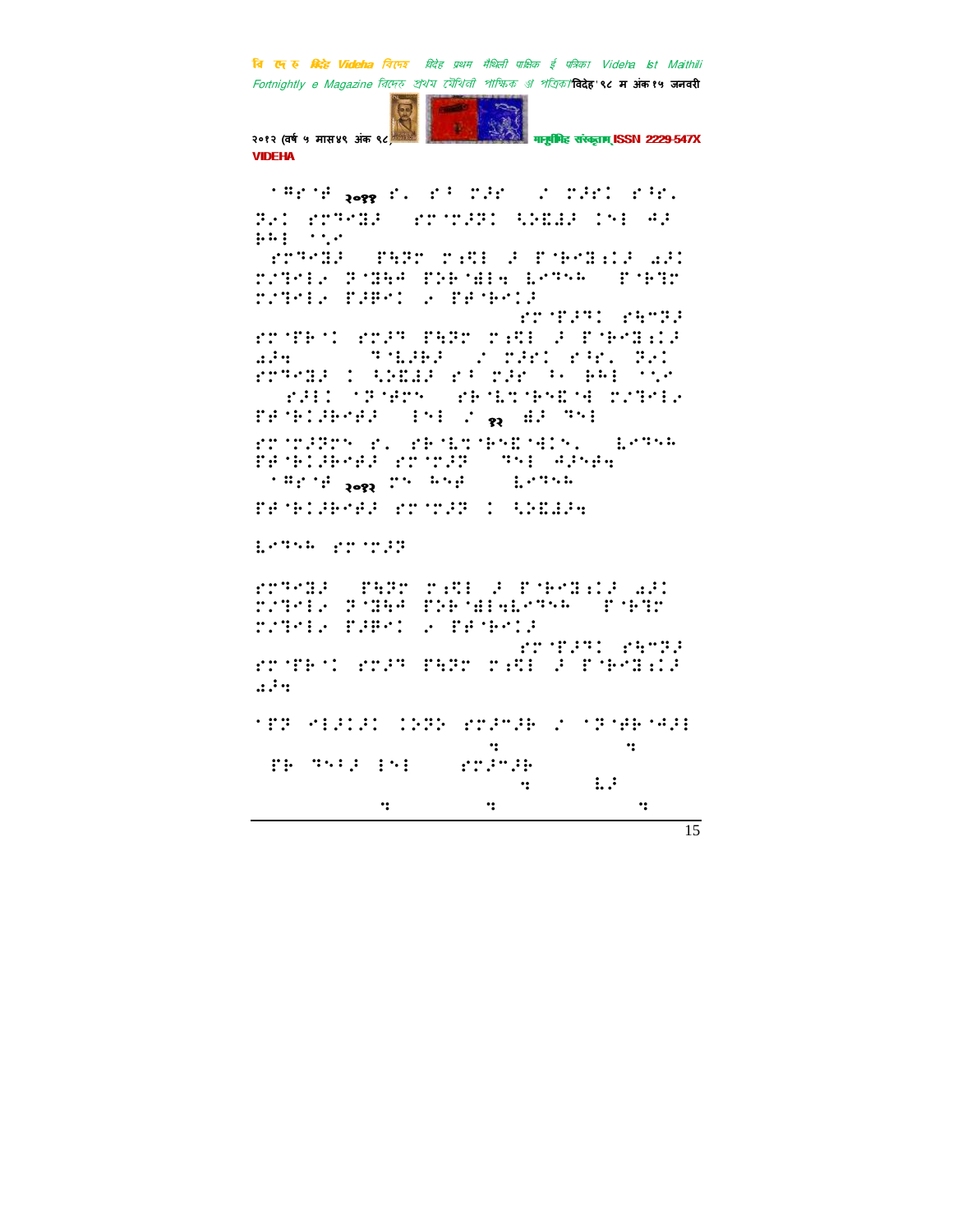२०१२ (वर्ष ५ मास४९ अंक ९८) मानुषिक संस्कृतम् ISSN 2229-547X VIDEHA 20 2010 2020 2020 2020 ius;00xxxx quadratic production of the control of the control of the control of the control of the control of the control of the control of the control of the control of the control of the control of the control of the con tot: The Basic ⢽2⢼5!2⢷⣑⢼!2⢷⢾⣏⣚⢼⢽!"⢹"⣝⢾⢼!

)⢽2⢼5!⢹⣉!⢸⢼⣏⢼."⢼⢳⢾⣝-!!⢹⢷⣉⢽-! THE SUPPOSE OF THE SERVE TO THE SERVE THE SERVE TO THE SERVE TO THE SERVE TO THE SERVE TO THE SERVE TO THE SERVE "⢷⣇⢵[[!"⢼⢽\*!

⢽2⢼5!2⢷⣑⢼!2⢷⢾⣏⣚⢼⢽!"⢹"⣝⢾⢼!! ⣉⢷⢴!⢷⢼!⢸⢷⢵"!⢼2⣋!(⢸⢷⢷(!

⣉⢷⢴!⢷⢼!⢹⣝⢼5!⢷⢼⣉!)2:::\*! ⣉⢷⢴!⣝⢵⢻⢽⢹⢷!2⢷"⢼⢹!⣝⢼⢹⣇!)2::5\*!

⢽2⢼5!2⢷⣑⢼!2⢷⢾⣏⣚⢼⢽!⢼⢽⢹! "⢹"⣝⢾⢼! "⣇⣒!"⣅⢽⢹⢷!⣔⢼!⣉⢼"⢾⢷⢴!

⢽2⢼5!2⢷⣑⢼!2⢷⢾⣏⣚⢼⢽!⢼⢺⢴⣇⢽! "⢹"⣝⢾⢼! ⣉⢷⢴!⣝⢵⢻⢽⢹⢷!2⢷"⢼⢹!⣝⢼⢹⣇!

⢶⣓5⣅⢼⢷⢴!⢳⢾⢵!⢵⢷⣝5!⣞⢷⣏⣞! ⢼⣚⢼⣜⣋⣓-!⢽2⢼5!"⢼⢽! ⢶⣓5⣅⢼⢷⢴!⢳⢾⢵!4⣙5⢴!"⢼⣎⢽⢼!"⢼⢽! २०६७ - <sup>197</sup>9913 - 2349113 - 198913 - 208 ⢶⣓5⣅⢼⢷⢴!⢳⢾⢵!4⣙5⢴!2⢷⢾⢸⢼! 2⣅⢷"⢼⢷!२०६७ - "2⢾⢷⢴!⢷⢼⢺⣇⢷⢼⢺⢽⣇⢼"⢴! ⣉⢷⢴⢾⢴!⢴⢽⢼!⣚⢼⣅⢷E!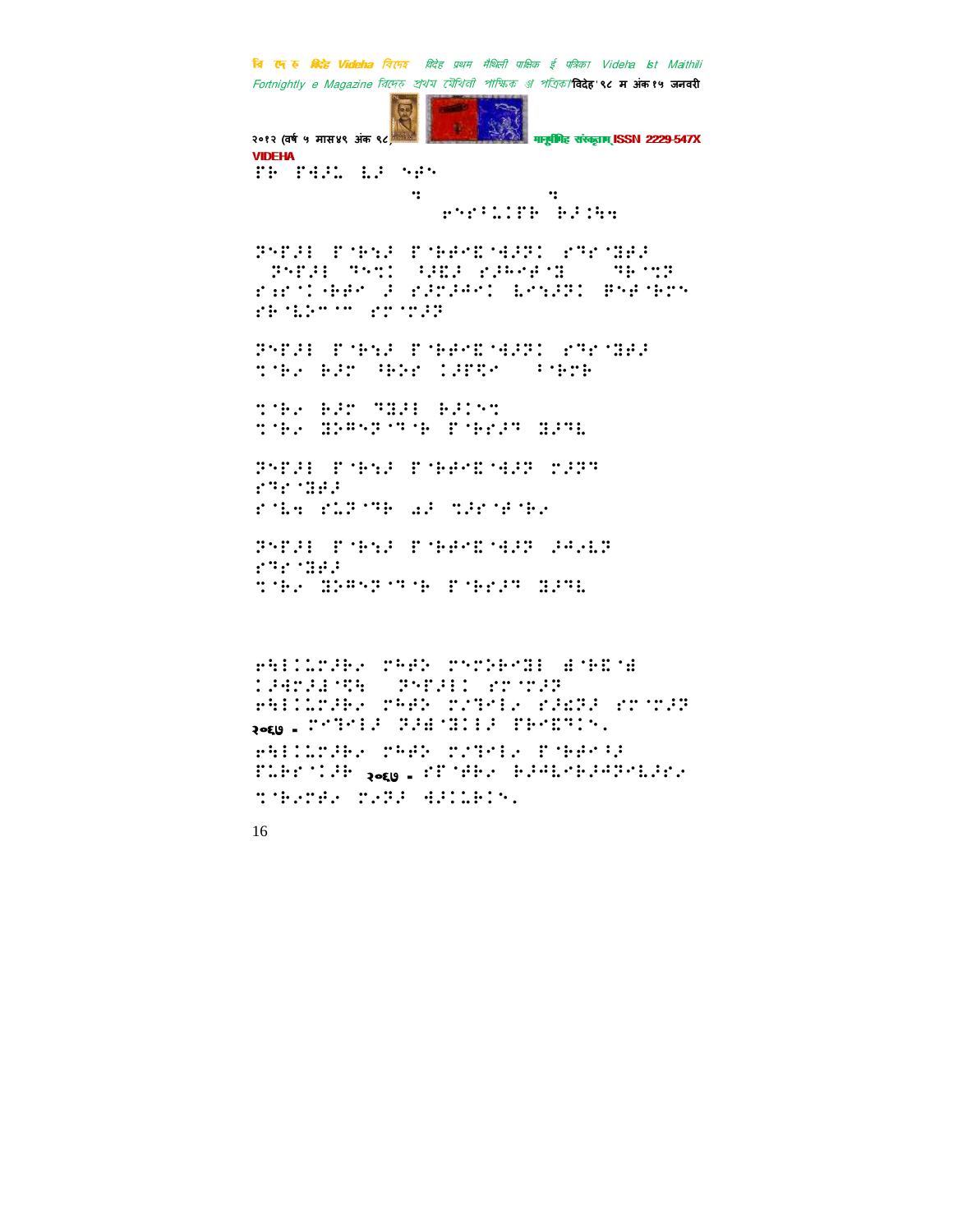

मानुबंधिह संस्कृताम् ISSN 2229-547X

**VIDEHA** PHILDSHE THEN TITMES PORTSH FLB: 112B <sub>Roll</sub>:LdFBB 20061F-1131 **MEASURE TARGED STAIRS STATE** 

rakram niamno emik (ake mmn PRODUCTS PROPERTY PROPERTY

## 

TOPS ESTIMATE POTTH WHAT THE SERVICE y <sup>congre</sup>s a remain dies

2020. "FIT TEEF TOTT **TIP (ggg=) DITPLE PIPPETH INIT** 

# raberi (1855) ABR rroza

IMERAIL FORMIELER PRAGHE FORG **THE MANUFACT OF STREET INE** 

 $\frac{1}{20000}$   $\frac{1}{2000}$   $\frac{1}{200}$   $\frac{1}{200}$   $\frac{1}{200}$   $\frac{1}{200}$   $\frac{1}{200}$   $\frac{1}{200}$   $\frac{1}{200}$   $\frac{1}{200}$   $\frac{1}{200}$   $\frac{1}{200}$   $\frac{1}{200}$   $\frac{1}{200}$   $\frac{1}{200}$ THERMI FORMISED PREMIO  $\mathbf{1} \cdot \mathbf{1}$ Roots First Windows 2009-2012

THEMI FORMISED REPRO  $\mathbf{1} \cdot \mathbf{1}$ 

 $\overline{17}$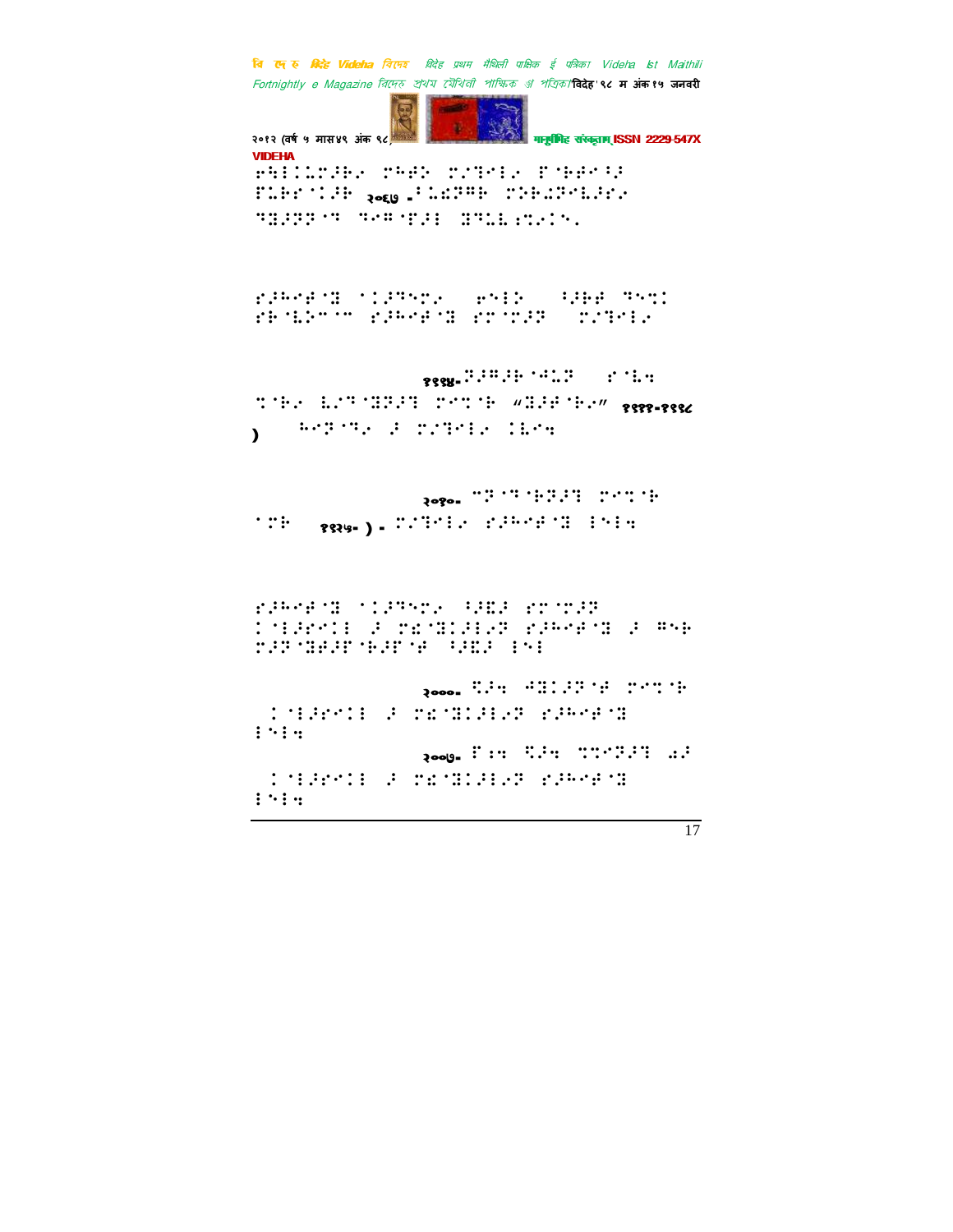२०१२ (वर्ष ५ मास४९ अंक ९८) मानुष्य कर्णाटक संकृतम् ISSN 2229-547X VIDEHA

!!!!!!!!!!!!2⣐⣒!⣉⢷⢴!⣅⢼⢷⣜!

⣉⢷!

"⢼⢳⢾⣝!⢼⢹⢴!2⣅⢷"⢼⢷.!4⣙5⢴!

१९६६ - अपनेवाल वर्तन, अपनेवाल मान्या अध्यक्ष करणा अध्यक्ष करणा अध्यक्ष करणा अध्यक्ष करणा अध्यक्ष करणा अध्यक्ष <br>पुरुष

१९६८- 2019 'De Yorkey 2019'2010  $2^{\circ}$ 

१९६९ - ⣅2⢽⢹⢷⢽⢼⣙!⣔⢼!"⣇⣝⢼""!)⢹⣓! 2⢾⢷-!⣅2⢽⣝⢼"\*!

<sub>१९७०</sub> : 29.2002 हिंदी का प्राप्त का अप्रदेश का स्टेट का अन्यान् Len engile

१९७१ - "⣅⢷⢽⢹⢷!⣔⢼!""⣅⢽"!)2⣝"⣇⢽⢴-! 22.25

१९७३ <sup>-</sup> Aेलिटिनेटेल सिन्टा अध्यक्षा प्रथ*ा ।*<br>१९७३ -A⢽⢺⢼⢷⢼-!⣅2⢽⣝⢼"\*!

१९७<sub>९ -</sub> भारतेलये स्टाइल्लेख स्टाइल्लेख का अन्यति ।<br>पुत्र  $\ddotsc$  . The second second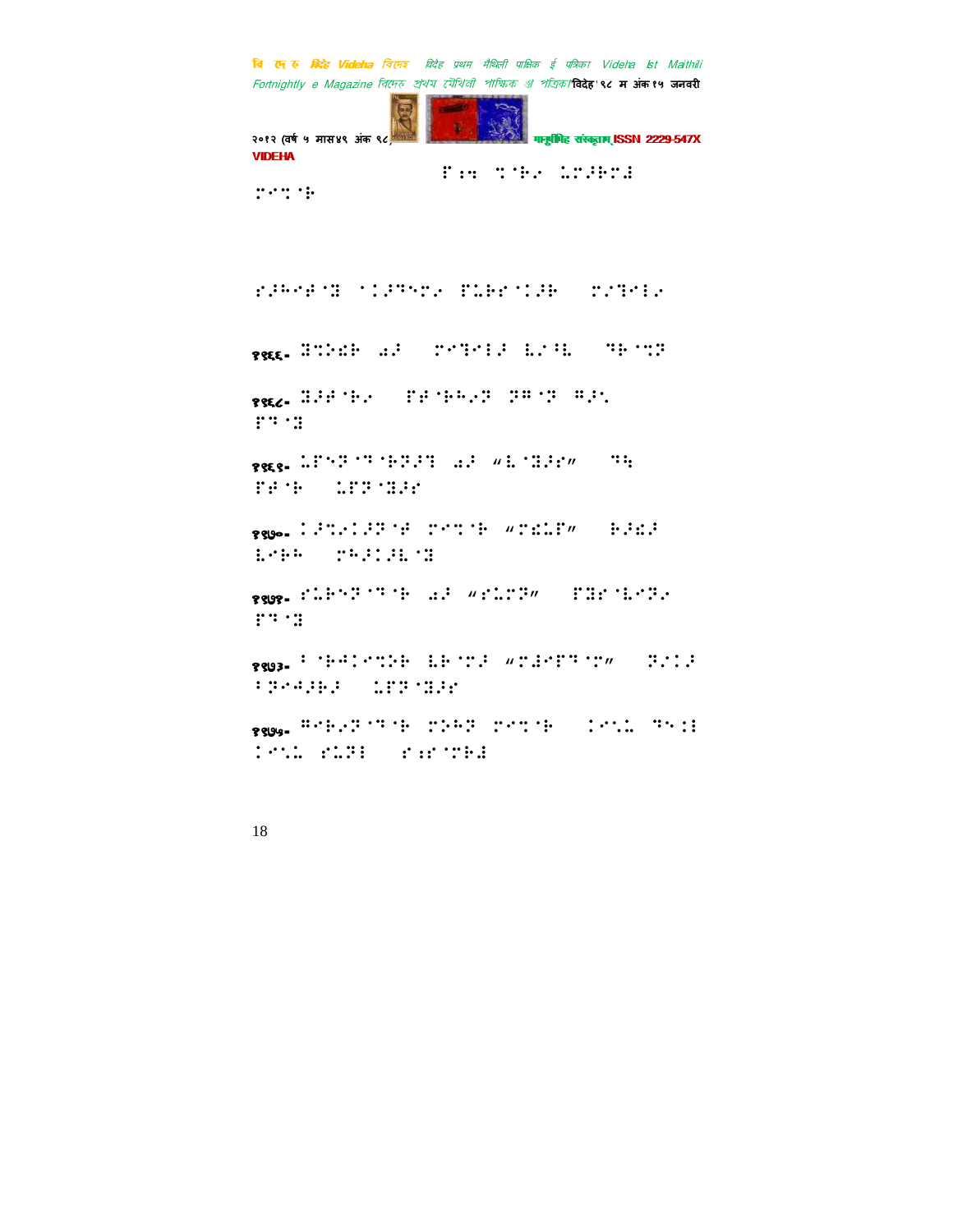२०१२ (वर्ष ५ मास४९ अंक ९८) मानुष्य मानुसार संस्कृताम् ISSN 2229-547X VIDEHA ९९७६ - <del>८८८८ (</del> अ. ७९८९ - ९९८९) अस्ति । अस्ति । अस्ति । अस्ति । अस्ति । अस्ति । ⢳⢼⢼⣇⣝\*! १९७७- नेत्रिकेट आई का अपने समिति का अपने अधिकारित हो।<br>पुरुष  $E \cdot 1.5$  =  $E \cdot 1.5$  =  $E \cdot 1.5$ १९७८- <del>1999 - २००० वाली सार्थ पर प्राप्त का प्राप्त का प्राप्त का प्राप्त का प्राप्त का प्राप्त का प्राप्त का प</del> ⣅⢷5⢴-!2⢹⣝\*! १९७९- <sup>27</sup>ाले क्या क्या किया किया है। इस क्या किया किया किया किया किया किया किया है। ⢳⢼⢼⣇⣝\*! <sub>१९८०</sub> - "Welfart Communications" (Parties) "⣐"⢼⢷-!⣅2⢽⣝⢼"\*! 8868 - PUBLICHT EN PRESENT )⢻"⢾⣝⢼⣝⢽⢴-!⢳⢼⢼⣇⣝\*! १९८२ - 55º EST (1998) - 55º EST (1998) - 59º EST (1998) - 59º EST (1998) - 59º EST (1998) - 59º EST (1998) - 5 १९८३ - [⢽⢹⢷⢽⢼⣙!⣉⢷!"⢷"!)4⣙5⢴! 2⢾⢷⢼⢷⢾⢼!⢾⢳⢼"\*! <sub>88</sub>∠<sub>88∠8</sub> - ₽Prince of The 2010 - Prince of The Martines of The Martines of T  $2^*$ <sub>?%८५-</sub> <del>፡፡</del>⊦∵∵ጉጉጉ .: .: .: .:: 3.:: 1.:: 1 ⢼⢾⣙⢼\*!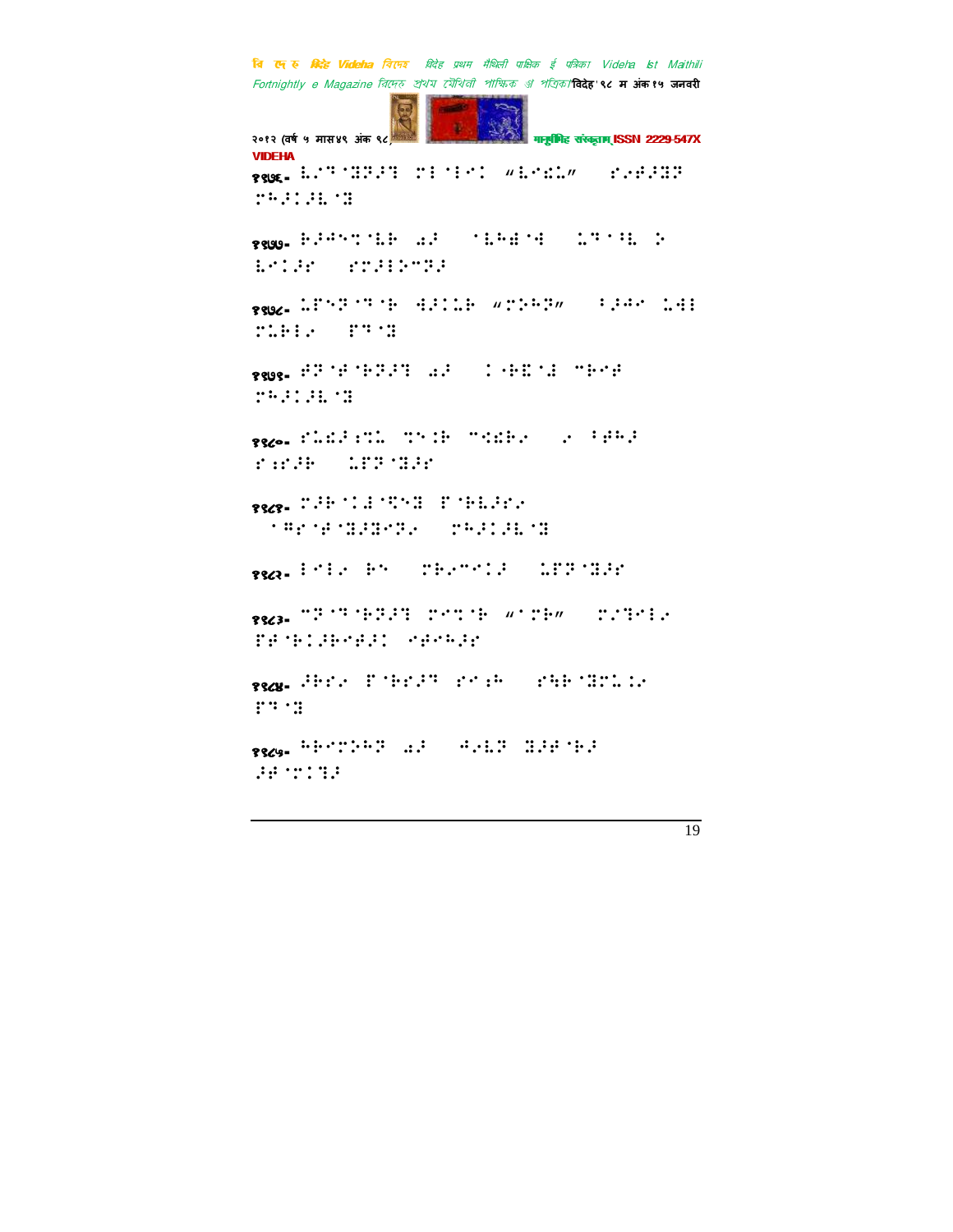२०१२ (वर्ष ५ मास४९ अंक ९८) मानुसारी मानुसीरि संस्कृताम् ISSN 2229-547X VIDEHA १९८६ - "⣅⢸⢹⢷!⣔⢼!)⢽⢼⢾!2⢾⢷!⣅⢾⢾⢷-! ⢽A⢽⣎\*! १९८७ -  $\ddots$ :  $\ddots$   $\ddots$   $\ddots$  .  $\ddots$ १९८८ - २००० २००१ - २००१ - २००१ - २००१ - २००१ - २००१ - २००१ - २००१ - २००१ - २००१ - २००१ - २००१ - २००१ - २००१ - <br>सन्दर्भ **LPP 1225** <sub>8868</sub> :JP 112929 al wlstedw - Pelsoe ⢳⢼⢼⣇⣝\*! <sub>888⊶</sub> P⁄B92: 1W2PB (seb. P⁄B92:1) ⣙⢼-!⣙⢼\*! १९९१ - <sup>1</sup>2775 - 220 - 220 - 220 - 220 - 230 - 240 - 240 - 240 - 240 - 240 - 240 - 240 - 240 - 240 - 240 - 240 ⢼⣐⢴\*! १९९२ - <sup>1</sup>८९३८मा अ.२०० ६८६८४३ - ३८१३ प्रथा १९९३- <sup>8</sup>२६८२° अ. अ. अ. ४३०३० अ.स. - २३३ १९९४ - ⢻⣐⢻⣉!⢻⣅⣐⢺⢽!)⣅[⢾⣇⢾⢼-!⣙⢼\*! १९९७ - असंस्थान संस्था का अधिकारी समाप्त का संस्था का संस्था का संस्था का संस्था का संस्था का संस्था का संस्था<br>प्राचीन 22.22 १९९६ - BUPPDER GUE (DR. 1919) PERRY ⣙⢼!"⣐⢻⢷⢳\*!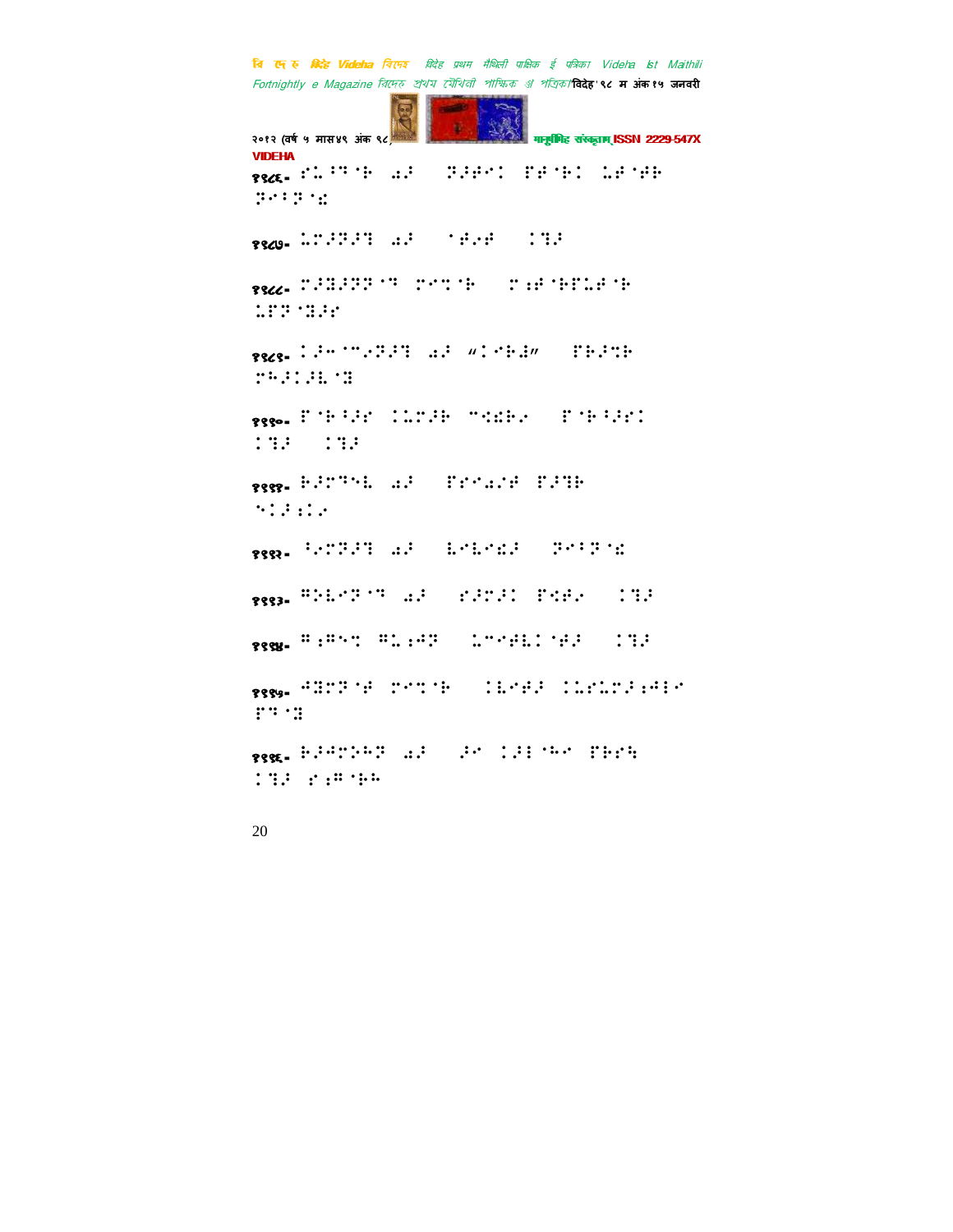२०१२ (वष ५ मास४९ अंक ९८) मानुषीिमह संकृताम्ISSN 2229-547X VIDEHA १९९७ - ⢴⢷⢾!⢽⢼⢷⢼⣝⣜!⣉⢷!)⣎⣇"⢾! ⢳⢵⢾!⣉⢼⢽⢾"⢾⣓2-!2⢹⣝\*! <sub>१९९८-</sub> २०६२,२२ थ्वी | २००० थ्यू शतान्त्रिक स्थान्त्रिक । १९९९ - "⢼⢾⢼⢽⢽⢹!)⢻⣜⢽⢼⣝-!⣙⢼\*! <sub>२०००</sub> २७.२२२ प्राप्त २५.३% | २२५ | २२५ | २२२ |  $2^{\circ}$ २००१ <sup>: 11</sup> 1999 - 1999 - 1999 - 1999 - 1999 - 1999 - 1999 - 1999 - 1999 - 1999 - 1999 - 1999 - 1999 - 1999 - 1<br>T 2⢼⣜⣋⣇-!⢳⢼⢼⣇⣝\*! <sub>२००२ -</sub> :२०१९५ <sub>-</sub> १००९ - १५०९ - १५०९ - १५०९ - १५०९ - १५०९ - १५०९ - १५०९ - १५०९ - १५०९ - १५०९ - १५०९ - १५०९ - १५०  $2^{\circ}$ <sub>२००३-</sub> २००४ - ०५.८८ - ०००० - ०००० - ०००० - ००० - ००० - ००० - ००० - ००० - ००० - ००० - ००० - ००० - ००० - ००० - ०० २००४ - 1999 - 1999 - 1999 - 1999 - 1999 - 1999 - 1999 - 1999 - 1999 - 1999 - 1999 - 1999 - 1999 - 19<br>राजधान ⢳⢼⢼⣇⣝\*! <sub>२००५-</sub> 1911-19191919 191  $::\cdot::\cdot::$ २००६ - Å<sup>. ८</sup> १३३० - १३३० - १३३० - १३३० - १३३० - १३३० - १३३० - १३३० - १३३० - १३३० - १३३० - १३३० - १३३० - १३३० - १ <sub>२००७-</sub> 2 (२ºººº - 2ººº - 2ººº - 2ºº - 2ºº - 2ºº - 2ºº - 2ºº - 2ºº - 2ºº - 2ºº - 2ºº - 2ºº - 2ºº - 2ºº - 2ºº - 2º<br>२००७-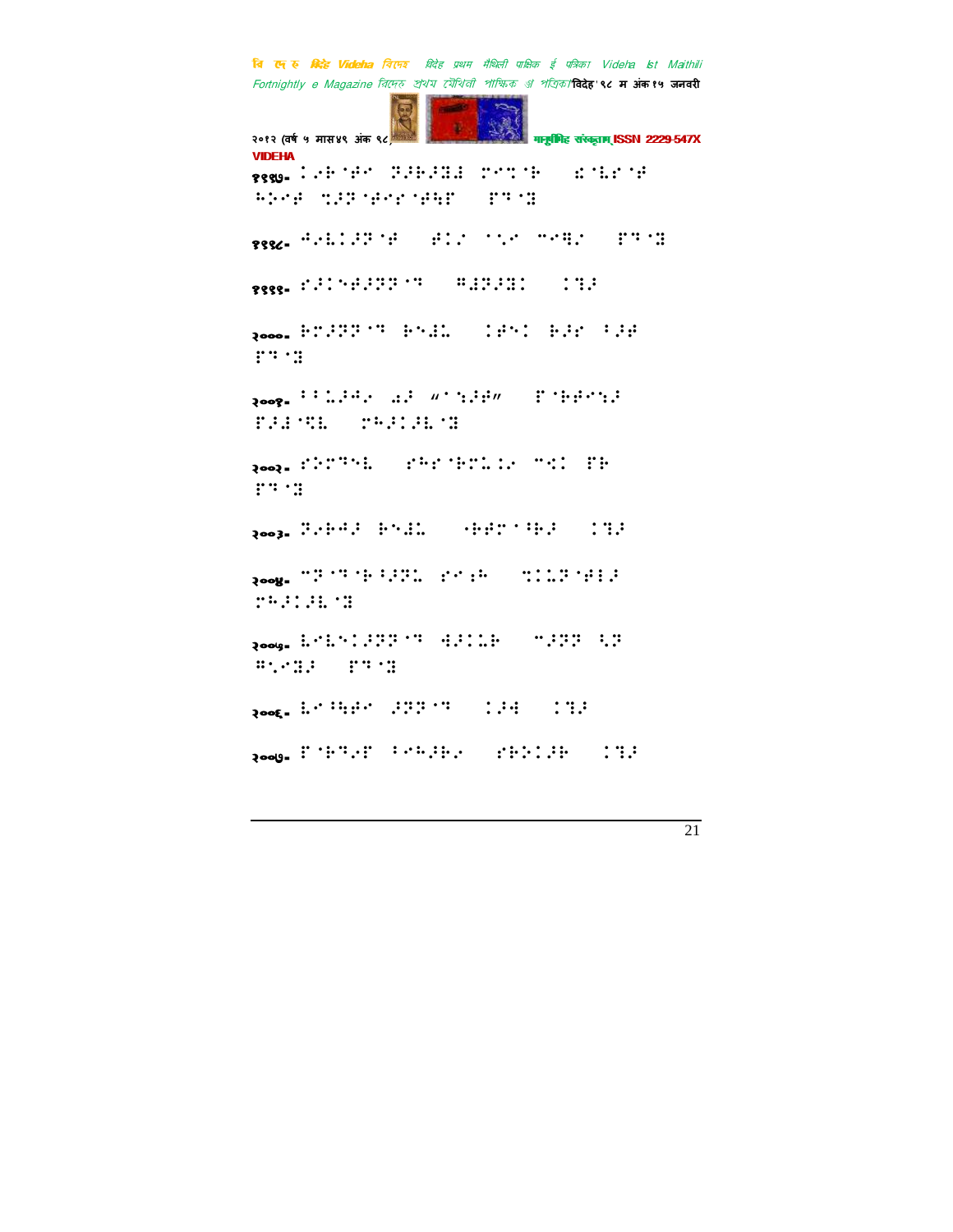**Separate** २०१२ (वर्ष ५ मास४९ अंक ९८) मानुसार मानुसार संस्कृताम् ISSN 2229-547X  $\mathcal{R}$ VIDEHA २००८- <sup>29</sup> (Provide all (1951) New Te ⢼⢾⣙⢼\*! <sub>२००९-</sub> : %1922299-2 al = #1#2PL# 9 ⣙⢼"⣐⢻⢷⢳\*! <sub>२०१०</sub>.:'<del>|</del> ⣅2⢽⣝⢼"\*! "⢼⢳⢾⣝!⢼⢹⢴!4⣙5⢴!⢽⣅⣇⢼⢹! 2⣅⢷"⢼⢷! १९९२ - २००३ असेल पुरुष के लाइनेट के साथ प्राप्त करने के साथ प्राप्त करने के साथ प्राप्त करने के साथ प्राप्त कर<br>जनसङ्ख्या ⣇⣝⢾!⢼!5⢼⢼⢷."⣅A⢵⣎[⢽⢹⢷!"⢽-! ⣐⢻⢷⢺⢴\*! १९९३- <sup>81</sup>06010 <sup>-</sup> 2001 - 2002 - 2003 - 2004 - 2005 - 2006 - 2006 - 2007 - 2008 - 2008 - 2008 - 2008 - 2008 - 20<br>|-⢾⢳⢼".!⣅⢼⢷!2⢷⣎⢼⢽-!⣐⢻⢷⢺⢴\*! <sub>१९९४ -</sub> <del>1</del>997 - 1998 - 1999 - 1999 - 1999 - 1999 - 1999 - 1999 - 1999 - 1999 - 1999 - 1999 - 1999 - 1999 - 199  $A \cdot B \cdot B \cdot B$ १९९५ - "⣅⢷⢽⢹⢷!⣔⢼!""⣅⢽"!)⢷⣇⢴⢽⢹⢷! ⢽⢼⣞⢼⣇5⢴.!⢷⣇⢴⢽⢹⢷⢽⢼⣙!⣞4⢻⢵⢷-!  $A, B, B, C, D, E, E$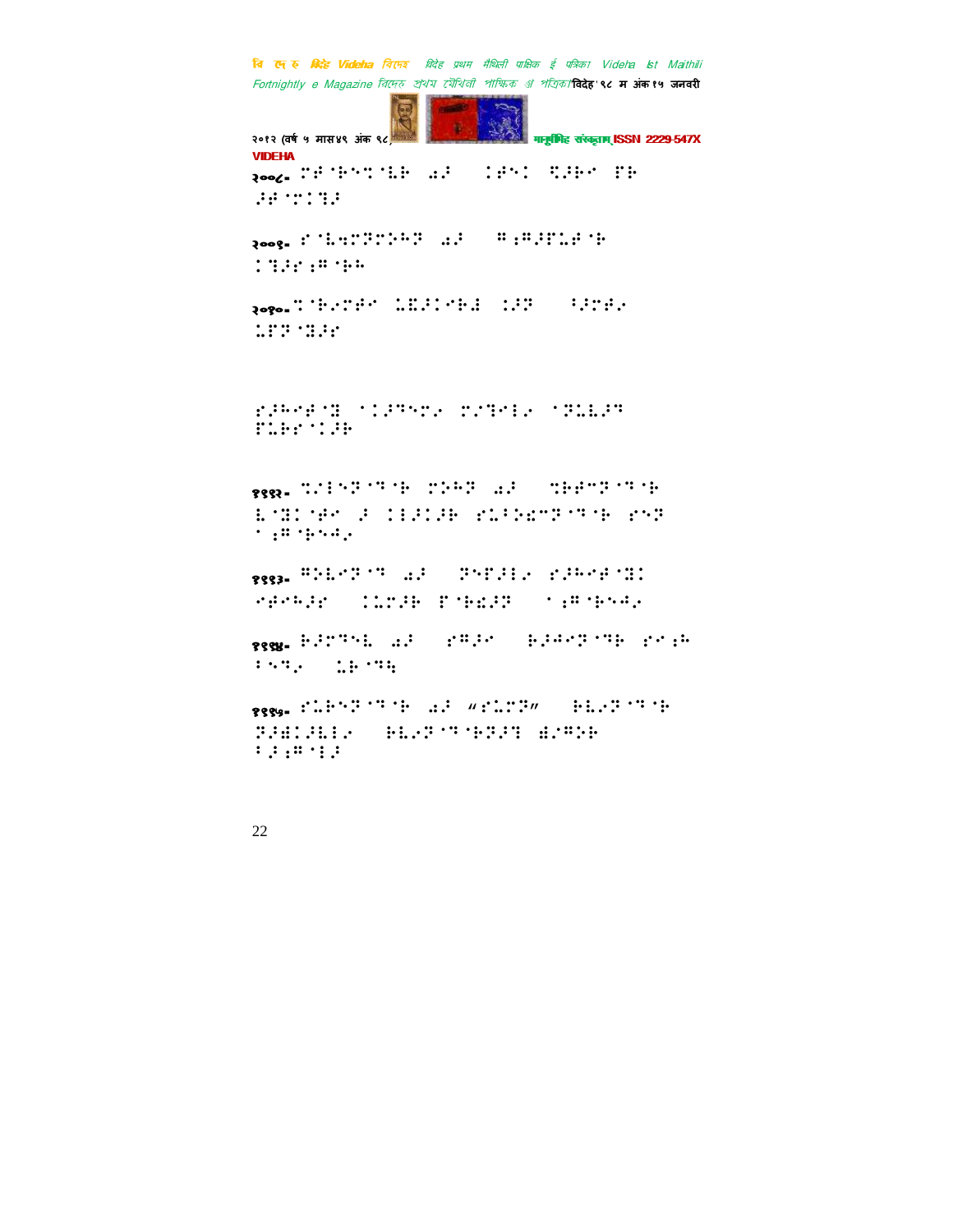मनूर्वनिह संस्कृतम् ISSN 2229-547X २०१२ (वर्ष ५ मास४९ अंक ९८, **RREE PHELE (PROJECT) RIPOLE (CONSTRUCT)** 

**VIDEHA** 

ggg. PERP SAGER (2006) 2008 (2016) 2016 *CONSTRUCTER* 

paper of federal energy and the

**RESEARCH THE STATE OF THE SAME REPORTS AND REPORTS** PROF PRESENTING BEATRIE PEL  $1.2 \pm 0.11$ 

eees Willelma worldwyf gattle (appeard SYNE ABUSIN CROSS  $1, 1, 1, 1, 1, 1$ 

 $\frac{1}{20000}$  (29  $\frac{1}{2}$  ) (29  $\frac{1}{2}$  ) (29  $\frac{1}{2}$  ) (39  $\frac{1}{2}$  ) (39  $\frac{1}{2}$  ) (39  $\frac{1}{2}$  ) (39  $\frac{1}{2}$  ) (39  $\frac{1}{2}$  ) (39  $\frac{1}{2}$  ) (39  $\frac{1}{2}$  ) (39  $\frac{1}{2}$  ) (39  $\frac{1}{2}$  ) (39  $\frac{1}{2}$  ) guage ages.

Deep Milbert Milb (213) of Post-Providence (2010) ANY WE LANDING THE MELTIC CONTROL

<sub>Pool</sub> CJA FYPING PJPJED PYAR (FFAR) rome (Meogli 23 A296) Meogl

1003 HPF T THE 1998 1997, TTP THE LEADER

pook. With Pothell the Classic response which FORSTER IS INJER FORSTER  $1.12.13$ 

 $\overline{23}$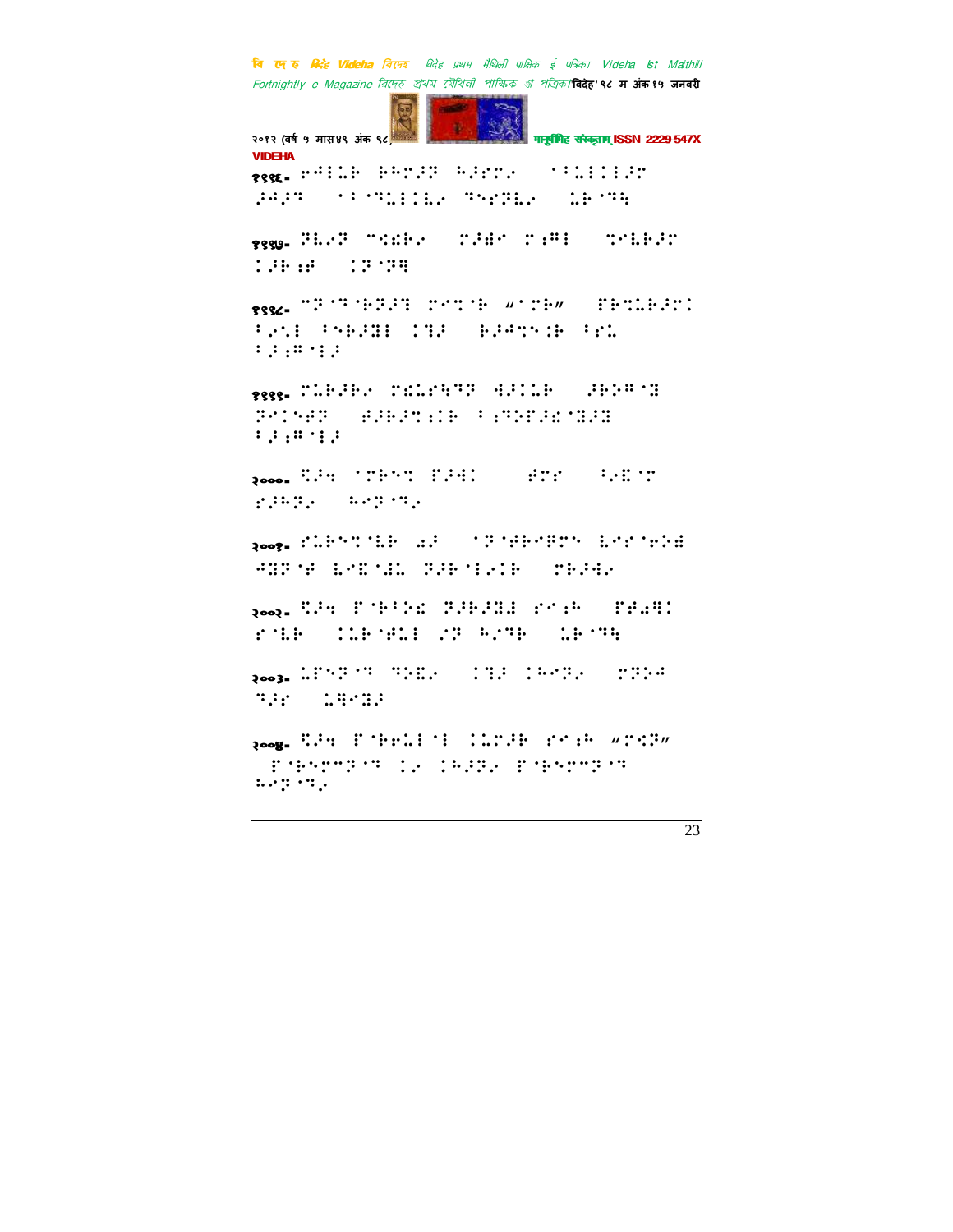**Separate** २०१२ (वर्ष ५ मास४९ अंक ९८) मनुसमिह संस्कृतम् ISSN 2229-547X

**VIDEHA** pools. West Historical and consider BOICH THREED TONE TIPS THE

Rook Published all (1919-19) and the ranrage spende

 $\frac{1}{20009}$  . The constraint in the state  $\frac{1}{20009}$  . The state  $\frac{1}{20009}$  . SHIPPE F HARRYER SAM PRINT AREA PHPHIP

pool #2021237 M al stabs 72021 M Letge ramaan surpara lahannya 

Pool: 12177-7-78 AP (1251) 159231 PR242 STATE ( FRONTS) FLEAGHERS & BENCH MAIRS MEDIA

1000 U.S. PORTHURS TO 111 T.H. **SEPRESS SEES TO** a se portuguesa e a consta **CONTRACT** Theodies Poed **CONTRACTOR** 

ramers (1955), report (20 ramers FLEE MAR

boom: HEFFING EMERGING TRIP ( PAH)  $\mathbf{F}_i$  (  $\mathbf{F}_i$  )  $\mathbf{F}_i$  (  $\mathbf{F}_i$  )  $\mathbf{F}_i$  (  $\mathbf{F}_i$  )  $\mathbf{F}_i$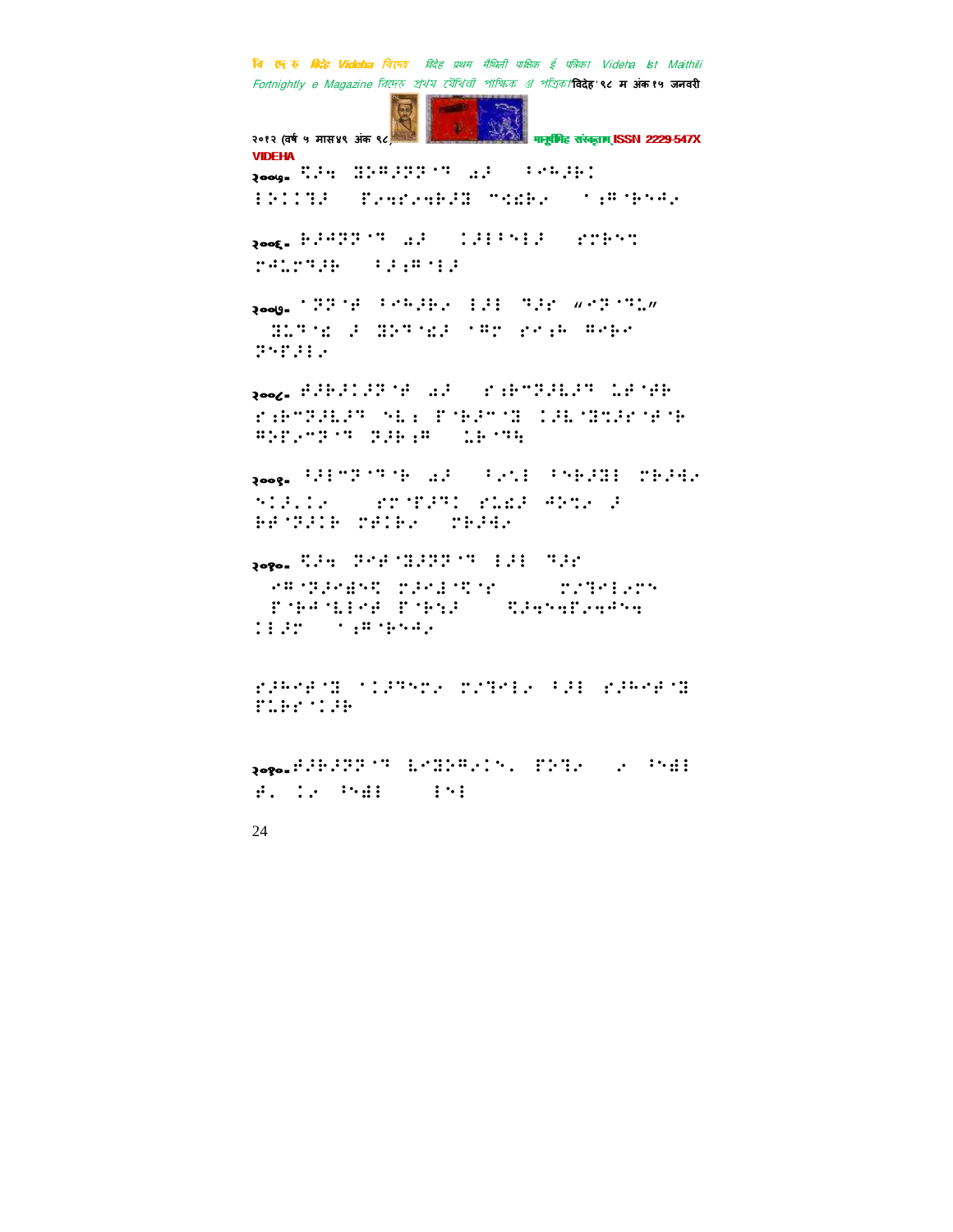| <b>TOP</b><br>२०१२ (वर्ष ५ मास४९ अंक ९८ <del>जिल</del><br><b>VIDEHA</b><br><sub>Rogg</sub> , Prolo 2000000 ad (916-206)                                                   | मानुधीरिह संस्कृतम् ISSN 2229-547X |
|---------------------------------------------------------------------------------------------------------------------------------------------------------------------------|------------------------------------|
| <b>MALE ADM (151</b>                                                                                                                                                      |                                    |
| FORTH PROPER                                                                                                                                                              |                                    |
| $\frac{1}{2}$ , $\frac{1}{2}$ , $\frac{1}{2}$ , $\frac{1}{2}$ , $\frac{1}{2}$ , $\frac{1}{2}$ , $\frac{1}{2}$ , $\frac{1}{2}$ , $\frac{1}{2}$ , $\frac{1}{2}$<br>$\cdots$ | STEPPER PRIP                       |
| roste croce<br>ri : "rda                                                                                                                                                  | The PRSPIER                        |
| <b><i>POINT CONTRACT</i></b><br>$\ddotsc$                                                                                                                                 | the milere                         |
| 5.75.5                                                                                                                                                                    |                                    |
| Portra (propra                                                                                                                                                            | TORE THE                           |
| return er mer<br>$\ddotsc$                                                                                                                                                | the BRSTER                         |
| POSSES PROPER                                                                                                                                                             | <b>The Second Constitution</b>     |
| POSSES PROPER                                                                                                                                                             | <b>TOBA SETTE</b>                  |
| FORTH STORES<br><b>MESTABILISM</b>                                                                                                                                        | $\ddot{z}$ the<br>$\cdot$          |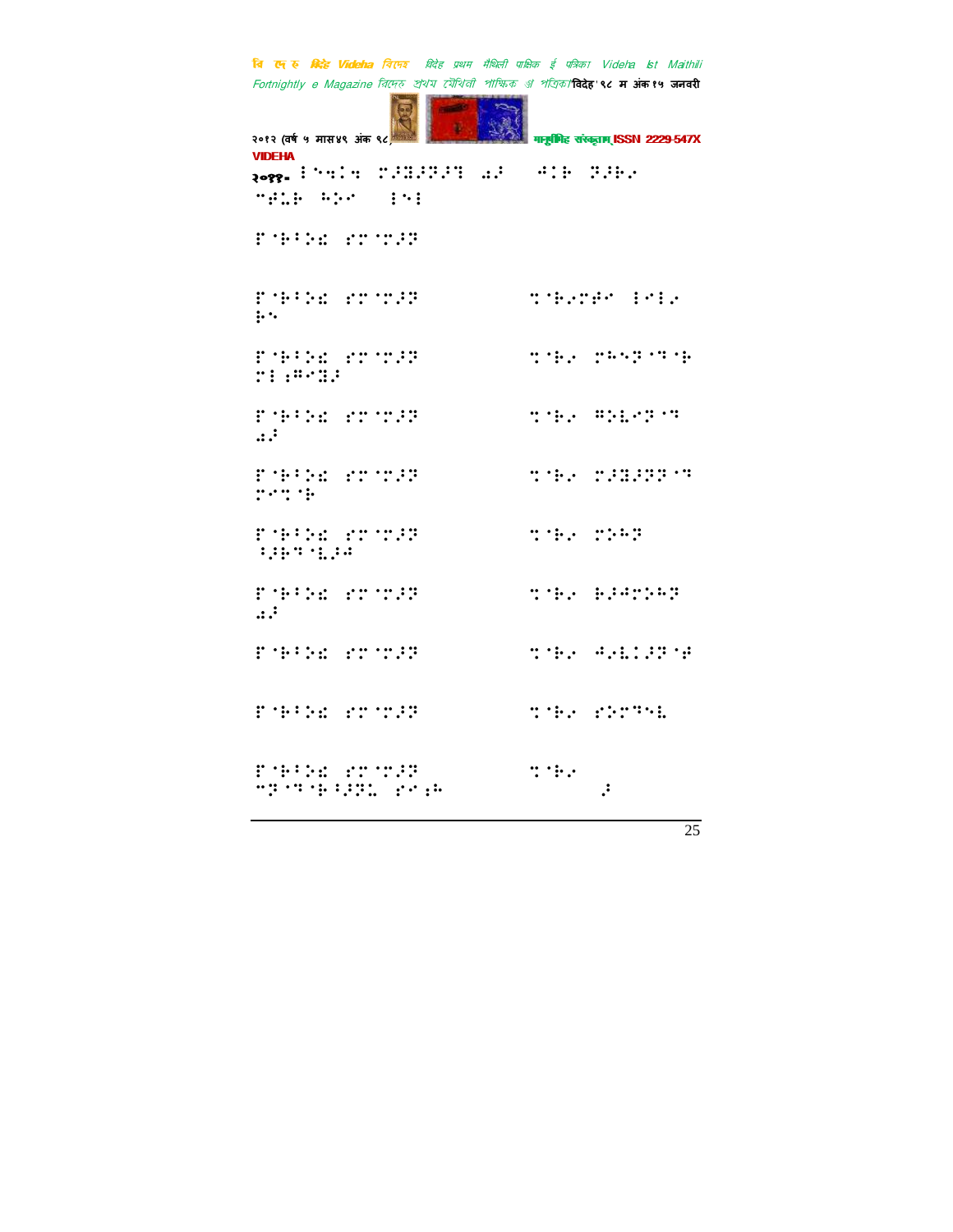२०१२ (वर्ष ५ मास४९ अंक ९८) मानुष्य कर्णाटक संकृतम् ISSN 2229-547X VIDEHA !!!!!!!!!!!!!!!!!!⣉⢷⢴!⢷⢼5⢵[⢽!

⣚⢼⣅⢷!)2:5:.!\*!

⣝⢼⢾⢷⢴.[⢾⢽⢼!2⣅⢷"⢼⢷!

<sub>२०००</sub> .q. ||:q:lP~2·7·7·10 a.P writt?*w* ⢹⢷⢸⣐⢻⢼<!

<sub>२००१</sub> ... 1999 - 1999 - 1999 - 1999 - 1999 - 1999 - 1999 - 1999 - 1999 - 1999 - 1999 - 1999 - 1999 - 1999 - 199

<sub>२००२</sub> २५ जनसङ्ख्या अस्ति । अस्ति । अस्ति । अस्ति । अस्ति । अस्ति । अस्ति । अस्ति । अस्ति । अस्ति । अस्ति । अस्ति<br>स् 5⣐⢻⣝⢼<!

<sub>२००३</sub> २९ जनगणिर केलाक्षेत्रक अक्षरकार

२<mark>००४</mark> २५ ऱ्यास याचेना प्राप्त प्राप्त हेत. याचे प्राप्त हे प्राप्त हे अस 2⣞⢽⢼<!

ال (1960 Aook) ... 1972. ��. 2014 ... 1972. ��. 2014 ... 1972. ��. 2014 ⢷⢳⢼-!⣎⣅A⢽⢴<!

२००६ ८**५ % थिए सन्दर्भ स्थान स्थान स्थान स्थान स्था**न स्थान स्थान स्थान स्थान स्थान स्थान स्थान स्थान स्थान स्थान ⣐⢳⣙-!⣎⣅A⢽⢴<!

२००७ ⢴⣒.⣉⢷⢴!⢼⢽⢽⢹!⢵⢳⢽!⣔⢼-! ⢸⢼⢷⢹⣇⢼⢺-!⢽⣇⢼⢽⢴-!⣎⣅A⢽⢴<!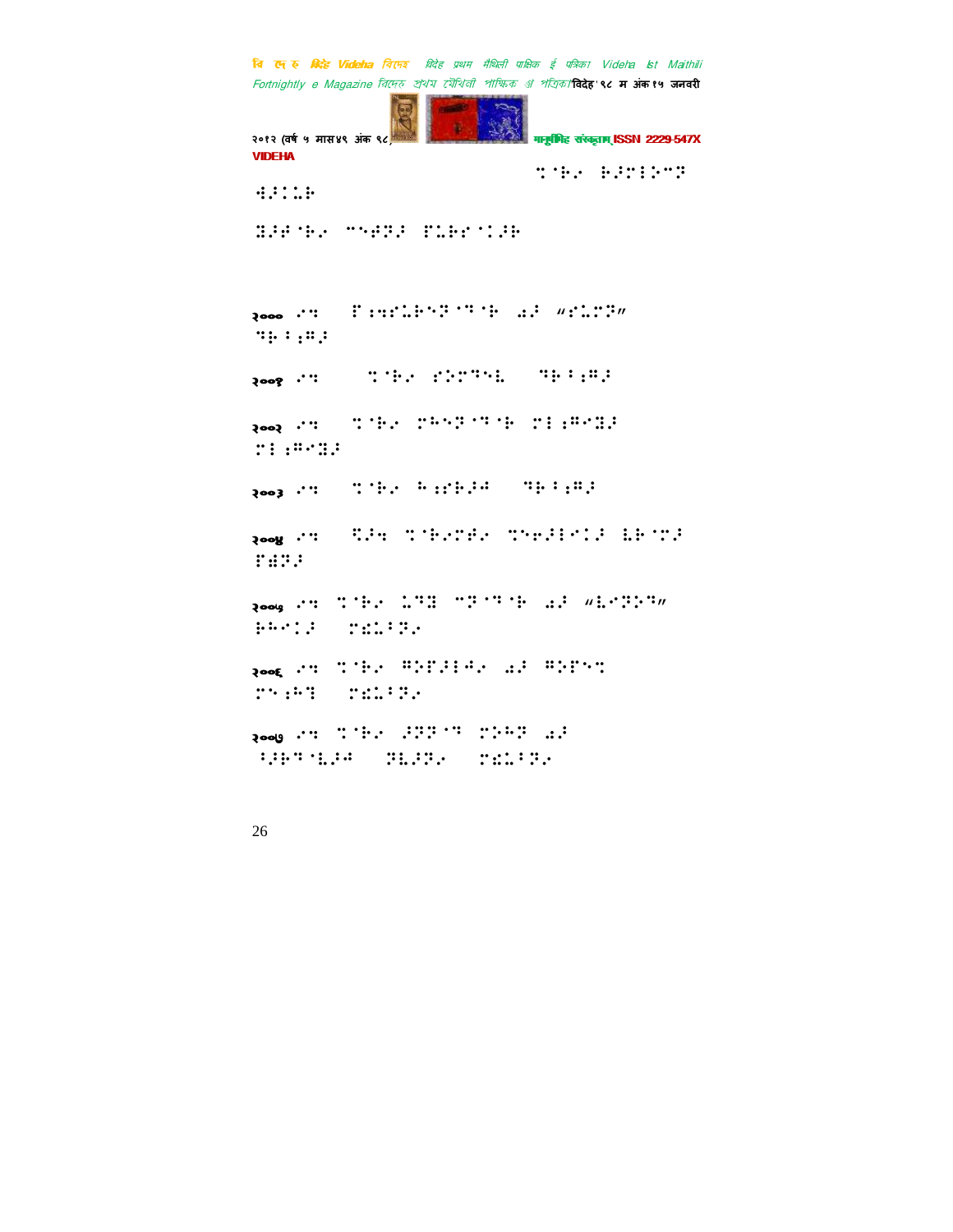बि एक स्टेड Videha विएक विदेह प्रथम मैथिली पाक्षिक ई पत्रिका Videha Ist Maithili Fortnightly e Magazine রিদেহ প্রথম মৌথিনী পাক্ষিক প্র পত্রিকা**'বিदेह'९८ म अंक१५ जनवरी** मार्गुमिट संस्कृतम् ISSN 2229-547X २०१२ (वर्ष ५ मास४९ अंक ९८) **VIDEHA** Roof of Time Park Treatments and **BOSTON SECTION** poor of Time Piraturele read  $a_1, a_2, a_3, a_4, a_5, a_6, a_7, a_8, a_9, a_1, a_2, a_3, a_4, a_5, a_6, a_7, a_8, a_9, a_1, a_2, a_3, a_4, a_5, a_6, a_7, a_8, a_9, a_1, a_2, a_3, a_4, a_5, a_6, a_7, a_8, a_9, a_1, a_2, a_3, a_4, a_5, a_6, a_7, a_8, a_9, a_1, a_2, a_3, a_4, a_5, a_6, a_1, a_2, a_3, a_4,$ paga und Sien die Persentat Europe und menor **PREPR** page of the Sund Burn Hold Curry Conduct **ASSESS**  $11.1.1$  Therefore,  $1.11$  and  $1.11.1$  and  $1.11.1$  and  $1.11.1$  and  $1.11.1$  and  $1.11.1$  and  $1.11.1$  and  $1.11.1$  and  $1.11.1$  and  $1.11.1$  and  $1.11.1$  and  $1.11.1$  and  $1.11.1$  and  $1.11.1$  and  $1.11.1$  and  $1.11.1$ **STRIPED IN THE TERMINAL** SPEAR SHEET RANGER TRANSPORTER **TIPE ESTRAT GRILE (1911)** 17: WHIP WHEN STITE Research dusing installation of the control 1979E 198 APL (21048 margarakoaako (aleman dagea elegea TITEL TELEP IN FURTIE **BOSSET AS BOSS**  $+711777774$  $1.11.1 + 1.11.11 + 1.11.11 + 1.11.11 + 1.11.11 + 1.11.11 + 1.11.11 + 1.11.11 + 1.11.11 + 1.11.11 + 1.11.11 + 1.11.11 + 1.11.11 + 1.11.11 + 1.11.11 + 1.11.11 + 1.11.11 + 1.11.11 + 1.11.11 + 1.11.11 + 1.11.11 + 1.11.11 + 1.11.11 + 1.11.11 + 1.11.$ guadealeania codale no cempola TEMAR (PIAR TARR PARAPAT DRAGA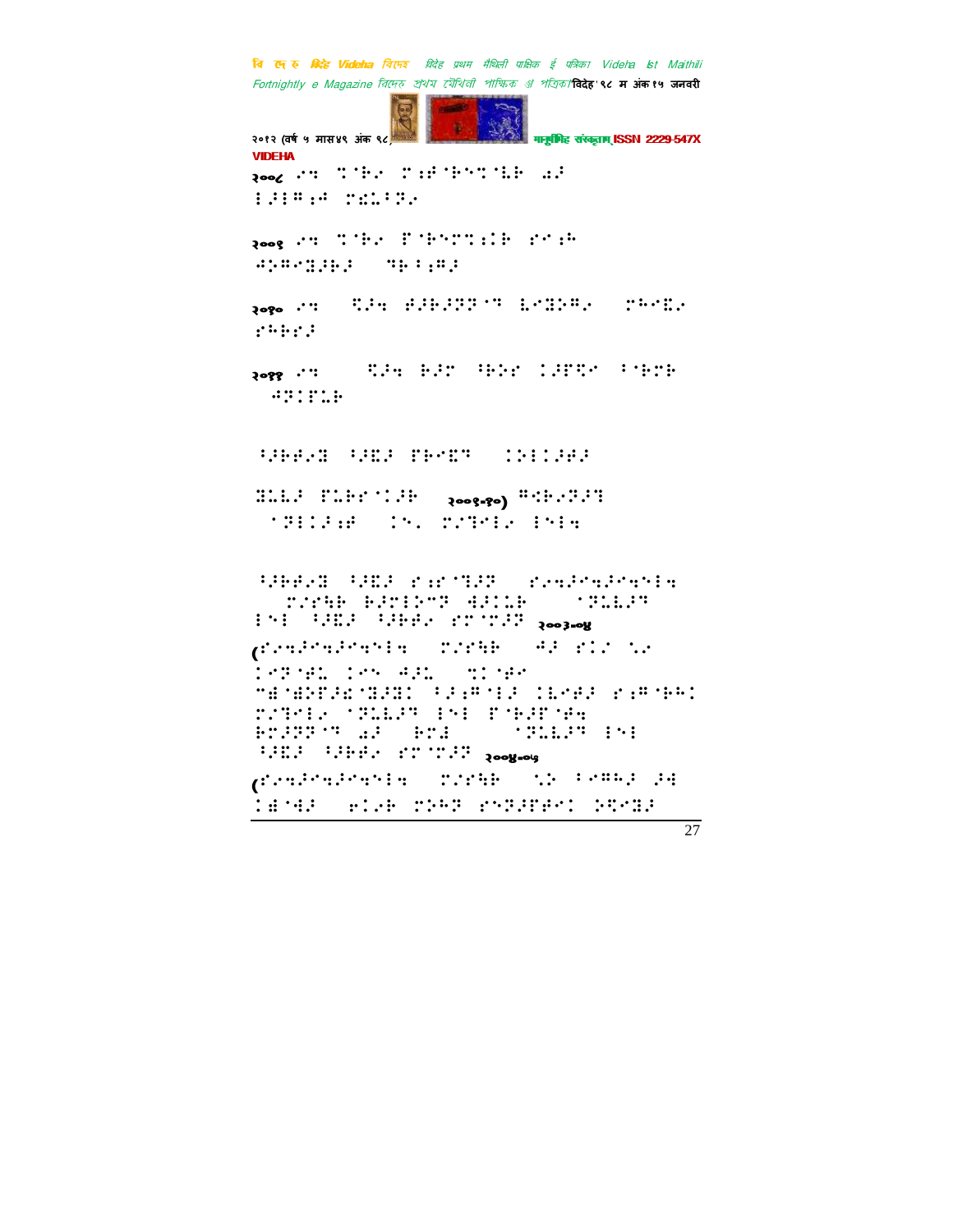Fortnightly e Magazine বিদেত প্ৰথম মৌথিনী পাক্ষিক প্ৰ পত্ৰিকা**'বিदेह'९८ म अंक१५ जनवरी Separate** २०१२ (वष ५ मास४९ अंक ९८) मानुषीिमह संकृताम्ISSN 2229-547X VIDEHA ⣅2⢽⣝⢼"!4⣙5⢴!⢽⣅⣇⢼⢹!55! 2⢷⢼2⢾⣒! ⣇⢹⢳!"⢼⢽! ⣇⢹⢳!"⢼⢽⢼⢽⢾⢷!"⢼⢳⢾⣝!⢼⢹⢴! :::::: १⣒⣇⢹⢳!"⢼⢽⢼⢽⢾⢷!"⢼⢳⢾⣝!⢼⢹⢴! : **THE SO ISSUES** २०१० ⣉⢷⢴!⢻⢵⣇⢽⢹!⣔⢼!)"⢻⢷!⣝⢵⢻⢹⢼⢽!  $\vdots$ २०११ ⣉⢷⢴!⢷⢼⢽⢽⢹!⢷⣜⣅!)"⢻⢷!⣝⢵⢻⢹⢼⢽!  $\vdots$ २⣒⣇⢹⢳!"⢼⢽⢼⢽⢾⢷!"⢼⢳⢾⣝!⢼⢹⢴!  $2^2$   $2^2$   $2^2$   $2^2$   $2^2$   $2^2$   $2^2$   $2^2$   $2^2$   $2^2$   $2^2$ <sub>२०११</sub> :5: FLBr 12B = 1962 (88921 F1Br23) ⣜⣋5!)⢻⢼!⢺⢽⢻⢴-!⣙⢼!"⣐⢻⢷⢳\*! २०११ <sup>2</sup> अंतर का जानिक सामान्य अधिकारिक सामान्य अधिकारिक सामान्य अधिकारिक सामान्य अधिकारिक सामान्य अधिकारिक सा ⢼⣝⢼⢽⢼⣙!⣔⢼!)⢺⢷!⢽⢼⢷⢴![⢾⣅⢷!⢳⢵-! ⣙⢼!"⣐⢻⢷⢳\*! २०११ ⣝⣅⣇⢼!2⣅⢷"⢼⢷.!⢼⢽⢽⢹!⣅⢼⢷!⣔⢼! )5⢳-!⢽⢼⣞\*! २०१२ ⢽⣅⣇⢼⢹!2⣅⢷"⢼⢷.!⣉⢷⢴!⢷⢼5⢵[⢽! ⣚⢼⣅⢷.!)2⢹⢼⢽⢹⢴!⢼⣔⢴-!A⢼⣐⢻5⢼.! ⢼⢽!A⣐⢹⣝⢵2⢼⣎⣝⢼⣝-!⣅2⢽⣝⢼"! AGASHI SHE

चि एत् रू मिन्हे Videha निएन्थ विदेह प्रथम मैथिली पाक्षिक ई पत्रिका Videha Ist Maithili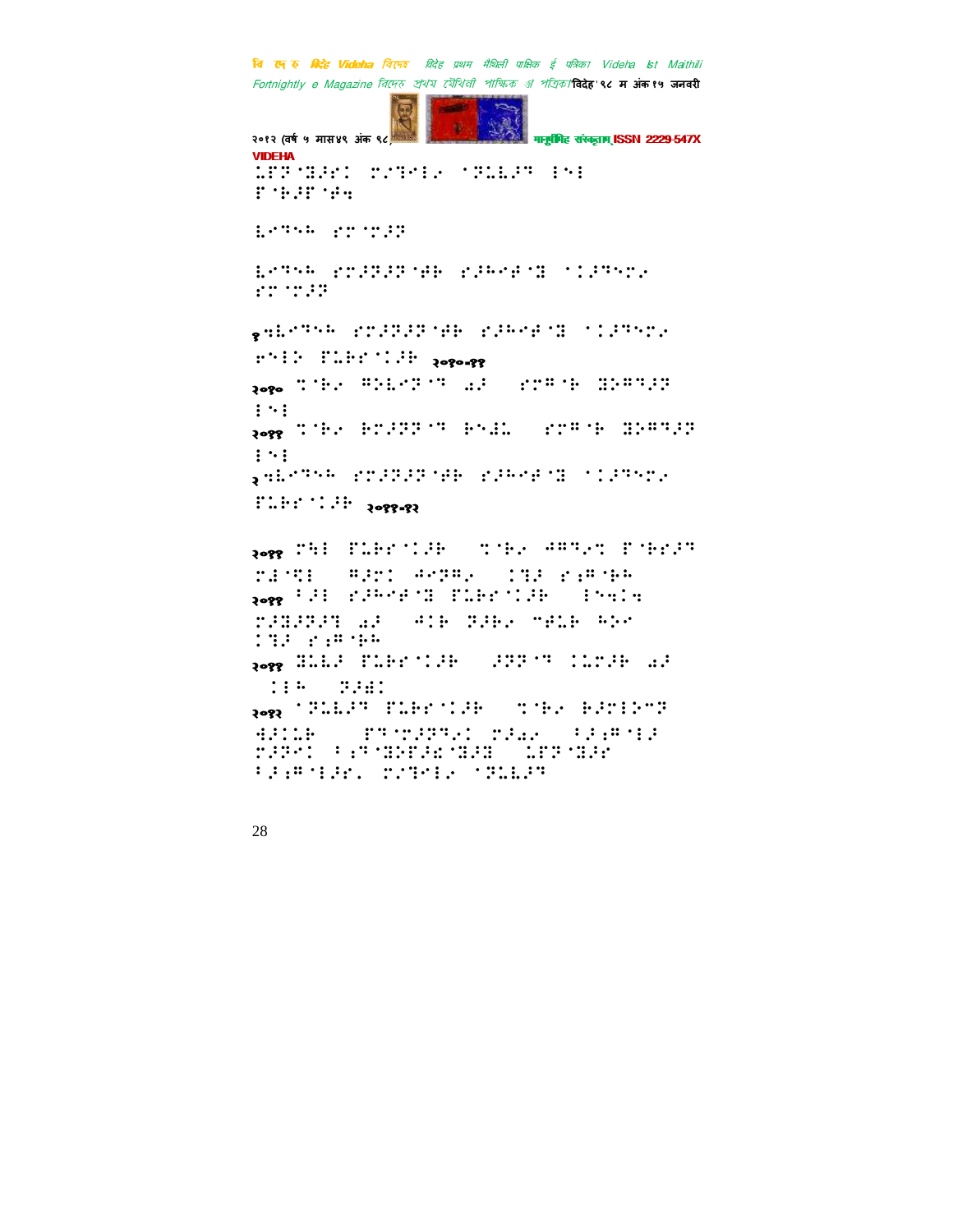२०१२ (वर्ष ५ मास४९ अंक ९८) मानुषिक संस्कृतम् ISSN 2229-547X

VIDEHA ⢽[⢽⢳⢼⢷!⢼⣈⢷!)!

 $\alpha$  $+$  0.5  $\pm$  0.5  $\pm$  0.5  $\pm$  0.5  $\pm$  0.5  $\pm$  0.5  $\pm$  0.5  $\pm$  0.5  $\pm$  0.5  $\pm$  0.5  $\pm$  0.5  $\pm$  0.5  $\pm$  0.5  $\pm$  0.5  $\pm$  0.5  $\pm$  0.5  $\pm$  0.5  $\pm$  0.5  $\pm$  0.5  $\pm$  0.5  $\pm$  0.5  $\pm$  0.5  $\pm$  0.5  $\pm$  0.5  $\pm$  0 "⢼⢽#!A⢷⣈!3122!55!⢵"⢾⢼⢹!"⢹⢷!  $H$ :  $H$   $\sim$   $H$   $\sim$   $H$   $\sim$   $H$   $\sim$   $H$   $\sim$   $H$   $\sim$   $H$   $\sim$   $H$   $\sim$   $H$   $\sim$   $H$   $\sim$   $H$   $\sim$   $H$   $\sim$   $H$   $\sim$   $H$   $\sim$   $H$   $\sim$   $H$   $\sim$   $H$   $\sim$   $H$   $\sim$   $H$   $\sim$   $H$   $\sim$   $H$   $\sim$   $H$   $\sim$   $H$   $\sim$   $H$   $\sim$   $\sim$ AA $\sim$  1861) which is the set of the set of the set of the set of the set of the set of the set of the set "⣝⢼⢷⢼!⣔⢼#"⢷"#!⣁5⣈⢽⢳⣒⣒⣒!

)!⣇⢹⢳!⢴!2⢾⢷⢼E!५ ⢺⣅5⢼!२००४ "E! ⣈⢽!⣎⢷!११६ ⢹⣉!१ ५०२ ⣚⢼"E!७२ ०४३ ⢻⢵⣞!⢹⣇⢼⢷⢼!३५ ४५२ ⣇⢸⢽⢽!⢼⣒"⣒2⢴⣒! "E!३ ३६ ७०७ A⢷!⢹⣈5!⢻5!⣁<! ⣎⢽⣝⣇⢼⢹!2⢼⣚⢻⣜⣒!.!⢻⣓⢻5!⢽5⣞"! ⣋⣞⢼⣒!\*!

!⢻⢺⢽⢹⢷!⣚⢼⣅⢷! hekawiefiburuh dipakan di kawiefiburuh dipakan di kawiefiburuh di kawiefiburuh di kawiefiburuh di kawiefiburuh<br>Awiefiburuh di kawiefiburuh di kawiefiburuh di kawiefiburuh di kawiefiburuh di kawiefiburuh di kawiefiburuh di iuuq;00xxx⣒nbjuijmjmflibltbo high control of the control of the control of the control of the control of the control of the control of the control of the control of the control of the control of the control of the control of the control of the control  $q_1 = \frac{q_1}{2}$ 

२: ""' "

२⣒१⣒!⢽⣇⣐⢹⣅!⣅⢼⢷!⣔⢼.!A⢳⢼⢷!"⢳⢾! 2⢼⣐[!2⢷⢹⣉E!⢽⢽!⣈⢷⢴⢹!A⣟4A⢼! ⢽⢷⢹⣉0!32!⢶⢷⣇⢷⢴!"◌ॅ 2⢷⢼⢷⣐⢸!⢳⢵⣝⢾! ⣇⣎⢼⢽!⣐⣋5!A⢺⣞!"⢾⢷0!!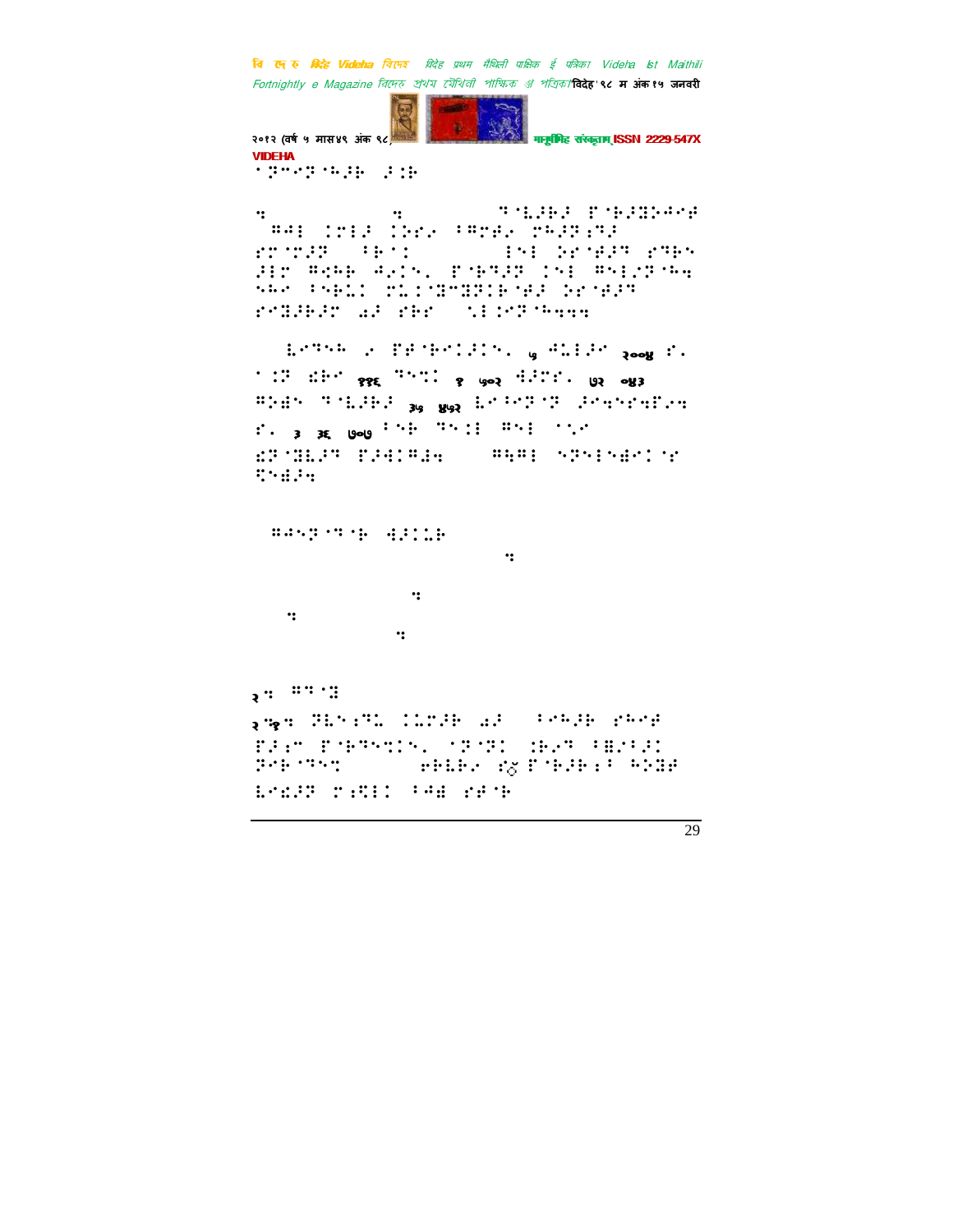

मानुबंधिह संस्कृताम् ISSN 2229-547X

**VIDEHA** richerated rained engage (+ pm) **MP REAR ASTRACT Alle page of the second control** PRESIDENTER THE PROPERTY FROM ENT TRINE ARBE METTE F FREE TABBE FROM PETRON MI LONGHII romana Selr

grams in recorded consciousness ordered 

anan HEPHELPE INSUE EPHPE INF  $\mathbf{u}$ .  $\mathbf{u}$ 

gage APP222-T a2 (221) (1928) ESPECIAL PERSONAL PRO

gage servicing all installe potentia SPEED MARK SCHAFTERI ISBN EATTACH

gaga Lond olimi (1975-ciperata LEATH 1001 LOTAR PTATES PTARAR

ginger Bart Harris (1988), Franklin Braker **Prese radio fierrates rougher** 

gegenvirtiet in de dentar in die Gaanters HAILBI KABABYIAN AS INIMI MEMI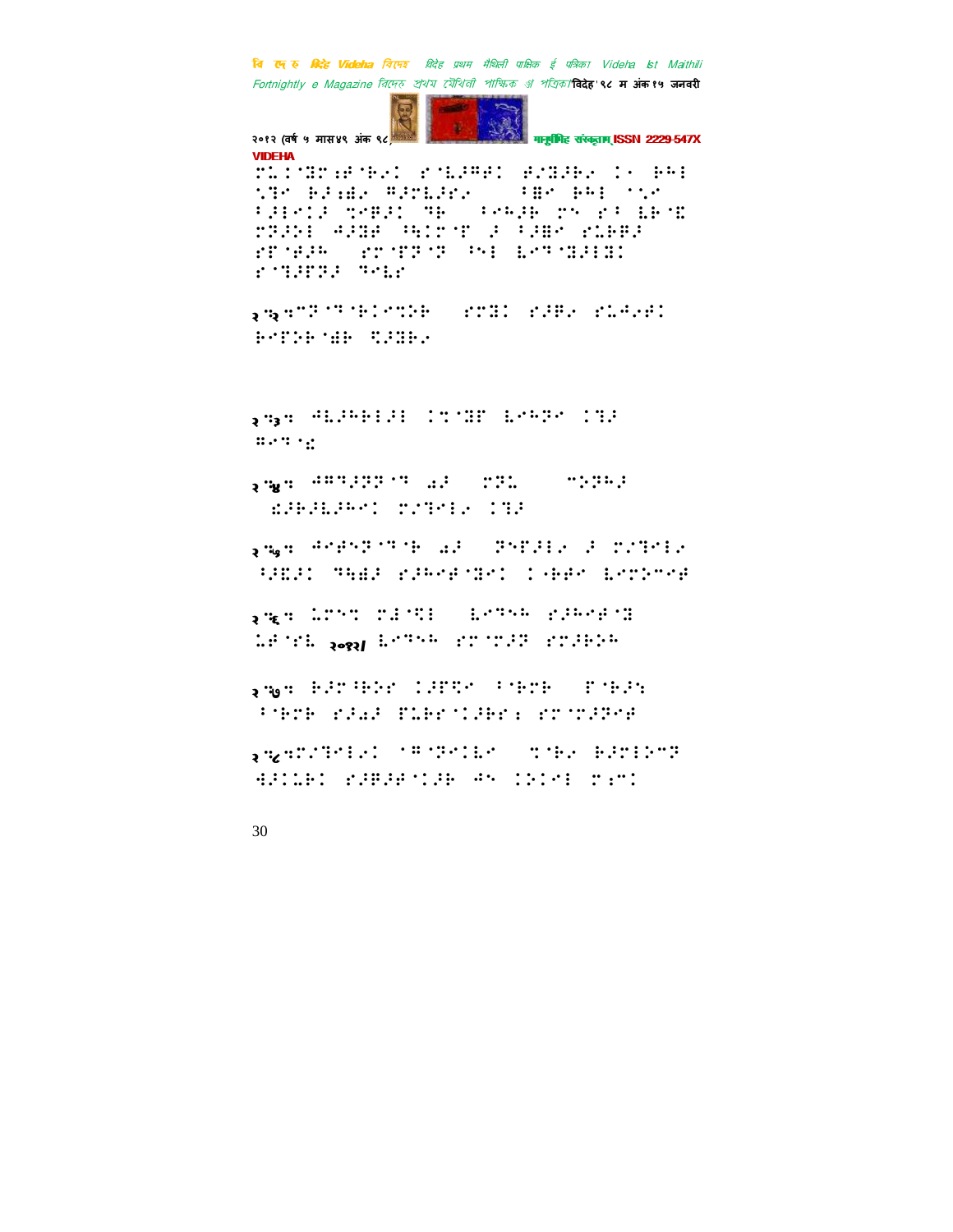

२०१२ (वर्ष ५ मास४९ अंक ९८)

**VIDEHA** 

the PISTHER forth 4, Thems in:  $\cdots$ 

TENTE COMPANY COMPANY MAR TET POPPHIN, MPORT HER PENCH pagentser **PHIP RTPHILLER** 

19633 THIL PH 2878 rtingrændet rigger digger (f. 641 the Blake Winding of the BAB ste PRESIDENT THE PART OF PERPO THIS AND SUTTI I SHE TIME rnde roman el badini roughts welr

SPARE PARE PRIM POPTATOL SPORT HAR SEMINI BEFORE

**MEMPI CHOMES ON PRINT PAPPAC** rans, norsh manger poesnog mor mor TORE & 198 E919 TRIRY 1825 FEMPI 151 (1871-1842) (22 (236 465)

Porteller OPPol PLRP, CPPRIS, 757 Resort Palomen & 1986 INF 89

ride a brown presons trepe rene ESTROLENER PORPORT KAR EPAR rathur roadach (Unun), 194 IPER INFORMATE IN INFORM RESERVISE IN THE IBER 154 THE a male: dels compos de acada 15379363 (PRES 30633 PHILIPS) HIGHER SANDWAY PONGO ARCH  $14.11$  $\mathbf{H}$ AR 1919 I ARTHAM (SIMAR 194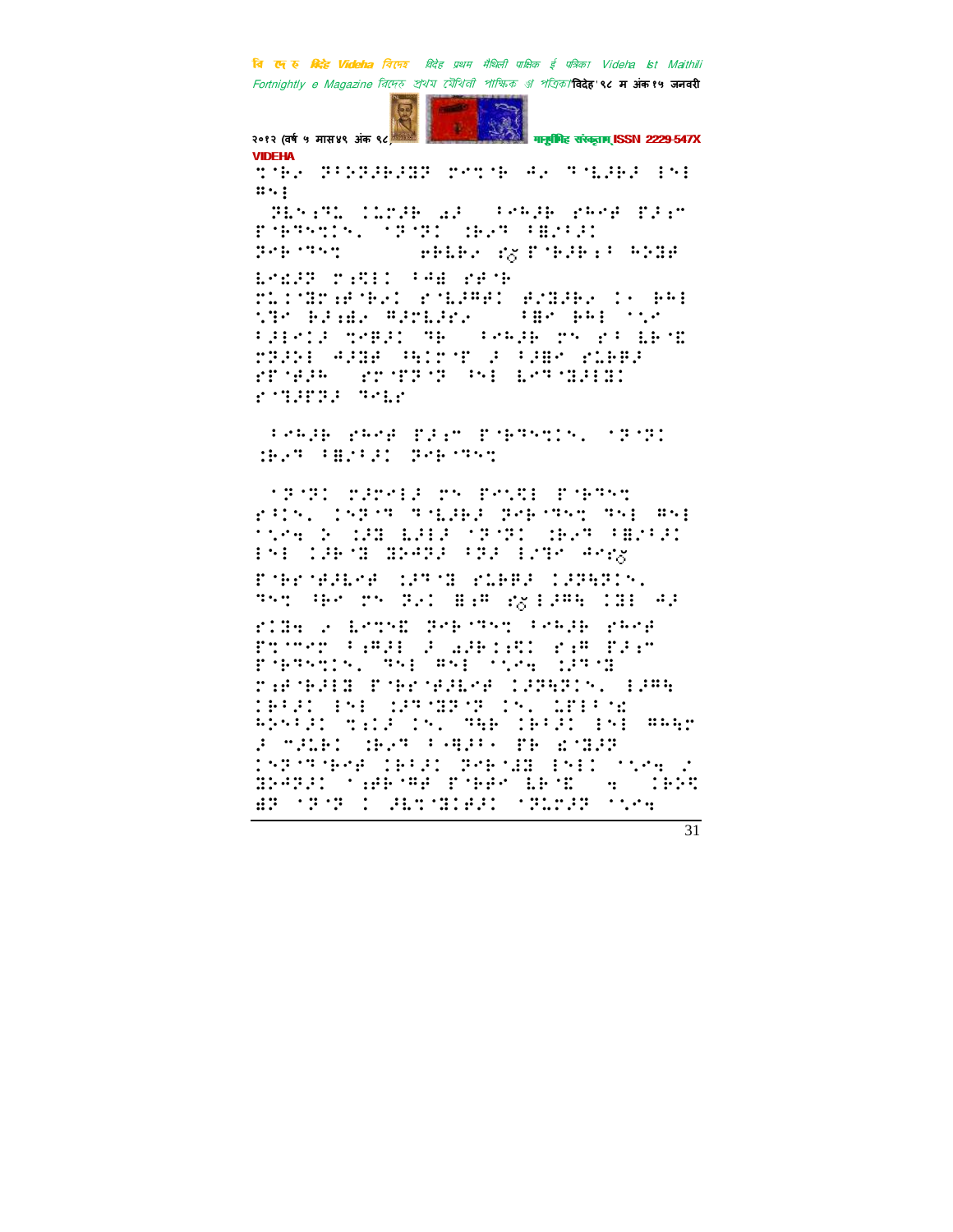

२०१२ (वर्ष ५ मास४९ अंक ९८) **VIDEHA** 

मानुबंधिह संस्कृतम् ISSN 2229-547X

**INFORMATION TO THE FUNCH THIS** PARAR TOMAT PARAL SARELD AT TH ISTRÁBUR MERUPA (MANGARA BAJA) IRBA<br>Manuel Sumartei Merupatai IRBA 82483 (89431) 23862 (29788781) (8291 rike roman class lite

a famos dida (n. 224  $\mathbf{u}$ HPARE (P. 1985-1993) APT TELER SPORTHOLIC SYNA PORTHOL <u> 1978 ribbi brondi rati nafilia</u> PETE TY IND PAR TY POPPORE CHE #5: 1: 45 5:P rant rimar roof: rbag, stra relgel z brembl 15. 948<br>rese po fgere (enggl g ni gliga rø

1986 1932 1833 6:01 1536 1933 rakter fransa forførte. Brib medias projected the archaeological ra in Bringen med Ar Srmie POBABLE IN STRAFFIC MARGE 2 ress: ''Herma each delle fr raman sestaran perang 1972.

HAT IENE TO TETE HIT INFITE PRINK ERT IRZE MINA I IRITA MIN 45 PORTS TO ARSI PIRER TO SIR relativ dan des laceamecrop  $\mathbb{R}^n$ the EPPS PROPE RESERVED BELIEF

HAT POBLESS THEORY TO BYE A refugeration as sport most is FROM THE STATE CONSIDERING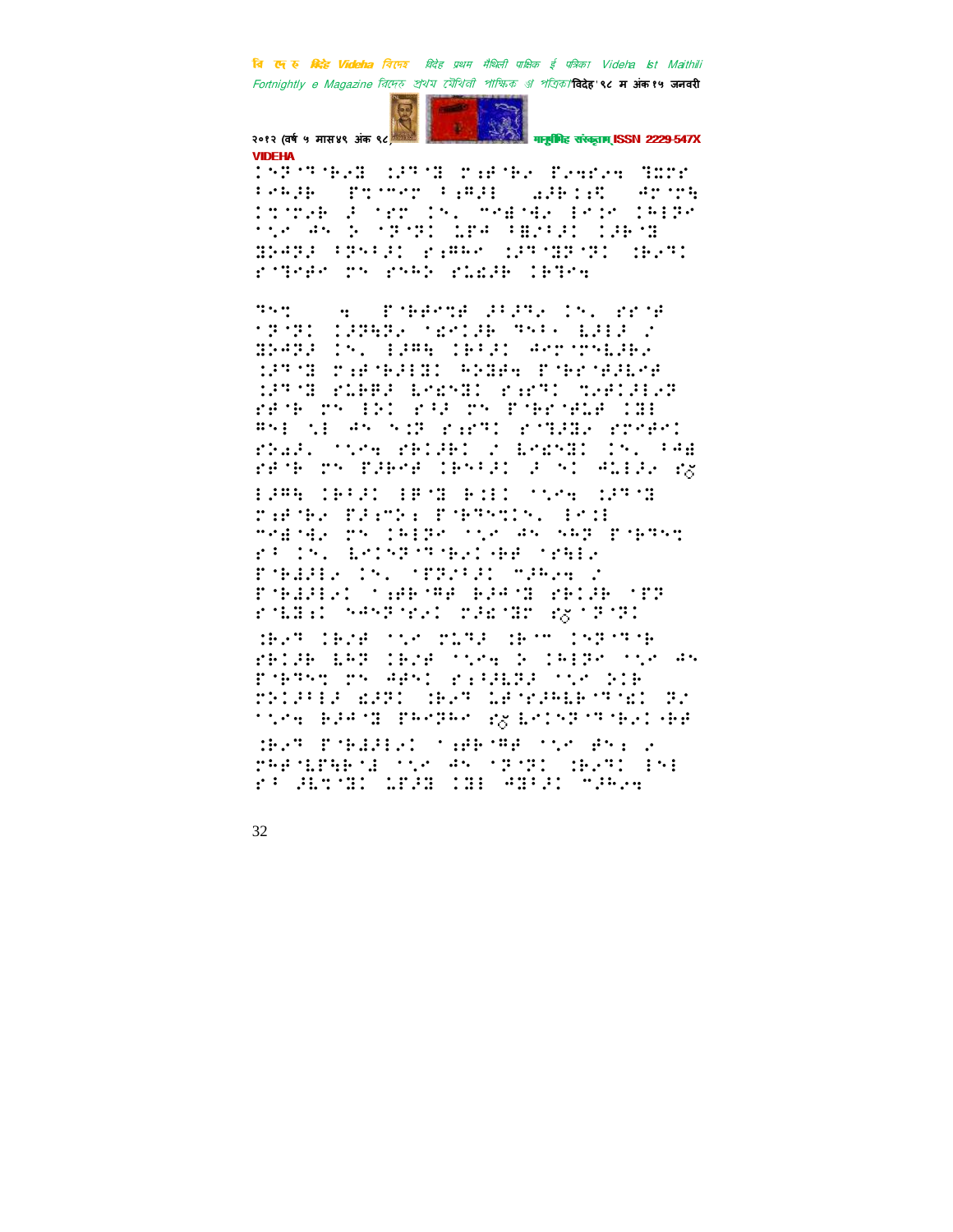rational remova POGGE LOCAT TAGIC PAR PROF FREE REPORT FREE THE TERR ERS MIN ESIP 2 PAR PROP 25 PRI Frei Abaum a rund com a com a c ns egend ests. The sam bisat ssee tick Pape STR raftky PROP'N FSN ry Person Avoid Filmon Ste rene mremo men rojegeja (64 papre 191 gager)<br>rgeje: Jacae 1960 125054 15. THET BEE THIS REPORT PTP TH TECTA PADER COSTRATA ( PELES IN. Derich rougho grie ar on pregnan geri 19822 KF 68923 ESE 42386 FAB 6878 ry came myster rrroma a bib POSERT IN THE SERVICE PROTECTIVE PHP 28-153 138 233 25 P.H.PPH F.B.351 ry Pedigi raidi rrgaggi 191 rek AB MAS AN TRAP TECHNOLOGY CHANNEL IPOI POSSE TR PORT OF OF ATSA DANIE SANII PAR PRAF PAPIRAGH PRESENTATO PASSAGE TOPA LOTE rîgayî: 1994-ciharine eye feze<br>Fedro 1982 Byene: 621921 erenge **MERGE ART STREED PORTH THEME TO** PARTIE PRINE IN ANELIC POBBE  $: ...$ 

बि एक रु मिनेट Videha विएक विदेह प्रथम मैथिली पाक्षिक ई पत्रिका Videha Ist Maithili Fortnightly e Magazine রিদেহ প্রথম মৌথিনী পাক্ষিক প্রাপত্রিকা**'বিदेह'९८ म अंक१५ जनवरी** 

PRINT WATTER: PRINT EMAIN

मानुबंधिह संस्कृताम् ISSN 2229-547X

२०१२ (वर्ष ५ मास४९ अंक ९८)

**VIDEHA**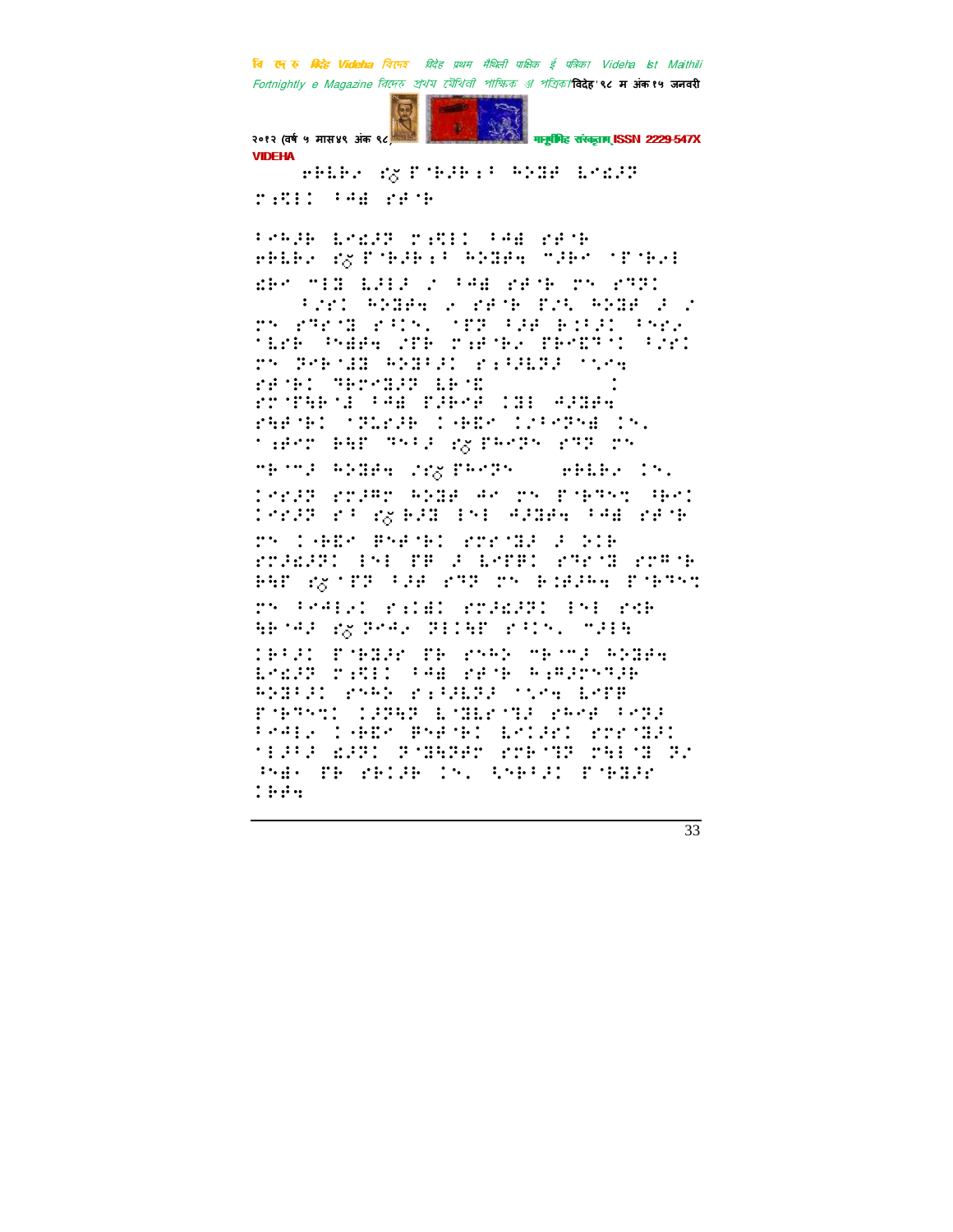

२०१२ (वर्ष ५ मास४९ अंक ९८) मानुबंधिह संस्कृताम् ISSN 2229-547X **VIDEHA** 

**MITHERS PRESS BARGE** PRI STR BJANK WITLEY

Things and state for the new real BRAND PRAI MED CORPOR repetFruit Robert reports rations! BREAK PARK RYBE THE COSE **SANDAL COMPANY REPORT PROPER**  $\mathcal{C}_{\alpha}$ 

BREAK THOTELITY AND THOMAS CON l'ar co l'oranis moralisi ini.<br>Local Parrota cellas solis Riab **APPI BURGE INSTALL STREET** richere de della letter person BARTHAI BRIAN BRAGGI MMARA (AGAA TELEVIS STEP 28 SECOND FIRE

18512 12132 STATE: 1751887 THEFTIF PARK INFRASTRENT INTER BJABA WJP PS PATALI MARJEJIC ESTAL PARSTAL CHAIR (1) ERADA TRENT TER THEN AR AF ROBER BY THE

**TERPH WITHMETER ERGE PRY MIRRY PROPERTY OF STARTS** BRY: ESI LETERANE (TRA PAEL ATE): **TRIAL TORAGE COMPANY IN.** Blue This Milke Politic Porter TALES PREMIER THE CA MUSTER ARTEST SPRED SAMPS THESE FOR S TICHER THE THITES (THIS rolage: evalue : Pel Sarg Pyde APART SPEECH SPORTS SPARTED Pobreto Mandh Alpi roller re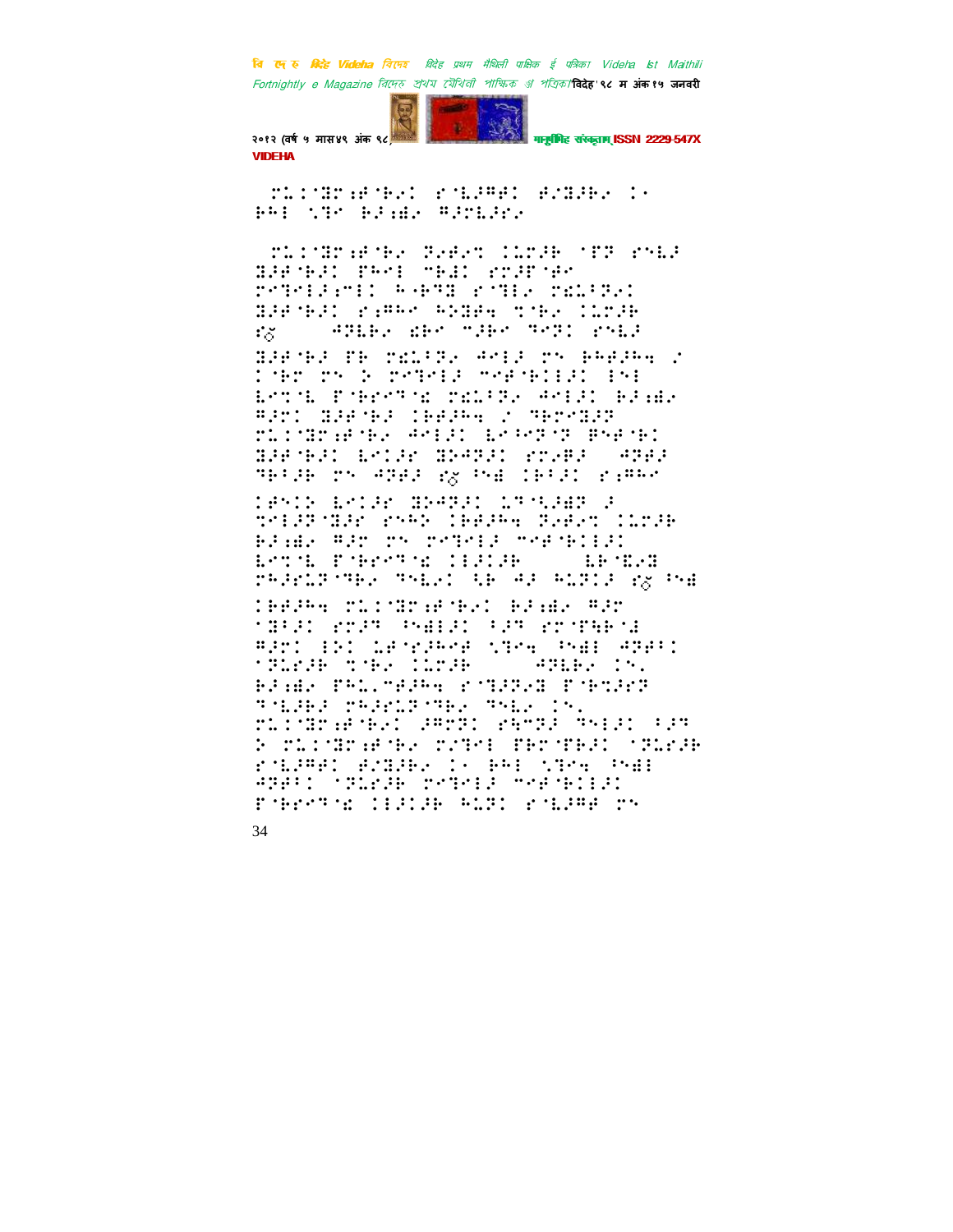२०१२ (वर्ष ५ मास४९ अंक ९८)

मानुबंधिह संस्कृताम् ISSN 2229-547X

**VIDEHA** BRYAN LAYAN MYRIAL BARYTHY SPAR THE MINER EMMERTIE IN BHE MIN SIT ROOM WHAT THE HULL FIN TH **THIS BARE YOU THANDYRE THEY** FLAGE FREISE SIR ASAR SSISK STRUCK BRAWN RRD CHREEK MARCHIER ROBACTIO HAD IN ESTE PORSTA TO TER Ran ny rui rikraa av sira vorant.<br>119196 15. inra 1996 infformatean a gar no 251 Pilesa iPB of 1829. PROPR TO CONTRACT WORLD APORT

FBP BRE TOP FREEDS MPRESS MB

PORTS TO PRINT TERRIT. rabearege (plu) in Gueur ablub:<br>rodu d'advivi dogui aaby d rhal. And BAI (the rB12B1 PoBB2) THE PARK 25 ESTERINGEN ERR tarna: richa (B) tin cinemated a **PROBECTSPART PRIPR CONSCIOUS PROPERTY** BRTH LILE SARGED FIDDED FHI SSP I THANK TEARS TO ILE  $\mathbf{h}$   $\mathbf{h}$   $\mathbf{f}$ TEARINGS STORIES IN special discovers. **NEW SEARCH**  $E: Y: Y$ Consideration of THANK INE TEARING TAGER CROCK **Contract of the State State**  $\begin{array}{ccc}\n\ddots & \vdots & \vdots & \vdots & \vdots\n\end{array}$ WHOR STORY SHEET, EROE **Conductional Phone ry CLE** TEARING STORIES IN tight are not **NEW SEARCH**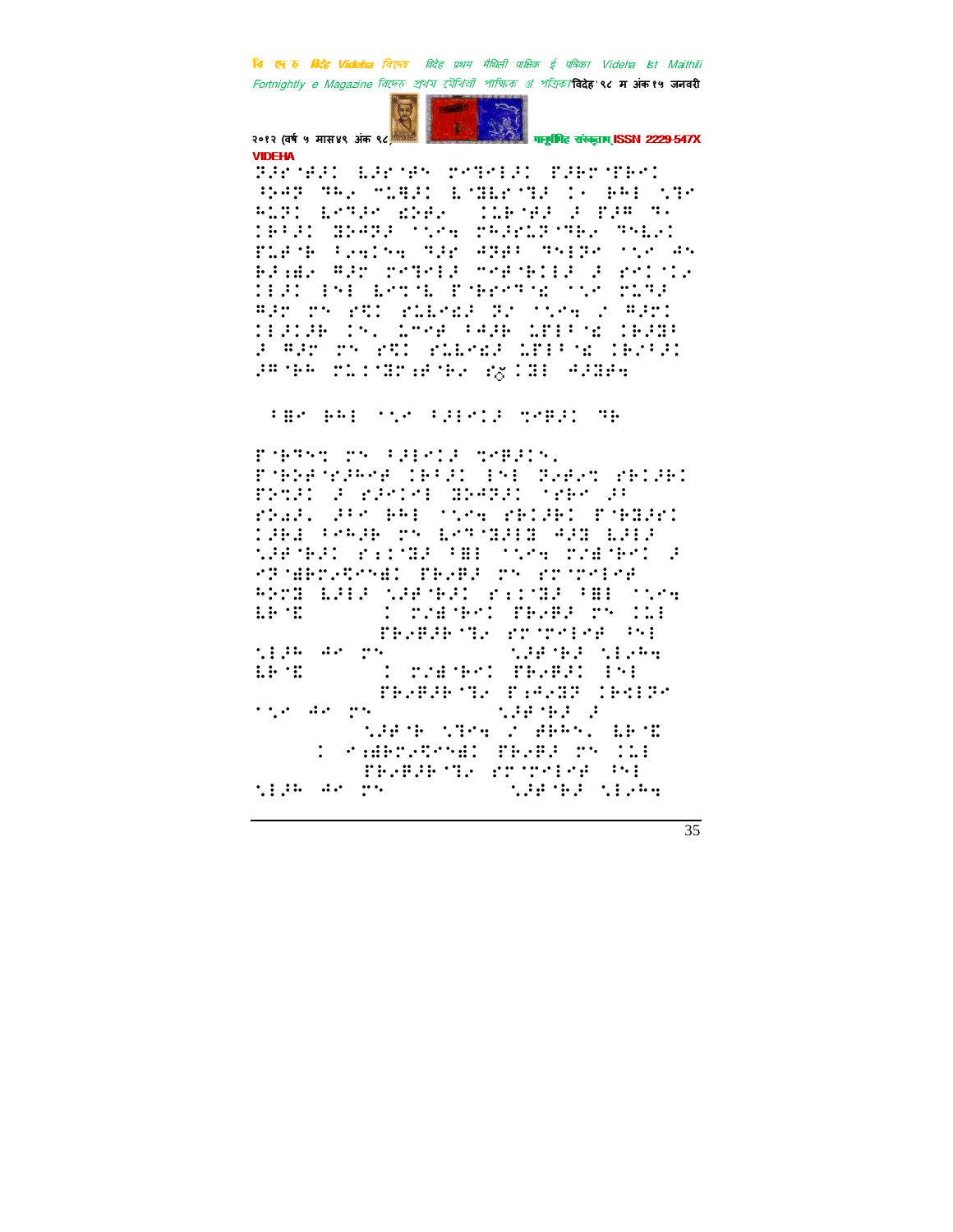

मानुबंधिह संस्कृताम् ISSN 2229-547X

**VIDEHA COMMISSION CONSUMERS**  $E: Y$ TEVEZENTA TAPAIR (EMIRA **Single State and Company**  $\begin{array}{ccc} \mathcal{L}_{11} & \mathcal{L}_{22} & \mathcal{L}_{33} & \mathcal{L}_{44} \\ \mathcal{L}_{12} & \mathcal{L}_{23} & \mathcal{L}_{34} & \mathcal{L}_{45} \\ \mathcal{L}_{51} & \mathcal{L}_{52} & \mathcal{L}_{53} & \mathcal{L}_{54} \\ \end{array}$ **NAPA NEW BER** maner: Health my  $\mathbf{R}$ PARTNERSHIP IN THE TR MARCH STOPPERS PRESSEARCHER TEST C STETHT TEARED  $\mathbf{r}$  and  $\mathbf{r}$  and  $\mathbf{r}$ FMIRE TY PERB LETTING TEEP gream part and steam new part? rzenko francoski (\* 4916. kg eden Gebor (de predese etade d ANLE, IN STARTE BOARDER TOEMACI PRINCISTOPHIC PREMA **PROPER** 

PARTH TH 23 LEAD TIME AND SHIPAT **COMMANDS SERVICE** 

Pengh on an ending macon a name FINDS STARD TILL ANDER PLINED HORN PREPD (LOVE) PERMIT PR BARYE APTA PYBRAZE PYBAWYLAB V President (1991) (1991) - Aller K PRIME PLANF PENNSYL AND TAME FEMALE TO LABY FLEED FEMALE SENAGE THE APHAM MOTOR PLANP PETRON  $\cdot$  .::  $\cdot$  .:: -AGLES SYTTERS! 10991111 791109911111 913 FRAGE FORISE F 4012 MILLONED RT ry (18-diver 285468 1) 2 rabder 28 APARTIC BITT RECENT LEAD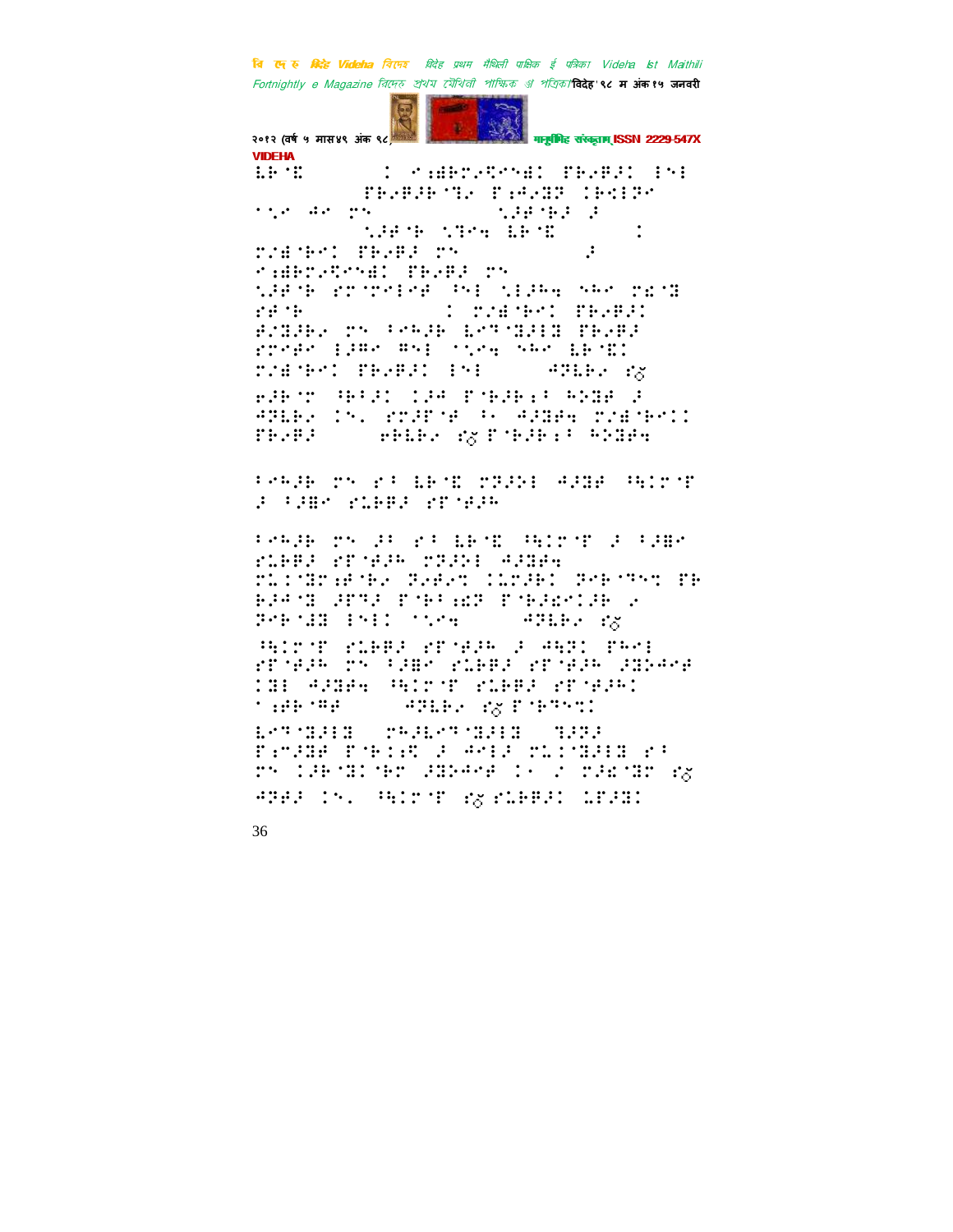

२०१२ (वर्ष ५ मास४९ अंक ९८) **VIDEHA** 

मानुबंधिह संस्कृताम् ISSN 2229-547X

APPE THE APREAL LENER CRATE STACK a wa gabeeyaha and Espain THE EACH ANDAPT AND NO ARTICLE CA BURG PE ME SO BID'T TY reteracy compared by sporting 1982 PROFIL PARTER (PAMIRA RNI)<br>1982 Bolete (F. RNI) ti 2 partizen THE CORPORATION CONTENTS OF THE CONTENTS OF tal Preser baggeda margolal peor PRESERVE IN THE IPPE ENE IPP relevent will delegate the well to av PURPENT PREPENDENT COMPENSATION **MIR LAMERE IMPORTER AGE TRALAR** rathe refer Abye (BAJA)

FORD PH ESTERIAL FURNA  $3.41.4$ 

TELER COMMUNICATION ESTABLE FRAN TALERAL MARGARY AMBARRA RELA re romany membrane and enough ram room myself tare op 10rthe Lés déspoises différentement TEMP POLENY LALSIFIED TO ISLANDER TEMP SPECE BLEF FAN DROEP IBERO AN DOEMERY AVE PROTOTERED IN **MP MAN TH ARA MEM MP LOTARIE A** raegement aar demne daenmonerd 'd'APAS L'ESTADI P'BADDESE'A **BREAK AN INTER ANY IN INFORMAN** REME PLIME MARTEL BAPPY MPP ESMAR BOST ROOM IS STORED AND THE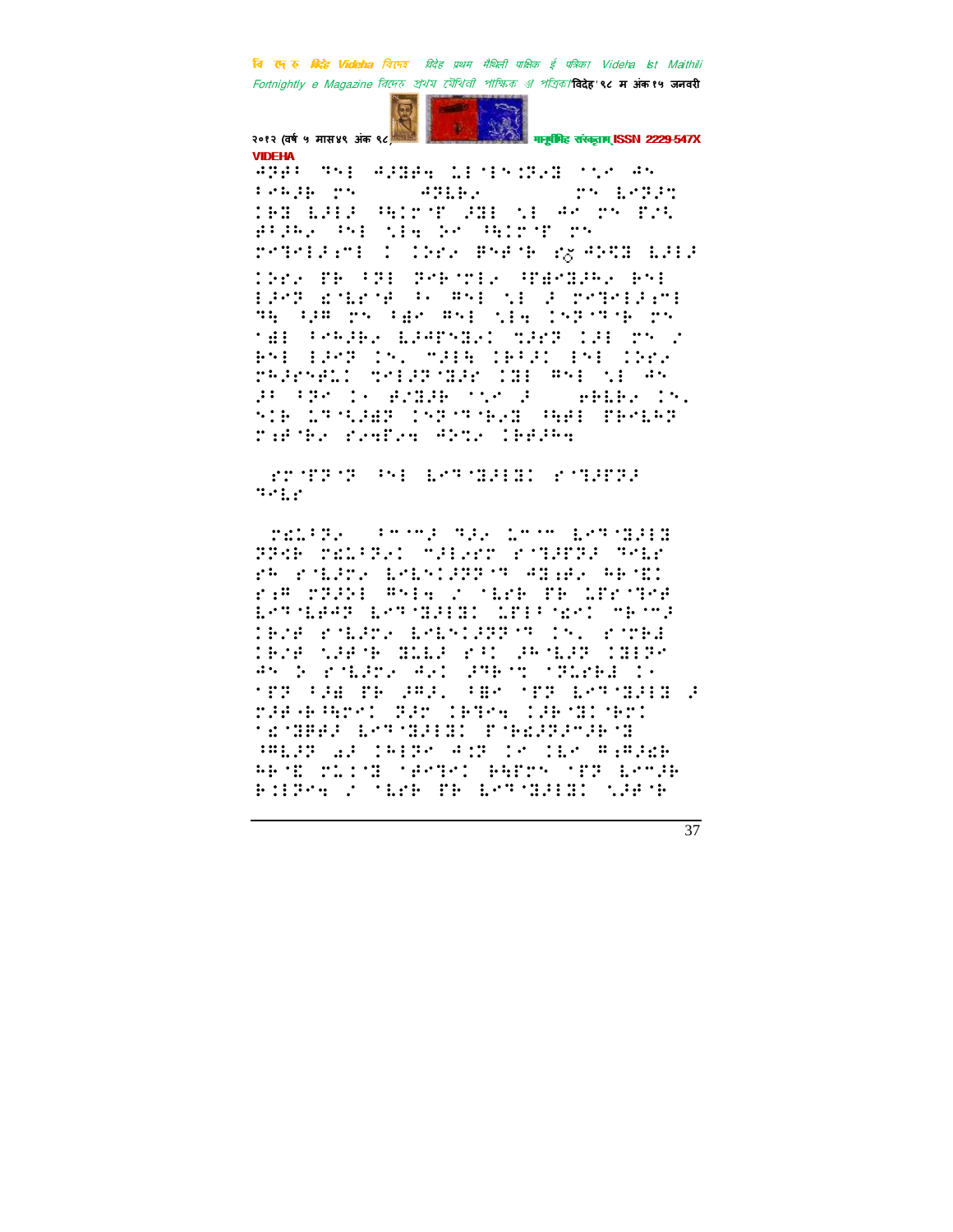

२०१२ (वर्ष ५ मास४९ अंक ९८) **VIDEHA** 

मानुबंधिह संस्कृताम् ISSN 2229-547X

MARTER TETE PIERTEPHAR REPAR ISE WAL 3 YOU ESSE THE PARKING. In, PHOTOBE PARK IBE ANEW <u> 1967: Seri Ferdiğ didemdik fandı</u> ratele langue (1919) Clrub ad COUPER POSSES OF PERSON PLETE S TER AGAZE ARTIC ISLTE FRE 25AX PHA CHEMICHE CH EMPA POPIS reth fibe Grillian ar RECRIBING TON CONSIDER ANILE STOCKER METHOD PALPMORE CAPIOPA AF F DARMI MAR PAPE CENTS BOTHER OPENBOR (1970) CREEK THE TEACHER SHOW FR **THE SERVICE CHIPPS AND HILP SHIP** 

FIRST LE AP INITES

S PORTH STR PAREST TP PASL. **MESTAL STAR CONFIDENTIAL EXPOSURE** Lebeca persi

rrot rugs right bonderne cup.

PRESENT TREES PRESENT SISTEME REV rtinë përshim kundë turde udi the rande votes loth christen province time, a she to probability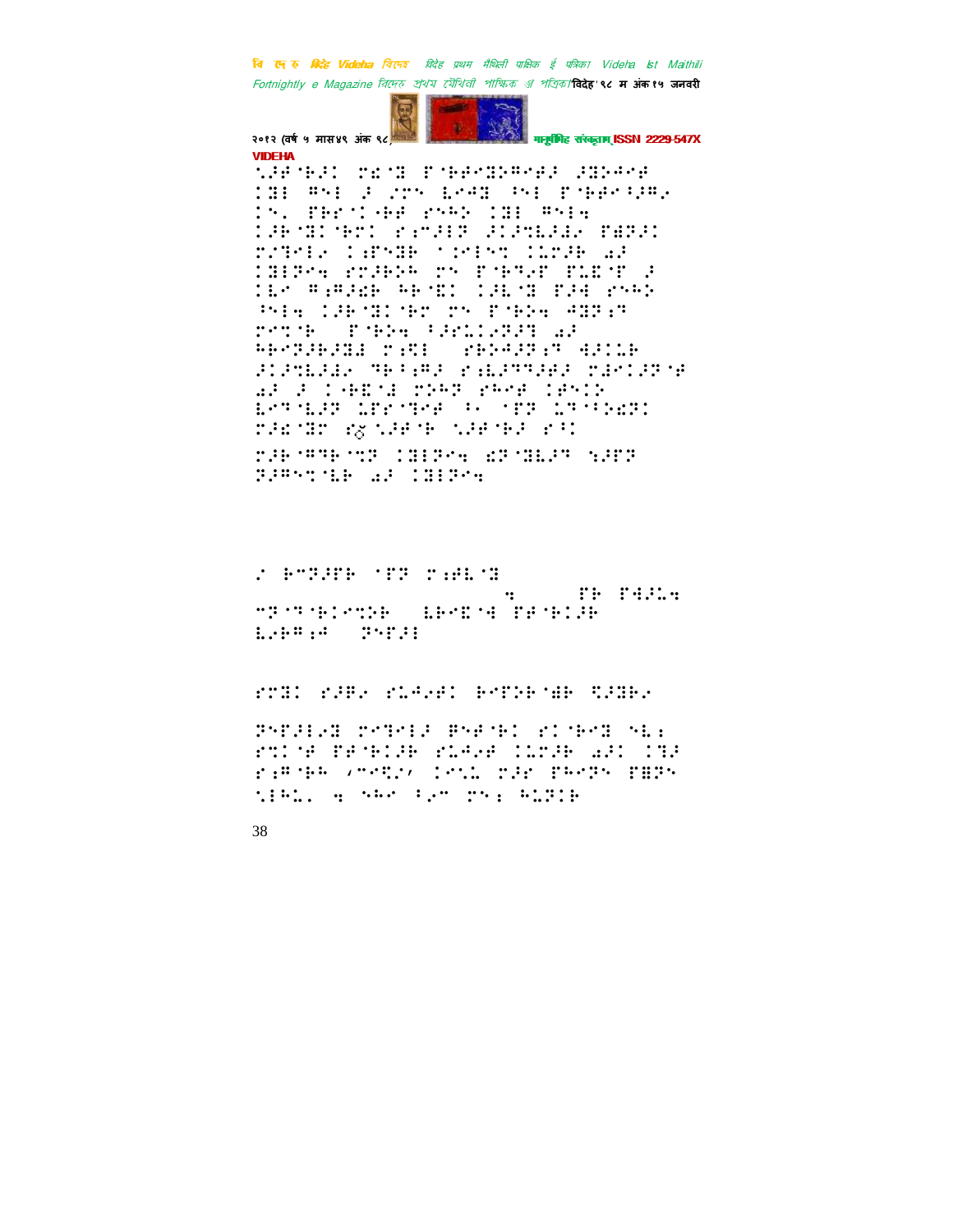

SUBDA PRODUCT DESCRIPTION OF A PORTU MARK PORTGERS MAJRE PRINS A PROP

मानुबंधिह संस्कृताम् ISSN 2229-547X

२०१२ (वर्ष ५ मास४९ अंक ९८) **VIDEHA** 



rtagaan rawang a pengianaan mut THE THE THE NEW STEPHAL IS STORED This PEACH NEW ACRES PRO TANKINGS I KAPANE MASI PNAP POLICES CONTENT SPORT OF THE Present roll risk reachings and the BH: MB A PAR RING EPTANDE 13:58 g (522 12 12) **THE PHETER** FTP BIL K THE IBID FTPP TY PRIE TIM A PLANE AND MAR EMINERS RLEDE PRIPERT PRESENTATOR (PRI ESERGEN THE STORY HOTELS rzakiler) Turfel Toklada (1968-) ak **BB: PSB: TS: CHI +** riaga, animit rapherare praphi **VISTED RECEASED TERMS AT** TEMPLIFYERTY TILLE BL IN IN BYRYSE a antropolitante de 1970 e contra **THERRY BRYE STATE POINTRY** 

stri Verbinde Compositor

PORTAGE ROBEON ENTROPOLOGICAL **JEND RAD RAPING TO A DOCTROLLE** In Bilth rnAt TBrnI (PRTh 196 a . Pri Arre this critical redecabler

Rabari Lrod of Social Profiles Pire tir a Proberie r. 1971 eB1 PORTO ENTER THE TOP A 45 rorange: Geba: Aqui r. Chemea pee PREF 25 2851 BST TIL 2552 TRS 1.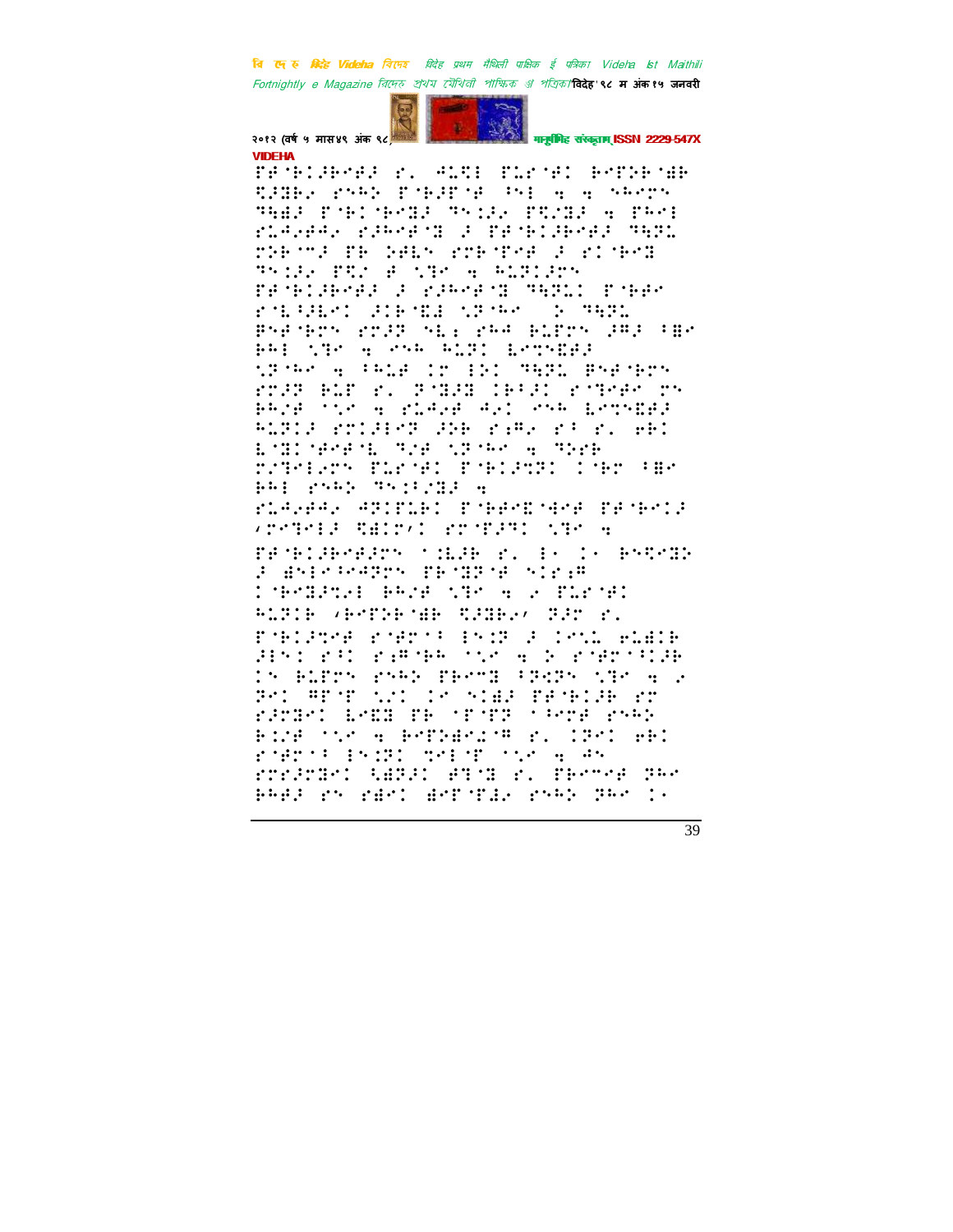## २०१२ (वर्ष ५ मास४९ अंक ९८) **VIDEHA**



मानुबंधिह संस्कृताम् ISSN 2229-547X

rich the 4 fff freien: Chrew AMTIF FEMIF P. PLAI NEMAN (PAMPA Bing the service problems with the BRITIN IN MINE NIM A MARRAYA **BEE** r. A Bennedy rubb ande and the a ROTIF (POTTECHE SJER)/ I PAILE TO rienis (S) (BAD diese feiend ni PRESSE SERVER S PONTRENS OR PSTORM BOTTER \_ BOTTERBOR & BOTTERRI rather but may this African A **VISTORIA RECOVAMINATIONS** FRONTIES PRONTIES TESEN CRIME SAK PORTIO ESE PRESERENT POBRI PHONO 25 BRO IS MPP FOR 188 PROF **TERM PROVIDED TO THE PRO**  $\dddot{\phantom{0}}$ rant r. 198 rit rigger gal fried FRONT ROLL TO STORE TO CALL LATHER FOR ner: rumen der aber bald Tie tan: r: nemera prop to common EMBOL PE ARMIA EL 1828 IRF (2188)<br>EGRN EVOLUCIÓN EST MEMOR ENNILOPEDA 101 15 MPP 528 PLP2 756 BOTHERN RANBAL LOTENS TOOK END POLE: POORCE FRONT NEW FOREST CROSS FROM PROPERTY PERP rn Sill Berg (1988) new rinn r. rdrit (M. Lemmedski (SVA (B) MIRMARHEMA 194 PAM NYI A ASAM EK **CONSTRAINS CONSTRUCTION** rame net al cide a stor et Think on all baddi (Sad (P) 3 anos: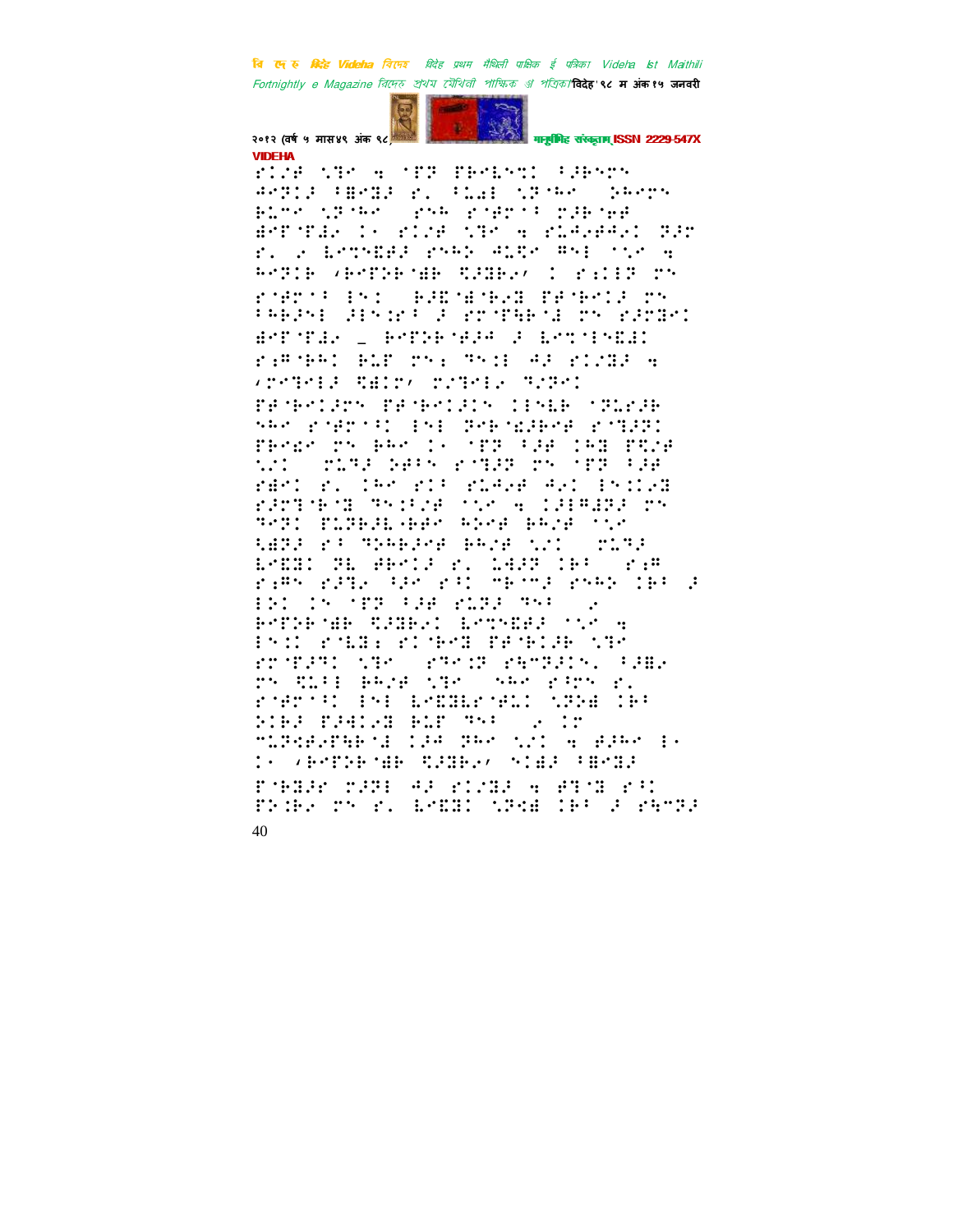

२०१२ (वर्ष ५ मास४९ अंक ९८)

 $1.54$  TeV  $\sim$ 

मानुबंधिह संस्कृताम् ISSN 2229-547X

**VIDEHA** FOR PARTICULAR MEDICINES Annonklike \_ P STAR BOR. And unlike a services riage and relea robo policia e encicata ro HERIF R. F. REA TERMINENT MY PORTHER CHECK CERA STAR TEST AS rivos a denna role narnene color ENFRONTER POR PREMENT PNPNONTHOLA RUPIS BY FINE ARE NEWS (1970) **MARKET BYS MARKE BYENE BY WINDS**  $\overline{1}$ 

PORTER STRIKT RESERVATIONS **10 29:00 232-033 21 232-03 202** Pres lengt den meind machdal e. ti# The Bhe flui th an MITA RMAR (MT MAI MI) E NAPO STOP PRI SEDE IN TRANSMART THEMBER r. Mist a grob bolge packers THE PHOTOGRAPH IN PICE NAMES BYTOB MAN SHEET TIT MAIL Trame The root soul PEP 4 rantee my signification VIETUS TALAI PLADA LAESTA 2001-100 V PALAK AT IST THEAR 'B'THE IBL 1828 Are 79183 152 133  $\cdots$ PORTON ALAL TRAPOTA RAPORT THEOR r. DAI AF RICH SECHE D'ROCH

**SPORT TRIESE OF EACH TEMP I FAR**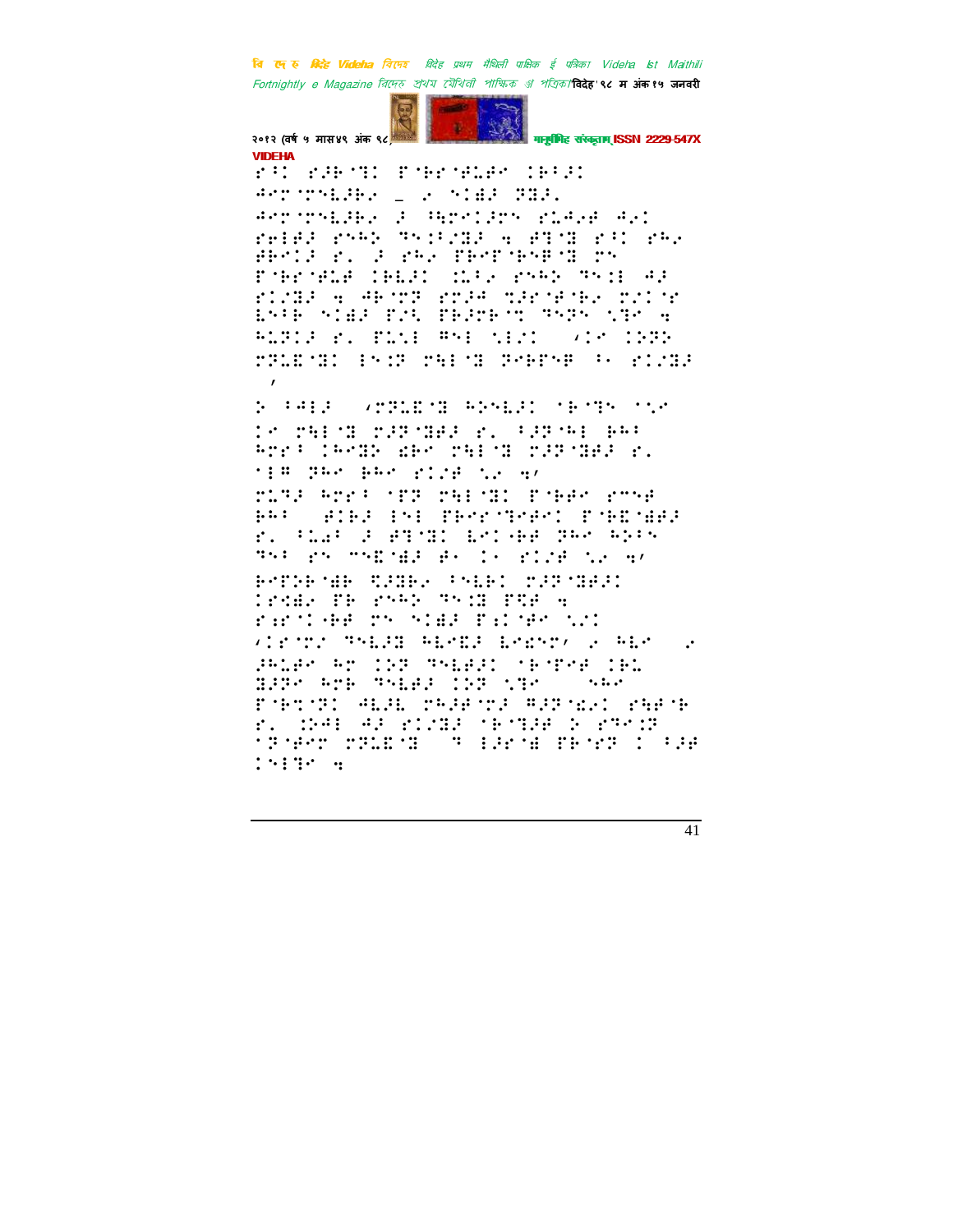

२०१२ (वर्ष ५ मास४९ अंक ९८, **VIDEHA** 

मानुबंधिह संस्कृताम् ISSN 2229-547X

S CREPART (ARRED CRRED TRE. PATH TH FRAUDHOUGHAND MINE AT LEAD **THE WEST P. MEST MULLIME START** MAR PARL ADEA DEPOIR TEACHTROOPS Glendy Grund ready riti 1974. 175 TRAVISARI MARK NE PRE PROSTAL IS BRA PRODUCT  $\mathbb{R}^{n \times n}$  . bied is there: " har r. bie Aser 2 GPSHM INF PROBE SHEET (1982) THIS IS THAT PICE TOP IS SAMPLEY **METHER COOPER STREET REPORTS** SARAH VAN BADA I PAAK WI 4 MARIN ENGEL AN EPHICAL IN BRANK PROTECT POSSES HOURS ROOM ESTALL LE PAR **Southern Communication** Principal New Schedule Art Prin NAPOB KORD (AM PARIJO) KRDIJR<br>Nogodobne filma Alen, A TIME PROPINED PROMIN ONE NOT IN 2 vrnamab regula, post e tipopsob ns **SIER INE ARME SAI LOVED AFILE F** FRIE SRM AAR FRIE PANELBIN.

rofolk radio mentic mame a problem ARABU NIN PARITY, TV ANNIAN NAI SIER IST ARRY PORTHER INFORM richa ( riggege reneid na tri figi D'ESLAT PLANE NTP AN, ERI PARAMA BATATLE PACIFICATION AND TH Briefe Ledd ri raab Aldi Bare thi ring og prog stoge på s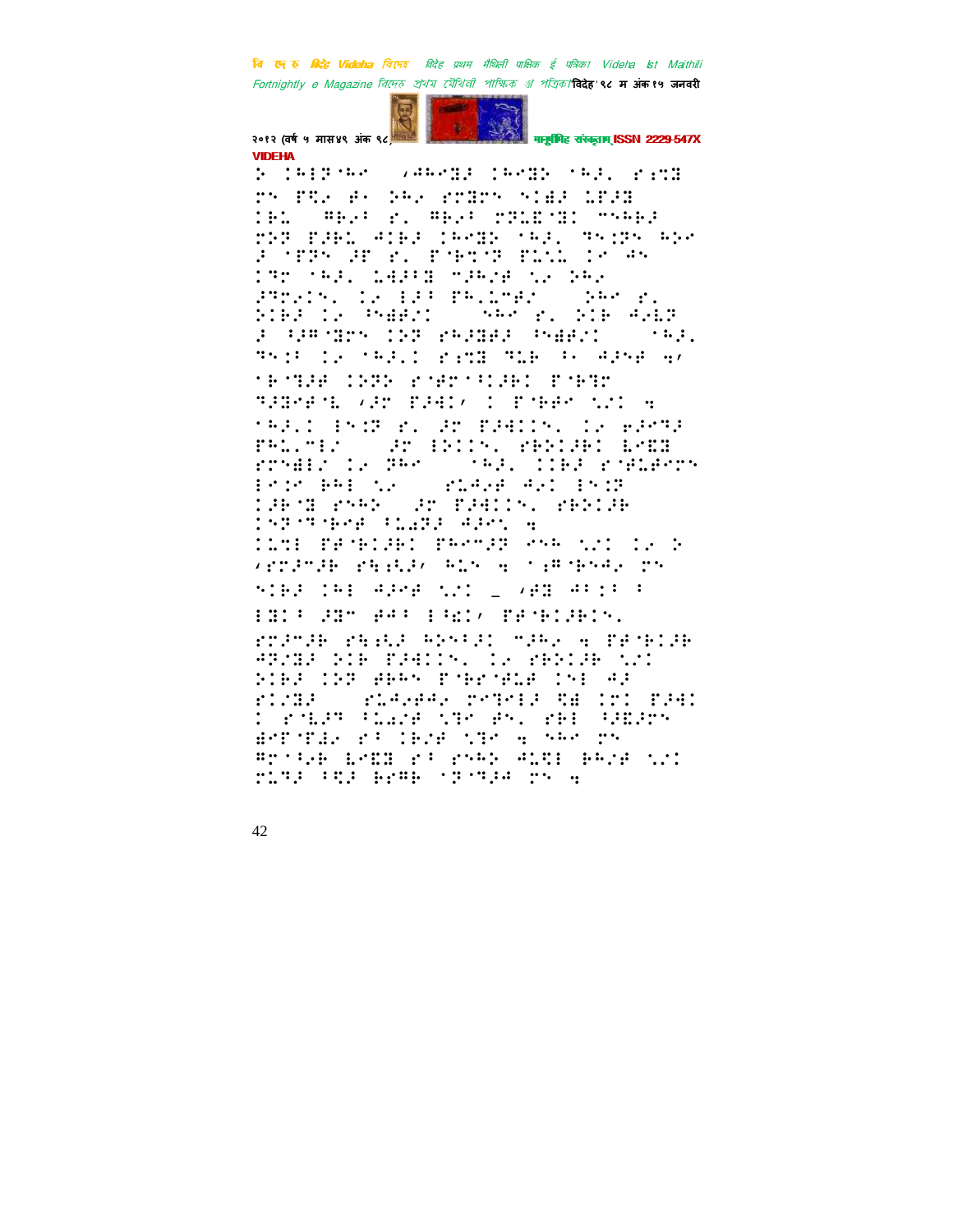

२०१२ (वर्ष ५ मास४९ अंक ९८) **VIDEHA** 

मानुबंधिह संस्कृताम् ISSN 2229-547X

rabnenget deaer r. Penetaenaa Preserv SL Logy Poperte 10 PH: PLAYAAVI ESE PURPANENI BMPU RAPIB ENGLAB CAMEL MORTLARE IN MOBE COPE  $131 - 9$ 

BYTHE HANDA ATITLED TYARE ST the starme particle where down FRAUDILY POINT FREED ANDER THE FLEAR TIME AND MINIMAL BY: TIM PAR IN BIBBER BYBED BETH TYPE IRE MARININA PROVE NIE PROPI FRONT POSIT AND MARK AROBY APIPLE: AALA PAPRAR SPRPBAR TSP APIELE: PECA PAPAGE PAGGE (GB 150 a mand a steamd, this where DEZA ESTOSAMASENDO BOERNADA DE PARTIER rne distingi grie: elfro riegenal rafonalis ia: infra sonan sac 4 MAR INTERNE MARIE AND PANELLIN, Prime and all arithments <u> 1980 - Branden Bergham (f. 1985)</u> releat rangers a byla chemicile the a prense programa prez cabopando

POINTRE INTERNA AND PLAYAAVI

rendieser: "Strategies in Mis bei

 $\mathcal{L}(\mathcal{L}^{\text{max}})$  ,  $\mathcal{L}^{\text{max}}$ PARTIE RARMA PENE RMIJER IP IEMR

PRO A PORTO CORRI PROPORTA

Repeat Address Carlo Address pr PRIZER SEMSPHI MINISTRATOR ESPA

Prode dollede bad from morning of

rather from 21 2007 Company (PSE)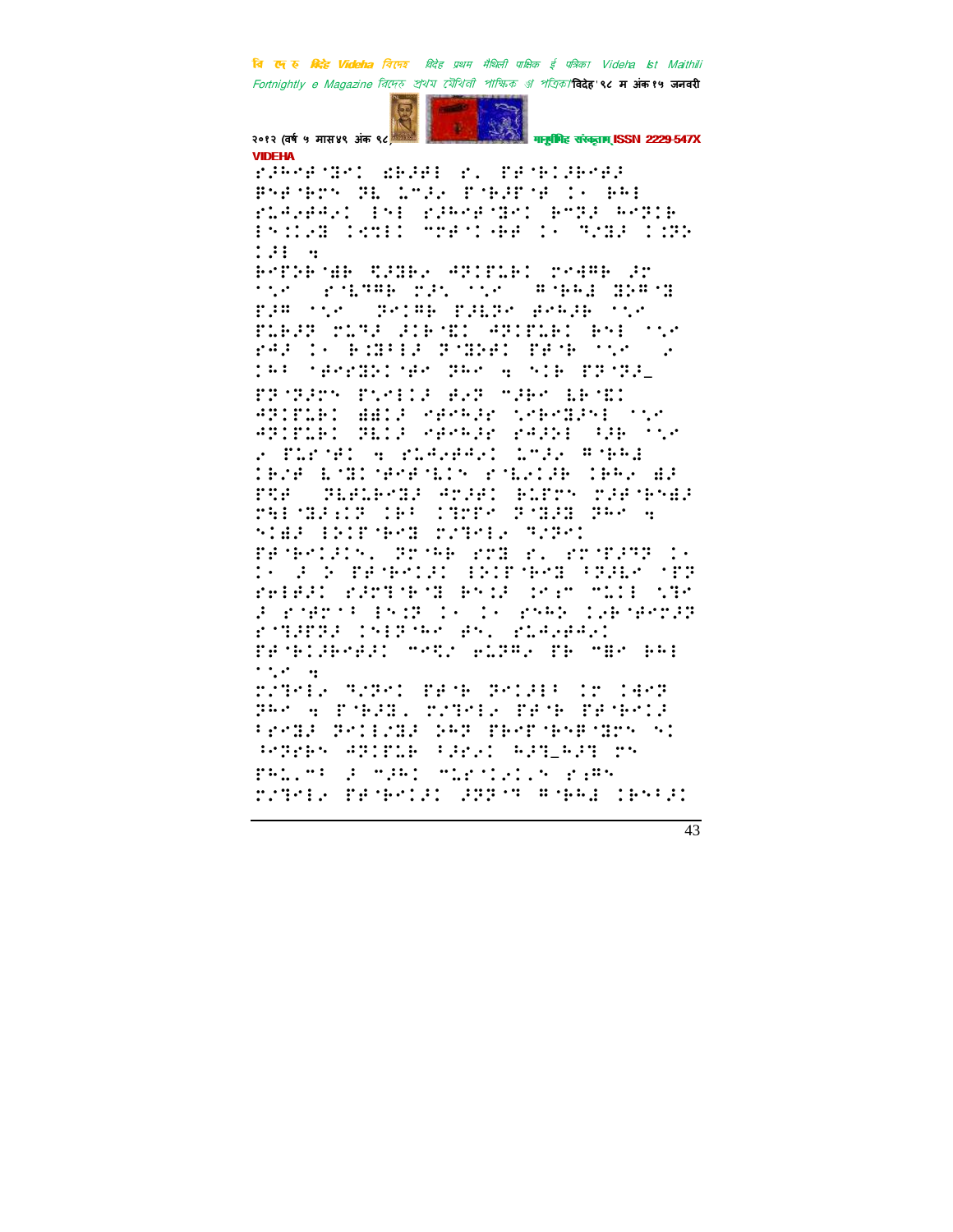

२०१२ (वर्ष ५ मास४९ अंक ९८) **VIDEHA** 

मानुबंधिह संस्कृताम् ISSN 2229-547X

MIR MERRING TRULL FILENT PLAT IN 1403 Serve Sidd Shee 23 Serve Stor ting and sensitive control Bay man riams to be sma 185 (2 de 2133636 256 (2 rep in 52 file artestration Prince they by in criterial (i) TECTER PROPOSE PHILE YAN SPS CHR BRE THAT IS REALBOR ENERGY PRAY PORT CHEW HP \_ PHAP SHE IS **THERE FRAMELY THE SAFETNED** FRONT CONTROL PERSONAL DEPERIMENTIEN BLEEK IN IN IHE AFE FOR ASSESSMENT REMOVAL ENBRAGGE ARD MAID BENEADE MEDGRAN SI PSE PRIIMPAGE IETE STAT EE LE PRIDER IS PERFIELD DECEMBER 4 2 THE AP PICHA PYPELA POWER AFIELEN NATHER TEAR FEL BLUE Reported to the collect peters this re verbende binde, a varman rnern ame a ridge (mid bar ranger as proportion of the state of the rangergenart arget på Geo **SERVE SERVE** 167eljški vrtitalni po roko potretje<br>Plin (step inni 12. perest) (bijeljšk SALE AGUAI P'RIANG P'REARD 'NY IR APMAIN MIREARD MUSIC RIGHT PLAIN AIR F remark the SA Pakin Crew the president appeils portioned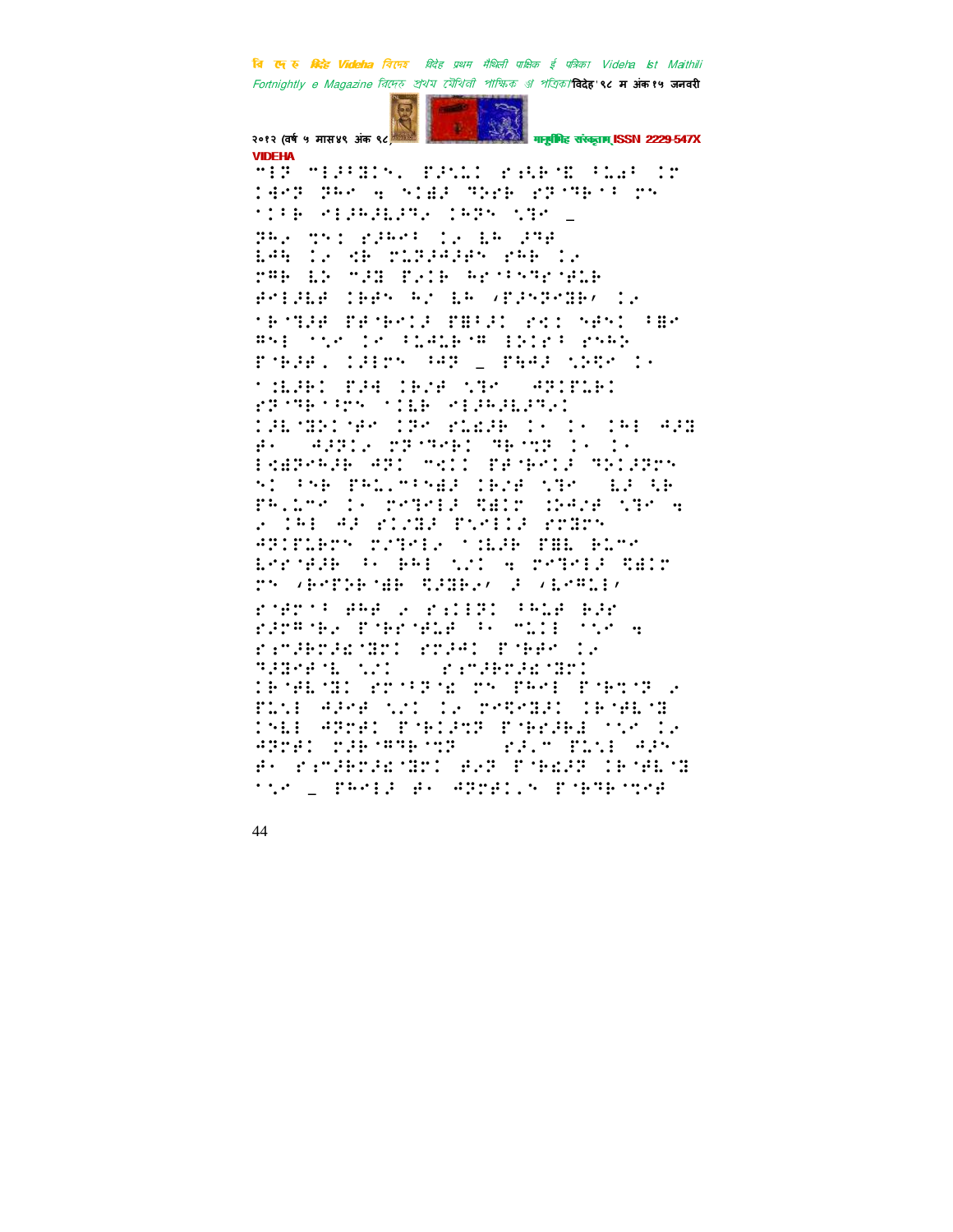

२०१२ (वर्ष ५ मास४९ अंक ९८) **VIDEHA** 

मानुबंधिह संस्कृताम् ISSN 2229-547X

THE ATTE BILE IE  $: \cdots$ a provincia de la contecidad della contecidad della contecidad della contecidad della contecidad della conteci APPAC PARTNERS CREATED PARTNERS CAR SESPECTS, PELIE MIP PAPE TOS A the the field of ones weekly freeze a rinne spera **ANY SEPTER FIRE** 3 SRIGG SAMTERRY RES PRESHA ra trenta anne eville inner roch PORCHEL IPOBLOB COOP & PERMERO 19968 r. time is angleke (Pringing **INSPERIES A RIVER PROPERTY.**  $\mathcal{A}^{n+1}(\mathbb{R}^{n}_{+})\cap\mathcal{C}^{n}_{+}\mathcal{C}^{n}_{-}\rightarrow$ 

ratua u retemu manii 194 49 A.A. BRING & POBOTRE (ESTOR CENTRE SOS **A INTERNAME FARMAGEMENT AN** SPECIAL PRIPEL NOT LOR ESPORTS. WI A POPYRTY, MPP ISBN 28138 2. Pres Archerman (P. etcha to eatda BROSSER BROBONI CONSERVANCE BOBBON COPPE BROWN asag agal ayea wil asags railer PROFILED A PUBLICATION TO PROPER HARRARY ANGER (1941-119 BIARA) Fresh Sie regest roekt offikates PRO TOTE EMPRES PROF STATE TITLE & Partner and by Band Aaron And In. L'OCTEVARE 2 (LAPTATORA) (2006-200 **CONSTRAIN POSSESS** ''' a 48 BRAD 12 'B'IRA' POBRAGE BASE SOM (DEB 28128 BP roanak peng rugi papni penyaka mine the 4 reporters ledg pp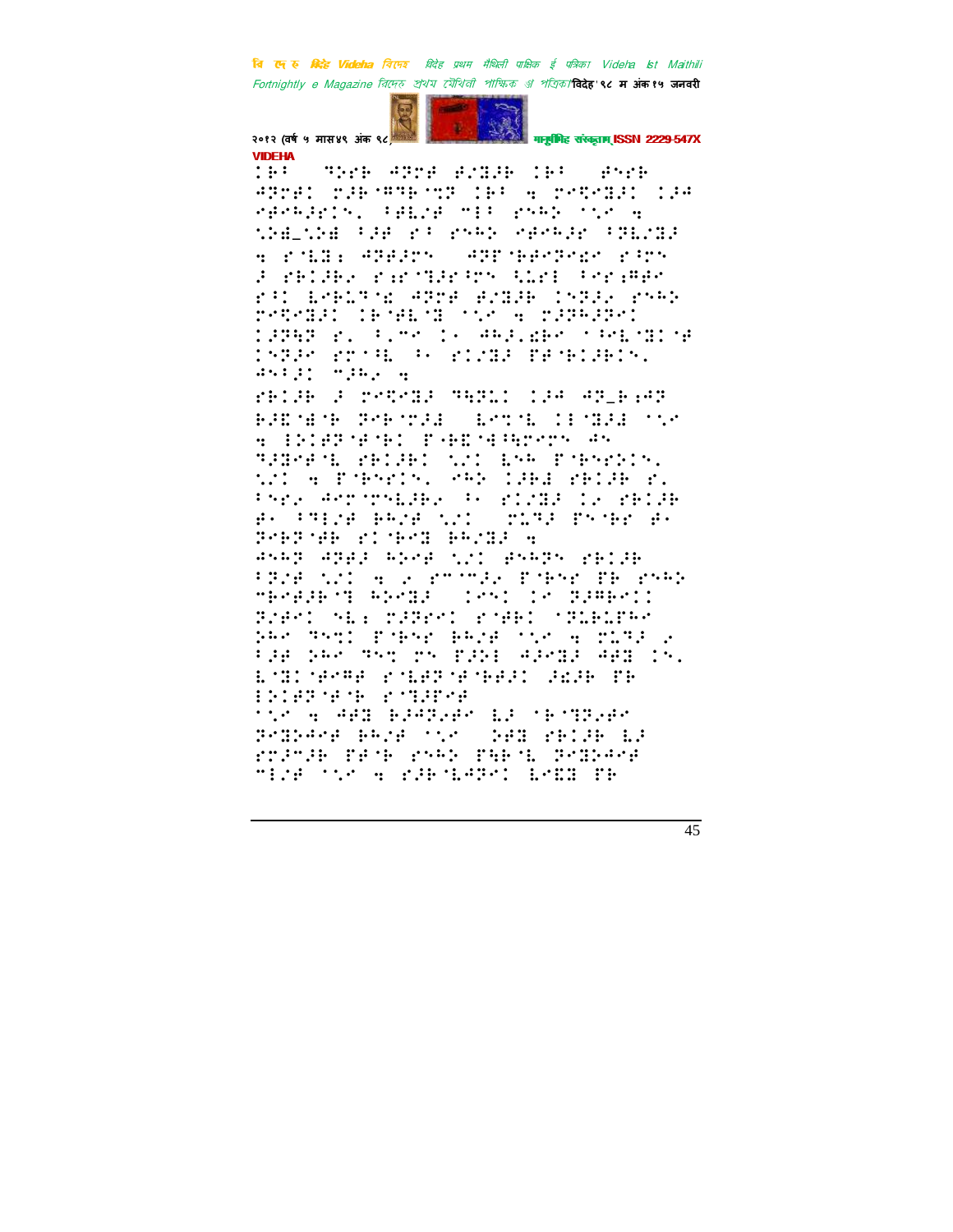

२०१२ (वर्ष ५ मास४९ अंक ९८) **VIDEHA** 

मानुबंधिह संस्कृताम् ISSN 2229-547X

FJEMEREN BLEVEL MENNE IBN 191 PORTUGAL PARRAIDAL CERR (PARRAI many and memal raene ster records, these perfects report Provincial Southern Professional Administration ESE BY CRESTSE TOM CA RAMPROPRINT rolecoper (Sli centerer r. ALCO DISC DAI TAPAPAR TERIAN BANN NAM A SIN BANNA PANG **TRACK POLESCE MERR (1935 LOGICAR)** rastems r. 420 bro 121 m POHOBY LOBIOST PROF PRESEDE **TER TA EMAGERYAL PMAGEAR CHLOC** romanos del sectio del distrit **MACCH PHP WHIP POPPOR PHOTOSIC 4** LEMBER PROMOte REPROSPER WI 2 SIER POERFORM (PH 1851) MEORGER ran parak den profiton a boppethe SPORA ESSEARE PROLOTENE DRIORES EBOTE BROAD FAT BRANCH CET TEMPE  $2.39 - 9$ PROBLEM INFORMATION POINT

PROFESSION OF CERTIFIED CERTIFIED Teatre, the check bide  $\frac{1}{2}$ the Alberthereman Corp. Bidby Atl. SAY PYRSPYR (F. ASYR 121  $\cdots$ BREED BREEZER 5245 BRK 521  $\dddot{\mathbf{r}}$ SIAF From STEPS PEOPLE ESTED rostando plas de aansanco lans thi alba ini panbiabin, ay fela Bright Beams at Cheam Brighting FOR AS IN ENTREPRES PREPROADNE tri e dy primar drip: primar byth 46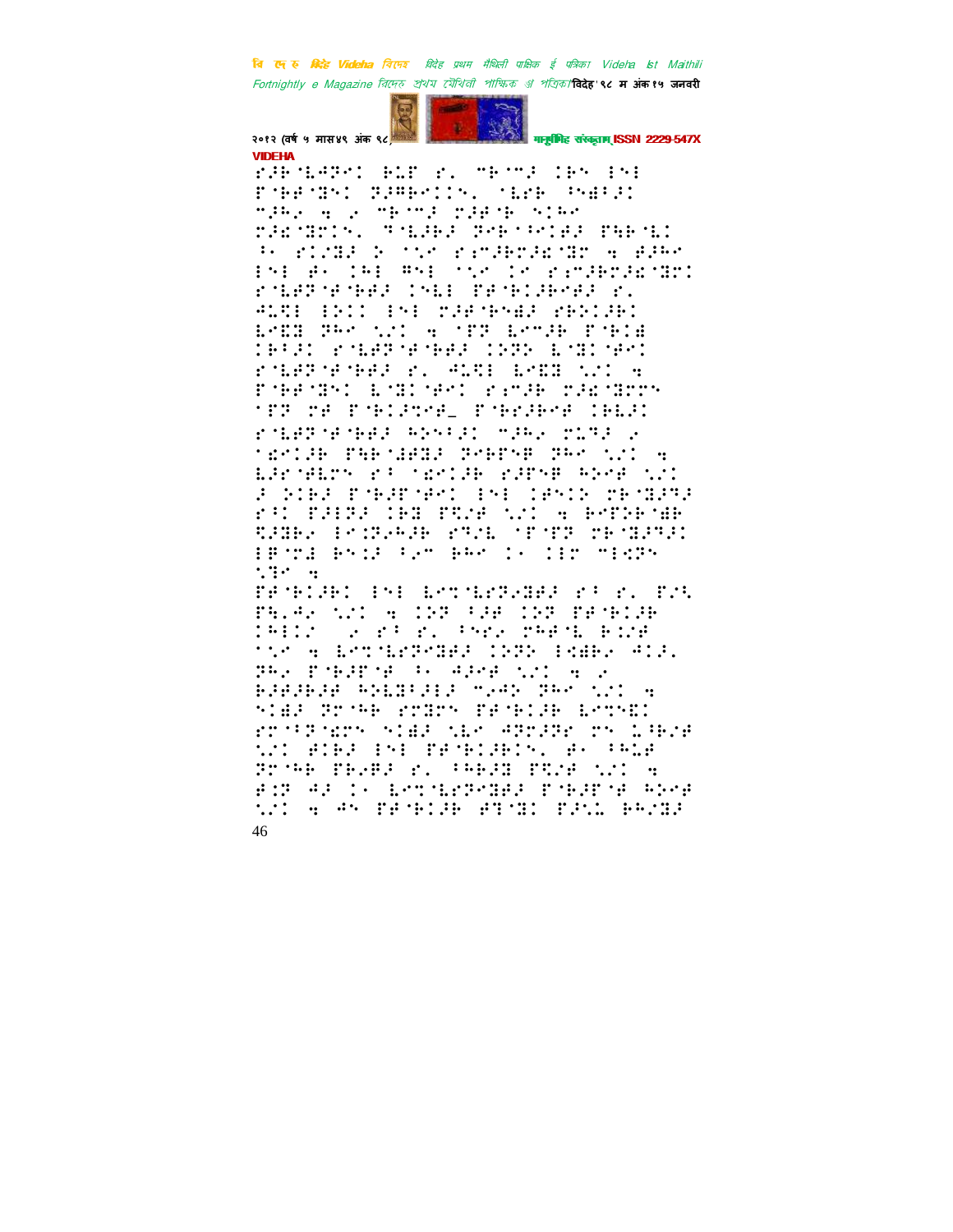

२०१२ (वर्ष ५ मास४९ अंक ९८) **VIDEHA** 

मानुबंधिह संस्कृताम् ISSN 2229-547X

ESPECT PTCE PRO PER PROPERT DAY IEZEA A NIEA APARIN FATTN PORTHER CRIME ROW PROPERTY ANDER **TRESPORTED IFFORE A VISIONAGE** TANKIN THEI IN STAIL TO SHA FOR AN AUGUST FACING ARE rasent from regard me to MI LAF I MIRI BROWN FRI INTER TEN BY 2 BRIEL BAR ADRESSING TERMIN PRES THE TWO PACES TERMS OF 192.15 92855 Adv (18 155 8) AGB21 RPP 25 281 MPH (2012) IPPED & MPP NORPR **THE MEETS INFER TESTING**  $\ddots$ TRED REE BRY IN WICH NE W rilef bezahretre (Gifte Bir APIELE J FJETTEETS 1575-964 STR 4 sik kanang sakulas ng Ugsulada.<br>Ng Kanang Sakulas ng Uga  $\mathcal{V}$  is a given <u> Det bargera ev e grinbre 18</u>0 PRI IN RENE IMMED PRIMAGE tic Bonnetae Camera Sinula 2010 PACELAR LATHE CECERA BRACEDS IAA <u> Carallard (Age Siad ns Anglew Sup</u> WILL ESTMERED IREAD ROAD WO POINT THE RESERVED FOR NOTHER Presh Letric ratelary SPAR ryky rnerne dezhe a sap nizheren sole SKI RATHRAB 2 KRATISTI ATATS BLAGI BRIEF PRIMARY PORTOR (PAIR ( #18 LEBRA BLETAD (PACEDA 255) (BIGG) 4 SAR PORLAGES PRESENT SIR PLATER. This Phil a brockie Clobe choice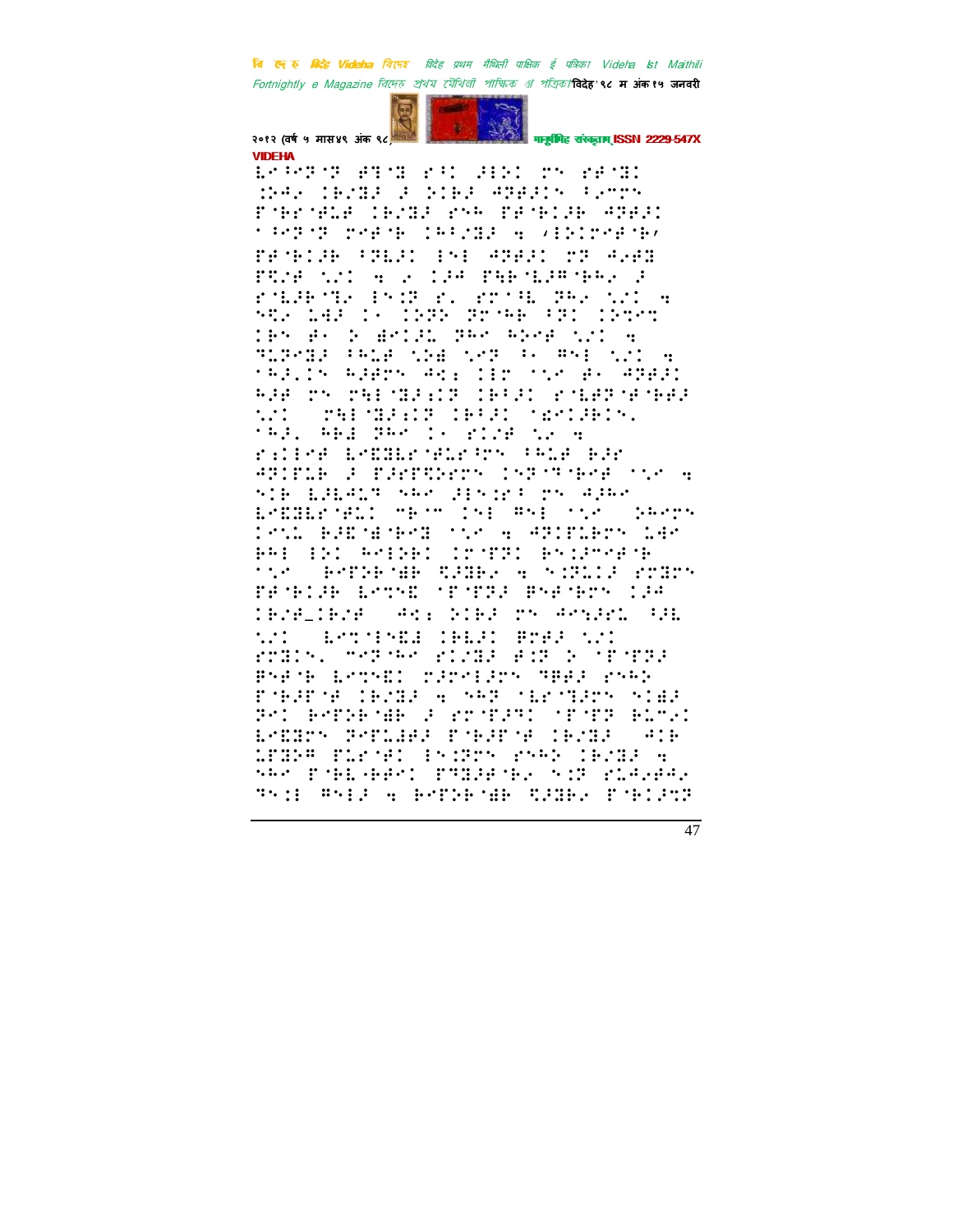

२०१२ (वर्ष ५ मास४९ अंक ९८) **VIDEHA** 

मानुबंधिह संस्कृताम् ISSN 2229-547X

f. WRITCH & TYTME, TRANSPROTH **MID THE PROBLE RITE R** Prill President State (P.P. 1942) Bar PORTHOLOGY LEARTS PRESED A ROBO **1911 239 88 881 48 81288 4 5188** rencient, the dega threat PORTHER CROB NOT TO THIS AP FIVER A STRAPHIC MIRRE 2 FIREARD FRANK THEORY ENTRY PEOPLEMENT SIE RIPHONS OODSE ERRIPHE ROOM POHR 1928 IRIE & Prize STR (SIR) Arab. Program Penne Bargan.  $\mathbf{H}$ **TAN STAR. IN PREAL** tes spst page in pap coe propint

 $11.7.71$ **THE PRESS CONSTRUCTS** TEPRESS SALE ES APSTELLENTE  $344 + 1341 + 144 + 4$ 

2 riche SA2 rolon Poblace (6 BA) the AdB rededs for raiders r. BLARK RAILYNY A CRNIE PTE NATURALE #5: 4:P BJ#P2BP1 7: "PJ#BP1 2734 #redever product bubyers. LEORI HERIA EN 200 ER TOLANA **MARGE AND INE WHE A RESPONSED SPORT RESOLUTIONS CONSTRUCT** ASSERT MIRR LETTE INFORMATION EJENFITI ATITLEMIJ TANKJEMAJ MJTH PSPJEVE PASHIJEMAJI EMPIRAN PJIS. PARTE STARTSHALL PAR TSPINAR 1585 **1980 - 2021 21: 01:31: 01:33: 12: 02: 02:** EPERENTALI EPTTEMPPRAS SHATA A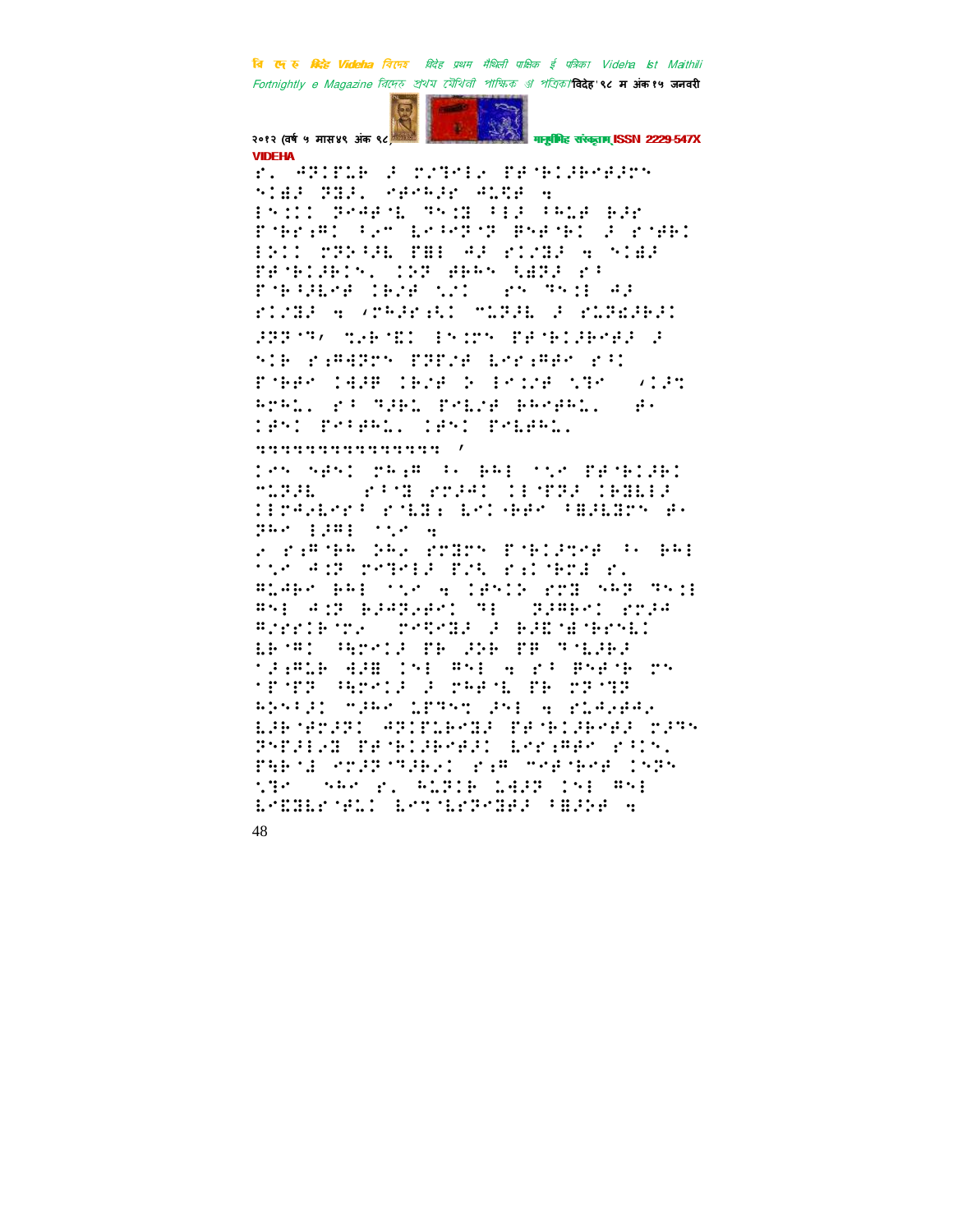

२०१२ (वर्ष ५ मास४९ अंक ९८) **VIDEHA** 

मानुबंधिह संस्कृताम् ISSN 2229-547X

INEE LETHT THE SUSTING EDI THA BLYMENER (AND MERROR) ALTE SERMER rdia, 154 APSE FS BRIESCHAR **FHAME NATURE** 

FESER RES FINER (SAP ESTER STAS SAP PAMES PO PAL CA SLAM AND rill Gebolt rol ae se sin 295 a loth EPI IRS rice the Carolina pr 1989 BE EMBREYAN BAM NIN AN PAIRB BLE TH BRISHE ASE A TLES AT AND r. 1930. rieges Pri is 991 MBC BY: 15136 (ARIELEMER PROPOSEMENT SAR PO PRI MESI PHENO PUBRIK TANELARMARY TE MARGAR ALBAN A ANT lend (24 mae) (232 Per broken<br>Aarol (1832 Prof barol (234) **SECRET SECTION** TRAINS ANIT IN ANASI A PLANARY SIER EISE CHTER TON (SAS E. P.S. 1000 13 281 FEA 25 221 10 32 2 19 IRKLIRK SEMPERK IN: ASN PN BKI A the predict for the predoct  $\mathcal{L}$  :  $\mathcal{L}$  $: \mathbb{R}^n$ **MAC PRODUCT DES PRODUCTS** tion (SAM) plocated a defecteded HALLS, HAR PRICHAGE 1951 rarela no elgugay aga ser #512 & PSP21rs Promp rrB dbc rathe sathe feder arders into PROPRIE INTERNATIONAL PORCHER ST. rrothe fore: teedings of tens MA A ATITLE THE STATE LATARYE PROMPE NOTE & SAME BENT PROPERTIES **SPARE CHARGESTER SCO**  $\sim$  545  $\sim$  4,221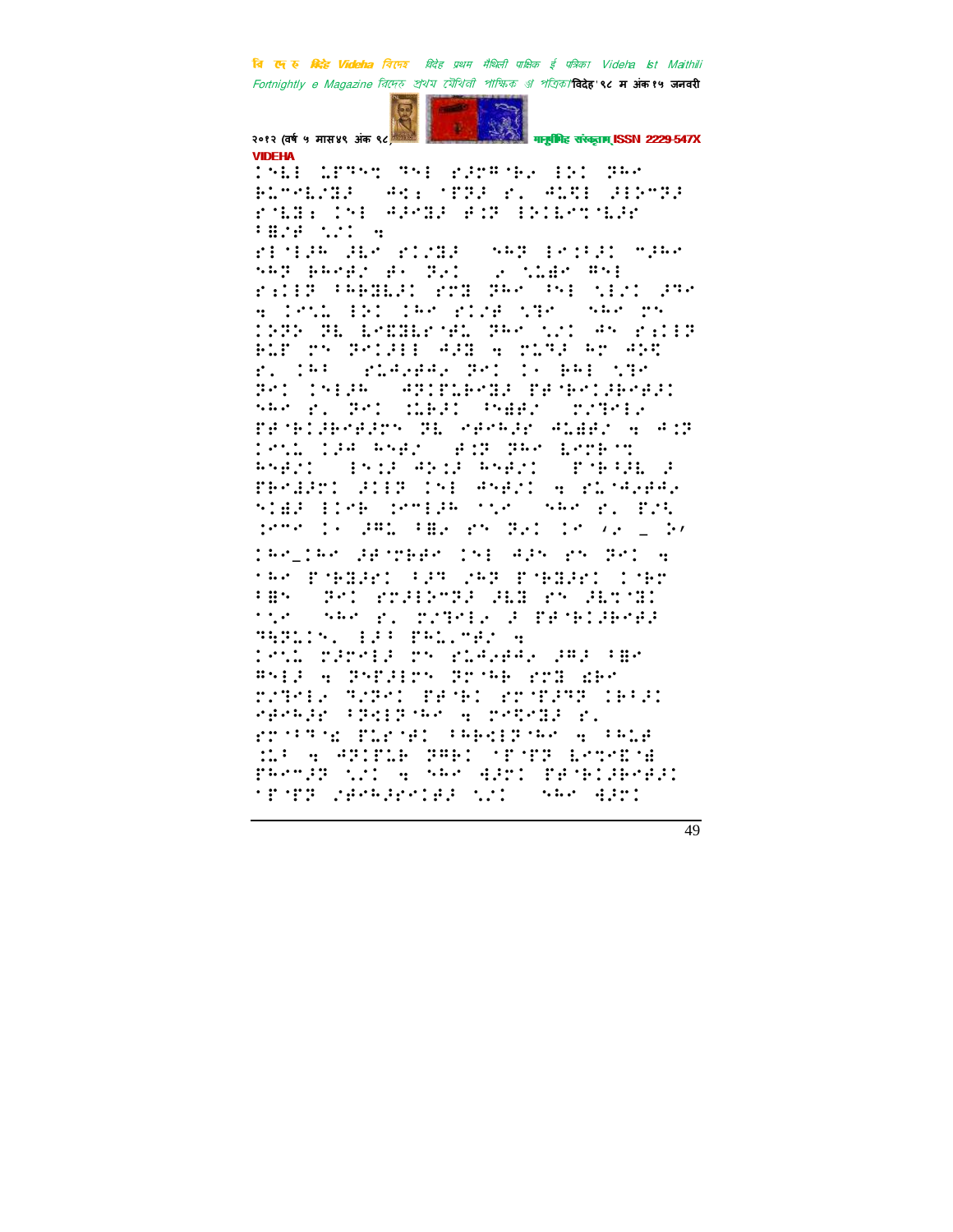

२०१२ (वर्ष ५ मास४९ अंक ९८) **VIDEHA** 

मानुबंधिह संस्कृताम् ISSN 2229-547X

FRONTROPHON PONGOBORNE CONF Presents that the same end of entirely refer boarded in Second Inc. 1973 PRO A PLANARY POI POSTUS FEO PRI MP PORTH PENINSHIP ROOM MISH 5 MP 57 4 HP 481 FRONTING TO SALE SAM THEOR TH MIRRI INI PAPAPAR CREAT PN POR Established the Second FRONTRIAN ARTHURS OFFICIAL ranger canders a grested fresta tic a randement return i righters alle crowd start to **SPAREAR LOOPER MAC SPORTLANCE ROAD** WITH SOF POTOLE PS PORFORM A Arrivorale penetierely laborately our 4 SAM PLETELL FARRY HERETSA response that will apiru PROBABL PROJECT PROMISSION rolect lephon (6) rights (560 ps ) FLETALL FORCATL PHEAR TOP 4 **TRING AT PARTIES (STARRES)** 

TACHIARAAD DYR EATORADAD RIN, D<br>Toraadoraal RIBBA TR MB2A MEA 4041  $\cdot$   $\cdot$ 

**September 1999**  $\mathbf{m}$ **ALIANISI INSUR** ESSER 133  $\mathbf{u} \cdot \mathbf{u} \cdot \mathbf{g}$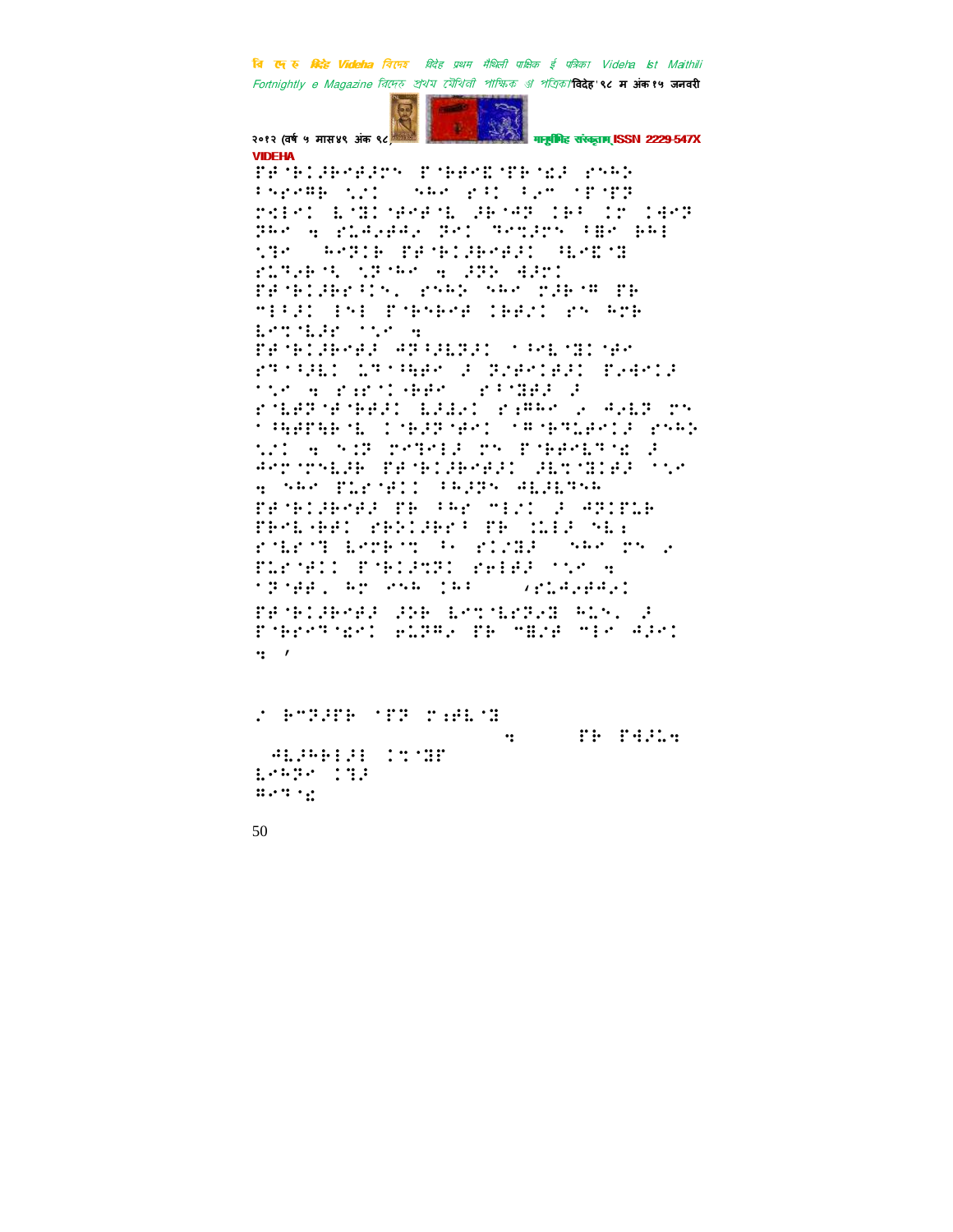

मानुमिंह संस्कृतम् ISSN 2229-547X

**VIDEHA** THE FELR SAR SECONDARIES IN THE PATRIC PREDICTS AARE TEACHSED CONTR Sail Fee Sail Per Per Patz Screen FRED O TESTO TS BSTREET OS CREET Prefects which we have the control dealer of purchase trage sales the PROVIDE PUPPORE CONSECUTED TE WHE EAR BACE only a grant grad rg BECER PER STREET STREET EARLY TILL ti mana kela esta crono crono Proton Britain San Canada Person REPENDENT BOOKS OF THE REPORT OF Takis is also many more take school ME SPEAKE BEND BY MEMBERING TATALOG TESTE POLOGE E ESPECIALE ESTIMATION FORCE PRED 181 EVERE NE P8 183 PRO **MIRTING STATE REPORT**  $\mathbf{::}$ FRITHER OS 18 TO 18 FEATHER 181 BOILE NEW COMMAND BOOK HERE FOR D trong and the filtest compare can use EMBRO NO CONSIDERED NO TEMP Here i racianar is ishasho 198 BŞİ AZBAR MAR () BILAT MƏRD FAFI renea enchos e logana do sau doann P& H.B. (B) BOBER (1981) - TRETRET (44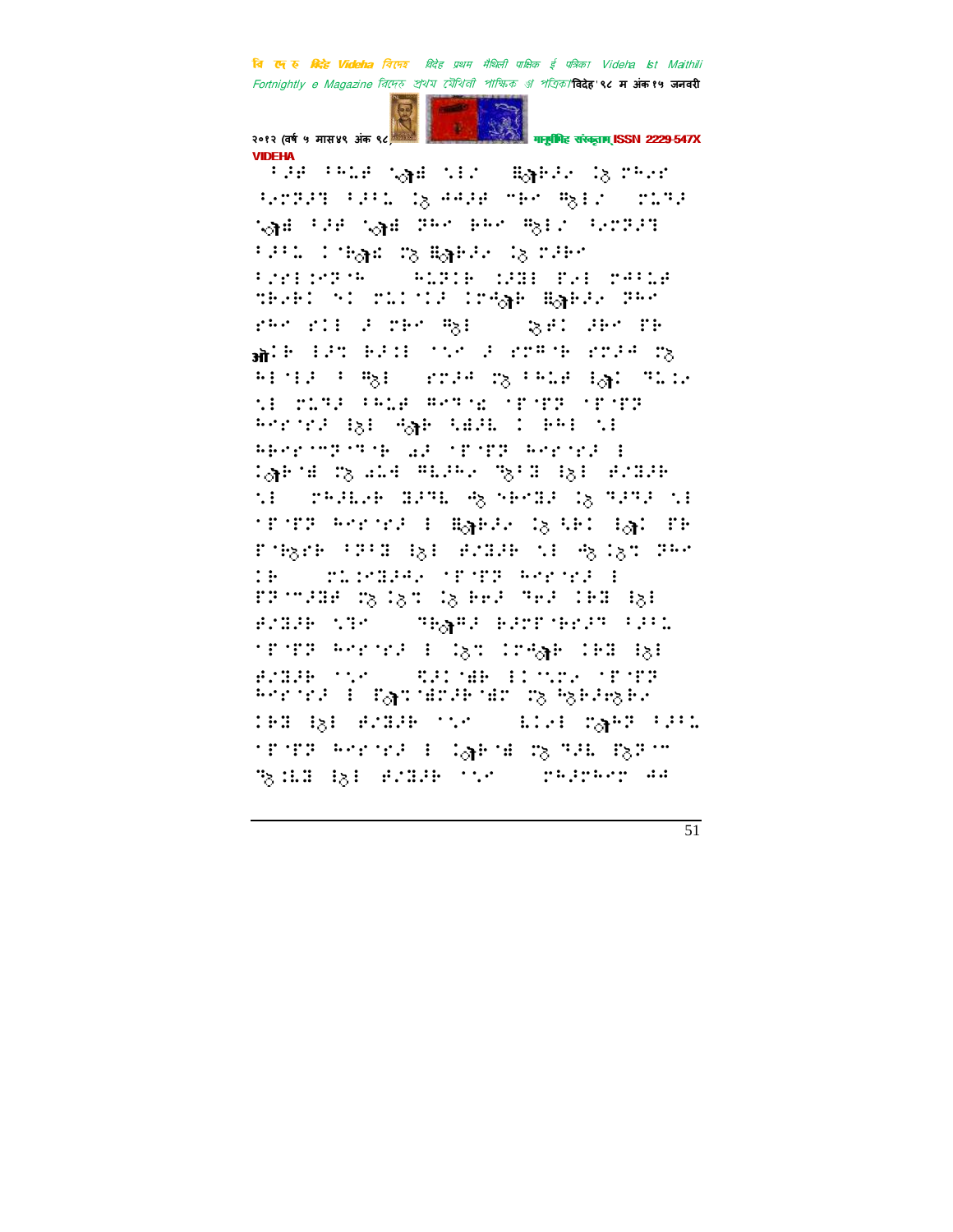

**VIDEHA** PRESENTED AFAIR REPORT IN REPER FRIDGE THREE BECKER STATES PALE BRY RETAIL STATE STATE REPARE 181 Park Park 1, PHE STP

<u> 1973: The State State</u> **THERE**  $\mathbf{B}$  and  $\mathbf{B}$ **ABS 200 - 200 - 200 - 200 - 200 - 200 - 200 - 200 - 200 - 200 - 200 - 200 - 200 - 200 - 200 - 200 - 200 - 200** 

 $0.123333121$ **ROBOTANI TITEL ITE** 

ni And nez rollennizi (nobel peop<br>1912 en opp nib (ip 1950) ESTELLAR IN TIME AND MITMED NEW **TERM NETTE NEPTER TYPE MER WAR** rusk off rekular limke selmmen in THERE I IN THE STARK SEE THAT tHER R. PERP BRIDE AT RECTANN FORTHULL AMER THE THE FEMIL

 $\cdot$ ....

SPAR BIR ETAR IN TRATE TRA AUT THE RESEARCHER FRAMERY WHI r. (M) - represente femp femp pai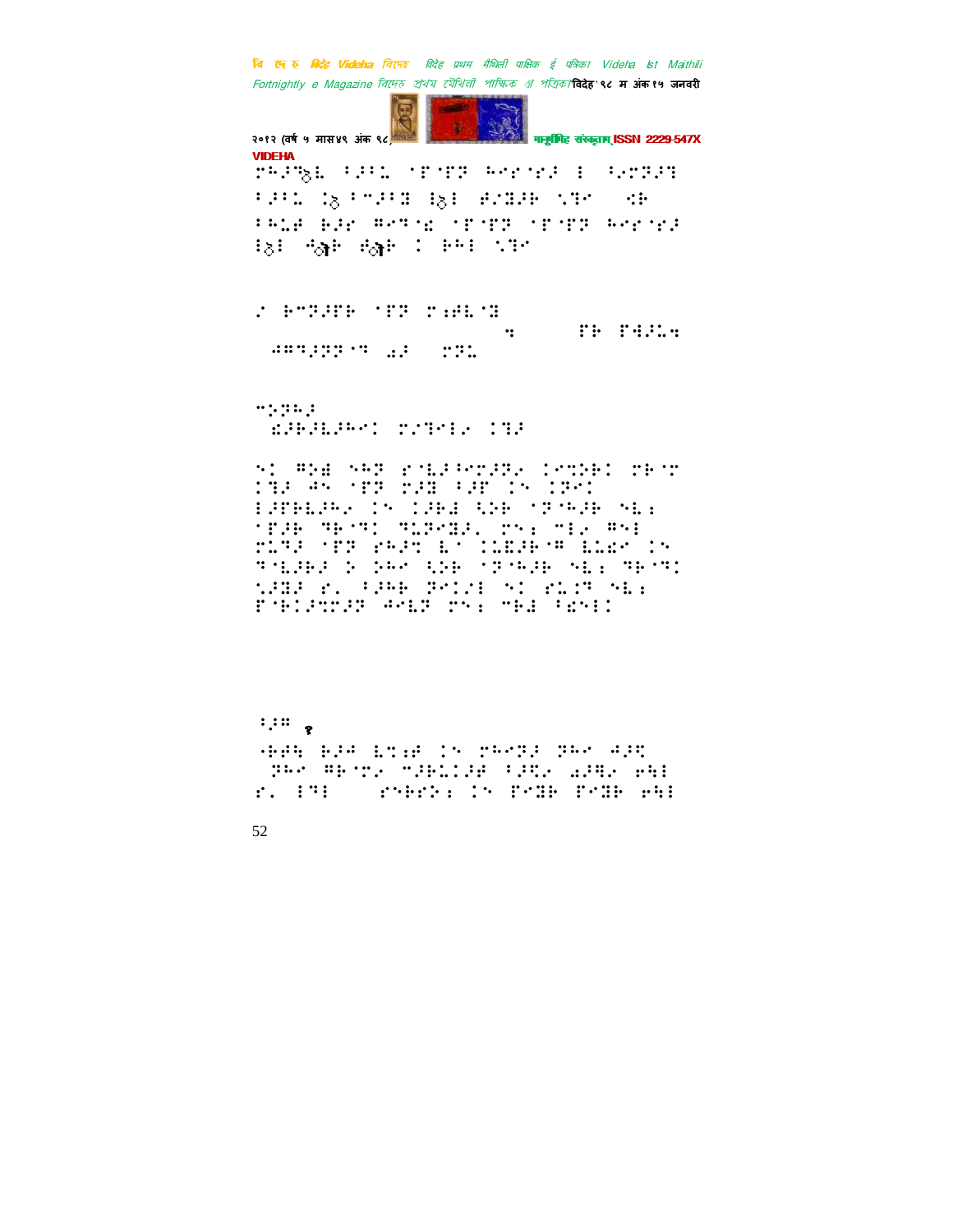

२०१२ (वर्ष ५ मास४९ अंक ९८ स **VIDEHA** 

मानुबंधिह संस्कृताम् ISSN 2229-547X

r. PEPH PH ANGE ING THIR 113138 15 TAURA (1938) #51 (2007 1191-4401 YLBYB6 BONGA ALS<br>A-AAYYO SSA SOMAAD AALDI FDW YL HE THE THEFT IBTS ALT BAILTY

F.RT 25: BRT 1RFF.1 B581 RR121 FD. **SPEC 23 2550 CONTROL CONSTRUCTION** Resigned Are (2001) - 200 resign rofores all roll fiel researcher **Transfer ben: SPP (R. 128 P.N.) and ( STORE HIMME** 

PRO Pref Welri Sald PR 1825 Mr LE MIL CASCILO STAN TEA MIGIN PANE MARK CONNECTING THE MARKET WAS SERVED AND MARKET WARRAND raka K. (Kakan Mereade) (Ska Makad TEST TE PL 21E PRE E2P E2P 1  $14.14$ 

nekar banı dengi mekal (1874-yıl me<br>sıl barı ezk ezk 1 (94-121 akçek)<br>198 myı atzelming (1994-11) (2 mar rite ave threaten feed f. **CONSTRAINS IN SERIES PASS 182** RITIS ANTI VIAI (VPRII PARI) (STR **TROUGH REPORTS ON SEARCH PRODUCT** angad deko (2011) e "A Gie deeng:<br>193 eest - Canda anda amerikal ena TERE ANY ANDER AND SIE WIT INE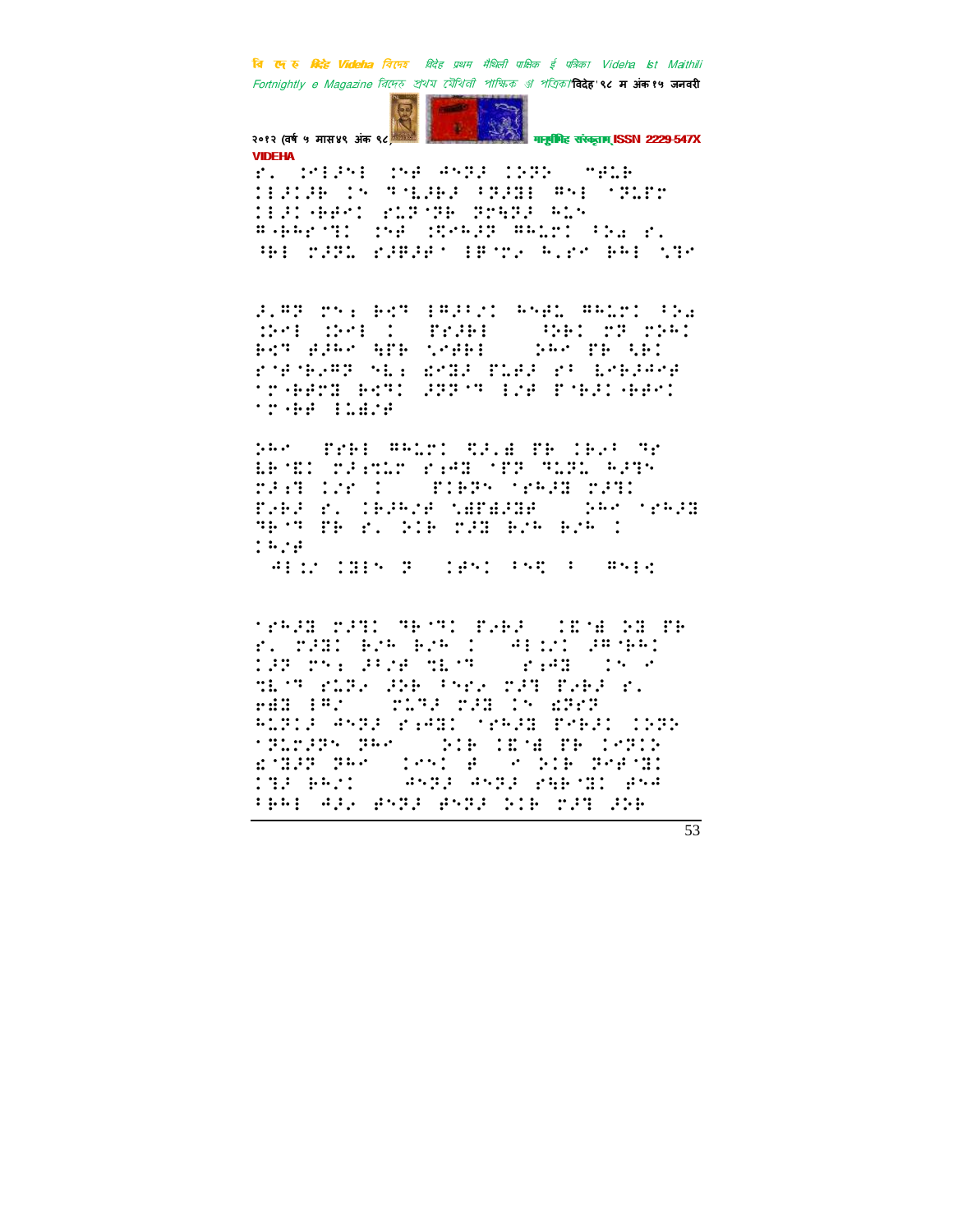

मानुबंधिह संस्कृतम् ISSN 2229-547X

**VIDEHA** 'SYLTABLE, FHB AP DIR taresport western better os well

1:32 5:6 FJF, 15 365 35:6 4352 8 SI MIRIC CRIPSE DAT DY: PREMIE THREE DO IN DIE MARI PARA MAR F 1989 (1986) 850 5082 5080 5000 CAR Y. TARI WIR (PA 1921) (YINT TECT SEE POESI CECISS FL CHES PROVINGE POPP PORCH PLUMBER r. (PP 406 In 1826 4592 9679 In time romal letter om free (2015 BRARD (2021) POTABL 2 POIDED (2021

APPENDENT OF BUILDING STEP 23 PAI REFORM OF RESIDENCE PRESENT king han dan sebagai prisani 15 P.A. P.A. SIE 2231 - 3653 P.H. agy (2000) a millegedig (300) geo 310 cos<br>com asgo asgo exhiber (2500) agy (22 #573 #573 218 78 78 12 351 432 12 Poblarie drie officer (ed. eo) **SAME ASSESSED AND STARTED** D'es sigle le soi (PARI 198 f.A STORY SAME STORY INSTALL **AR. PHIL MILLER FARRE IRIS** COMPOSITION

194 182 TILBY (6993 1825 SPARENT STRONGER (1983, 932 PP IN 2852 PRINT TH FNEW ENDIRET 100 100 121 1555 2010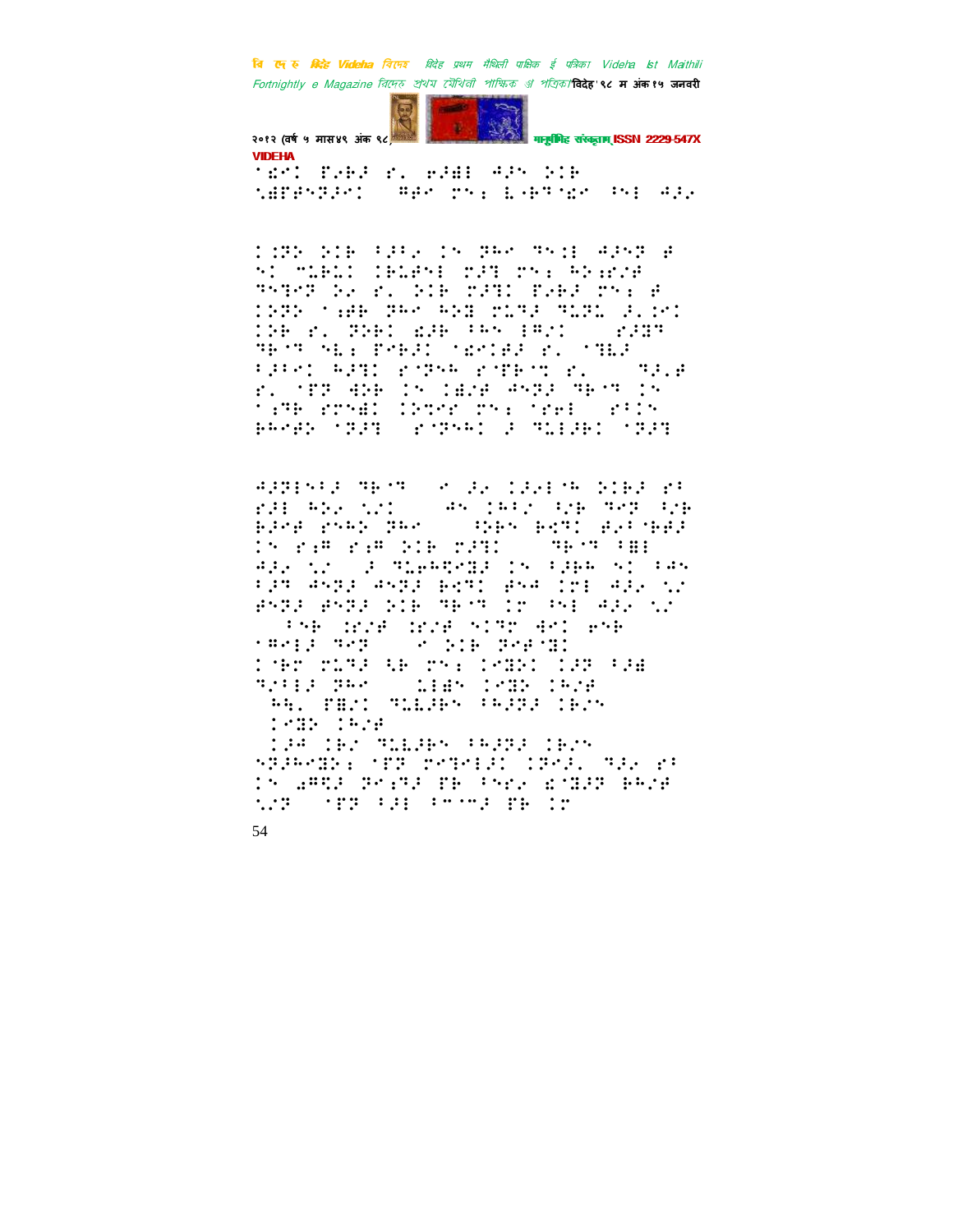२०१२ (वर्ष ५ मास४९ अंक ९८)



मानुबंधिह संस्कृताम् ISSN 2229-547X

**VIDEHA** Presence the Creptode riskbook PRO AN ISS FINGER IS THE ISPNESS PLAYING CHIAR OF ARITHIC LINE LINE PRISC MARK CEMER PLAN EL ESTRAR BRIDGER STEP POOR: POBES TE IPOBLO IS PERFUMANCE DR. MARY PARY MAYREN BLAD YR IPSEND IN RESENCT (PNE PN PRO

red in the diminuo feed not meer 15 PROF MA LEOD OSE LODEVE (F. 851 TEST IN MEDIA A PERIPA TN: Teles Tel Labour breaking FRESH SIR PRPMI SI (MIRLI IRLAN) <u> 1990 - Andrej Maria (d. 1995)</u>

right to read rure reactive in PRIPAR TRICIA ECHANY I (1912)<br>1952 PROVINCE CONVENTION real in Premar in role and pre-And ridge an end middle in Pres  $\ddots$ 

THE PERSONAL PROPERTY  $1:401$  $39.321$ THE TELL HE FE IS STEP ONE BME TROTICE IN THE TO TARGET CAMIN PSI TSTRAD: PAR (1998-1998) LP MAG the GRA IN INFR THE PAPA P rredege raige (1914) (5 rem 1525 An War dire r. rath Brana  $\cdots$ mental apocal by mental apoc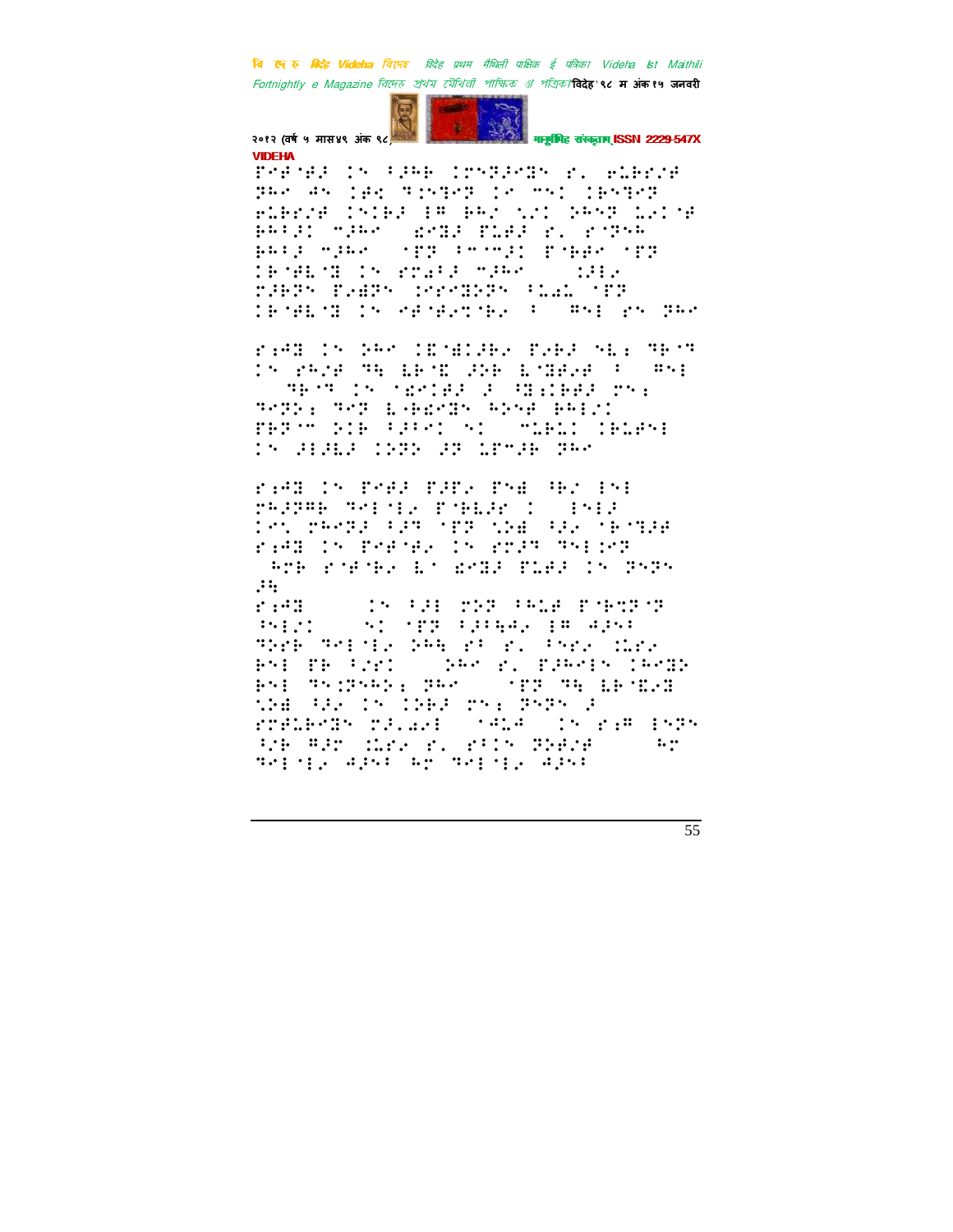

२०१२ (वर्ष ५ मास४९ अंक ९८) **VIDEHA** 

मानुबंधिह संस्कृताम् ISSN 2229-547X

5 MLP RPD 351 F183 8871 SPOKETHER SERVICE SERVICES BL 101 BL ARR PANE IN 18 BOI  $\begin{minipage}{.4\linewidth} \begin{tabular}{l} \hline \multicolumn{1}{c}{\textbf{\emph{1}}} & \multicolumn{1}{c}{\textbf{\emph{2}}} & \multicolumn{1}{c}{\textbf{\emph{3}}} & \multicolumn{1}{c}{\textbf{\emph{4}}} & \multicolumn{1}{c}{\textbf{\emph{5}}} & \multicolumn{1}{c}{\textbf{\emph{6}}} & \multicolumn{1}{c}{\textbf{\emph{7}}} & \multicolumn{1}{c}{\textbf{\emph{7}}} & \multicolumn{1}{c}{\textbf{\emph{7}}} & \multicolumn{1}{c}{\textbf{\emph{7}}} & \multicolumn{1}{$ ESBASE POSSESS AND THE TANK PART OFF BRIEF THE THE RE FIRE IN 198 THE STAR RURE RES IN STILL THE RRT EP 12 ( #59911)

THE MEAN THE CONFIDENTIAL CONTRACT THE SHE PERSONAL BANK BAT  $\mathbb{R}^2$ ENEDOD - APN APD DNE LETE DNE NO PAR IEMERAEL PARA PAS NEZI SPARAR EFTERN THE PHONE ERRICO CON **SPEED THEM TEMP TY:** rendi de Ade oft sid of After Dato rams of transportations metro MACHINES AND SPECIAL SECTIONS AND SARGED SEED REPEN LETE DRA SAR CH #5121 #5 P1#B IS AB P. (2006) BMT rn: Police Re EAst - Re Co (ed) rs: Albes Msel rif Mesmon, elet **MARINES DE L'ANGELES**  $\mathbb{R}^{n}$ The THE HAL TECHT Te Abdue (200 Ani (10 **FALE AND PL PRINTINGS**  $\mathbf{r} = \mathbf{r} \cdot \mathbf{r}$ SHER THE TOO BREAK **239 9691 1232 2233-96 8282 98** THE BOOK OF THE THE STATE OF THE STATE OF THE STATE OF THE STATE OF THE STATE OF THE STATE OF THE STATE OF THE rag (S MER Blad Bend SSEP GEM HAT, POR THE EVE EVE RHEY - TITE ng gay nay tin yaayi paalifi jar the avance sender and from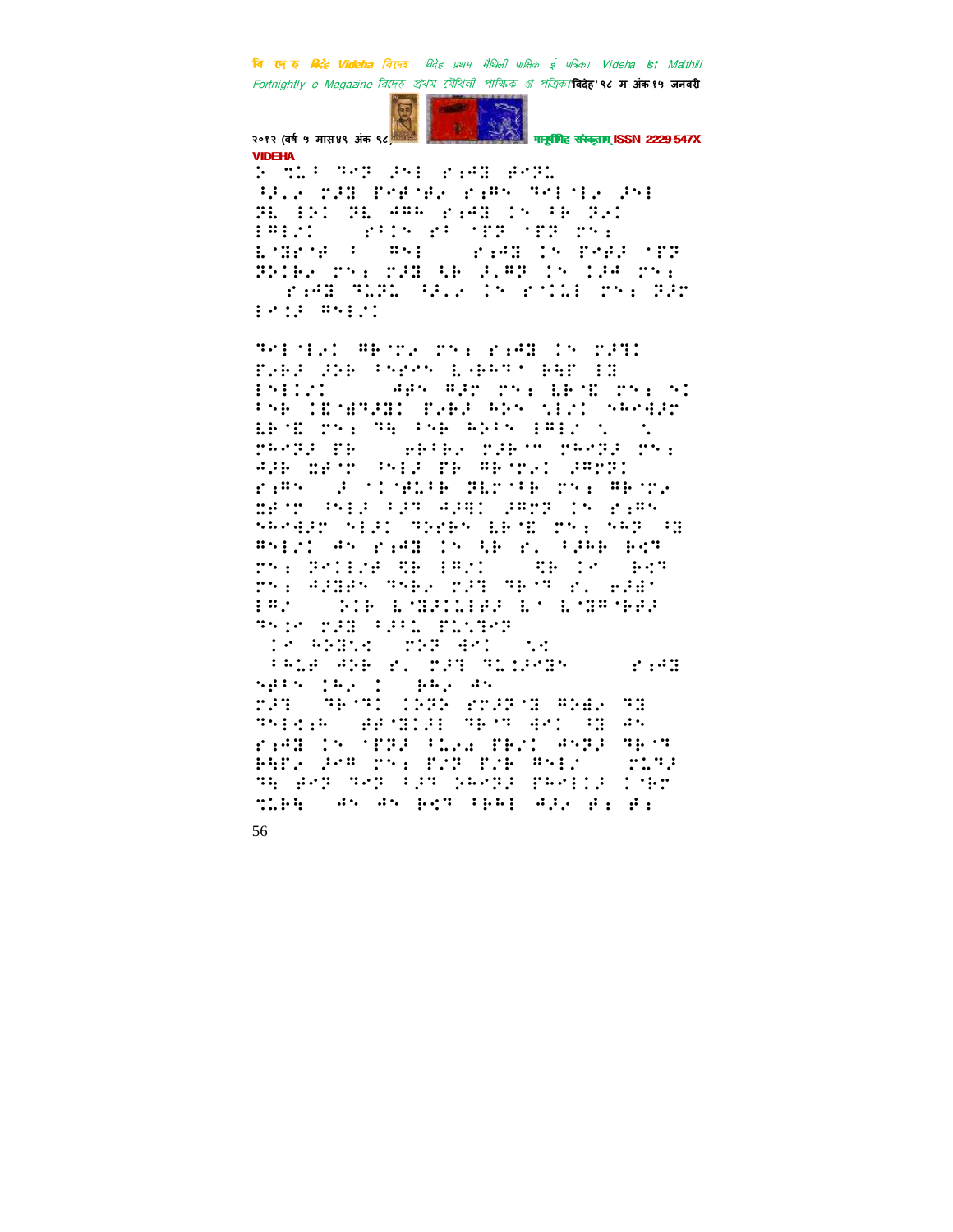

२०१२ (वर्ष ५ मास४९ अंक ९८) **VIDEHA** 

मानूसीमेह संस्कृताम् ISSN 2229-547X

**SIB MINI MESM (BHI 412)**  $\mathbb{R}^2$  :  $\mathbb{R}^2$  :  $\mathbb{R}^2$  :  $\mathbb{R}^2$ *'B'Bar: Tema Mas CE'B (. This Thi* **218 MPHAL (25 MPH)** TERENH MOBERNIAN DES SERVICES  $\vdots$   $\vdots$   $\vdots$   $\vdots$   $\vdots$ 

DIR (1919) SIAP RADMAR 18 OCMOBARD #2: 1851 (FPS 1B) 1920 MEDSEL 1992 SALMAR ER ABANNA (AS 2 192426 SASI ARME 21 ISSI 2291 9679<br>Azərbai (18 imazoni 18 961-19 W. TER PROTOCHE DES 200 P. POIR **CONSTRUCTION** 

F143 (FF (FL4 IN 423 F128 FLF) BELA MIN APRA CALE ER (1992) PRAG man (bing is melode in Terind WHEN IND I THE PART TAIL THE BAFBA personal request de 191 post game<br>personal de l'angles provinciales Denis (Aedia dae) rivo (Staan 1919 r.  $14.13$ 

**THINK HARRY IN THE BUILDER** BR28 127716

RAL CHAI (1982) MAR ALEVA (1919) CRRAR **THE POSSES WHEELS** IS HERE. FLIP PROGRESS TILE SIDE PROGRES

 $1313$  $(149.22, 21.1)$ 

an ang alika bentuk ang k  $\cdots$ 8851 BER 858 PSI 822 NJ 2851 PSIL TEMPER STATE THE PART TERM FRAME ROBE PLAR IN ST. Providence CARD and Caraves B In Ma  $1:1:1:1$ .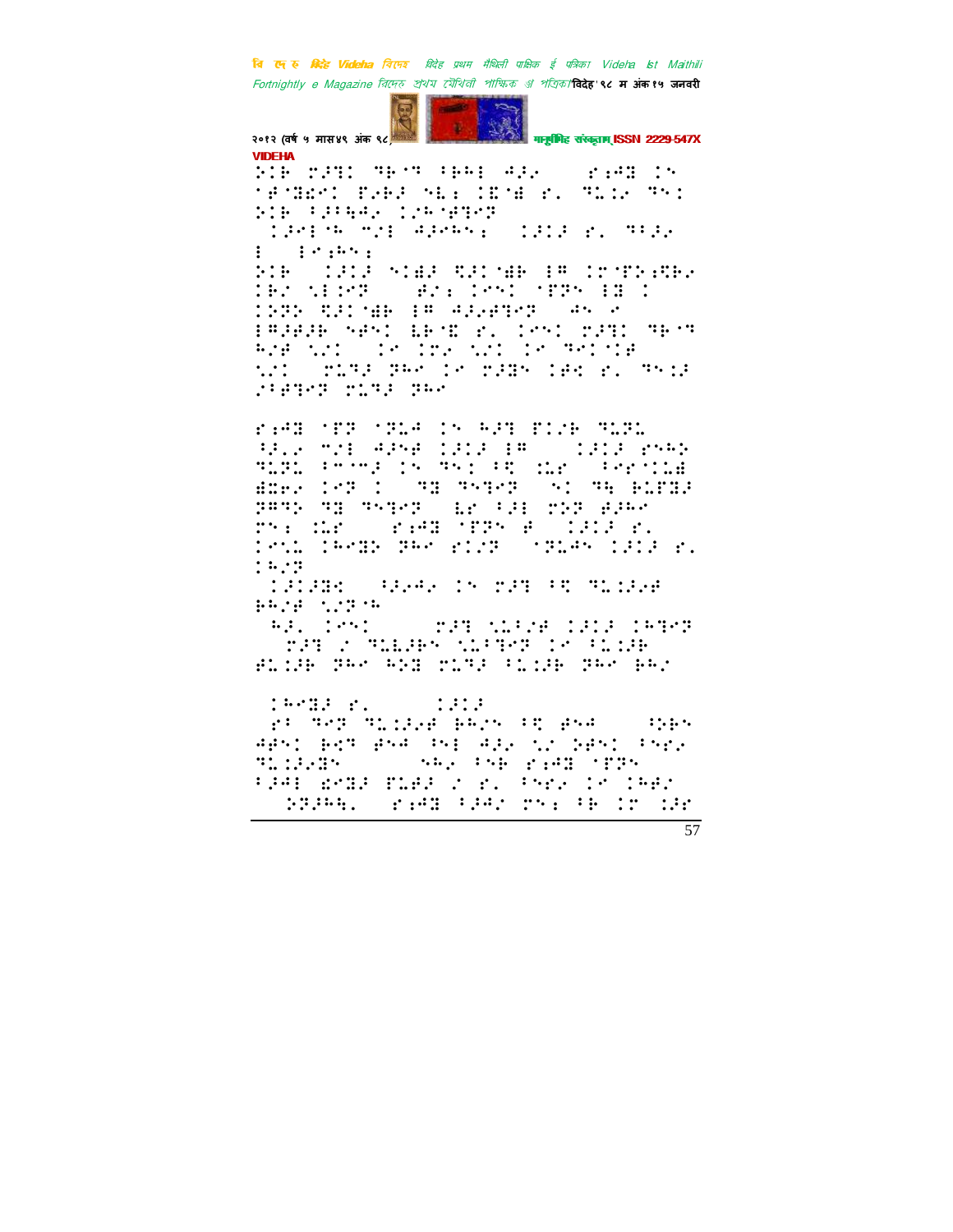

२०१२ (वर्ष ५ मास४९ अंक ९८,

**VIDEHA** 

मानुबंधिह संस्कृतम् ISSN 2229-547X

DO FRESHMANN POST RESIDENT BRAN ELAL BE WEDN THE THE CONSTITUTION ste svegar pakapel (18 sekoles).<br>Poear pesessor de pesessare sur **1919 (FPS 1999 Ref 99**  $\mathcal{L}$  . rind riene Aber Bright (1888 THEFT THEFT TELEVISION IN ne no feilli ael coaps de de Lear.<br>Necesiado peesa ne no eero ederic adred the rule subject the off process THE IN BILLE IN THIN THIS THEY  $401 - 12 - 0.11$ 

 $\sim$  pressure that  $\mu$  and  $\mu$  and  $\mu$ rni sir "sir" PERSONAL PROPERTY PLANTER SERIES BLES PARE PART TROT TIPE ( PLTA 18912 1292 ESB29 958 (1896) 2007 tange, in 1913 worker 1213 e. Mia.<br>18 Mai: J. Mechael Mealchia wan  $35.23 - 4.01$  $\mathbb{R}^{n+1}$ 

 $\begin{array}{ccccccccc} 23 & 4 & 0 & 0.58 & 2932 & 3 & 0.944 & 0 & 0.232 \\ 23 & 2 & 422 & 0.64932 & 0.18 & 0.6423 & 0.1248 \\ \end{array}$ PARA BE IS MANI MESMODEL MARK IN 481 F. Alex (1981)12 Silvers Art BRABA PARA MITROPORTARATI 1131 rule (134 348

rill ry: red PHB, ry: 95 and an a bhun ead fad 1971, bainn ag rn: Poblet (ni) ( Plota r. 1920)B PURSE TERMINAL PARTNER BE ANDE POINT ATA (1918) SECRIPTS PRODUCT HA PARAMA IPRO 1919 NO IPRO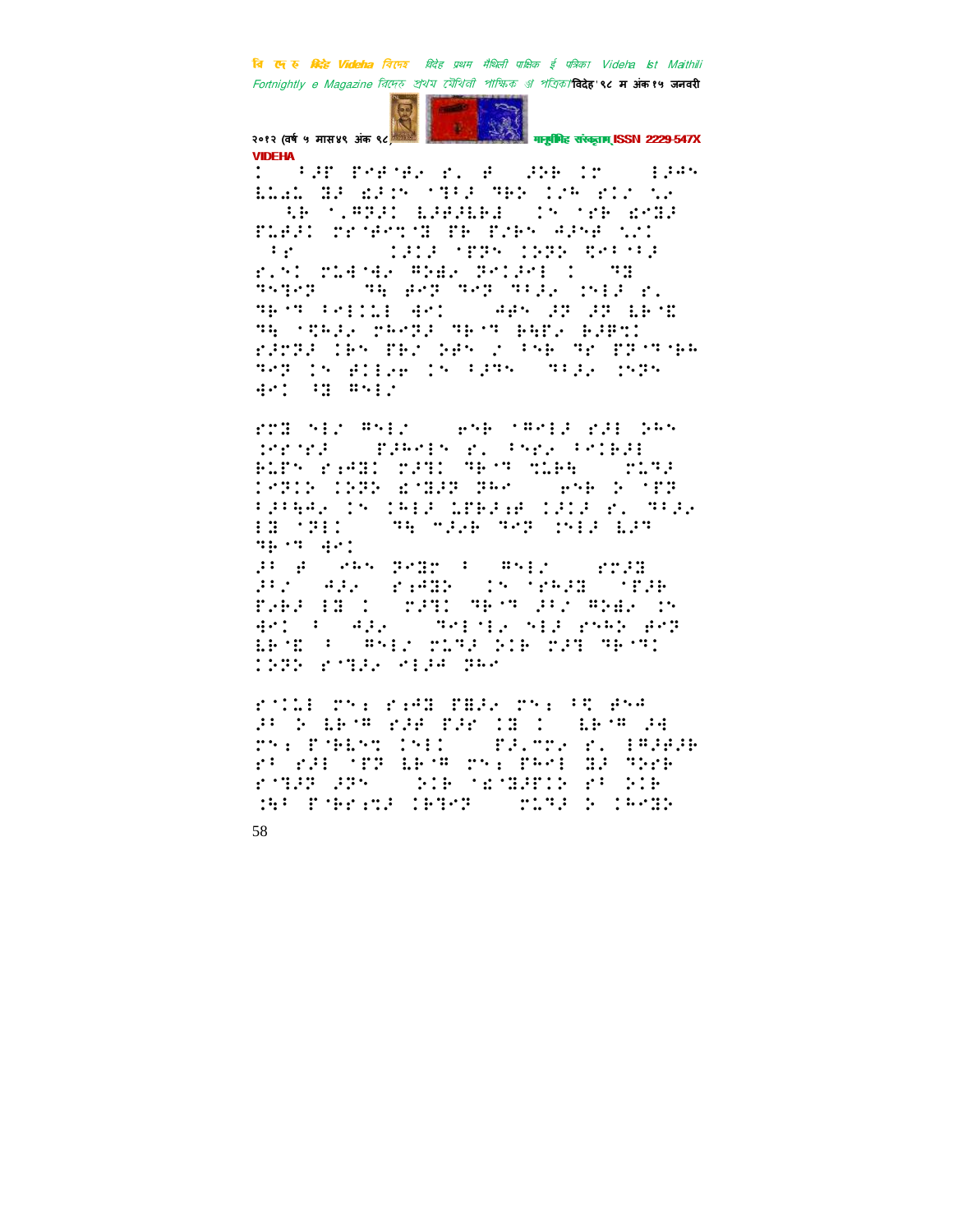

२०१२ (वर्ष ५ मास४९ अंक ९८) **VIDEHA** 

मानुबंधिह संस्कृताम् ISSN 2229-547X

role: he centre general parties # Prima resource research star some pier beginn it in ry: OH right He (Br)  $\mathbb{R}^2$  :  $\mathbb{R}^2$  :  $\mathbb{R}^2$  :  $\mathbb{R}^2$ HARD TROBH BIBBY FIB THEFT In rue Port Callege ers blindet 962 - 195

PLAS A FSH & BAA FLAW PAIL BS BAA this is not see the same. 35122 32 121 - 23 8 1592 38282. DESK NO BOOKS TENT BESONES HA STEAM PROTECT TRIAN TO NOTE **CONSTRUCTION OF THE CONSTRUCTION** 138 238 138 83 836421 1910 162 ara no specio anima de sapr<br>Anima de eger naporo chiar ar Bright and Personal Personal Central Canada SAR ERSE ARMEN PL PARE ERSPORE TS:

Poment (nic amount alone (nim nich 303 PE 303 SSE Press (2006 ASP) 181235

roll masket runner from me trere di cusa al atroche chu Print Power Britannic School Prim PR Prim PREr ( 2172 GRM 422) r. Sieh türn isem felthingen September 1970  $\ddot{c}$  (FF  $\ddot{c}$  (Equation salag salah terkenal pada PALL (AS NIBA MPRA MPLAK ANLY 45 BIB ALOM IMAGE NO (IMAGE BAM FROM trebb th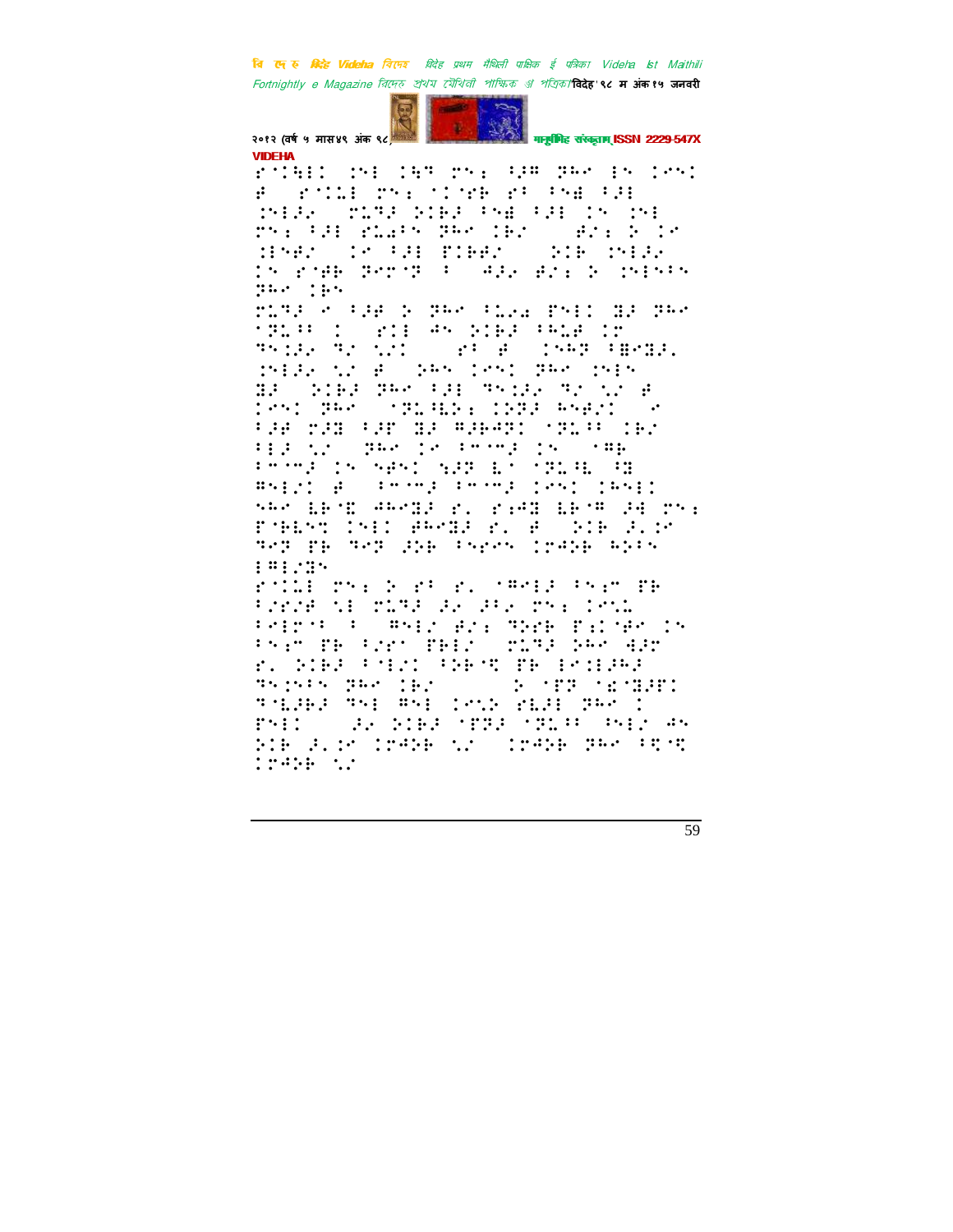

२०१२ (वर्ष ५ मास४९ अंक ९८) **VIDEHA** 

मानुबंधिह संस्कृताम् ISSN 2229-547X

3 TELEVISION & ST 22 From FAUNT STEP FAINER IN FRANCH FREE HAR I ARE THE MARKETING THEN Piler al Part (Genomena espera trust de bied noe sner an bied D'BRINE IN FAE IRNI PRO TNIAS TE the same from the cost and bosh fr Designe manager tra  $\mathbb{R}^n$  . The set of  $\mathbb{R}^n$ bieg (ei grues geborgigt)  $\cdot$ : NIER MELHE PHILOPHONE KAN KIE EENE FAR THE POWELL FAR F. IT PTURE Deni nini (Semna pi pichia pichia NIE zrjenija zna Progel zače Ange **CONTRACTS SECTION**  $1.1.1$ rande nach mus Anting nad in 1858 APP PRO SIR BOBP 8 (PIP WALD **AND IS BEEST IN LABY PAINE** FROM PROVE RIB CATR FROM ARE ARE ' Africa de Marcado el F. T.P. HAR MA TURN ROOM FOR THE CONDITION PRIZ (1939-32-5 MP32-15 Promable rande das dictamente la consegui  $\mathbf{1} \cdot \mathbf{1}$ 

SE SPARK POINT POR STOLEN PSI MAIL FROM PAIR IS PAPE RAISE IN R 30373 Fre #51 SIEP 1930 593 340 FARR FAR 228 198 2. APST 2835 18 l (1982) e conduit clear dragon.<br>Pracho di Larger (1993-1998) decenie THE BLEL FORM FOOT WAY ARE THE Prille **State Constanting State**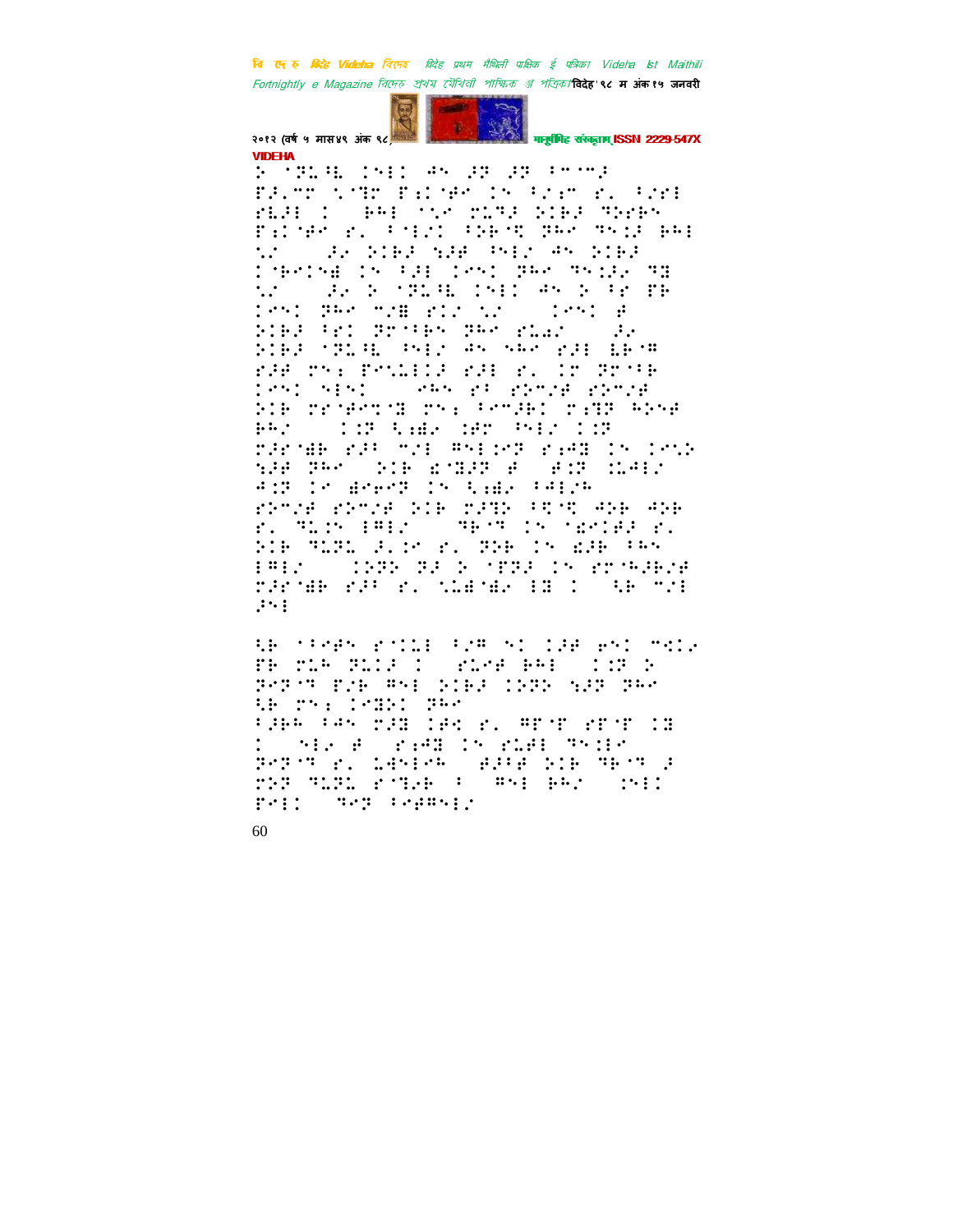

मानुबंधिह संस्कृताम् ISSN 2229-547X

२०१२ (वर्ष ५ मास४९ अंक ९८) **VIDEHA** 

rala da PAS (151-5211 e caso) **TRIP INED AN IPAPP BE 2 NAME CONSTRUCTS AND LOOPS**  $\therefore$   $\therefore$   $\therefore$ Proma (20) Bida part Simp 202 Pic I FOR PHONE (POSSER)  $\ddot{\phantom{0}}$ BIB TEMPETE IN TREP ERTS THE EPAI NATU U PAUSTER NIA (AUGUST) ANI BIB ALIM IMAB NAI (1981-8-1881-8) THE 12 ST RUB RUB RUB RUB 1828 **POSS ESSAGE INTI** 

SAMER PROVINCE PART PROVINCE anašči čnám češké popolekov a dina<br>Kpope o kolonica k abandenskom pova 1958 ASI (2183-2562 BS121542 ASI ide: Sied (Ald ie P. A. Le drivi ade nevo o bibogatiba.<br>Bavio isni e dab ri biba exobe ing the product of the second control of the second second second second second second second second second se sprosel (14 To peo Clas I Pop.)<br>2. Baro Porco (21 CPL Sec CP<br>15 Tour Peo Roman Pop.) 20 Porc 100 100 010 110

BROWN THIS ISBN 2018 CONSIGNED FRO 1914 PROVING TO PRINTED BRIDGE radh rand in hai r. righte bhnei BUT SERVICES PORT BRANCH (METROPORT) PART NEW PIER FRAM PHIP BY BREAK rlakt Persiker (2018) and the right.<br>And 1913-1911 (2018) and the Persian PRE 191 (PHIL) akter had hit and hine from pri-**SPEP TY: TPE PIPE**  $\frac{1}{2}$  and  $\frac{1}{2}$  are  $\frac{1}{2}$  and  $\frac{1}{2}$  are  $\frac{1}{2}$  and  $\frac{1}{2}$  are  $\frac{1}{2}$  and  $\frac{1}{2}$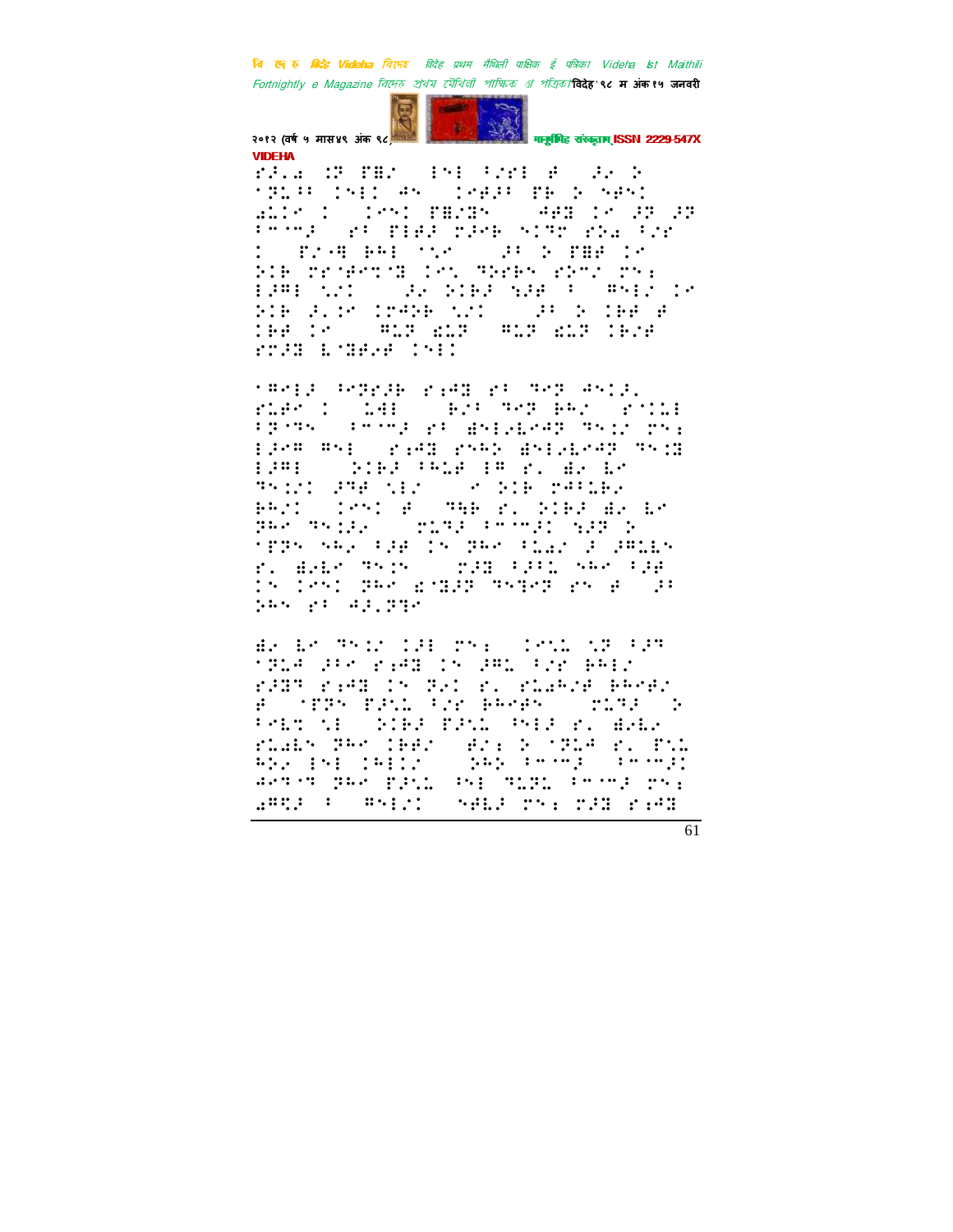

२०१२ (वर्ष ५ मास४९ अंक ९८) **VIDEHA** 

मानुबंधिह संस्कृताम् ISSN 2229-547X

15 198 234 1 ST MEDS MPP28  $1411774$ 

s e moded (en 1953 epar 2006) (por is underly state the .<br>Profile and in The Plan Plan all PhB: ### HruB: (#\* |#:/ | Mi 100 1981 (1985) MEST (258 VILBEI) (1982) SIB<br>1982 1984 (1986) 1982 (1983) - MEST RIAGO EREZO CODO A CASARÁ SIR PORTAGA 335 MAY 235 AM 2163 MPF 5381 **MARI KATA DA BAYAR AR ADA** K MERRE MEST BL EKTREME INFORMA PP Rep 1999 (PR PRe 1991 B ) 2 magala mishi ku shekara ni chung da ples opper diot are a complete NIER IM RLAN NN AIR NAM (\* 85) ier (geenlas) 'n miegeraarmonie<br>Anema byskunde miegeraarmonie

rada alea maggal 1993 (elektrogragog)<br>1951 eta alterita heri 1993e (513 19835 PARK OS 1985 BESEL OS PSIZO **SEARCH PROVIDE THAT IS AN ADDRESS**  $5.441$ BARK MENTAL THE DIR ALON IN TERE FFRE POLLET I  $\begin{array}{cccccccccc} \mathbf{1} & \mathbf{1} & \mathbf{1} & \mathbf{1} & \mathbf{1} & \mathbf{1} & \mathbf{1} & \mathbf{1} & \mathbf{1} & \mathbf{1} & \mathbf{1} & \mathbf{1} & \mathbf{1} & \mathbf{1} & \mathbf{1} & \mathbf{1} & \mathbf{1} & \mathbf{1} & \mathbf{1} & \mathbf{1} & \mathbf{1} & \mathbf{1} & \mathbf{1} & \mathbf{1} & \mathbf{1} & \mathbf{1} & \mathbf{1} & \mathbf{1} & \mathbf{1} & \mathbf{1} & \$ r far bir mas thoshed a ager inan BIBJ MOZRI ZIM K. MISLABE IN STORE & PRESSER RIPS IN 75110706 ISM IRIN (MAX PRE IR ISM) EMIR Bener Company Is the same: Pobel o Accordibu e (1918) to the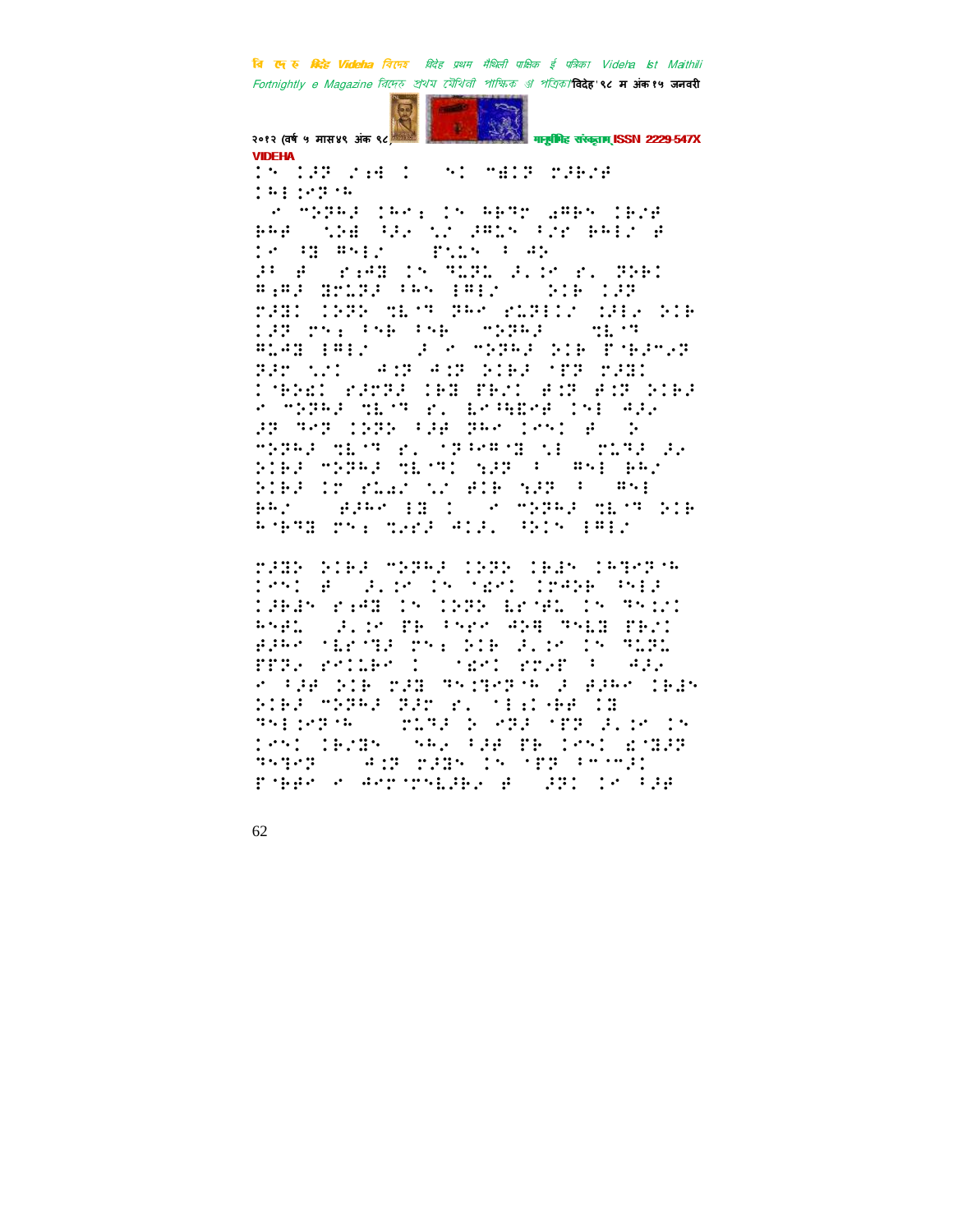**Service** २०१२ (वर्ष ५ मास४९ अंक ९८) मानूबंगिह संस्कृताम् ISSN 2229-547X

**VIDEHA ANY MESS MERGEBRAINERS IS LIBBE** # 100 #211 HPETH 198 BABY

F.B. HA SAMILY TE THE THILL BAS Legae () galax the conditions can jakor el (1989) (1981-963) est 177-914 ()<br>3. 161 - Impero (187-9612) - 151 - magnin<br>18194 - 151 - Carolinae (194-115) 1982 relea Pril (1 jrelea) Auraary<br>15 januari 25 Apal Ani

**MARKET START PARKS TH PASSA**  $\mathbf{r}$  ,  $\mathbf{r}$  ,  $\mathbf{r}$ Seeming all charges control HERRY THER STRAGGES (1980 ESTATA

**SIMPS THOTE PSEED I TITLE** SPEPI THEF PIPPENENT ISBN ENTIMAP PHILIPPINE BOWERS CONTOURTS TEM <sub>33</sub> Ago (Sheer oter 128-121-9220 Agos SPORAGE PRISHED SERVICE I **THETER HOWEL IN SERVICE MARIE MIN BRIDGE INFORMATION**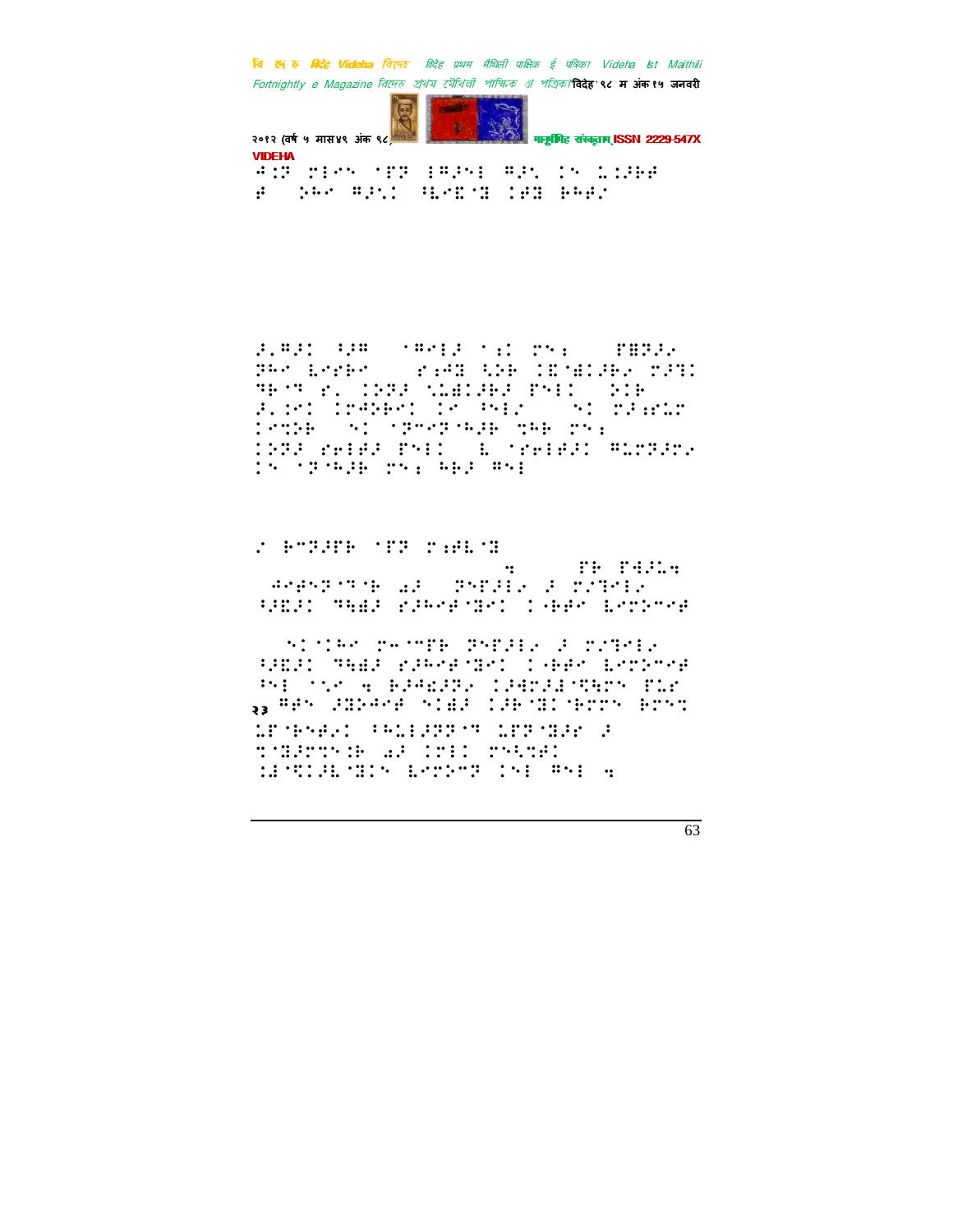

२०१२ (वर्ष ५ मास४९ अंक ९८) **VIDEHA** 

मानुबंधिह संस्कृताम् ISSN 2229-547X

Britaine Company and the Company of the Company of the Company of the Company of the Company of the Company of **FRILL RESEARCH STREET ASSESSED** LEADYS RUSAR MILLE ( MECHANICARY TEMPERATURES MITTY BRIDE THILLTON LETEND 3 FOR THE THIS TYTE: INCHETE CAPA NIGHTH 2 **TESTING STORY STEETHER TO THE**  $1.393333334$ PSPRIA (REPORT POI (PAIRPENT) LEP SERIES (PSERI) LE SPIRE ERPRENIS FRIGGE TO THE SECOND FRIGHT #51 Tir a riffeli (GEETS 1811 rether startered the retre racines from presents spross peopl  $\mathcal{L}(\mathbb{R}^n)$  .  $\mathcal{L}(\mathbb{R}^n)$ **THEORY AND PETROL PRESS** rather reports reproduced record  $0.911 - 0.127 - 0.97$ **THE STIRT STATE** *IRAB ELMERA EMPRESE LATA BRIA 4* PAPPE PAPAR PARAGAGERS LEILIPA # PRO LESPARA PAPIL (PELAPIA **FALGER FORESTRY GENT TYT BAI** INSE SIE FRIEZEREN SIED SAFEI POBBY IPLATE AND THIRD A THA PHPHPH ABMI ANDANIELIN NI MERBIIN TRIPPEN RINGERED MARK SALPH : Geri razvezru svice svi (201 TRANSPOR BEATGARY MICH TEA PAIRS S SIMBA THERE A VIRIS BEERBEATHER WAS STRUCKED FOR TRYING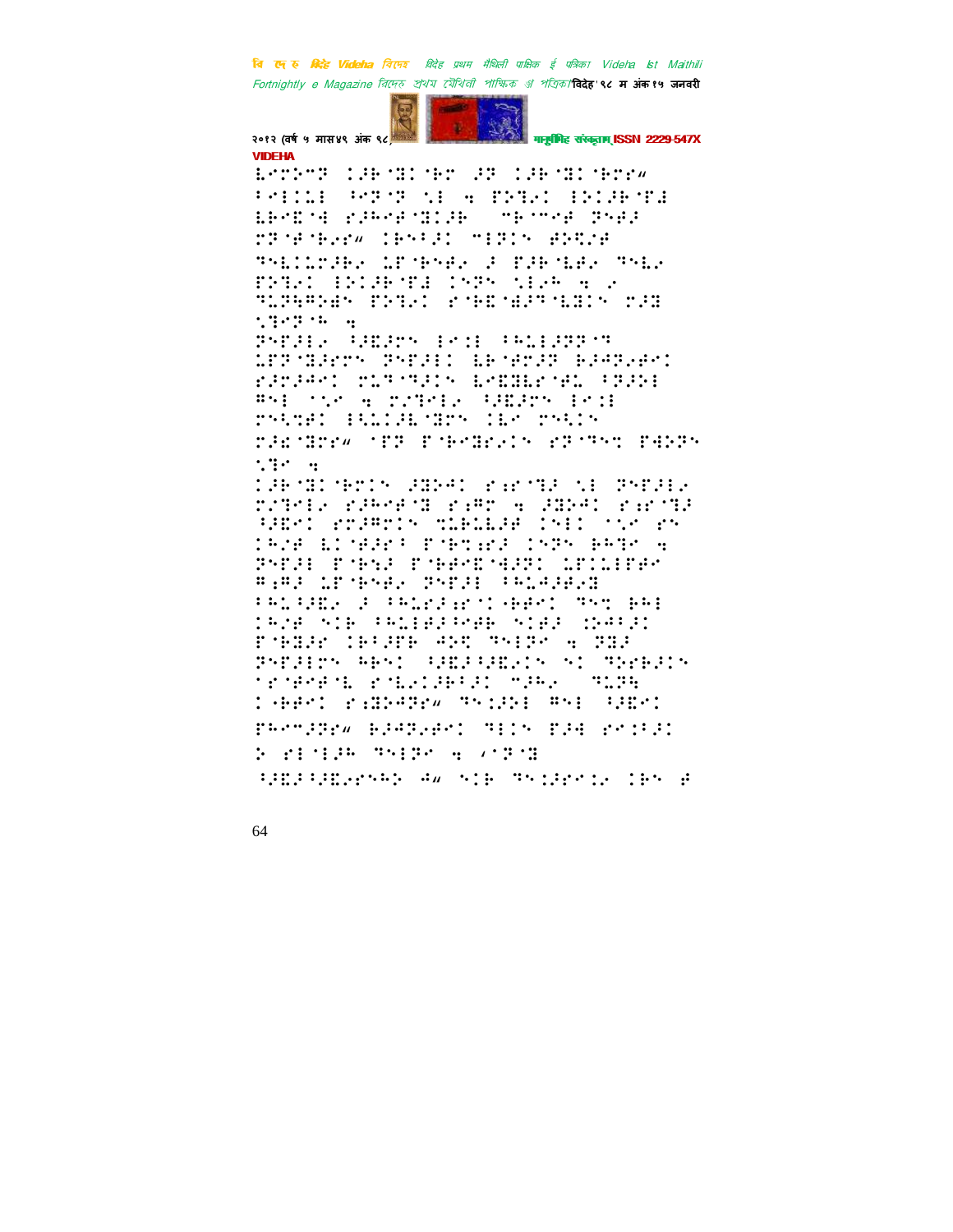

२०१२ (वर्ष ५ मास४९ अंक ९८) **VIDEHA** 

मानुबंधिह संस्कृताम् ISSN 2229-547X

STORY STAR MARTIN RSA, INTERNA EPHYPED INFORMACY PROBLEM BMPALAB SCHAPTECH WA CPE IREPORTED MORED MARKETERAT FRANCH S FRANCH CHE FTD Aproblem place direction predict IPF A LEPTERIJE EMPT LETERER PSPEER DIRECT BEARING BEACH DATA SARAT BLETA AT STREETA SPORAGOR rdaineil (Pe mi (Aire Aller) EMEMBERY PROTECTMENT CONFERENCE S STANAM ATSITU A VINTIL 2 TITUL **TERM FREED TREADS IN STARB** RESP. HETCHE STAY STRESS PARK

BETTER AL CHEF 4

**TAR MICHAEO BI MARKE BRONHAM I ARAN** ESPRIMA PRESIDENTAL INFORMACIÓN Bron LE Gody (Fr Pelipre G MPMBRTS SIMPLANESIS (SPMAR **FILL STEET BEERENT** <u>siru didee seema lega rumaa</u> 1535 MBK A POLEAN BSACKON BASKADA **TERRY HIMLE CLASS WATCHTER** TACHERY CRIME INFORMATION 'Sher Product Engine <sub>Read</sub> radio (23

PH BRATHAN TRALPATIN INSPESS 1535 March Portfolio Stiller (1861) #5: <sub>03</sub> HAJE JSTJ:2 JJ#B2:15 r-B#7211 Regard passenge (SSB) Poetic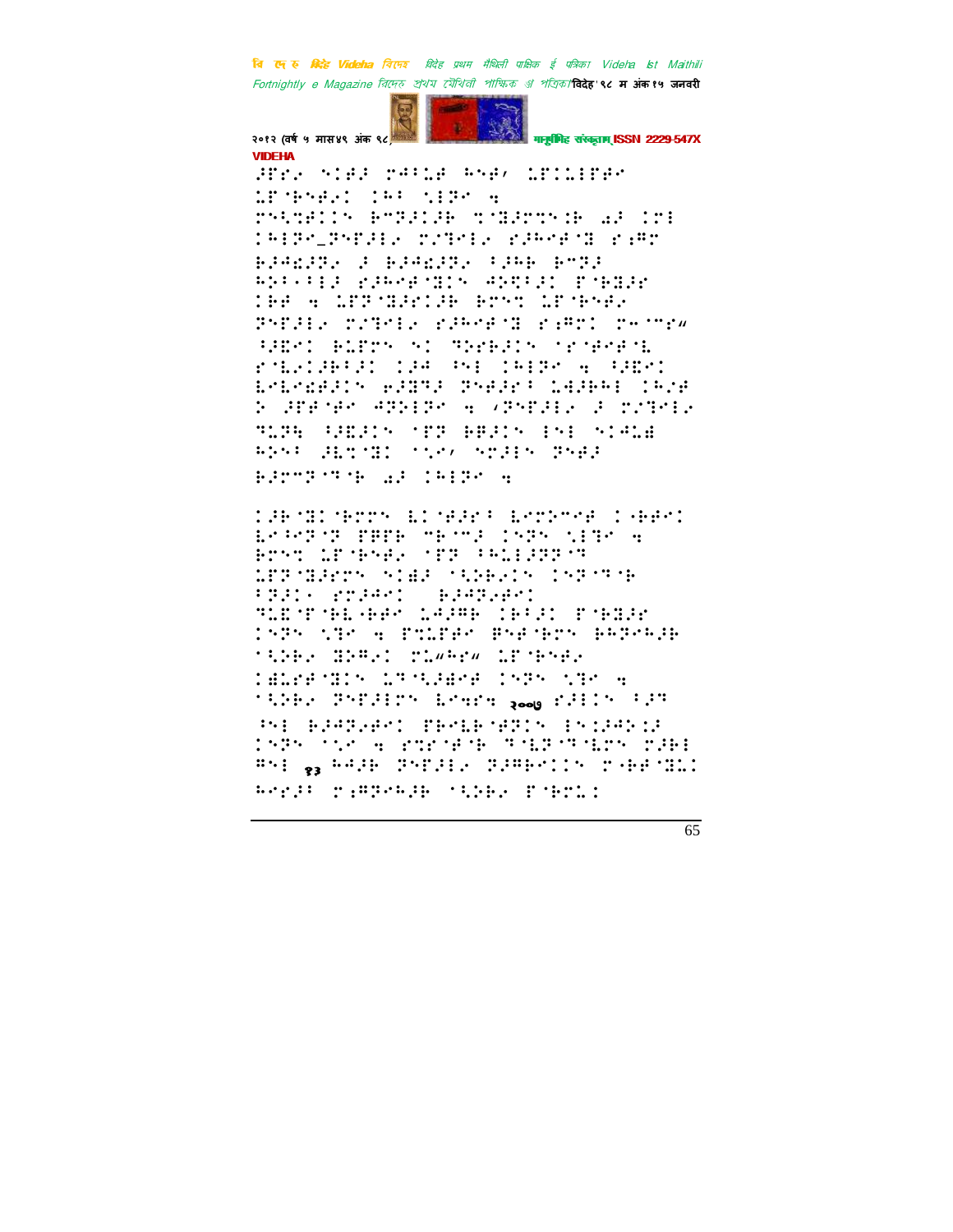BIGGER MILS LANSBICS AND IS MYB

× २०१२ (वर्ष ५ मास४९ अंक ९८) **VIDEHA** 



मानुबंधिह संस्कृताम् ISSN 2229-547X

66

 $\mathcal{L}^{\text{max}}$  , and the  $\mathcal{L}^{\text{max}}$ retra: Calenari rethaar. Pebaalea the A CLP TEP LeBR relie FLPEP the credit stress for the 4 August. THOMPS HERE'S THE THE RES R retof 1851-BE36 Brodre Add Adep PORT RESERVATION CAR NICH 4 SPIRARIS MASSAL SPIRA EARITY FRA SVEAR THE PHER BEENRING WELL ESTIMAE PROVINCIALE CONSTRUCTION rately rated that the leftingers BRANCH AND BINERE CAPR NERM A

## $\mathbf{R}$  :

rythelew B.PADE (12083 as put the jection app **TERMINE AFILIE** 837355 AMP 348 BENBY 468 repa dega sur permiser e partners when research **MAGE CAR & SCHOOL**  $\dddot{\bullet}$ LACTED HE HE STAR LES **B. ARB PTART SIBREW M TEPR ATE TTERE ATE** is dill pribed a things of 2 SH 142 16 1982 198 runa rang sigi digi 4 SIER FOAR KOPSEL ROORPAL IPPE RT TEER RT AT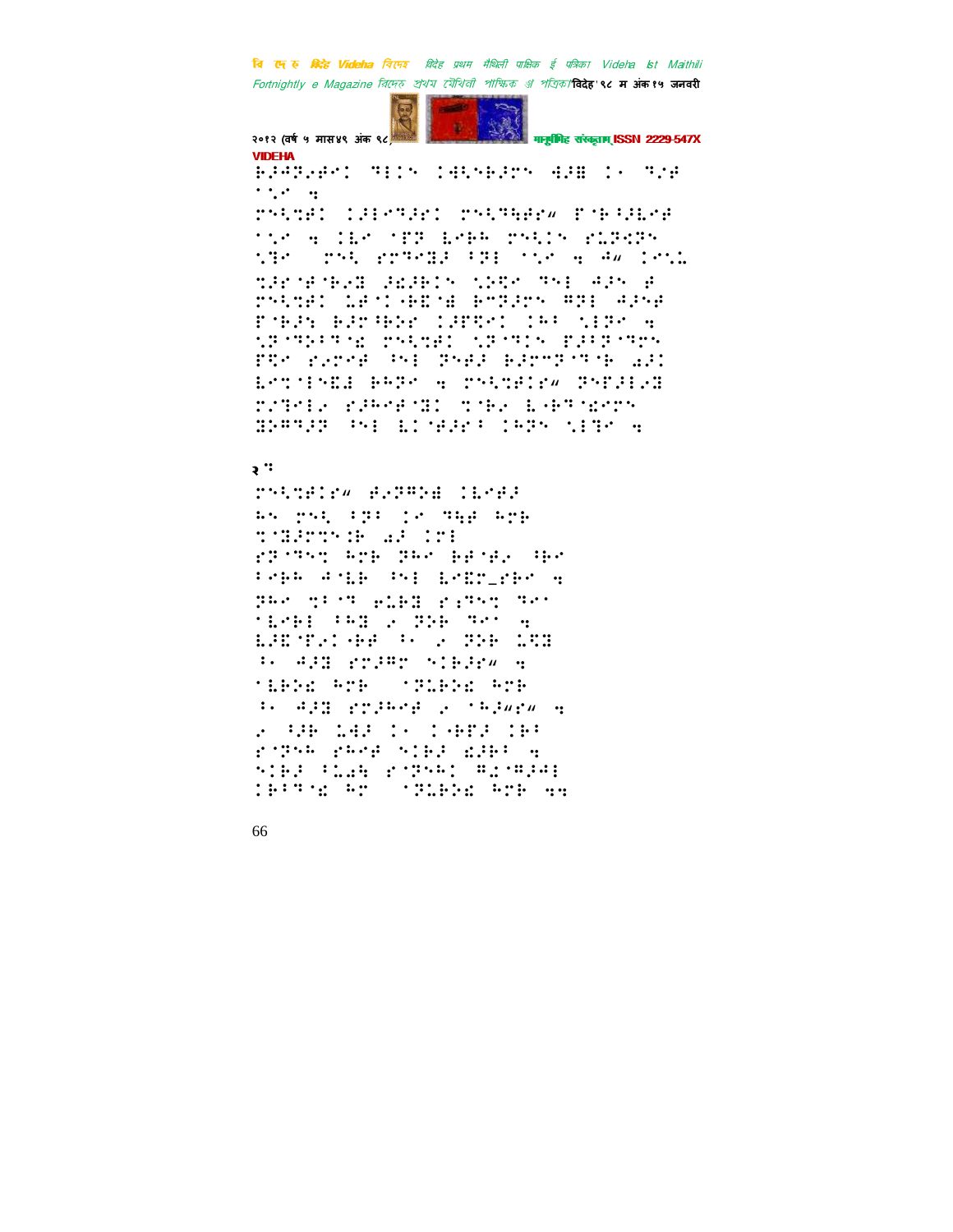

 $4344 - 22321$  $45.72331$ **STORY SECTION**  $\mathcal{L}(\mathcal{L}^{\mathcal{L}}(\mathcal{L}^{\mathcal{L}})) = \mathcal{L}(\mathcal{L}^{\mathcal{L}}(\mathcal{L}^{\mathcal{L}})) = \mathcal{L}(\mathcal{L}^{\mathcal{L}}(\mathcal{L}^{\mathcal{L}})) = \mathcal{L}(\mathcal{L}^{\mathcal{L}}(\mathcal{L}^{\mathcal{L}})) = \mathcal{L}(\mathcal{L}^{\mathcal{L}}(\mathcal{L}^{\mathcal{L}})) = \mathcal{L}(\mathcal{L}^{\mathcal{L}}(\mathcal{L}^{\mathcal{L}})) = \mathcal{L}(\mathcal{L}^{\mathcal$ sen elen se FTRE PRIPIEIN IEL FEL 4 rate: randame crame uma **199 21 1212 199 202 4 TER PARTICULES IN METALLED THE REAL PROPERTY OF START AND REAL PROPERTY OF START AND REAL PROPERTY OF START AND REAL PROPERTY** 

1000 : 0000 : 000 : 000 EMBP BR MPP DP 4 ranged that the state and state **SIP romandos Persiagos** 65 psi (pr. je nag 6pp FORCHER FORCHER CHARLEY Te enk dint terke Public Profession Pakingshi (2000) And Aghai Pappa

5 ST 223012 1202 130

repersons an exchangement P PR TITES NTP TRIPERTY 4 rning 193 as say nas The WEI THE ISLN INERVAL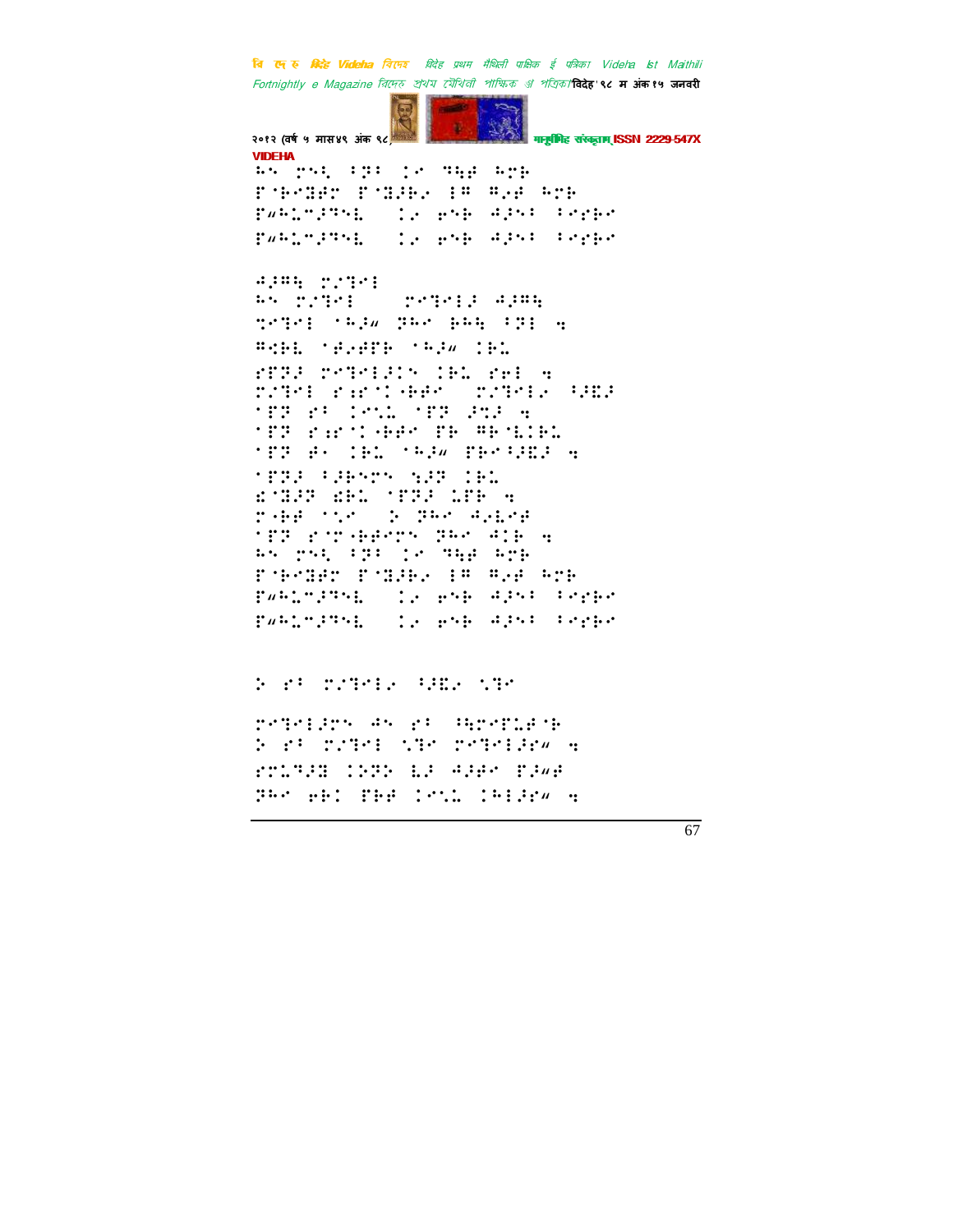

मानूबंगिह संस्कृताम् ISSN 2229-547X

**VIDEHA** TERRISTS 45 FR 43 TO ISID 188 **THE PERIPHER PRESSURE A** S PRODUCER PROVINCIA<br>STRADY RAMONSKÝ PYRODEL ESPAR TEL PRO EFOR LEE A Firm PROPE Ar relet to rath: reth: MF Alb A 85 g51 (2002) (2003) 896 FORCHE FORM: 18 828 528 Published in the special company Pathwritten (1) and dink kepac

*POSTER 199 266 18* **THE PAPER**  $\dddot{\mathbf{z}}$ LEST PESTI Estave Principle Charles Read Estave <u>Protesta de Santo</u> SPIRE PROPERTY PREPERTIES PERMENE **MIRROR TERMINE BEATING**  $\ddots$ 1913 #2042  $1477777$  $\ldots$ ings en el gr  $\mathbf{r}$  $\mathbf{1}$  and  $\mathbf{1}$ **THE LARE ST** tan gila dhe rings of the Server real role of the PROFILER CHAIRS CONTROLLED **LIDAY STATE Constanting Constanting Constanting Constanting Constanting Constanting Constanting** riftie  $333431$ **SECRETE PROPERTY PORTS**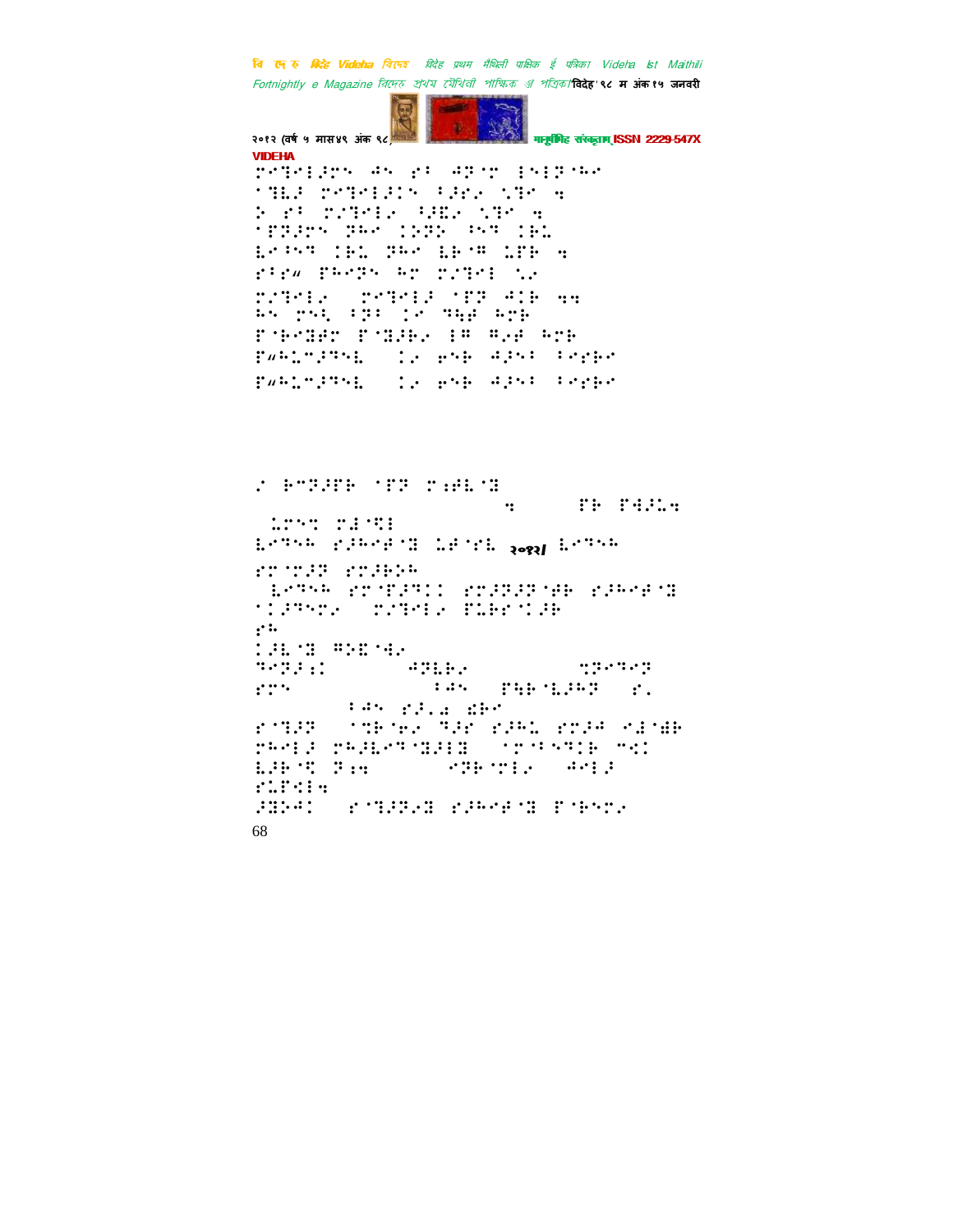२०१२ (वर्ष ५ मास४९ अंक ९८) मानूबंगिह संस्कृताम् ISSN 2229-547X **VIDEHA**  $f: 3741$ **COMMODE PRESS** STORE PROPERTIES TOS rang Bandra ring **MEDAN PREADRE PRESENTE (APPROV** ROUGH SPROTH PRAISTURES **PIP TILE SERVICE** 534 52733 43 FINDS FILLEN SENIE 524 52723 42 **MILLEY PORTLY PORTLAND** ESTALENARIE TETALE SERRA IN PRO re lettletting minne rough rogen: can ranged (2013) FORM SMILLER FOREST SPORTSCHED ROBOTA LOGAR OBROSL **TERMINIE METER** the real MrH (mB) roman si the Barnel Adile (the EPPTER TENP CLOSE APERIAL POINT **BEEFIER SECTION** riles iles the BREADTH RPD **PARTIES PARTIES** FORM IFMENTIE FAMI

rrondhe sene

**A PA MARINE S**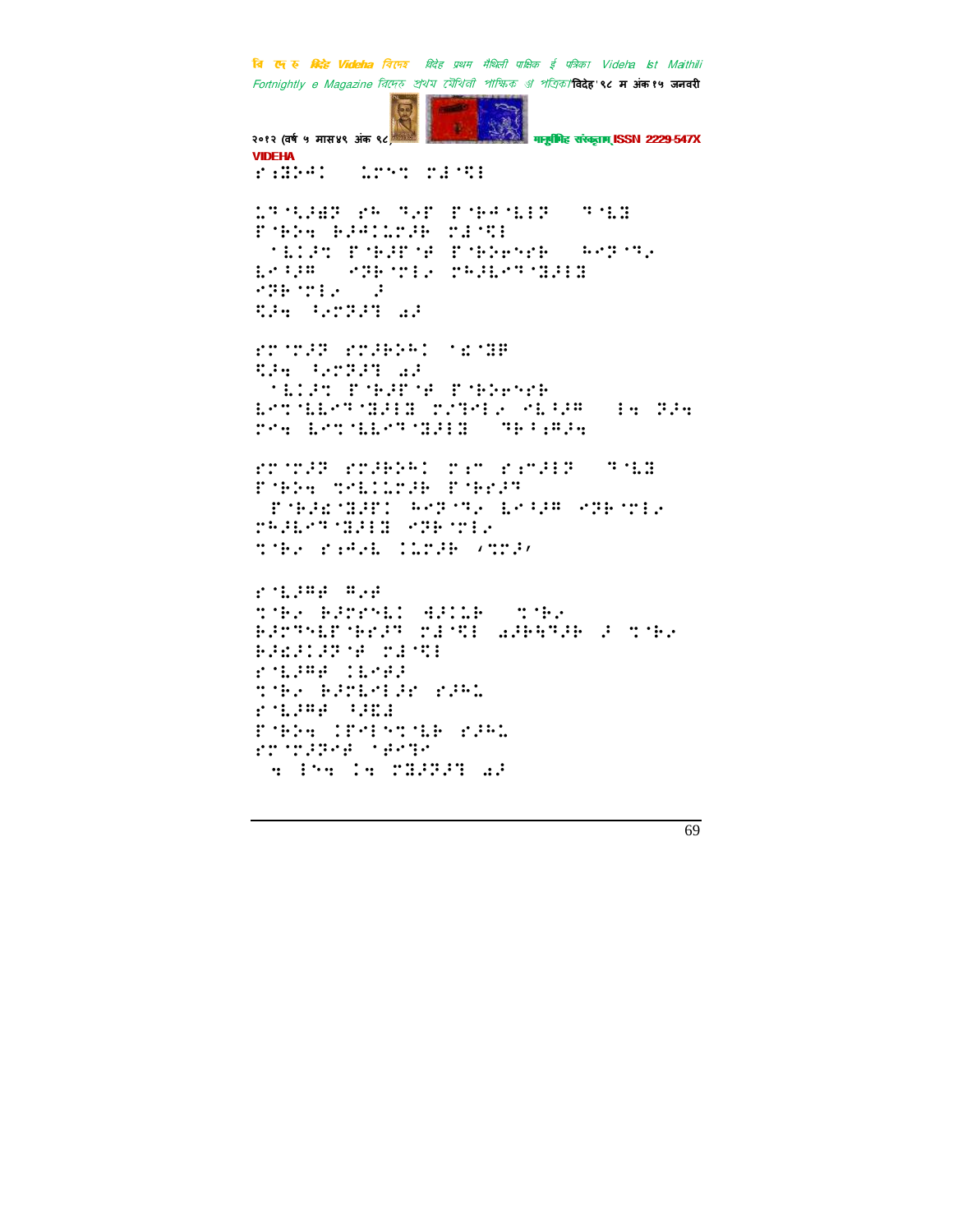**CONTRACTOR** 

募 २०१२ (वर्ष ५ मास४९ अंक ९८) मानुबंधिह संस्कृताम् ISSN 2229-547X **VIDEHA**  $\cdots$ SHIP THOM CHANGE WHIP man Parties weste have made bos form that is roffit has responded the control of the **FAIL SAMMAN PLESTAR A THE PRIET PRICE TO BE APP PREMI PARTE PROP** STORES AND THURS w#PPI AMPRAW INP PAPMER INE rragagement ranger for the control of **THE PLEY TIP A THE SEP LINE AF Tryle: What Shares**  $0.321$ w::A, P.H. (15: cr.P.C.96 c.Beck 2 **MIRTING TIMES IN BILE FIRENCE** SL LENEND ER PNETSE BENEJE ESTAR POSTER PARENT SSPACE AREA  $151 - 0514$ rr T2208 (5) #51256 the APPer Preservances (SS) SPORT AF TORRE REPORTED CITE Preside Magazin Walth, which Banner TEMPER THREE BEATLINGS TEMPER the SPP Time afts, the Prop HALLE TYPE: BARILEAR TITTE Lenen Harry THE BITE PARIT TIME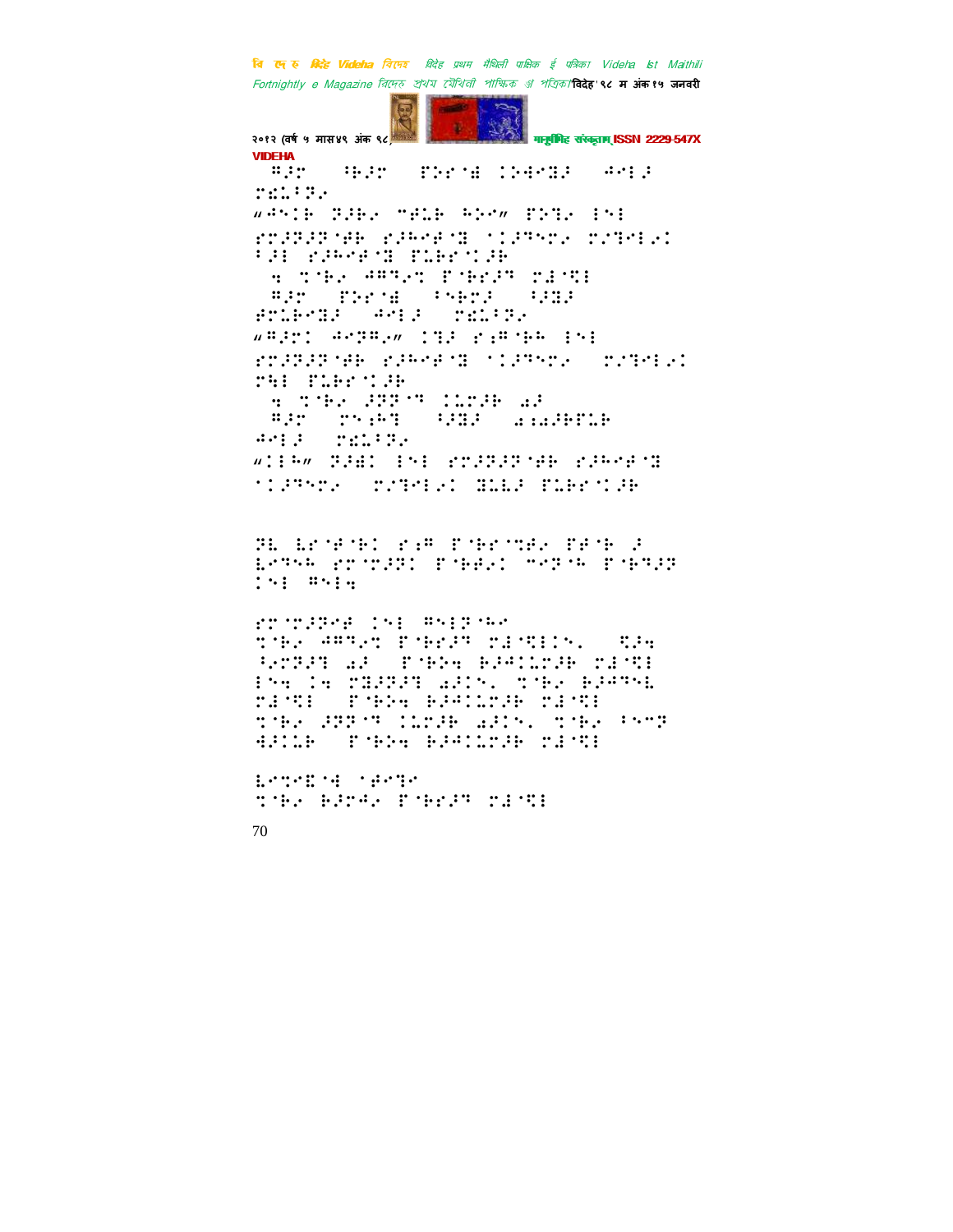**Service** ×, २०१२ (वर्ष ५ मास४९ अंक ९८) मानुबंधिह संस्कृताम् ISSN 2229-547X **VIDEHA MILLEY PONEROR PLAYELFILE.MORE** starte pagernage starte rifitie FORM AN PORTROOM **TEMP PROVE ESTABLISHTS** *PRODUCED CONTRACT* **THE BETHING LITE MILLEY PORTER WORL**  $\sim$  2008 1200  $\mu$ the COMMA BET **TECH PORTOR THE CONFE PELIPER** TORY PRESS COMPARING TORPHESE OSSESS THE RPAL ROPE KINGE TEMPER TERRY MIRIN KAENTIER the things that **BET PRETT TELLER** riberendi brondne narok **THE BINNE TIME SIMPER PRINTED BELL** PRODUCESEOR (118) #22 (21PRP2013. Weil Million THE PER BRIDE Thermal SHILLE (A) may reading

mada Para

**PORTER** 

Ther rank (18178-814

**MARKET START BRAINER PARKE** 

ERSIE REMODEL MARKET MARK

**MILLEY PORTER PORTER CAMPORE**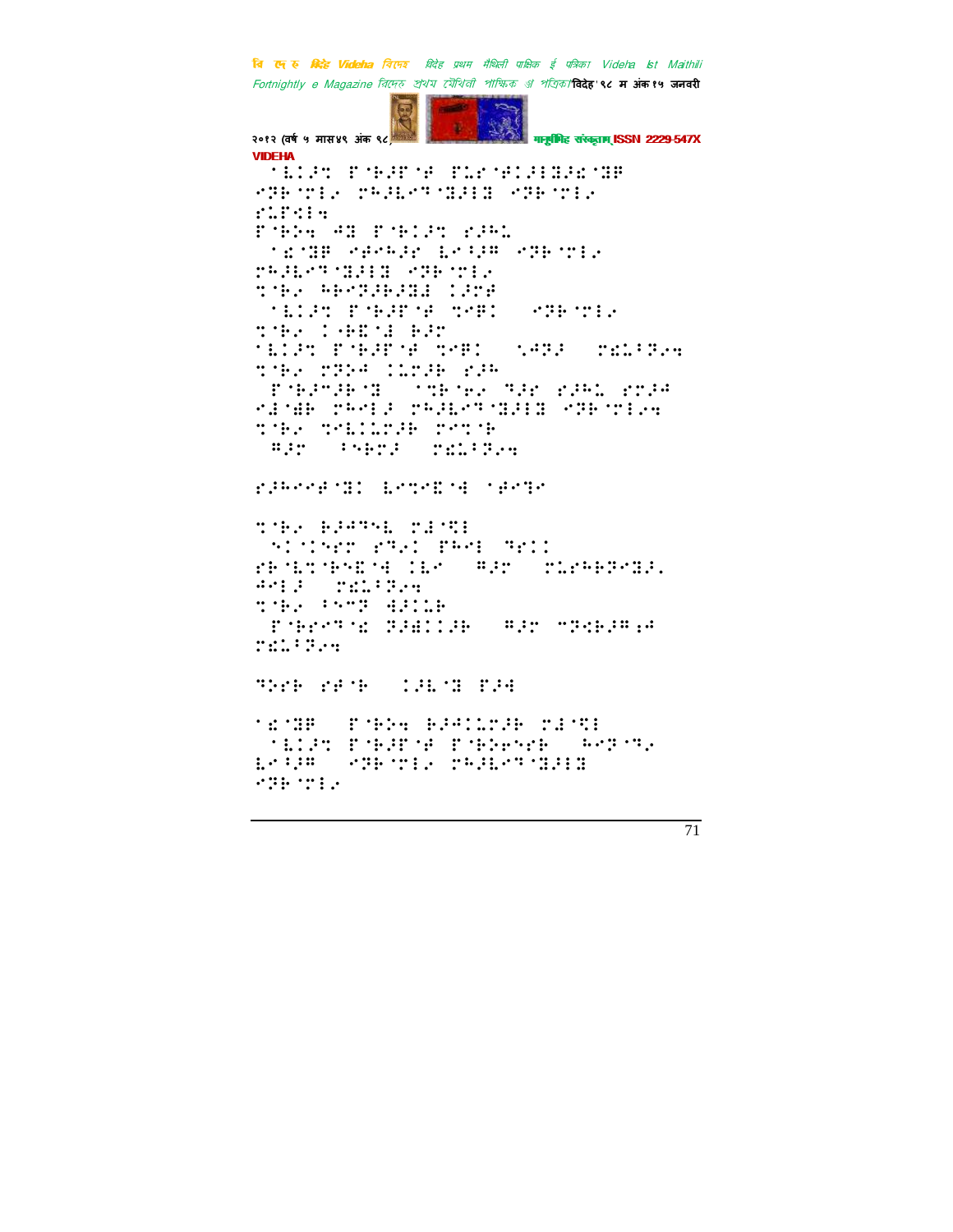**Separate** 

粤 २०१२ (वर्ष ५ मास४९ अंक ९८) मानूबंगिह संस्कृताम् ISSN 2229-547X **VIDEHA** rem senso mais FORM BOYS CLOSE CENTE ESPACIARI (STESHA PAR PARL PIAR KINE THE PART WELFT MILE TO THATE **MAI LIBMI Bin STRIPED BOOK** THE TIE SHIPS TO THINK  $17.211$ rategos **13178 #5879.75 (### - "B-542 PASS** TERRIT PAR SHIR n genge FYRR RTMT CONRE TIME  $\dddot{\mathbf{z}}$ ries bynded fil  $\dddot{\mathbf{z}}$ Porte (Polocolr 2001  $\dddot{\cdot}$ FRANCISCHE BRADE (BAPP  $\dddot{\cdot}$ tikre (Prok Crise Piece  $\dddot{\mathbf{r}}$ tikel William  $\dddot{\cdot}$ Fibe chil Code cable  $\dddot{\bullet}$ the last first way ∵. THE BRI AP  $\dddot{\bullet}$ THE ELESTAR PORCH 236  $\dddot{\bullet}$ the Buildings wilde  $\dddot{\phantom{a}}$ **THE BINESS STR.**  $\dddot{\bullet}$ **THE WILL BEET SET**  $\dddot{\bullet}$ the Energy who conce form  $\cdot$ : THE BET PORT TENT  $\dddot{\mathbf{r}}$ THE WILL THE THE IN  $\dddot{\cdot}$ THE BENCH CONDUCTION  $\dddot{\cdot}$ the Basiler's club  $\dddot{\cdot}$ **THE STATISTICS**  $\dddot{\mathbf{r}}$ the better first be:  $\dddot{\cdot}$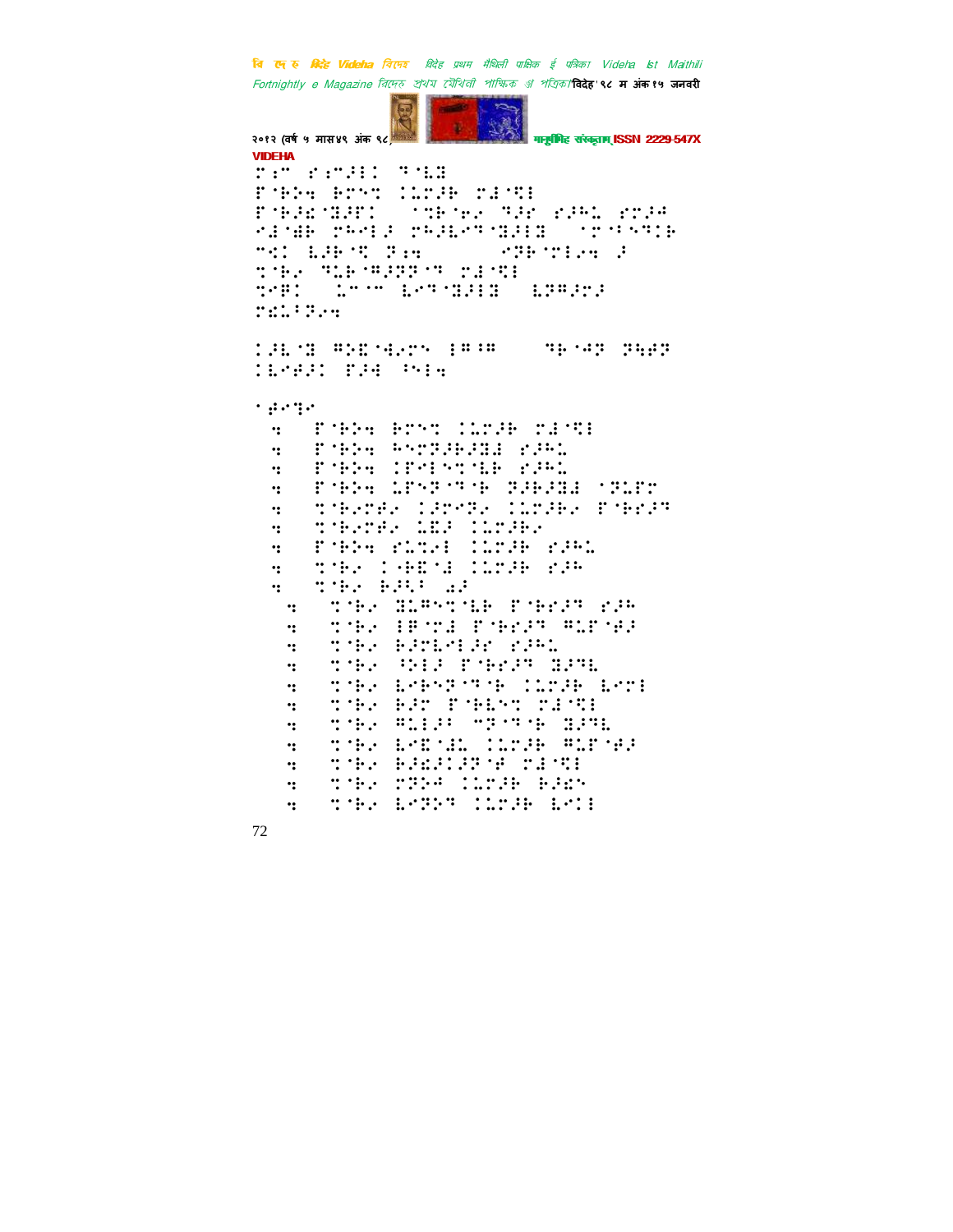**Service** 

× मानूसीमेह संस्कृताम् ISSN 2229-547X २०१२ (वर्ष ५ मास४९ अंक ९८) **VIDEHA** TTER FRAME STATES  $\dddot{\cdot}$ the substitute  $\dddot{\cdot}$ **THE WHETHING**  $\dddot{\cdot}$ TTE: 1721-238  $\dddot{\cdot}$ **THE PER COST PROGRE**  $\cdot$ : TORY HIPE COTOR TROTE  $\ddot{\cdot}$ THE MINT COOP  $\dddot{\cdot}$ the Wilth Chris  $\dddot{\cdot}$ THE LINE FORCH THIL  $\dddot{\cdot}$ the Bos (1228 miles  $\ddot{\cdot}$ THE TIP WHIP TITH  $\dddot{\cdot}$ THE PER CONFIDENTS  $\dddot{\cdot}$ THE TRINT COORDINATE  $\dddot{\cdot}$ **THE THE PHEP**  $\dddot{\cdot}$ THE PERMITTE PTP  $\dddot{\cdot}$ THE THETHE BUILE  $\ddot{\cdot}$ **THE LEAD PRESS**  $\cdot$ : **THE BRIGHT CONSTRUCTS**  $\cdot$ : **THE MUSIC REAL**  $\dddot{\cdot}$ THE FF EMPERIE  $\dddot{\bullet}$ THE BRYTE PORCH TIME  $\dddot{\mathbf{r}}$  $\sqrt{2}$ rted thru your  $\dddot{\mathbf{r}}$ **THE WHILE AP FARM THREE BOOKSTORY PRESSURE S ROBBER MED STARTS** TH PARLA  $\dddot{\mathbf{r}}$ **BETHER CERRY PAPE**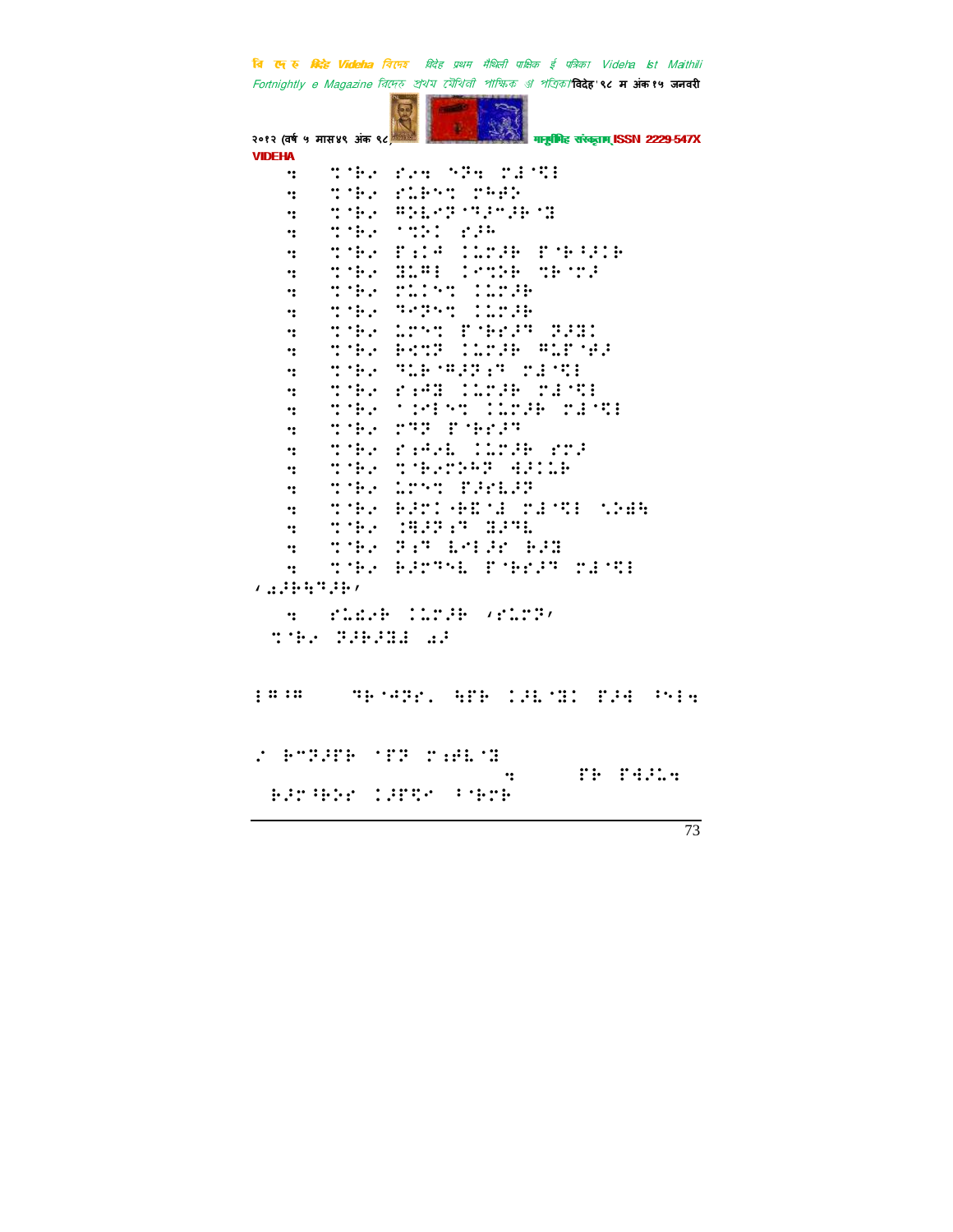

मानुबंधिह संस्कृतम् ISSN 2229-547X

२०१२ (वर्ष ५ मास४९ अंक ९८)

Poble form claf fleroling:

**VIDEHA** 

changes and PSTAIL FAR TZS TABLANT PAPAR PAGA PORTUGAL ARTIST HEORIGAN PROPERTY ROOM

rach raw cheffabra breed (Mc) tic a legisl compositor missingly BANGERY CAPRY STENDING LIGHT TEMPER **CraftWeek Miertiler:** rada (PC rronare is muse a rad PORTEST PORT PAR PORTER IN #ME & PLEATIJE PARRIE NE PORT KARAFOILAR NOM A PIRKNIJE PAPPIJ **TROB ROBEOGREEN REAR PLEYOLER** THILE TELL PERTECT FILE IN RAPRESE PLARTIAN PAPPILE I ABRIBAN render raache racent poernae FROM ESSE SHERE BRANK BEST rough facile researcher a live FLEETIGEES PYPIE POPME PORPENEDI MINISH WHAT PIRIT MITHAN FORTH INTER 8

ra razio  $\bullet\bullet$ THE BRIEFT rineisi (# getie ARIGHT PREPRISE AN INIME PIN the PISTHERE TOTH AF TERRI IN #51 Time 2 PARAFIAE RIFIAN 1275A TALLED FORCE POSTER ME PORMEAR STRANG PLENSIE AND ANGEL SENE PR 151 #51 Min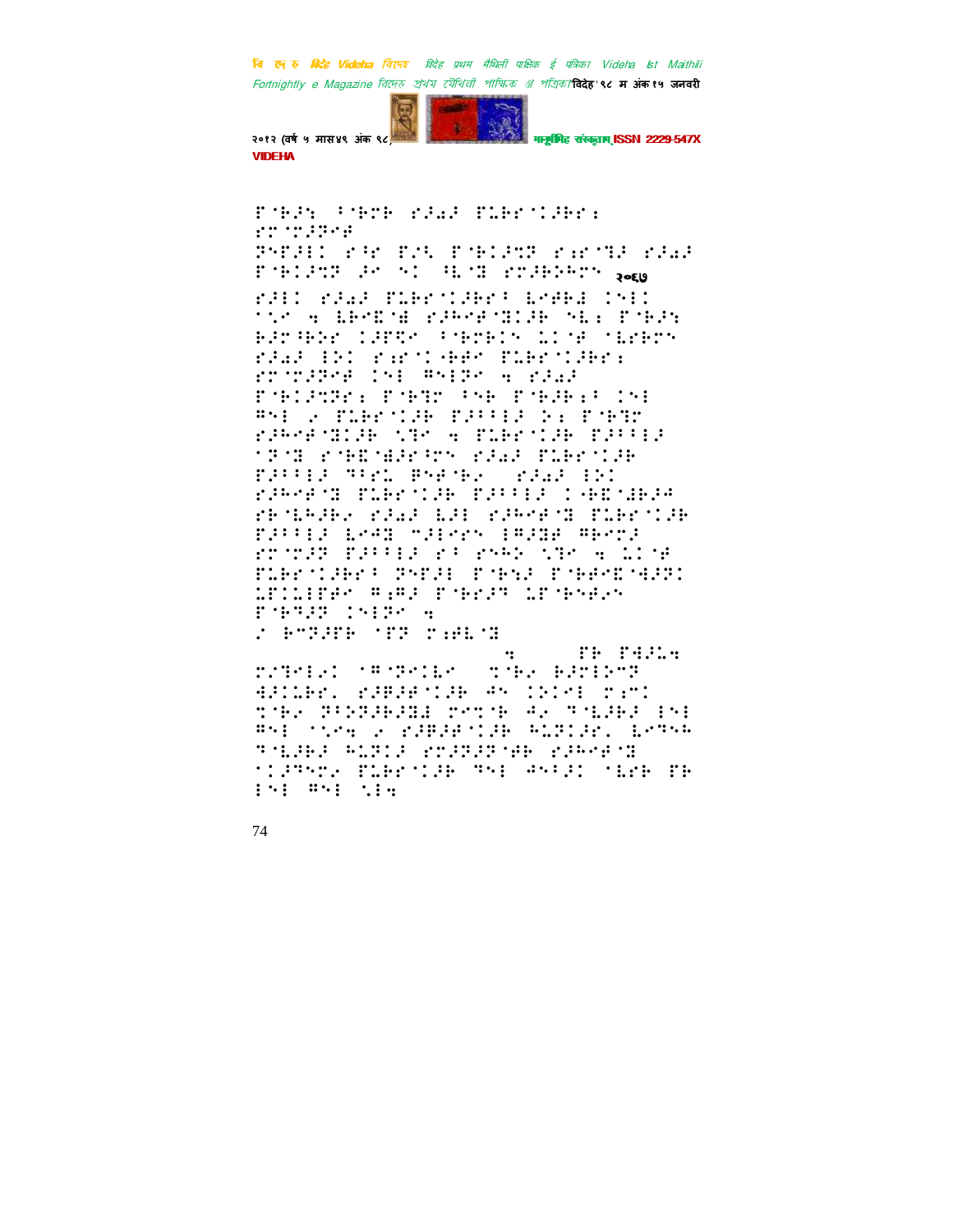

२०१२ (वर्ष ५ मास४९ अंक ९८) मानुषिक संस्कृतम् ISSN 2229-547X VIDEHA

2⢷⣉⢽..!!2⢽!5⢾⢾⢼!⢳⢼!  $5.5E$  $\mathbb{Z}$ : 1958  $\mathbb{Z}$  ,  $\mathbb{Z}$  ,  $\mathbb{Z}$  ,  $\mathbb{Z}$  ,  $\mathbb{Z}$  ,  $\mathbb{Z}$  ,  $\mathbb{Z}$  ,  $\mathbb{Z}$  ,  $\mathbb{Z}$  ,  $\mathbb{Z}$  ,  $\mathbb{Z}$  ,  $\mathbb{Z}$  ,  $\mathbb{Z}$  ,  $\mathbb{Z}$  ,  $\mathbb{Z}$  ,  $\mathbb{Z}$  ,  $\mathbb{Z}$  ,  $\mathbb{Z}$  ,  $\mathbb{Z}$ 

2⢷⣉⢽;..!!⣙5⢼!4⣙5⢴"E!⢵⢽⢼! **SECOSE** ⣅⢾⢾⢷..!"⣅⣈⢹⣇!⣚⢼⣅⢷!"⣐⢻!⣙5⢼.  $F$ : 000  $T$  500  $T$  500  $T$  500  $T$ 

2⢷⣉⢽..!2⢽!4⣙5⢴!"⢼⢳⢾⣝-!  $\overline{J}$ iĝiĝis de Bigrimo en 1917 (n. 1893 HERIC PART CAR THAT AN INFER.  $\mathbf{1}$ PE 'AZE'. I TERE E IENE 'AN 'EEN'.  $\pm$ 5 \ ) terms (1928) the second second second second second second second second second second second second ⣇⣉⢹!⢺⢼⢽⢼⢷⢴!⢹A⢼!B⢷2⢼!5!⢺⢼⣒!  $\Box$ " CHAPE THE CONSIDERED RESPONSE TO A RESPONSE THE STATE OF STATES ⣞⣓⣞!"⢽!⢻54!⢾⢷!2⣉[⢼⢾!5⣈⢽! 2⣓⢷⣜⢾⣀!"⢷⣝!⢸5⢳⣅E⣒!

2⢷⣉⢽..!2⢷⣙!⢼⣐⢹⢵5⢽!⢳⢼!⢸5!⢷⢳4! ⢺⢼⢳"E!2⢽!"⢳⢸⢼⢻⢾⢼!⢹⢷⢺!⢸5⣒! ⣅⢾⢾⢷...१९७१!2⢷⣙!⢼!⣐⢾!१९८०⣒! ९ परिमाणिके <sub>886</sub>1990 मान्यानिके मोठी जिल  $TSP$  [OU]  $TSP$   $BSP$   $BSP$   $BSP$   $BSP$ 2⢷⢹⢷⣉⢽!⢸5!⣁5!⢺⢷!"⣐⣝⢵⢺!⢳! ⣁5⢳⣅E!⢼!4⣙5⢴!⢼⣐⢹⢵5⢽!⢾⢳⢼"!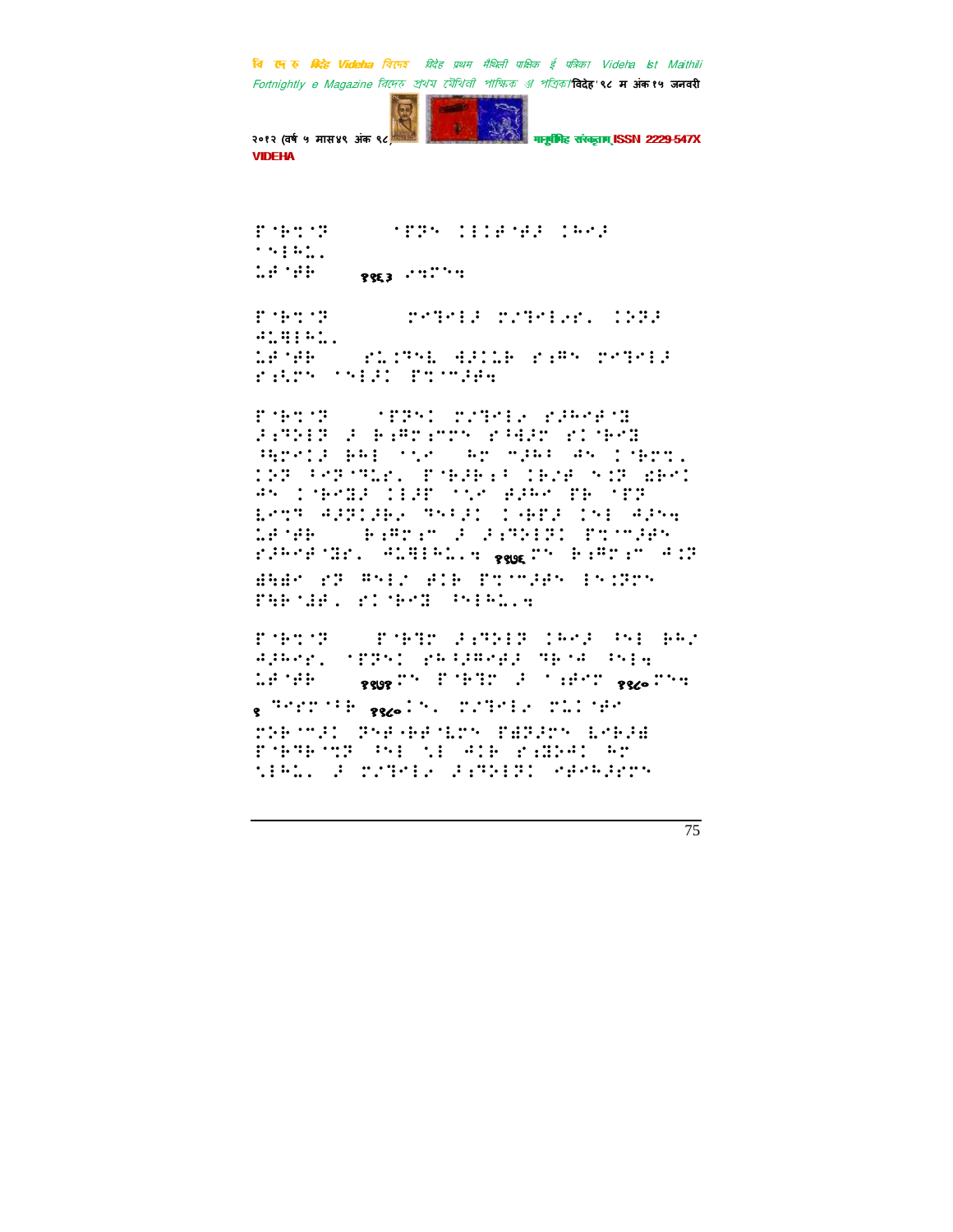**Service** 募 २०१२ (वर्ष ५ मास४९ अंक ९८) मानुबंधिह संस्कृताम् ISSN 2229-547X

**VIDEHA** PRAI PAR MUSEU PARRI MERRE. FARS: BRANT BARRY: MIR

POST C **ANDREW STREET CONTROL**  $3.441$ WHE THE CONSTRUCTS This Conden

FORTH WEIGHT WAR THEORY PAPPAREL PLAID SPANNER (SPAIL SPLEP 2 SPPRES SPPS RPPPP PR me massay so seems are crace aan disk  $\alpha$  , i.e.  $\alpha$ 

1979 - TIVAR, PAPAR TIGHAR AY<br>ATAS PALES PARTAI NEAR D Pobelman: Platon Aubild, Plboa Aobh The Sidney Robbi Pabra 151 (Philes rimainea (18 An Aonaich 19 SEPTER AN ATES EN LEBLITA FLAZA NA PRODUCTS TRAVER NAME AND POSSESS INE PROSE CHEE PARK CER

 $E = 1.12$ **STORY STORY SECTION** PSP TRE PROPE FACTOR FE ranger for chicago shown gay the BINK PATENTYN STINE IS IN STAR **TRATE DERMIT RESPONSE WEBSTART** PORTHIE INTEL TITE EMPLEY retell rathe sales from House Con HETTER HISTORIAL ATE FINIT FILL **September 1988 - STE SE STEP ESTATT BEPRAY 1575 MEPA**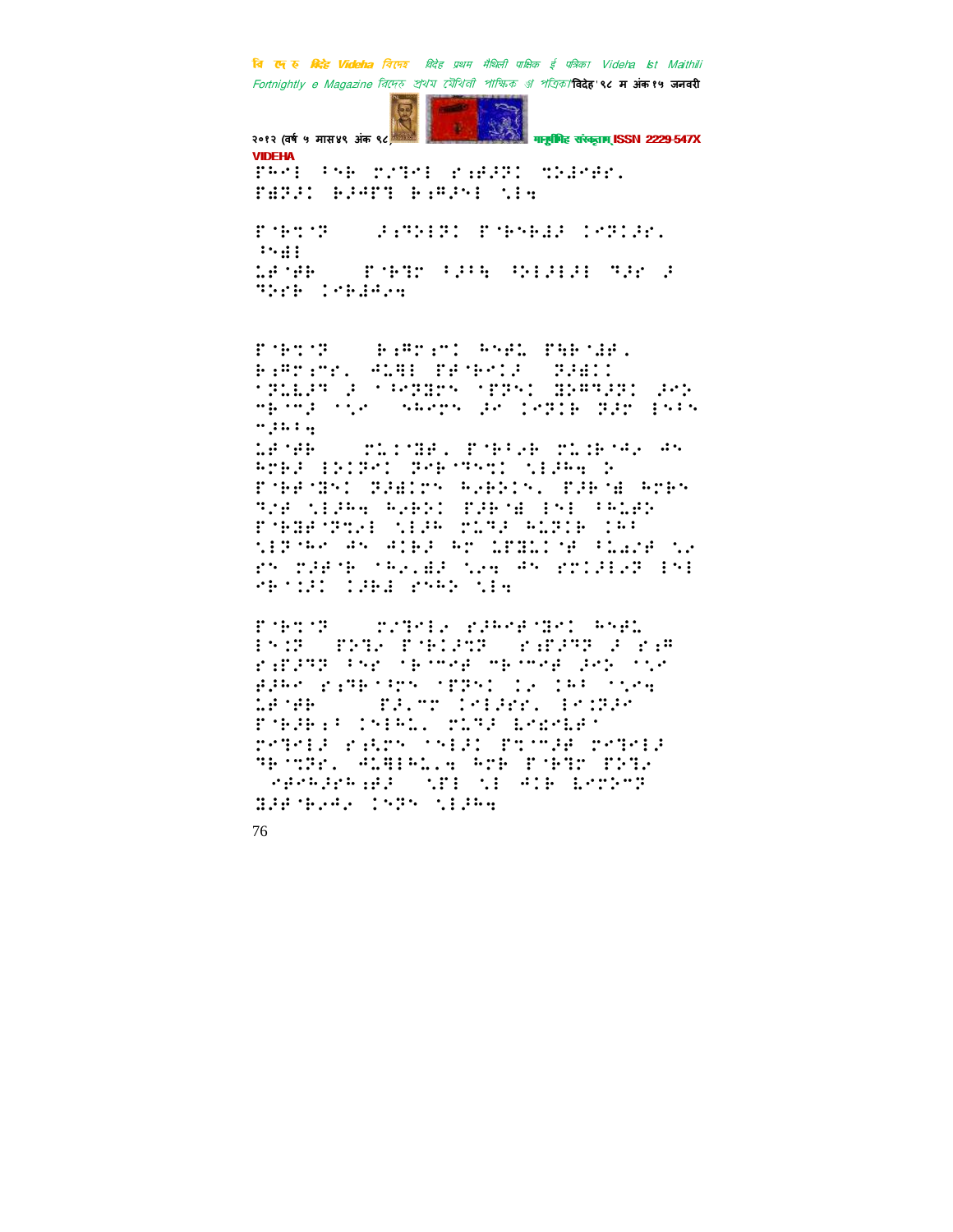२०१२ (वर्ष ५ मास४९ अंक ९८) मानुषिक संस्कृतम् ISSN 2229-547X

⣋⢼⣒!⣇⢷⢽⢹⢷!55!⢼!"⣅⢼⢽⢾!"⢵!

LENE YOUR YOUR MATCH TILE FIRE ! 5⢳⣅E!⢺⢷!2⢼E[⣞⢼!⣐!⢾⢾2⣉[⢼⢾!१९८०

 $^{\prime}$  425 (PH)  $^{\prime}$  450 (PH)  $^{\prime}$  450 (PH)  $^{\prime}$  450 (PH)  $^{\prime}$  450 (PH)  $^{\prime}$  450 (PH)  $^{\prime}$ 

Bright of Panel Canada Prints and Prince ⣒!#⢹"⢵"#!⢺⢷!"⣐2⢼⢹!⢽⢼!⣁5! ⣇⢽⢵⢹!⣅⢼⢷!⣔⢼!⣅⢹⢼!"⣐2⢼⢹⢽!⢳⢳⢴!

2⢷⣉⢽..!⢹"⢵"!⢾!⣐!⣎⢷!⣁254!

"⣐2⢼⢹⢽!A⢴⢷⢽⢹⢷!55!⢼! "⣅⢼⢽⢾!"⢵!"⣐⢻!⣁5⢼⢳⣒!4⣙5⢴!  $\overline{H}$  : #2  $\overline{H}$  : #2  $\overline{H}$  : #2  $\overline{H}$  : #2  $\overline{H}$  : #2  $\overline{H}$  : #2  $\overline{H}$  : #2  $\overline{H}$  : #2  $\overline{H}$  : #2  $\overline{H}$  : #2  $\overline{H}$  : #2  $\overline{H}$  : #2  $\overline{H}$  : #2  $\overline{H}$  : #2  $\overline{H}$  : #2  $\overline{H}$  : #

⣒-१९७५ ⣒!#"⣅5⢶⢼#!⢽⢼"E!

 $L$ # 40  $\pm$  40  $\pm$  40  $\pm$  40  $\pm$  40  $\pm$ 

2⢷⣉⢽..!"⣐2⢼⢹⢽!⢳⢼"E!"⢷⣝!

2⢷⣉⢽..!⢾!⣐!⣁254!@! ⣅⢾⢾⢷...⣅5!"⢼⢾⣞⢼!⣐⣒!

2⢷⣉⢽..!2⣅⢽⣀!⢹⢵"⢷!⢳⢼!@!

⣅⢾⢾⢷...#⢻⢽2⢾⢷#!१९७३ ⢴⣒!⢺⢼⢳!

2⢷⣉⢽!⢶⢷!@!

 $::::::::$   $_{\text{2}}$ 

⢷4⢾!⣁5⢳⣅E⣒!

VIDEHA

∷5<br>∷ere

 $f: H \to T$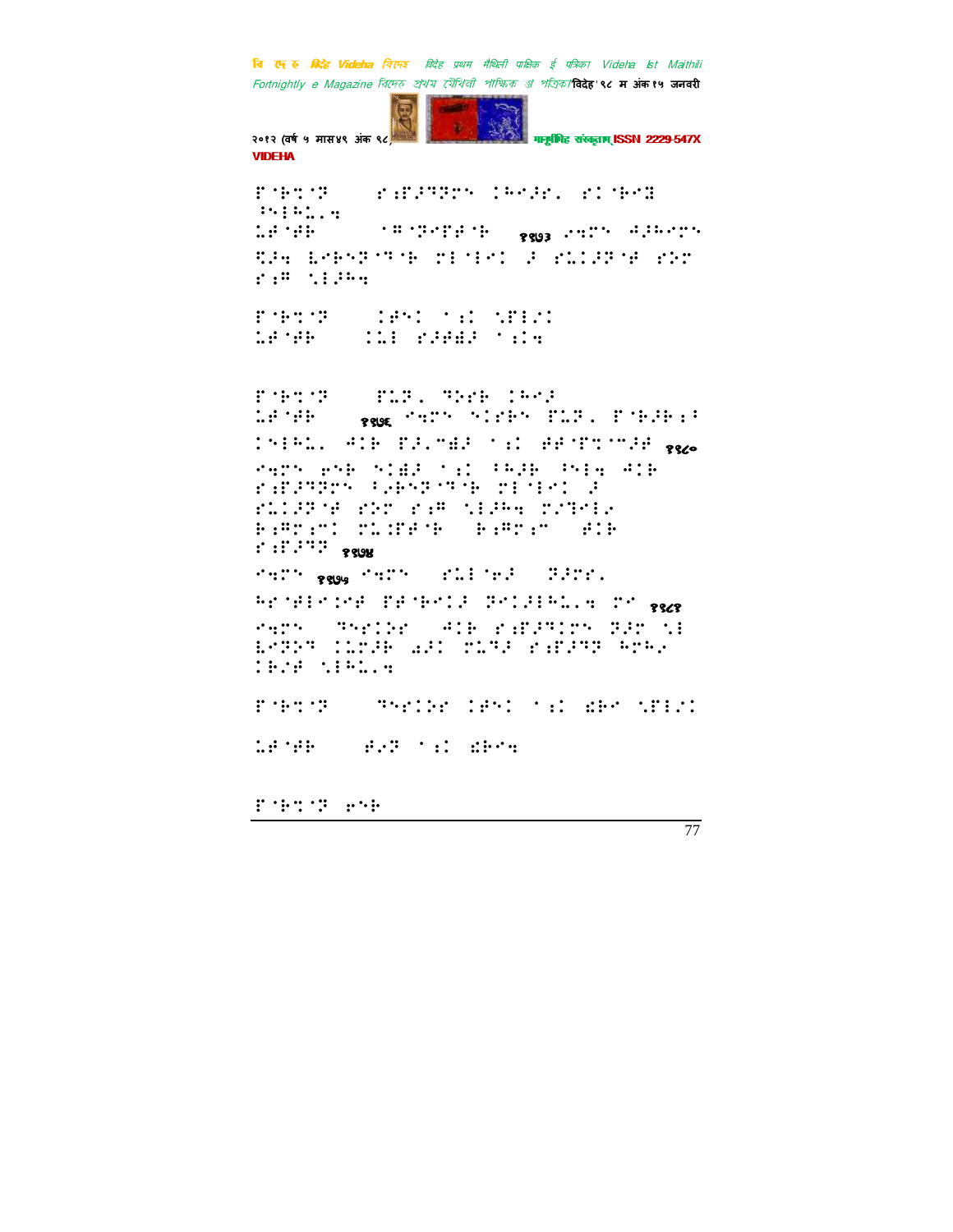**Separate** 

२०१२ (वर्ष ५ मास४९ अंक ९८) मानुबंधिह संस्कृताम् ISSN 2229-547X **VIDEHA**  $...$   $...$ **All March 1980s Party Construct** FORE I PARPIDY RED NIRMAGEREME AND TEST PARTS FOR CROB SPOON **THE STREET BRIDE SEE**  $17.144.12$ THE SCHOOL Ship <sub>93</sub> ' di subret dhe mentur tara da basa PRESS NELVIA PARTH (PSSME) I (PROS SPACED I BEN ROLMANNE PABLE Formas girls: eBr Pretter: Parry:

ramens in: PAP & rrs (nd: 200 Friedrich (1918) (1918) (1928) **WEIGHT** renda mendisk (danska baret) re <sub>Rood</sub> als christian de les selfs chem Porton Way 25 Ar Prin Barn PORTAGE ARRIGHT SPACE  $...$   $...$  $\mathcal{L}:\mathbb{R}^{n\times n}\mathbb{R}^{n}$  $_{81}$  :  $^{14}$  : : : : : : : : : : a SLAP (PEP 18) (SLAP 168) MP 172 (AP a) DESTRO EST METRO CROCER

78

SAIRS PROBREY TO AN ESPIRAN BATTY CORTHER NATION TO THE TENDER

**Sending Construction Construction Construction Construction Construction Construction**  $P \rightarrow P \rightarrow P$ 

 $1.4141...$ 

PORTHAL PHA CONTAINS TROOP I PLP. FORTUNE AFERS googly, ISBN googlike FORCERCLANDS ON SIL PAPPE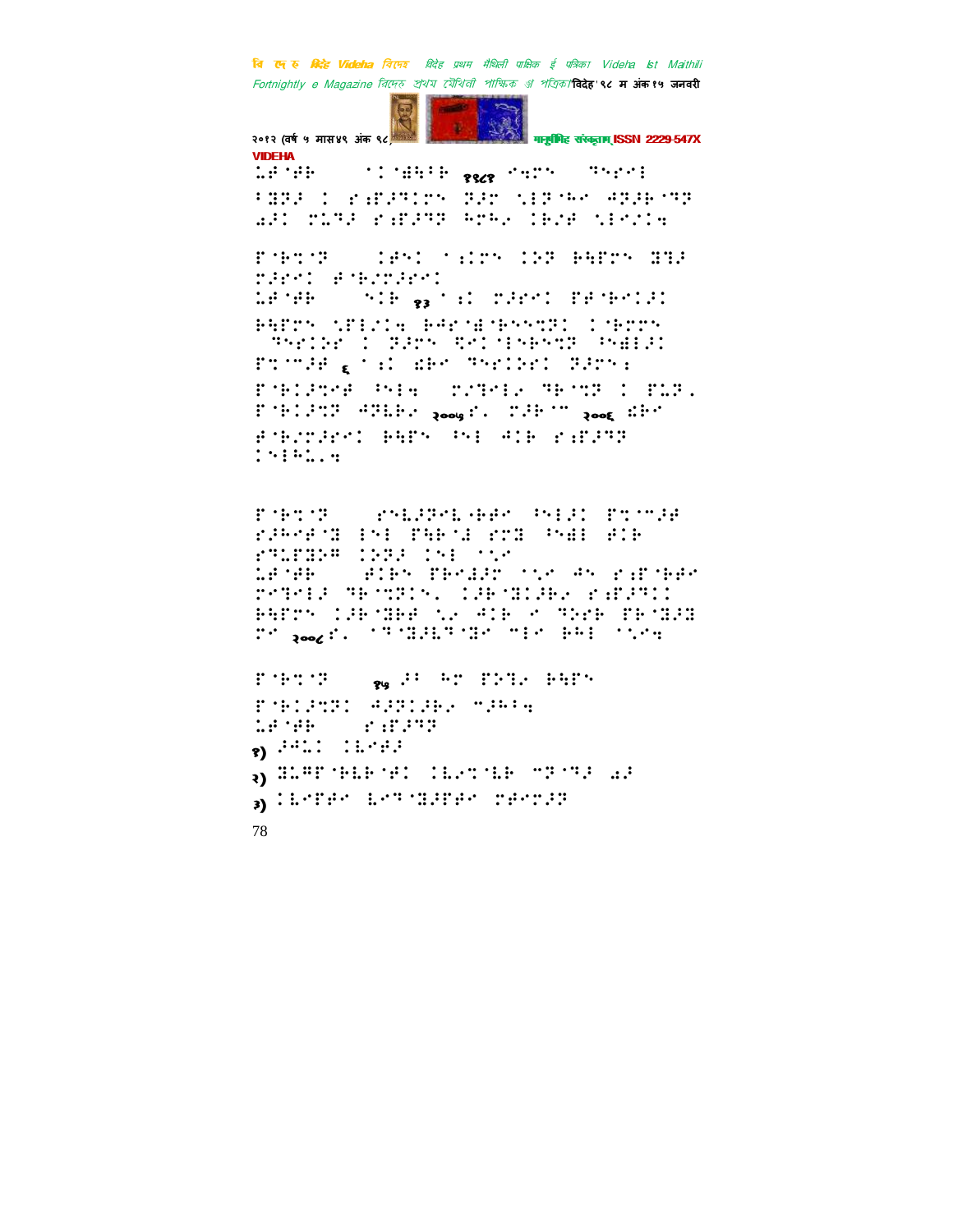```
चि एत् रू मिन्हे Videha निएन्थ विदेह प्रथम मैथिली पाक्षिक ई पत्रिका Videha Ist Maithili
 Fortnightly e Magazine বিদেত প্ৰথম মৌথিনী পাক্ষিক প্ৰ পত্ৰিকা'বিदेह'९८ म अंक१५ जनवरी
२०१२ (वर्ष ५ मास४९ अंक ९८) मानुषिक संस्कृतम् ISSN 2229-547X
VIDEHA 
 2⢵⣙⢴........!
 ⣇⢾⢼!
१) ⢾⢳⢼"⢳⣐⢾⢼!)१९७७)
२) \therefore \exists \vdots \vdots \vdots \vdots \vdots \vdots \vdots \vdots \vdots \vdots \vdots \vdots \vdots \vdots \vdots \vdots \vdots \vdots \vdots \vdots \vdots \vdots \vdots \vdots \vdots \vdots \vdots \vdots \vdots \vdots \vdots \vdots \vdots \vdots \vdots ३) ⢹⣉!⢽⢼!⣁54!"⢵⢽![⣛4⣝⢼!)१९८६)
\mathbf{g}) \mathbf{f} \mathbf{f} \mathbf{f} \mathbf{f} \mathbf{f} \mathbf{f} \mathbf{f} \mathbf{f} \mathbf{f} \mathbf{f} \mathbf{f} \mathbf{f} \mathbf{f} \mathbf{f} \mathbf{f} \mathbf{f} \mathbf{f} \mathbf{f} \mathbf{f} \mathbf{f} \mathbf{f} \mathbf{f} \mathbf{f} \mathbf५) 5⢼⣈!2⢷⣉⢽!⢽⣅⢾⢾⢷⢾!)२००३)
 ⢳⢼"⣝.⣇⣝⣐⢻......!
(3) 5.5 5.5 1.35⢵⣙⢼....!
१) 4⣙5⢴!5⢵⣙⢼!)१९८३)
 PLE PRINT PRINT
 344 + 164(3) \vdots \vdots \vdots \vdots \vdots \vdots \vdots \vdots \vdots \vdots \vdots \vdots \vdots \vdots \vdots \vdots \vdots \vdots \vdots \vdots \vdots \vdots \vdots \vdots \vdots \vdots \vdots \vdots \vdots \vdots \vdots \vdots \vdots \vdots \vdots \vdots२) ⢼E⣈!⣅⢽⢽!⢼E⣈!⣈⢵5⢽!)२००६)
 ⢽⣅⣇⢼⢹......!
१) 2⢷⢾⣎⣇⢽!)!⢼⣇⣝..१९८२)
३) मेरे बांट थेल (लिए आया) मेरेट
   )⢼⣇⣝..१९९९ -- ⢸⢼⣏⢼.⢸⢼⢷⢾⢴!"⢼⢽"E!
 "⢼⢽⢾*!
3) ::::::::::...**\overline{8}) \overline{4};\overline{1};\overline{4};\overline{1};\overline{1};\overline{1};\overline{1};\overline{1};\overline{1};\overline{1};\overline{1};\overline{1};\overline{1};\overline{1};\overline{1};\overline{1};\overline{1};\overline{1};\overline{1};\overline{1};\overline{1};\overline{1};\overline{1};\overline\mathfrak{g}) \mathfrak{f} \cdot \mathfrak{f} \cdot \mathfrak{f} \cdot \mathfrak{f} \cdot \mathfrak{f}: \mathfrak{f} \cdot \mathfrak{f} \cdot \mathfrak{f} \cdot \mathfrak{f}: \mathfrak{f} \cdot \mathfrak{f} \cdot \mathfrak{f} \cdot \mathfrak{f}: \mathfrak{f} \cdot \mathfrak{f} \cdot \mathfrak{f} \cdot \mathfrak{f}: \mathfrak{f} \cdot \mathfrak{f} \cdot \mathfrak{f} \cdot \mathfrak{f}: \mathfrak{f} \cdot \
```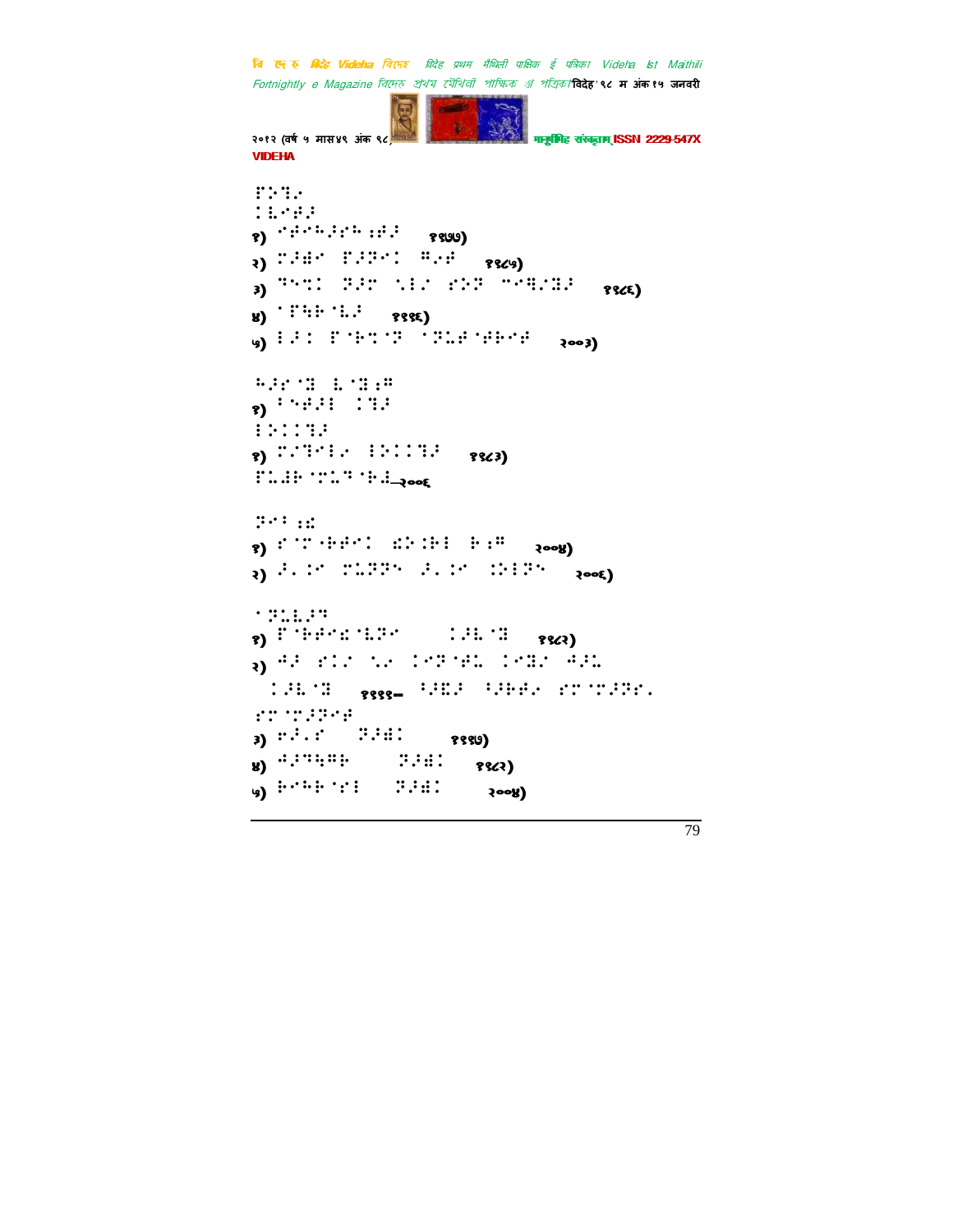```
VIDEHA
                                 11.144BEET
\epsilon) "\frac{11.1}{1.1} "\frac{11.1}{1.1}SEMPLEMENT
0) PRODUCT ARTICLE ART (1998) CONTRACT
    MEMBERSH
a time by choose bins of Bible of prob-
    SEMPLEYER
LEB MERE
(3) 22 (3092815)
                     \cdots :: \cdots :: \cdots \cdots \cdots \cdots \cdots \cdots \cdots \cdots \cdots \cdots \cdots2088 - 22222 - 2222\begin{tabular}{lllllllllll} $11.717 & 11.718 & 11.718 & 11.718 & 11.718 & 11.718 & 11.718 & 11.718 & 11.718 & 11.718 & 11.718 & 11.718 & 11.718 & 11.718 & 11.718 & 11.718 & 11.718 & 11.718 & 11.718 & 11.718 & 11.718 & 11.718 & 11.718 & 11.718 & 11.718 & 11.7181.0\pm 1.0\pm 0.05FORTH WALE CHARTOSE CHECKER
3322. 1933 (P.1151)
            TRINGS MESSAGE LIBERS
WEIGHT
Prail that her tangen ages.
ESTRALARMINTM BRYENT BRIDE
MARKINE COMPANY CANNER
TRINGE PLAKE TEA 250 PROFIN
LORST PER PERMITS PALE HAR
TERRE SPARED PROSPECIAL STRE
F^{-1}F^{-1}F^{-1}F^{-1}TITHE PERSONN ISTER.
Poblike With.
```
1979) – YROL PORTI LYTOLPEK<br>99 TOMAE (YRL 2019)

बि एक रु मिनेट Videha विएक विदेह प्रथम मैथिली पाक्षिक ई पत्रिका Videha Ist Maithili Fortnightly e Magazine রিদেত প্রথম মৌথিনী পাক্ষিক প্রা পত্রিকা**'বিदेह'९८ म अंक १५ जनवरी** 

मानुबंधिह संस्कृताम् ISSN 2229-547X

**Service** 

२०१२ (वर्ष ५ मास४९ अंक ९८)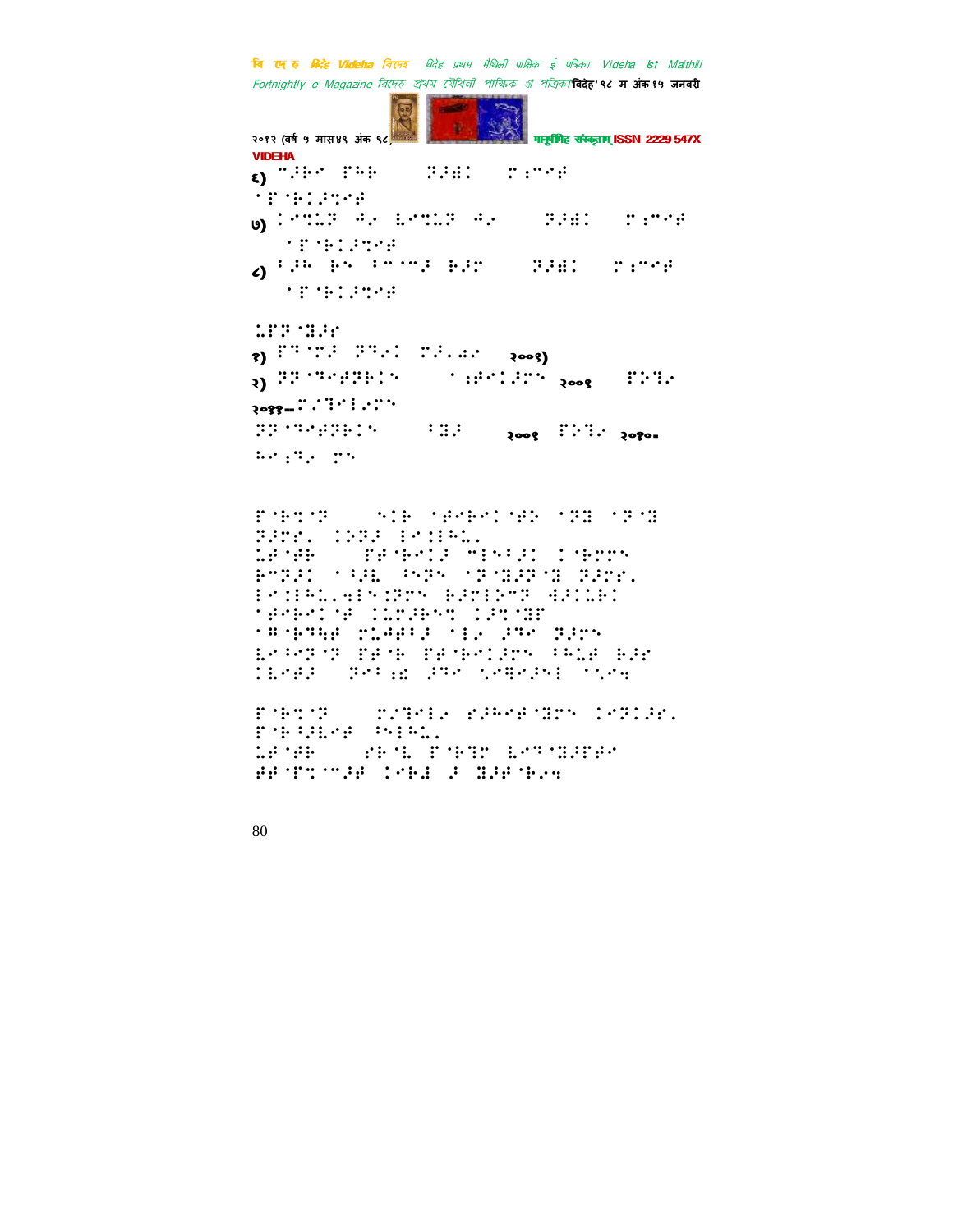

**VIDEHA** 

**STALMENTER SCARFING** 219412 randa (ramed) Alectro ramAl to BPP PORTH MP PHOLOGE  $\mathbb{R}^n$  is the set of  $\mathbb{R}^n$  $\overline{33}$   $\overline{38}$   $\overline{48}$   $\overline{5}$   $\overline{39}$   $\overline{5}$   $\overline{6}$   $\overline{28}$   $\overline{28}$   $\overline{25}$   $\overline{28}$ TIC SPTER TE TRAFFICATION CARLSTE PHIL P PRODUCT THREE AND D

POBRET, & CROSE POSES FRAMENCE TERSINGS WHE THE THE STORE Theles shap H. (28 The Alca of FIF. WE SPEED TO ALL STANSONS AP PORT DIR J PROGRE COSTO remes, sared (me) millione pap myengayey par mu rile Thribr on radial till brown **TAMB AF SPYRINGE AF MAH** 25421929 a2 25411124111 righer Diens, SAP PS ASE SEND AS MORTH CO. SECOND THE RIS

Prim think root which be sold rogeres ragedi roggia si Albert Mikro Siel Ref (Miki Ref) BLA (STIPER POBATR ERIPA FRETA)P **1191 222-31 2323 F10321 2.865** ra# redela redela: menn Ababronae SPER PTERRE PORTHOIP PSD Poble: Pel Albert Pobrer S. Boyl PART PORRER IN WHITE SA WORPH ESTER ESTRIT PARK RESERVED PORTET SPOLPHON CORDS ON PUBLICARIS. PARAMENT INTER NIE PARAT 1978793 NYE PALAJ J TPALAJ JUA Produces inde **AND AND STREET**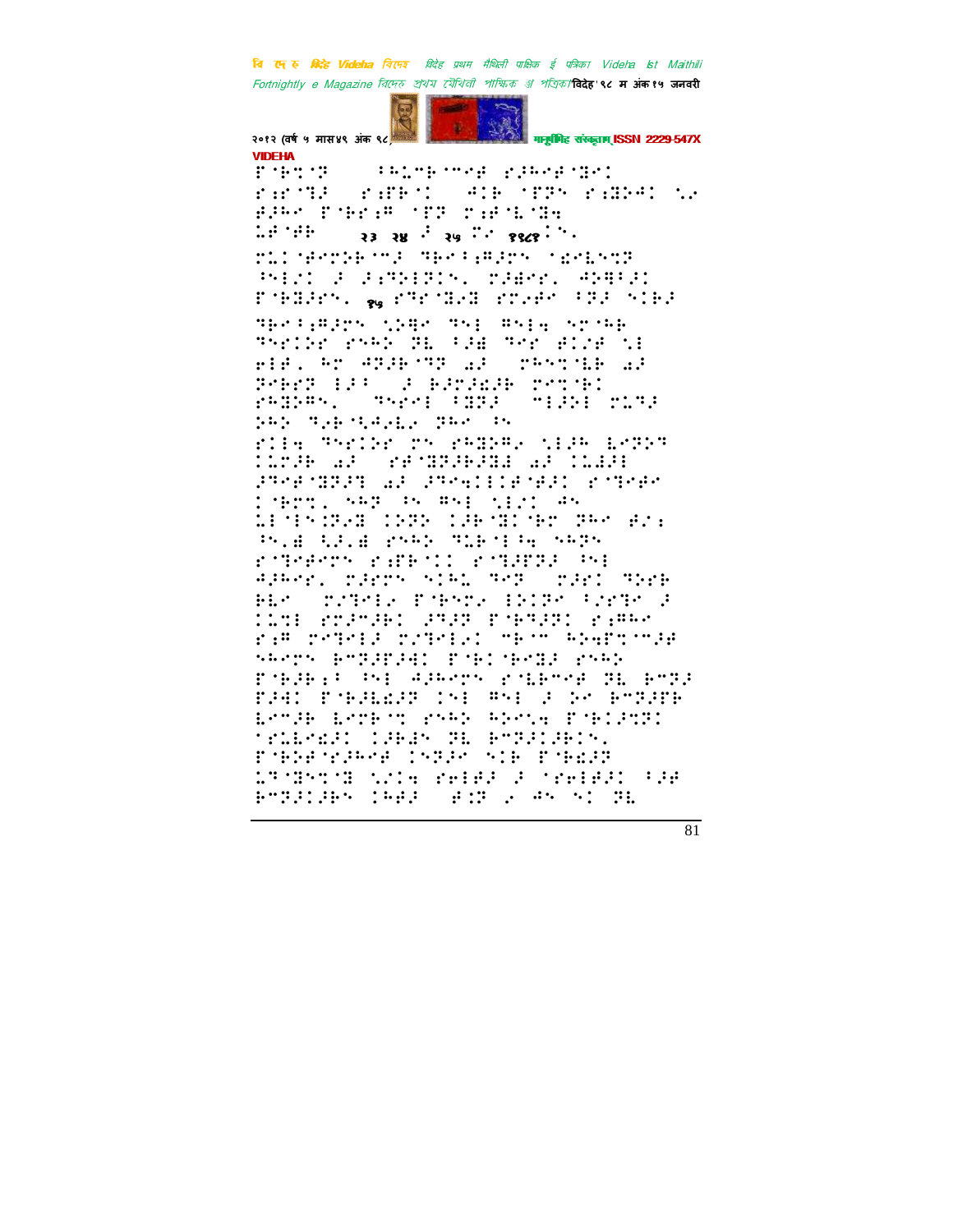

मानुबंधिह संस्कृताम् ISSN 2229-547X

**VIDEHA** PARRA TAL BIBE SPALIER THA INE AF SIMA STE AME SAM POBTA MEM BRITGEN SHIPPE TO APROVE PERT BRI KANTA ILIKMAD PASTEL PH MARE PURPERED FIRM FIR PROJECT FORDER ROGE INEIN NIE LATORAR WAT AN NIE IND STREEP TRIEP ER STAE and the poper free: conditioned ANGEL STALLAR LEGACIO E EMPIRITO DE MELLO STAR

**STORY PROPERTY SERVICE**  $1.141111$ THE HIS CONTROL CONTROL EVER THE SAFE OF THE SAFE OF THE SAFE OF THE SAFE OF THE SAFE OF THE SAFE OF THE SAFE OF THE SAFE OF THE SAFE OF THE SAFE OF THE SAFE OF THE SAFE OF THE SAFE OF THE SAFE OF THE SAFE OF THE SAFE OF T **TEMPER PRESIDENT PRIM** Lenge - Ar An Isti InfAll Ed In PRESS, PIP STRAW INIPERING SALES LAP MEDY CONVERT ANNO HAR MESSEN This PRIE PENENCI PNEIRT AN LA FIRED LE BIRTIM 23 BYF1675 <u> Titanas" meest nigeneistig osan</u> BOOK : MARINE SERVIE CEDEMARY, PROLEOBIE EORIPOR PH tic Fog, SPN 152 B.  $77.41 \, \text{°}$ rent mighter real space. The stra ARTAGORIA (PROGRAMA) METROPIKA **TECHTED BAY SEBS BATE B. ATED** EDITATAL EN MNE EJERNIK IRJ. MIR

**SAPP Leige Aerik Power**  $\mathbb{P}^{1,1}$  is the  $\mathbb{P}^{1,1}$  . **TEACH THROWS AN AURE PARENTS, PAAR** roche Bill der es des resons la  $(145 - 2344)$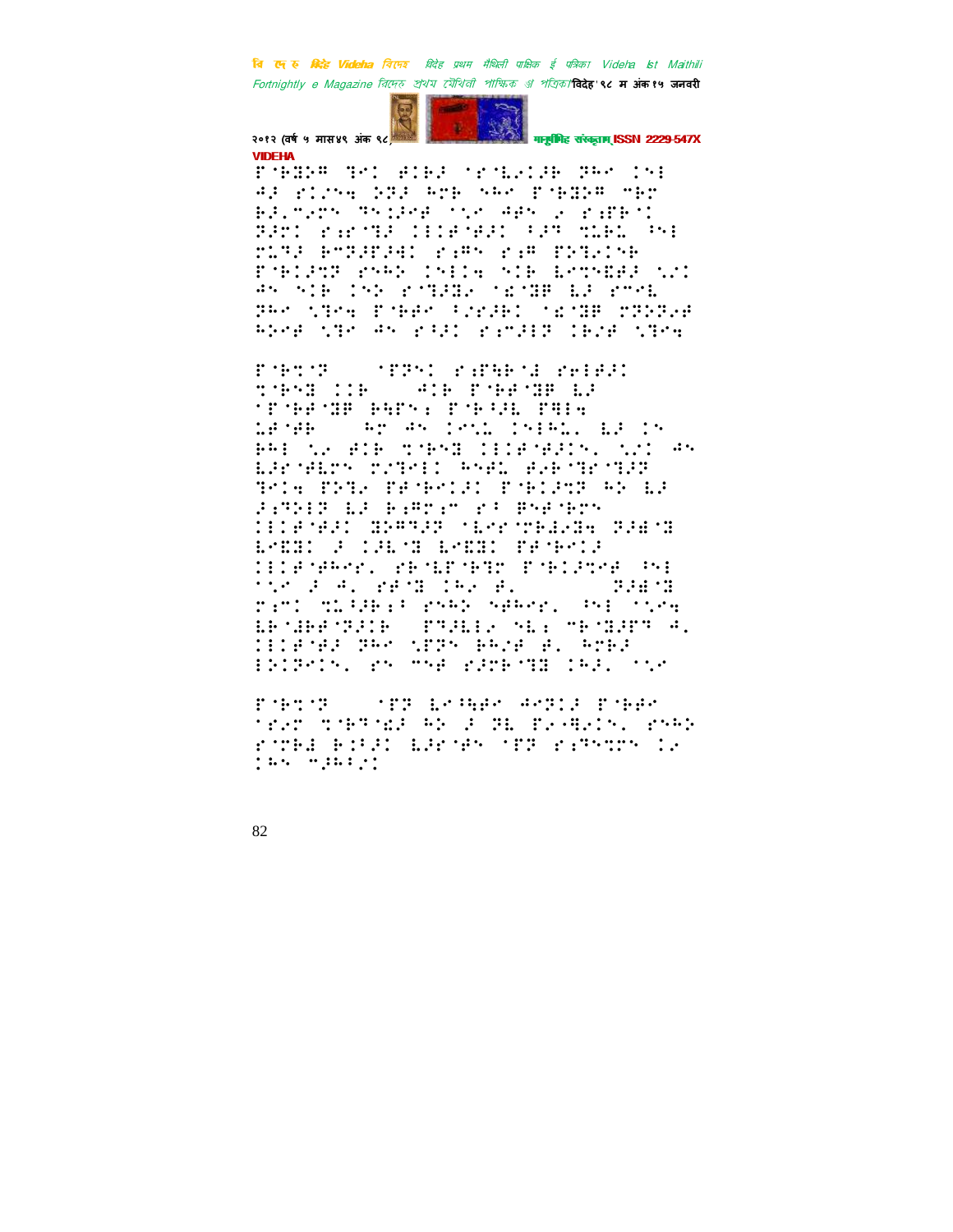

⢷⢼⢾⢷⢼5⢴⢽!⣊5⢺!⢽⢼⢼⣐⢽!⢷A⣊⢽! ⢷⢳⢴!⢼!4⣙5⢴!⢷⣈⢽!⢷⢳⢴⣒!⢳⢷⢼!A⣓⣔5! ⣁5!⢺!4⣙5⢴!⣇⢹⣝⢼⢷⣙⢴!⢽⢳!⢳⢵⢾!

⣉⢷⢹⣎⢼⣐⢺5-!⢼⢾⢾⣅⣏⣞⣝!55!!

⣇⣉⣇⣇⢹⣝⢼5⣝E!⢹⣇⢼⢷⢼!4⣙5⢴E! ⢼⢽⣝⢾⢼!2⢷⢼2⢾!⢽⢳!⢸5!⢷⢳⢾4!⢾E!  $F$  . The state  $F$  is the state  $F$  state  $F$ 

⢳⢵A⢼!"⣐⢸⢼⣇⢽⢼!⢽⢳!⢾⣙⢼2!4⣙5⢴! ⣇⢸⣓⢾!A⢷⢺⢵⢳⢽!A⢼A⣓!2⢷⢾!⢴!

⢽⢳!⢳⢵-!⣁5⣒!⢺E!2⢷⢼⢾⣀"⢷⣜⢴⣝! A⢷⢺⢵⢳⢽!⣚⢼⣅⢷!2⢷⣝⢼"E!⢼!⢼⣉⣅⢾⢵⣏!

A⢼A⣓!"⢹⢼"⣝⢾⢼"E!5⢾⢾⢼!

VIDEHA<br>..: : : :

**WEIGHT CONTROLLER** 

⢾⢼⢳⣓!"⣐⢹⢳⣒!

4!⢷[⢽⢼2⢷!2⢽!⣐⢾⣇⣝!

"⢷⢼⢷⢴!⢽⣊⢷⢴!⢸⣞5⢼!2⣉[⢼⢾!

hhbkfoesbAwjefib⣒dpn!!2⢷!2⣚⢼⣅⣒!!

**WE THE THE THIS** LEEUP YE LELENER UNE ERUP REE MATH

83

 $3: T: T: T$ 

३⣒१⣒!⢼⢽⢴!⢼⢼⣝⢽⢴.⣝⣉⢵⣎⢷⢼!

३⣒२⣒१⣒!⢵2⢷⢼⣉!⣔⢼.!⣁⣅!⢻⢺5!२⣒!  $H$   $H$   $H$   $H$   $H$   $H$   $H$   $H$ 

<sup>३</sup>⣒३⣒१⣒!⢺⢻⢹⢴⣉![⢽⢹⢷!⣚⢼⣅⢷!'⢽5' <sup>२</sup>⣒! ⣎⢴⢷⢽⢹⢷!2⢷⢷⣏!३⣒!⢽⢴!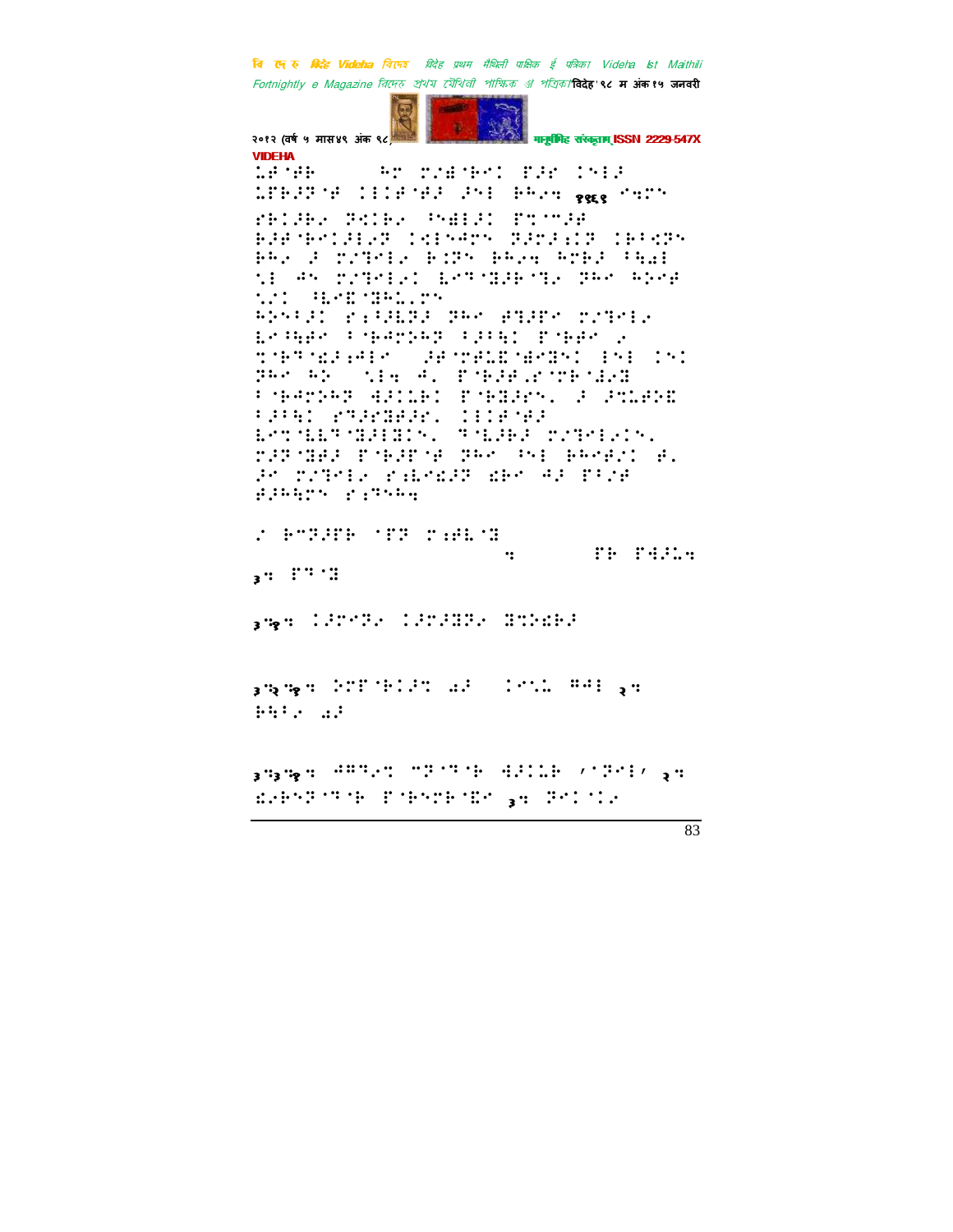२०१२ (वर्ष ५ मास४९ अंक ९८) मानुसार मानुसीले संस्कृताम् ISSN 2229-547X 2⢷⣝⢹⢷⣉⢽⢴.!⢹⣓⣞⢼!⣇⢾⢼!४⣒!⢺⢻⢹⢼⢽⣐⢹!

",, ",, ", ", ", ",

३७७७ थे अप्रैलेख अप्रैल पार्ट <sub>क</sub>म् अस्ति के अधिकारित  $\mathbf{a}$ :

३⣒५⣒!⢻⣜⣉!⣅⢼⢷!⣔⢼!#A⢼⣇⢷⢼#!

३६६७ र प्रताप्रसार कर <sub>देश</sub>ीताप्र (संस्थान)

३<u></u>ुुुुुुुुुु थे %२% थे %२% थे %२% थे %२% थे %२% थे %२% थे %२% थे %  $\therefore$ 

३⣒८⣒!⢽⣇⢴⢽!⣚⢼⣅⢷! !!⢼⢽⢴!⢼⢼⣝⢽⢴!

322.02.22 PART OF THE STATE AND ALL PART OF THE STATE AND THE STATE ALL PART OF THE STATE A !⢳⢼"⣐A⢵⣎!2⢷⢼2⢾!!3711!A⢷⣈! ⢸5⢵2⢷⢼⣐⢾!'⢳!⢳⣅⢽!⢹⢷⣎⢼⣐⢻⢽⢴!!  $T$ 5⣏⣅!!"⢷2⢾!⣝!⢷⢳5!⣁⢴!⣒!⣒⣒!!

⣝⣉⢵⣎⢷⢼!!

VIDEHA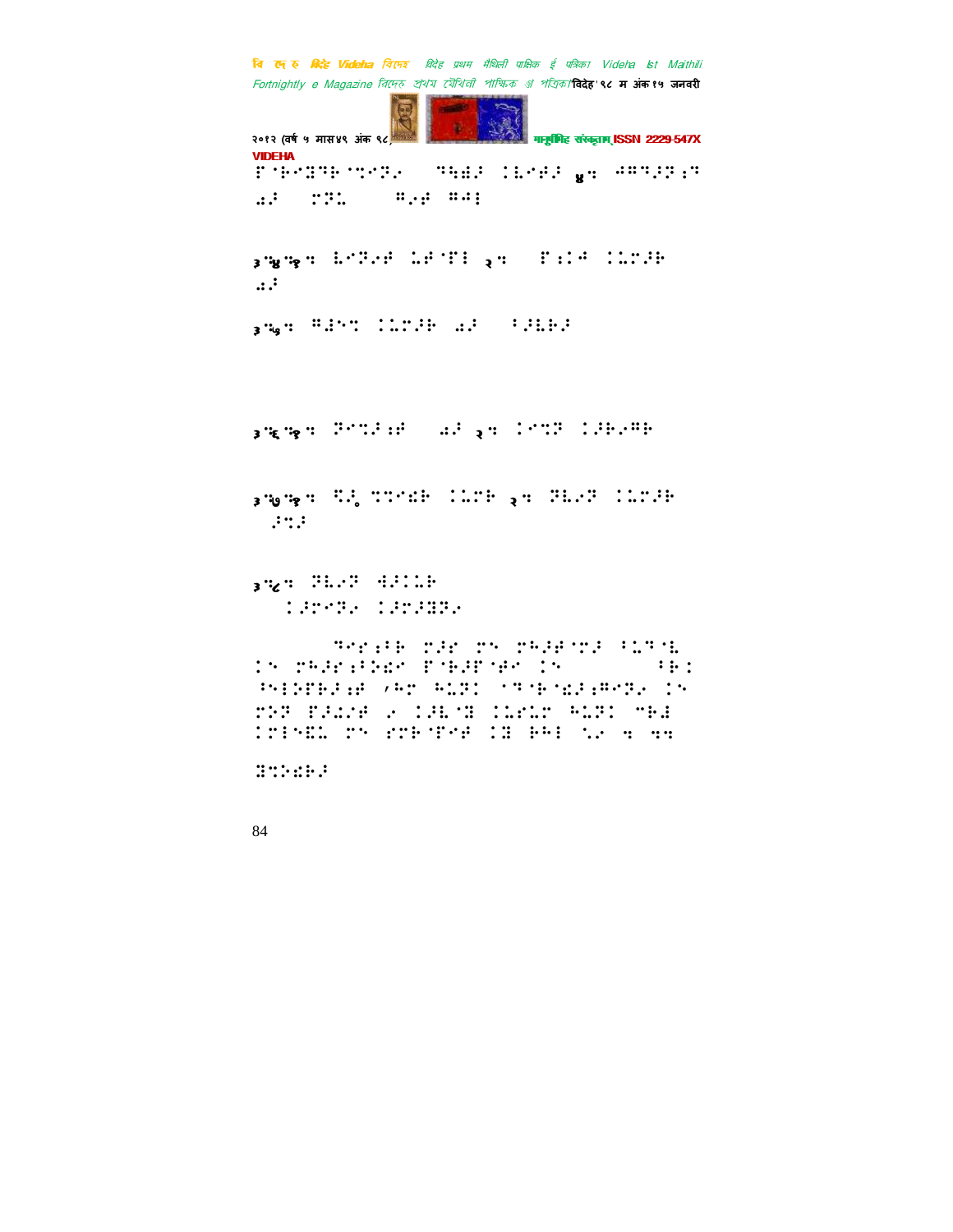

मानूबंगिह संस्कृतम् ISSN 2229-547X २०१२ (वर्ष ५ मास४९ अंक ९८) **VIDEHA** riBhu dhar ee (B) 192 ti PAR WEST BY HIR PERSENE **PMP 1227 253632 9** BOILER RH P& BEL POINT PA id rid: transail e nana bizana at naz bazind FAR TEEM BY MARINE PARTENE rame when risk-woulded Adma WEST CLAPPING BY ANEXE MALGONNE FOR 1933 MARY INESS ser and a nona nor nor get ti *TRATE SEA BRATE 4* **ANDER CHANGE TO BELLE NO** par par (2011-10-22) : **B:# 251 (5 121 2025)** 1011 21 THLAAD 4 MARA RE 18784 (1848 BRI 11 **TESTED ESTIMATE** FRANCISCO PARTIES CATALLE **POINT AND IN A POINT AND A POINT AND A POINT A PARTIES** Public Profit World Profit idd my promps . BPD Bright IV TOLER WHILEV ana (251 Propragua a)<br>1979n 1985 ua dal Rhuer **MEDUCATE CHAM ASES A** Br HeleTe Til BRO Welki rl: ng rle: Puel H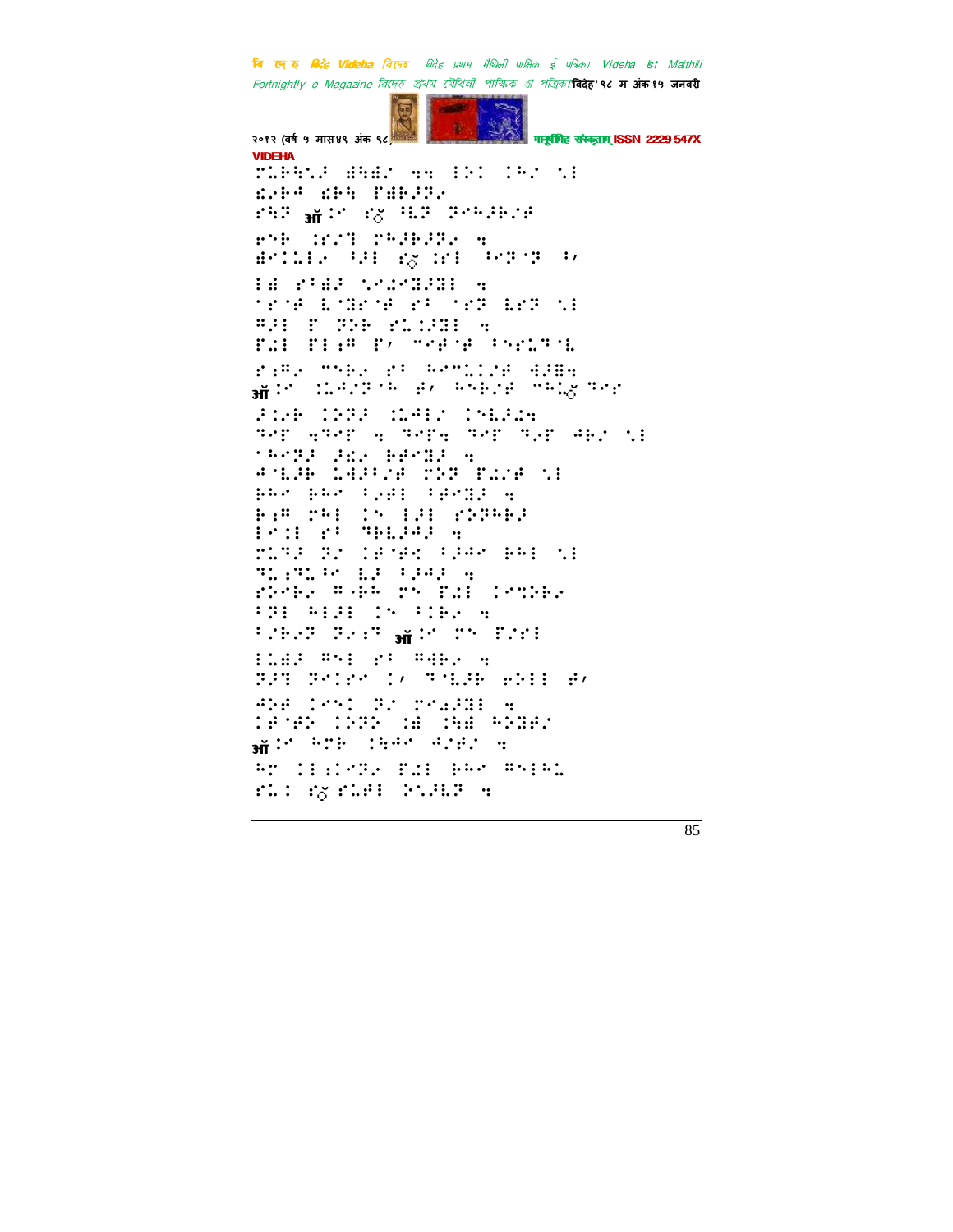

मानूबंगिह संस्कृताम् ISSN 2229-547X २०१२ (वर्ष ५ मास४९ अंक ९८) **VIDEHA** 

HELP EN DOBRER (F) #512 THE WEST WARD AND LOCAL A **THE ANNEL SAM PAR SER TS** and anonalizera con a<br>college non-collegen of Apres by Chr All to a Rger Side Lander by Tendr

**THE SID PE END 4 FOR THE SINGLE SECTION ABRIL 131 AMP 13 4** rdighers by Vell Surie 1962 1962 1698 g PLEEK PLACES PECE CENCE

SAMP SAMPLIN MINE A . **W.ATHU 1311 18 TV 191 192 491 191 4** BI THEN TY HI FULNY I FULLED IN PERSICA **BENDALL START CONSTRUCTION** PARL PARAMENT NARA A PARE IN PAPPY 183 PAI PROF 1993 17 ANIA (2008) 491 15 1983 13: 12/ #Br# + MPP 27 THE PAPP IN THIS **MITHE WILLER** : PH 1950 (90 SPEE 19 SPE 19 Robert Princip (P. 1918) A Thir I, down Englands The Albert Contact Chile 4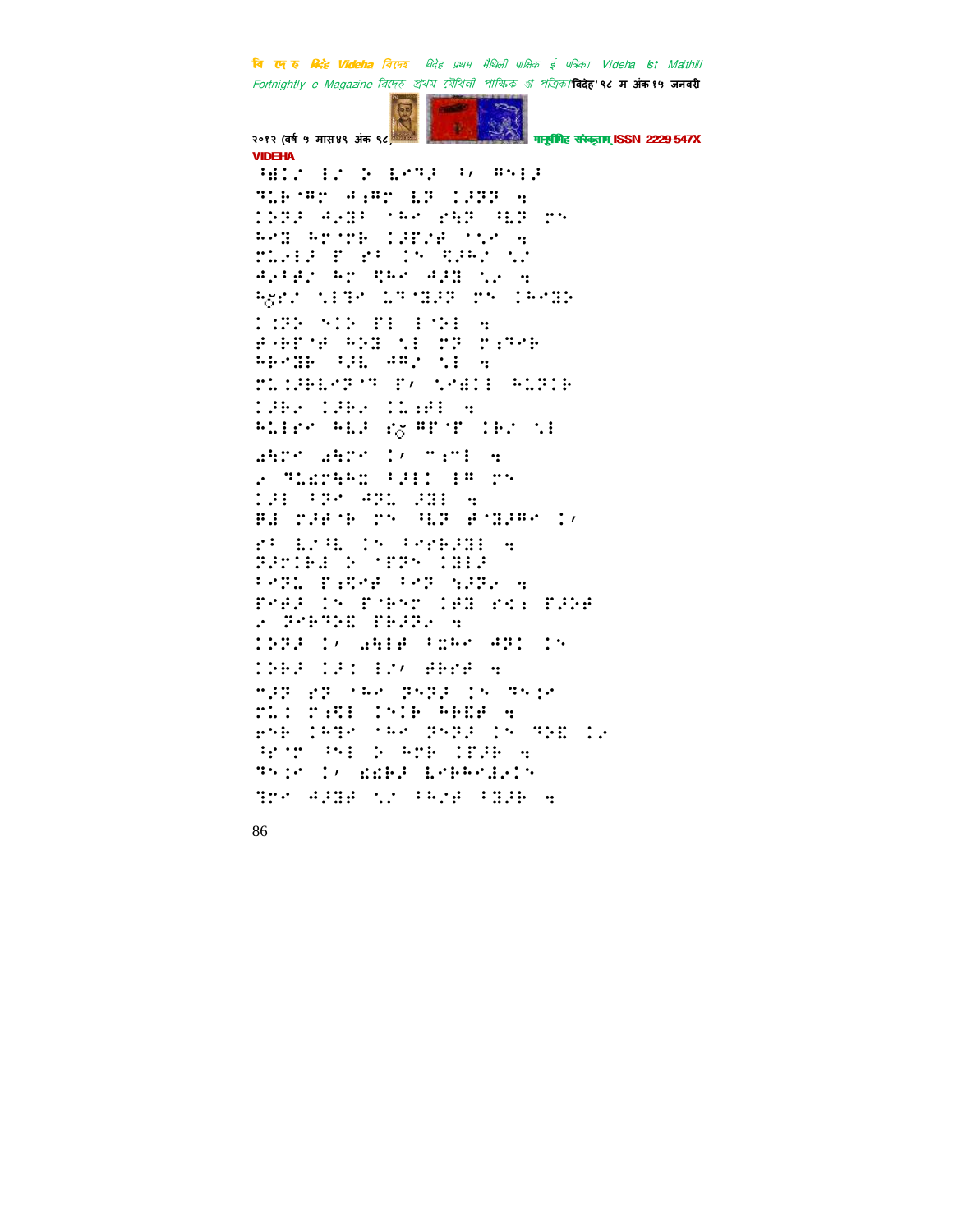

२०१२ (वर्ष ५ मास४९ अंक ९८) मानुबंधिह संस्कृतम् ISSN 2229-547X **VIDEHA** 8700 MAR 190 MARGARET AMBA **MAILL MINE AND AND A** aggy (251–152 NB 25 1308)<br>BNDV 5052 TBS TBS 4 par muja silah din re FORLAY PORT CYCL PART 4 POTERENEO TO POIETNEE PX **MIRE DES DER ASPARTA 1993 25 5851 9891 595** ring 22 rill an che 4<br>1922 Age Age an Galr Anlin The sept ar II The 4 **SARGE BET WEST THEFT AS LEWISS** 952 PARLE 15 88 254 **MARKET ENERGY STAR BRANCH 1982 BS THE WAY** 1942 LIPE PRAY Princh **BAB HILL BABB 4 CONGRESS CONTROLLER** did as PRD, as determined PALE PROPERTY IS 1946 PR P WP 1919 **MARK PARK PARKER POSSESS** tarp in riprier the and 4 rašažné v ami (mpne **ANAT BAY INSTAL** 1426 L'64 7-7 (2751 11 **BOW THE PURISHING** P rifider pal (n fjaar ar gyneredd Geb 4 STRAGE AN STREET LEATE

 $\dddot{\cdot}$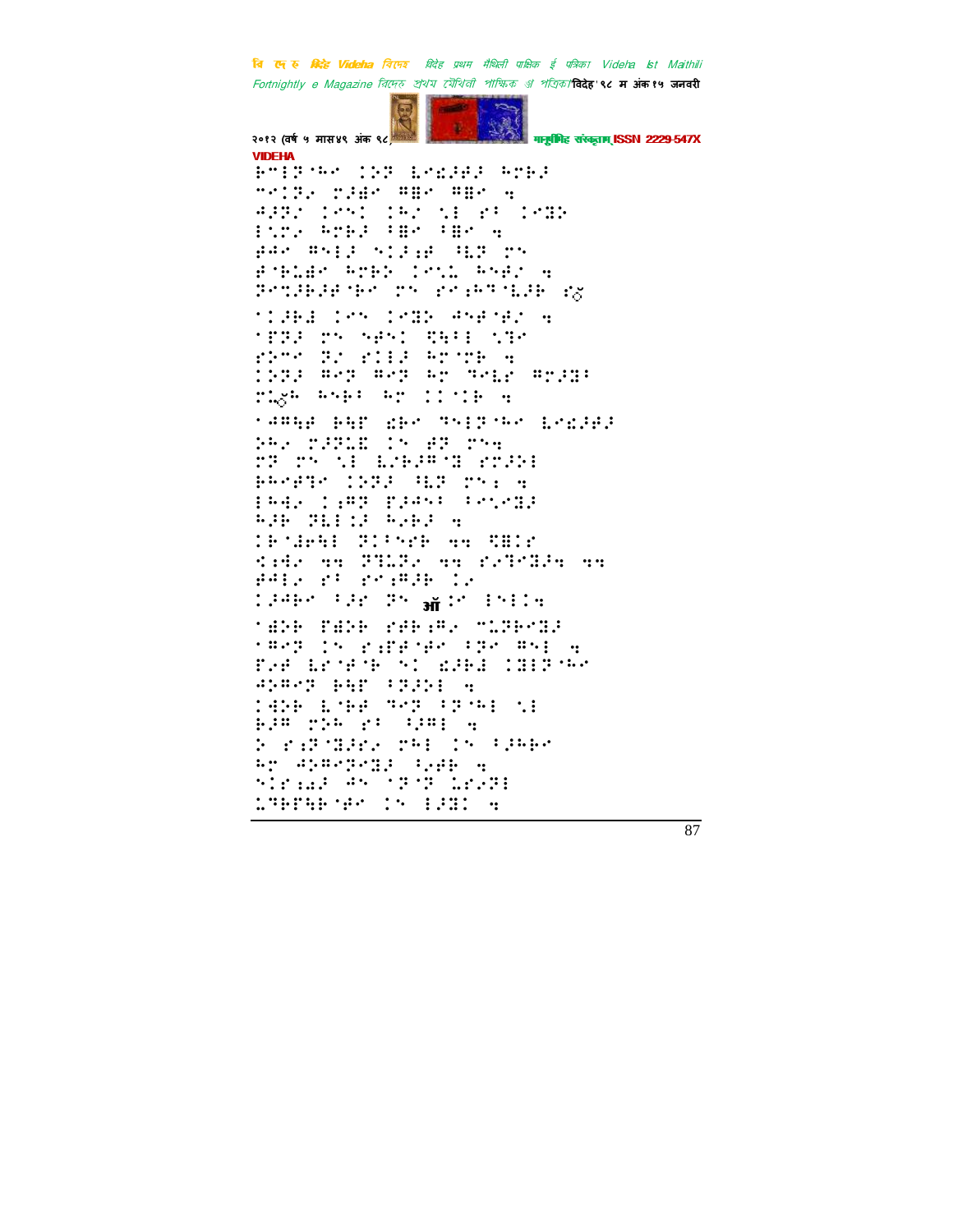

**VIDEHA** Thir earliche in Tiermer **AND CONSTRUCTS** PRO ROLE TITE MAIN REP *PARK WAS PRESS* ? S PLEMER PROLEGE SIEM BRO **BATI (1.8 Filb.6 THE INSTALL SERVICE** rans components a 832-2133 PM22-5851 TP 88:372 PROF RPH 9 THA PROBE AND AND MS PP 15 18 28 EPH 9 **BUSINE SALE LEAD OF ALBIM FIR BOI TIMES** 4258 22638 27 223 212 132 TP RTEE FAR TIE TOT A LOTE THREE TO MATHEM PROTECTIVE PRINT H WHITE THE PASS IN BOTH APLAN LANDED 4 PAIR PORT RESEARCH (3068 4315 5163 m 5 #412 #1 1211 (2022  $\mathcal{V}_t$  . In the state of the set of B14 PLBB4 15 41 MH2/ 17 T.SE. TR TE IBIR'A' 4 EP EP 25: 45 pape BA: 530 PLEIB E2B 23 PROZES 4 grad the strained gained Age Michel Polen a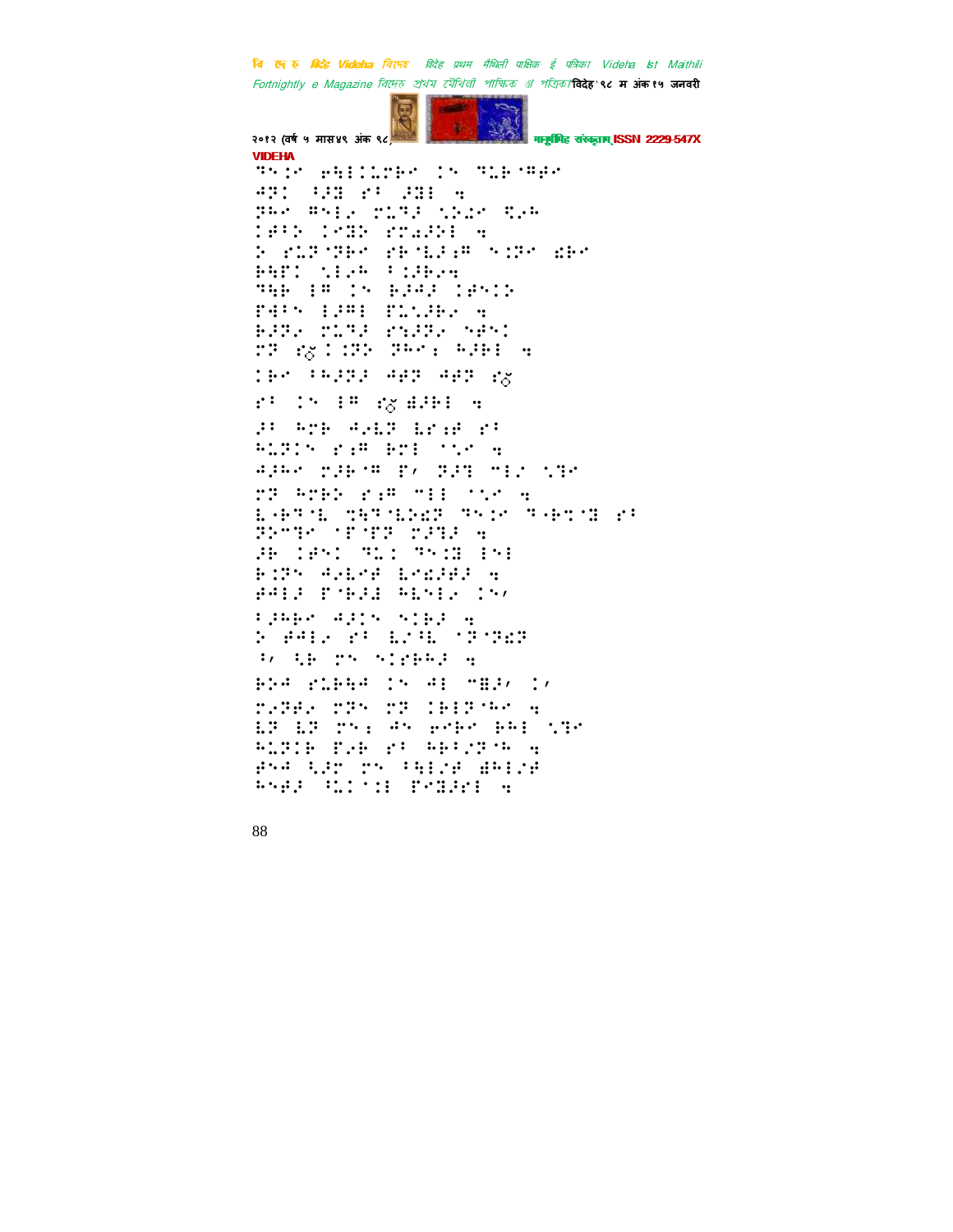

२०१२ (वर्ष ५ मास४९ अंक ९८) मानुबंधिह संस्कृतम् ISSN 2229-547X **VIDEHA** #B2 28 Ren2 F2RP R2 LBB2R 18 1982 PE 1851 SPRI 4 rang un sempris time **THE PROPERTY OF** THE CHINE TO THE STATE ESPA 25 PPI THEFR 4 *BURGERY CONSTRUCTION* Drug Alrug Sanger og tilg 19 Anbro de checider a THE THE PI TEE THIS THE SPAR and SIR SPAIN pjer pjer de ajoj sristj **PARK THE SHIPLE SE** FURTHER TO GAR GARAGE 8582 1532 2432853 828 9 **COME CONSTRUCTION OF STREET 11 STC 647 Fr38 STS64 PART CONTROL** PRODUCED SPR IN IRCANSESS 45: P.M. ATES PAPA BARBOR **A MILL AT ABMICHMICH 4** tar Briga (sa agu mac **PACK THAN 12000 REVIEWAL** STORY OF THE POPIN **A.I.I. (7 TA.I.I.I. ) 481 1022 7877 42 42218** rie ri Tech fac rabbe ra a **THE PORT ISSO BOAT TEETH** Results red a ga 1981-932 12 333 ene 28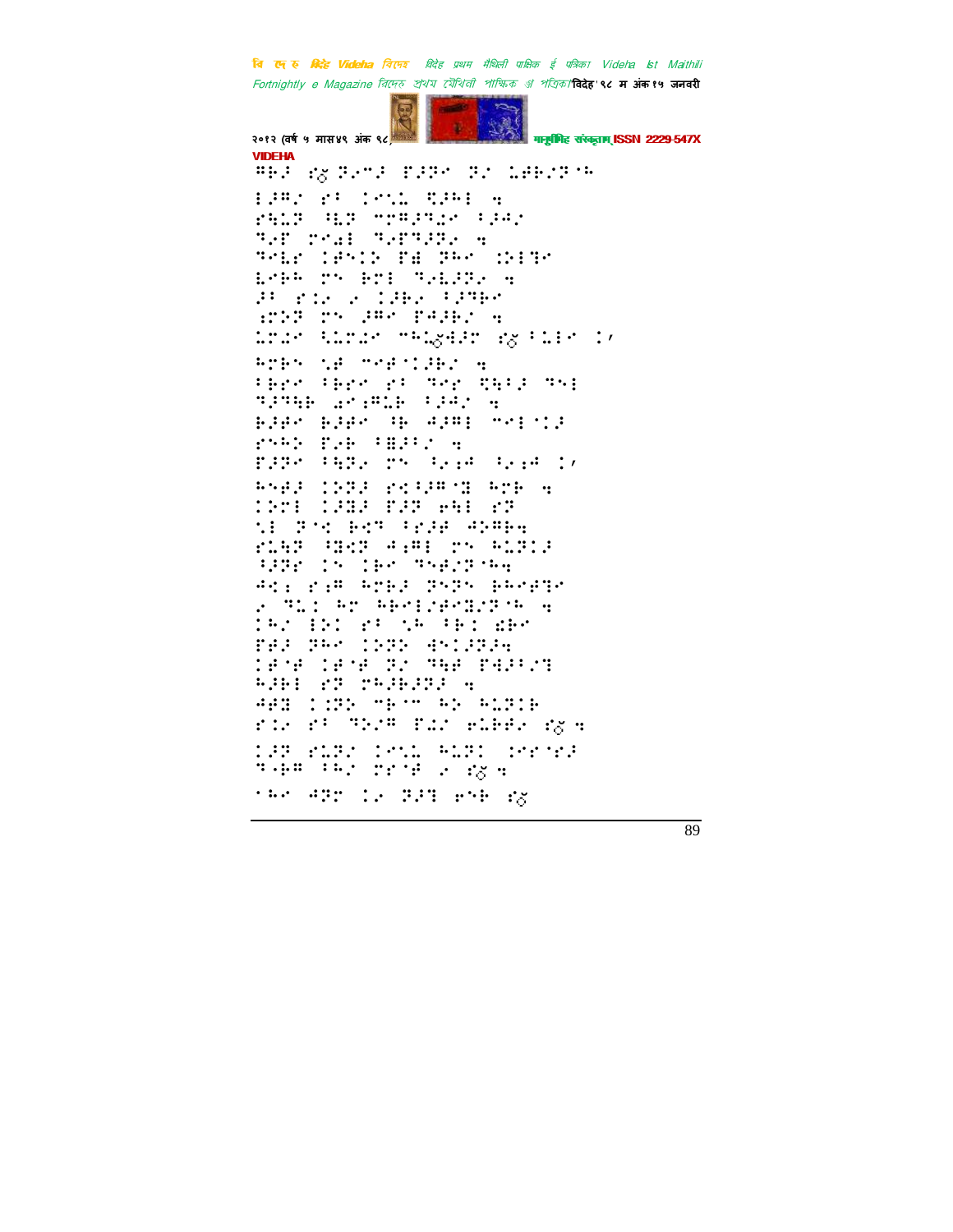

DECK TRIP FORM A THE THE E FACT TIT ME . 522. 5, 522. 11 m

1933 ( BB18 3583 253634 **CONSTRUCTION OF SALES AND SERVICE** Pad the Bought Flut

ryk: AP rank 1992 4 aan ran azu mee **SAP #122 #22 #122 11** Serve Service (Service Service) 1851 Sele are the Select **MANUEL BAR SERIE SERIES** rade and tornar ag

FORESTORE PRODUCE **1000 1000 100 8:82 4: T:: : : : : : : : : : : : : :** BMIRA ERIE IN MNAD BIE IRAB S PICH FR PONS 4 SMOOTHAN THAN PART AND MI Thing off gigan 4 IPSERSHI IN ELECTION ME mis mis 1, 4892 g BART MESS MESS MARINE 25

90

**VIDEHA**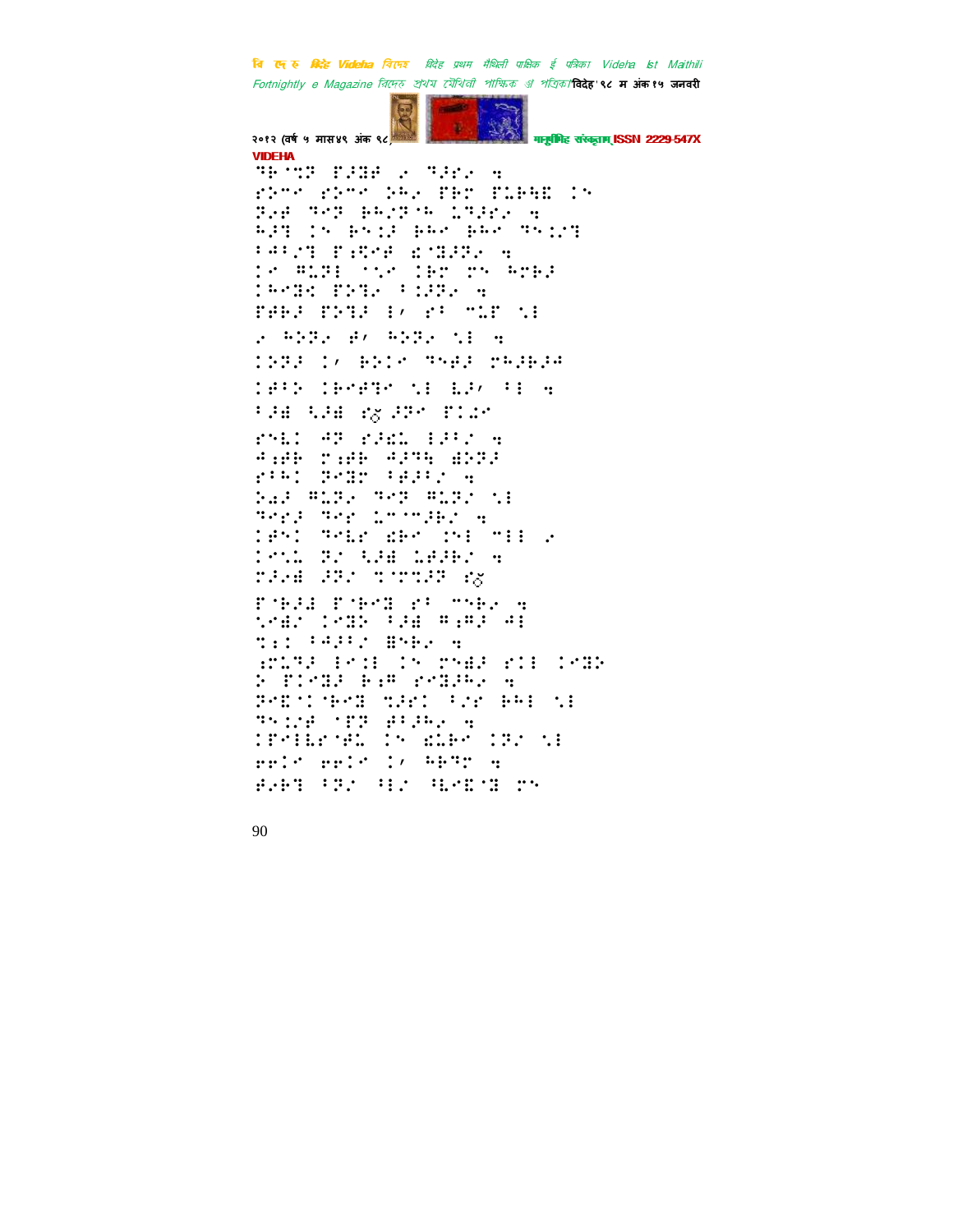**Service** 

 $\theta$ मानूबंगिह संस्कृतम् ISSN 2229-547X २०१२ (वर्ष ५ मास४९ अंक ९८) **VIDEHA** 5:25 F/ 221 fg f175 a TRA POLIC POINTS LEAR BERTH BAR ADN WET THIS Park Black by THE FILE #51 MARK ENDI SARA TAR SEP AND PORCH NEDS (8, 1) th (Pris 1919) The **THE MEMBER LTIM EMER** BYP AMIE KLPYRE ADAG TR 4 this as Policy and the Piece (1941 HTPE #PERT TERR TERR 1, fir rryf byrgel SH! this Is the days a Frank AP IS the The Frag MANICH ME BE MIP 4 raene al ro segler mroi gol i di <sub>an</sub>ggot di Saba 792328 F1940 1238 201 179 77 (201 ) (201 ) (201 ) HANDY TH BILL MAR NEW **PAIRED ST REAL 4** STE ISS LEPPLE PSEC: **TEP SEE P SPAN 9 FIR THIS THE THE** k synsk fall 195 a **PRINTED AND ANY ST** MPPH WIPE IN RICH NTM 4 WEST AS AN HER SEPARATE CO.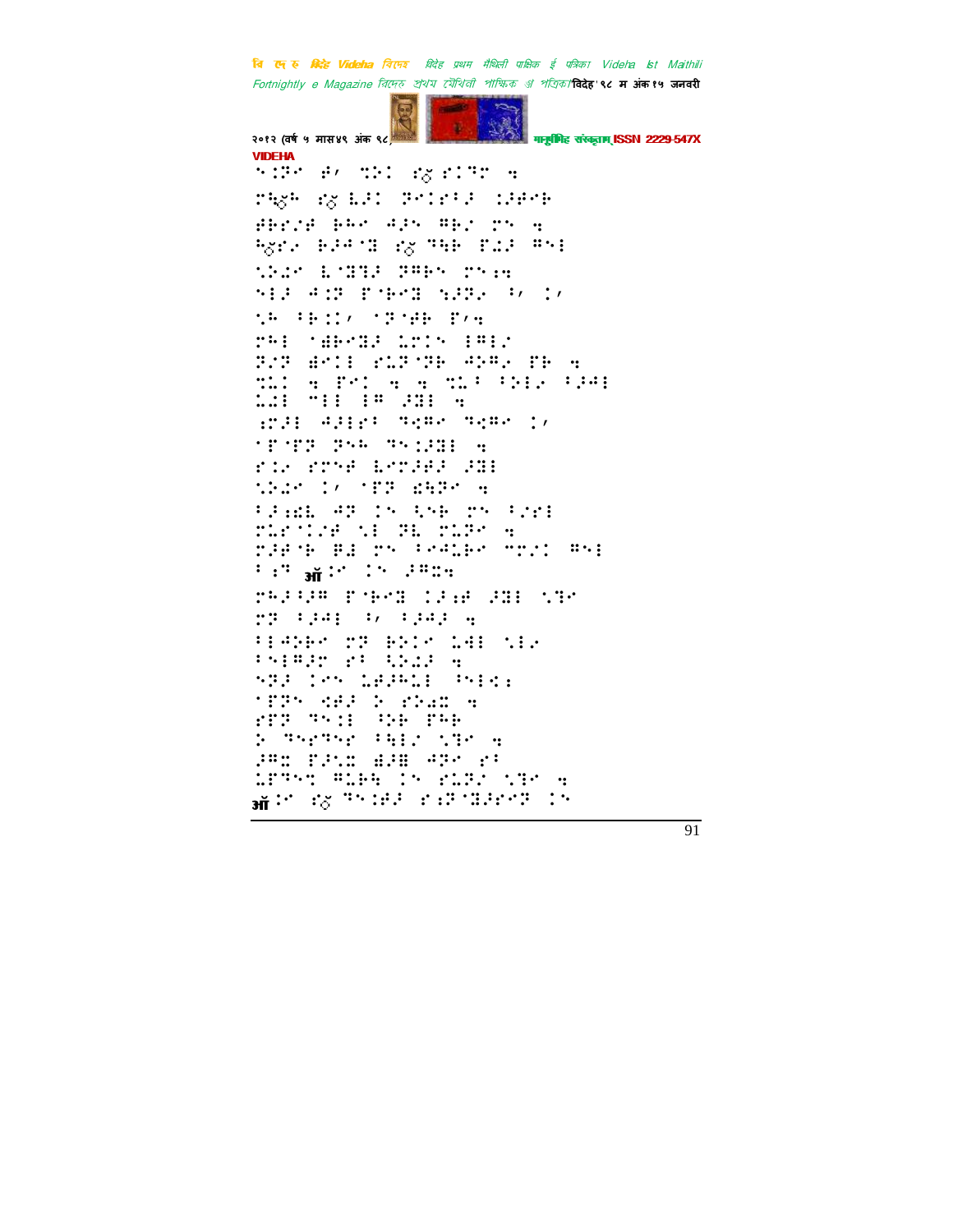

**VIDEHA** Ler Crandie di ch (2012 the thr initialized **SID BOT B, EMBDE TO PERI** rurale dis regener e FRO THROWN ON TAINS AND CONTA **845 BAT (5457 (2008) PRODUCT** 3468 1541 B/ MRETH MAGH MA SI MARA MENT NAME A 365 M 1935 BM 3525 PROF WIR TO 1972 PRESENTED 197951 24 256 211 2381 PB rendeded rees sold old eld e college and events are computed for a AND THE BARD BARD A BI MACH TH FORM LAN IN 558 P.H.M. E. MED EN PSIE 938 98243 4 4 7386 44 938783 FOURFRIED OF SHEET INTER Printing Prioril Hobels THE WEIGHT PAIN T TE B, PROPR BOBBE MILL PP APER IN MED 17 MARTIN FRAM

FAST TY LON BRO FORTH A 1988 (2011) 27 2201 11 102 12 382 MIC SPA33.0 ART ARTH SIR SIRE IN **THIS TELL SHEET :**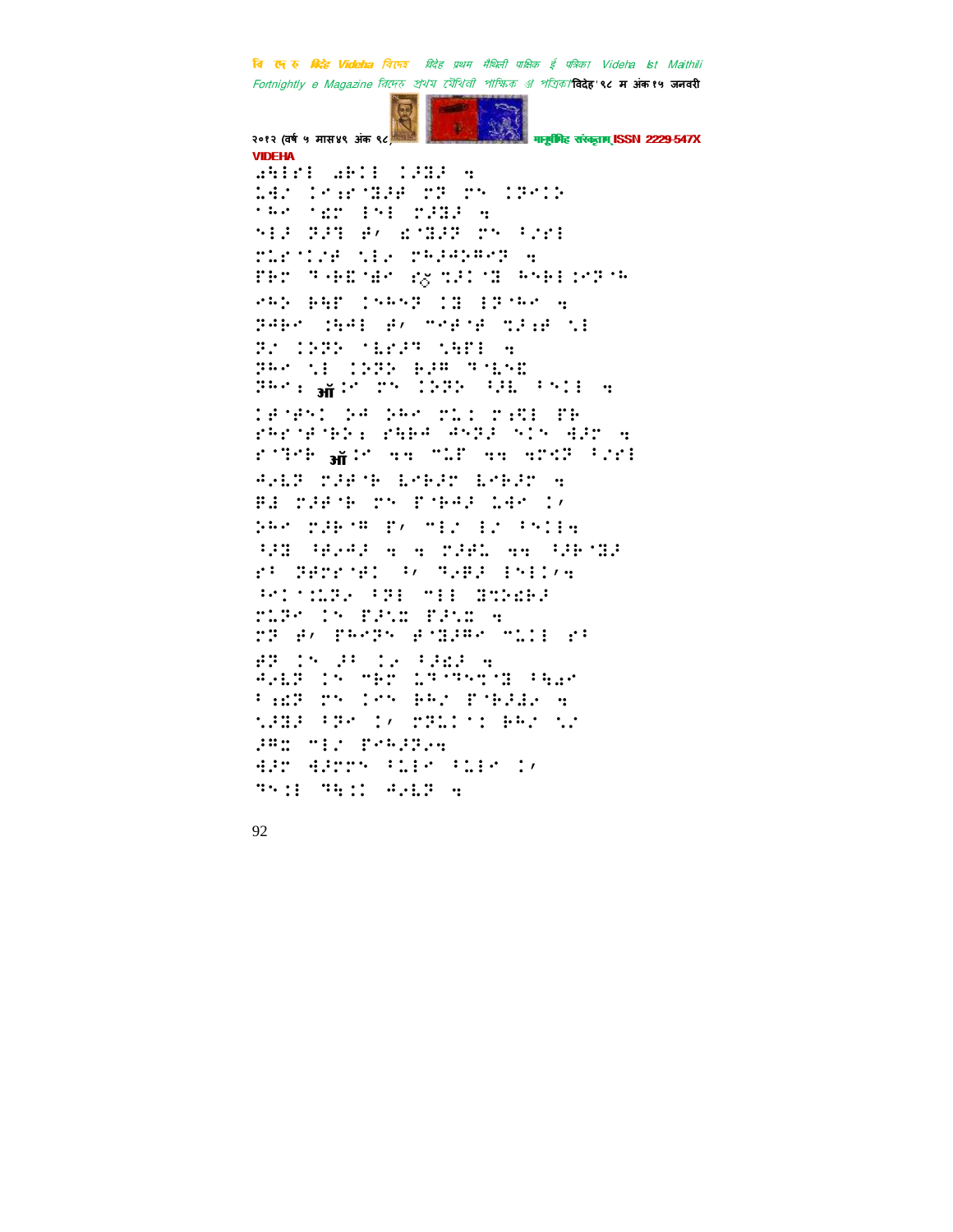

२०१२ (वर्ष ५ मास४९ अंक ९८) मानुबंधिह संस्कृतम् ISSN 2229-547X **VIDEHA THE THE RETH PRODUCT A POINT AND A PHONE AND A POINT AND A** PRODUCED THE POINT PRE rus e rasse e constanta  $\ddot{\cdot}$ 800 - 1000 - 1000 - 1000 - 1000 - 1100 - 1100 - 1100 - 1100 - 1100 - 1100 - 1100 - 1100 - 1100 - 1100 - 1100 -THE IN PROPERTY IN A IENE HE SAM PENH EX THE LIGHT IN PAIR 4 FIER FINTENHAR FORCH IS Philips Wish Bubdhi 4 **FIRE INTERNATIONAL PROPERTY** TRING FROM IN 197 182 4 taw IBI Administration WEST PROPERTY INC. AND EVER 11: 48-25 4:2 712 11 radvalk rim apopl adde 4 THRTH POGGEO (/ George S) All meets in when mich a raan in di di aan iy TREED THAT IN BEER 28 *TAY RIP AMBA BAR BARY* Ar WARS to CASHE Rg 4 Bree Scheen March PLANE IN BAPTER BJBPA "IS BAR TR ATT SINE IR" *AN ANY IN LENGTH* Britan in Basica Pagni **LOTORE HEAR OF HOLLS WAR**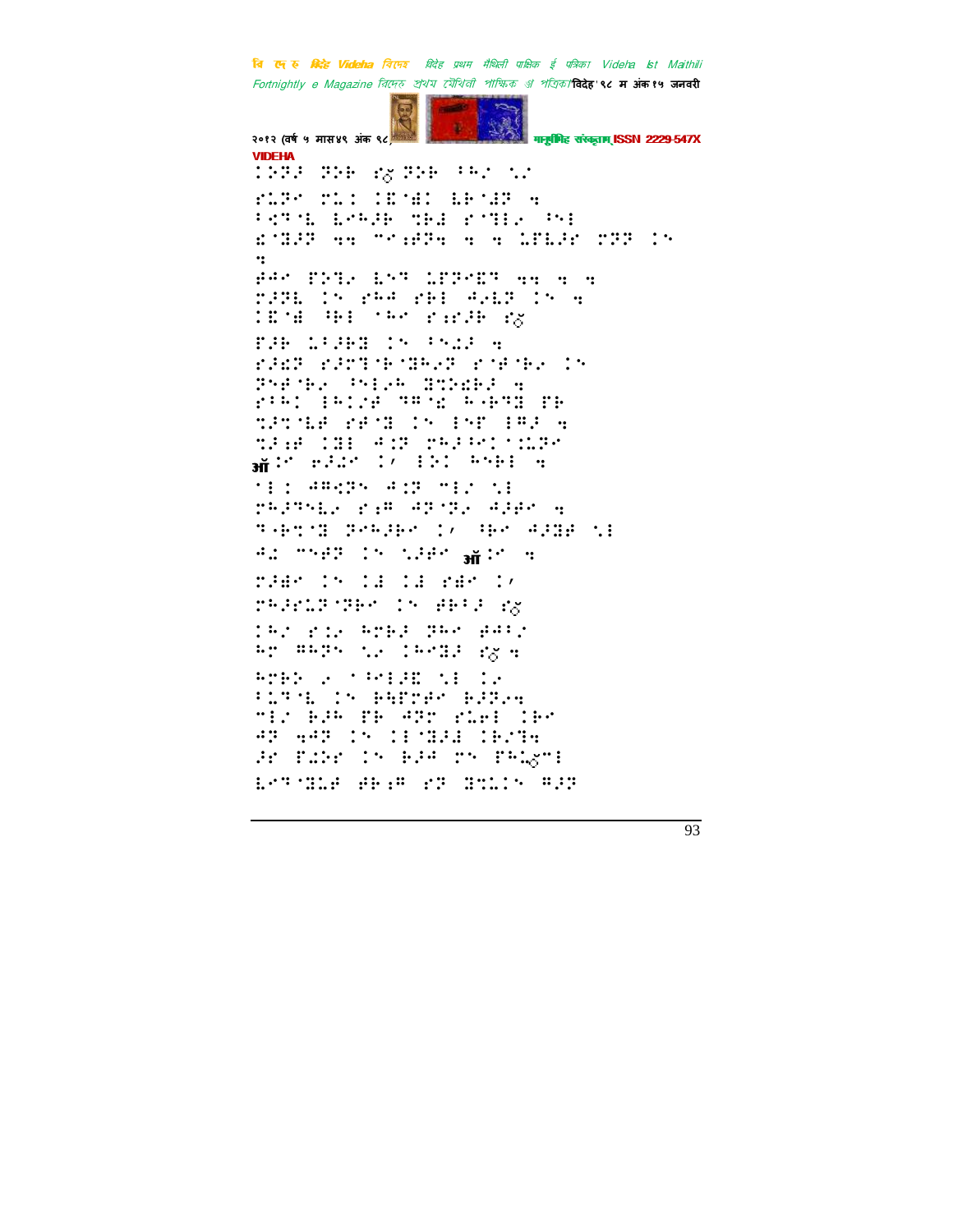

VIDEHA ⢷⢼⢺⣅⣇◌ॅ⢷!⣁⣅!2⣁⢵⣌!⣎5⢽⢳! ⢷⢼⢺⢼⢻⣜!55!A⣅⢹⣇!!⢽⢼!⣒! ", "CALL THE TELL THE TELL THE TELL THE TELL THE TELL THE TELL THE TELL THE TELL THE TELL THE TELL THE TELL TH ALTER THAN THE 2 ⢺⣊⣐!⢵!⣁5!⢳⢾⢼!A⢷⢳⣝!⢾' ⢴!"⢼⢿⢼⢾!A⢷⢳⣝⢼⢽⢴!⣁5!! Pokrije to kaokar rojaar ⢷⢼⢺!⢾⢺!"⣐⢽⣝⢼"![⣅⢽5!⣒!! ⢹⢴⢽!⢹⣅⣈⢴!⣉⢵⣏⢾!2⢷⢾⢼⣌⢾! 55!2⢽!⢹B⢷⣏⣞!⢶⢵55!⣒!

4!⢷[⢽⢼2⢷!2⢽!⣐⢾⣇⣝! hhbkfoesbAwjefible.com and the control of the PHAM of the PHAM of the PHAM of the PHAM of the PHAM of the PHAM १⣒!⢵2⢷⢼⣉!⣔⢼.!⣁⣅!⢻⢺5!२⣒!⢷⣓A⢴!  $\ddot{\cdot}$ १ " !⢵2⢷⢼⣉!⣔⢼!  $...;$ १  $::.:$ ⣈⢽⢵!⣁⣓A!⢹⣝⣊!⢳⢷⢵!⢶⣅5⣇⢼⢷⢴!⢶⣓5!  $A_{\text{in}}$ ⣝⢼!⢽!⣁⢴!⣝4!⢼⢾!⢳⢷⢼!⢷⢺!⣉⣓5! **A** Hunter of the con-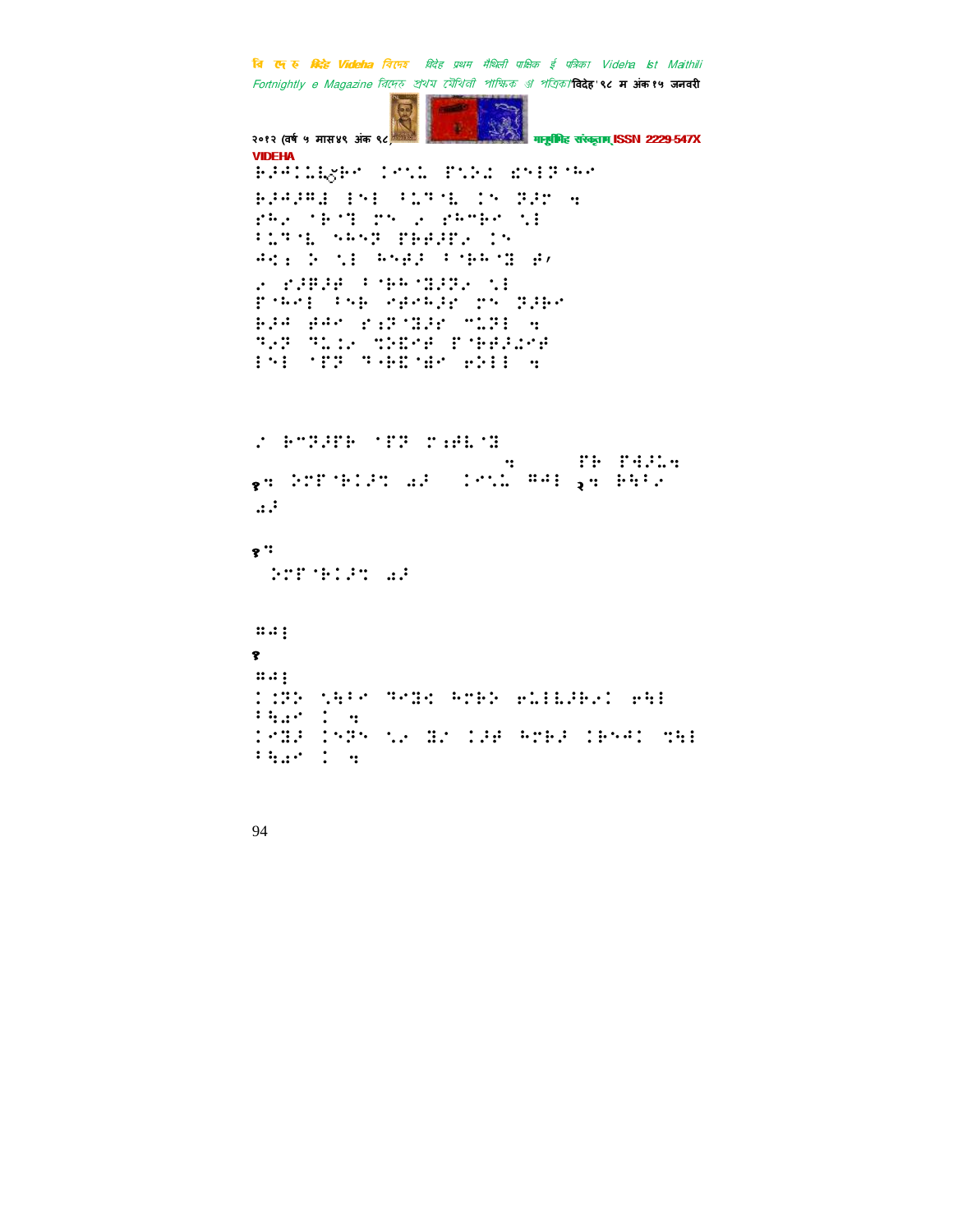**Service** ø २०१२ (वर्ष ५ मास४९ अंक ९८) मानुषिक संस्कृतम् ISSN 2229-547X VIDEHA **ATER P. BED WHIPPER, PAS FRE PAR.1** "⢳⢽⢾⢼-! ⢳⢷⢵!⢹"!⢶⢷⣓!⢽⢺⢷!⣔⣓5⢽⣝⢼E!⣔⣓5!  $A_{\text{in}}$ ⢳⢼E!⢽4⢽!"⢾⢴!A⢽5!2⢷!2⢵⣙⢴! "A!55-! ⢳⢳⣅E!2⣟A!2⢷.2⢼⣚!⢳⢼E!"E!"⣓5! **Address Contracts** AG@ Press Press Press Press Press  $f: H^{\alpha}$ 2⢷!⣁4!2⣓⢺⢼-!⢽4!⣁⢵⣋⣓!⢷⢼!⢺⢽⢻⢴! He say that I had ESPANI AP SALI SALI INDI PART ⣇⢼⣋⢴!A⢽⢼-! ⣚⢵!5⣝⣊!#⢵#!2⢷!⢵⢳!⣇⢼⣋⢴!  $\begin{bmatrix} 1 & 1 & 0 & 0 & 0 \\ 0 & 0 & 0 & 0 & 0 \\ 0 & 0 & 0 & 0 & 0 \\ 0 & 0 & 0 & 0 & 0 \\ 0 & 0 & 0 & 0 & 0 \\ 0 & 0 & 0 & 0 & 0 \\ 0 & 0 & 0 & 0 & 0 \\ 0 & 0 & 0 & 0 & 0 \\ 0 & 0 & 0 & 0 & 0 \\ 0 & 0 & 0 & 0 & 0 \\ 0 & 0 & 0 & 0 & 0 & 0 \\ 0 & 0 & 0 & 0 & 0 & 0 \\ 0 & 0 & 0 & 0 & 0 & 0 \\ 0 & 0 & 0 &$ २  $...;$ ⢺⢽⢻⢴!⢻⢴⢾!⢳⢼E!"⢹⣈⢽!⢻⢼A4⢾!⢷⢳⣓⣒! ⢳⢽⢼!!⢷⢼⢻!⢳⢼E!2⢽!"⣅⢽⢼A4⢾!⢷⢳⣓⣒! ⢷⢵!⢳4!"E!⢳⢼E!"⢷⢻!⢷⣓4!⣈⢽⢵-! ⢳⣝⢵!⣝⢵!"⣅⢽A!⢷⢾!A⢺⢼A4⢾!⢷⢳⣓⣒! ⣈⢽4⢾!2⢼⣝5!⢷⢼⢾!⢾⣋2⢼A4!⢳⢷⢼-! ⢳!⢵⢽!⢼⢷!⢾!⢹⢽!⣎⢷!⢹⢼A4⢾!⢷⢳⣓⣒!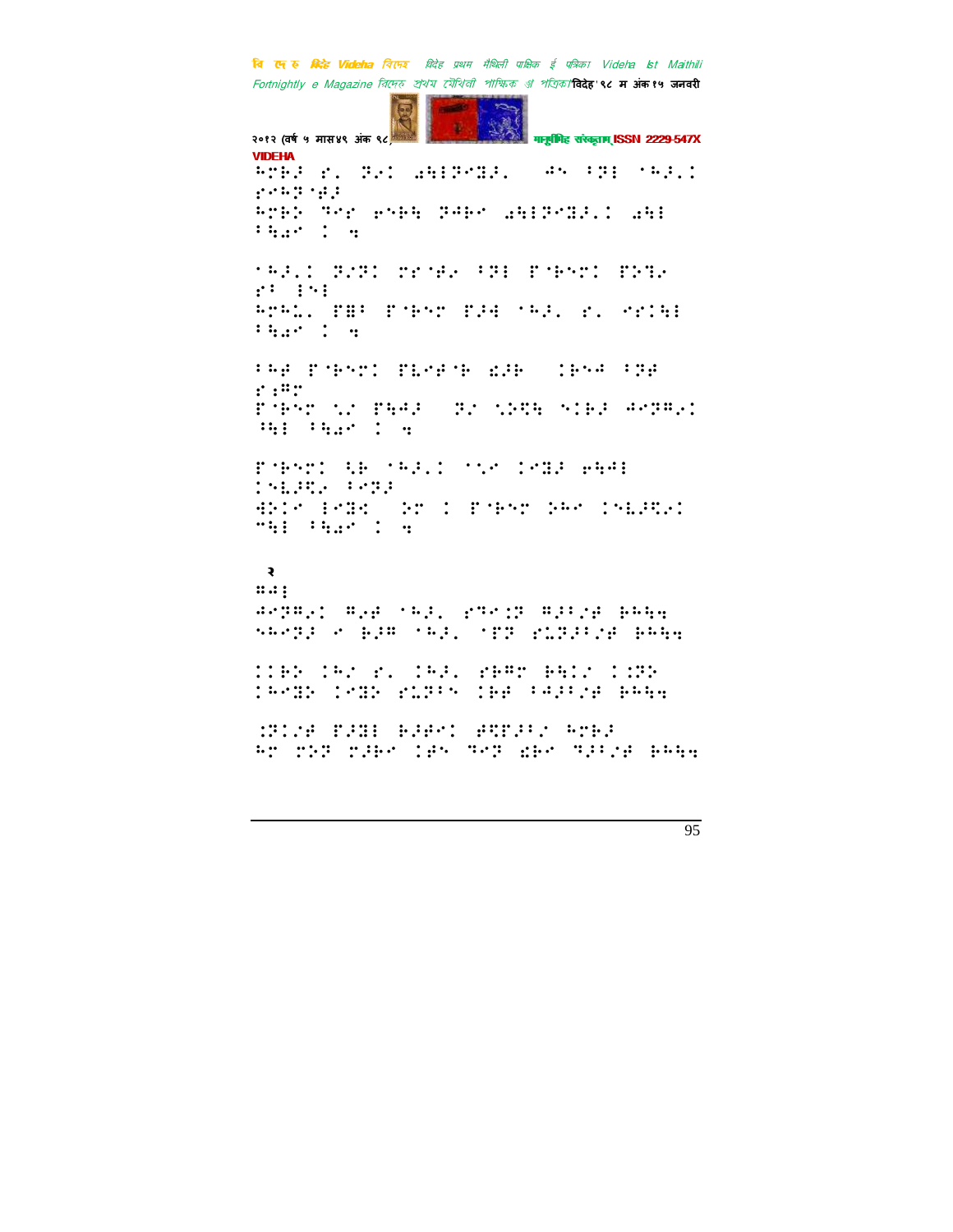**Separate**  $\mathbf{a}$ ।<br>| मानूपंगिह संस्कृताम् ISSN 2229-547X २०१२ (वर्ष ५ मास४९ अंक ९८) **VIDEHA** Aral (Ar the As elarge Br Poems  $\mathbb{R}$  : th British (1981) STRAL (Pire BRAG rinde (ar e (BSA) 9812 (SE 132 TIME # THR P. Thin And Albert  $1.1.1.1$  $\therefore$   $\frac{1}{20}$  -------- $\overline{\mathbf{3}}$ **:: .: :** IPSA PS IPHI NO SAPILI NEM (PD rnace films THE TRAFFIC SALE FORM CREEK CHE **MORTH CONFIRM** TRED CONTRACTOR SON CONTRACTOR TRINS  $\mathcal{O}(\frac{1}{2},\frac{1}{2},\frac{1}{2},\frac{1}{2})$ s des algebras no analigos ribra  $: 12.4$ trap from their death on housest Early State Right Bag (Samill g. Arb 200 (Bang  $1.1224$ MAR MA PER SPEED SEA RESPECTED BEE Britanne tr TITE BRID IBN (1981) HERR ATBR 1328 1335m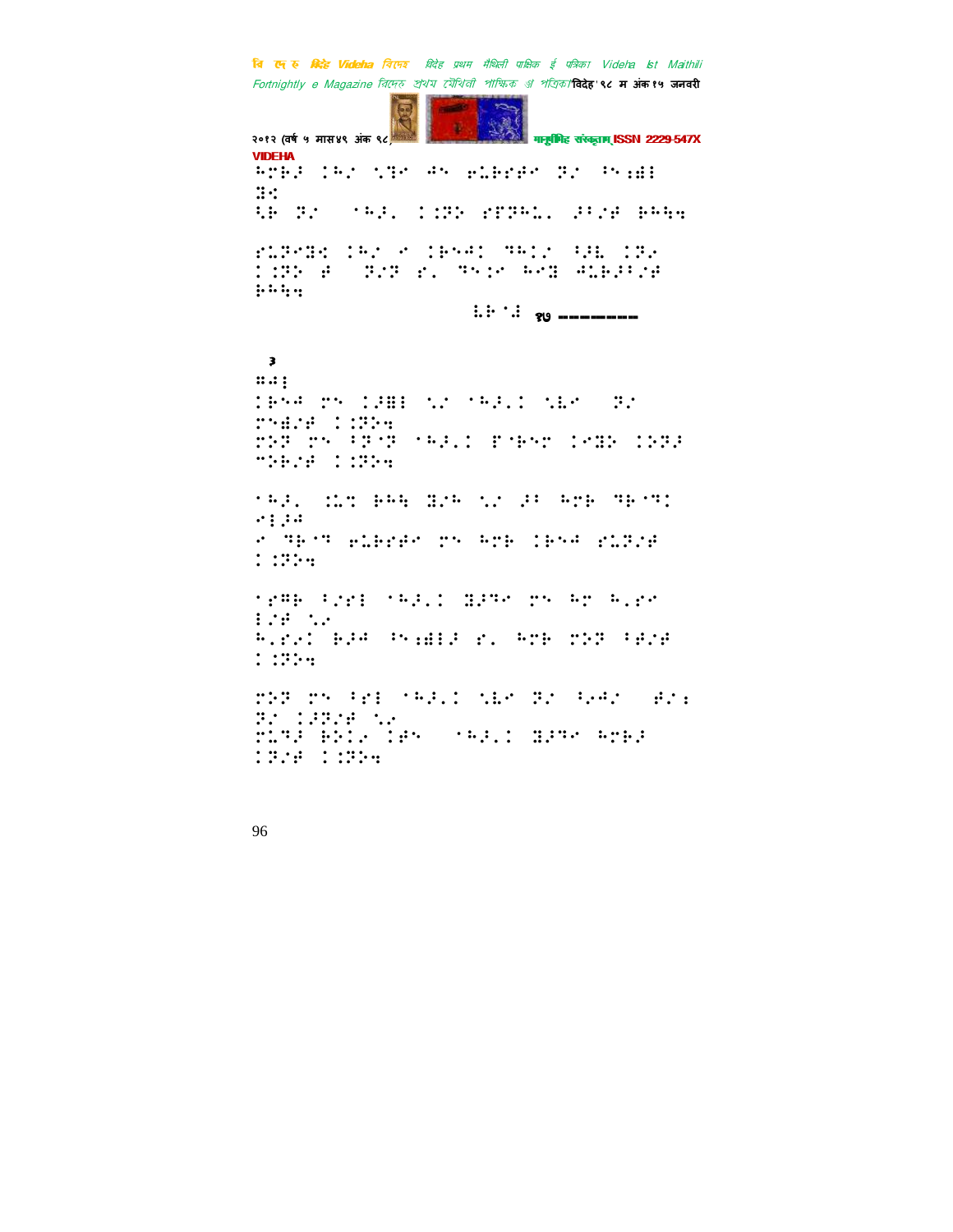**Service** 

२०१२ (वर्ष ५ मास४९ अंक ९८) मानुष्य मानुसार संस्कृताम् ISSN 2229-547X VIDEHA !A⢷!⢳!⢹⢾⣝!⢳⢼E!⢳⢷!55! AD<br>President ⢻⢴⢾!2⢷!#⢵#!⢵⢽!⢳E"!⢻⣅⢽⢻⣅⢽4⢾!  $\ddots$ .........!"⢷5!⣇⢼⢷⣜!A⢳⢷!⣇⢷⣜!२०

४

--- -- -- ---

 $...;$ ⢼A!⢻54!A⢳⣅⢾!"⢾⢴!⣙⢵⣛A!2⢴A!b⣒!  $H$  We have the second second the second second second second second second second second second second second second second second second second second second second second second second second second second second second

∃r 192 °C + 193 °C + 5.5 °C + 5.5 °C ⣈⣓A!⢳⢾4!⢺A⢷⢹"⢾⢴!⣙⢵⣛A!2⢴A!b⣒!

[⢵⢷A⢼!E![55!⣋⣐⣞⢼-!"⢼⣎⣅!A4"4!  $\cdot \cdot \cdot$ ⢳4⢾!⢼⢻⣓!⣞⢷.⢻⣉⢾⢴!⣙⢵⣛A!2⢴A!b⣒!

A⢼⢺A4!⢺!⣅E⢳!⣁4-![⢼⢳!⢳⣓!⢼⢾5-!  $L$ A IBE SA TELEN SENEGARA TARA  $\vdots$ 

 $\mathcal{P}$  . The  $\mathcal{P}$  and  $\mathcal{P}$  and  $\mathcal{P}$  and  $\mathcal{P}$ #⢵#!E!⢴!A⣟5!⢳"⢾⢴!⣙⢵⣛A!2⢴A!  $\ddots$ 

 $\therefore$   $\therefore$   $\frac{1}{2}$  --------

⣇⢷⣜!⢷!J!V!J!J!V!V!V!J!J!J!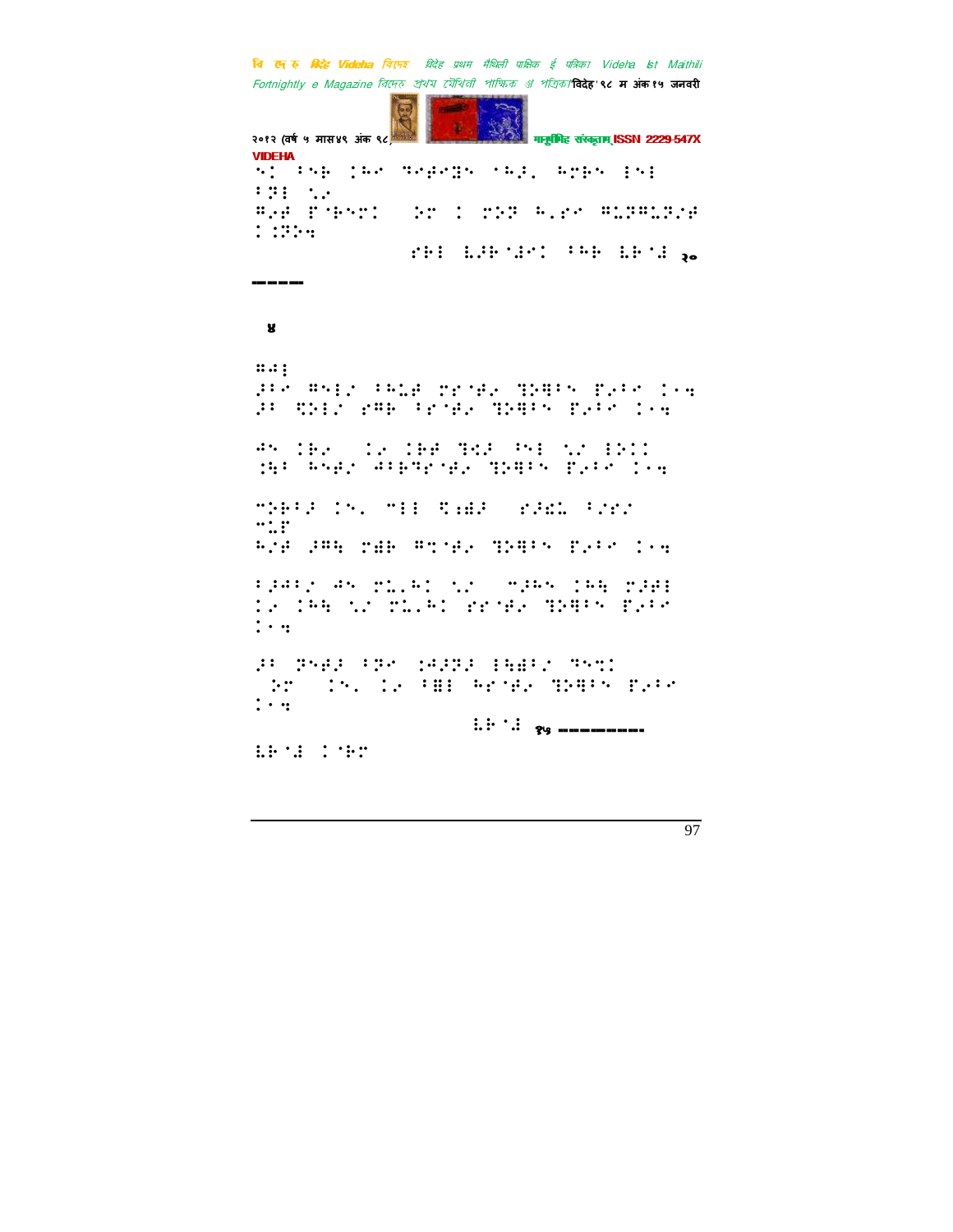**County** 

२०१२ (वर्ष ५ मास४९ अंक ९८) मानुषिक संस्कृतम् ISSN 2229-547X VIDEHA ५  $\ldots$ ⢳⢽!⢴⣚!⣇⢷⢳!!⣔⢵⢷!⢻5⣊⣐!⢳⢼E! ⢳⢷⢼⣒! ⢽⢵⢷!⣔⢵⢷!⢽⢽⢾!⣁4!A⢵⢷!⢻5⣊⣐!⢳⢼E! ⢳⢷⢼⣒! BAI IRI NE BARATA DA BERTADA DI "⢻⢷⢵-! ⢼A!⢳4!⢳!⣇⢳⣉⢴-!⣃⢵⢷!⢻5⣊⣐!⢳⢼E! ⢳⢷⢼⣒! 5⢵!A⢺4!⣁5!⢳⢷⢼!2⢷!!⢺⢵⣋!⢹5!  $\cdot$   $E_{\rm eff}$ GRAN SHE SHE SHE SHE SHE SHE ⢳⢷⢼⣒! THE IREAL TER PRINT TER, INF REE 2⢷⣝-! "⣊⣐"!⢷⢺!⣞⣅⣋⢴!⣁⢵⣋!⢻5⣊⣐!⢳⢼E! ⢳⢷⢼⣒! #⢵#!⢵⢽!A⣅⣔54!⢽4-!A⢽5⣊⣐!⢳⢼E! ⣃⢷⢽⢴-!  $^{\circ}$  All Constants and All Constants and All Constants and All Constants and All Constants and All Constants and All Constants and All Constants and All Constants and All Constants and All Constants and All Constants and ⢳⢷⢼⣒!  $\therefore$   $\frac{1}{36}$  -------- --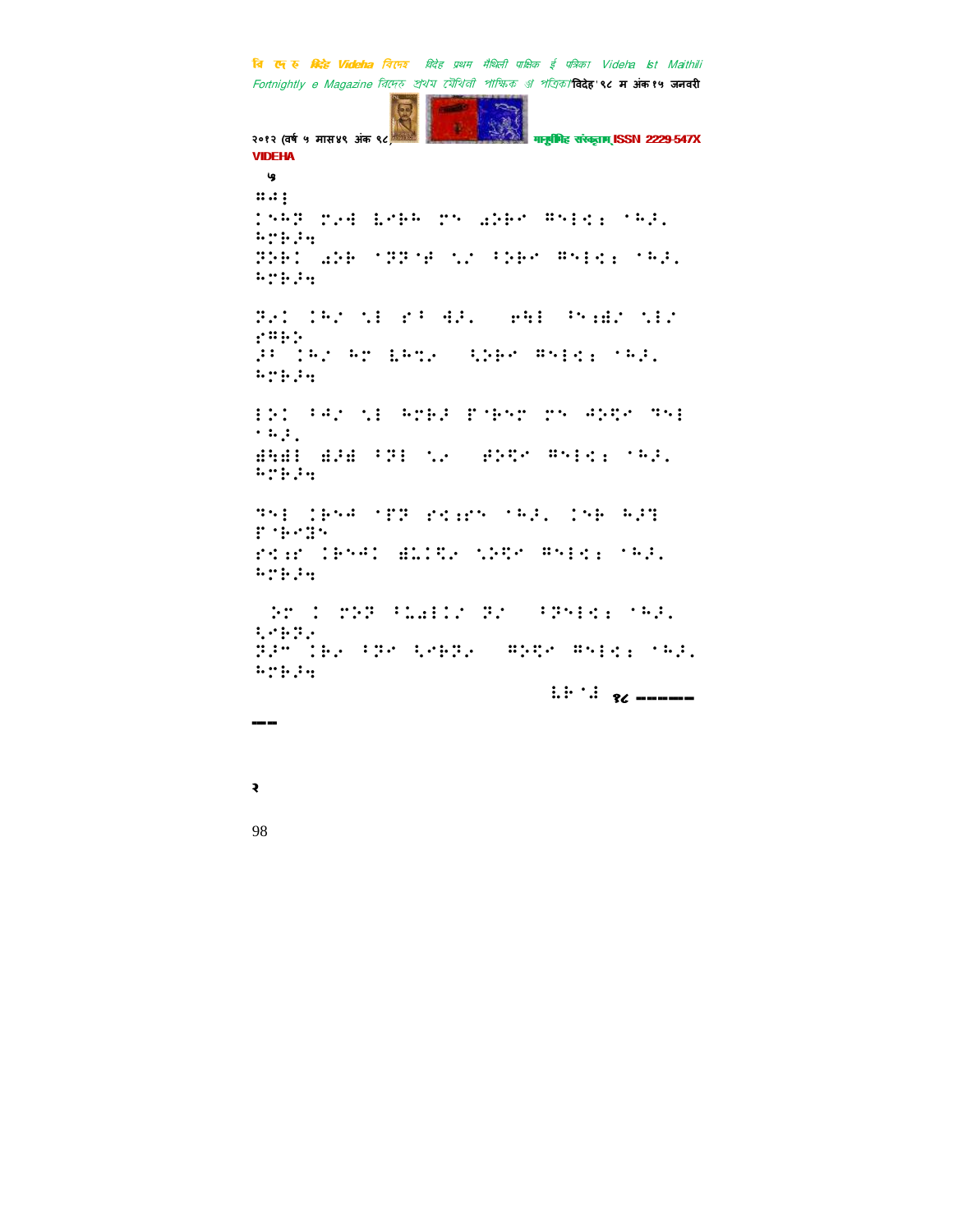**County** 

×, ।<br>| मानूपंगिह संस्कृताम् ISSN 2229-547X २०१२ (वर्ष ५ मास४९ अंक ९८) **VIDEHA Sample Start POST PAPER TI ARTIC BANGERS** ar Ther Celazer  $\mathcal{L}$  and  $\mathcal{L}$  and  $\mathcal{L}$  and  $\mathcal{L}$ **WEBSTER**  $\mathbf{r}$ TITHE PART the Bill Advicting of the Phone (Advisor)  $\frac{1}{2}$  :  $\frac{1}{2}$  :  $\frac{1}{2}$  :  $\frac{1}{2}$  :  $\frac{1}{2}$  :  $\frac{1}{2}$  :  $\frac{1}{2}$  :  $\frac{1}{2}$  :  $\frac{1}{2}$  :  $\frac{1}{2}$  :  $\frac{1}{2}$  :  $\frac{1}{2}$  :  $\frac{1}{2}$  :  $\frac{1}{2}$  :  $\frac{1}{2}$  :  $\frac{1}{2}$  :  $\frac{1}{2}$  :  $\frac{1}{2}$  :  $\frac{1$ SPROKE FRONT AND THOUGHTS THE TRANSPORT Ard (28 the therm den th Books of MH Books (200 348 MAR 1981 MAR 1982 MAR 1983 (BB3 738 PAB2) (PABPAT3 TLP **PLEPER** a 1985 Br Steffe Add Sea Sesenge  $: \cdot \cdot \cdot$ . THE PROGRAM AND THE IN THEY **TER FRED CREE FRAG FRY EN CHAV** fartish J. MY. THI #17 (687) 236 346 MB 46 4134 AND 437 MAR (881) British russer (1942-1946) 1989 - 228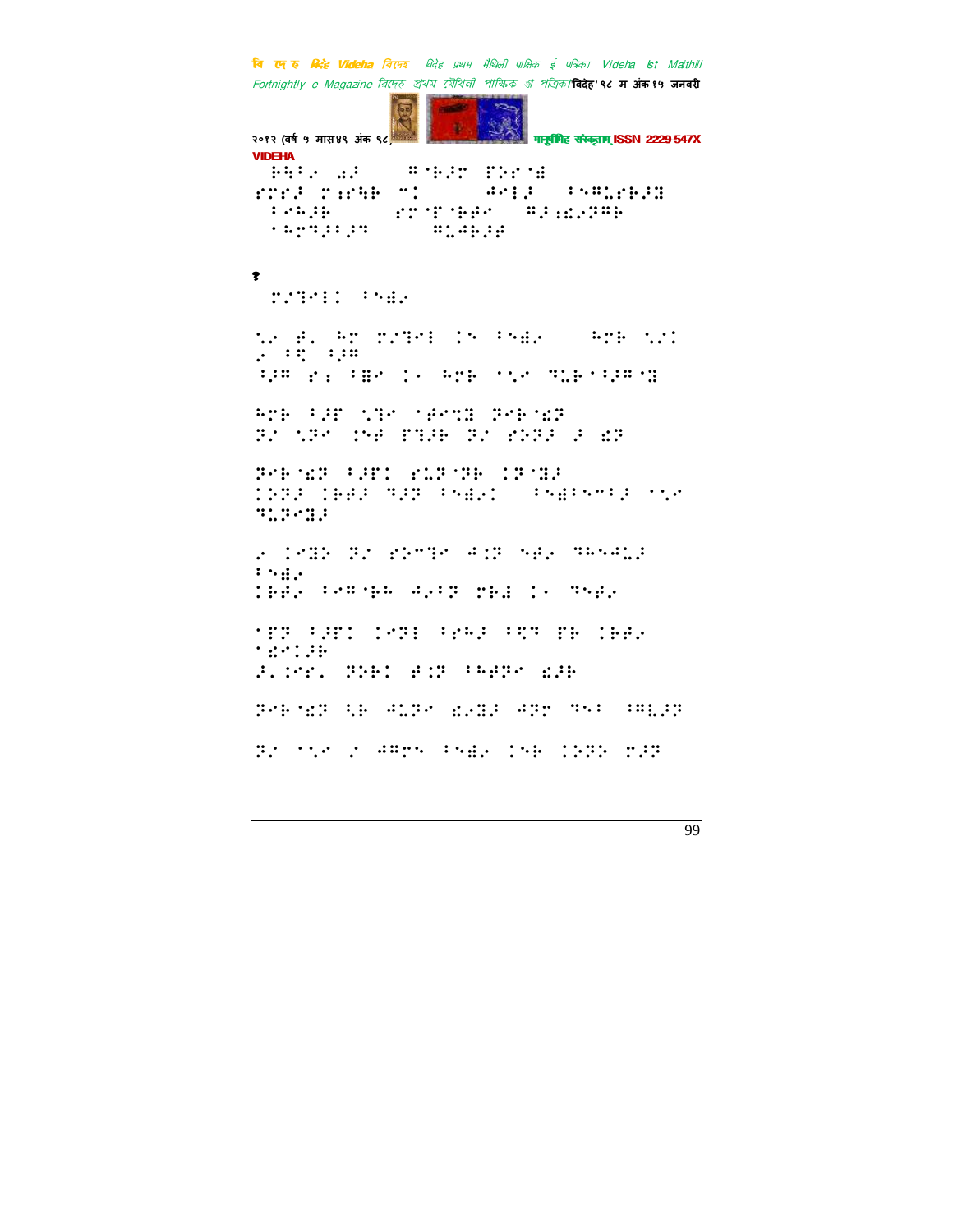बि एक रु मिनेड Videha विएक विदेह प्रथम मैथिली पाक्षिक ई पत्रिका Videha Ist Maithili Fortnightly e Magazine রিদেহ প্রথম মৌথিনী পাক্ষিক প্রাপত্রিকা**'বিदेह'९८ म अंक१५ जनवरी Separate**  $\mathbf{S}$ २०१२ (वर्ष ५ मास४९ अंक ९८) मानूबंगिह संस्कृताम् ISSN 2229-547X **VIDEHA** Brown B. And SAR, the most were  $: . . .$ rifl Br with PPL B. The Age  $\overline{\mathbf{R}}$  $1.344$ **CHAI IME AT TITI IIMT ARRIE E. ANIJA PARADE PRANO ISB RESERVIEW BLFI LTMT** tig dynyg dytp nga syf gyg THE PLOPE CENT PHOTOGE TART BRIT AT WIRE TE SIR reth activ ree even First 158 1988 (PAC RSE 158 825 BY THE PRESIDENT INFR PHENOL FRIM 828 MAIL SA TAN 1932 TAN **MI MIGHT MOTOR BOY WAY** FTPSALL BY FORCHET ISE MEFF PSE  $\mathbf{3}$ and the state BRAB CRAC TROB. THAT WEBPER ATE WE  $:::$ . PRO PACIFICAL PLOIPEACING ROBACTE 732 523 82 23.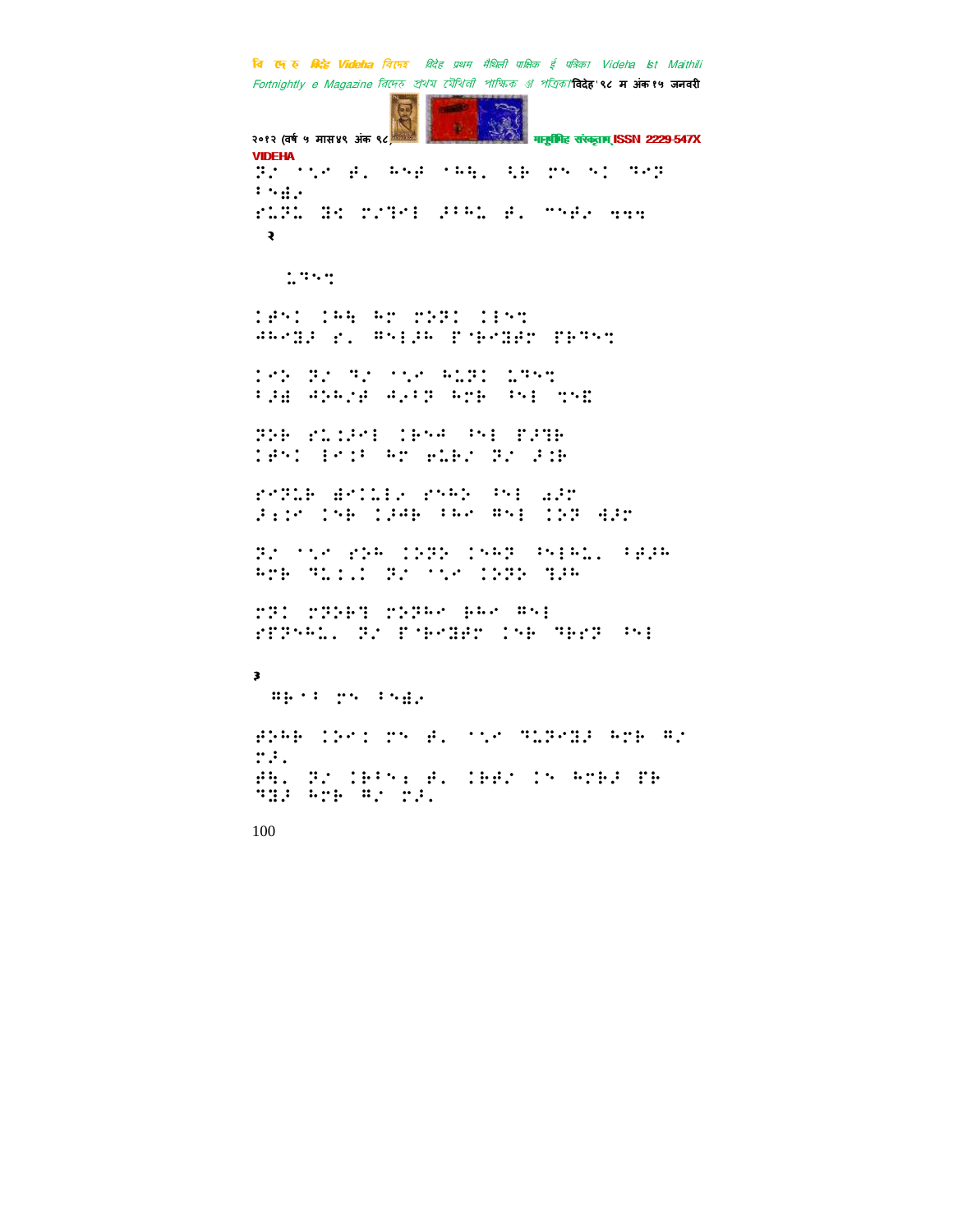

२०१२ (वर्ष ५ मास४९ अंक ९८) मानुषिक संस्कृतम् ISSN 2229-547X VIDEHA

Hr P. B. PHEN N. NEP (1988) **ABPS FALL**  $^{\prime\prime}$  . The state of the state of the state of the state of the state of the state of the state of the state of the state of the state of the state of the state of the state of the state of the state of the state of the **The Past** ⢷⢳A!⢾⢵⢷!⢳!"⣐⢻!-⢷A⢽!⢽⢵!⢽4!  $, \ldots$ 

⢽⢷⢵⢳⢴!⣁⣙!⢹⢼-!A⢼A⢼!⢼!A⢼2!-! 1951 1591 - 1592 1593 1594 1595 1595 159

⢽4!⣁!⢵⢽⢵!4!⢺⢻!⢳⢷!"⢳⢼⢷⢼!⢳! **BEEN BEEN**  $H$ H 22 1995 (A 1994 ) 20 1995 (A 1994 ) 29 WHO IS NOT THE STATE OF THE STATE OF THE STATE OF THE STATE OF THE STATE OF THE STATE OF THE STATE OF THE STATE

⢺⢳⣝⢼!2B⣛A-!5⣈A!2⢵⣙⢴!⢸⢼!E!2⣟!  $\vdots$ ⣁⢵⣋5!⢸4⣝⢼!4E⣚!⣈⢼⣝!⢳!⢺⢴A⢽!⢺⢴A!  $\frac{1}{2}$   $\cdots$   $\frac{1}{n}$ 

⣈⣅⢺b!⢹!⢾E!⢳⢷!⢼E⣈!!A⢷!⢳!⢻4!  $E.E.$ ⢷A!⣅⢺⢼⢻⢷!⢽⢼!⢳!2⣅⢷⣈⢼-!⢳⢾!⢽4! Ship and the state of the state of the state of the state of the state of the state of the state of the state

 $^{\prime}$ TE STEEP THE HEAL IS THE STEEP THAT THE STEEP THAT IS THE STEEP THAT IS THE STEEP THAT IS THE STEEP THAT IS THE STEEP THAT IS THE STEEP THAT IS THE STEEP THAT IS THE STEEP THAT IS THE STEEP THAT IS THE STEEP THAT IS  $4 + 4 + 1$ 5⢾⢴!⢽4!⢺⢽!A⣞⢴!⢾E!⢴!A⣞⢼!⢾!"E!  $\dots$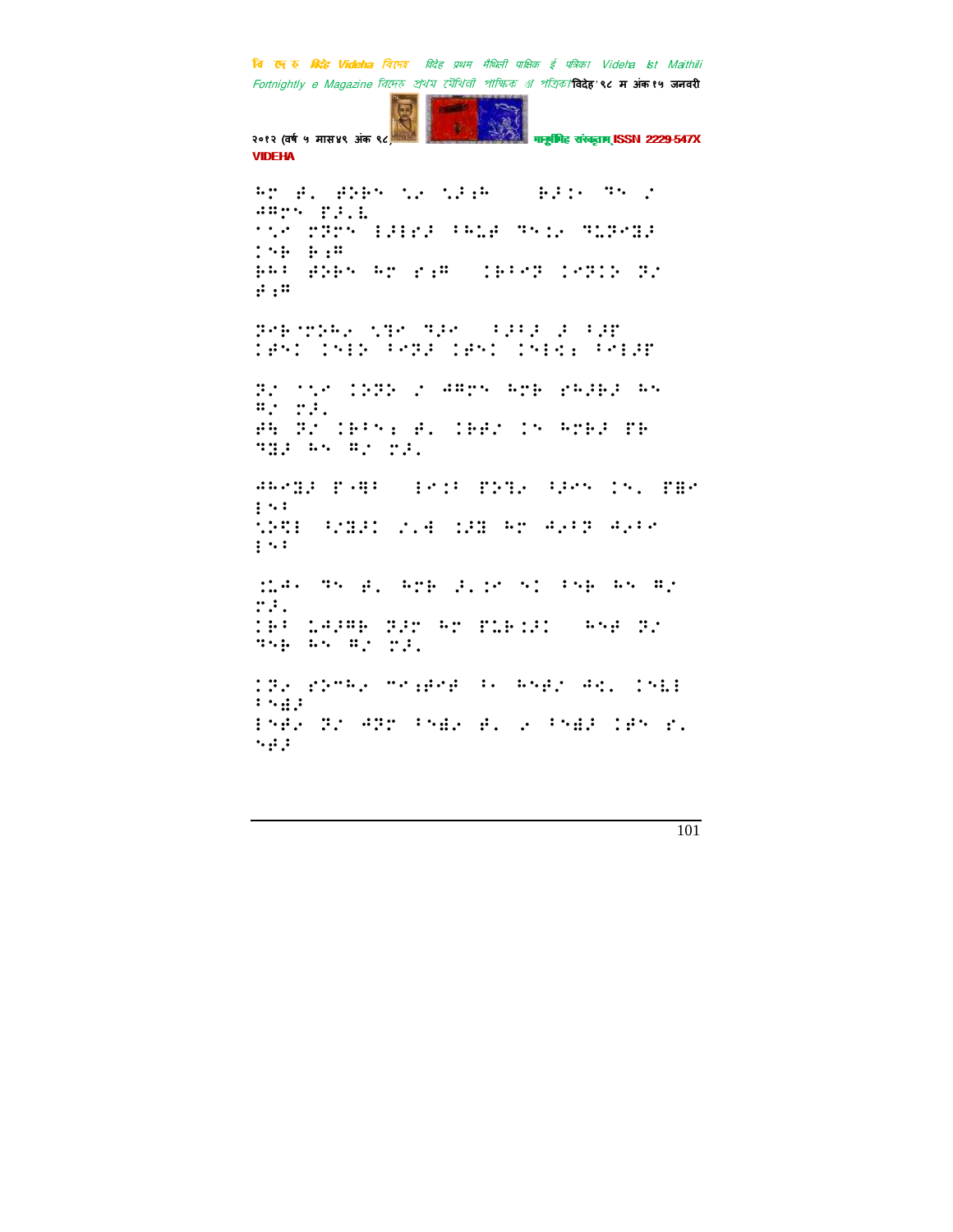**Service** ø, २०१२ (वर्ष ५ मास४९ अंक ९८) मानूबंगिह संस्कृताम् ISSN 2229-547X

**VIDEHA**  $\mathbf{g}$ 

ra. The rrea

TAL INF TTER AGE TIP ANTE FIRE THE BY HER ANY TO FAMILY

PROSE A. LIPP AT BLOC APOR to PRO PROTECTED ATES TRAPES

FRANCHE DE B. PARARE FARINGA FRAIN STRIP THE IEES TURNIER plicated companies ble capacitate

PETER COMPETE SOBLOGEN DE TESSETE BEAR TH AIR ATES TET TE SAN THE STATE OF PRESCRIPTION PERSON

**ASS ASS MR AT UPPER** APP TH PLAT ALBIM B. AT TPP.

TRINE, ROME TOM FROM INFORMA TAL INF TTAR ADM TIM ANTA PARE

يە  $\text{max}(-111)$ tant the there had the location  $: \ldots$ *lend pe* (espaciently syne amb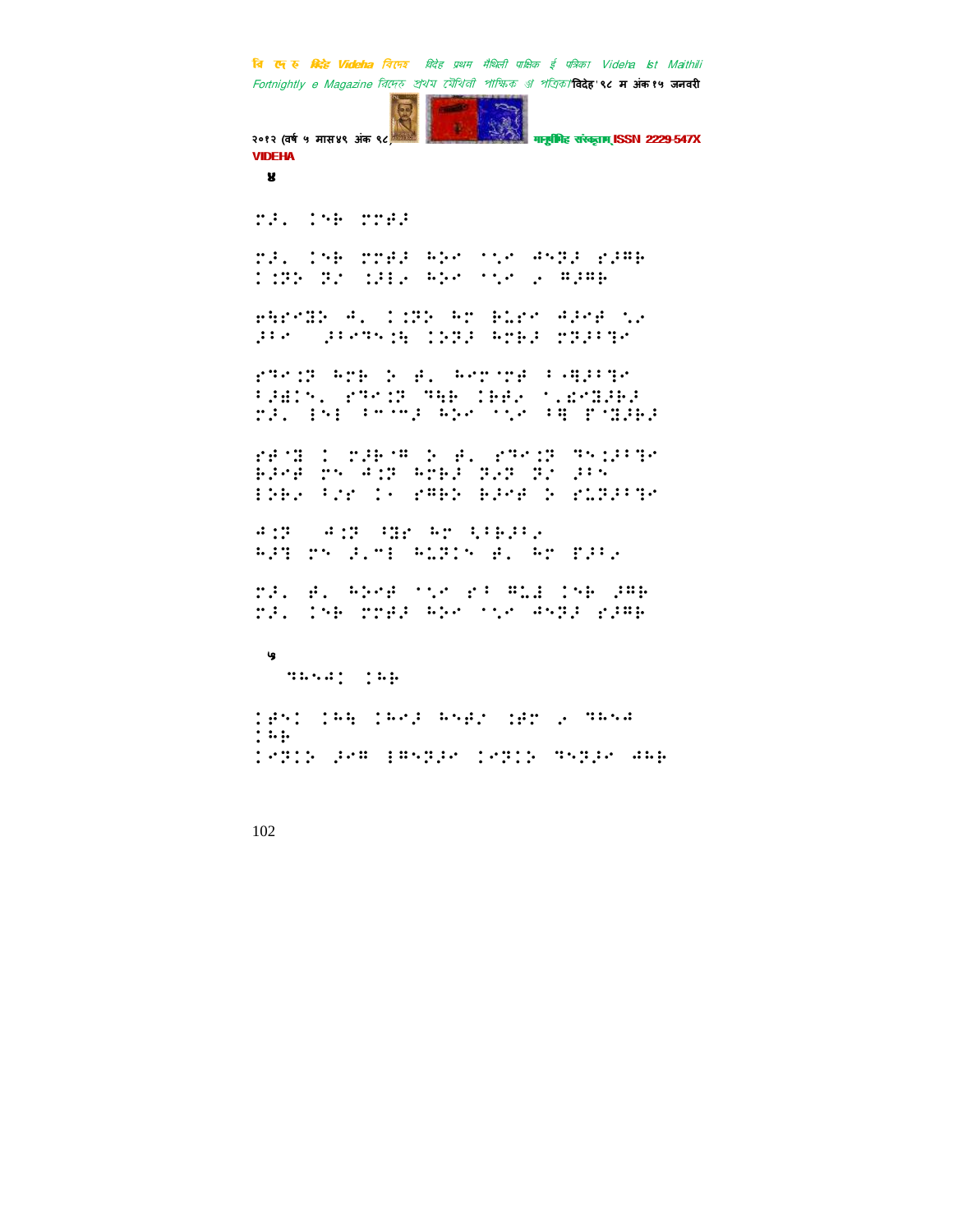**Separate** 球  $\psi$  . २०१२ (वर्ष ५ मास४९ अंक ९८) मानूबंगिह संस्कृताम् ISSN 2229-547X **VIDEHA** Popman Roods adapt Al Cos in Porter Ale the Sandr 1917-50 282 MITH (PHIP, 95 FPI MTH  $\mathbf{r}$ : PROTOCOL PROTECTIVO ANAPNO NONTO OPP **MAG THE POSSES** RITE AR AN NEW RELATIONS NEW MET **23. 25 Thish.** 2 FRENC IPPER FLATER 2 FRED B. 1333-c 38 AN PRAG TE ROS NTS 131 NRS RUTIO pp apple the rae enea frica en Area rie Boenco THE SENIES skiego (1948–1980) Anglik (p. 1961), prezy<br>1938 – Polski gr ξ. group and the group  $\begin{minipage}{.4\linewidth} \begin{tabular}{l} \bf 11 & 23.71 & 15.71 & 17.71 & 17.71 & 17.71 & 17.71 & 17.71 & 17.71 & 17.71 & 17.71 & 17.71 & 17.71 & 17.71 & 17.71 & 17.71 & 17.71 & 17.71 & 17.71 & 17.71 & 17.71 & 17.71 & 17.71 & 17.71 & 17.71 & 17.71 & 17.71 & 17.71 & 17.7$ ESP IT ESP Park the THE IN ANGELE PARK TOP **SUPPLY THE THE SERVICE** FINIT 'N' 'H IN philage they the

PORCH CONSTRUCTION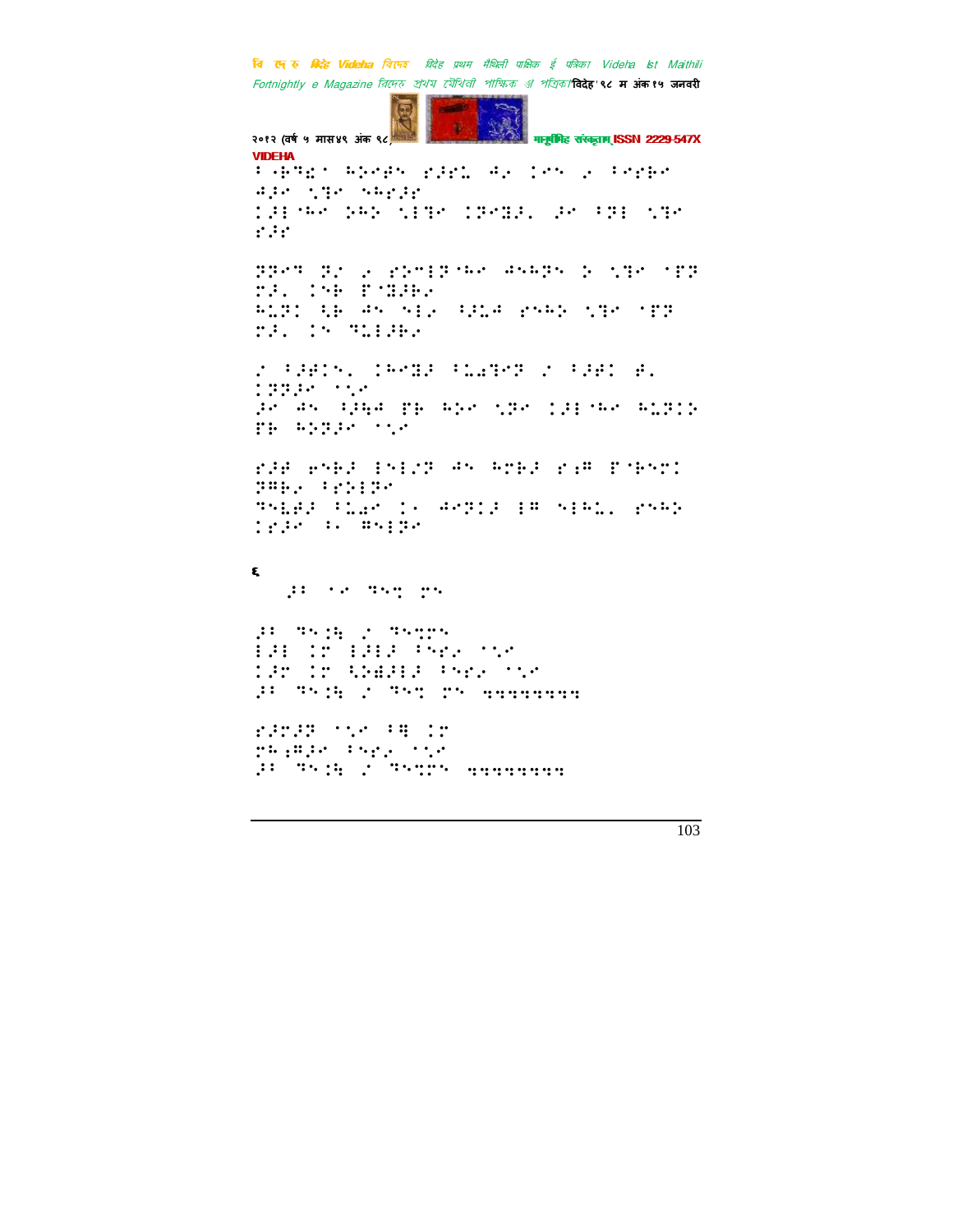**Service** ×, मानुक्रीह संस्कृतम् ISSN 2229-547X २०१२ (वर्ष ५ मास४९ अंक ९८) **WILL MADE IN** 

PAPPERDA (PAI PAPP TSP SUPPOSE & TETTE SESSENT

2020 1951 10 TV HATHE IPS TSEE TO POSSE 2 Third seconds

PALE TO BE IT PADEMENTARY TANK TO PURCH 2 Thur seconds

2127-112-18-12 troughor fast care the SUPPLE 2 TETE STRIPPE

ಀ

**VIDEHA** 

**MARK THE SERIE SERIES** 1510897 AS ARE ANNOUNCE

Ad. An EACAd: PRI MILERE **THEMS INTERFERING TELLS FET** THE WELL AN ANY STREET

Adv Ar BASAN: Crawford raid THE E PROPER AND A GAN TOO parent. **BS BEF STREETHER** 

Ag, Ar BAnder (11.21 (11.21B) 104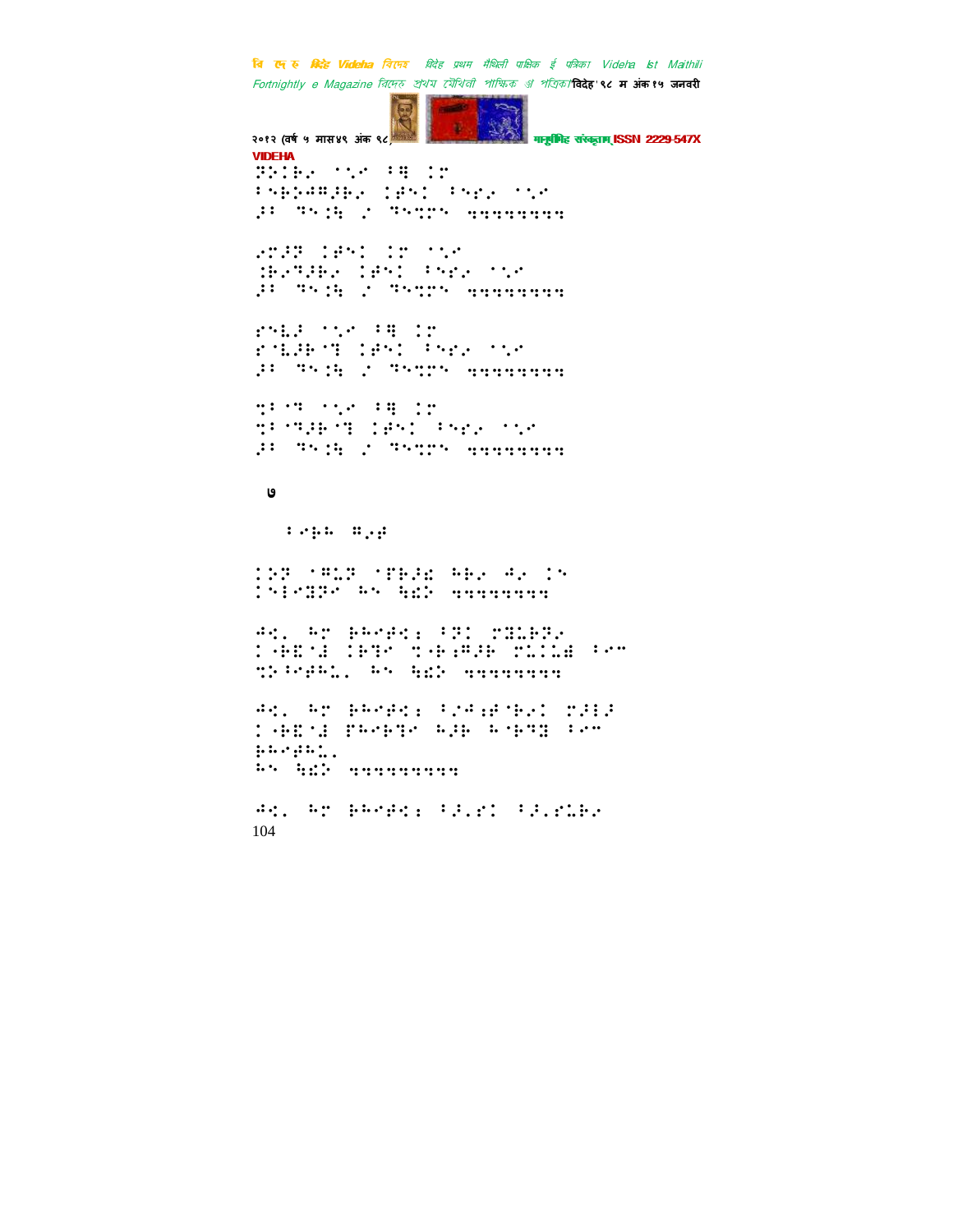**CONTRACTOR** 螺  $\psi$  . २०१२ (वर्ष ५ मास४९ अंक ९८) मानूबंगिह संस्कृताम् ISSN 2229-547X **VIDEHA THEM OFFY PARK WAR PELL PALE FARRY AN AME SHIPPIER** Ag, Ar BARAG, All rile **THEM INTE FURN THE AT** things, by Add ann 198 '952 'FE22 'PE2 '92 15 **INFORMATION ARE SERVICE**  $\epsilon$ Ther Sep RN BO ESPOBER SLOP NEOD POSSIBLE F-928 3.82 Ap 4258 1522 85 H. M.PRA F.MR (289) 1233 tag, apso gjep ar paf 1593 158 1941 194 1995 1999 (Ar ran FROM SPRINGER an de Porcher Alma (1955-1965) (1941)<br>Poral Alma ar Aan (1934-4  $\mathbf{S}$  $\gamma$  -parameters rifer ring: ASPA Anty 1428 mor

FORST ROBO SAMPA TP TR CECK ORDE

 $\cdot$  .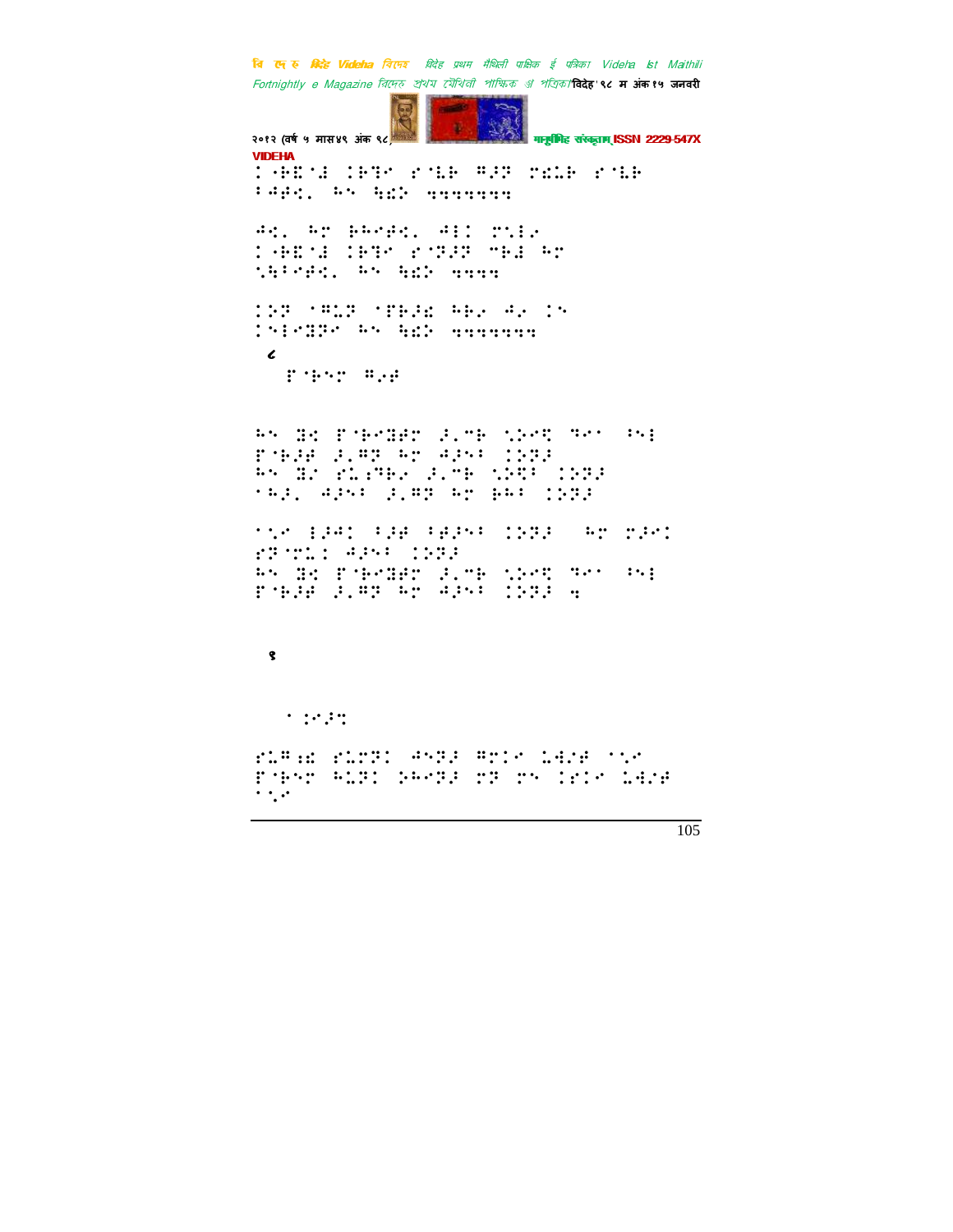

२०१२ (वर्ष ५ मास४९ अंक ९८) मानुषिक संस्कृतम् ISSN 2229-547X VIDEHA

A⢼⢾!⢳A⢼!⢺!⣁5!"!⢳5⢵!⢽!⢺⢼-! 2⢷⢴⢾!⢳⢼E!A⢽⣅!⢳⢷⢼!⢷⢳5⢵!⢽!⢺⢼!

⣈⢼⣉!⢳⢼E!A4"5!⢸⢵⢷!"E!-! WHICH IS NOT THE STRING [⣉!"⢽4⢾!⣁5⣊⣐!"⢳⢵!⣃⢵⢷!⢸!⢻5!

2⢳5⣅!⢵!⢷⣐⢻!⢷⢸"!A"⢷5!⢽4!⢺⢼⢾!⣁! ⢺⣈⢽!⢴!"⢵[⢴!⢾E!⢽⣝⢽!A⢷A"!⣔⣅!⢺⢼⢾!  $\cdot$   $\cdot$   $\cdot$ 

 $\cdot$  . The control of the control of the control of the control of the control of the control of the control of ⢸⢼⢻⢴.⢸⢼⢻⢴!⢹⣈!⣅E⢳!⢹⢷2⣜!!⢺⢼!b!

"⢺⢴!⣎⢺⢴!b!⢺⣈⢽![⣊4⣚!5⢻!⢻5!⣁⢴-! ⣎⣅⢷!⢺⢼⣅!⢴!⢸5!4!A⢼⢾"E!⢳E"⢴!b!  $55.5 \div 5.7$ 

१० !⢾!⢽⢴!⣁5!⢵!  $:=$ **₩** BERGHER (1955) 2012 11:52

**₽₽2# NIPL 2 4#2, 4#2** "⢸⣞⢼!⢻"E!⢽⢺⢼⢽-!  $F$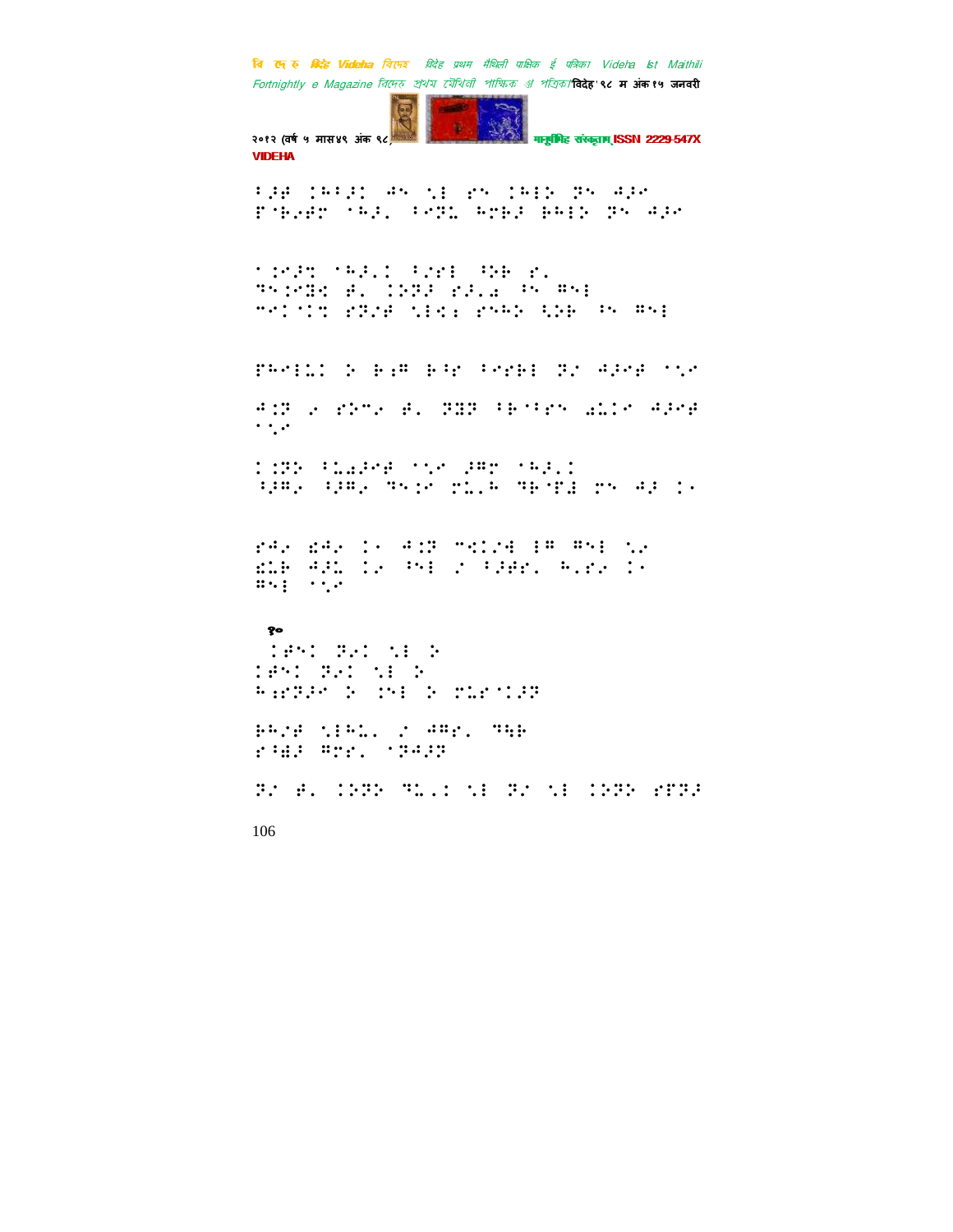**County** × मानुमिह संस्कृताम् ISSN 2229-547X २०१२ (वर्ष ५ मास४९ अंक ९८) **VIDEHA** HALL BY WHE MEAN IN THE SPOIN  $13333$ DIST REE NO DIR RSP THR AL ADAR SIN ANA **THE GREETING AREA ARABY THE WISE SEE: WE WAN** THIS AT THE THIS AT FIR TANT PLAPER NEW PICK PANEL THE PAR S WINNER WINNERING ISN BILL NE MAE Professor SEP Park Professor FOR 1951 IBMP SERVICE, FRED AR IS.  $1.1.17$ TAND RED NE REAR A DO MINIST PROTECTIVE SECTION FOR PLANT PRESS HI 88 *PRODUCE 22 2222* 191391 (156 F288 S483) PHP SPSP TOT HE THETTE TEMP SEP TEM THE MAY F HAPP SHAP TO PRINT **APPRA ( ) ( ) ()** () () () () () ()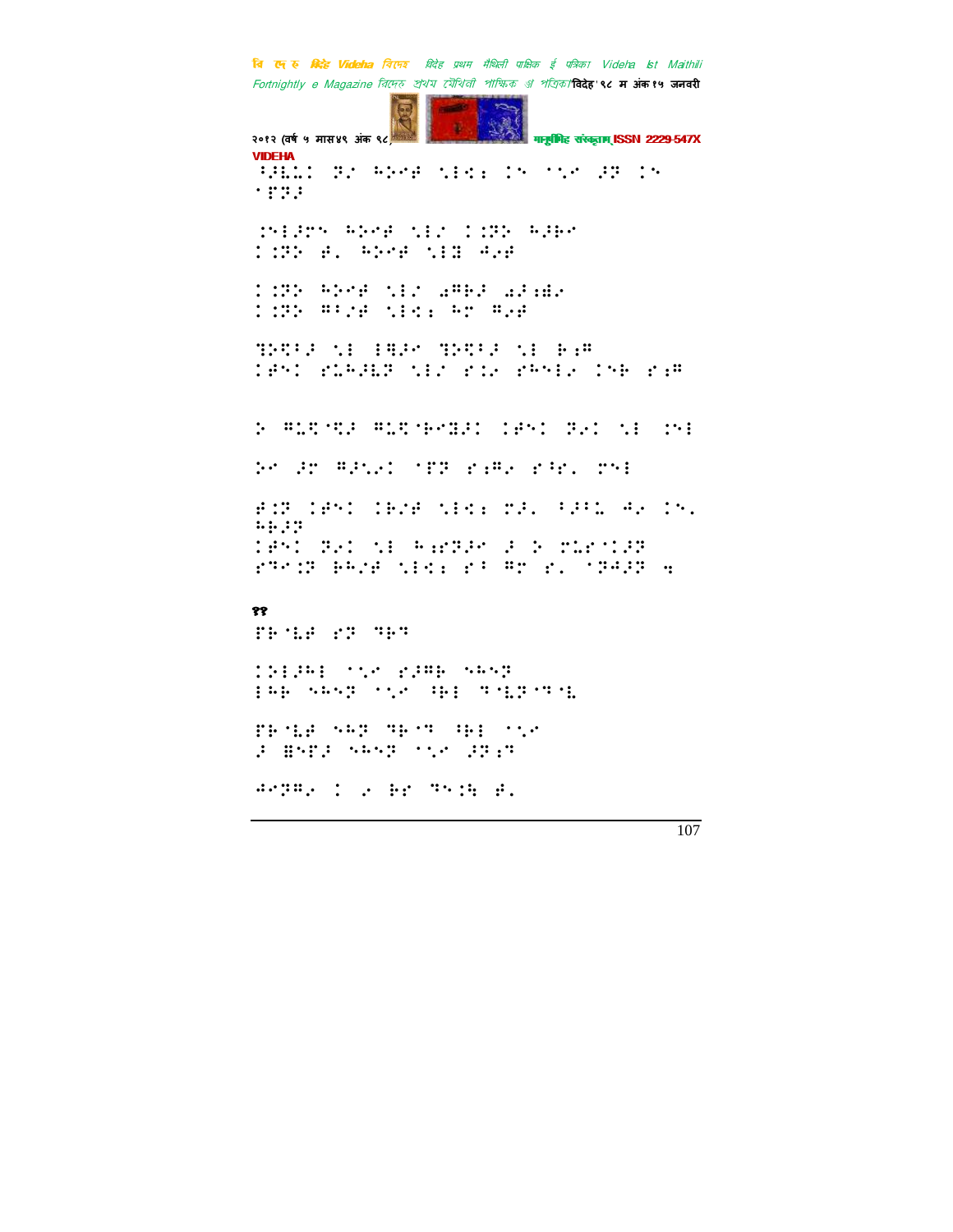

मनूर्वनिह संस्कृतम् ISSN 2229-547X २०१२ (वर्ष ५ मास४९ अंक ९८) **VIDEHA** test fare picae sis

APP APP TO TELL TEST PT SEIR PLIN AR RABE TIP

ehl shell clair him PROBLEMS DR.H. FP

TEME SEST TEM TEL MA F BATE SAST TER BERT

apro pale ar septipa<br>1985 tabl ame solar

ESBAN AL SAPOSAR (1980-1980)<br>1947: 1959-1962 An Eleague

rupe 6 mm rupe ma 54 Guerra Dina Barri

TRINK MP PLOT RESIN

## १२

Tibeder chr

RN BE PORTHER PRESS RNS (POBPBE

ara rogi gre puaga (akog)<br>Gel 1985 ge ga rel again mulga tel, the right and anguar cends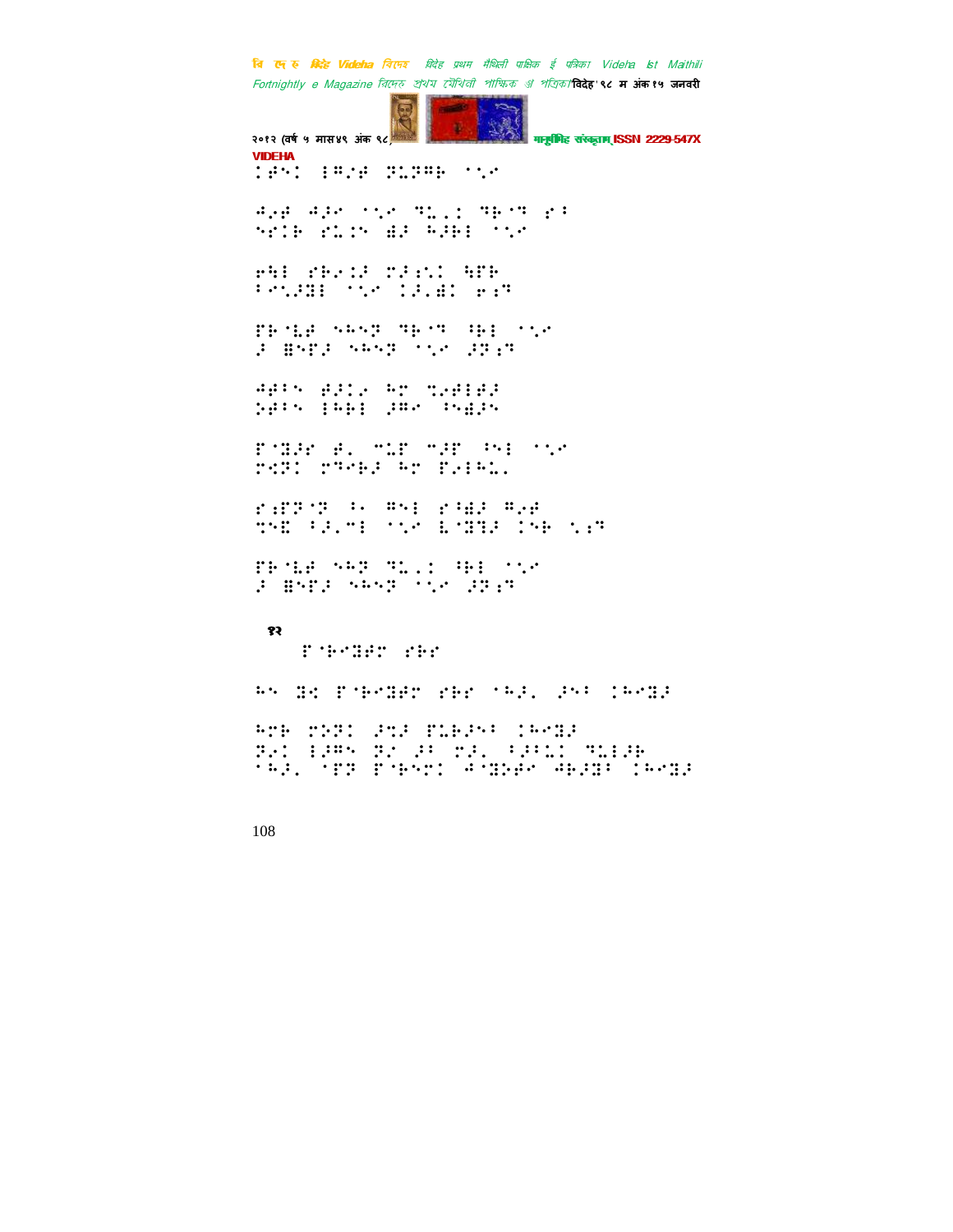**County** २०१२ (वर्ष ५ मास४९ अंक ९८) मानूबंगिह संस्कृताम् ISSN 2229-547X **VIDEHA** BS MA PORTHE SHO \*\*\*\*\*\*\*\*\*\*\*\*\*\*\*\*\*\*\*\*\*\*\*\*\*\*\*\*\* ng asiki ng nasa nan nasam<br>dinang ang nan nanang nan as policier car BAD 1986 BA MARA AWA 2 MARA MARABA tag, mpr acts: Sagno tachi When Published and \*\*\*\*\*\*\*\*\*\*\*\*\*\*\*\*\*\*\*\*\*\*\*\*\*\*\*\*\*\*\*\*\*\*\*\* FRA FORE NA DEC CLOSEAL ANE **MARY AND MARKET PROPERTY OF A 200** W BI POWBE SH \*\*\*\*\*\*\*\*\*\*\*\*\*\*\*\*\*\*\*\*\*\*\*\*\*\*\*\*\*\*\*\*\* FRA FOST NO CHAIR S. PELO PLIANCE **TRAL BIRBY, ROBA EX RANK CRABA** When His Principal Service .................................  $<sup>3</sup>$ </sup>

rare was the control of the minds 155 SI tea, pedicin mad the anticement **WAS SERVICE** Premium and the theory and the theory  $\ddots$ tal, trad rims are agreed target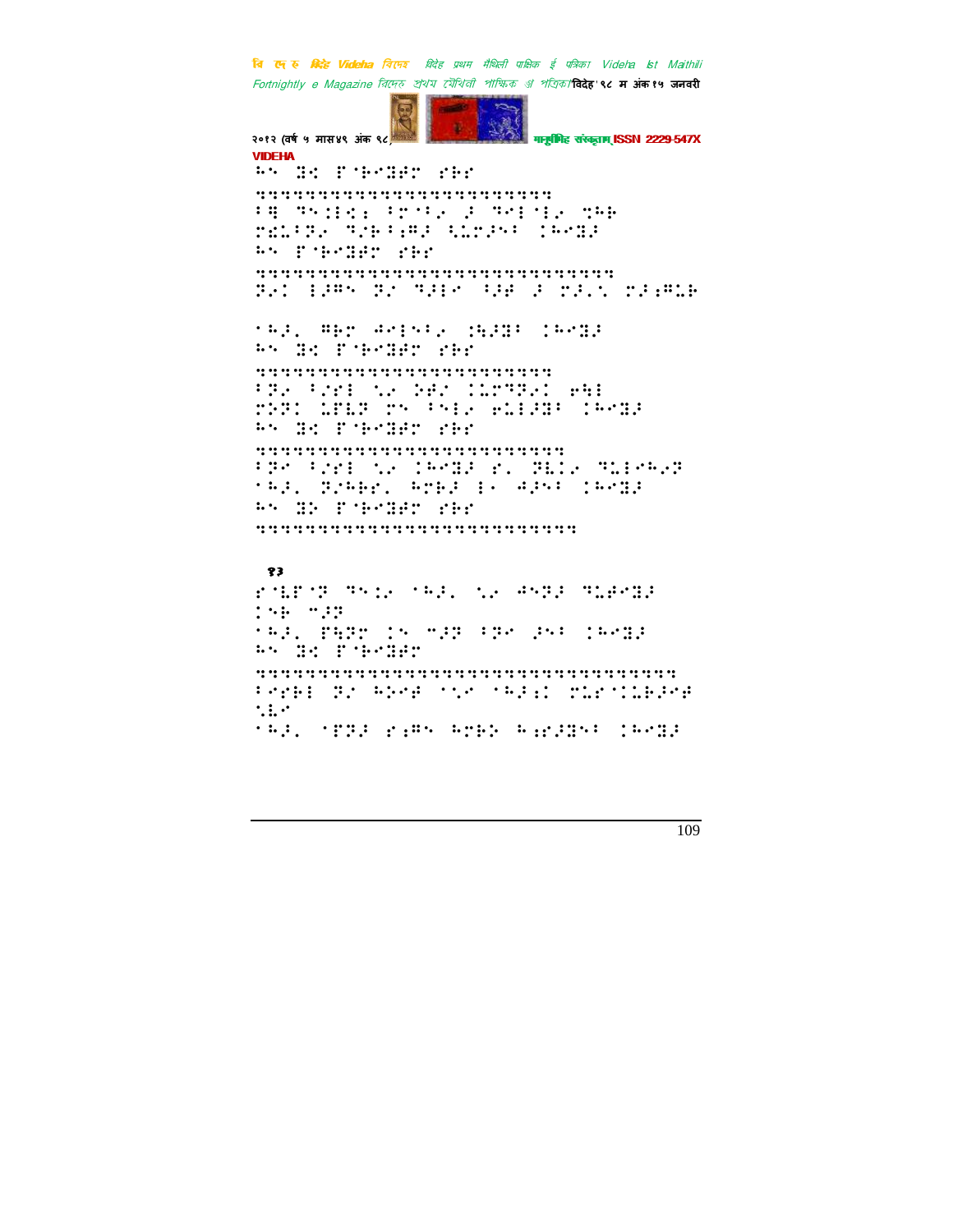```
Fortnightly e Magazine রিদেহ প্রথম মৌথিনী পাক্ষিক প্র পত্রিকা'বিदेह'९८ म अंक१५ जनवरी
२०१२ (वर्ष ५ मास४९ अंक ९८)
                       मानुबंधिह संस्कृताम् ISSN 2229-547X
VIDEHA
WAS SERVED TO A SERVED TO A PROPERTY
SAN HARRY TECHNICAL CONST
11.44 \pm 0.001RPD MERS MRE. PREMEDE ERPS CEREE
WAS SERVICE
SPAN WILL SEE MINE INF
526 529 156 1382 121258 15522
We de recept
This Police A. Thi And Sched
21.124TER TERRITORE POPE IPOSE
When Published and
*************************************
PROP BRIDE BRIDGE AND APPE POBPOR
REFUSE TRINING CREW TELESCOPE
AN BE PORTHER SAS OAR, 2ND CATER
TH PARLA
                     \dddot{\mathbf{r}}SAPPAY MESTER HELLE / SPEAKING
\ddot{\mathbf{S}} :
```
EVENTURE ENFORMED gal Philips

बि एक रु मिनेट Videha विएक विदेह प्रथम मैथिली पाक्षिक ई पत्रिका Videha Ist Maithili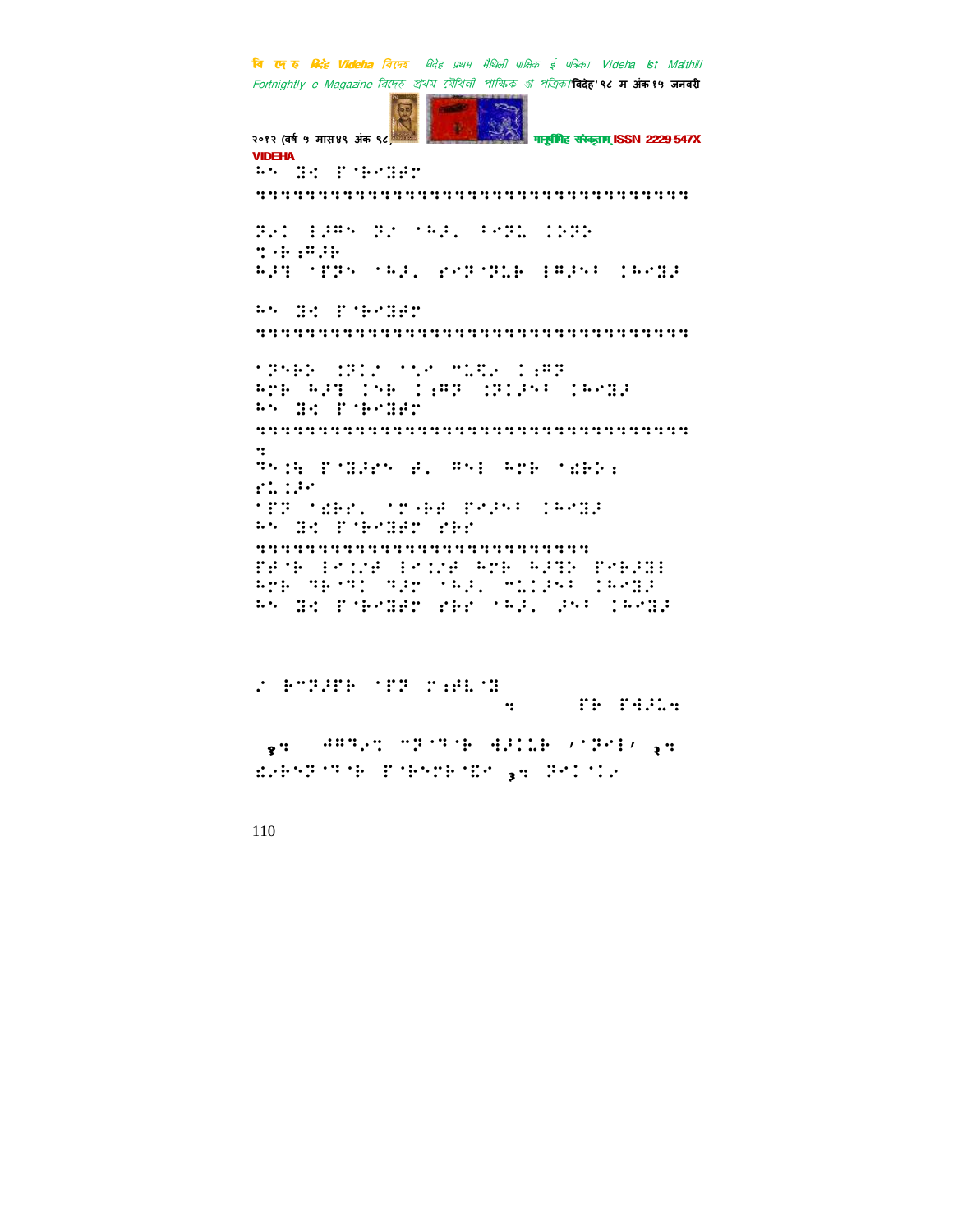बि एक रु मिनेड Videha विएक विदेह प्रथम मैथिली पाक्षिक ई पत्रिका Videha Ist Maithili Fortnightly e Magazine রিদেহ প্রথম মৌথিনী পাক্ষিক প্রাপত্রিকা**'বিदेह'९८ म अंक१५ जनवरी County** × २०१२ (वर्ष ५ मास४९ अंक ९८) मानूबंगिह संस्कृताम् ISSN 2229-547X **VIDEHA** PORTENTES THES CENES WHO ARTEST .... **.......**  $\ddotsc$  $\bullet$ **SARTER MOSTER BEELD / DEE**  $\ldots$  $\mathbf{r}$ 80282 In: 1138 32025 3201 NA AT REINE FRAGE FROM FISE NA A tikansk prek film **SORT STIP** Ph4 (2) (10) AP PICK SHAR PROSPERED SALA rhafi (ne rangelni rgag rgas er PE PARADAR PROP PASA POPULAR A BRANK SUPPRESS APPERDOMENTS ON HORIZON FORST IN: AT LONGED CROPS COOL OF  $\dddot{\cdot}$ POIR TAI THOSHERFOR INFORMIT An Albert SAlbe EAsps Frei Sie A THE TILE WHEN IN TILE WHEN IND An infrastructure (Archivers Co. 4 PART FRIE TOP REMEMBER 1973 IN 111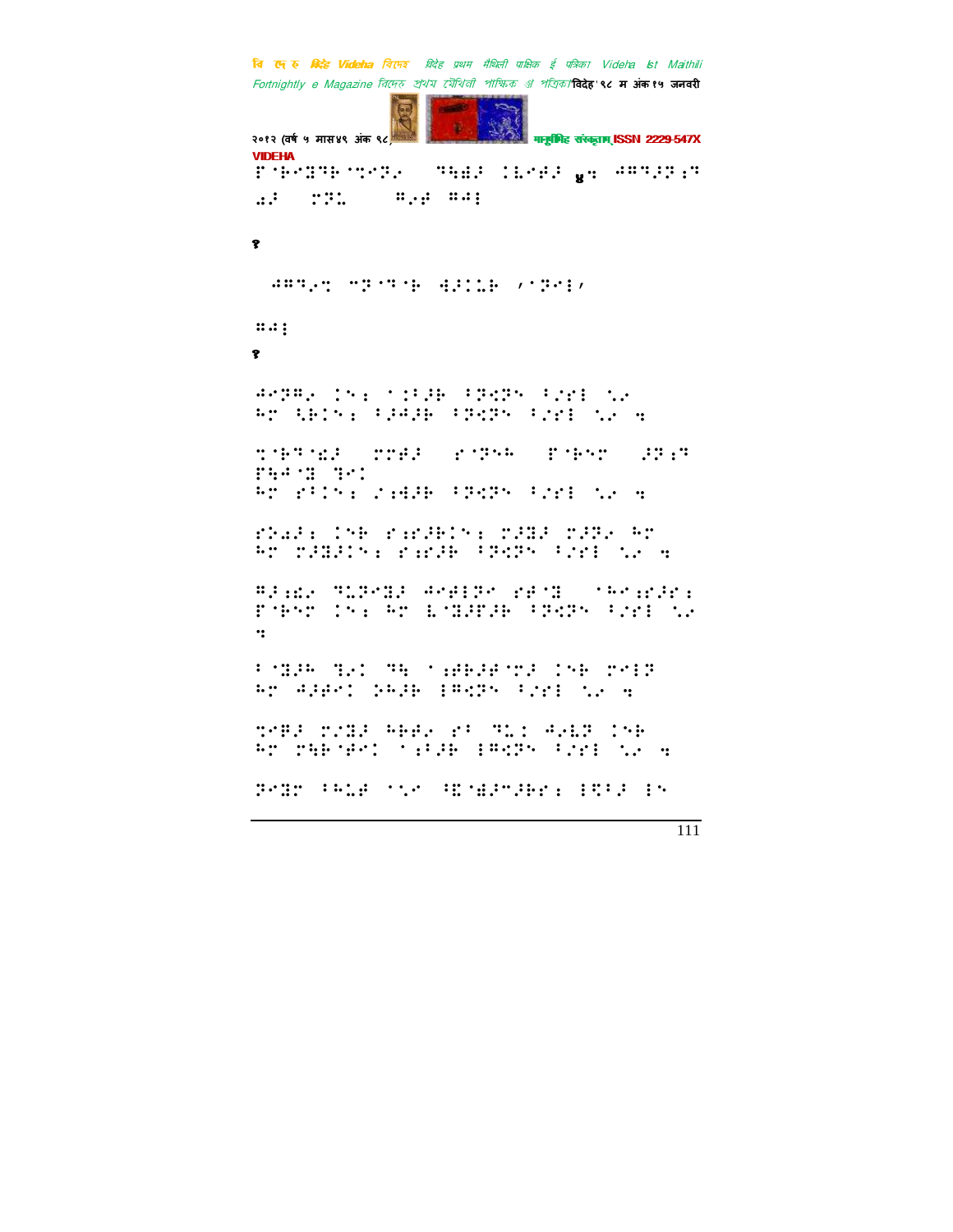Fortnightly e Magazine বিদেত প্ৰথম মৌথিনী পাক্ষিক প্ৰ পত্ৰিকা**'বিदेह'९८ म अंक१५ जनवरी Separate** २०१२ (वर्ष ५ मास४९ अंक ९८) मानुषिह संस्कृताम् ISSN 2229-547X VIDEHA  $F$  And an internal particle and a set of the set of the set of the set of the set of the set of the set of the set of the set of the set of the set of the set of the set of the set of the set of the set of the set of the २ ⢸⣓⣈!⣉⢿⢼!⢼⢵⢷!⢽⢳⢼⢷!⣁!⣙5⢼! ⢻⢷!A⢳⣅⢾!A⣝⢼⢳!A⢺⢼⢷!⣁!⣙5⢼!  $\dddot{\phantom{0}}$ BPD 195 'S CONSIN PRESS ⢽⢻⢽⢾⢴!"⣓⣈5!⢽⢼⢷!⣁!⣙5⢼!⣒! ⢺⢼⢾-2⢼⣐⢺-!⣅5-!⣉⢴5-!⣓5!⢼! ⢻⢵⢾⢷-⢻⢼!  $F$  , the set of the set of the set of the set of the set of the set of the set of the set of the set of the s  $\dddot{\bullet}$ 2⣞!⢸⢷45'!5⢵!⢳⢺⢼⢷⢵!⢸⢼⢻5!⢹55⢴! "⣝!A⢴⢼⢷!⢼!!⢽⢼⢷!⣁!⣙5⢼!⣒! 2⢵5!⢻⣋⢼⣝5!⢻⢼.⢻⢼!⢼⢽!⢷⢳5!⣁! A PRICA RAIL REPLACEMENT CONTRACTOR  $\ddot{\cdot}$ ⣈A⢼!5'!⣈⢽⢳⣅⣐!5⢳⣅⢼-⣋⣅⢼-A"⢼⣐⣟! "⣅⢾A⢼5'!⣈⢽⢳⣅⣐!2⣅⢼⢷!⣁!⣙5⢼!  $\dddot{\bullet}$ ⢵⢽!B⢷⣏⣜!⢳⣝⢼!⢵⢾⢼!"!!⢺⢼⢽⣝! ⢹⣅⣈!⢷!⢻⢵⣇⢷⢹⣎⢽!2⢳⢼⣋!⣁! pede 1991 (1995) (1995)

चि एत् रू मिन्हे Videha निएन्थ विदेह प्रथम मैथिली पाक्षिक ई पत्रिका Videha Ist Maithili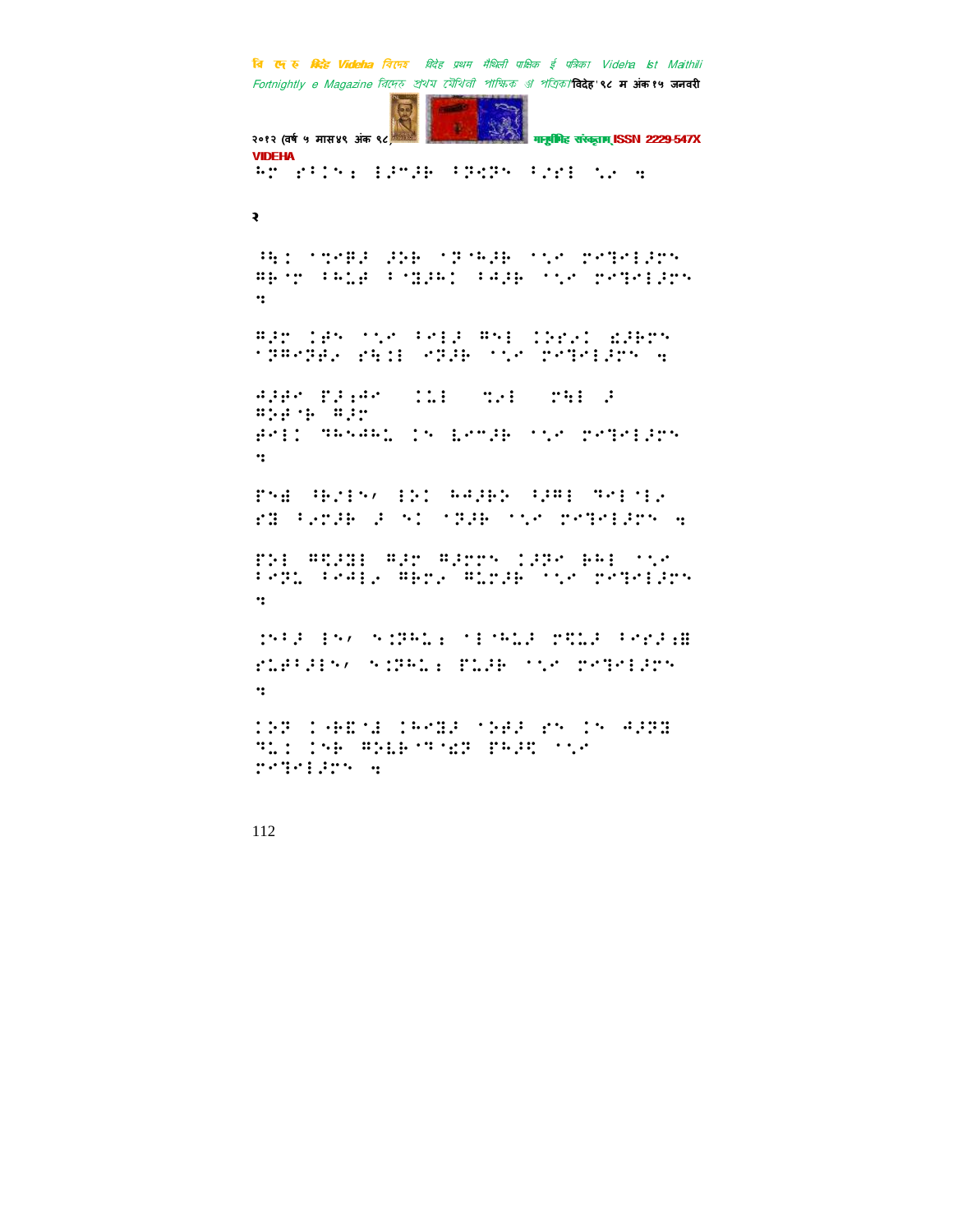```
चि एत् रू मिन्हे Videha निएन्थ विदेह प्रथम मैथिली पाक्षिक ई पत्रिका Videha Ist Maithili
Fortnightly e Magazine বিদেত প্ৰথম মৌথিনী পাক্ষিক প্ৰ পত্ৰিকা'বিदेह'९८ म अंक१५ जनवरी
                  Service
२०१२ (वर्ष ५ मास४९ अंक ९८) मानुषिक संस्कृतम् ISSN 2229-547X
VIDEHA 
२⣒!
 !⣎⢴⢷⢽⢹⢷!2⢷⢷⣏!
::.:⢹⣈⣓!⢾A⢼!⢾⢴5!A⢳4!⣁⢴-!⢽!⢺⢼⣅!
WEIGHTS
[1, 2, 3] [1, 3, 4] [1, 3, 5] [1, 3, 5] [1, 3, 5] [1, 3, 5] [1, 3, 5]"⢷⢼E⢾!
⊣r erlein erre ⊞reepe 95
'EF.ET PART A
⢵⢳⢵!⣁⣝4!⢳⢳⢴E!⢺⢽⢵⢽!⣃⢼!"E[b!
⢼⣞!
⢳E!⣝⣊!⢼5!⣈⣓A!⢺⢽4!⣁⢴-!⣉⢼"⢽!
⢾⢷⢺⣓!⢴!⢳⢵"!
^+ Edit scheef behaving the filmen
⢺⢼⢾!
⣎⢷!⢽⢼!⢶!"⣅E⣃⢼b!2⢷⢹⢼⢹⢼.
2⢷⢽⢼⢽⢼E!
⣁⢴!⣎2⢼5!⢳⢼E!⢷b!⣅⢻⢼⢳⢴!2⢷2⢵⢾⢼.
2⢷⢽⢼⢾!
\sim Probable propriet in the product.
⣚⢼⣟!⣁!
22⢽!⣎⢼⢷!55!"⢸⣝⢵!5b!
A4" FELENTS
२०६२/१०/०१-!⢾5⢼."⢷⢼E⢾!
```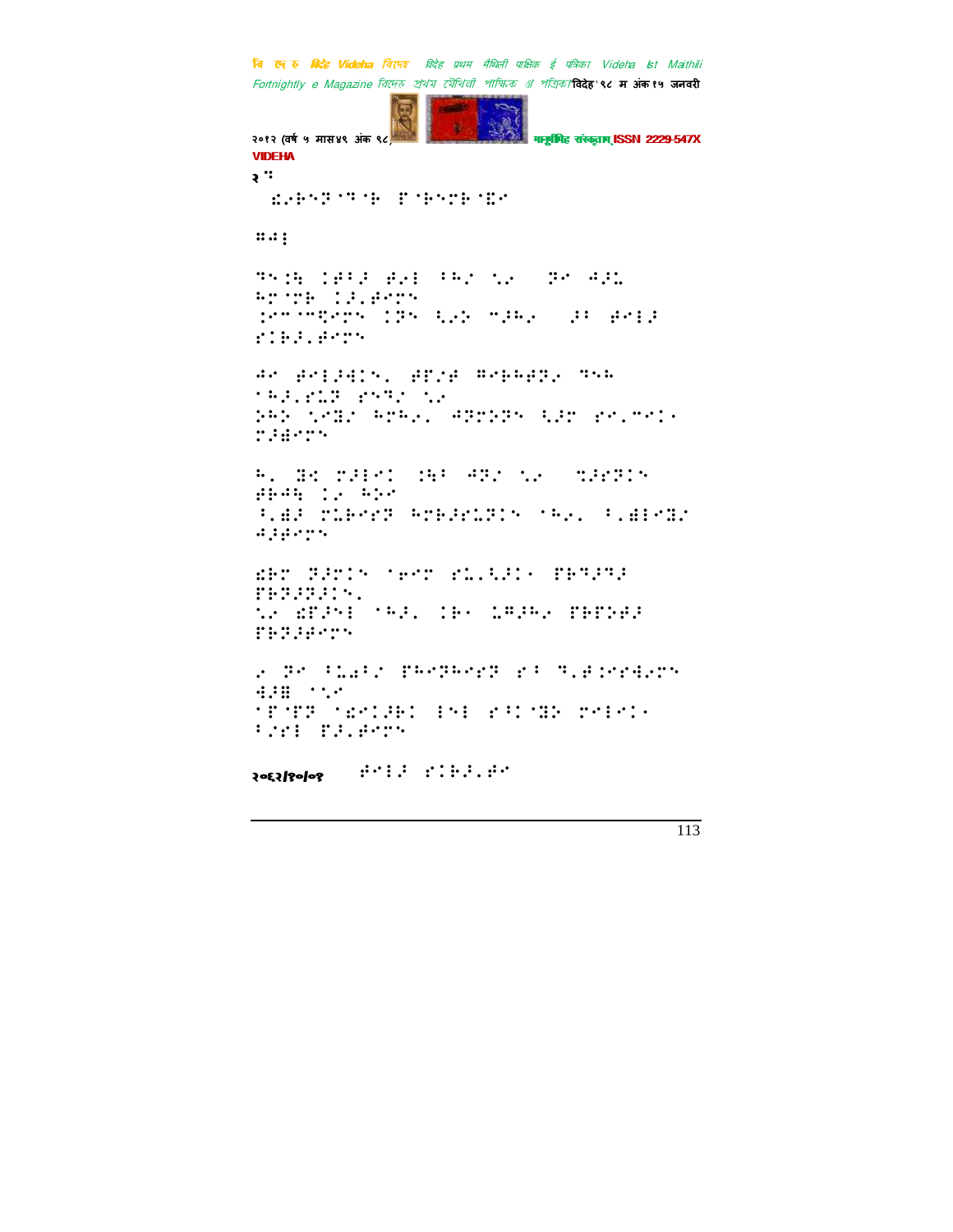```
Fortnightly e Magazine রিদেহ প্রথম মৌথিনী পাক্ষিক প্রাপত্রিকা'বিदेह'९८ म अंक१५ जनवरी
                   Service
                     ø.
२०१२ (वर्ष ५ मास४९ अंक ९८)
                             मानुबंधिह संस्कृताम् ISSN 2229-547X
VIDEHA
\overline{\mathbf{3}} :
 SECTION EMPRESHMENT COMMUNICATION
   27.96.13
EMBRE PAND YAR 18
FR FAMILY CON
bûsê Jiliyayîran (p.
ITE 2 ME LIPP PRO IB2
IESE 2 TULL DY KARD KA PRZ<br>IMPORTANCE DY 1285-128 TEZ
1890 S MARS SEAR PAIR TEAM
rnaal Pobron
PTPHI PORTS PORTRAINING PATP
30 B, 051 30 1851 3031
TA AR REPORTED TEMPORE PORTEDENT
STARP (1923) PREES TO STREP DER S<br>STARPES (1933) ROSES (1838-280) DESC
TREE PORTER NATA SPEED PROCE
143:131:132:142This recovered the
F Thill ridge to Alaper the
SIB SPORTING
the children will child
page was made the
114
```
बि एक रु मिनेड Videha विएक विदेह प्रथम मैथिली पाक्षिक ई पत्रिका Videha Ist Maithili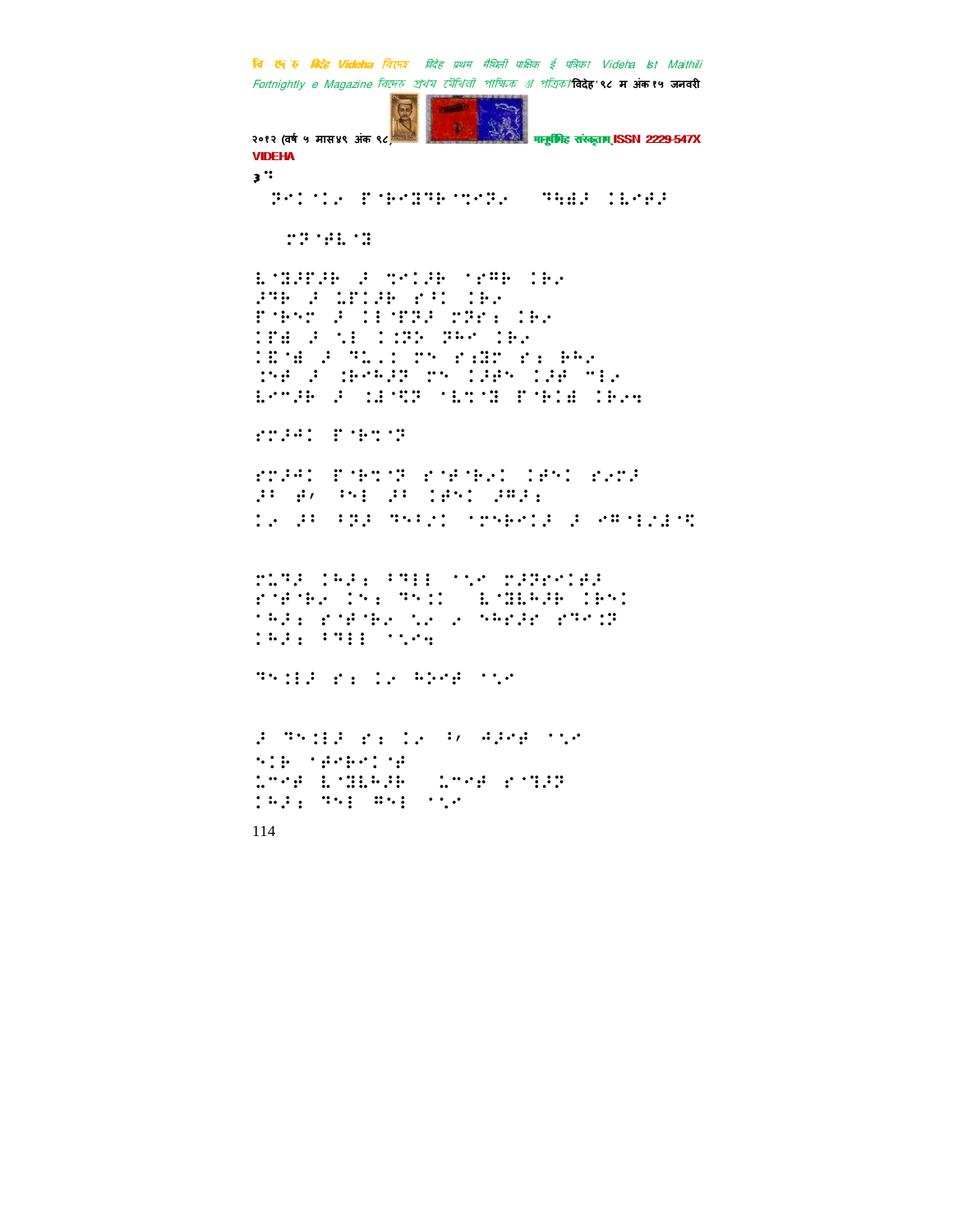> **Service** ø.

२०१२ (वर्ष ५ मास४९ अंक ९८) मानुबंधिह संस्कृताम् ISSN 2229-547X **VIDEHA** 

APARA CLAM TRIA MIN FTAR TERLAR (FTAR THETE A FTAR r (Fort  $\vdots$  :  $\vdots$ 8724 Th 1284 Th 2604

 $\mathbf{g}$   $\mathbf{B}$ 

 $\begin{array}{ccccccccc} \texttt{diff} & \texttt{diff} & \texttt{diff} & \texttt{diff} & \texttt{diff} \end{array}$  $\mathbb{R}^n$  ,  $\mathbb{R}^n$  and  $\mathbb{R}^n$ PART TORK REACTION ARE ANYON rodad a poróbol ear ("Abop)<br>Songal ("Aola" relata ("Songa  $\frac{1}{2}$  :  $\frac{1}{2}$  :  $\frac{1}{2}$  :  $\frac{1}{2}$  :  $\frac{1}{2}$  :  $\frac{1}{2}$  :  $\frac{1}{2}$  :  $\frac{1}{2}$  :  $\frac{1}{2}$  :  $\frac{1}{2}$  :  $\frac{1}{2}$  :  $\frac{1}{2}$  :  $\frac{1}{2}$  :  $\frac{1}{2}$  :  $\frac{1}{2}$  :  $\frac{1}{2}$  :  $\frac{1}{2}$  :  $\frac{1}{2}$  :  $\frac{1$ **TEST STATE ALLEY CONSTRUCT** an Savaret Flore albumit by<br>Pront rolled the actual Sharpar **THE CONSTRUCTION OF THE CONSTRUCTION** 

 $\cdots$ :

PORTHER SALE IN HIM THE AMPIRE AND  $\mathbb{P}(\mathbb{R}^d) \cong \mathbb{R}^d \cong \mathbb{R}^d$ APEND B AT NPBS PAR TERRIT SAI  $\begin{minipage}{.4\linewidth} \begin{tabular}{l} \multicolumn{2}{c}{\textbf{\textit{2}}}\\ \multicolumn{2}{c}{\textbf{\textit{2}}}\\ \multicolumn{2}{c}{\textbf{\textit{2}}}\\ \multicolumn{2}{c}{\textbf{\textit{2}}}\\ \multicolumn{2}{c}{\textbf{\textit{2}}}\\ \multicolumn{2}{c}{\textbf{\textit{3}}}\\ \multicolumn{2}{c}{\textbf{\textit{2}}}\\ \multicolumn{2}{c}{\textbf{\textit{2}}}\\ \multicolumn{2}{c}{\textbf{\textit{3}}}\\ \multicolumn{2}{c}{\textbf{\textit{4}}}\\ \multicolumn{2}{c}{\$ 1893 R1935 R31 (185831 135 12 R836

 $\cdots$ 

 $\frac{115}{115}$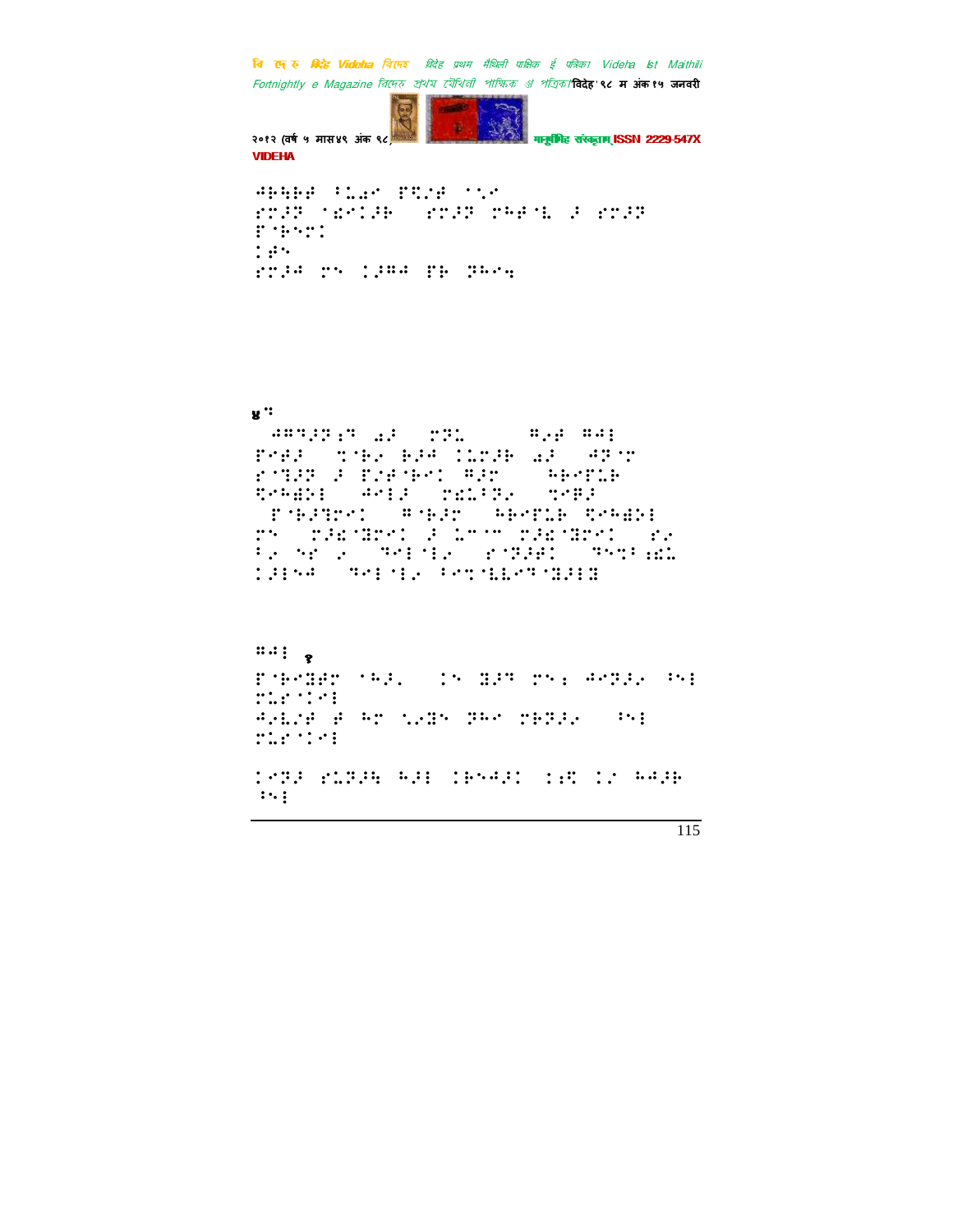**Separate**  $\mathbf{0}$ मानूबंगिह संस्कृतम् ISSN 2229-547X २०१२ (वर्ष ५ मास४९ अंक ९८) **VIDEHA** FULLER CRAIN TABLES IN THIS SEE mar tiet EFI PRAMERAM PRESING SCHEENING  $1.101$ Province Prak Polician Province mar tier INDRED INDRED BROWN BRACK BOARD ARE  $22.521$ AND PLOTEHERS TRAVEL BRAZE THE mar tiet RTE TIZZ TITE THI THE MARI IN  $\gamma$  ,  $\gamma$ FRIE NIE PART IN STRIE ARTIK PA mar tiet **ABSIS AND STATE**  $\cdots$ **ANY ANY PET ATES STORY THE SALE TIME ATES** App of C Hpd (20 128 pm) Independent of the Second Second 87 THE 12 # 1222 THE 285 THE TAIL THE HIGH WORLD WE CHAIN THE SAN WILL 116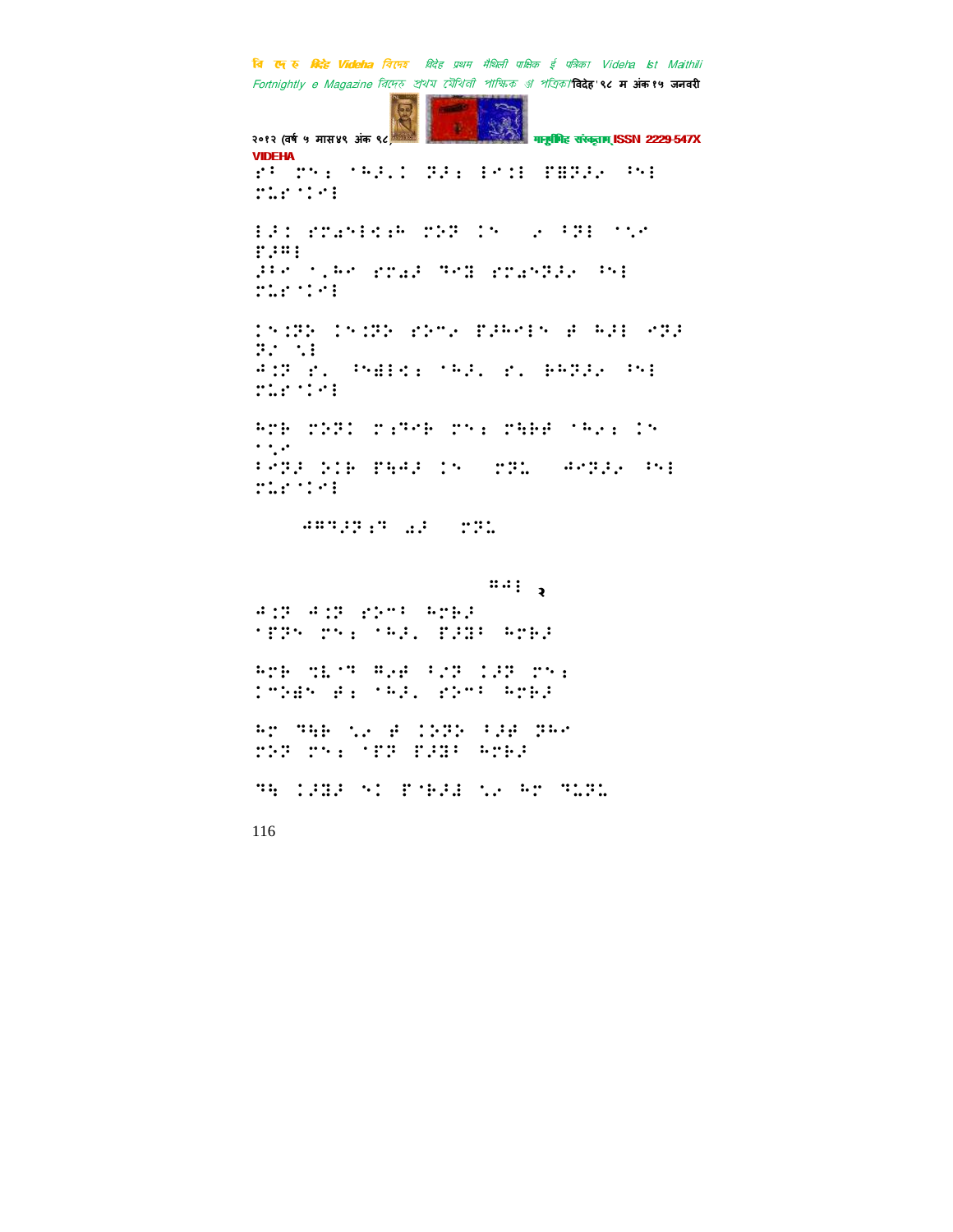**Service**  $\mathbf{0}$ मनूर्वनिह संस्कृतम् ISSN 2229-547X २०१२ (वर्ष ५ मास४९ अंक ९८) **VIDEHA** steps postup, single appl 182. IBENE AN BEVORA. IN NA<br>BEEA FARA BROADE BEEA  $489.19.19$ 

 $\mathbb{R}^2 = \mathbb{R}^2$ 

 $x_i$ 

MAP MAP I BE SEAT IN THE  $\ddotsc$ Produktion NI TRE, NA TRUPPE ROBE IBNAD B.  $1007 - 100$ SI THE PARE ANGE ANDN IDNAI IDNED tell in Ham infoile lina alogue  $\frac{1}{2}$   $\frac{1}{2}$   $\frac{1}{2}$   $\frac{1}{2}$   $\frac{1}{2}$   $\frac{1}{2}$   $\frac{1}{2}$   $\frac{1}{2}$   $\frac{1}{2}$   $\frac{1}{2}$ SI THE PAP SEA PROBLEMS FOR POPPORT  $\sim 1/\sqrt{2}$ FOR TIRE IN BEAUTH NOR NEW Probable to PHOTOGRAPH 15 NORTH PROFESSION  $: \mathbb{R}$ Pornie tra Alcha discussioned and teach  $\dddot{\phantom{0}}$ Ara An make the rn rugger (Ar  $49.16$ BY BRIBY THE AMBE SA IRV B. BRIE  $\mathcal{L}^{\text{L}}\mathcal{L}^{\text{L}}\mathcal{L}^{\text{L}}$  ,  $\mathcal{L}^{\text{L}}\mathcal{L}^{\text{L}}$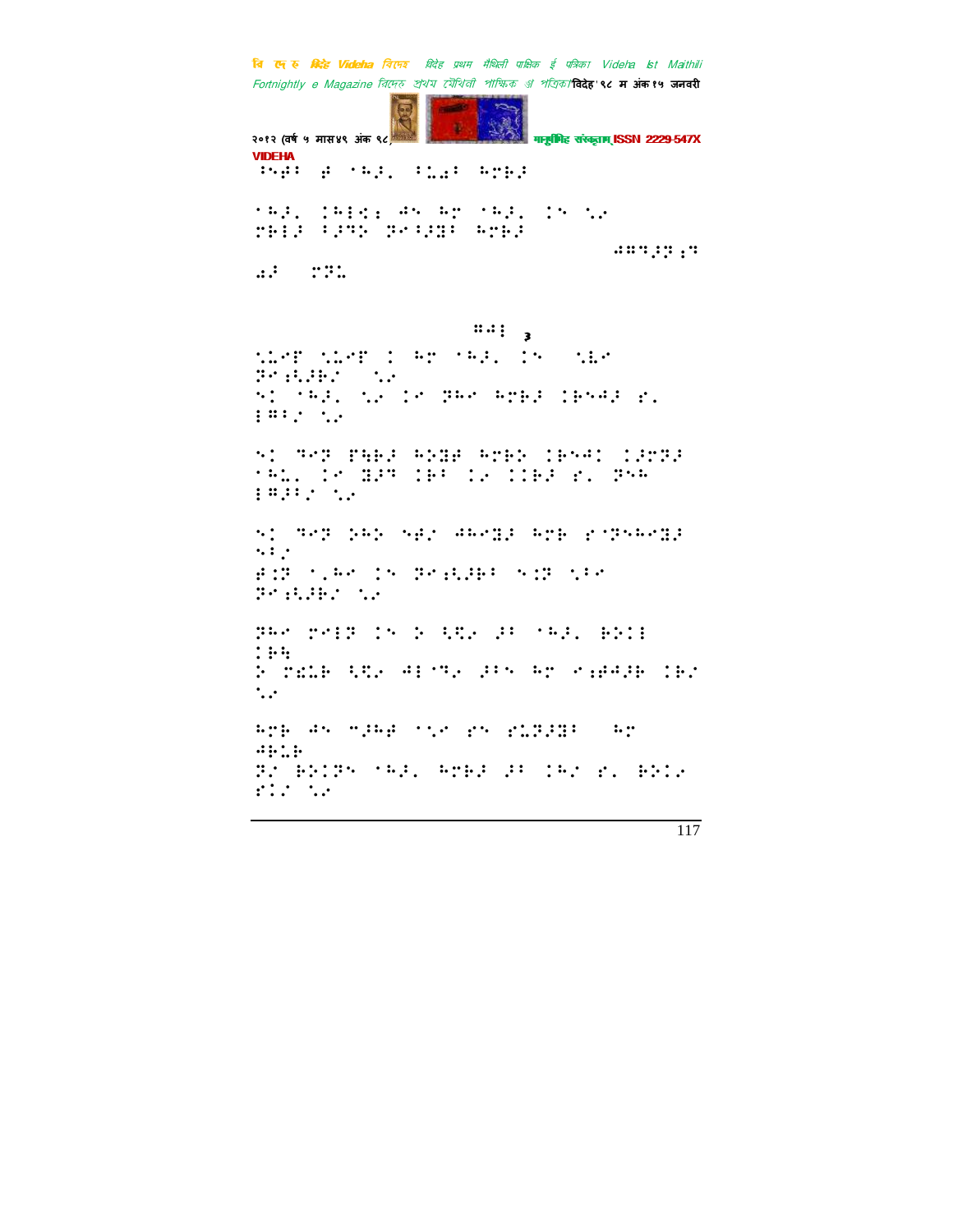मानूसीमेह संस्कृताम् ISSN 2229-547X २०१२ (वर्ष ५ मास४९ अंक ९८ **VIDEHA** 

**ABSER AS STA** 

 $\mathbb{R} \cdot \mathbb{R} = \mathbb{R}$ 

Hilliers reemed an **18 HORE THE END THE EN**  $\overline{\mathbf{z}}$ 

1988: 15 BIL BRUTA IS POPTRA BY<br>FREE IBBR FROUGHAM BY OUTBRACH  $-142.422$ 732 00 **SEL 1232** 

PRO 159 # (1P) Think Point Thin in The 1979 Fax In ( Fax In **BEL 1992** 720 02

 $\begin{array}{cccccc} \mathbf{W} \vdash \mathbf{r} \mathbf{W} & \mathbf{r} & \mathbf{r} & \mathbf{r} \mathbf{W} \vdash \mathbf{r} & \mathbf{r} & \mathbf{r} & \mathbf{r} \mathbf{W} \mathbf{W} \mathbf{W} \mathbf{W} \mathbf{P} \mathbf{P} \mathbf{P} \mathbf{P} \mathbf{P} \mathbf{P} \mathbf{P} \mathbf{P} \mathbf{P} \mathbf{P} \mathbf{P} \mathbf{P} \mathbf{P} \mathbf{P} \mathbf{P} \mathbf{P} \mathbf{P} \mathbf{P} \math$ TRHET IN HE 2 MILL FRAME BOIL TELEVIS AT SCALENCE aguna au chhaige chémag an 18 PHP BP THE BP - THE BP

**BIL CHA TERMA IN** De 1992 AN CREATE AND CREATE  $\overline{\mathbf{z}}$ 

**A MONEY CONSTRUCT TH PARL:** se brage warm se office conde ad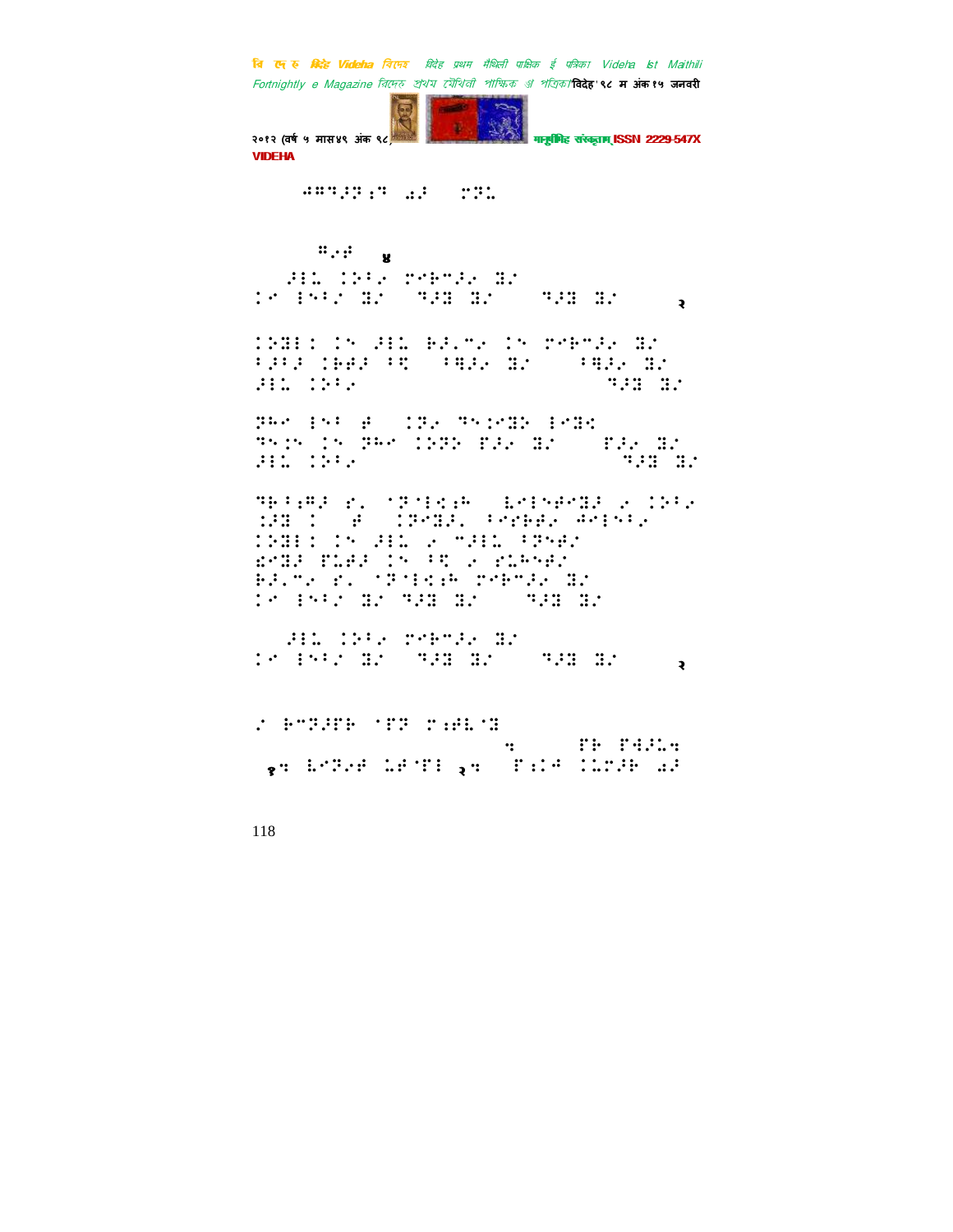```
चि एत् रू मिन्हे Videha निएन्थ विदेह प्रथम मैथिली पाक्षिक ई पत्रिका Videha Ist Maithili
Fortnightly e Magazine বিদেত প্ৰথম মৌথিনী পাক্ষিক প্ৰ পত্ৰিকা'বিदेह'९८ म अंक१५ जनवरी
                                 Service
२०१२ (वर्ष ५ मास४९ अंक ९८) मानुषिक संस्कृतम् ISSN 2229-547X
VIDEHA 
\ddot{\mathbf{S}} :
 !⣇⢽⢴⢾!⣅⢾25!
A \sim H"���"��"��! "���"���! "���"��! "���"��! "���"��! "���! "���! "���! "���! "��
22⢽!⣎⢼⢷!
"⣊!A⢷⣈!"⣐!⢳!A⢼⣞!"E!A⢳4⢾!⢾⣐⢻!⢸b!
⢻5!⣁5!
"⢼⢺!⣓5⣝0!⣇⢾B⢷⣏⣜⢼!"⣐!⢸⢷!⢻5!
\cdot.:
⢼!2⢽!"⢸⣞⢼!⢷⣊⢹⢷!⢷⣓2!⢹⣈⢼!⢹5⢴!
5 : \frac{1}{2} : \frac{1}{2} : \frac{1}{2} : \frac{1}{2} : \frac{1}{2} : \frac{1}{2} : \frac{1}{2} : \frac{1}{2} : \frac{1}{2} : \frac{1}{2} : \frac{1}{2} : \frac{1}{2} : \frac{1}{2} : \frac{1}{2} : \frac{1}{2} : \frac{1}{2} : \frac{1}{2} : \frac{1}{2} : 
"⣅⣎⢷⢾!⢾E!⢾⢳".⢽⢳"!b!⢹⢾⢴!
⣅⢹⢼!⢼⢽!⢼⣝!⢳⣝⢼!A⢹5⢾!22⢽!"⢵[!⢼!
\vdots ....
 ⢳⣝⢼!⢵!⢹⣈⢼⢵⢾!22⢽!⢷⣊⢹⢷!⢷⣓2!
[56, 76] [56, 76] [56, 76] [56, 76] [56, 76]:^{\prime} . And the state of the state of the state of the state of the state of the state of the state of the state of the state of the state of the state of the state of the state of the state of the state of the state of t
ASED ANN THE SPACE TO THE
ANG PAGE PERSONAL PRO
"⢷⢼⢷![5⢼A4⢾!⣁!5⢼⣋5⢴!⣝⢵⢺⢽⢼!
A⣞⢴!⢳⢵⢾!⢾E!⢷⢾!⢼⣝!⢺⢾⣝⢼!⢵⢽⢼!
ASER (1955) THE STATE OF STATE STATE OF STATE STATE STATE STATE STATE STATE STATE STATE STATE STATE STATE STATE STATE STATE STATE STATE STATE STATE STATE STATE STATE STATE STATE STATE STATE STATE STATE STATE STATE STATE ST
\mathbb{R}^nA⣞⢴!⢸5!⢾E!⢸⢼⢻⢽!⢳5!⢺⢼⢾!⣁!
⢼⣝!
```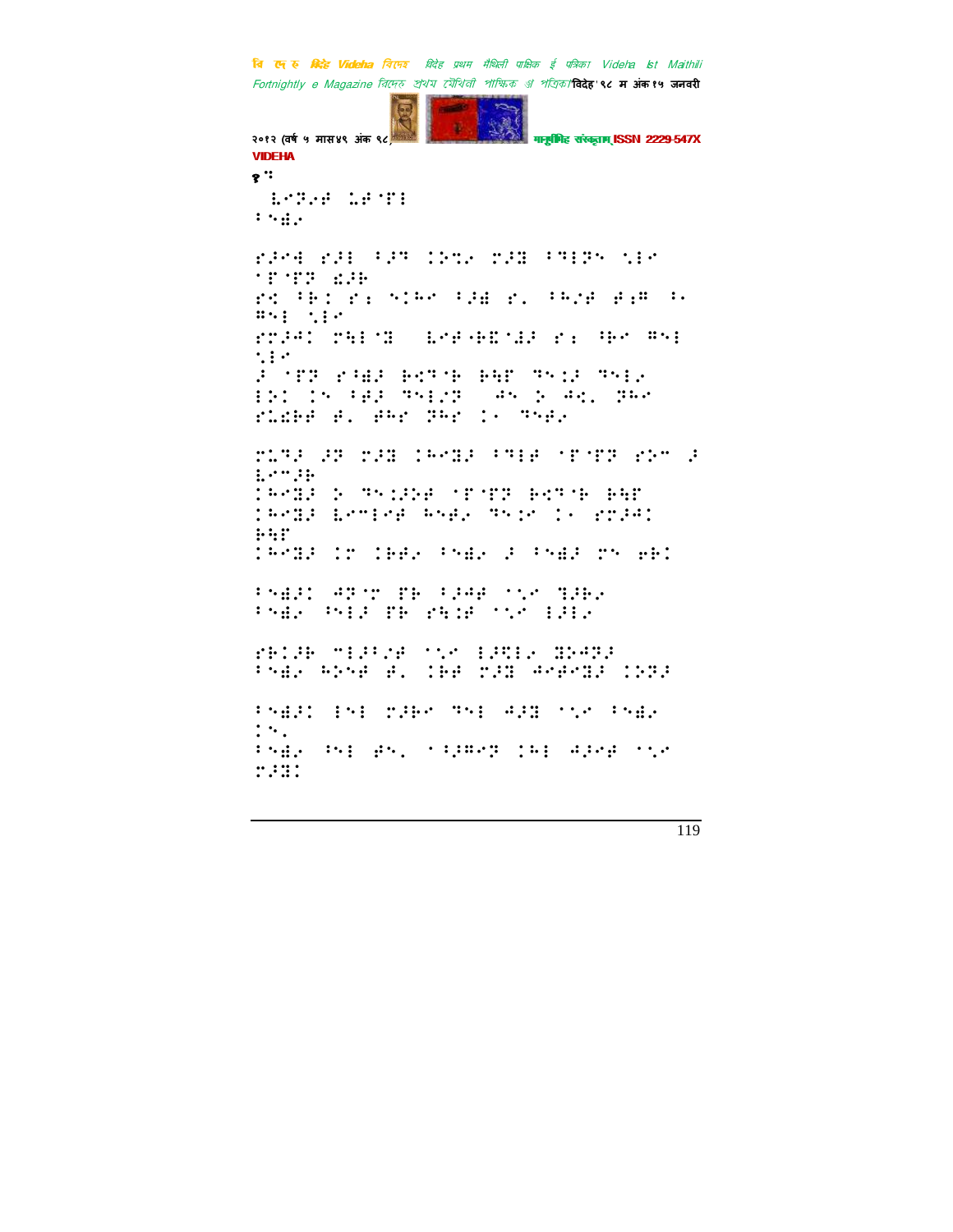

**VIDEHA** PART PHILIPS & TIPE AIRS the reach  $3.31212.7922$ TRANS TANK TRIPS TO STREET IRRA

**SP TAT TA BELEY THE** ANYMIA ESEI REMES IMBN 288 INEI Road Mar Be Polage (2013) BDA MB25 BRADA AB BRM13

gar (91) and role: 230  $5.135 \cdot 100 \cdot 154.0 \cdot 136.$ tro Balearders Mize LSA (2000 tir 48 PS FEDERICAL INFL PAR PRO  $\cdot$  ...

**MIRRE POST PROF COM** An TEACH TIGH TILLED ANNE TIM MIRE FEEDYLED BRYMI PROGRESSION  $\cdot$  .  $\cdot$ BARANG MARATING PARA TA F FIFFITED KORE BERK IN BROB TOM

HIRTIBI AND TH THOURS TITE PARTED THA HEAR INTE SHIP

an an pissipil file Service Sap gar gs. **JP INGED ME PLEAR PNE (1JE MENEI THORTH ALAR PAI** rupthe changed the the street Diaze (ST28 m213 S) Alex tir AL22 **SI PSERI ESTREE TIS** Prish, driv PP **ANT POINT PU TE**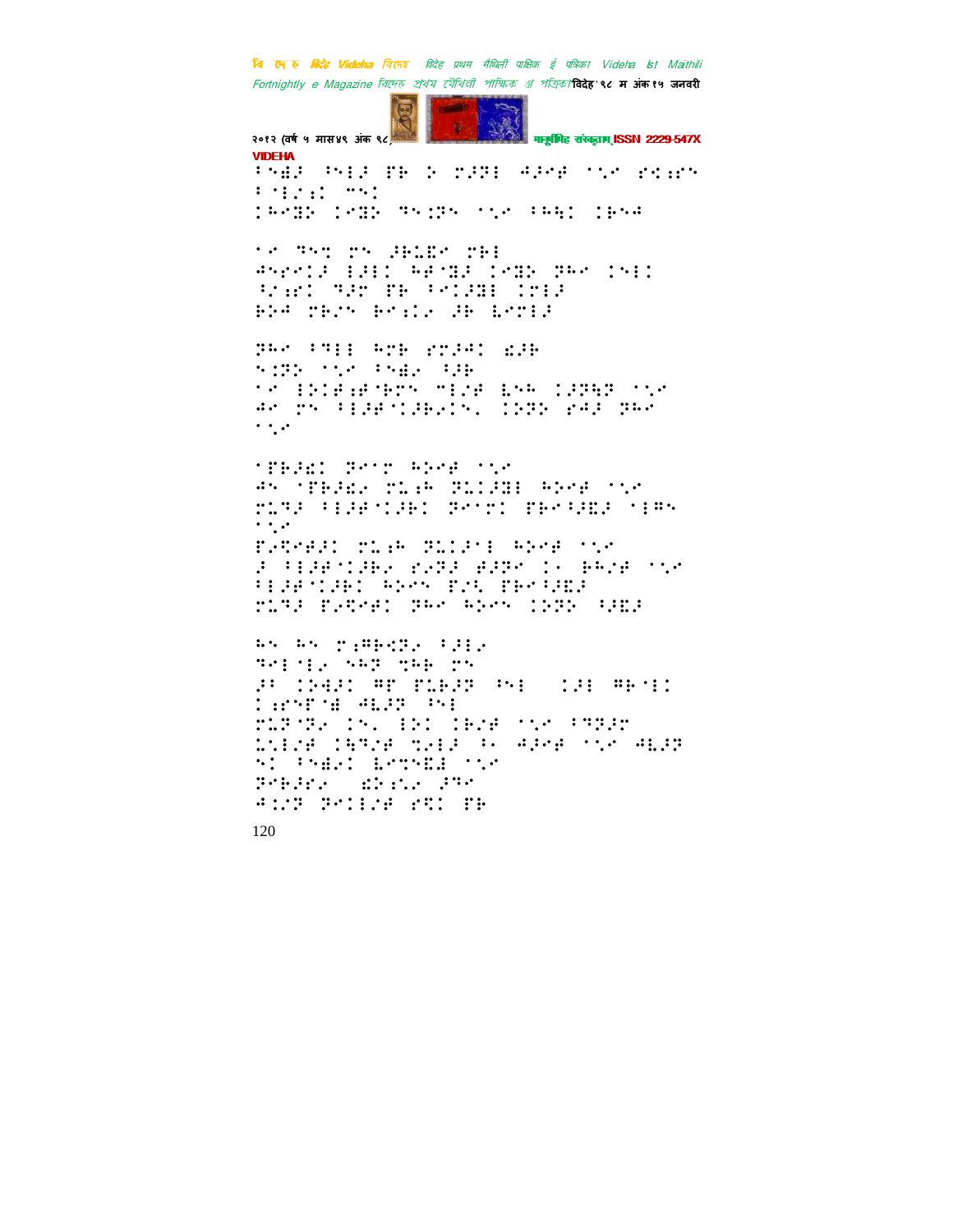**COMPANY** स्त्र ।<br>अपनी अनुमीह संस्कृतम् ISSN 2229-547X  $\mathbf{S}$ २०१२ (वर्ष ५ मास४९ अंक ९८) **VIDEHA** MARGARY PORTICE PORCHOL BAPARI parts added rinch All (rinch All An Br  $\mathcal{H}^1(\mathcal{M}) \simeq \mathcal{H}^1(\mathcal{M}) \simeq \mathcal{H}^1(\mathcal{M})$ eer rin is op oeki gers THE PAGE THE ART PER IPT. RTE PALSTIE METROPOLIS ERE TOP SHIPPI TEMPLA DA MERGAMA DAGA AASA  $\cdot$  ... rar aveante a esta druga dae graduated and competition 45 PM SE S GRE TS TRE #51 MSP E.S.E. CROB NE PABE PORL (BBEE  $5.9211$  $\ddot{\mathbf{z}}$ (Talf Close as)<br>As en 193 de Ten **BE BY THE HE HEN** HAND PLINE PATALL MIRE # TRAG PLICE PUTFI FUR AR **II. By THERMANNESSE** #P: HPMEN #DP #W INEN Agon, the Andel Morrie

**MINE CHA CREE CHA** Bis tampeter is prompt **ALL BY ANDERSTATIONS**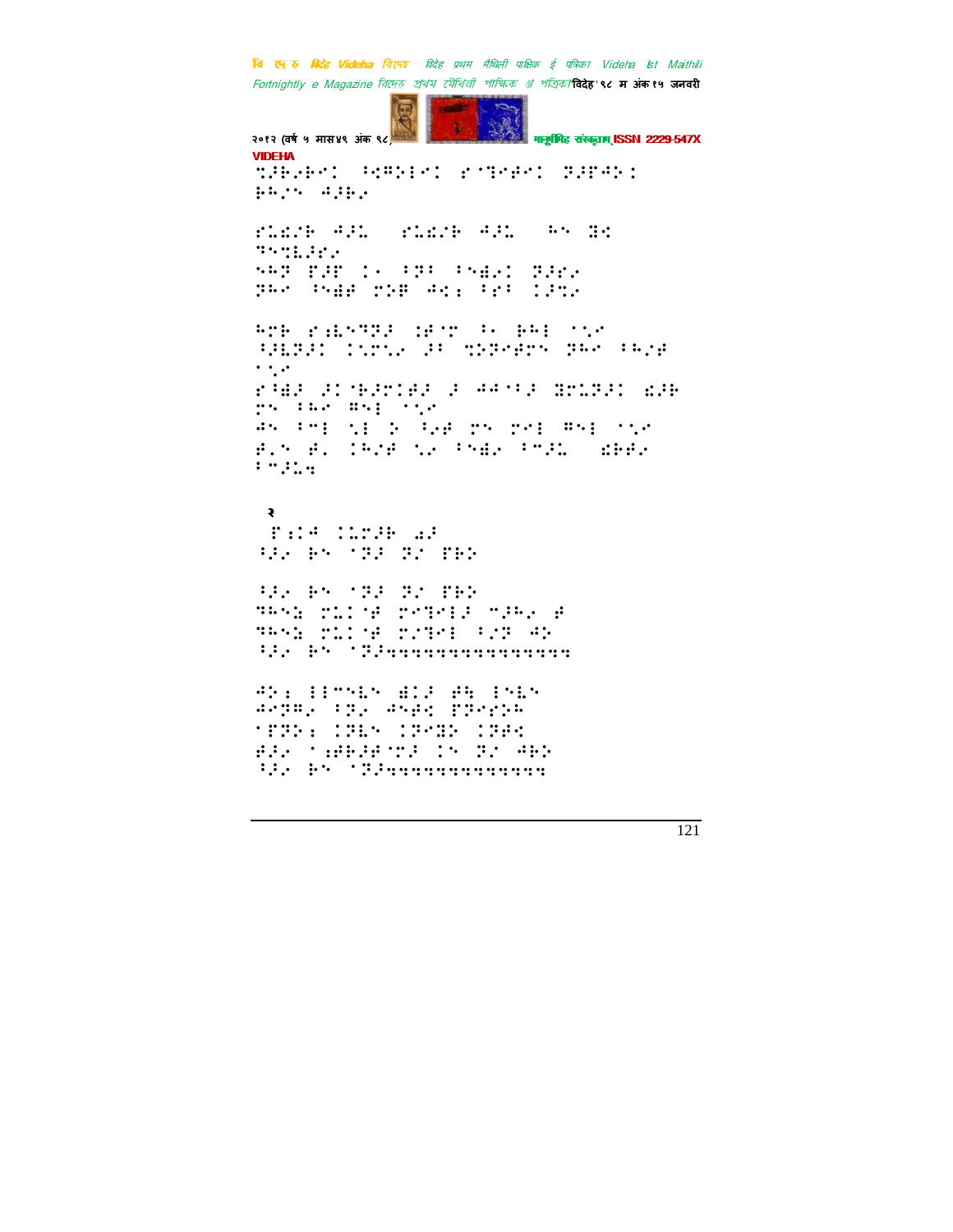

२०१२ (वर्ष ५ मास४९ अंक ९८) **VIDEHA** 

मानूबंगिह संस्कृताम् ISSN 2229-547X

TRANS POLARUM IN CRANK RA TP-BE RESERVITED FEASER ranga in remorstra ar 1899.<br>1989 in ream rhiofel amas ar **BE BY TRESSESSESSES** 

Arport Belg B Bld (S Crnbr (PB); gasts agap fasts APR TRIP TARE RELEASED FRA WE BE INTITE THE TATHE tich im chia an e righe en **CONTRACTE TO HAR HIS HIST. AND AND AND AND AND ADDRESS TO A REPORT OF A STATE OF A REPORT OF A STATE OF A REPORT OF A STATE OF A REPORT** 

FRED IN THE NAT ERE TANK INT SI ALAR PURPA DRUPANS gyap depay ng ga tita ne tauk 1976: Republic Cross P. 2195<br>PRO Brothe P. Paten HANG TILLER TRIPER MARK # BRAN PLICE PUBLICE RD AR **Will by STRAGGAGGAGGAGGAGG** 

**TH PARTS**  $\ddot{\mathbf{u}}$ With Mirik AP (Mike

 $\mathbf{S}$  $-1412 - 1212$ 

**SHOP CONSTRUCTS SHOP**  $\therefore$   $\therefore$   $\therefore$   $\therefore$   $\therefore$   $\therefore$   $\therefore$   $\therefore$   $\therefore$   $\therefore$   $\therefore$   $\therefore$   $\therefore$   $\therefore$   $\therefore$   $\therefore$   $\therefore$   $\therefore$   $\therefore$   $\therefore$   $\therefore$   $\therefore$   $\therefore$   $\therefore$   $\therefore$   $\therefore$   $\therefore$   $\therefore$   $\therefore$   $\therefore$   $\therefore$   $\therefore$   $\therefore$   $\therefore$   $\therefore$   $\therefore$   $\therefore$ 122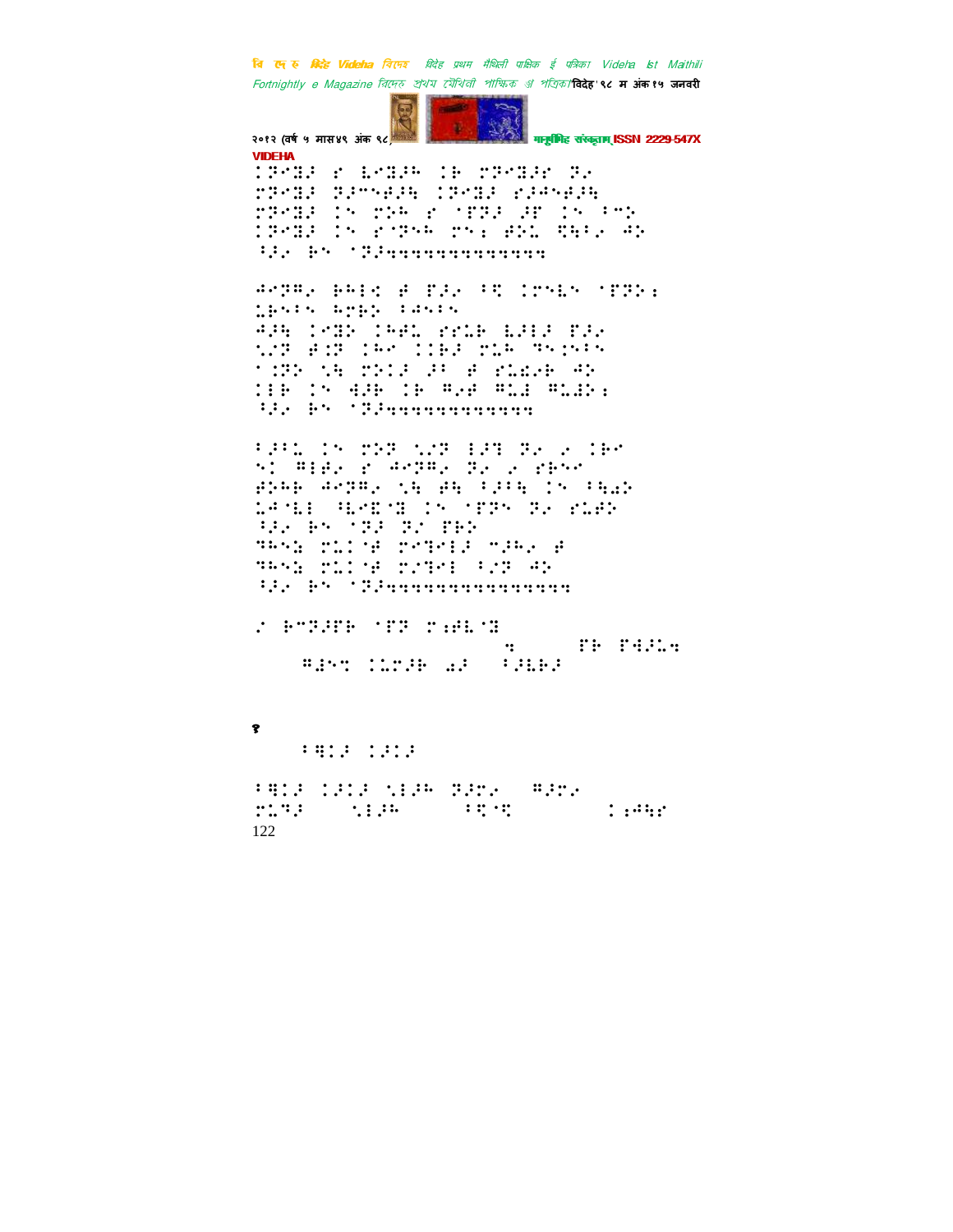

**VIDEHA** 

runa da siadhe sin anns WIP WIP: 28 SPIER PARE PROPERTY PALE NAT ATES INF PNE TSSE AMS TNIRK 1255 21 1 **MARY BIRD BERGE FRIDAY STAR START PROPERTY Big Sections**  $\cdots$  : 182 351 5 352 **TERPORTE EN 1928 SIDE** 43 reful DA Stat S1284 ERIT BREACH FERINDEN PART FOURNIER PARRE IRR PLACHE 27 ACHE PJEC 1332 18132 BHA THE PURSIER WHITE PR1.725 **FRIDAY IN SECTION CONTROL** ARENE TA IMAITA INAMA BAI MITA MISLA LEBAGA 1813. MEGUNUTNA  $\ddot{z}$  .  $\ddot{z}$  . KNAT PRIS # PARK TV PARTIE rona rona cheala mima (2000 ARENE CRASS WORLDWERE TO PAID nis nida umaw kato teasa AGUSA SI ABA SHE INTE AGA ring ridge indeed ward the FALE CELE CREPT FLEDERER **AND TH SAT LINE SAM ARD THE THEAD RIGHTS INF** roth main fails to **SEP 3131 833** ..........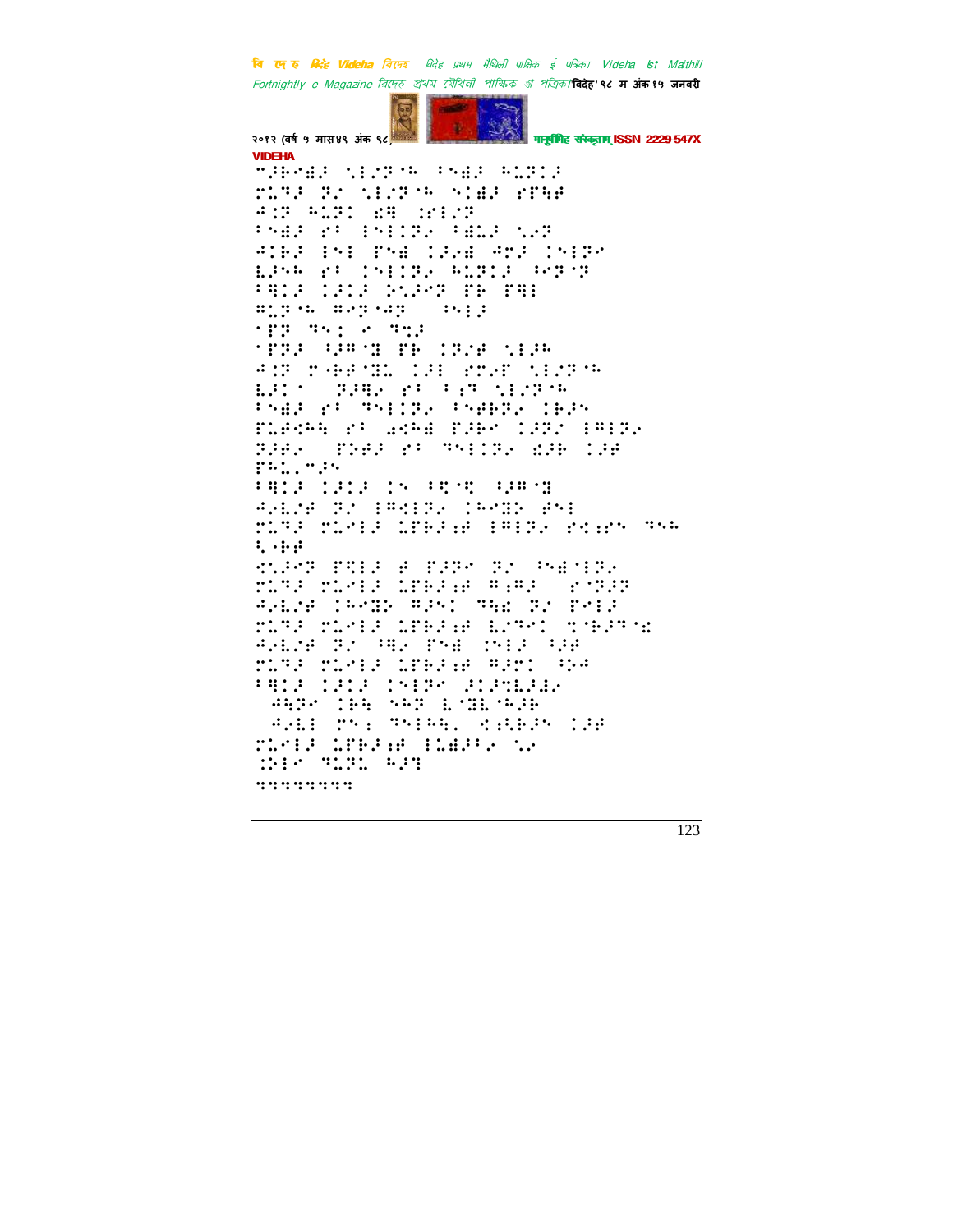

२०१२ (वर्ष ५ मास४९ अंक ९८) मानुबंधिह संस्कृताम् ISSN 2229-547X **VIDEHA** 

 $\mathbf{R}$ 

 $\mathbf{L} \cdot \mathbf{P}$ 

1988 (B), Welgham, Arad Speak the age por **PRI FRE INF INTER** In: Perlane Lolla Arbaan MALL RET BAR (PERHIT 2 SLRAND the ell person ping and company Write first articles 12 FILM MAN RUCCHA (181)<br>14 ST RSM PROTOKOLAGE MIRAR this chart was held the ANI TER PAI PL PR PLATE IBJE TUT mine Bard 878 771 1302 S **BELL CO. BELL TENNE** diad: remade pra angle ding **CONTRACTOR** AND RIPE: IPE R. 181 RETT FLP POBLE BROOK SILLER TOP # Plan Plat tin ANDER ELAET (1923) APROXIMATE MODELLA  $\mathbb{Z}^n_{\text{loc}}$  . PLAS (12 PERP PT PROF TO SA **TRIED NAMES AND DRIVE SEARCHER** ama, 18 e (film) ne.<br>1981 ama, ri romam che mpea PART FROM STORE ARTIC 1427  $\frac{1}{2}$   $\frac{1}{2}$   $\frac{1}{2}$   $\frac{1}{2}$   $\frac{1}{2}$   $\frac{1}{2}$   $\frac{1}{2}$   $\frac{1}{2}$   $\frac{1}{2}$   $\frac{1}{2}$   $\frac{1}{2}$   $\frac{1}{2}$   $\frac{1}{2}$   $\frac{1}{2}$   $\frac{1}{2}$   $\frac{1}{2}$   $\frac{1}{2}$   $\frac{1}{2}$   $\frac{1}{2}$   $\frac{1}{2}$   $\frac{1}{2}$   $\frac{1}{2}$  124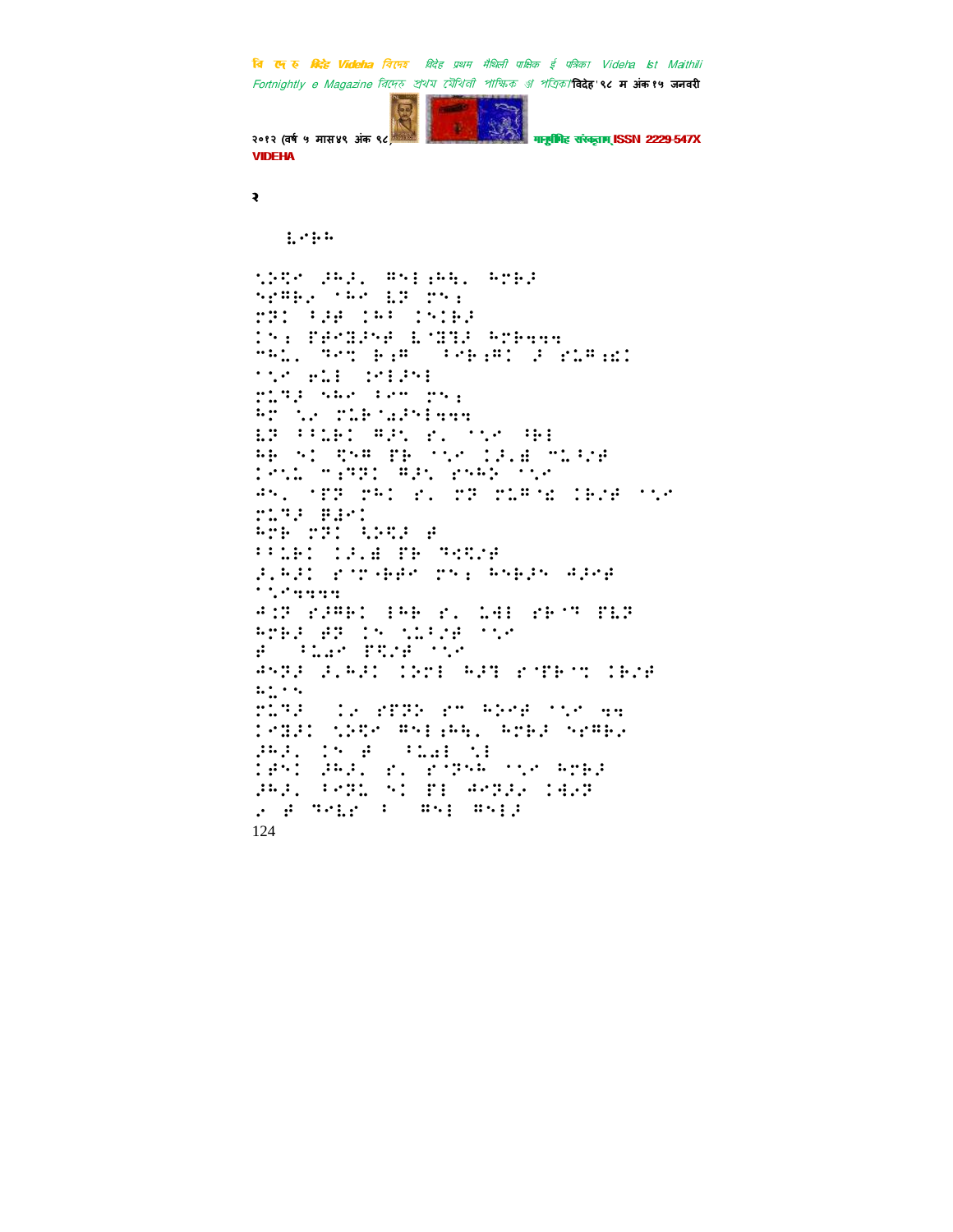**Service** 募 २०१२ (वर्ष ५ मास४९ अंक ९८) मानूबंगिह संस्कृताम् ISSN 2229-547X **VIDEHA** To PAPEL POTABA The AT PAR No  $\cdots$ **MARINE BARBARA PARA PARA PERSONA PERSONA PERSONA PERSONA PERSONA PERSONA PERSONA PERSONA PERSONA PERSONA PERSONA PER** 368 MM TV 333  $2.132$ 353. Pre538 5553 Berg all will wale by t Ares Aspr (AL, SPP-81 AR,d Price  $1.1411$ **SPECIFIED TEL SAMPLE BETTE BOAT** ESPAIL PROTOCE RESERVED 301 301 ABSE BROGHNAM  $\begin{bmatrix} 1 & 1 & 1 & 1 \\ 1 & 1 & 1 & 1 \end{bmatrix} \quad \begin{bmatrix} 1 & 1 & 1 \\ 1 & 1 & 1 \end{bmatrix}$ **PE PRODUCTIONS ENTITLES**  $\mathcal{H}_\mathrm{c}$  ,  $\mathcal{H}_\mathrm{c}$  ,  $\mathcal{H}_\mathrm{c}$  , i.e. if  $\mathcal{H}_\mathrm{c}$  ,  $\mathcal{H}_\mathrm{c}$  , rel (1) He Forest field references *POSTER 199 266 18* **TH PARL:**  $\dddot{\bullet}$ ga Pontak (af ga 1958-1969)B s. Professor al control optimized pendicipal THE PHESSENTS TO EN **MARKETHER SERVICE** FORTUNE THE SECOND SERVE SERVE reacher foring parage and mada Pak

PORTHOL: 1991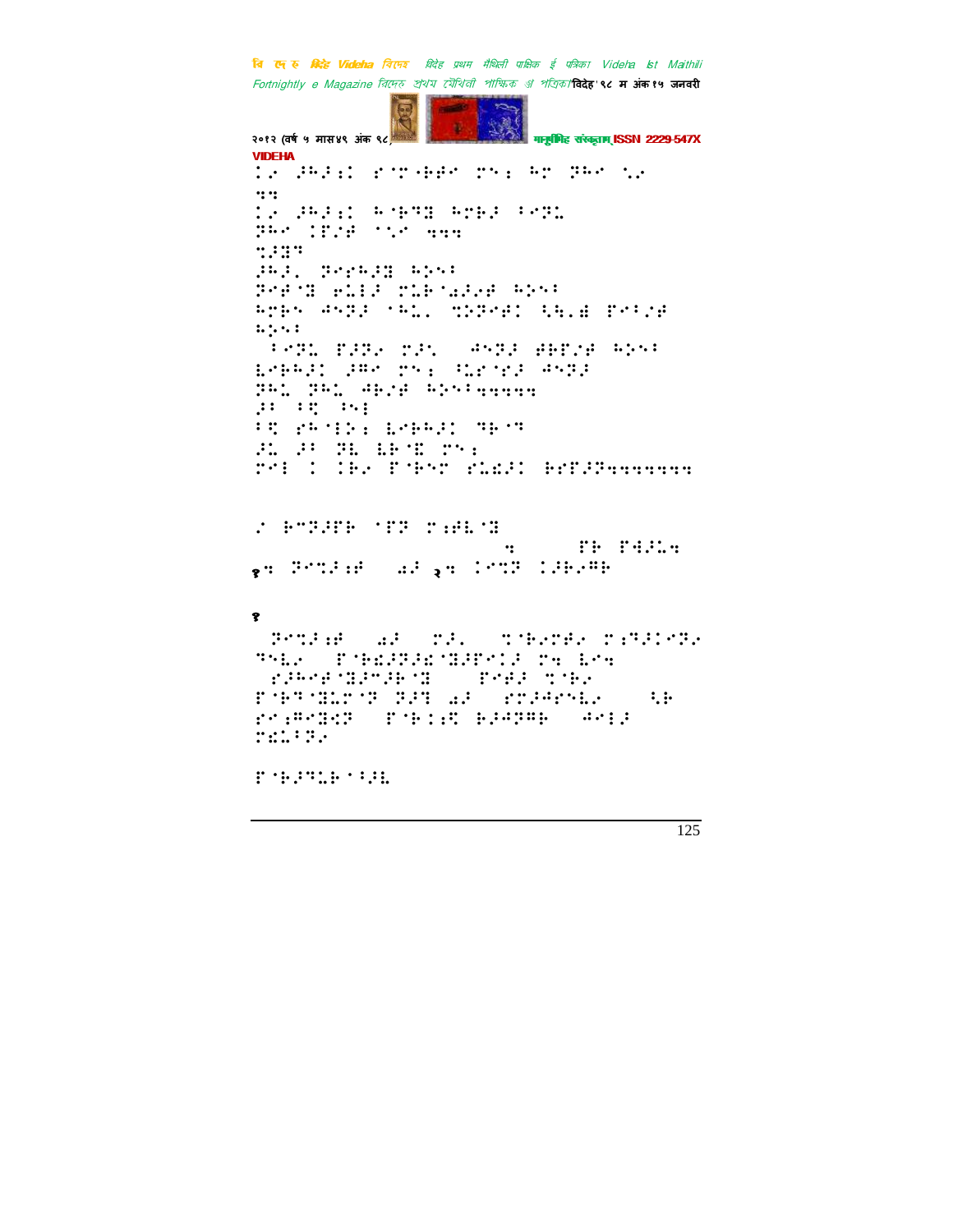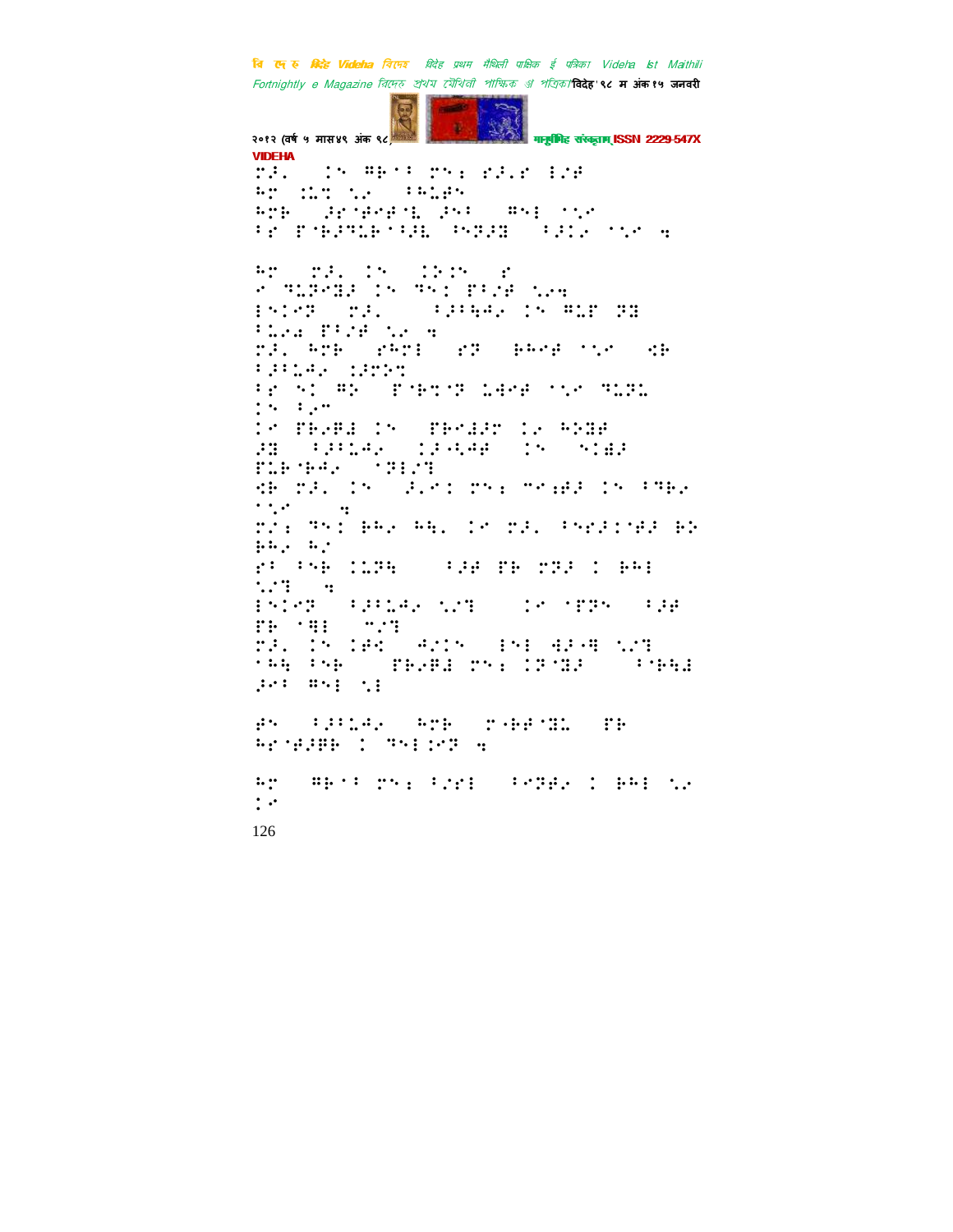**Service** 

 $\psi$ २०१२ (वर्ष ५ मास४९ अंक ९८) मानूबंगिह संस्कृताम् ISSN 2229-547X **VIDEHA** PERSONAL PROPERTY CONTROL  $1.5 - 5.7977$ **Second State Construction**  $\cdots$ : **MERK PARK IN SERVE I I REPART TIME**  $\mathbf{a} \mathbf{b} \mathbf{c} = \mathbf{b} \mathbf{b} \mathbf{c} \mathbf{c}$ ra. Ar e expert creeder to BRANCH BRANCH CH a na katika m PORTHE NA  $\mathbb{R}^{3}$ . Apple (49.99.39) RE SUPPORTUNAL PRAY COPPORTUN **IFAR A BRAINER (1978)** perpaction and the  $\dddot{\mathbf{r}}$ BTM A BEFA TE LIMBA PRO ERM ANDE Borney Parker Brand Star C  $4338 - 4$ an political plan. (1982) prod.<br>Bloade dictes in 1998 RESPONSE PORTUGALISM (POINTRIALISM) **CONSTRUCTION OF PROPERTY**  $\ddot{\mathbf{z}}$  $1.992 - 1.381998$ FLEETIGE IS IN BINE INDEX POSTER TECTS TO IRESTE PRO BO PRIPR BY TROLING IN RD  $: \mathbb{N}$ # 21 Apps r mediad frems is refr **S MIRTIAN BY THE BASE**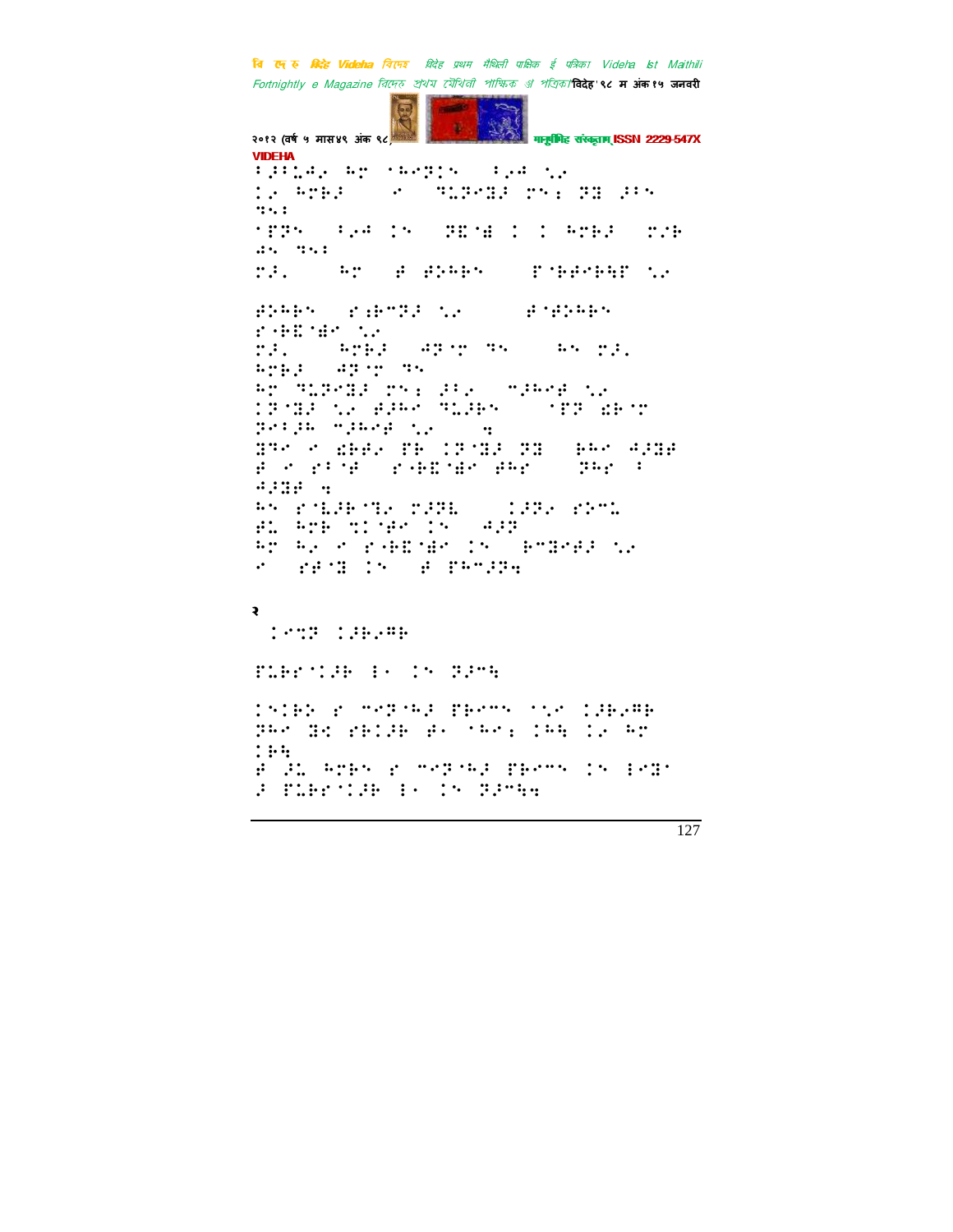

२०१२ (वर्ष ५ मास४९ अंक ९८) मानूबंगिह संस्कृताम् ISSN 2229-547X **VIDEHA** 

**SPPS CHILE FACE STR** SIMPLE A MORTANHAR PY<br>Existi PHAZ (BAA) 197-194 Belghad, 15 BAR (20 FLBrolder  $\cdot \cdot \cdot \cdot$ 

RED CHEF P PHI BURYOR **MARK # 1991 (1919)** TERRATORREA ARTAGRAR ARRA MINE FLEETISE ENE EANIALL SAM ANASHA

tel, an indied, liber 3 1281 1373 24281 ring cepreces ar as centerr **S HOWE PROTH THERE!** 

PROPERTY IN THE PARRENT TE tiver. F. S. Ter am Wile TLEDT FOSTA BRID DRA 420 AAIN PAIL PLEYTIES

ST TARR TRI IMMI TH BRIED ring SIR 35 (Bell 258 Bill PRO NO RIBR INPROVEMENT PROVS Priesta ar in Alche char pierniem

FLEETING PRESIDE BY BEE TOO APPA LEARD TOP TE ENDING SPOKER ANDRE MANAGEMENT AND ANN **TAS, PLAYTIAN EX IN TAT SPOAR** 

ribertil relard ri 128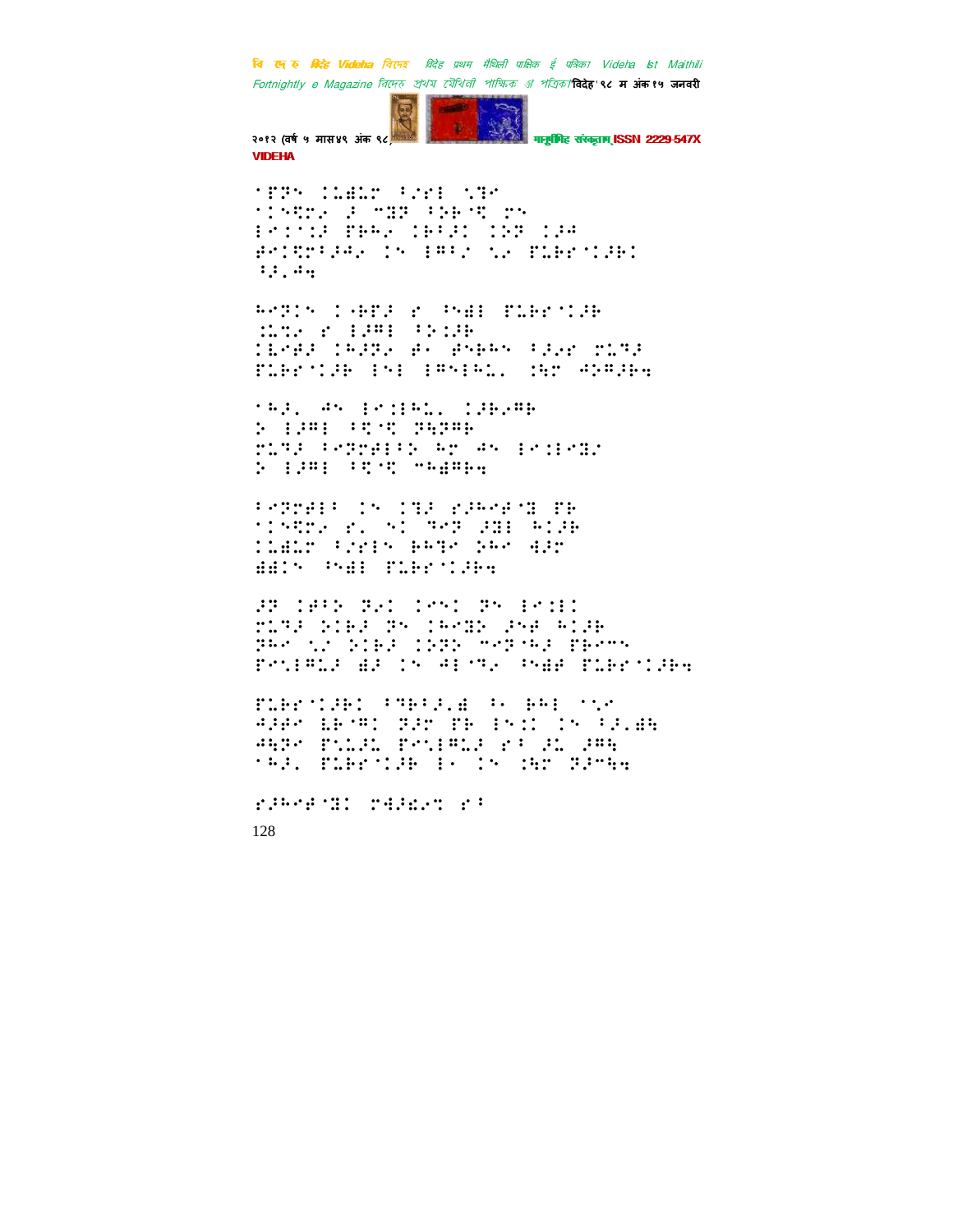

VIDEHA

⢳⣅⢽!⢻⣅⣜⢻⢼⢽!!⣙⢼!⢳⢼E!A⢼[⣓!! ⢽⢳!⢾b!⢺⢽⢻⢴!⢸⢷!2⢼⣁⣅!⢷⢳!⢺⢼A! 2⣅⢷"⢼⢷!⢺⢵⢻⢼⢷!!⢺⢴⢺⢼⢽!"!5⢼⢻⣓⣒!

⢳!⢹⣅⢼⢷!2⣁⣅⢼5!⢷⢳!⢻5!⢼⢷⢴⢻⢷! ⢳⣝⢵!⢽!5!⢷⢵!⢼⢻⣓.2⢼⣁⣓!! ⢹⣈4⢾!⣁⣝4!⢼A!⢳!⢹⢵"⢷!2⣅⢷"⢼⢷! ⢹⣅⢼⢷! ⢺⢵⢻⢼⢷!5⢻⢼!⢷4⢾!⣁⢴!⢳⣅⢽⢷!⢼⢻⣓.2⢼⣁⣓⣒!

A NY AOSIMPADIN'ILAY AMPERING AMPERIKAN ARABAN ARABAN ARABAN ARABAN ARABAN ARABAN ARABAN ARABAN ARABAN ARABAN <br>Ayan  $\dddot{\bullet}$ ... ⢹⢵"⢷!2⣅⢷"⢼⢷!⢳⢼E!!⢺5⢹⢴!⢸⣞!  $\mathbf{a}$  ,  $\mathbf{a}$ ⢺5⢹⢴!⢺⢵⢻⢼⢷!!⢳⢼E!5⢼⢻⣓!  $^+$  E. E. E. T. E. I. T. E. T. E. T. E.

```
4!⢷[⢽⢼2⢷!2⢽!⣐⢾⣇⣝!
```
hhbkfoesbAwjefib⣒dpn!2⢷!2⣚⢼⣅⣒!! १⣒!⣋⢼॰ ⣉⣉⣎⢷!⣅⢷!२⣒!⢽⣇⢴⢽!⣅⢼⢷!  $\therefore$  $\ddot{\mathbf{r}}$  :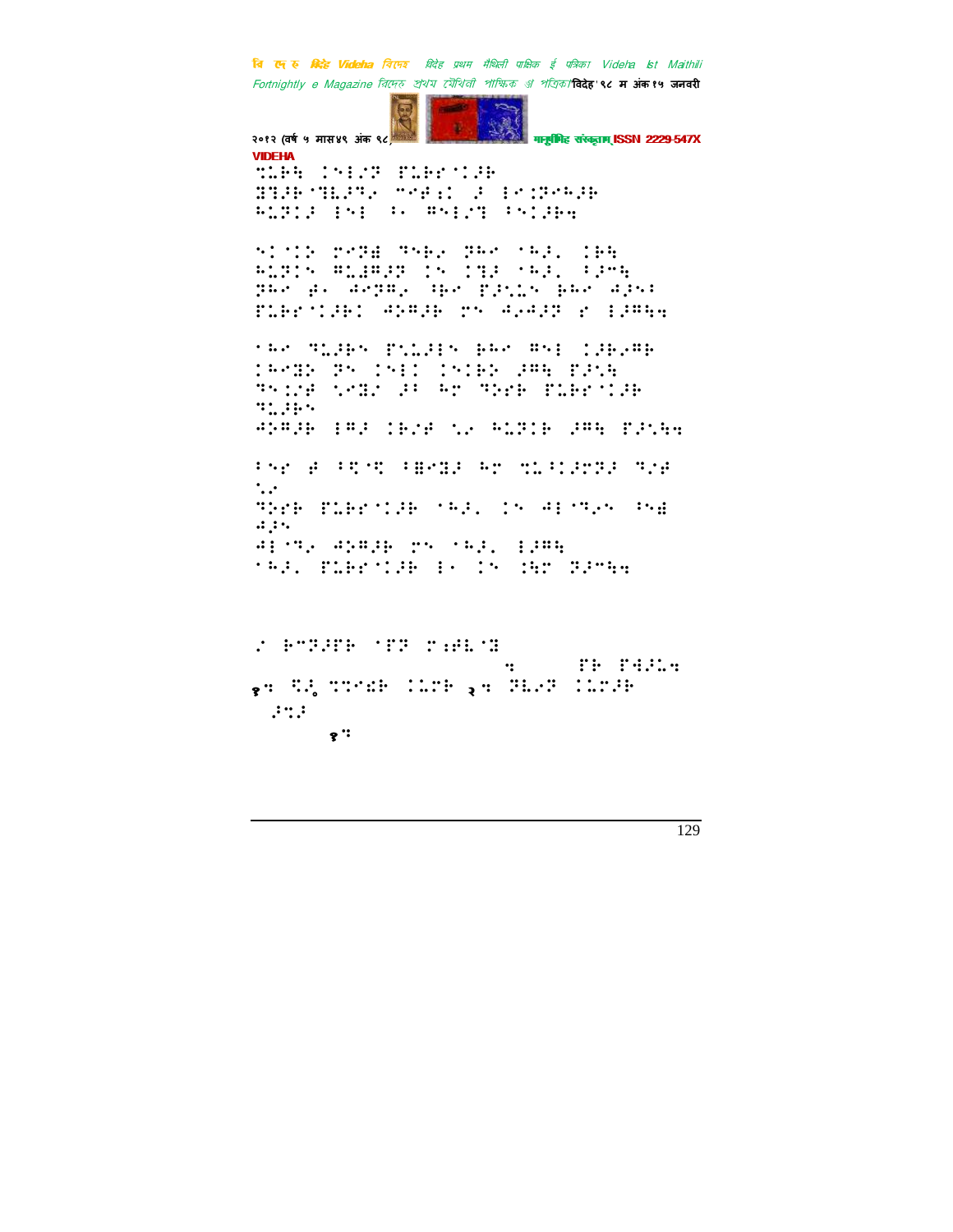**START** 

 $\mathbf{g}_i$ मानुमिह संस्कृतम् ISSN 2229-547X २०१२ (वर्ष ५ मास४९ अंक ९८, **VIDEHA** ER TTORE COTE STRENGER, -1985-1-88 YEAR OLD FROM WELL SELECTION SESTERING PSEMBOOKS L rdenced fall celescade \_ **XSSORK** 

**FRAME ROOMS AND RESIDENT** 

Bd rather rather By (194 m 15958 (2019) 342 (2019) 1995 1996  $i,j,i,j$ **CONSTRUCT**  $\frac{1}{2}$   $\frac{1}{2}$   $\frac{1}{2}$   $\frac{1}{2}$   $\frac{1}{2}$   $\frac{1}{2}$   $\frac{1}{2}$   $\frac{1}{2}$   $\frac{1}{2}$   $\frac{1}{2}$   $\frac{1}{2}$   $\frac{1}{2}$   $\frac{1}{2}$   $\frac{1}{2}$   $\frac{1}{2}$   $\frac{1}{2}$   $\frac{1}{2}$   $\frac{1}{2}$   $\frac{1}{2}$   $\frac{1}{2}$   $\frac{1}{2}$   $\frac{1}{2}$  TITLE ATTE TIL THE 44

red web this St. CITER Se ruga ria (il tasa g BRD PS (1888) AMBR PRO 4. **AND THE SECTION** WORK FOR THE PRINT FI FALBAM TA 2 TA (1929 NE 4 represent fem this sy. POBR SERVICES NEWS remembering and fediants and and an se the thousands ArAG. Profiles: Partnell PB rather **BUTH WILL HIM 44** 

 $\mathbf{h}^{\mathcal{A}}\left( \mathbf{f}^{\mathcal{A}}_{\mathbf{f}}\mathbf{f}^{\mathcal{B}}_{\mathbf{f}}\mathbf{f}^{\mathcal{B}}_{\mathbf{f}}\mathbf{f}^{\mathcal{B}}_{\mathbf{f}}\right) =0$ **CONTRACTOR** are the conduction was a<br>1912 - Per Carell Berg, Start FR Ped GREE (1880) 1187 A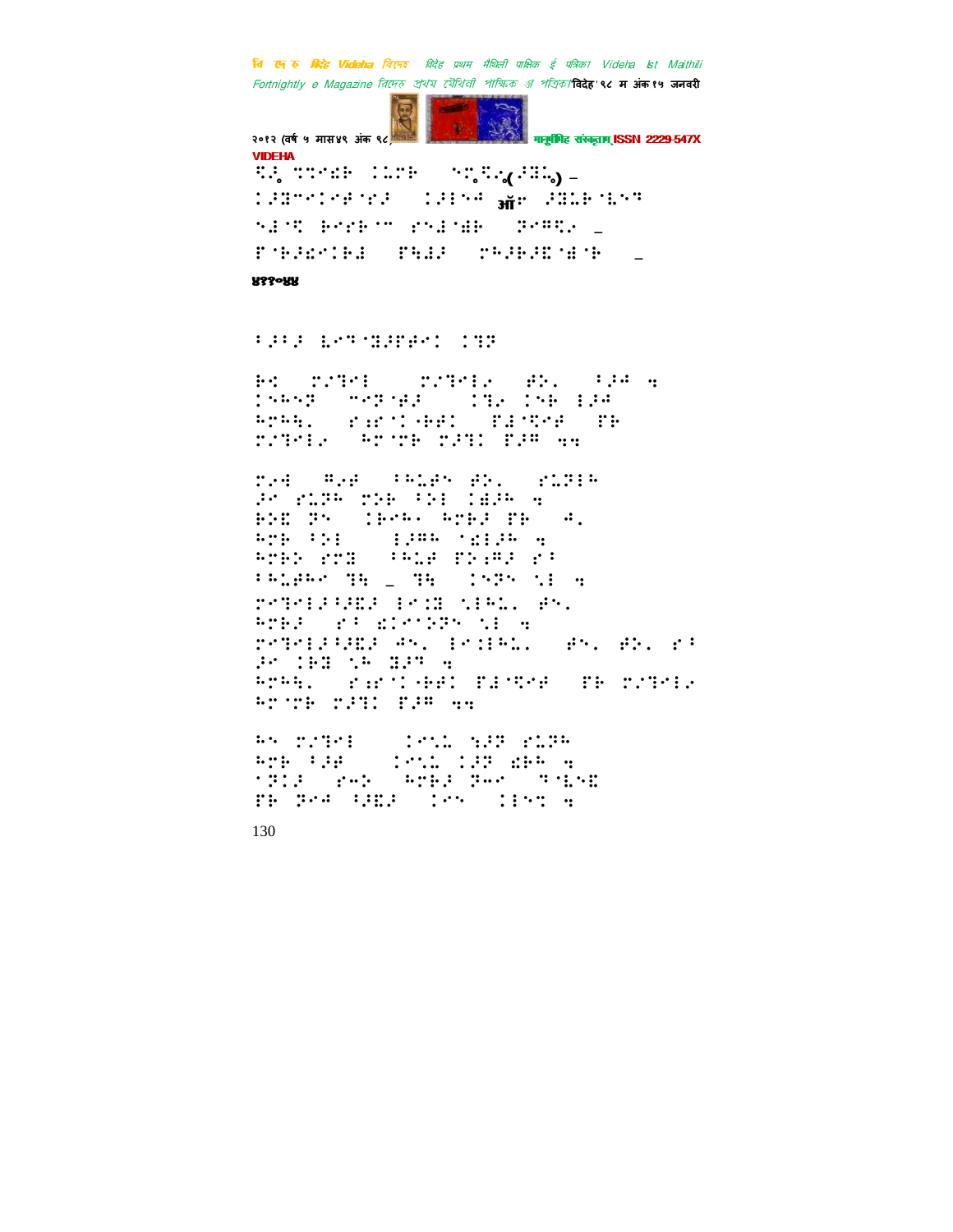

२०१२ (वर्ष ५ मास४९ अंक ९८) मानूबंगिह संस्कृताम् ISSN 2229-547X **VIDEHA**  $\mathbb{P} \cdot \mathbb{H}^{\mathbf{L}} \ \sqsubseteq \ \mathbb{P} \cdot \mathbb{P}^{\mathbf{L}} \ \ \text{and} \ \ \mathbb{P} \cdot \mathbb{P}^{\mathbf{L}} \ \ \text{for} \ \ \mathbb{P}^{\mathbf{L}}$ TE TOW GREE WEIGHT COME 4 **THE HEATH CONSTRUCT TIME** (1966) **SERRE**  $\mathbb{R}^n$ BMBF \_ PLAP IN, RAP RARAR (R) BB ra në shte aëror profesor ArAG, runcade: Manche TR TITEL ATTE THIS THE 44

Plan Profil PLP Thele  $\mathbb{R}^n$ **South State State State State State State State State State State State State** PTR STATES (1918) TATES ivas iš pšperšam praškem reel cores communicates BRTA CONFERENCEPTA CONTENT **F.H. S.P.L.** the finds of directivity of and the same concert mad by the AB 198 (200 dRP) A28 9 ArAA, ranched Plote TB rings: Arch rin: Fig. 44

 $\mathbf{z}$ 

SALES (1974) (292)<br>Argent (1975) drogramma (197

88.8114 128 18 de.8114 128 ander the span sheet 4. MAR. BOY BILLY BJBYTY 1988 1988 Prese and population and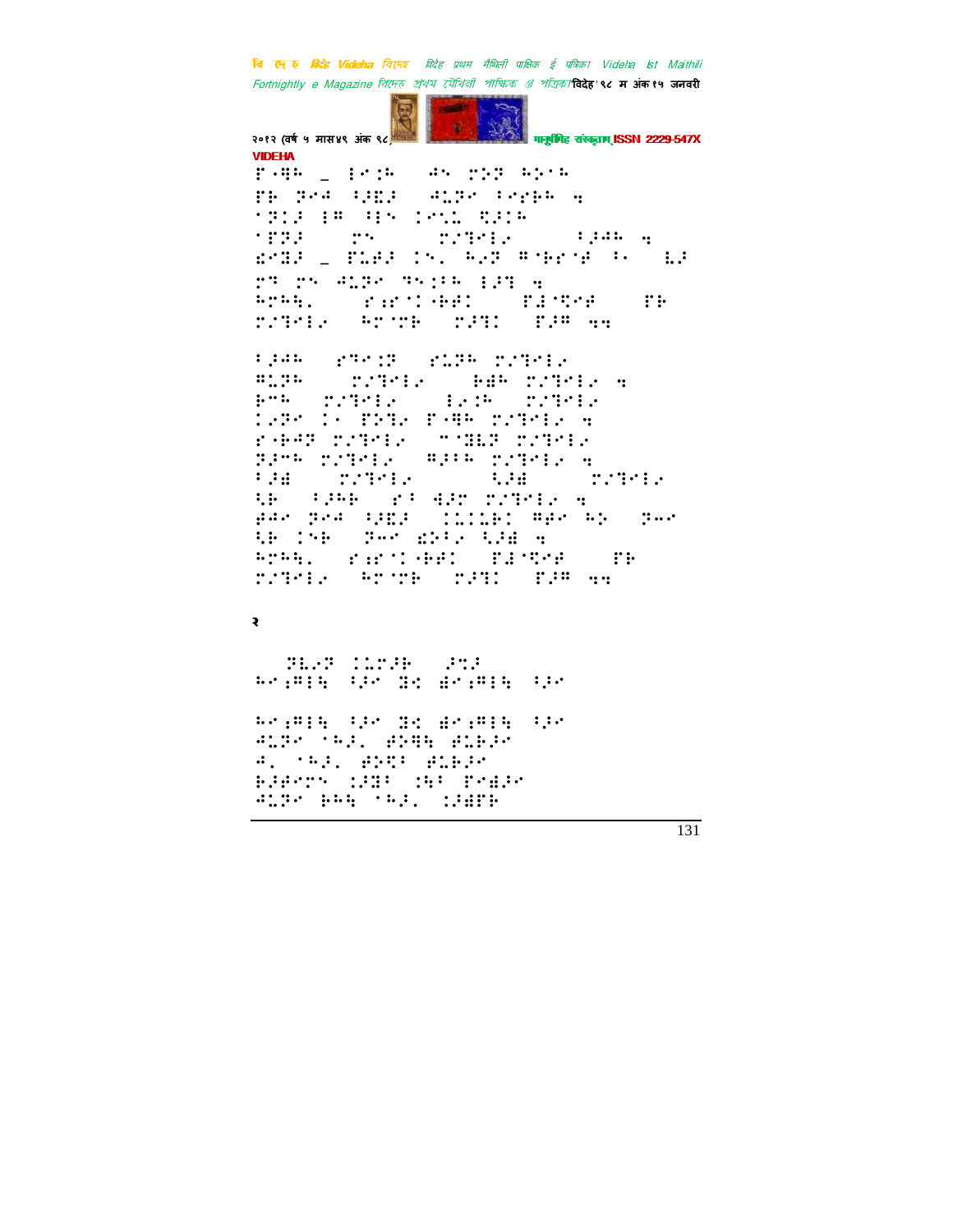**Service** २०१२ (वष ५ मास४९ अंक ९८) मानुषीिमह संकृताम्ISSN 2229-547X VIDEHA ⢽4!⢾E!⢼5⢳!⢷⢳A!⣞⢼⣞2⢷! ⢼A!"⣅⢽⣓!⣝⣊!⢸⢼!"⣅⢽⣓!⣝⣊!⢸⢼! ⢺!⣁!⣞⢼⣞!A⢾⢾⢴!  $\frac{1}{2}$  . A  $\frac{1}{2}$  . A  $\frac{1}{2}$  . A  $\frac{1}{2}$  . A  $\frac{1}{2}$  . A  $\frac{1}{2}$  . A  $\frac{1}{2}$  . A  $\frac{1}{2}$  . A  $\frac{1}{2}$ ⢼!⢹⣅2⢳⢷⣝⢼!⢷⢳!⢷⢳⢷⣝⢼! ⢵⢾!⢼A4!⢳⢼E!A⢼⢺! 2⢳⣅E[5⣊⣐!⢺⣈⢽!⢳!⢳⢼E!⣋⢷⢼! ⢾⣈⢽!⢼5!⢼⣙!⢶⢷⢼! ⢶⢷!A⣅⣔5!⢳!⣃⢷!⢷⢴⢾! ⢳⢼E!⢷⢴!"⢸⣞⢼!⢼⢺! ⢸⣊⢺⢴!⣈⢼5⢴!⢷⣙!"⢼⢺!  $E$ E :  $E$  :  $E$  :  $E$  :  $E$  :  $E$  :  $E$  :  $E$  :  $E$  :  $E$  :  $E$  :  $E$  :  $E$  :  $E$  :  $E$  :  $E$  :  $E$  :  $E$  :  $E$  :  $E$  :  $E$  :  $E$  :  $E$  :  $E$  :  $E$  :  $E$  :  $E$  :  $E$  :  $E$  :  $E$  :  $E$  :  $E$  :  $E$  :  $E$  :  $E$  :  $E$  :  $E$  : ⢺5⢹⢴.⢺5⢹⢴!⣈⢽⢼!2⢼⣅! ⢺E!⢳⢼E!2⢼⣝A!⢽⢴!⣈⢽⢼! ⢷⢼⢾!⢸⣊⢺⢴!⢹4⣙!⢷"!5⢼!  $\pm$  4.  $\pm$  4.  $\pm$  4.9.  $\pm$  4.6.  $^{\prime}$  . The set of the set of the set of the set of the set of the set of the set of the set of the set of the set of the set of the set of the set of the set of the set of the set of the set of the set of the set of the  $4$  : F-2016 (12)  $12$  . hhbkfoesbAwjefib⣒dpn!2⢷!2⣚⢼⣅⣒!! *PLAP ANDINE* १ <sup>#1</sup>: Pira  $\dddot{\mathbf{r}}$  $^{\prime}$  )2 = The state of the state of the state of the state of the state of the state of the state of the state of ⢺⢼⣅⣒⣒⣒⣒⣒⣒⣒⣒२ ⢻⣅⣜!2⢷⢴⢾!!A⢼⣞!⢻A4⢾![5!⢺⢼⣅!""२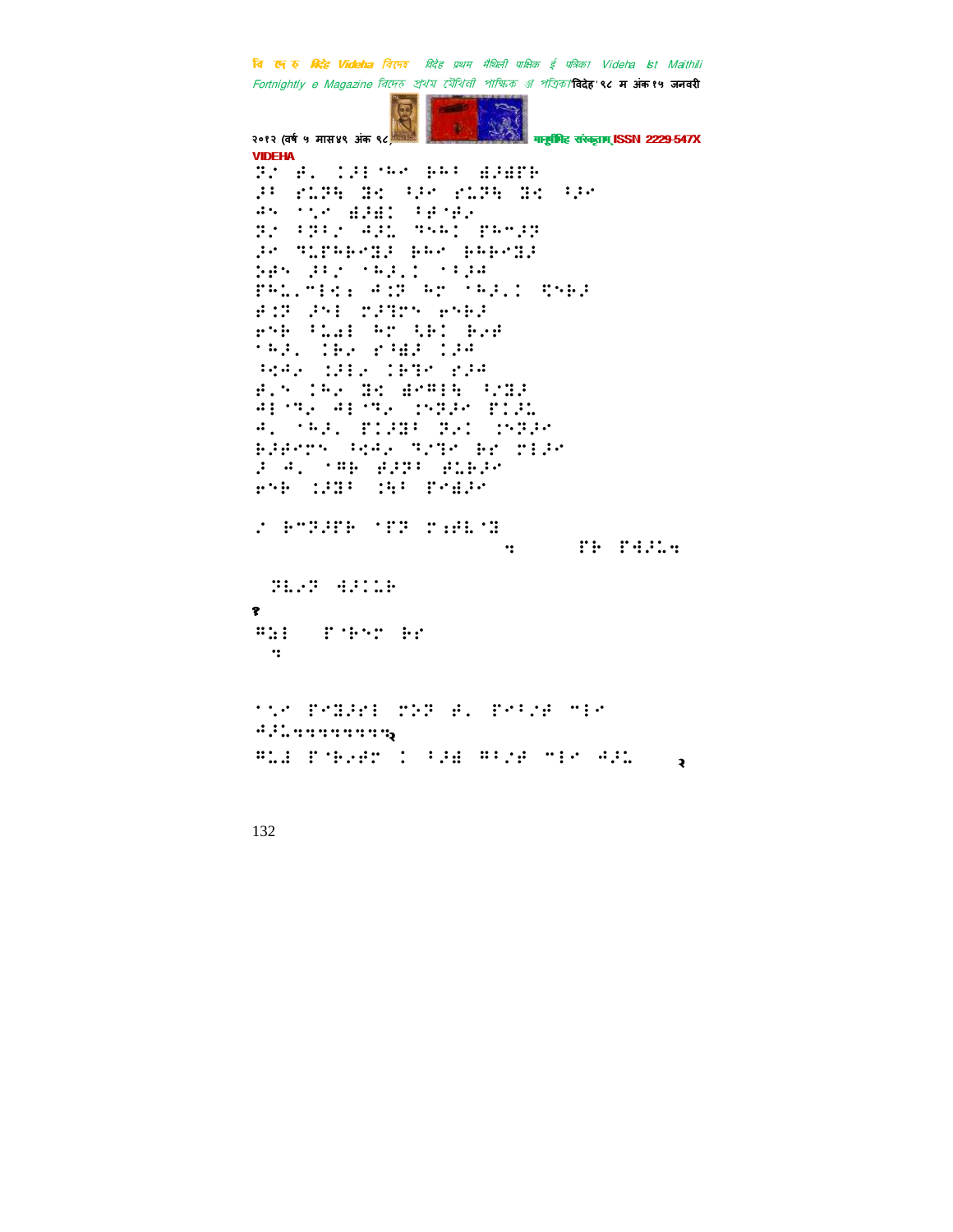**Service** 

```
२०१२ (वष ५ मास४९ अंक ९८) मानुषीिमह संकृताम्ISSN 2229-547X 
VIDEHA 
⢵⢽!A⢻⢷⢾⢼!⣁!-!2⣝⢼"5!⣁!⣐⣚!!
⣃⣅⣞.!⣃⣅⣞!⢽4!⢺A⣓!⢽⢼!A⢽⣓!⢽4![⣐⣚!
⣒⣒⣒⣒⣒⣒⣒⣒२ 
\gamman lift was the start of \gamma⢻⣅⣜!2⢷⢴⢾!!A⢼⣞!⢻A4⢾![5!⢺⢼⣅!""३ 
⢼⢽5⣊⣐!⢺!2⢴⢽!⢳A!A⢳⣅⢾⢵!⢺⢳⢼E!!!
PUBER 101 PER 25 PER
\ddots and \ddots\mathcal{L} , the state of the state of the state of the state of the state of the state of the state of the state of the
⢻⣅⣜!2⢷⢴⢾!!A⢼⣞!⢻A4⢾![5!⢺⢼⣅!""३
"" "HE " THE " IN THE TOP THAT A "
PAIRS NRP #51 - RSAP 12 PAIR
⣁⢴⣒⣒⣒⣒⣒⣒⣒⣒२ 
5 (") 7 10 11 10 11 10 11 10 11 10 11 10 11\mathbf{R}PLI Pjever I Fjer Pfje nin Afl
^{\prime} )2 = The state of the state of the state of the state of the state of the state of the state of the state of
⢺⢼⣅⣒⣒⣒⣒⣒⣒⣒⣒२ 
SQL PHONE IS READY TO A 20
५
\ddot{\mathbf{z}} :
```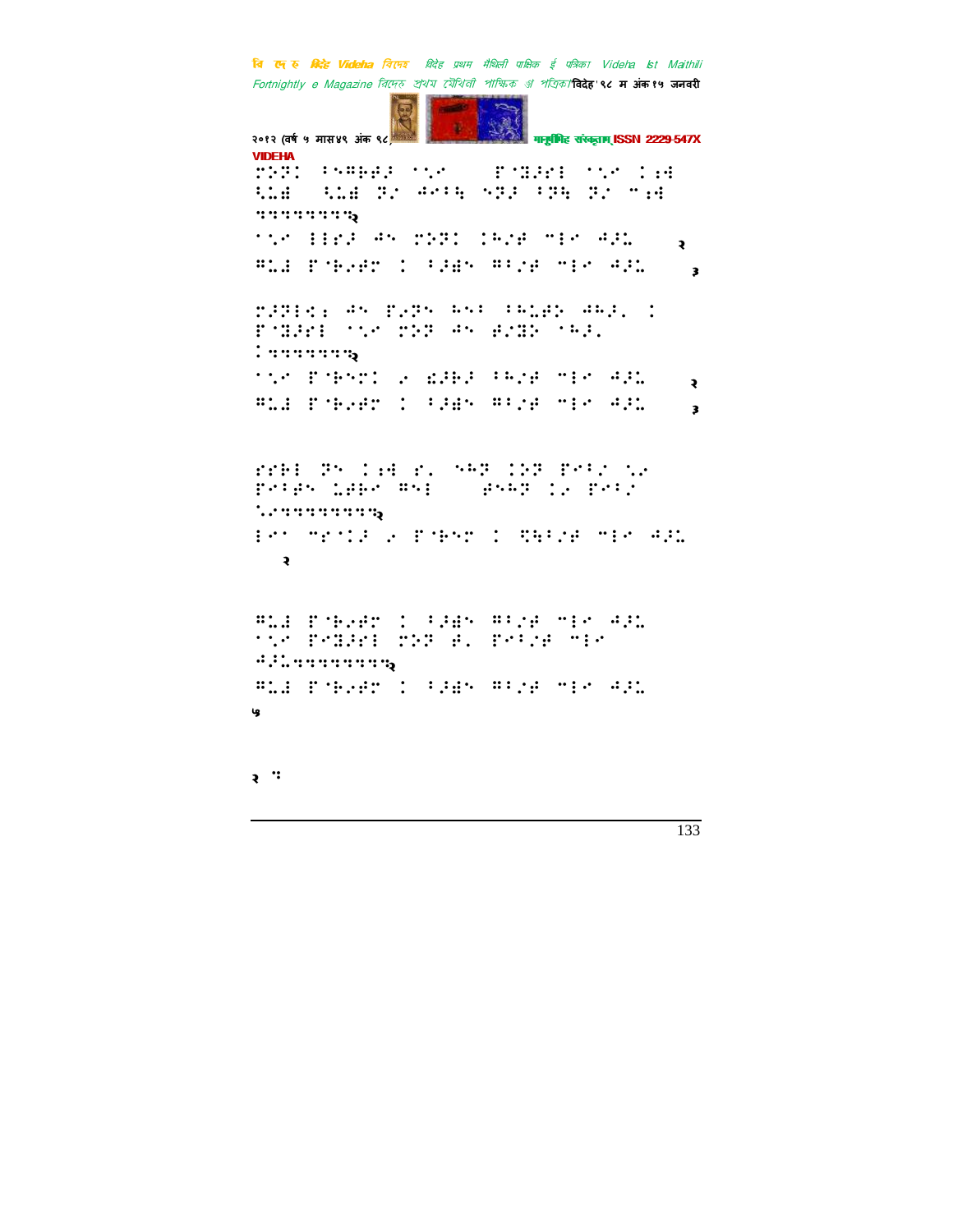Fortnightly e Magazine রিদেহ প্রথম মৌথিনী পাক্ষিক প্র পত্রিকা**'বিदेह'९८ म अंक१५ जनवरी Service** २०१२ (वर्ष ५ मास४९ अंक ९८ मानूबंगिह संस्कृताम् ISSN 2229-547X **VIDEHA** models week FIRST CHEATER I SEPECT #5:/ssecrecepterence\_2106 **NEW PRAGE AND PRENS NORTH ACTIVES** aanis Españo pre rearn aaaaaa , TEMPER OF THE SPOTTS AND SAR AS LEWE 2 AM NE ARE MINUTES This close the series BE TRIEN CLIEF COBI CERT FREE P  $\cdots$  :  $\cdots$  and  $\cdots$  $\rightarrow$ **SIP SPACE ATE THREE ROOMS AND SECTION** BRIEF (BRIBE TO PHP BRIDGE) 135 MAY 13 Angles As and 195 MAY 13 185 MBL21 OF WHILE sasan , sashif ffmil bib sasannan **TRANS STORAGE REPORTS TO PROV** BRED THE TO IS MINIC TRENT ... les Algés agang AS TRA APSAR AME MSB TAL MREMSE EX  $\mathbf{a} \cdot \mathbf{b}$ sid place are regrounded to more \*\*\*\*\*\*

बि एक रु मिनेट Videha विएक विदेह प्रथम मैथिली पाक्षिक ई पत्रिका Videha Ist Maithili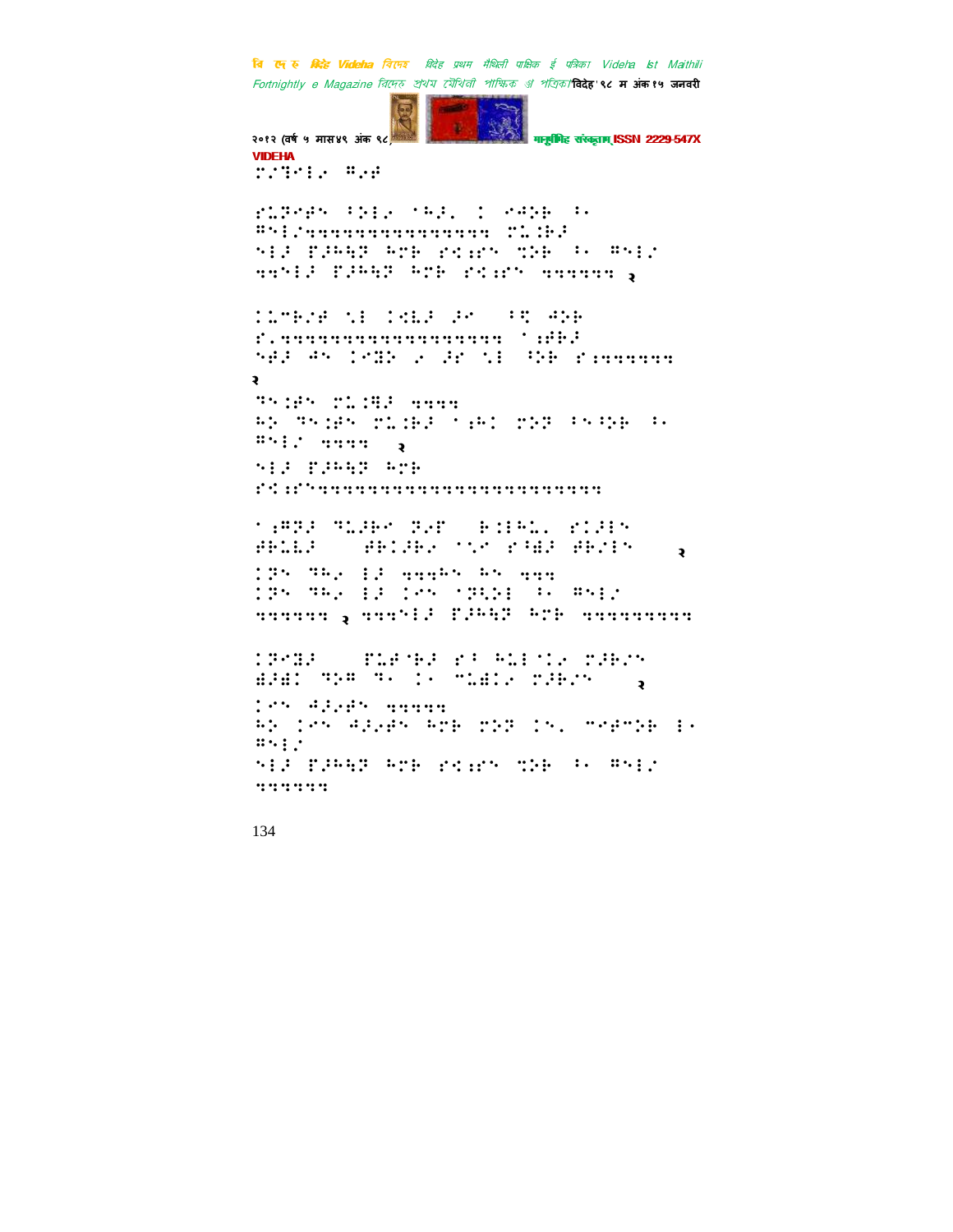मानूबंगिह संस्कृतम् ISSN 2229-547X २०१२ (वर्ष ५ मास४९ अंक ९८) **VIDEHA** PLEASE SERVING (CONSECT) #5:/gggggggggggggggg 21:02 MIP PRAGE AND PORTS THE AG ANIX aanij fjeer erk roarn aaaaan SEP PRAGE AND SCHOONED AN ASEN **HINNING** 3  $\mathbf{3}$ models week **INDEX: NATE AND AND AND SINCE** 1988) 986-1989 15-92-512 MB-T-2 an a cravi pia tem - rem 1828a AA.<br>Phia robert 16 napa nuwaara :•<br>……………… DERE DEN DER BERRIER BER DIES AR PAR AN PROPER DI PIP a postupida populariza FRANCH THEFT (TROCHER **ELERT ELECTRONIC PROPERTY** BY APPLY SEPTED BY APPLY PAMPE PORT # WHILES SIMS PRIZE **Than ARES: IN STARF PRICHE** PAR PART IN WER **TELENTE** 27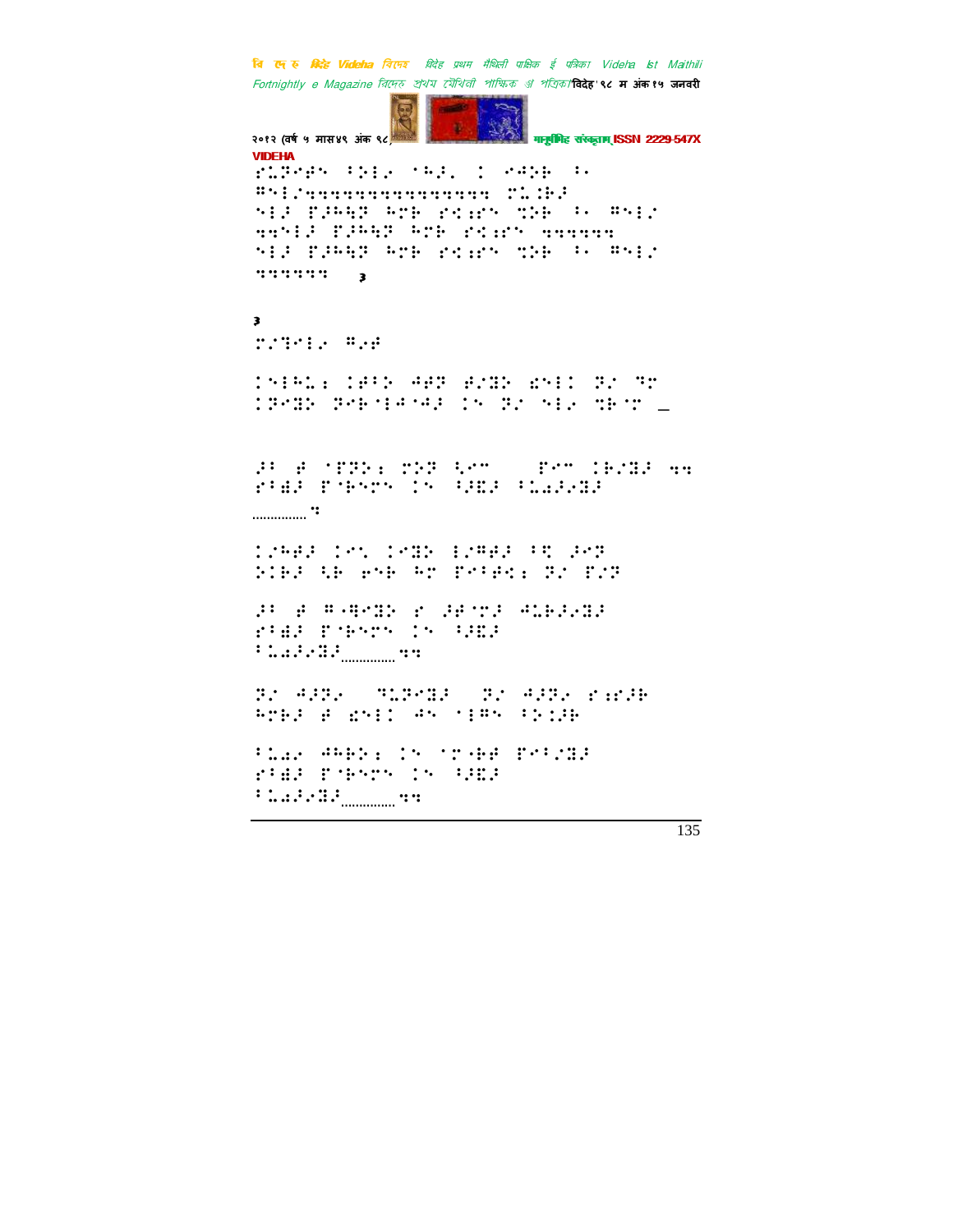बि एक स्टेड Videha विएक विदेह प्रथम मैथिली पाक्षिक ई पत्रिका Videha Ist Maithili

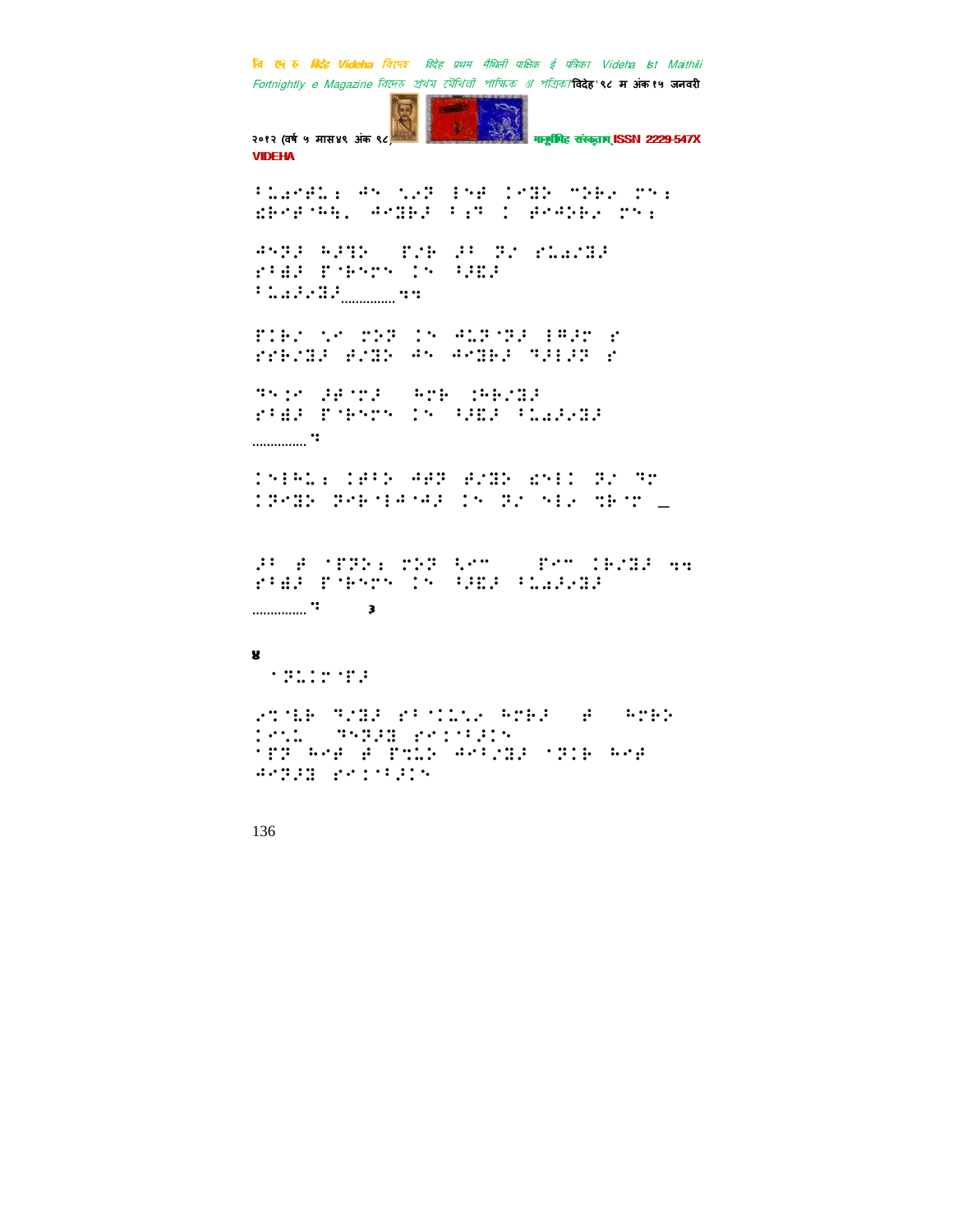

२०१२ (वर्ष ५ मास४९ अंक ९८) **VIDEHA**  $1.11$ **AND THE BUILDING ESTATISTIC** ru chra be ru fall. **ATA PTEA THE RT ISLE TA THESE P** 2009 SER STREET ARE PORT RECRUITED BRANCH  $-32.11 - 19$ THE INSTITUTION CONTINUES. **Prome Some Profession Adam**  $\ddot{\cdot}$ RATHE ISL PREAL PRINTER ARIA WAJ TR MIJA TIMI IN ARIA TABA SESTAT SABA THE STEP EN SERVICE PROPERTY  $\cdot$  : : : . *The Hillerie Content* President Perk The Series of Provie **TEP BAR IPIED** PTME TREE PROTING AMER - PROPER **MAN TARED PAINERY THE IN FER THREE CHIL** ringer is har ingen Pil Primar (Praktic Pola THE PARK WIRD PAR PARKING AN IRVE PHEETING VIOLENCE (PPER D **COMMON SECTION** FTER STREET FROM STREET  $\ddot{\cdot}$ RATTER IPTI TREAD PRIMAIN MPE BROWN SLEATE MAY PARK STEP **221 BE28 13216** And Probe will re-rains (Anima Sor r (PORP redBB) EPSE HP SAY THE BP IS (F) PI rdia (ene miliar)<br>Grima (moda) en vicos Araa (e Administration September 1915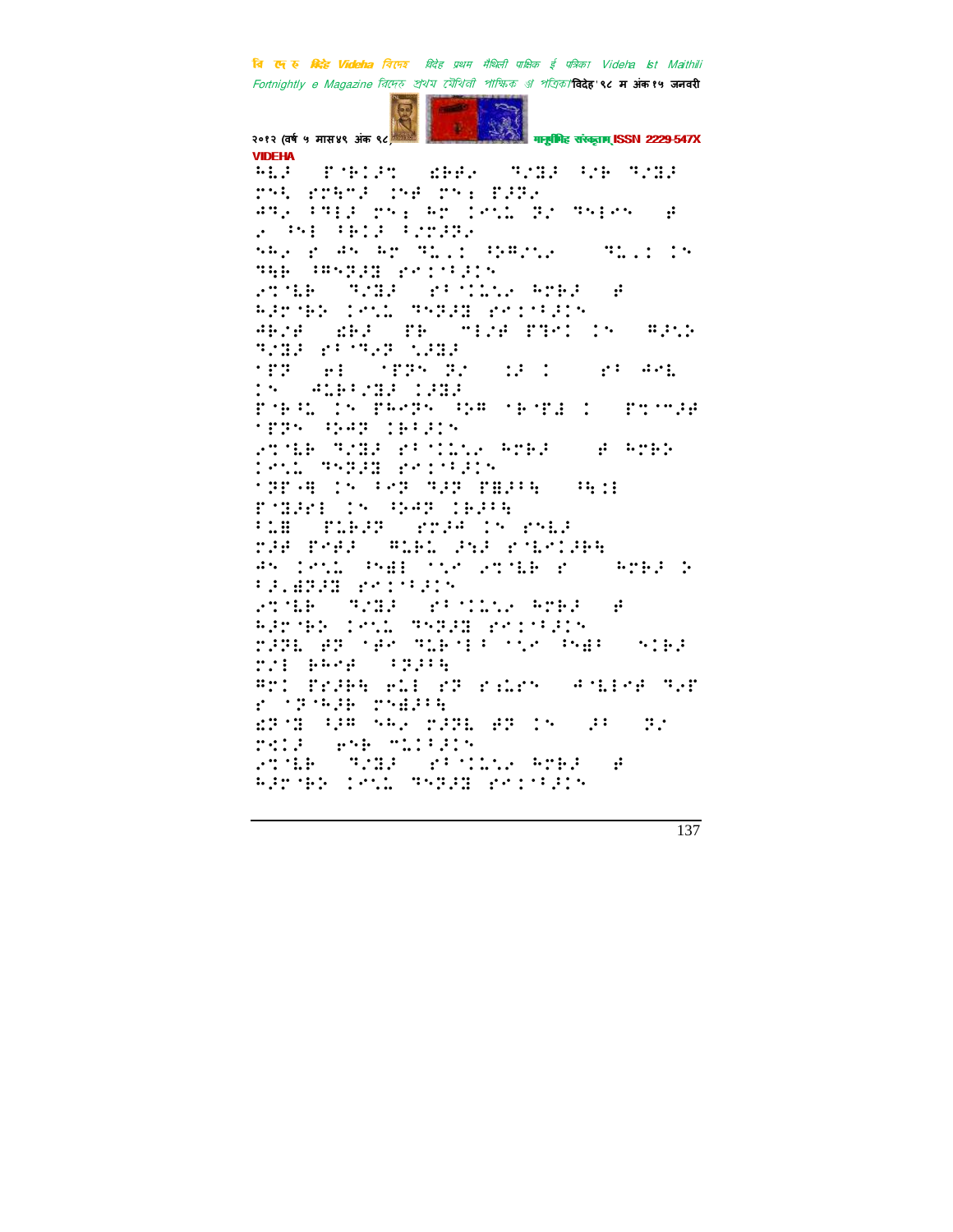**Service**  $\mathbf{0}$ २०१२ (वर्ष ५ मास४९ अंक ९८) मानूबंगिह संस्कृताम् ISSN 2229-547X **VIDEHA TER REF # POLY APPINE TRIE REF APPID PRINTIN**  $\mathbf{g}^{(1)}$  :  $\mathbf{f}^{(2)}$  :  $\mathbf{f}^{(1)}$  :  $\mathbf{f}^{(2)}$ RESERVADE BY STAR TO STORE TOOK  $\cdots$ AN INN MERPORATON PARTNING MEDA  $\cdots$ THE FEATHER SHALL THE TERRITOR RPROSECUTIVE PRODUCTS, INFORMATION MARI PAR YEAR BEAUMAR CORPUTATE MAE An Briene Briene Briene (1965) 1916  $\cdots$ **AN PAR MARKET BILL & PATIME BAR** rt.:# #: **THE PROPERTIES IN REAL CONSTRUCTION**  $\dddot{c}$ ARTES IN LEAD MELFR THAT IDEA TRIE  $\cdots$ RESERVANCE BESCHRIJVEN IN 1980  $\cdots$ AR IN PNES IN THE PORT NIEN P  $: \mathbb{H}$ separate and species are industrially  $32.14$ FREED IN BEAUTHE FREED TO STEED THE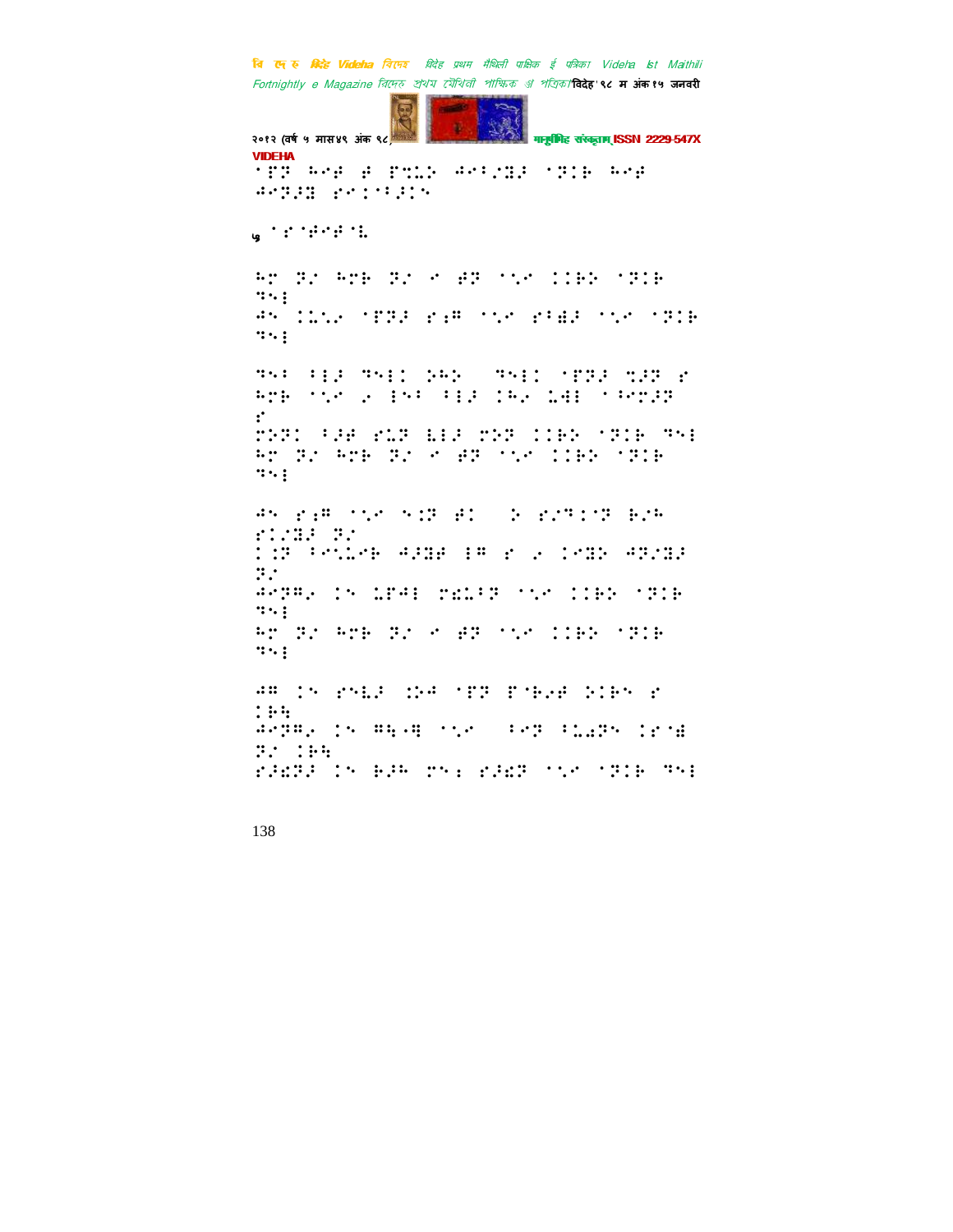**Service** 粤 २०१२ (वर्ष ५ मास४९ अंक ९८) मानूबंगिह संस्कृताम् ISSN 2229-547X **VIDEHA** Ar Br Ank Br & BB tie (1165 tB16  $\cdots$ ξ.  $1.41141$ INFALE TENIN POBBEOR INSE FLATES  $\mathbb{R}^{\infty}$ BARB FABI MITA TRI CRIA MEMIA TA **COMOUNT LEAR ONE MAP RMA** ESP Price Schoolships Tr rend to restat an ruse not r BAN MARK SE MER BI BIGA TH THE SAME WAS TELL This induced the Architecture in sti vale leĝ 12 val 1896 lig<br>Geografio estas la parae **BURGERS: THE HERR PEGGA RE** radina. Ma arek mini kien mini  $\cdots$ : MIRA ROBA E RAMA NE ATBA RAMA DAA Phar 19161, Well In right, Th MISS PORT IREN MARGE PAINE SY  $\frac{1}{19}$  4:42:48 - 1:42:52:44:52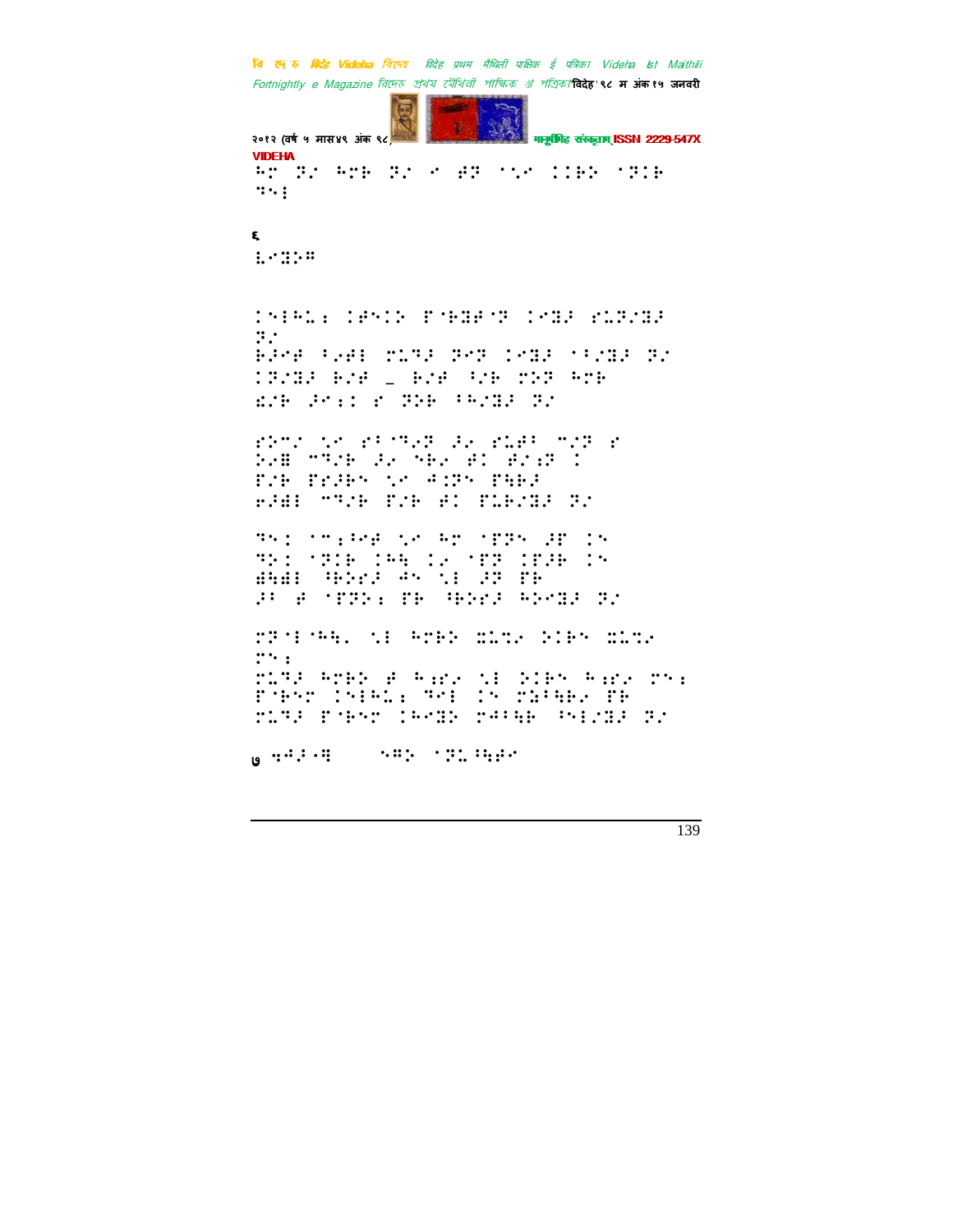

२०१२ (वर्ष ५ मास४९ अंक ९८) मानुबंधिह संस्कृताम् ISSN 2229-547X **VIDEHA** 300 realed reroter russings tip 104 P Trust Hill Centrum Teacher (1984)  $\mathbf{r}$ 1511 WINNER SEP HAN THE TRYER  $\ddots$ : 131 994 1975 842 834 4352 253 2-825 31321 Premi (2008) (n. 354) PSB(2) (n. 364) 13251 Lard Therry Pry 1888 PSTAR Showne  $+34.54$ 4-ALBIA MI CIA APR THE CENT OF  $f^{\pm}$  (1.1) When HP (122) 1  $\mathbf{r}$  . The set of  $\mathbf{r}$ ager  $\ddots$  $n_{\text{H}}$  $\cdots$ **TANT AND PERSONAL BEACH**  $40.9999 \pm 0.001$  $\mathbf{1}$   $\mathbf{1}$   $\mathbf{1}$ BIRE IN FRIE IN 25 BEEN NR BAR  $\mathbf{r}$  is a set of  $\mathbf{r}$ SPECIFIED THE CHAIN STAR TO SPEE  $\begin{array}{ccc}\n\mathbf{1} & \mathbf{1} & \mathbf{1} & \mathbf{1} & \mathbf{1} \\
\mathbf{1} & \mathbf{1} & \mathbf{1} & \mathbf{1} & \mathbf{1} \\
\mathbf{1} & \mathbf{1} & \mathbf{1} & \mathbf{1} & \mathbf{1}\n\end{array}$ rangs nashsang wing sains philosoping SPP-128 NE roll established an electronic  $1.4333$ FRED IN THN TR. IP PERPENENTAL  $1.3333$ APART TRATE THE HE FIRE REPORT SPER I MAR PROTECT SAR MILITARY **SECTION**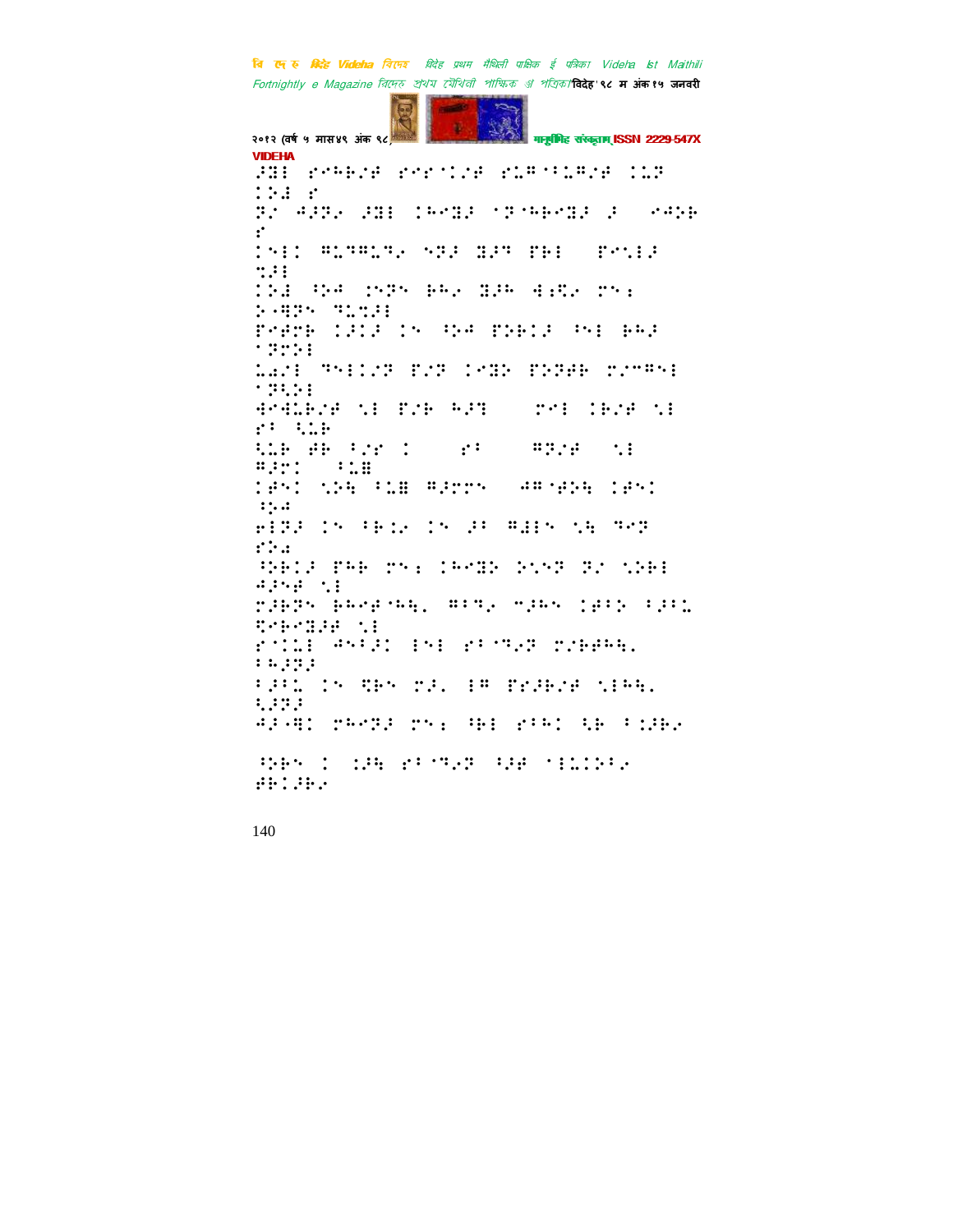**Service** × २०१२ (वर्ष ५ मास४९ अंक ९८) मानुबंधिह संस्कृताम् ISSN 2229-547X **VIDEHA** 533 # 2: 303 Appl Agp (8 A538 5) MISS RAID LAIRNE SAN MIRION NR (R  $\cdot$ : rrbof Sheets ry: rirdle rater  $30191 - 091$ PALES IN MARK BN ASBA IR PNP PROP  $:: \cdot :$ Adamade e dif (bangde esk mof #sf *SPIERS SALE FALLINA BAR STR SPOR*  $:: \cdot :$ **MARKET SERVICE TH PARL:**  $\dddot{\bullet}$ ESTAR PART (SI PSTSIP II) PARAR <sub>e</sub>g Ajlber rilse model <sub>a</sub>g (PJAlli  $\frac{1}{2}$  , which is the set of  $\frac{1}{2}$  ,  $\frac{1}{2}$  ,  $\frac{1}{2}$  ,  $\frac{1}{2}$  ,  $\frac{1}{2}$  ,  $\frac{1}{2}$  ,  $\frac{1}{2}$  ,  $\frac{1}{2}$  ,  $\frac{1}{2}$  ,  $\frac{1}{2}$  ,  $\frac{1}{2}$  ,  $\frac{1}{2}$  ,  $\frac{1}{2}$  ,  $\frac{1}{2}$  ,  $\frac{1}{2}$  ,  $\frac{1}{2}$  $\frac{1}{2} \left( \frac{1}{2} + \frac{1}{2} \right) \left( \frac{1}{2} + \frac{1}{2} \right)$ TEMPE TRIPER ERRIFY TRIPER ARE AN YAN SEMANJI ARNA  $\ddot{\mathbf{r}}$ **ANDRE MIDAE MANDA APACKATER PREMIER** ANIMARY PRIMILE MARINEI EDN (PNAM FJEIRE NTA JOHANNIE MATAIJ menticial primeral alem der BOELF INFORMATION SECOND PORTEN E HIPPS I METERMAN ISE (#51) MARS TERBE PARTER VIETNAMY PIETENSA ANDREY BONDHAM ERNTROM BROOKTER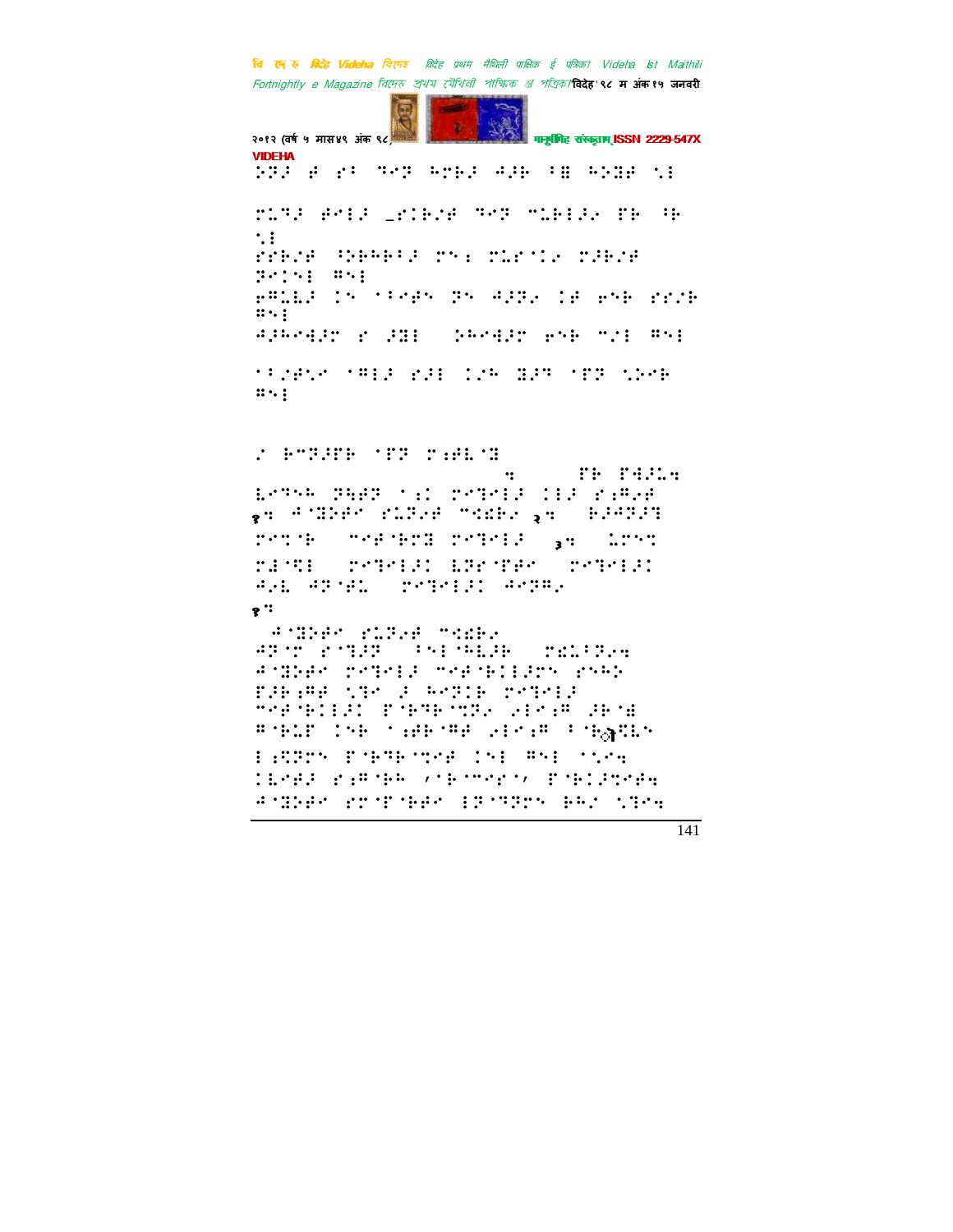

२०१२ (वर्ष ५ मास४९ अंक ९८) मानुष्य कर्णाटक संकृतम् ISSN 2229-547X VIDEHA

२ !⢷⢼⢺⢽⢼⣙!⣉⢷!  $\mathcal{T}$   $\mathcal{T}$   $\mathcal{T}$   $\mathcal{T}$   $\mathcal{T}$   $\mathcal{T}$   $\mathcal{T}$   $\mathcal{T}$   $\mathcal{T}$   $\mathcal{T}$   $\mathcal{T}$   $\mathcal{T}$   $\mathcal{T}$   $\mathcal{T}$   $\mathcal{T}$   $\mathcal{T}$   $\mathcal{T}$   $\mathcal{T}$   $\mathcal{T}$   $\mathcal{T}$   $\mathcal{T}$   $\mathcal{T}$   $\mathcal{T}$   $\mathcal{T}$   $\mathcal{T}$   $\mathcal{T}$   $\mathcal{T}$   $\mathcal{T}$ [⢾⢷⣝!⣙5⢼! )iuuqt;00tjuft⣒hpphmf⣒dpn0b0w jefib.dpn0wjefib.qbjoujoht.com  $3$   $"$  $\frac{1}{2}$  . The set of the set of the set of the  $\mathcal{D}^{\mathcal{A}}$  , and the set of  $\mathcal{D}^{\mathcal{A}}$  $5$  ,  $5$  ,  $5$  ,  $5$  ,  $5$  ,  $5$  ,  $5$  ,  $5$  ,  $5$  ,  $5$  ,  $5$  ,  $5$  ,  $5$  ,  $5$  ,  $5$  ,  $5$  ,  $5$  ,  $5$  ,  $5$  ,  $5$  ,  $5$  ,  $5$  ,  $5$  ,  $5$  ,  $5$  ,  $5$  ,  $5$  ,  $5$  ,  $5$  ,  $5$  ,  $5$  ,  $5$  ,  $5$  ,  $5$  ,  $5$  ,  $5$  ,  $5$  ,  $5$  ,  $5$  ,  $5$  ,  $5$  ,  $5$  ,  $5$  ,  $5$  ,  $5$  ,  $5$  ,  $5$  ,  $5$  ,  $5$  ,  $5$  ,  $5$  ,  $5$  ,  $5$  ,  $5$  ,  $5$  ,  $5$  ,  $5$  ,  $5$  ,  $5$  ,  $5$  ,  $5$  ,  $5$  ,  $5$  ,  $5$  ,  $5$  ,  $5$  ,  $5$  ,  $5$  ,  $5$  ,  $5$  ,  $5$  ,  $5$  ,  $5$  ,  $5$  ,  $\mathbb{P}(\mathbb{P}(\mathbb{P}(\mathbb{P}(\mathbb{P}(\mathbb{P}(\mathbb{P}(\mathbb{P}(\mathbb{P}(\mathbb{P}(\mathbb{P}(\mathbb{P}(\mathbb{P}(\mathbb{P}(\mathbb{P}(\mathbb{P}(\mathbb{P}(\mathbb{P}(\mathbb{P}(\mathbb{P}(\mathbb{P}(\mathbb{P}(\mathbb{P}(\mathbb{P}(\mathbb{P}(\mathbb{P}(\mathbb{P}(\mathbb{P}(\mathbb{P}(\mathbb{P}(\mathbb{P}(\mathbb{P}(\mathbb{P}(\mathbb{P}(\mathbb{P}(\mathbb{P}(\mathbb{P$ ⢺⢽⢾⣅0!⣙5⢼!⢺⢽⢻⢴!! )iuuqt;00tjuftigta dhpphmfdpn0b0w jefib.dpn0wjefib.qbjoujoht.com 4!⢷[⢽⢼2⢷!2⢽!⣐⢾⣇⣝! he does been die die die die volgens die volgens die volgens die volgens die volgens die volgens die volgens d<br>Die volgens die volgens die volgens die volgens die volgens die volgens die volgens die volgens die volgens di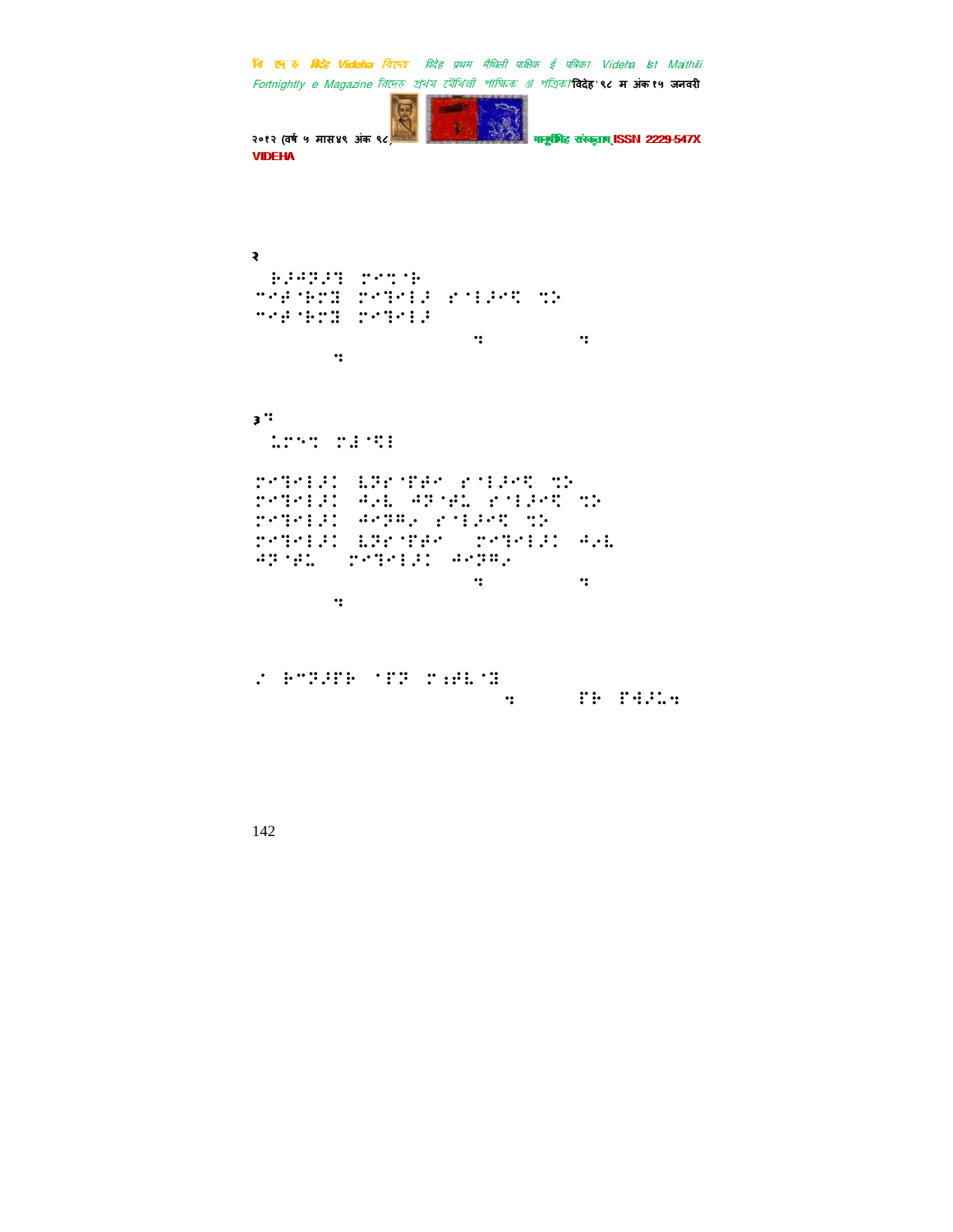

**SAPE PAIL THE PERI** 

gashingsh handhwy with 1952993 reak Aerenan problem black probl LOTER LEATH Genes Laphe (Ag Ang Sa Shing Shi **THE RING BRIDGE BOYER LETT**  $3.913143$ 

## $\boldsymbol{\mathsf{x}}$  :

WESTER BRSEN - THE CONCRET POSE **APPEAR THEF STARF TER** LOBAR LEOTI

the Cherr response where **CONFIDENTIAL CONSTRUCTION** 2239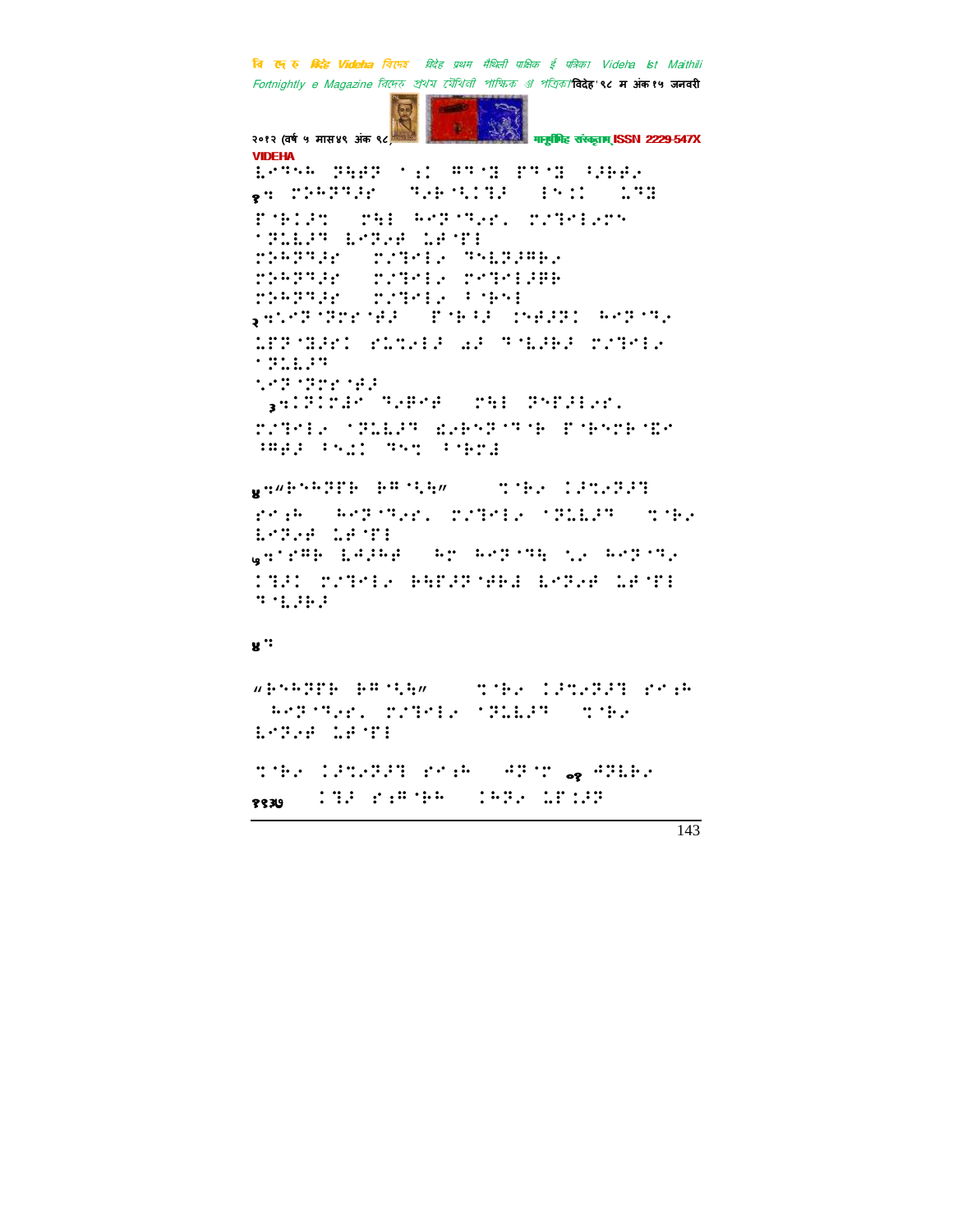

२०१२ (वर्ष ५ मास४९ अंक ९८) **VIDEHA** 

मानूबंगिह संस्कृताम् ISSN 2229-547X

STRATES ATTEMPTED STATES trus, PSP H PRSP 4 record SE 13 ANN, ANNER (1829 AN 1819 **HANDREY 2200 1220** ESTAR LESTE ESTAR LESTE ( ATST **SPORTS** 33491 SW:3433 AMISI KINSAS ASTTA A PIANANI AR SPAREDA (PENEDAN PORSEAN) MARS righth and conducting himships BUBURING BELISIAN UMITIB ESTALPAMENT (PRIELE P. PISE EMER TH Pennsylva (SBP) (TSBESC 19154 (GREELEA APPARA PALIEARA **THE MANIFEST OF REPORTS PERMITTED** E. AREIMAN A BMPARTIC ENTROPY rizacene sindera daga kita HER THE TRIPLE IN STRIPPER PANELSHARD THE PUSHING MAN SAPURDING BLEL APPROVED ESTILLSTOREER Republic, Additional proportion temploy APPARE THE MARK PENEPHREE (PP Prints I Princh rathle chair emb Far Sat 1996-121-4 Begal Maling 1 PROFILED WARTH & PHOBODONE rosnog uman boron un c THE MEAN POST PROPERTY WARRANTEED AVENUS BRENDVINE INTE CONFIDER BRAHA PARPRONIC HILL SPICE (F. ALC: (MIA FITTE PATH PATHOL) ranges agrent reportent eropreng B. Septier aspect helder chines **Serger PROSE START PRODUCT NANDER** rrange pened rupand ruppi renne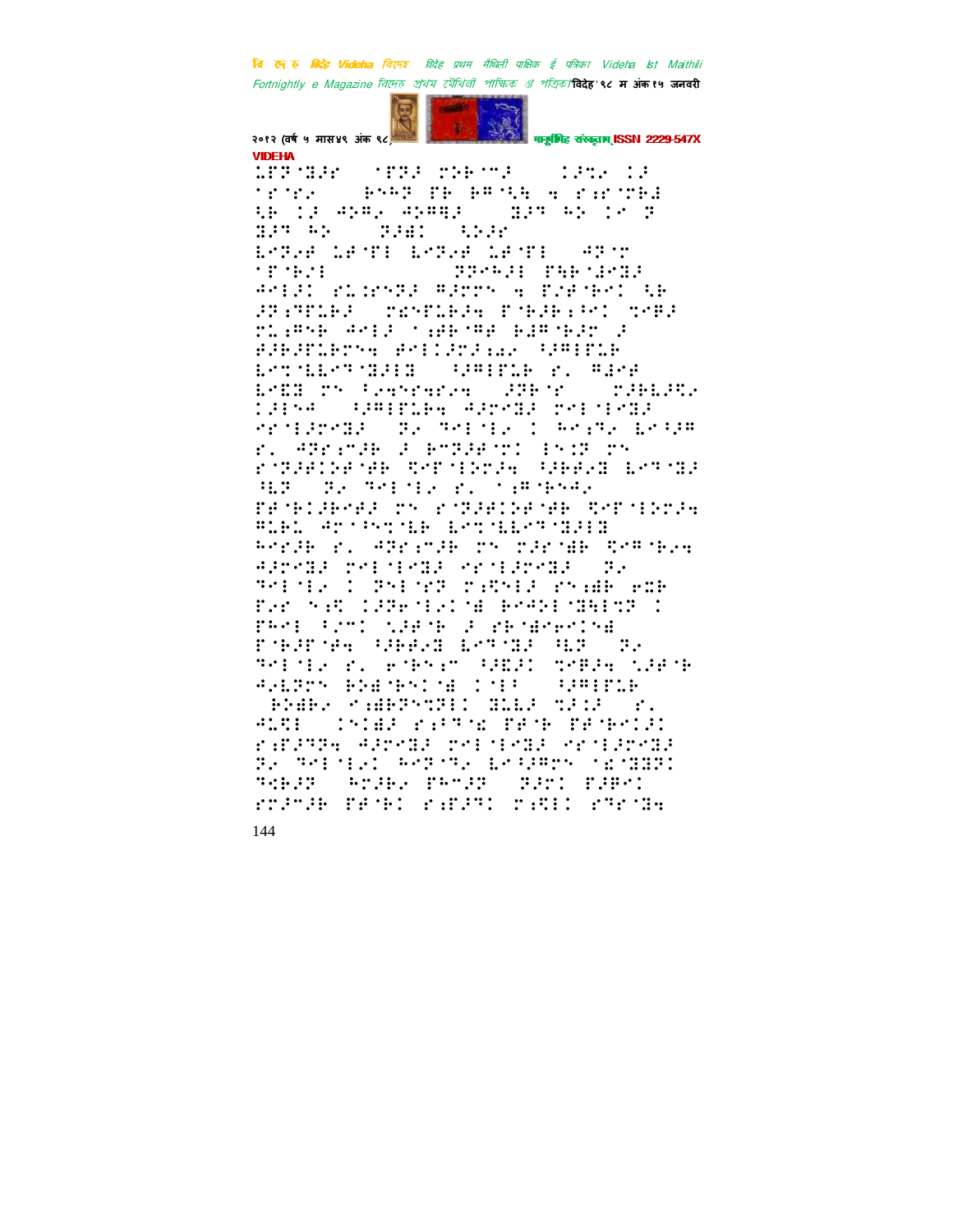

२०१२ (वर्ष ५ मास४९ अंक ९८) **VIDEHA** 

मानुबंधिह संस्कृताम् ISSN 2229-547X

THE MAN STANDARD INTERFERING tifinese roche provincenten ESTRED CHEST ESTMERED ASPERD Pobol Poboles (SaPezz Lopie rathans, menant thus evera TARITY SARSHAR I RIABING TARSIK HERIATE ENDING REPORT TIMES **TEMPAR REPRISEDENTS** rtree repeat our member 2000 BARBAR STAT ENT PAT SARSBNADE. PARTNER TRIERS EPARTN PROFIN **THE ST TEET TAGES PARING** INDEPENDENTED IN THEFT **TANKS RESPRIES RESIDENT** rner a men ker cheer **SARDERS INDUCED SPLERE F** PLOB MENOPH (MORTER-PILES IS DE MENOR **TERM IN STAR FRAME STATE** MARI KAPAN AT PINAP NA Policiental raker's flagred r. Piprotope 800001 10000 10000 10000000 **SARA IN ATTACK TEETS I** rethis following the control  $\therefore$   $\therefore$   $\therefore$ (RIDA) Legge Legge (Syger Garrie THE RESERVE CONTROLLER This Anne Pennsylves (2001) **THE SAME AND STATES AND SERVICE SERVICE** THE MEAN ABAND MAN AND HIMPER STREET **CONSTRUCTION** policie production

STORE TERM 282.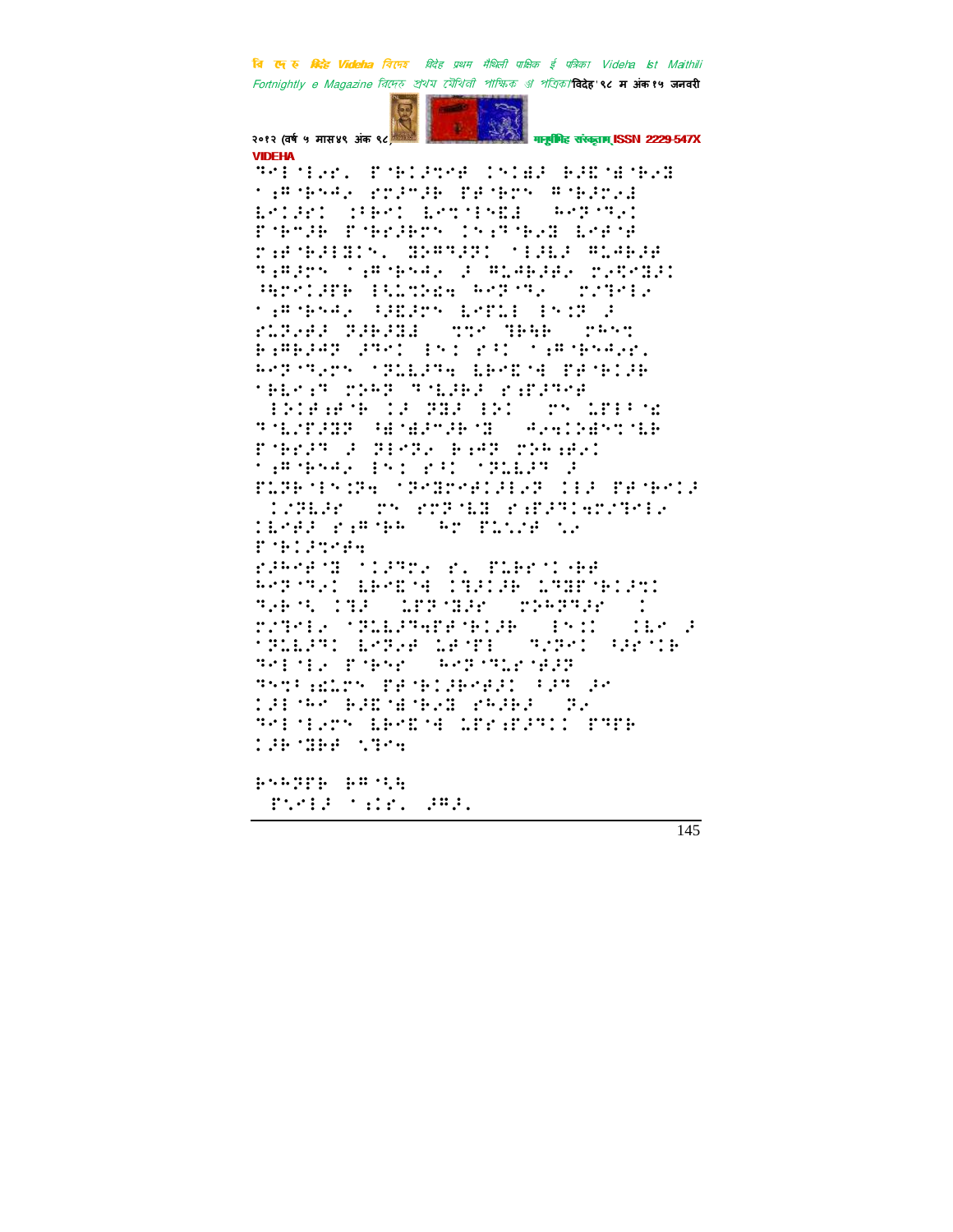

२०१२ (वर्ष ५ मास४९ अंक ९८) **VIDEHA** 

SPSP MINSTERS BRIEFING CON ST RN RUBIE SPORT PARK RECOVERED

**PARTS FINE FINE AT** 

For Prome corner that BELTER. **CONSECRATE ART PARTS** 

rea rest 1525 th reals. **Second Property** 1995 - MARTARARE (RIDIA (BAIA) NAMAI **TRAB PORTS RESIDENT PROPERTY ARE** grap pag p apg the grap (apr) med the man comp rago regi presente rinnggi (nas  $\ddots$  : FROM PORT TORGET ENERGIES. BEFORE PEARS FAR 2 METERS of the. Eventativas Bolki A. Plota ni **FRANCISCO MARINE STATES AND STATES** MAR CLIPPY ME STARR POTT TO REPORT Sendo ne condo con ele  $\ddots$  $\cdot$ :

FIR APHR. Production (Page 16) page of the FJAR 251 72.8 2 281 721 418 BEFFAR YAN IN SESERI YASHERINGIN. TEMP NEW MAND FOR TWO PAPE IN BRE ti rinnadi prdel 2 ver la etda STAR SPSP IBRE FOR MESTE **SPORTHER SETTER STORY AN** STREPLED SOME FROM HOW HOW COSTERO BOT FROM MUSIC HOLDER **CONSERVATE AF SING 2 HETMINI**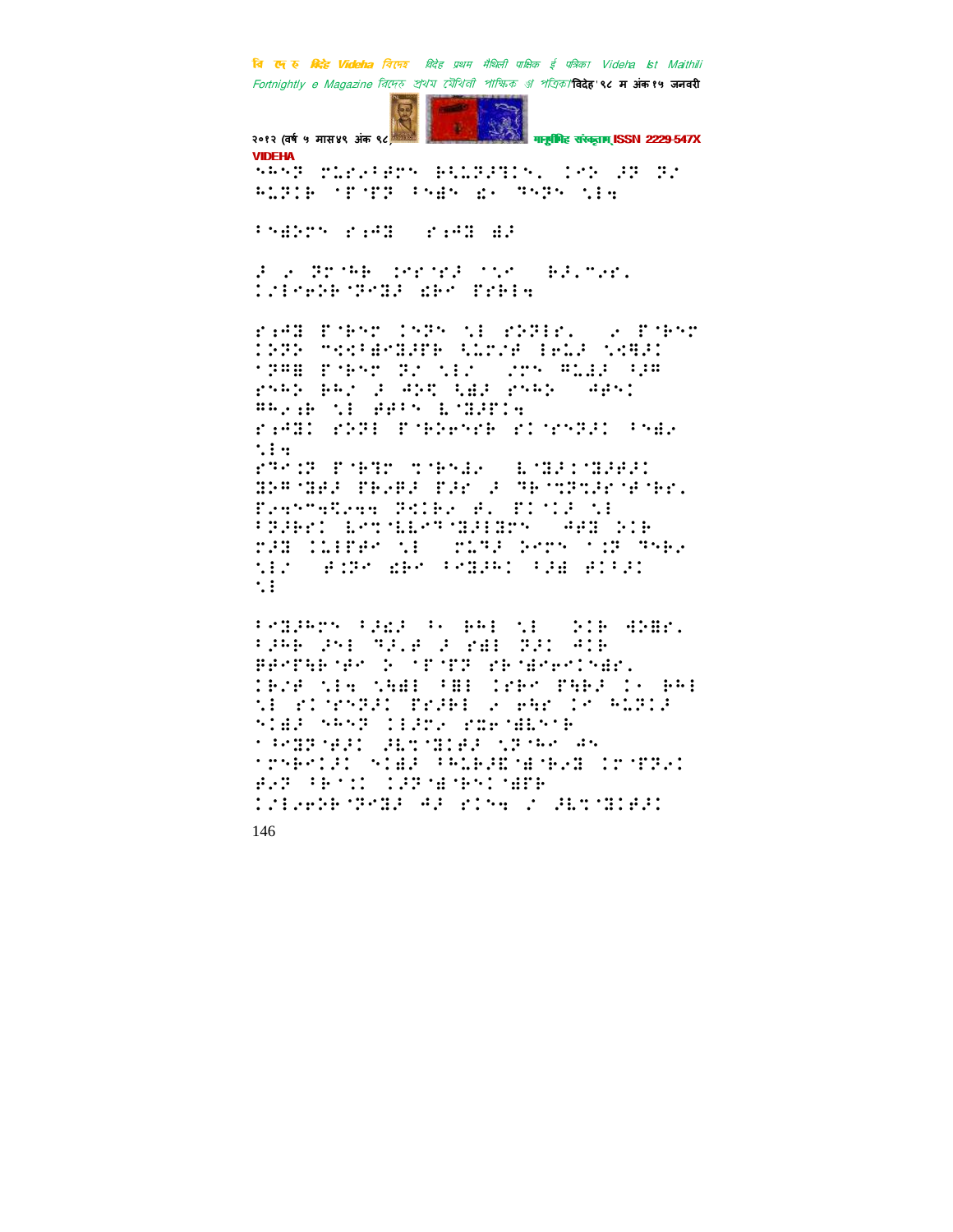

मानुबंधिह संस्कृताम् ISSN 2229-547X

**VIDEHA TRIAL POSTABIOL PROPORTED REACH**  $\ddots$ 

right (Poet Press 3) 3525 (S Profess Conditions STORE CEST PSE TRI PRET PIPST RSP ME AN PRESIDENT THIN PARA PROVINCIO PROFINCE ANNO 1983 AB.<br>BALGAR HA COBARDA PERSENGEN PABNE BREED PAR ATE MOPAR NEW WAR Price, SCP P P PRIP STRIP Bal Agendam razhone poezh grazat AMARYRA (1986) EMIRINAI MALKIA BULFAND COND REPENS TE MIC OIR PARK PROBA BYL 28 RE SLEET BROBA arla argania Gado Selo Ar REAL PROOF & BILLEY TO FURN BARATY Preside Proma Basin, Passes e. selvi (pelvide) (1 d 1964), ed En line portfield also purpose wrme manner of Pragueses (1900 de 1990) is **TEMPS CHINAL THROWN BULBARING BIN** 

a protromate.craterial.crate.crate making a administration of the arpprogramspoliceraryge an  $3.4449$ **SPACE PRODUCTS IN THE AP**  $1.41 - 1.14$ 

B. ART RATE TAMPS FLOTSER TE T. PROFILE PRODUCT STORES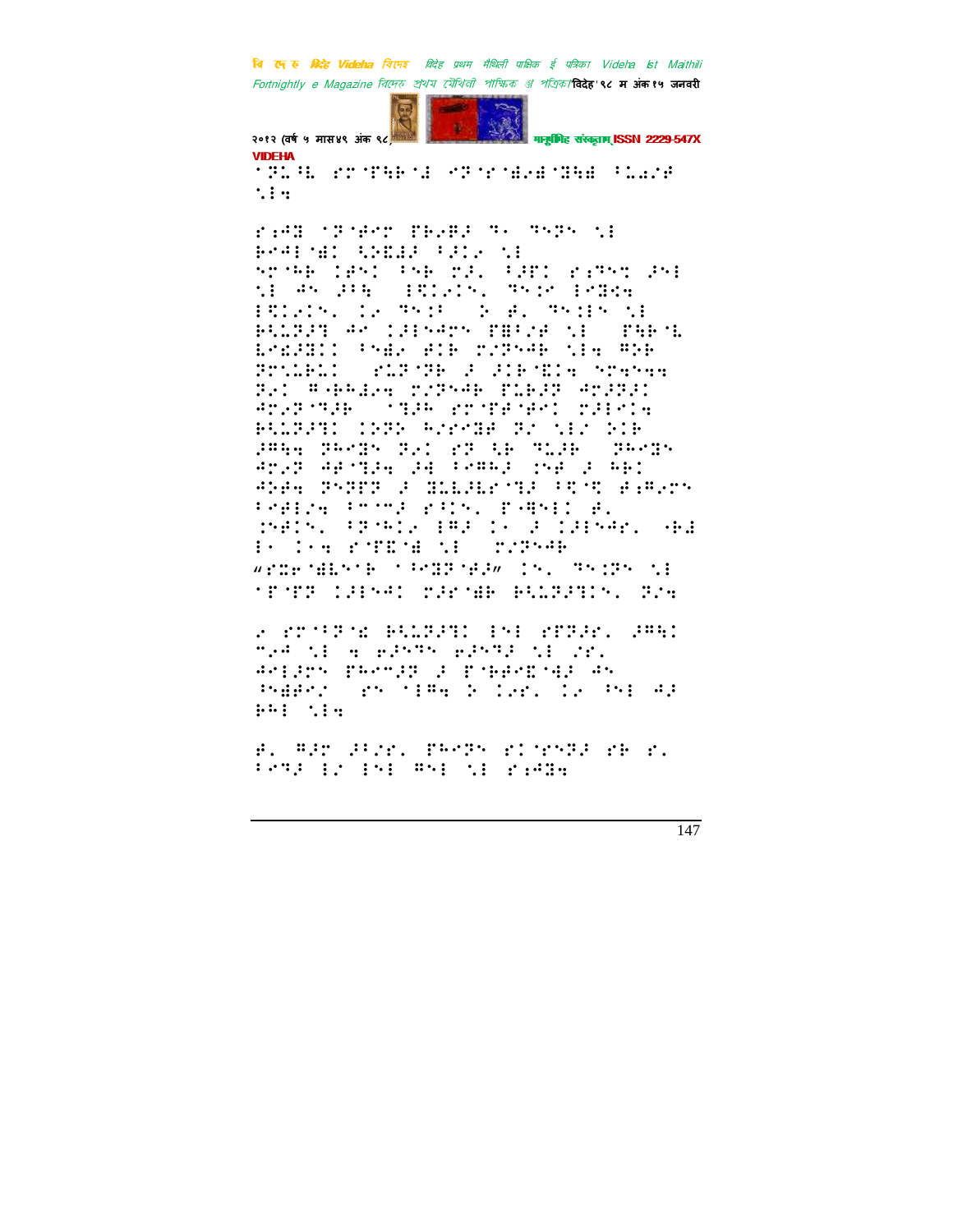

२०१२ (वर्ष ५ मास४९ अंक ९८) **VIDEHA** 

STEP SERPENDER FIRE NO AN DIEP FINDS OF SPEED PROPS OF

PRODUCT STAR OF THE BORDS SIDESE President and many state the rale Artary Bakg A. BAI Mig F.Ala 12001 10102 455 000 100 1002 ISHER, PARAK WIR DER BREICH **MILLEY PORTER CONFIDENT**  $\sim 4.4221$   $\sim 21.4$ PORT PIOPORT PARK STREET SPAR MINER FORE NEEDED PROVINGE the started service model with

**REMOVEMENT CONTROL** 

rad (201 (1225 r.E. 52151),

 $\mathbf{w}$ :  $\mathbf{p}$ :  $\mathbf{m}$   $\mathbf{r}$   $\mathbf{r}$   $\mathbf{r}$   $\mathbf{r}$   $\mathbf{r}$   $\mathbf{r}$   $\mathbf{r}$ righ Prelever (end run bringin

je priko Hui je nje stjaru taurj  $w: Y: Y: y \mapsto$ 

APP YOU PREEL FUEL TRIMETRO CARDE STOR  $P: \mathbb{R}^n \times \mathbb{R}^n \times \mathbb{R}^n$ 

rag est a male rights clricia  $3.421$ **TRAPH PEARTS, PRINT** regional registrate portio galle rag rolls. Will e. 185 (55 1595) ME PLAS ANDEN PROBLEM AND MED DIES FAIR AN INTE NETWORK BEITERN TR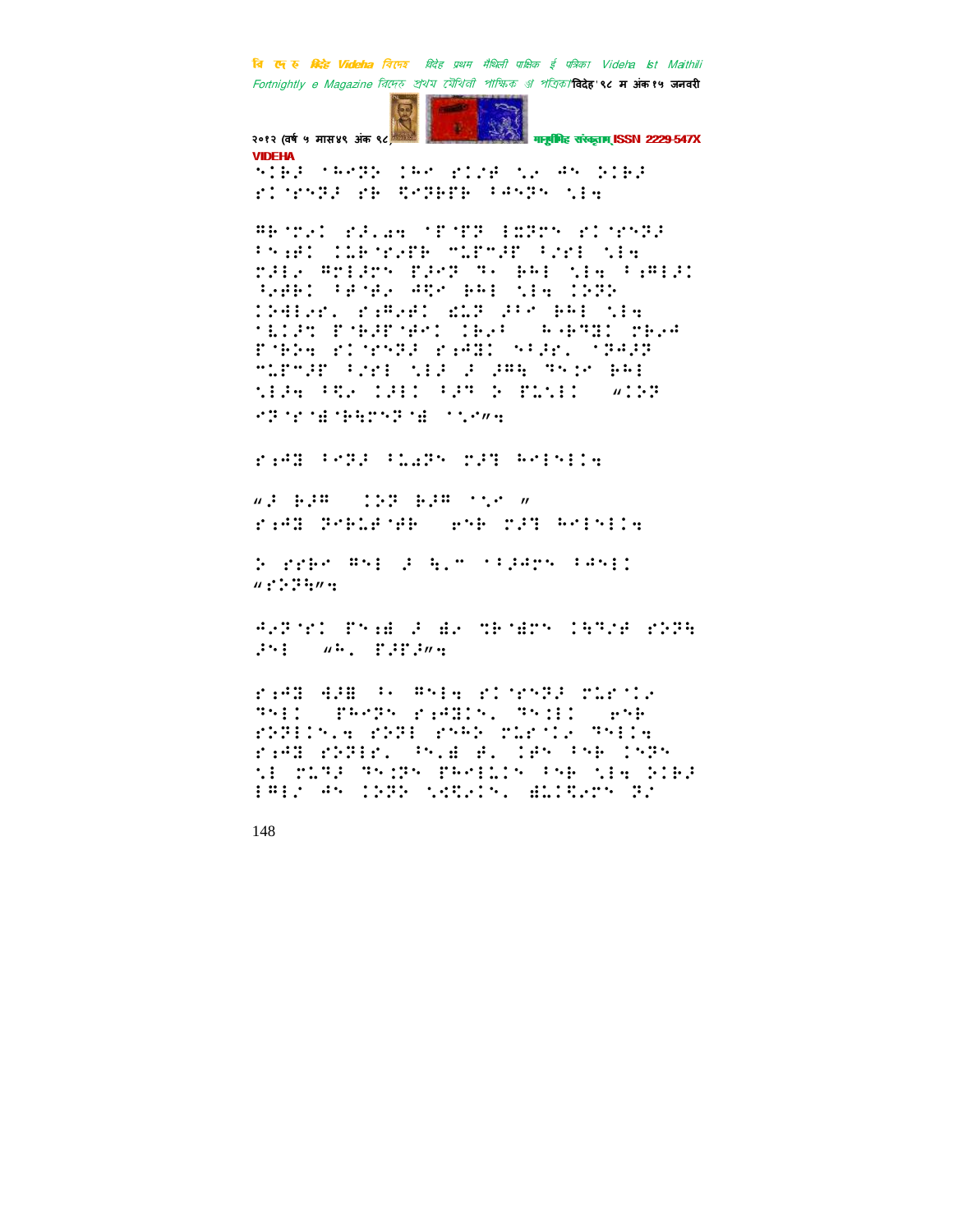

२०१२ (वर्ष ५ मास४९ अंक ९८) **VIDEHA** 

मानूबंगिह संस्कृताम् ISSN 2229-547X

wrr The Malayrs Tsill ("Personias" HEAT TRACHING NOW YOUR YOUR NORWAY IPABLIN, NI APPN, PI THIRI MARGA BAT B.M. M.P. MAR (1918-1981) When this approach creater re F PART CORPORATION AND CHE rring Arabay Arb Bre

rinne surre special as the che Anny Are Poels Fried over regge 8927 - 83298 8225 82219 8221 8225 raman marrer electronic can RAINS RAPING & RAP RO CAROB SOME 1951 a.C. (185 191 294-91)Aprilée the B. Is his BAT to BrBS rain.  $\ddot{\cdot} \ddot{\cdot}$   $\cdots$ 

 $\sqrt{2}$  ,  $\frac{1}{2}$  ,  $\frac{1}{2}$  ,  $\frac{1}{2}$  ,  $\frac{1}{2}$  ,  $\frac{1}{2}$  ,  $\frac{1}{2}$  ,  $\frac{1}{2}$  ,  $\frac{1}{2}$  ,  $\frac{1}{2}$  ,  $\frac{1}{2}$  ,  $\frac{1}{2}$  ,  $\frac{1}{2}$  ,  $\frac{1}{2}$  ,  $\frac{1}{2}$  ,  $\frac{1}{2}$  ,  $\frac{1}{2}$  ,  $\frac{1}{2}$  ,  $\frac{1}{2$ gyn: par j. (188 8514) widdh radhaw a ledd rinnydd rheb rate alle le tres ania lett d'etre BRAIN POLECY FRAME WIDDEN BRANCHE 1992 - BRI 1992 EN 92 FILAN ERZE<br>1994 - MARRY FETI VI AIR NIE DZE  $\mathbf{u}_1, \mathbf{u}_2, \cdots, \mathbf{u}_M$ 

FIR PAR DIR ALOMA TOR GENERAL WHAT MIRM TEST (BRIER STAR RAD the BELG Side Side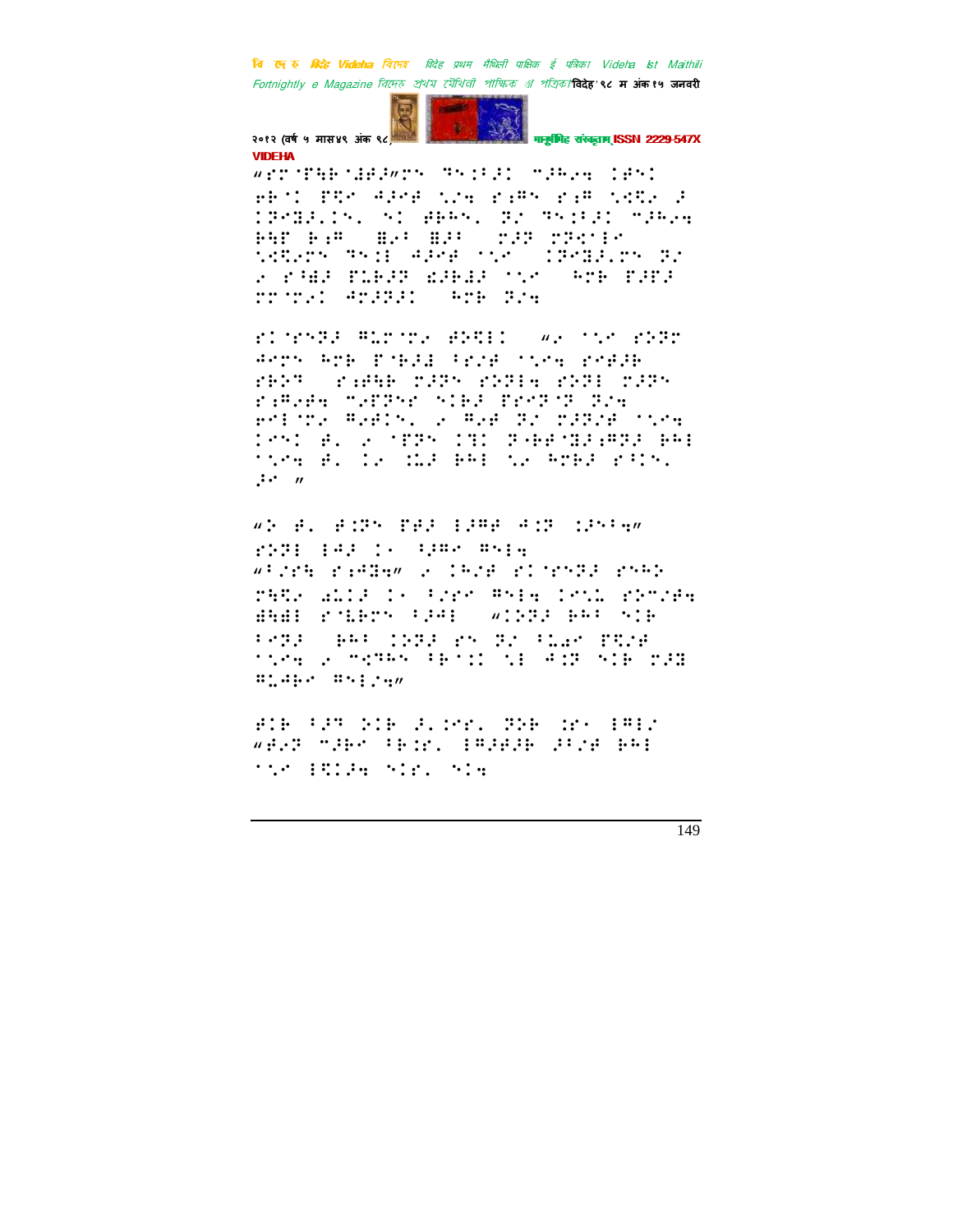**County** २०१२ (वर्ष ५ मास४९ अंक ९८) मानुबंधिह संस्कृताम् ISSN 2229-547X **VIDEHA** 

 $\frac{1}{2}$  .  $\frac{1}{2}$  .  $\frac{1}{2}$  .  $\frac{1}{2}$  .

 $\ddot{ }$ **SPAR LAGAR SAM ARTISH NA** RAPORA (1921) DATALA PREZPORBI EAPAR  $1.4$   $1.1$   $1.1$   $1.1$   $1.1$ 

ago akdroma (19 SASP (PORPHAME AS PLETTS IFTHES 438 (6 4354 1381 45 5134 2225 133 PRI PAL TOM DE PORCHONNE PD IRTA IK PANGEER PINA PNEKE (11800) tich Absort the Chaire Blast Ave tja: bydg sterpajd har jo tjer #5134 IPSPARDAM PSPEL PLP25 FRIA rze (FP 1983) WARR PRE MYLRY RAE the temperature manager (per 1981  $\mathcal{L}$ :  $\mathcal{L}$ - Partikalisti ale a a cononalisti<br>Particalisti ale a e cononalis rights weiche ies Bergen archit  $1.41...$ 

WITTE SIEP BRPS HPS NORP PROTECT BRY 529 9 900 RP 191019

with reduct rather role models: PRI When AINI PROGRESS ARTS WORK BIBS PAIN. ANDSOL PLASH NIW (1878)  $1.41...$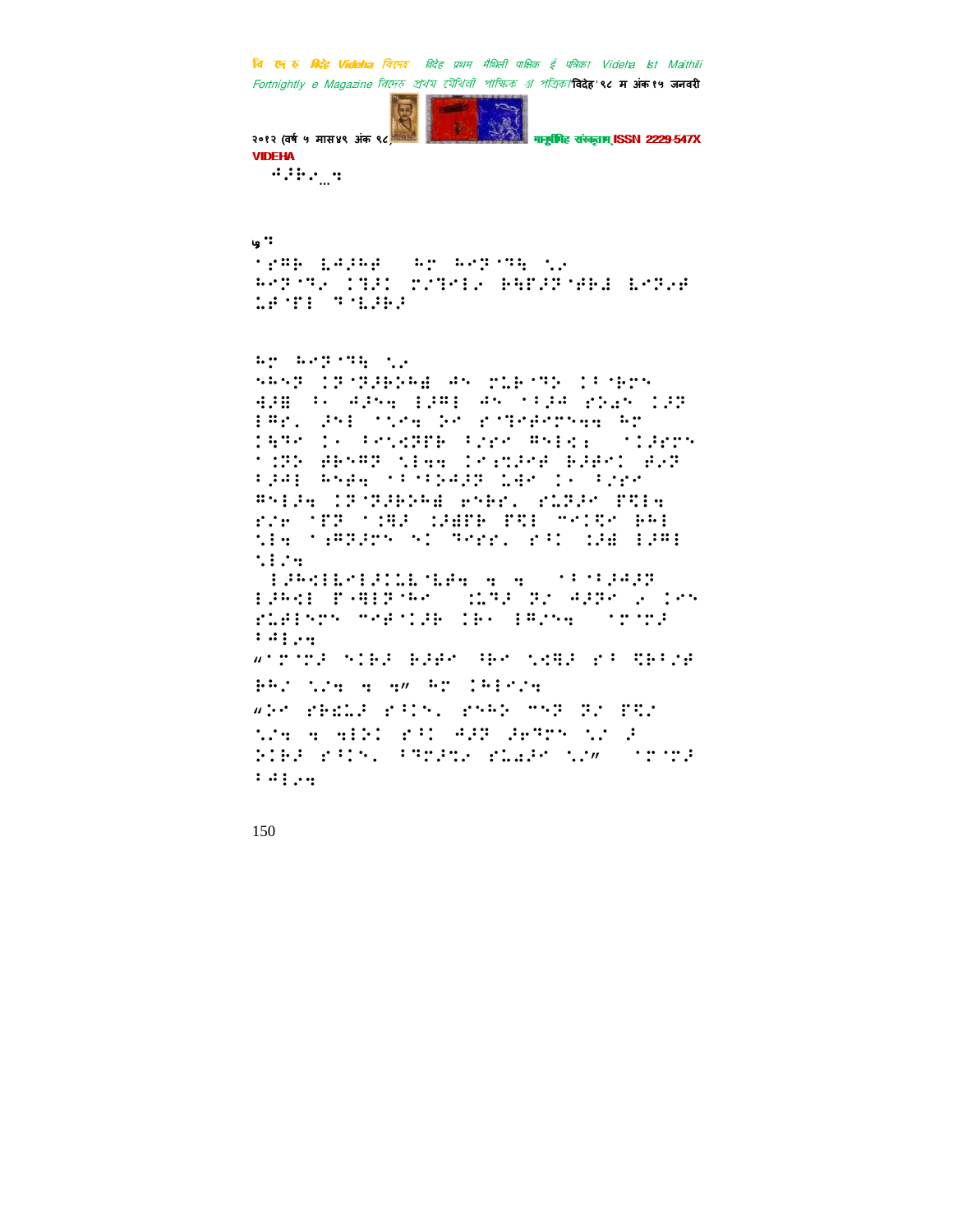

मानुबंधिह संस्कृताम् ISSN 2229-547X

**VIDEHA** redia standard pile ange is agers which induction field integrate tip de 22 APR die An die Ple in d Bridge Foamle in Bridge Ar Sie rd.APR APP MEDA PPLP (RF MEM RAE NEZ 2 TSA TETEZ ERE NEZA 158 SZOB. AGE ALOUE CONDUCTS TURNED PAR AND three Architects, Sandre AAldie John temporar ramar robra aprrodumente BRI AN DIBR SBRF2 NE24 ad taa sestin base of ases o 1917A/ Alche Mims: Pang, Blian: BETH WHIT COMP PROBE A BASTA Bre electricianism and three draw Promar Bar rJE PROPH PROBH ENCIN. Anings fire abid is pdet Adm tir d PROBRETO AL ENEUTRAL PERSONAL PORTAP 15: APPE Side ProAndring POSITY:PORT #4PT:PORT TECHNOLOGY PER STARTED TO THE TEAM CEZFEJIN, JZ PNEZ NEZW 2 134 NDE THE PUBBLE PARK OFF PUBBLE & BLIME POLIFON PHE IEN IN 191 IEN MIRE EMBRIEM COMPRESSOR AMARIE CESAR CENES (MIGRAL MIRREM Arang as runder and spaces Reform official be decide and. THE RESERVE CONFIDENT & STREET FRA RSI TORE PREPRESENT TERRE randel rin, fill dichartel rusers APPLE END PREPERTING AN INFIRMATION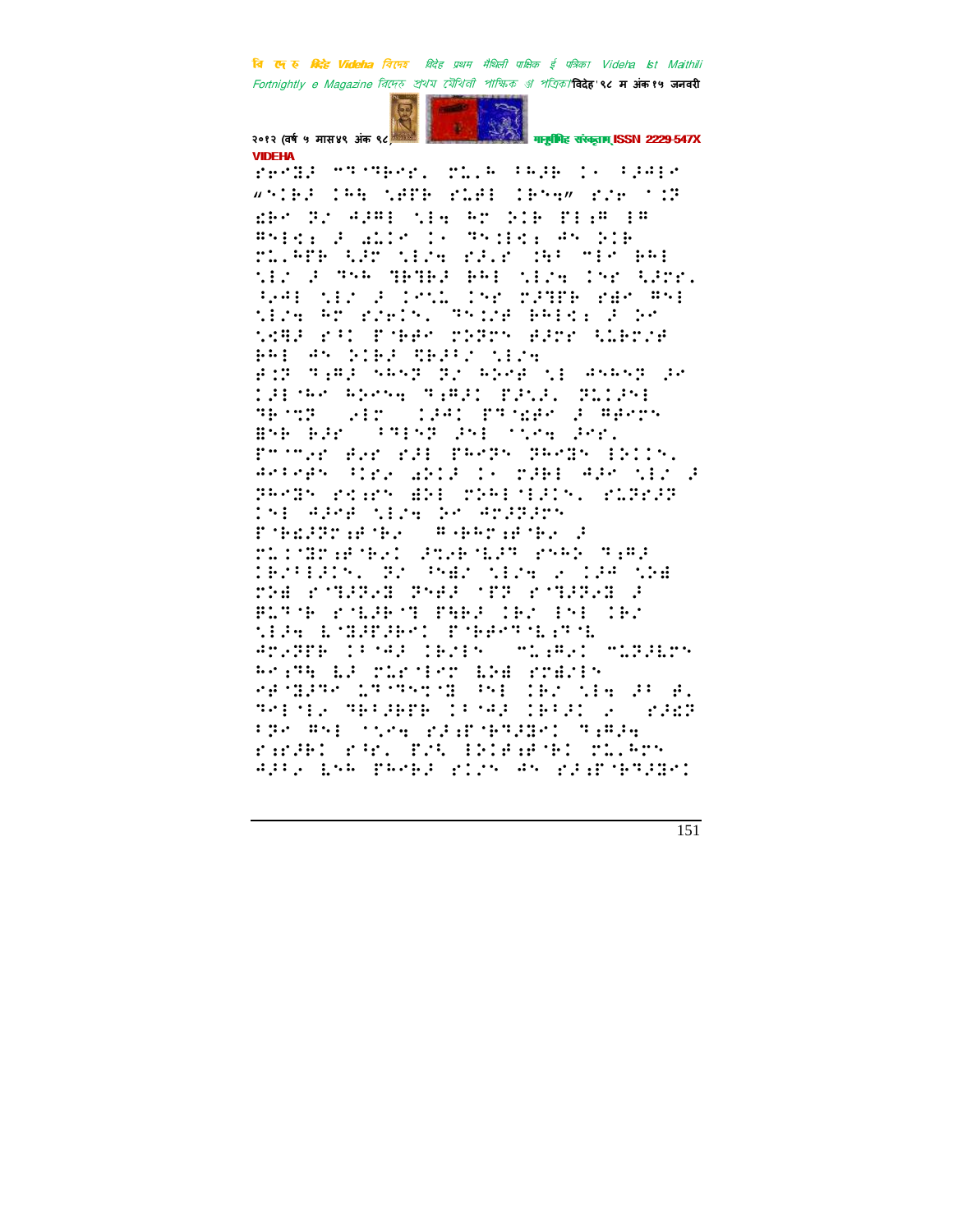

२०१२ (वर्ष ५ मास४९ अंक ९८) **VIDEHA** 

मानुबंधिह संस्कृताम् ISSN 2229-547X

Read FAGHER SPPAL ER PR  $\mathbf{r}$  :  $\mathbf{r}$ 

rzels, Amasi Msię & Fibel Srbad From 201 - 1984 (The Colleges Third Bee th ANGEL MALIN, ANIC BALLADING SPORTHURS PATTESMENT PROVIDED WAR KRIMAR KAWARITAR PINGKING KAWA AJP MER ARI PA ERIIN, MARA THE ANREN SANTA DE MILITERRADO A AGA rzel (Pod lerk mal redal dek 1595 (15955 181 ) Professor Addy \* 195 (921) #196 (159 (159 (991) 151 (19 mediates lark mmal resalts dal (See BY PARA MER PARTY ARE ESTRA MER AN PLETE PART AND PEART PARTIES. SLPCHERS (PROPORT ONE CONSTRUCT) ESU HAN SIER MERR RAM FRONT RECEN #514 2 Plas (#2 #512:42 #5 Plas 151 r lêzh Brîcelezr zaem as sseagan MERS NIE Z MIRMERS IMEN FLOLIN 198 188 Prons 19675 Pitch (Friedri PALE ISE WHO MITMED PINE BATCH **TESTARY INC. PHP 2882 INER PART** ''''''''''' The South Search Constant a fri Arad from Szelr, ram ik KLEITER KORIN, TNOR AMER KAINE Rick Pri BRNA (1931 Sheppi Princing Then the FR car the dates for a rolary facility regard at th Pohencohnes (6) rich (Panis Ser ) Plat Well An Ele (1812 Meagerde Si LEGAL SEAGLE FRAME POR LE CHEAT the Ar el Sibl Cliffied J elmonice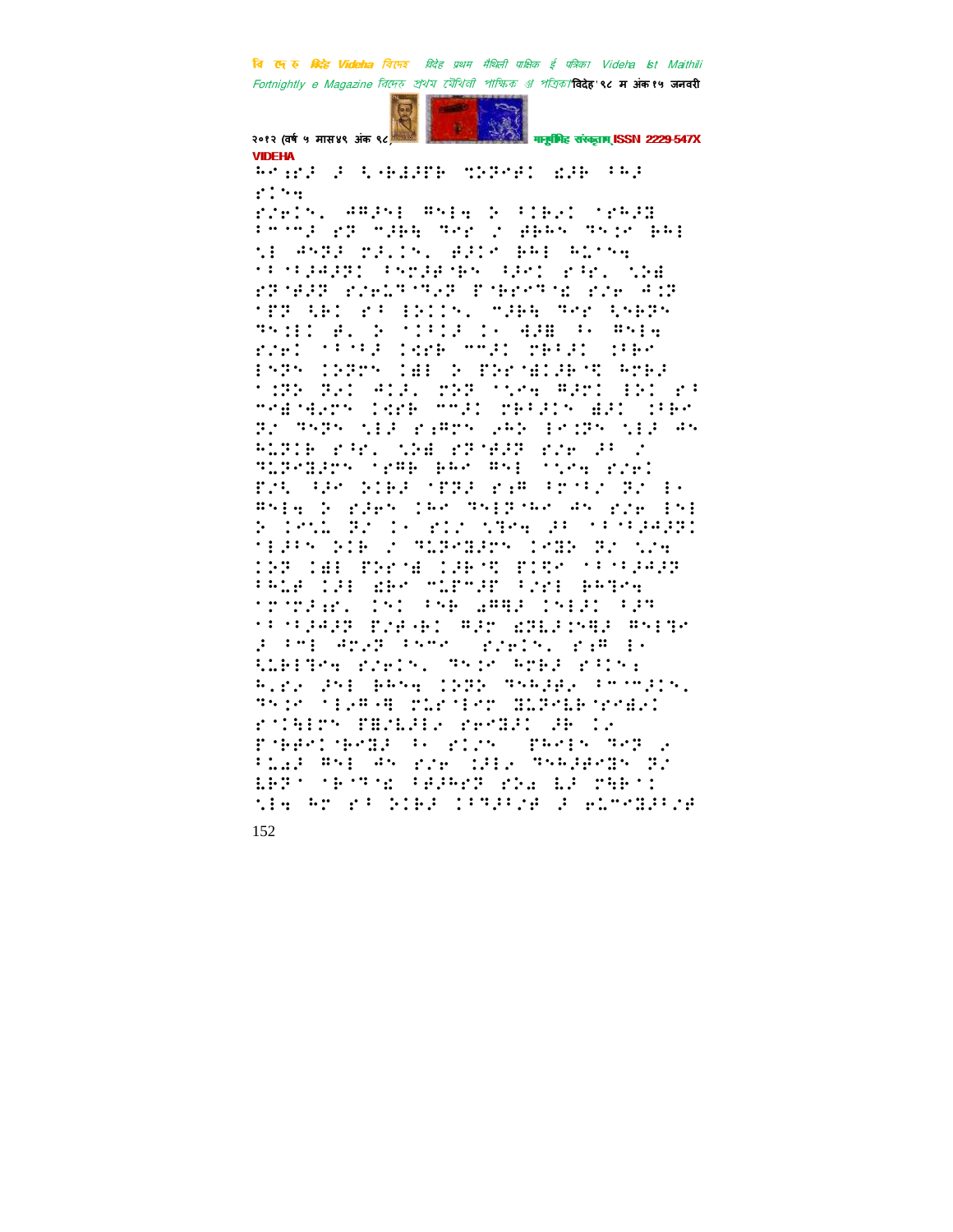

२०१२ (वर्ष ५ मास४९ अंक ९८) **VIDEHA** 

मानुबंधिह संस्कृताम् ISSN 2229-547X

PRO SERON SIR SIMP RESTRICTED. SPECIFIC AS SISTERED E STORED RAPT 2 RAPS INTERNATION SUPPORT 1854 1842. 2 TSA SI SWIPSA **TETERS NIE ALDERE DE BROET** PRIN A. MARE BIGHT THIS IPPN B. 194 B. Pres Tre aden 18 16256  $\ddot{\phantom{0}}$  .  $\ddot{\phantom{0}}$ PAIL PAI PRESE ANIS A PSE AMB PAI Arguer tem throughly broad bible rem ranary personal serious and new radi 1989 Front A. Sief Felm 168 M. B. RE SIE PLIR PRAMA EN NEANA REFORMA tirli tikk ek kelk 1920'ter th. Tring ABI Ageb Prel la Pomper BROOKS REPSORT BROS. FILM SIR people sing pack single billioned PH CROSS STREET TESTARTE, ICEN **STAR THAN PARTY WATER INTER** PORTHE THE SET FORMING POP **Product of Public Energy Address (2002)** B. S TRE TEMPTER ENIE PNE NE BN. a rumsmed rade mese da degga ade PRESS SIME ANISS MED CHAR TSE MSE a mama ming se mega leni melam Ame #51 TLFF PSERIS, ILMI #51918ER CAI BYB BJP RAZJEN 2043 2046  $\cdot$  :  $\cdot$  : rde de Arar ricida d'Espring ren: ranggir (Bandrogen) (1989) Brig an ISENHIE FER BY NE RIB BARD BARD BILL TEMPER TETT CLOSED HORN OF BIRE ARE THE SLOVE 상점에 그만 성화상품이 상점에 따라 안 없다. 정치성을 이용할  $\cdots$  $4.1$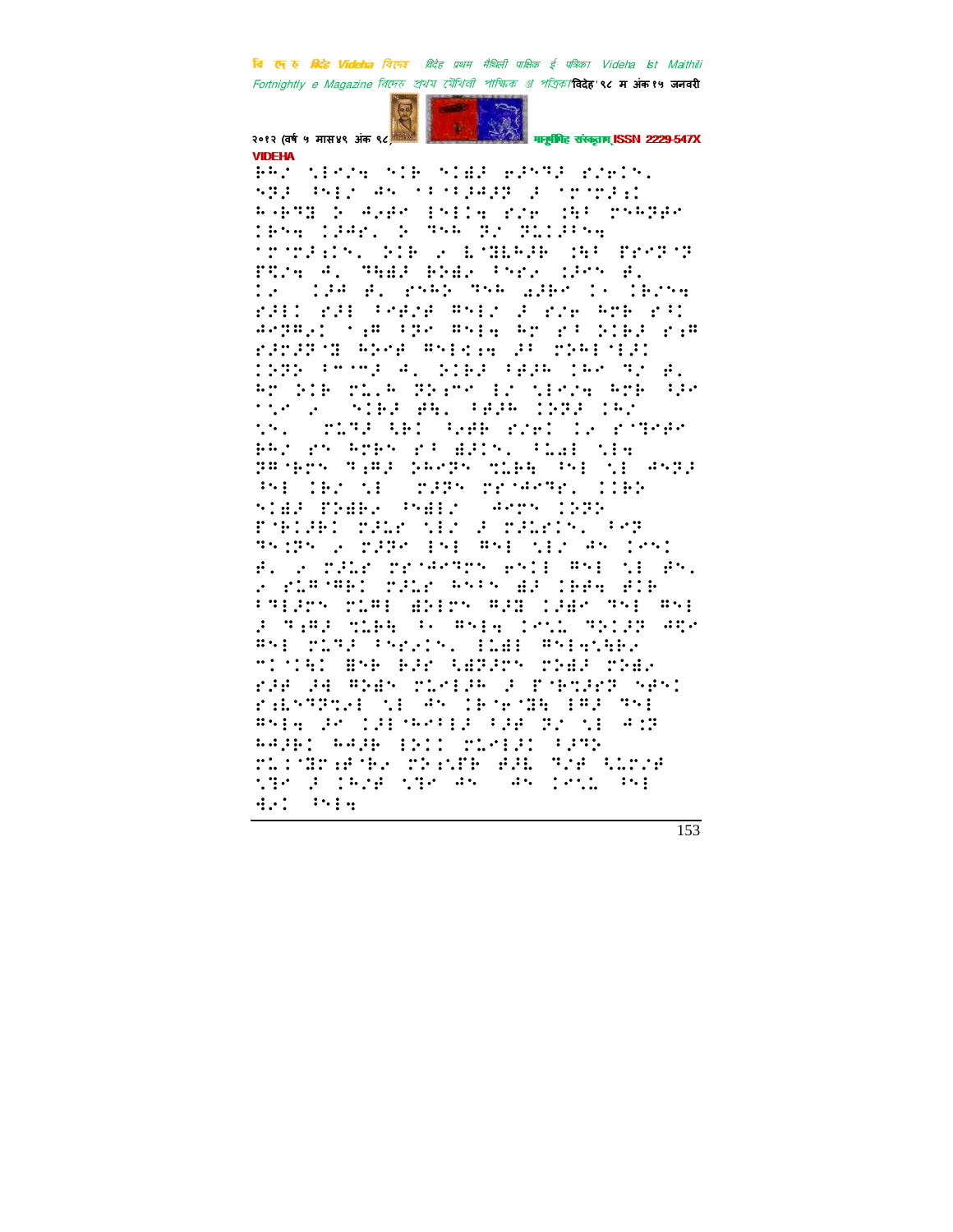

२०१२ (वर्ष ५ मास४९ अंक ९८) मानुबंधिह संस्कृताम् ISSN 2229-547X **VIDEHA** 

THE INT A. IMPAC MICEN TOPS #51 MI AN MIRRO IPSEMIN FORESMA #SE SER MI#EFIER MIREMARI RAN, FM THE SEAT OF THE CHANNEL PAPER. ti a esta propagagana pser (pso ms) nia positizm el sigliamo socercho<br>plaz (rieg ageg) fga o calebrosi #51 45 UED GABEL PSPE BESED RSON MARKET MARK CAP MOVALD CEMERATING ON ART ANDRE SAT ANDRE MAARD BERKE Cril SASTE Brogl (TR) ASE SENSOR ledh a. De Broglin, meropras mper #. THE MIC AL CORE. THE COR WHO Proble al biza dia creitia : #JIJPJ HITTED INFORMED FRIEND FENERY MEA ra roman especien leinenae el raro 'gelak del ayr 'gegel ba rn37 - Makingana (Sea Albe

THE THINGS NOTE FILENT NO. Ennedok az Leonie Skopkis nam Pri TES MEN TO SAN TROOPER FOR APPROX rick, dael mal Thirae (2001) also also 2 didni elit tatchitis rime with SHIND AND AGON IN RAW AN NI TERRITR TE REPORTED THE FIRE RIPS IN 1575 the Paler Magnese (1980) 1981 Reported Banger Profile East Canada Spe APP NEW TORP TRAETERS, PRIETTY FRI APP APP SEEM Protocol MCC TER The Side Premarkel (Red 3 Dib 154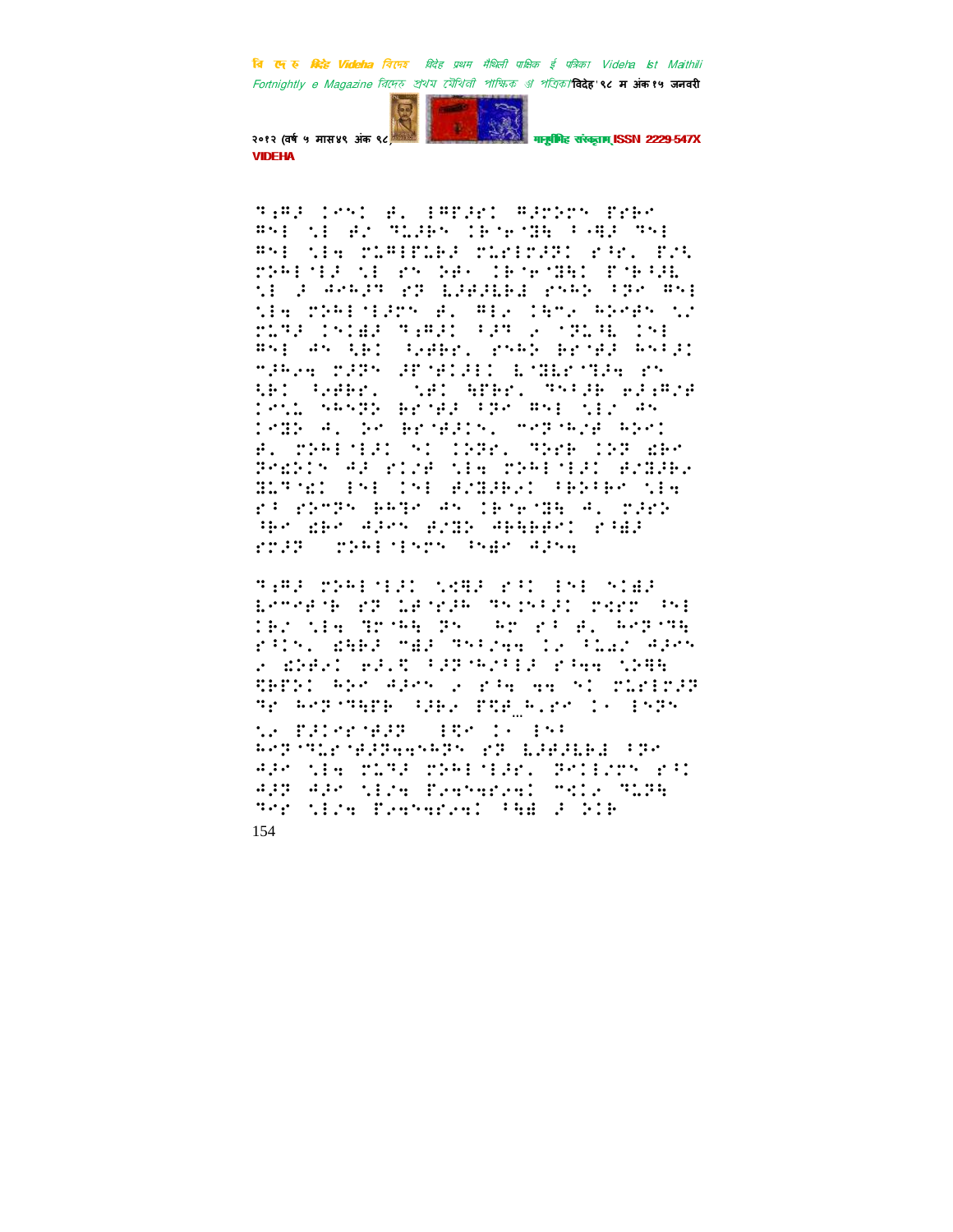

२०१२ (वर्ष ५ मास४९ अंक ९८) **VIDEHA** 

मानुबंधिह संस्कृताम् ISSN 2229-547X

BIGHT FAILTHER CENTR WRANTN, TRON the Birlings are Blues with 2021 2831 A

rian support the support of the a byzananiaa rijne. Sida 200 PHESTE BRAG RTB GETS RTB3 '1315 Se Arabare Area neba bi raba Aa FIS NE CARE AT POSSES FROM APP POST PROVIDED BY POPS NEWST NIEJ BELIJ PABJEB BA) PRZ NEZA BARLI PARA SARPE PAI IBN SING 1951 B. MIRIDIAN BROAD FOR INDIA SURMS ME PRO NAPIDEL POSTBESE PROF TRIAS 328 NEW MARETERS NYBE 231 238 228 PRESPECTED VIRGIN ROBERT OF STEARING trunk a raeda (rai an dai die 4. And three compositions of ander BJBYTY FRIS PRYBIN PINTS, PREJER WHAT TABLET TRIL FILMER WHO WAS (4523 24 145 dBr 2162 dBF)  $\mathcal{L}$ : 351 APP MICH DIEBRO FREED BY 30251 age of the CAR (Against 1947) Perdaity.<br>The Third Andrew Anti-Times of the HEAR PROPORTING SENE SECH CARIN (SE ArAG) BJERNYN NETE MER APA BRA (1912-1191) Albert F.A.T. BYE STORE 220RE IP.221 PYI Ma TA SJERED NARD ER TYNK IENED a they whan im minim nim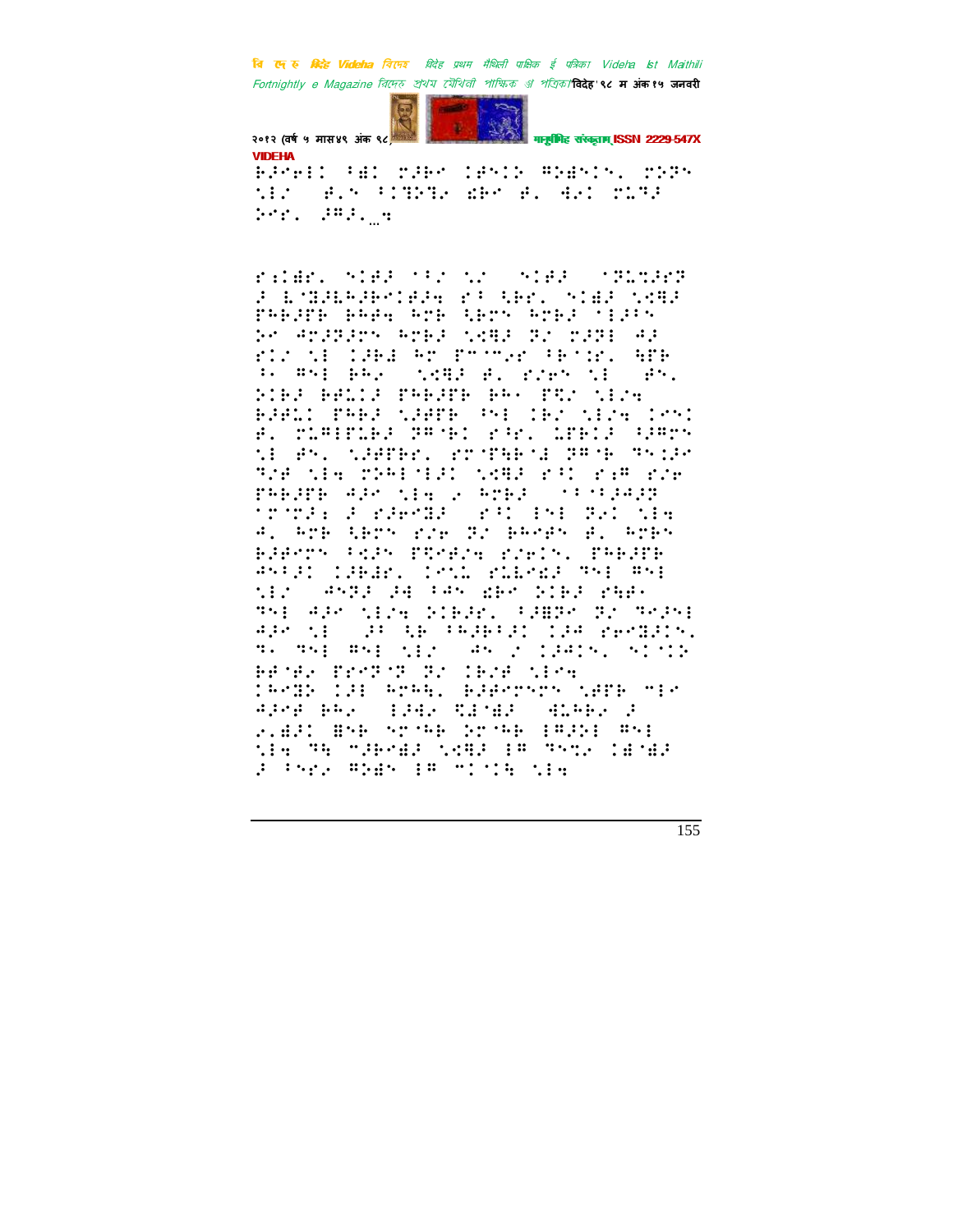Fortnightly e Magazine রিদেহ প্রথম মৌথিনী পাক্ষিক প্র পত্রিকা**'বিदेह'९८ म अंक१५ जनवरी** मानूसीमेह संस्कृताम् ISSN 2229-547X २०१२ (वर्ष ५ मास४९ अंक ९८ **VIDEHA MARK START**  $\dddot{\mathbf{z}}$ **FILING CONFIDENT** Signeer Clark with the  $\mathcal{L}^{\text{max}}$ EMAL TE MALINI TYEL PY LEND **MEMBER COMPOSE MEMBERIENIE INE** 188 Br els FR SeBr to Rr  $\therefore$   $\cdots$  3) Tend Ref Paers Ran Rai Bal & Ella SP ROBE PLAT PROVING INTO A PORT STOTAGE AGROB AN ISSUED FLEED A RD IRE \_ RDBJ ISBND BSPNDI BAS PER TROW HOUSE TRIANS STANDARD HOUSE PORTH \_ Per Brookly whenever the ar tag, porner right page and genea  $\mathbf{r}$  .  $\mathbf{r}$ F CIP-BR FRIE ROBE \_ TLAP PARK ANE PLOTETER LAF \_ AMARI PARRY BAS A FROM BSI 1381 MI A An I base official that of all ab. **FI 1933 F-918 9** PRITE FRAME \_ ROBR RANING METCHE ON ITTEMBURSELY SCHOOL CARS

बि एक रु मिनेड Videha विएक विदेह प्रथम मैथिली पाक्षिक ई पत्रिका Videha Ist Maithili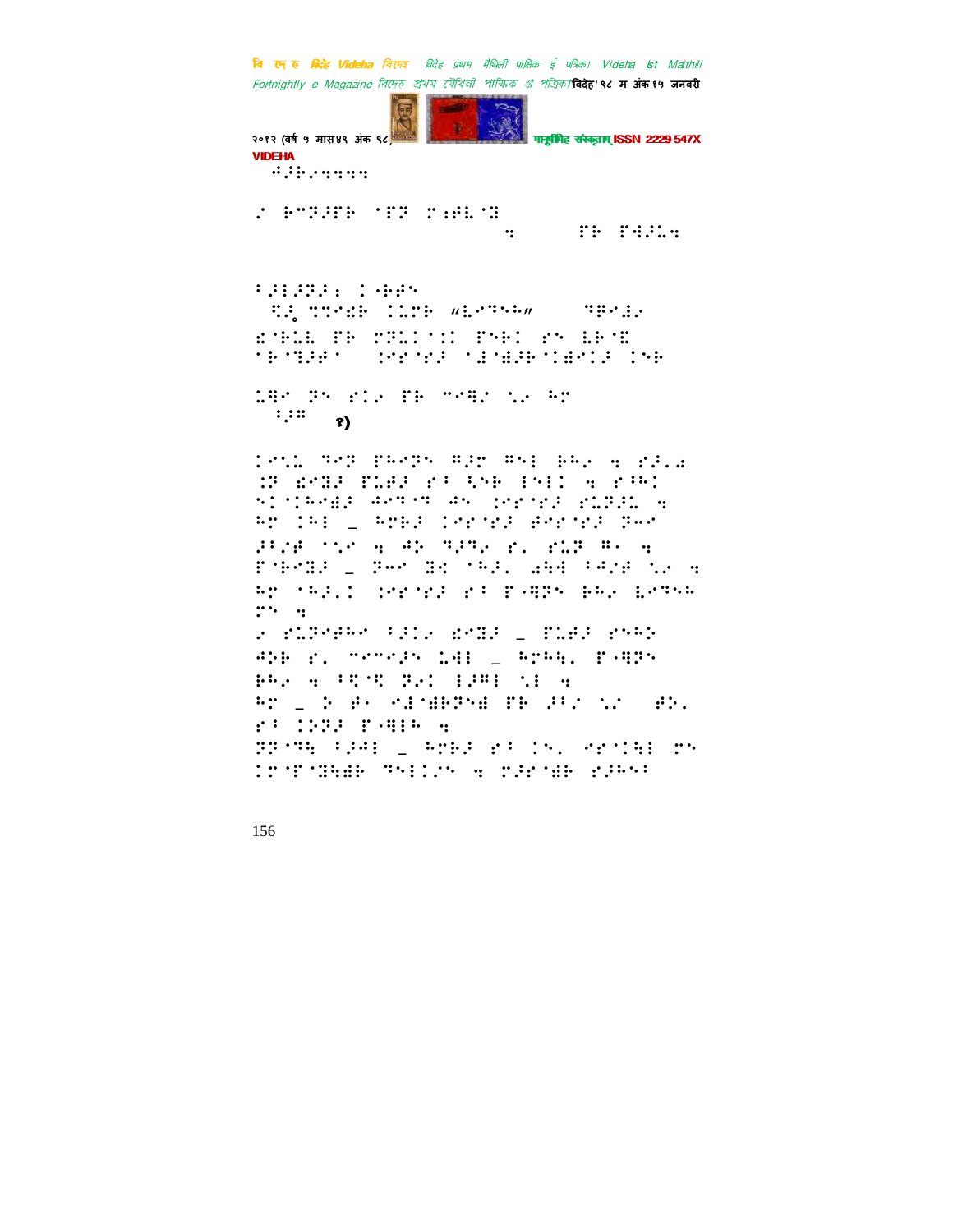

```
RESULTED MEASURE CONSUMPARE MORE STAT
FIRE THE PLEFTE NE AN TRED BARBE
medic deep a medic roc deeer (Berg
evarian and 4
22.7% _ 2.225
rth _ Highle Ber High (rde _
```

```
rde 194 Pr
POPULA 2 RAVING MOVE PLANES COM
Placed Section
```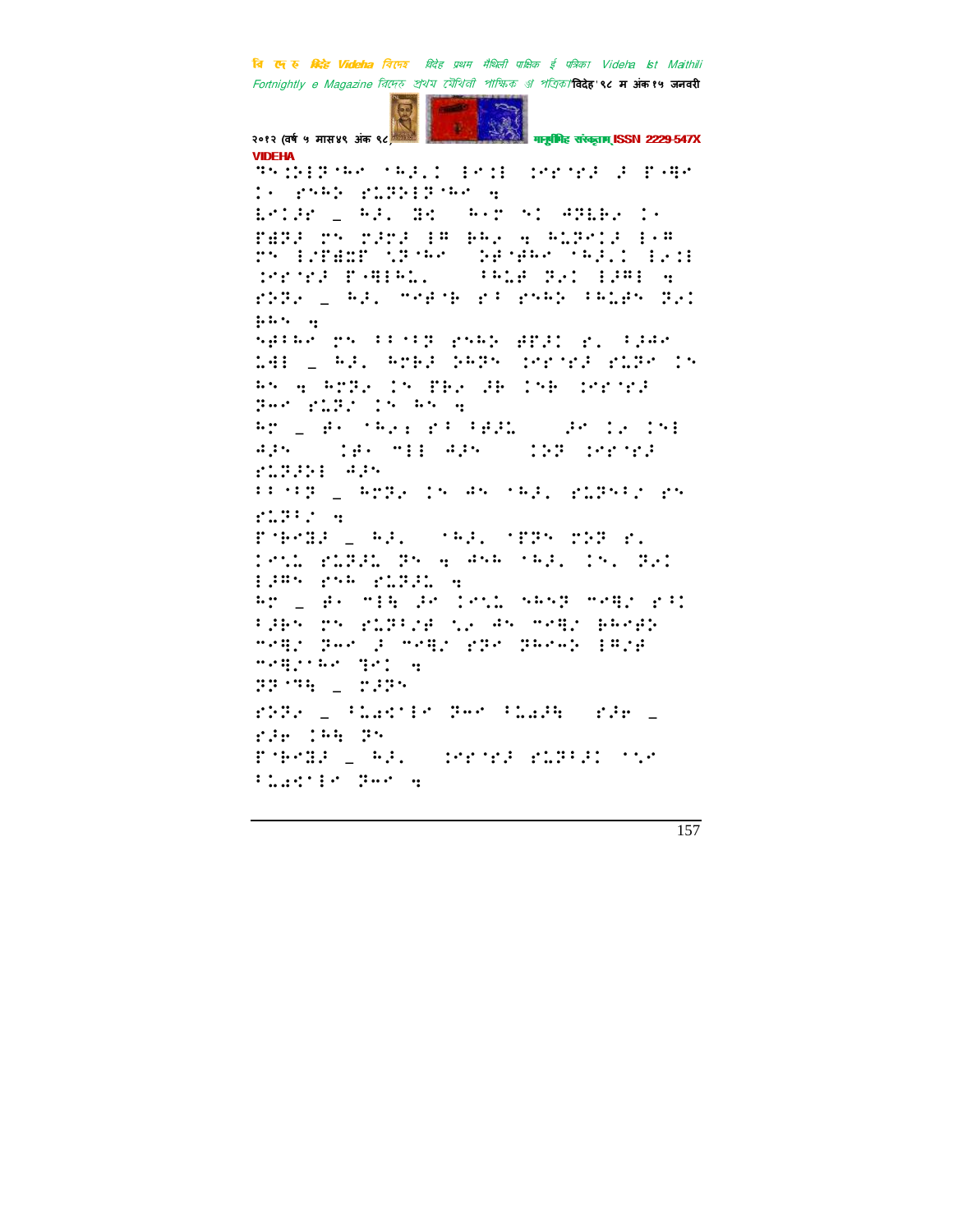२०१२ (वर्ष ५ मास४९ अंक ९८) मानूबंगिह संस्कृताम् ISSN 2229-547X **VIDEHA** Ar \_ (Pr) and H did \_ (Ar th rad a de Ar ra dae membrad 101113 2135 43 BH: 12 45 180 360 EDGE TOOK IN BALL PACE TABLE TO DURCH medic deep that fund the a PREAL DEPARTMENT PROPERTY STORES  $10.0 - 0.0$ RM 2 SIMM PRESS TRONGE PARTIES BOOK WENT SEPARA EPPEER TYPIC F HATHIER INFOTENTIEN LOOK LOOP S PROGRESS NORTH THERMAN ROBERT RE Port Personal rice through 33.7% \_ 2310 (28) 2003 230 34000 PROF SPRINGE STATE **FEAR 2 125 FAMP TH 456 FMF**  $\mathbf{1}$   $\mathbf{1}$   $\mathbf{3}$   $\mathbf{4}$ rusum (Sections are Ar \_ HAI NA | NEW PLAN H Ar an #NES MATALL MS BROW NO SPS. MOTAL trong Are ri Alasi rieneisse rrain **Bri e tri Ph** FEST 2002, PROFILED TO 8 RE \_ RE PROPERTY TITLE SAMPLE TR POR PRESS TO THESE I THESE STATE Teles de Provers releis recepts the APPLE provide by Spangell (Pol Propertie of the pell BROB communication FAR21 (197924 PSA) 195 1986 BA28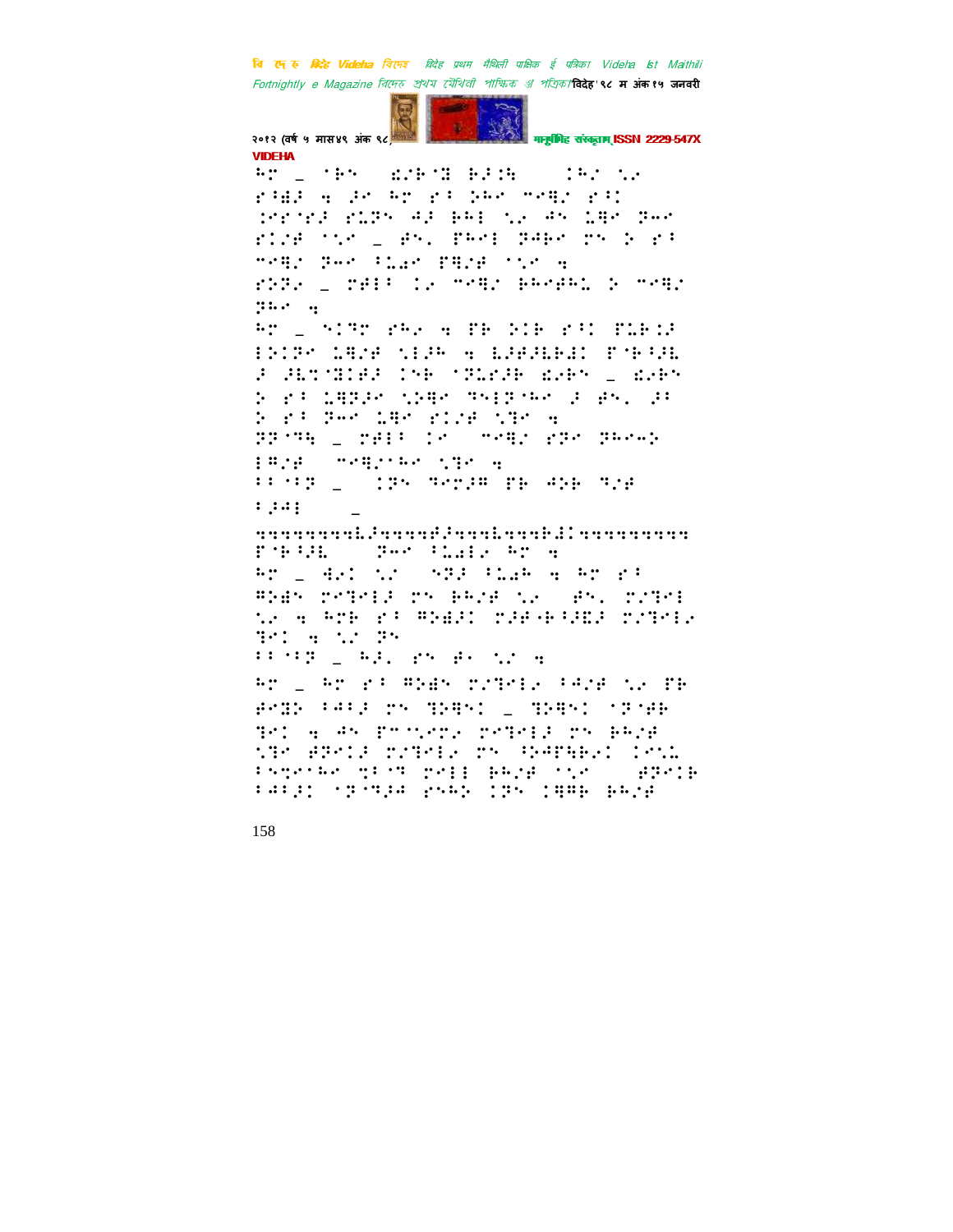

२०१२ (वर्ष ५ मास४९ अंक ९८) **VIDEHA** 

मानूबंगिह संस्कृताम् ISSN 2229-547X

the 4 Barga an Spraggester Property the Breis by Caronia (1968) a FROM PROGRESS DEFINITION FO PAIL BROW TOO A AN INFORMAT redell for the redell on BROB MP BROW MBR CBB MORIAN BRA L SHER NEW BY, BLEWIE TITMER TY UP BEEN PRIBE SPARE AND PALE IT page the a THIS IS AN TITLE SHIP.  $11.1111$ BEE TERRIF PATE BE TO BRIE MET RIPAIR HARD TO AN HARD FAILING SAN GER AR AR EG AND DRA GORD TO AN THEF. PAR SPEED INFORMATION WILE 288, 381  $\dddot{\mathbf{r}}$ RE \_ SITE PRE A 2008 PRESENTED renda don o social condi  $\Gamma$  <br> : <br> : <br> : <br> : <br> : FEST \_ WELL-COUNTRIGHT FREE END **#right r. 1341 +** RE \_ PR SRM RRRI LARALRII PORTAL r. 12 HHR PHP APPEND ( PAR PR **BRATE CAND MARY PROGRESS PAPEA**  $\mathbb{E}[\mathbf{v}_1] = \mathbf{v}_1 \mathbf{v}_2 \mathbf{v}_3$ **STERN STREET STREET STREET STREET STREET STREET STREET STREET STREET STREET STREET STREET STREET STREET** religeer at Fardward am LAGUES TALE INF TELES TATE TH PAIRE CHAINER SAM \_ TRITHER & Fight Role Rol Sied rich, mode Ter part parties the a FROM 2 H. HTPP FAI TO ILL IPI FF IRB NEBAR AN BAR IN SHER SAMANI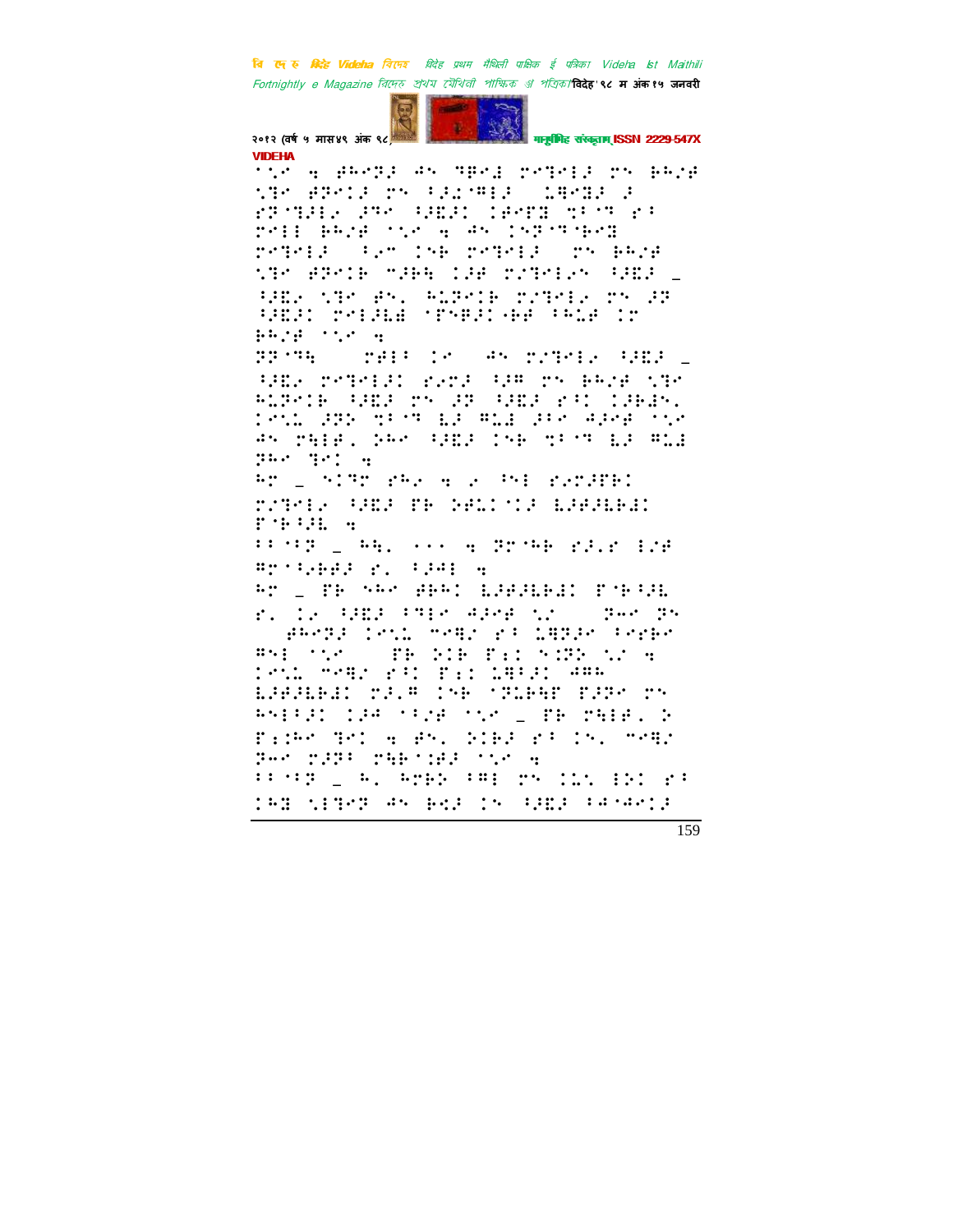

```
२०१२ (वर्ष ५ मास४९ अंक ९८)
VIDEHA
```
TH FREED IN STAT IN HOTE  $\mathbf{L}$  . TA SPER PRESENCIAL ACTIVITY PA **MACHANA PL IPSI SPORT AS A**  $\mathcal{H}_{1}^{1}=\left\{ \begin{array}{ll} \mathcal{H}_{1}^{1}=\left\{ \begin{array}{ll} \mathcal{H}_{2}^{1}=\left\{ \begin{array}{ll} \mathcal{H}_{1}^{1}=\left\{ \begin{array}{ll} \mathcal{H}_{2}^{1}=\left\{ \begin{array}{ll} \mathcal{H}_{1}^{1}=\left\{ \begin{array}{ll} \mathcal{H}_{2}^{1}=\left\{ \begin{array}{ll} \mathcal{H}_{1}^{1}=\left\{ \begin{array}{ll} \mathcal{H}_{2}^{1}=\left\{ \begin{array}{ll} \mathcal{H}_{2}^{1}=\left\{ \begin{array}{ll}$ reder result and capture Beanger and and the string of the same state of the state of the state of the state of the state of the state 158 PROBREY RELEASED AND STORED PASASI P PSPEDENIE PSP STIPS HARD INFORMAL PHOTOGROUP (18 GRA) THE BAR A BIBERLE THE MAILE wrethin Wille (A) Alex ii a FREE \_ THIS IN TURNINGS INFORME BRIE FARANCH I ARBANARE MORTA CBR TRES AN INFINE THE PN DELIVIE LOCALES TERM NATURE NAME WAS LUCKED **SPEED INFORMED TECNIFICAL INCONSTRU** ti# WEB rJPDA SAPH rAFtdal PH ANDER THOMAS ESTERN WORLD FROM THE medic des cidades e  $4.2 \pm 0.1$ **SYSTEM POSSESSION** Plaint, that a the most click SMOTH THAT HALL TO THE STATE result by a Ar \_ midia wile will sill side that is rt ende gonzee niche ramoten web \_ A, q neded; problem the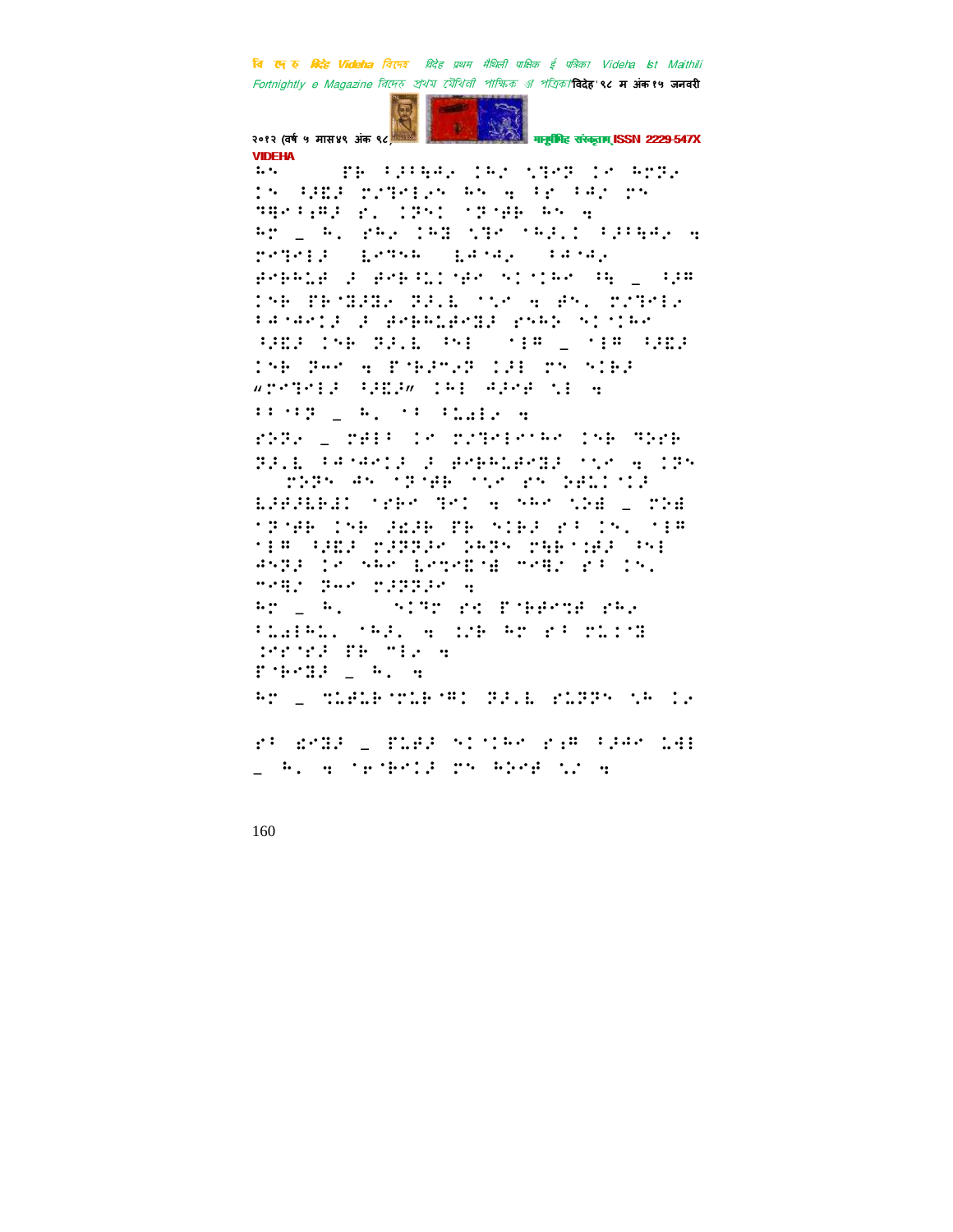

**VIDEHA** FROM 2 R. Schabel Sharoll Stocked  $1.36\pm0.12$ Ar \_ Par & TR PAGRA TRAGGEC SPEED SECTIONS IN PRINCIPLE SUPPORT  $\_$  4593 (2 gm303 throught 3 9853  $\_$ tedenar carage, pergencia age roll rich i barrente e mannerne (S. Sambya, py  $m: 1: 1: 2: 3$  $: \cdot :$ i Alanga (na ma BREATH SOF FARE ARSER MARY PATTER a ri r. Ezk a Agea Aber (ne a ni ris a Garbi risilibilikle bishq ETTER PORT. SALTA **Tail**  $\mathcal{F}:\mathcal{C}\rightarrow\mathcal{C}$  .  $\mathcal{L}^{\text{max}} = \text{dist}$ **....**  $\cdots$ AND IS TORON WEST FOR THE statakortakoet Erofako Aloareko (h. 1872)<br>Irailaren 18a - Johann Albert, fizagi the accompancy will be a company with the second second second second second second second second second second second second second second second second second second second second second second second second second secon ing Ander Werker and Th  $\mathbf{f}$ . 1938 L 1938 **Commanded State** This Reported Alberta Paraguay rang (bang nya bigga nya a drif si PRES BEST SIE LUMPS IEST. **Track A PART BOOK TO BE THE** BIB SH PROPE BIR PER TAL

Fri Roma the Albert Scotl Side Frida Romanica Parak Adam predig et pr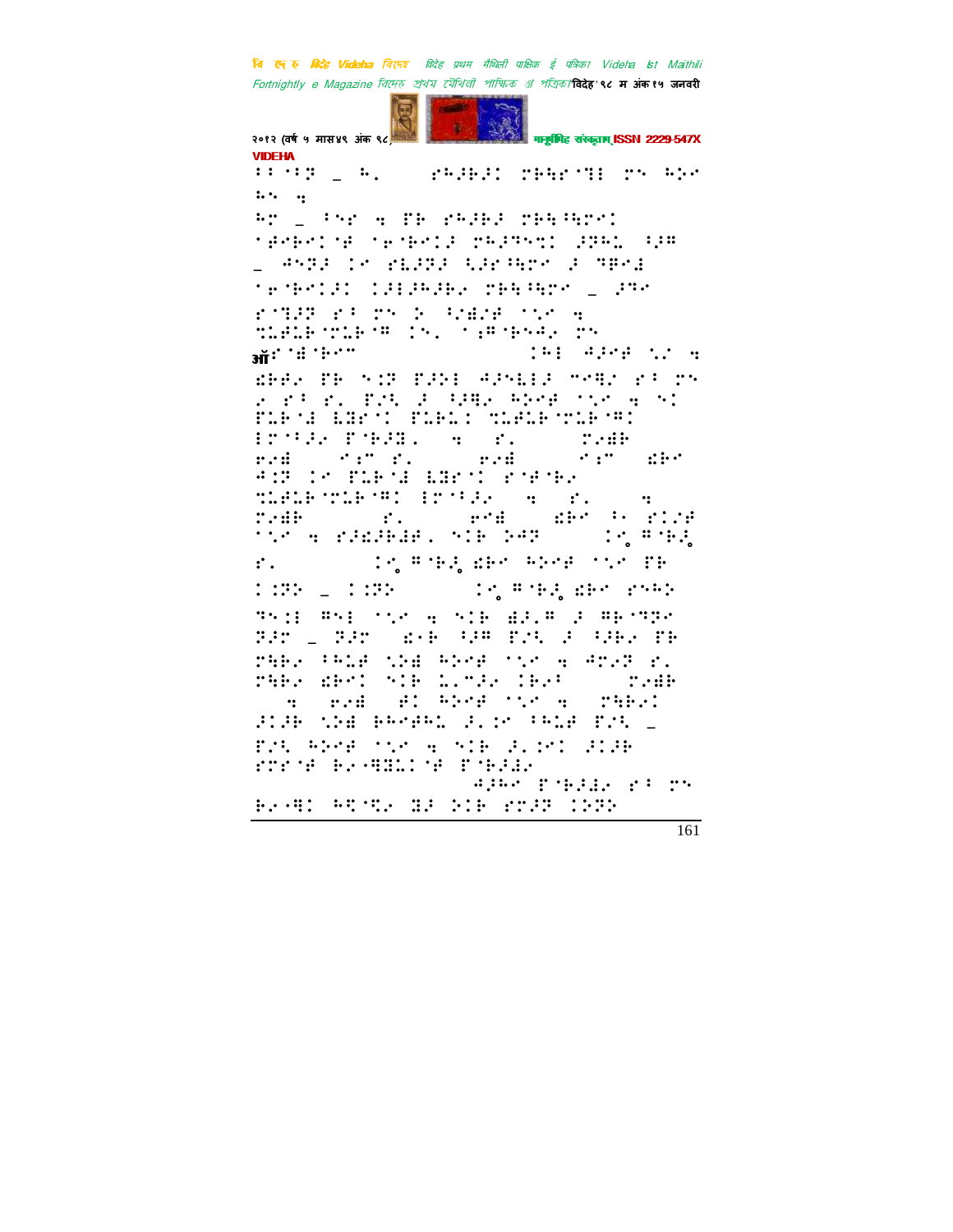

मनुषमिह संस्कृतम् ISSN 2229-547X

**VIDEHA** raFTE RESERVE SERVER PROTECT REMARKSHIP (PORT 2008) EMBRE  $\frac{1}{2}$  : : : : **Service ready**  $34.33433$ **Service Speaking** PALERY BREAK TRIED I BLOCKED MINEST CHAIN THEFT IN THE TATITE Poblar rat degraded rice over a rome in rice the a

FLF \_ 'FFF r: rifri 451F. Fer () PAR TROPING RETURN IN THE MARGHA ris a MPP top de 2 de lo Aque pad F THEFT FIR TIME IS THEE TATIF  $\mathbf{P}^{1,1},\ldots$ **ARIOGRAPHY STAR START AREA**  $\mathbf{a}$ 

a che aglierdo la paddedirato

WHERE THE SIDE TRIED ristrates creates 33 79: 2 12251 2335 9.8 9 Ar \_ AR. (1255) TRPS A.B & A.BAC FROM HELP MOLECULO FINE THO FARM CONCAR Aber the P BAerly the Aldae Andr rearing an resource, from Eric and the Pred Atrus d'Ederbre, Paig 24156 REAR TO STATE EVERYBOOK PRESS EN TRING PORPORATED RESOUR

PARE, RESERVED MAN THRO FILM TIP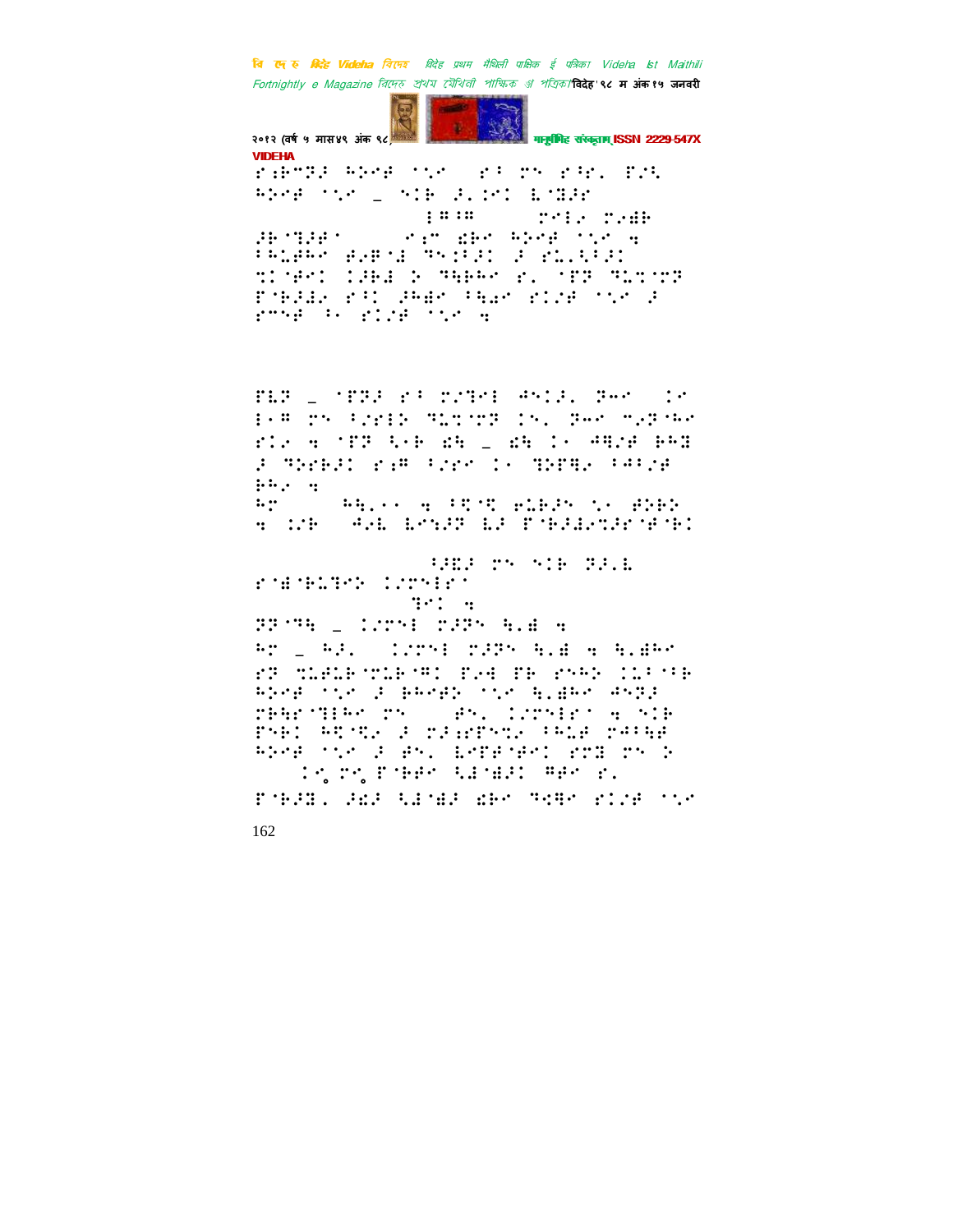

२०१२ (वर्ष ५ मास४९ अंक ९८) **VIDEHA** 

मानुबंधिह संस्कृताम् ISSN 2229-547X

a bar alist my BATE to ATB Present CHO Process field mights wile described a compact signal disri rufuk randa ibian mari ele m FREE SIMING ANGER TO MESTER THE NEW a distribution and the model of the PROTS, SIELARA 12AB PROPERTYPE MALE MILE SE STROSTER SAME IN 522565 E128 SB50 **Allen de la calendaria de la calendaria de la calendaria de la calendaria de la calendaria de la calendaria d** BESE : L'ABINA BAR PABARA **MAGE TOE TO STATE STORE STORE** arthur ann an Aonaichte ann an Aonaich an Aonaich an Aonaich an Aonaich an Aonaich an Aonaich an Aonaich an Ao  $\mathcal{L}$ **Tedir**  $\mathbf{r}$  ,  $\mathbf{r}$  $\mathbb{R}^{n+1}$  .  $\mathbf{f}$ . rice the a  $\begin{array}{r@{\hspace{1em}}l} \hline \mbox{\hspace{1em}}{\mathbf{1}} & \mbox{\hspace{1em}}{\mathbf{1}} & \mbox{\hspace{1em}}{\mathbf{2}} & \mbox{\hspace{1em}}{\mathbf{2}} & \mbox{\hspace{1em}}{\mathbf{1}} & \mbox{\hspace{1em}}{\mathbf{3}} \\ \hline \mbox{\hspace{1em}}{\mathbf{2}} & \mbox{\hspace{1em}}{\mathbf{3}} & \mbox{\hspace{1em}}{\mathbf{4}} & \mbox{\hspace{1em}}{\mathbf{3}} & \mbox{\hspace{1em}}{\mathbf{4}} & \mbox{\hspace{1em}}{\$ **September 2007** Primark and an

RESERVE THE THE TERM OF STRE range by reno fig. When the a tifik tik'# (232 f) tilihik Abde the BB (RABI tour resolution) and 1983 MINRA 13 IS PARK ROAD IB28 the a relation when enthanced Pendan ARTE TY MIR SPORT TAINE PROFIL INFORMATION AND ON TH PRESS POTER TO PROPER SAMPLE roffer rathed by Bonday to a FARSE IS A PROPERTY WITH THE S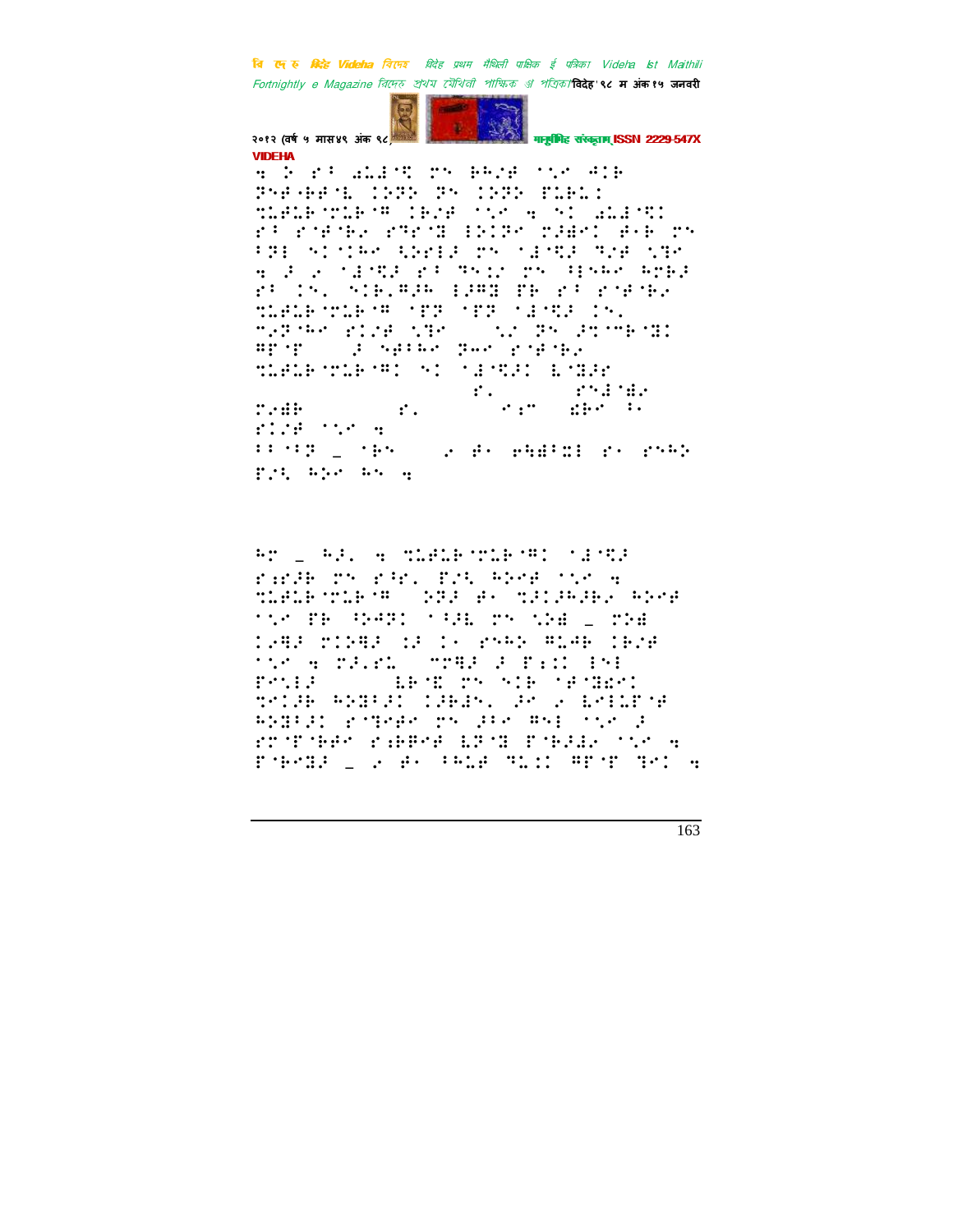Ar \_ AR, rr A, th the middle wile (#) FRANCOUR THOMAS PERSONAL PROPERTY **A SIR MESSER**  $\mathcal{V}(\mathcal{P}) \subseteq \mathcal{P}(\mathcal{P})$ Binder and Professional PedFo aran di Sal Source des Changes the Second  $\cdots$ Which the Political Control of the Control of Ca 5868 FSS: 8388 MM & SIB AMERYLAGAN GELE GAN SYEPHING Followed States **A STR FILLE** control and tachers of all control casts of F. BINK (PRIN. ........................... Dealer to the End Police Changed to the annual medic This I bridge the company that well a Apolites EPA tag, Inc. And Page the  $\dddot{\mathbf{r}}$ ESTAR L'AAVOUR AUGUST TRAGE DR **POSSES** 1999 SMPR PRESENTIFIER PROFINSO  $\mathbf{a}$ TE LATEARAT VAN TA VEALIGER at apresente party Bi reduce bi studen a web 2010 nik pre sela pasaa jelapa kadi.<br>Per arbol pri bala sala promaamle

बि एक रु मिनेट Videha विएक विदेह प्रथम मैथिली पाक्षिक ई पत्रिका Videha Ist Maithili Fortnightly e Magazine রিদেহ প্রথম মৌথিনী পাক্ষিক প্র পত্রিকা**'বিदेह'९८ म अंक१५ जनवरी** 

मानूबंगिह संस्कृताम् ISSN 2229-547X

२०१२ (वर्ष ५ मास४९ अंक ९८)

**VIDEHA**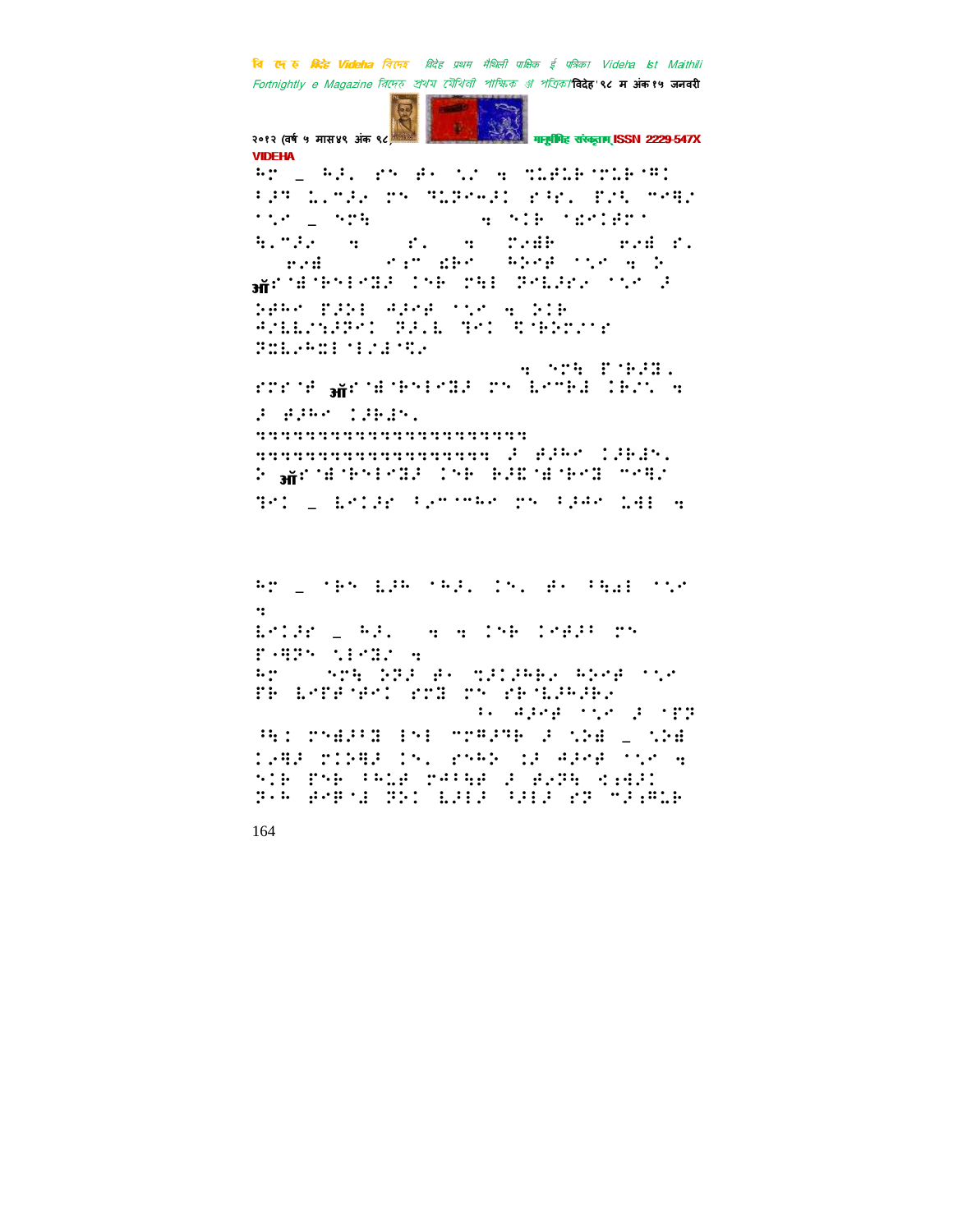

२०१२ (वर्ष ५ मास४९ अंक ९८) **VIDEHA** 

मानुबंधिह संस्कृताम् ISSN 2229-547X

(Paral of Phoberal Deal Deal) the a 2003-BLB NBND MATHE RDAR TON DA HARD BAND SAMARYN SANTSLALE CS. BRAY PICE TON A MYLERY METER PROP. **TER BES CRISS ANEL EMBELON ADMINIS** PRES 2 3 BR MIBLE MILE MAY ANDEL SOM  $\dddot{\bullet}$ 

RM 2 RP. ISMN 2 ISMN PROPRESE ti# LondEal robb Bina the 4 4572 e graph fail ne d'hure pe bel risk tir 4 yng blek ny 181816 246 rako rize dio aldean 1940eko 1949<br>Aldel rieze dio fel 9951 PARE PRODUCED INFORMATION ESTIMATOR ESPECARD INFORMATION & NAS POBLEM, NO BERNOM DOPENE P. make all the the days one a MIRIN MINUTES PARK STREAMING TO BROA **MAY A HIGHT ME THAT TO THE BAY** making the Add in Spa Ashi roll STREET BROW TO THE STREET WILL TO LES TRAR S. PARRA BAR NO 4 (1988) S MARINAN THROW BAR THR. rnes fire the 2 router edg 20 Ave. THE WE EASTLE PHR CENT TO A PORTH \_ FOR FOUNDATION TENTER TO FIRMS FREE POSTER STATES OF RESULTATED OFFICIAL ACTEMBATIONS CREAT PAR THE STRONG REPORT TO TER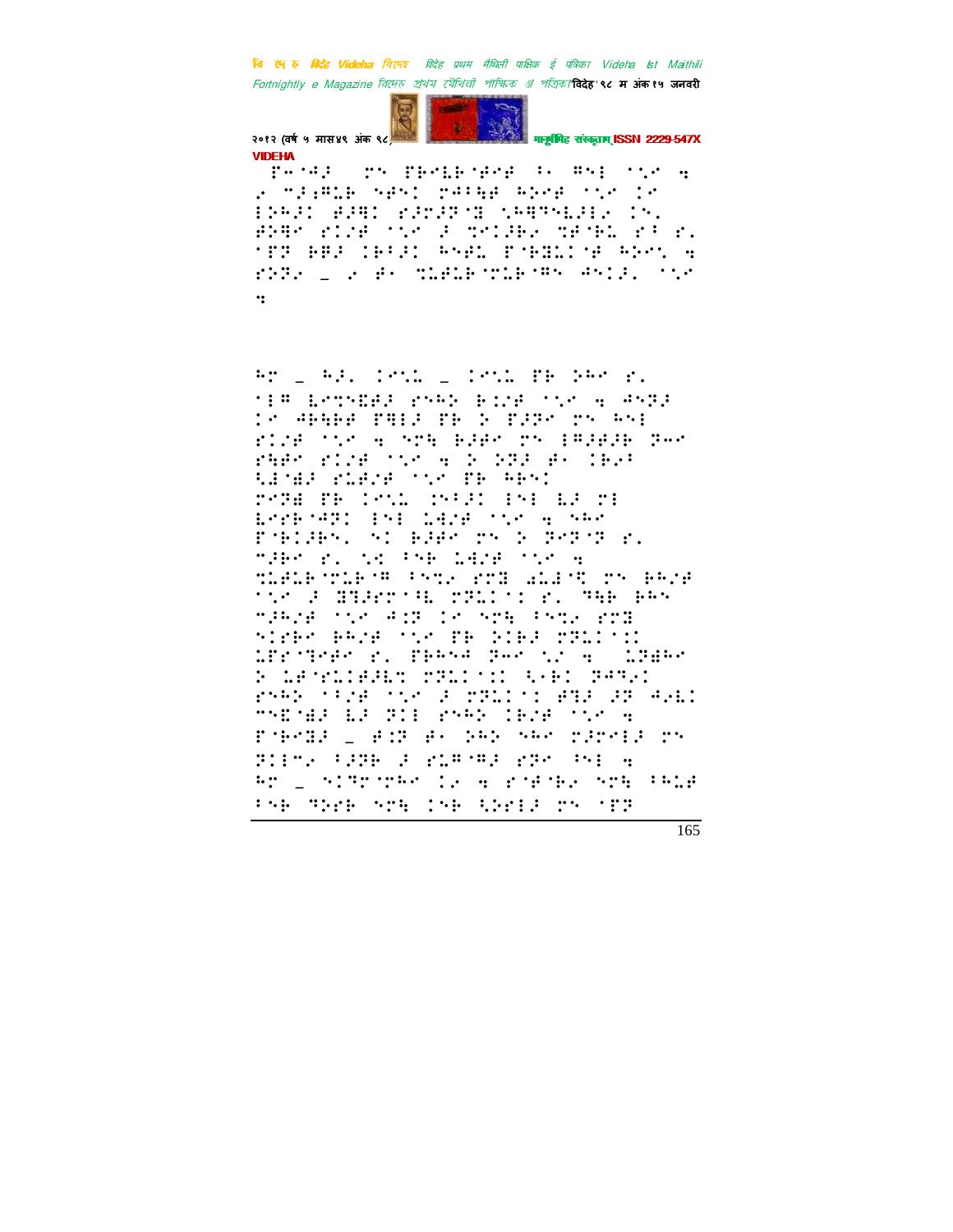

२०१२ (वर्ष ५ मास४९ अंक ९८ स **VIDEHA** 

मानुबंधिह संस्कृताम् ISSN 2229-547X

**MERGE RIF MARCH SPACEFFIC REPACTS.** ARLENED TY THIS HARRIER 

FLF \_ He safe that their raab term the a boids information minut nanga graminyo a nggol gawo aana nin Ster (Software Software Co. 18198  $\ddot{\mathbf{r}}$ **MIRROR RESORTED BY DORPH BROW**  $\gamma$  ,  $\gamma$  ,  $\gamma$ 

Ar \_ 421 (Lai just flr (204 4 () TRANS CROAN NO. 1917-2-19312 7929 tim tim gas: member the mac gir ni ngà giáp ngài tháis go clock The throughted Indian Strike All HOME WHEN WAS  $\mathbf{f}$ .  $\bullet$  $\ddot{\cdot}$ 

rs AG BESTLAN TEM TSE WESTERFORM TO SEE THE FOUR ST

DRAFT ENE NOR THE OFFICE A APPROX **ABBASI ENE NOR INFORMACEMENT** TEZA SIRA A SIRGO PALA ARA MIESRA a tener ancal pagbo Thoma a Tenta 158 ESE SIBJ PDEE APPROVIS A EMIRY \_ S #+ PARA INF MARKERIAN The Philip National Development Part (STEP) PRES MARY NY AIR MPT TR ITAN BAYB tromported the paint perspectively mponde (spling, lin esligi plus WHAT HIS REAL STOR FORCH LANGING 8000 - 000 000 00 0000000000 0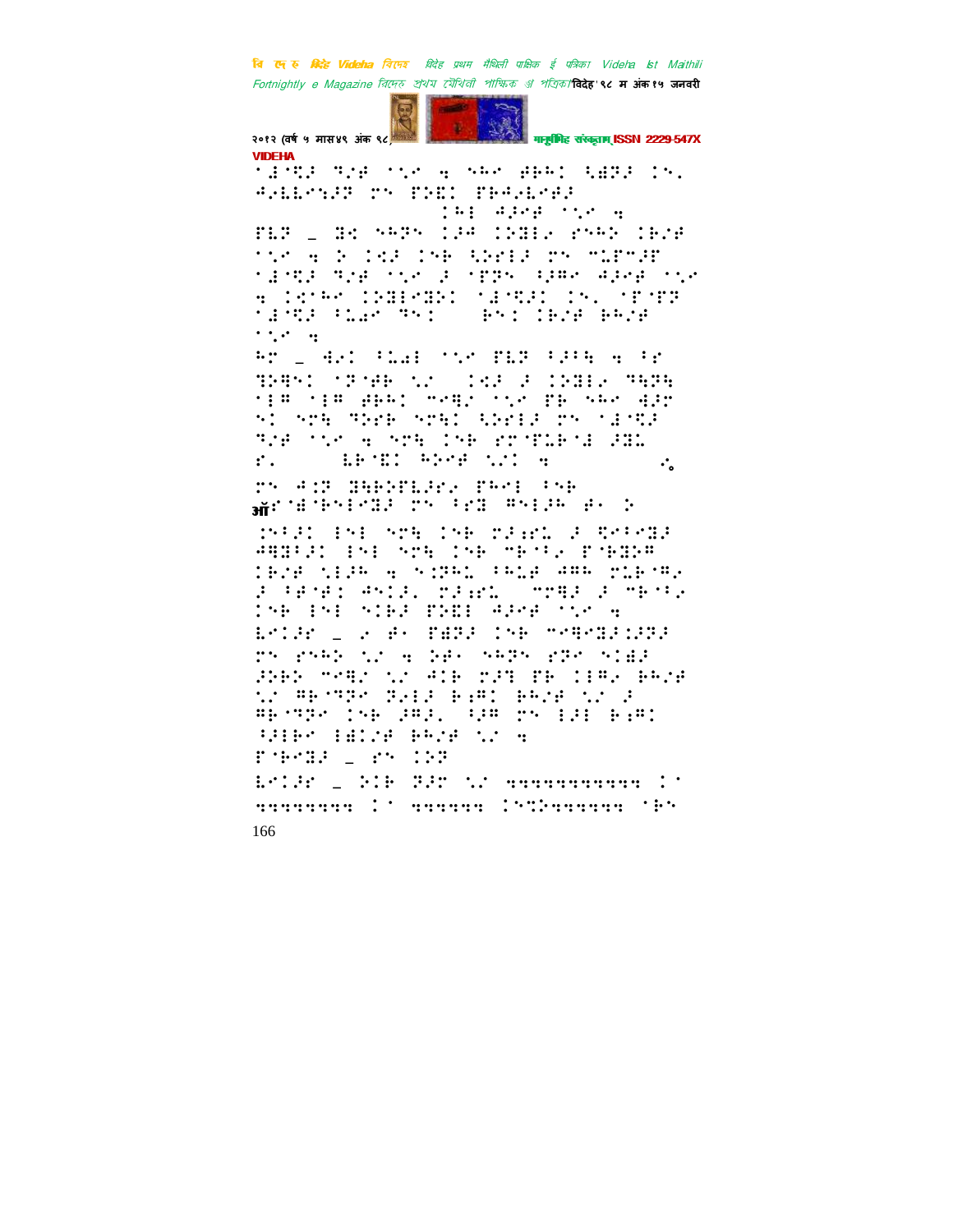**Separate** २०१२ (वष ५ मास४९ अंक ९८) मानुषीिमह संकृताम्ISSN 2229-547X VIDEHA ⣝⢼⢹!⢽⢲!⢼A!⢷⢳5!⣁!⣚⢴!"b!⣒!2⢷! SAN WARTER CONFIDENTIAL CONTINUES  $\dddot{\bullet}$ ⢳!–!⣇⢼"!"⢳⢴!⢳!⢷⢳5!⣁!⣒![5⣓! B.E.E. A.P. FEB. A.P. A.P. E.E.<br>The Cliffe  $\mathcal{M}$  ) distribution of the contract of the contract of the contract of the contract of the contract of the contract of the contract of the contract of the contract of the contract of the contract of the contract of the WE NEEL EN SAME NEEL ER DE SAME DE SAME DE SAME DE SAME DE SAME DE SAME DE SAME DE SAME DE SAME DE SAME DE SAME<br>DE SAME DE SAME DE SAME DE SAME DE SAME DE SAME DE SAME DE SAME DE SAME DE SAME DE SAME DE SAME DE SAME DE SA ) Of Physical State  $'$  :  $'$  :  $'$  :  $''$  :  $''$  :  $''$  :  $''$  :  $''$  :  $''$  :  $''$  :  $''$  :  $''$  :  $''$  :  $''$  :  $''$  :  $''$  :  $''$  :  $''$  :  $''$  :  $''$  :  $''$  :  $''$  :  $''$  :  $''$  :  $''$  :  $''$  :  $''$  :  $''$  :  $''$  :  $''$  :  $''$  :  $''$  :  $''$  :  $''$  :  $''$  :  $''$  :  $''$  : Sbiography (Sb) ⣒!"2⢷⢾!⢷!⢾⢴⢽!⣞⢼!⢺⢼⢾!⢺A4⢾!  $^{\prime}$  ) – The construction of the construction of the construction of the construction of the construction of the construction of the construction of the construction of the construction of the construction of the constru 4⢺⣅⢷"!)Dbtvbsjvt! deter the state 4⢺⣅⢷"!⢽2⣜⣋⣅5⣞"! ⢼!⣇⢼⢽!⣝⢼!⣁⢵⣞⢼!4"⢵⣇⢷⢴!0! 4⢺⣅⢷"!A⢽⢽⣞⣞⢼⢴!  $\alpha_1$  ) which  $\alpha_2$  is the  $^{\prime}$  . There is the state of the state  $^{\prime}$  $^{\prime}$  were considered the consideration of the state of the state of the state of the state of the state of the state of the state of the state of the state of the state of the state of the state of the state of the state ∄NYE YE. TYL "PREN" TEEN TEEN TO STAI FIT (152 a − 518 1182 15.<br>IVENTUA  $\frac{1}{2}$   $\frac{1}{2}$   $\frac{1}{2}$   $\frac{1}{2}$   $\frac{1}{2}$   $\frac{1}{2}$   $\frac{1}{2}$   $\frac{1}{2}$   $\frac{1}{2}$   $\frac{1}{2}$   $\frac{1}{2}$   $\frac{1}{2}$   $\frac{1}{2}$   $\frac{1}{2}$   $\frac{1}{2}$   $\frac{1}{2}$   $\frac{1}{2}$   $\frac{1}{2}$   $\frac{1}{2}$   $\frac{1}{2}$   $\frac{1}{2}$   $\frac{1}{2}$  ⢺!!"⢸⣇⢾⣀!⣇⢼⢺!⢻⢷⢳⣜!)tpvoe! dpnnvojdbu tema  $^{\prime}$  where  $^{\prime}$  is the set of the set of the set of the set of the set of the set of the set of the set of )Pnojwpspvt\*!⣁!2⢷!⣇⣉⣏!⢷⣓2!! "Contract the contract of the contract of the contract of the contract of the contract of the contract of the contract of the contract of the contract of the contract of the contract of the contract of the contract of the ⢺⣈⢽!⢻⢼⣁!"E!⢶b5!2⢼!b!⣈"!5⢼⢻4⢾!

चि एत् रू मिन्हे Videha निएन्थ विदेह प्रथम मैथिली पाक्षिक ई पत्रिका Videha Ist Maithili Fortnightly e Magazine বিদেত প্ৰথম মৌথিনী পাক্ষিক প্ৰ পত্ৰিকা**'বিदेह'९८ म अंक१५ जनवरी**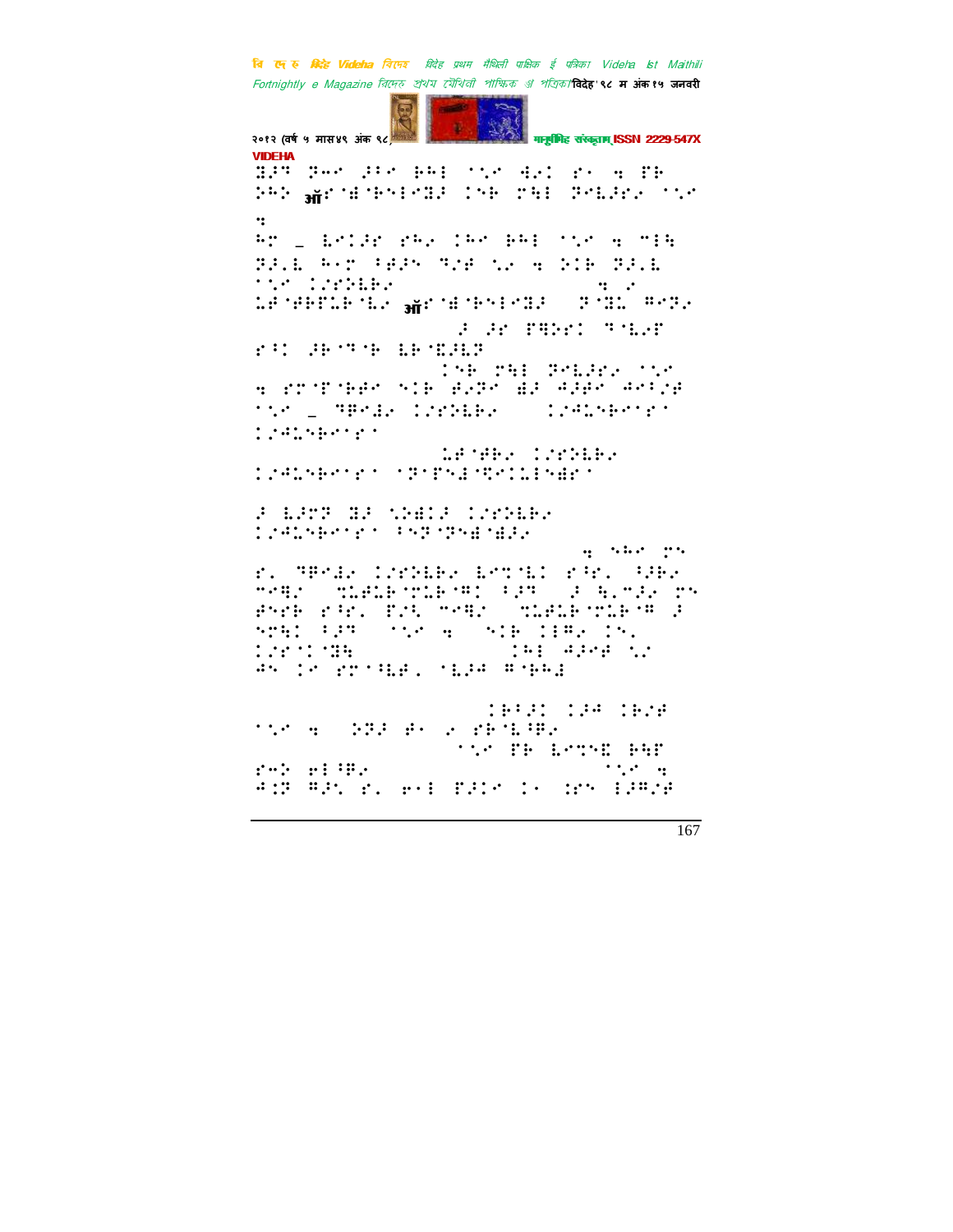

२०१२ (वर्ष ५ मास४९ अंक ९८) **VIDEHA** 

मानूबंगिह संस्कृतम् ISSN 2229-547X

the Browner Christmas of Contract Ban Miles is bied Bana professor Adee the Point export in 16 might 1628 the august 2 1582 gr E25 and gr In, robb bell recentrate blro APPENDANCE EST OFFICIATION INTENTE 581 PAS 32 RESI DAMI 18 MPH - MEM APPE TRE A PEAPE COOPERS TOING P  $\mathbf{a}_1^T \mathbf{a}_2^T \mathbf{a}_3^T \mathbf{a}_1^T \mathbf{a}_2^T \mathbf{a}_3^T \mathbf{a}_4^T \mathbf{a}_5^T \mathbf{a}_6^T \mathbf{a}_7^T \mathbf{a}_8^T \mathbf{a}_9^T \mathbf{a}_9^T \mathbf{a}_9^T \mathbf{a}_9^T \mathbf{a}_9^T \mathbf{a}_9^T \mathbf{a}_9^T \mathbf{a}_9^T \mathbf{a}_9^T \mathbf{a}_9^T \mathbf{a}_9^T \mathbf{a}_9^T \mathbf{a}_9^T \mathbf{$ 

 $\mathbf{r}$ ,  $\mathbf{r}$ ,  $\mathbf{r}$ ,  $\mathbf{r}$ ,  $\mathbf{r}$ THE APPENDED AIR TRIED TOGET TO Fred recently the second sec PORT CHINE PAR IN APPROVE A

PROPE \_ BRO GAR PARK THOMAGE FIB  $\mathbf{h} \mathbf{w} = \frac{1}{2} \mathbf{w}$ RESULTED PROFITED REPORTS TO A FRRS TO ROLL TO TRACK TIME I ROLL In The Lother Standard The Industrie the Permanent research and and ride the 4 method BAR ASAB A.A. \_ and the phone chat and the state of the state of the state of the state of the state of the state of the state of the state of th REMER INFORM BY TREM BIDE TOMOR  $\sim 100^4$  ,  $\sim 0.01$  ,  $\rm{dpc}$  ,  $\rm{100}$ n Chib FIDE TOP ER NEED  $\mathcal{L}^{\text{int}}_{\mathcal{L}^{\text{int}}} \mathcal{L}^{\text{int}}_{\mathcal{L}^{\text{int}}} = \mathcal{L}^{\text{int}}_{\mathcal{L}^{\text{int}}}$  $\bullet$ .

first for the state of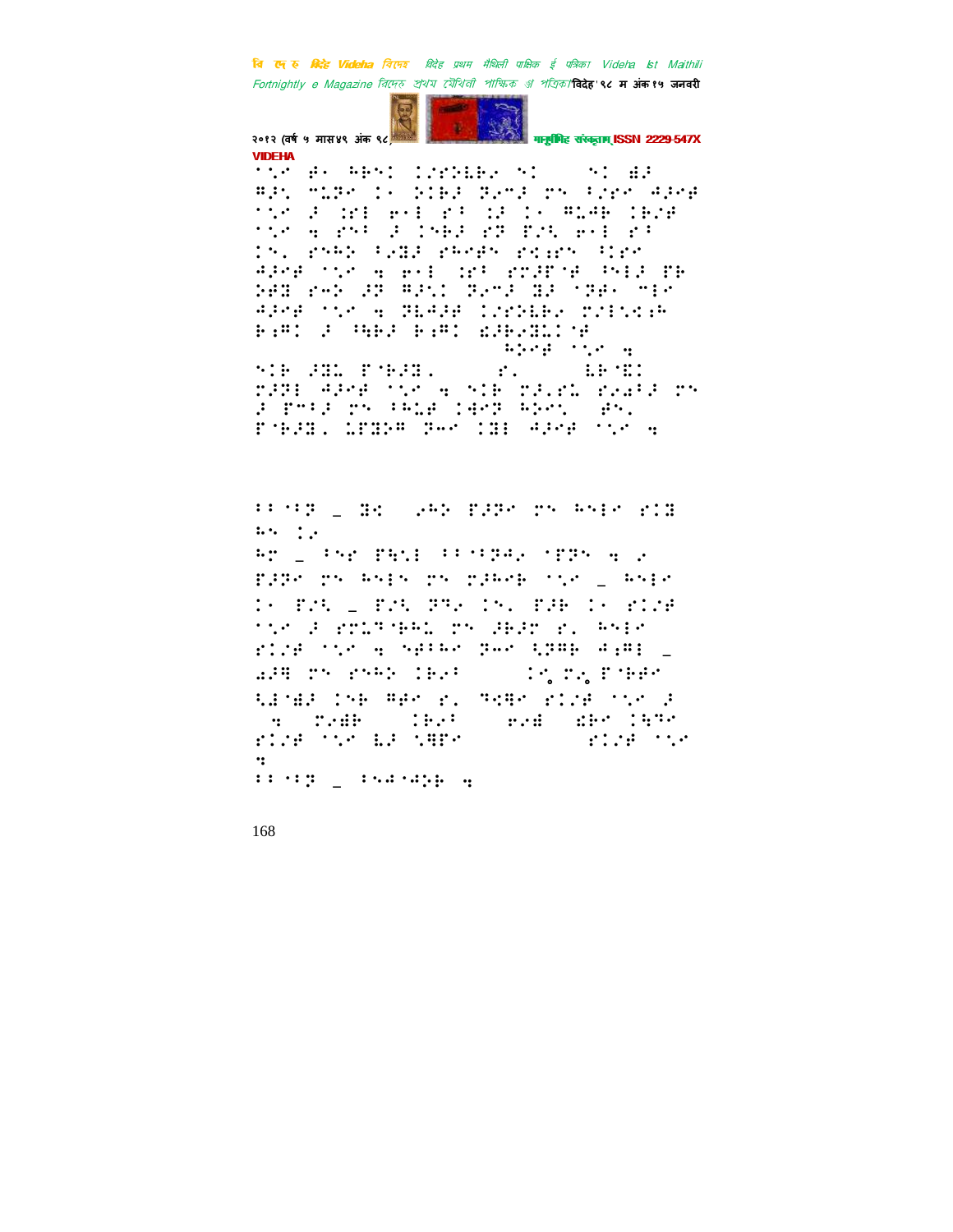

**VIDEHA** PRES 2 MIR FRAGH INSTITUTE FRAGGI ringered ra reduced first and to dere **FHI +** RE \_ PLPR IN BIRK (RLP ) R RRE LE Br. (ALIA SPECIAL PROPERTY BYIS the Audio Manuscher Schule (1988) And Audio Article fST. \_ Ter Pro THE TEN THE 4 RE \_ RERA INTN TRINIPP THR TRACK FROM POST CONTROL PROVIDED AND THE PROGRAM a STJ raft roof Ababy Tri Mbybi Information and Baar operator rugge and Bright 118 (18 gradual Bright Ar PHP end or CAI 1222 9233 FORMER 2 HEADY CREATED ARE A RESERVE agest the se PRES 2 FROM POST THE CITY WREP Ter (1917kr Pak) Chry Al PAP  $5.2\pm 0.0000$ THE REAL THE CONFIDENTIAL CONTINUES. **TAPARE MEDICAL T**  $\ddot{\cdot}$ From Bile Think roman tong **SAP NEWS ISSUE OF THE MONEYA NEWS SAPARTE STREETHER**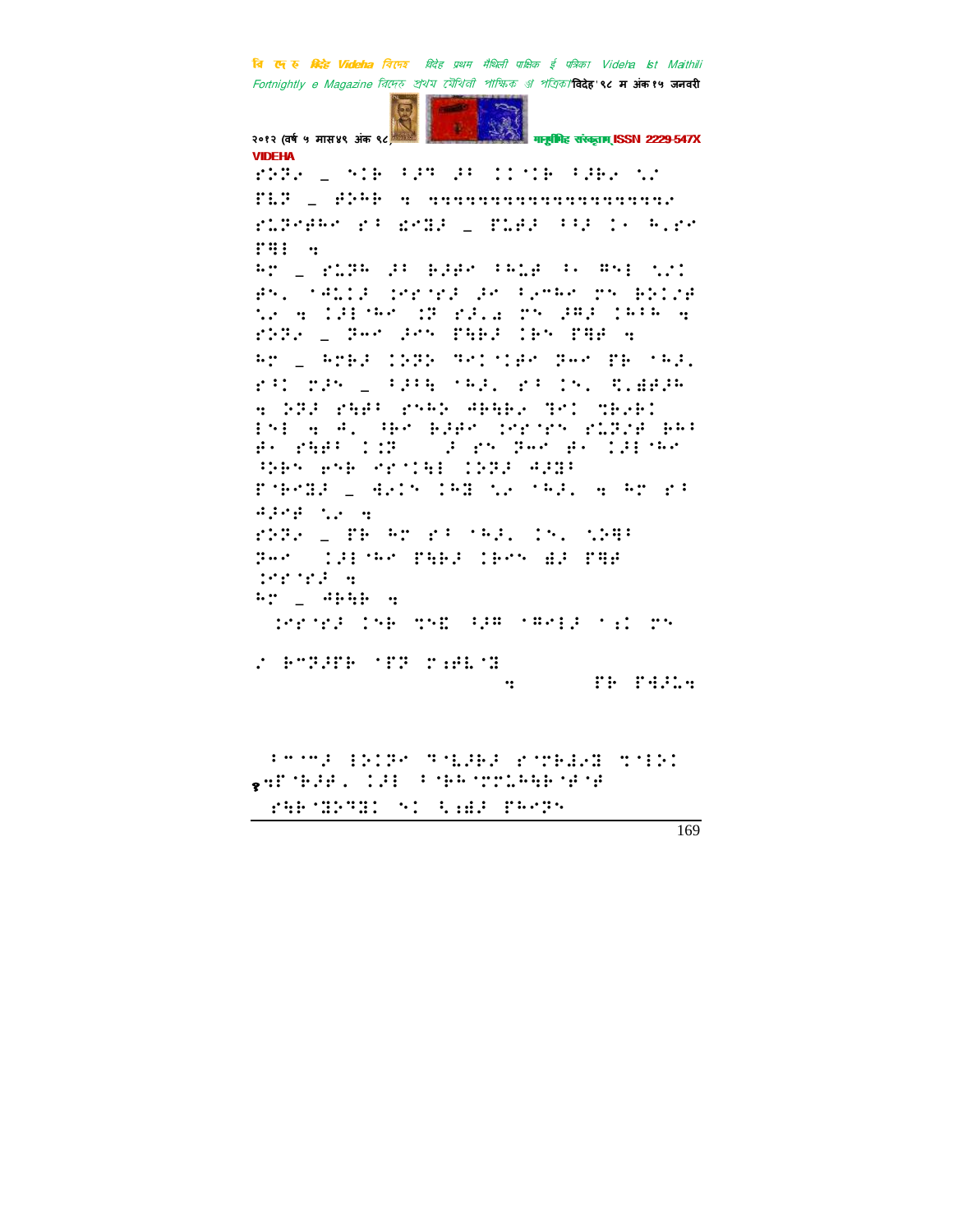

IBI PRAY IBONY RENE NTE (IBI rendry fermer (181 rainy figure) ritre three Germ each minage (b) 96.02.16921  $\dddot{\mathbf{z}}$ . **SAPER CHORE INFORMATION** 

SAPPAIN RINARD FIREIDS SAPPRING **AP28 192.6 SAMPROPS MICHAEL PORTIONS.** 

ar na nasa nabana musika nawan<sub>in</sub>

THIS THE SPACE SCHEDULE THIS rendigares addentic become la fact teg logre mode roman vma se rangement (Aller Britan  $3447.4447777744$ 

FROM POINTS PRESENT EXTENS.  $1.44174974$ 

**MIPS IL POPPETERIE: PLOYME MEMBERS PROBEST** 

An el med eletje. Paedn Bjr **TIMARY RANGE CAPAMARY COMPLETED REST** roma (Bre Str. Augub gulerung SENE POSPER SPORTS ge FRAME: 223

Riche w Stiff will Richer Services

170

**VIDEHA**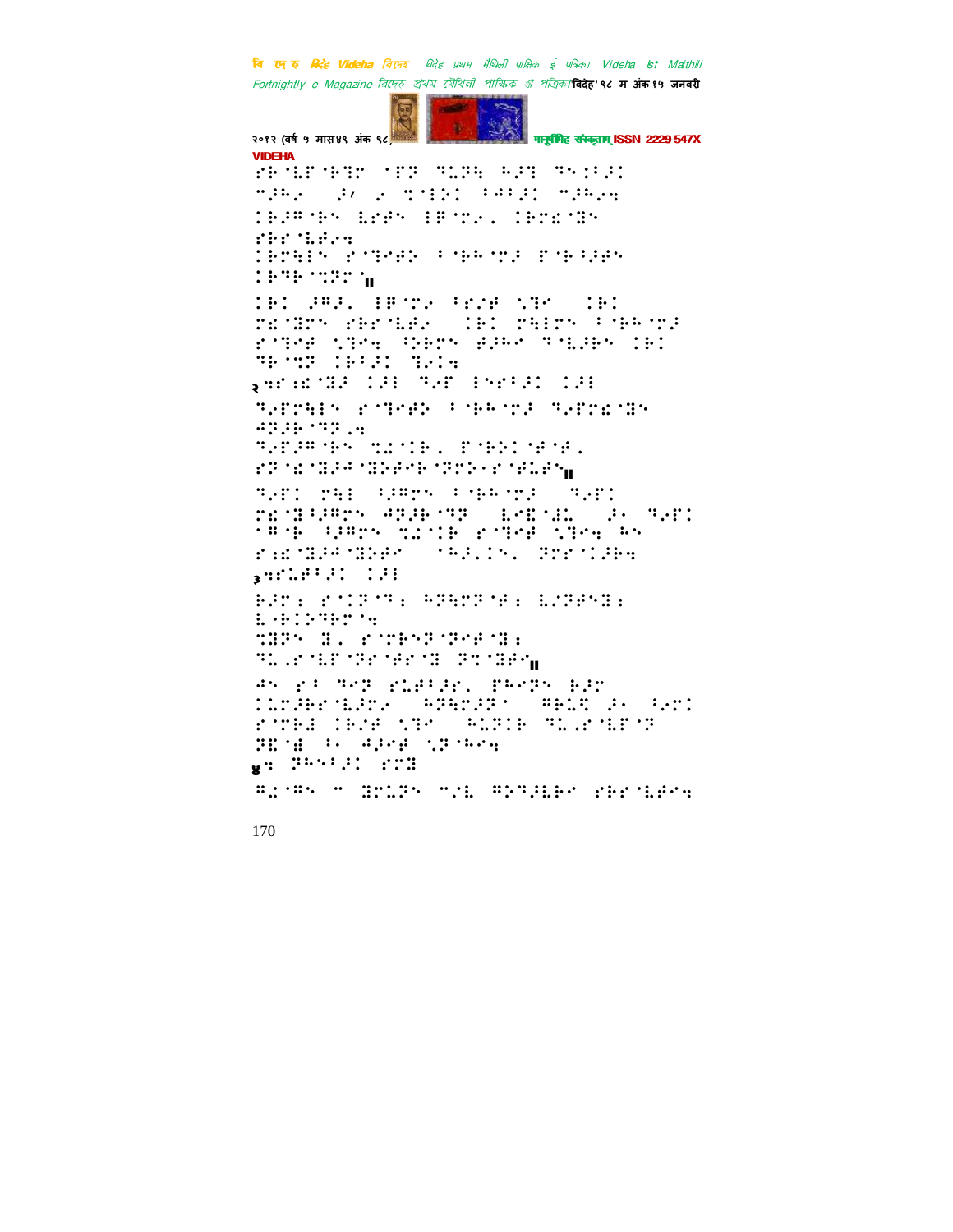**Service** × २०१२ (वर्ष ५ मास४९ अंक ९८) मानूबंगिह संस्कृताम् ISSN 2229-547X **VIDEHA** BECOME PRECEDIBLY APSECTORY rd der i Cara<sub>n</sub> as minis detti: *ALLA* **ALLA** *PHILIPS* PROTRE POTOS POSSERVERS and the state Alps (FD 1977-2013) Rena QHISTEE: BETEND THETB PONSTTENT TOOL **NBRIDGE** APROVISED THE SHIP AND STRIP  $\mathcal{L} \mathcal{P} \cong \mathcal{P} \mathcal{P} \cong \mathcal{P} \mathcal{P}$ POLTARI LEABRON PO PODPIBI TEMBOS SHE TO BE SELLE STYRE SHEET 19928 1384 performa diedro veda daba varone.  $f:1.14$ Permia da Propresorenda **PRAPARTAMIC W** 45 PROTECT THE TEACHER STATES OF PART **SAMPLE PROPERTY** BORD DO MINIMUM  $\frac{1}{2}$   $\frac{1}{2}$   $\frac{1}{2}$   $\frac{1}{2}$   $\frac{1}{2}$   $\frac{1}{2}$   $\frac{1}{2}$   $\frac{1}{2}$   $\frac{1}{2}$   $\frac{1}{2}$   $\frac{1}{2}$ rnenes roma lese tho THE PEAR BY APAR SPARE **WHITE THIS PERMITS AND LITTLE** ESP PARTE LA D'APD', PRINGERIN IN 1970 media rapided an **TOMAGES IN LONG ASSESS LOGICAL CONSTRUCTION CONSTRUCT**  $\mathbb{R}^n$ PARTNER SPARAGE CHICA (1984) garden (Bell rif Goed Shee Show Edentis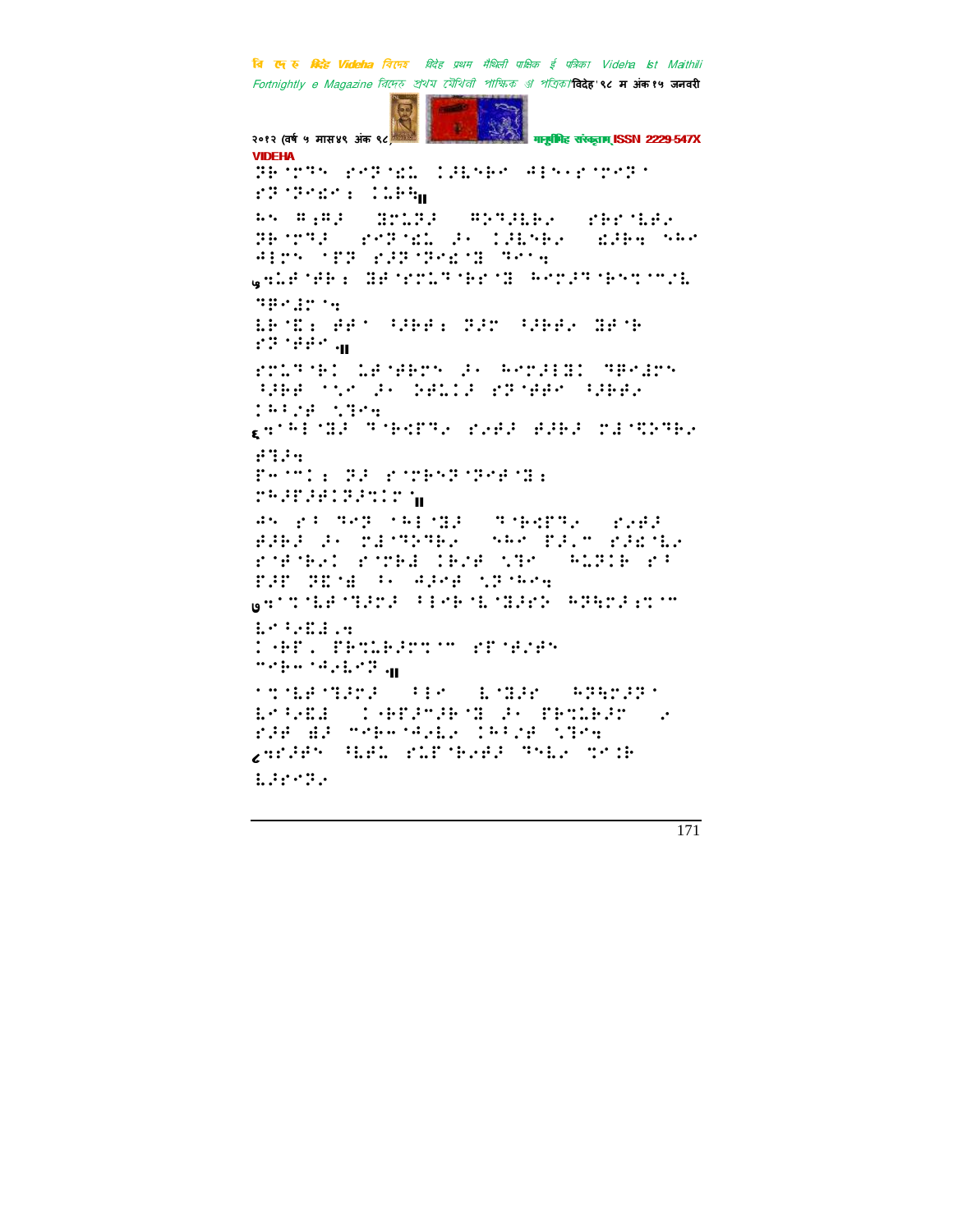२०१२ (वर्ष ५ मास४९ अंक ९८) मानुबंधिह संस्कृतम् ISSN 2229-547X **VIDEHA** LENHY HILL IS NO HILL PRING. ren e POTABOL PREATH PRREPAIR PARTIESEN SERVER. APP TERRATISTS, IT THE STATE (11)  $_{2}$  : :::  $\cdot$  :  $\cdot$  :  $\cdot$  :  $\cdot$  :::::  $\cdot$  :  $\cdot$  :  $\cdot$  :::: che difer **TERRIT FROM BRIDGE BRIDGE**  $\frac{1}{2}$  and  $\frac{1}{2}$  and  $\frac{1}{2}$  and  $\frac{1}{2}$  and  $\frac{1}{2}$ **Research Service Service Construction** a componentar di presenere genera Principale Start. POLEZELEO CHEMPOLEON (ESORG) POLEN  $\mathcal{F} \stackrel{\text{def}}{=} \mathcal{F} \oplus \mathcal{F} \oplus \mathcal{F} \oplus \mathcal{F} \oplus \mathcal{F} \oplus \mathcal{F} \oplus \mathcal{F} \oplus \mathcal{F} \oplus \mathcal{F} \oplus \mathcal{F} \oplus \mathcal{F} \oplus \mathcal{F} \oplus \mathcal{F} \oplus \mathcal{F} \oplus \mathcal{F} \oplus \mathcal{F} \oplus \mathcal{F} \oplus \mathcal{F} \oplus \mathcal{F} \oplus \mathcal{F} \oplus \mathcal{F} \oplus \mathcal{F} \oplus \mathcal{F}$ Finede museum and all advance search new PROSPICE CORPORATE CROSSES CROSS DOMESTIC HEADING THE SCORE बाह्यप्रक्रियात्मान्तुं शहर योजपन्तुयो २०४४ वस्तु । FLEST MAGE MEELES HAS ME HE ESTAGE MET  $r_0$ Pring inlate the impresentation of PROBERT POLECY POLECY P.  $r_{\rm o}$ P 140 180 s. ab 1640 $_{\rm o}$  is gale 180 Roterada Production destablished  $\mathbb{R}^n$  :  $\mathbb{R}^n$  :  $\mathbb{R}^n$  in  $\mathbb{R}^n$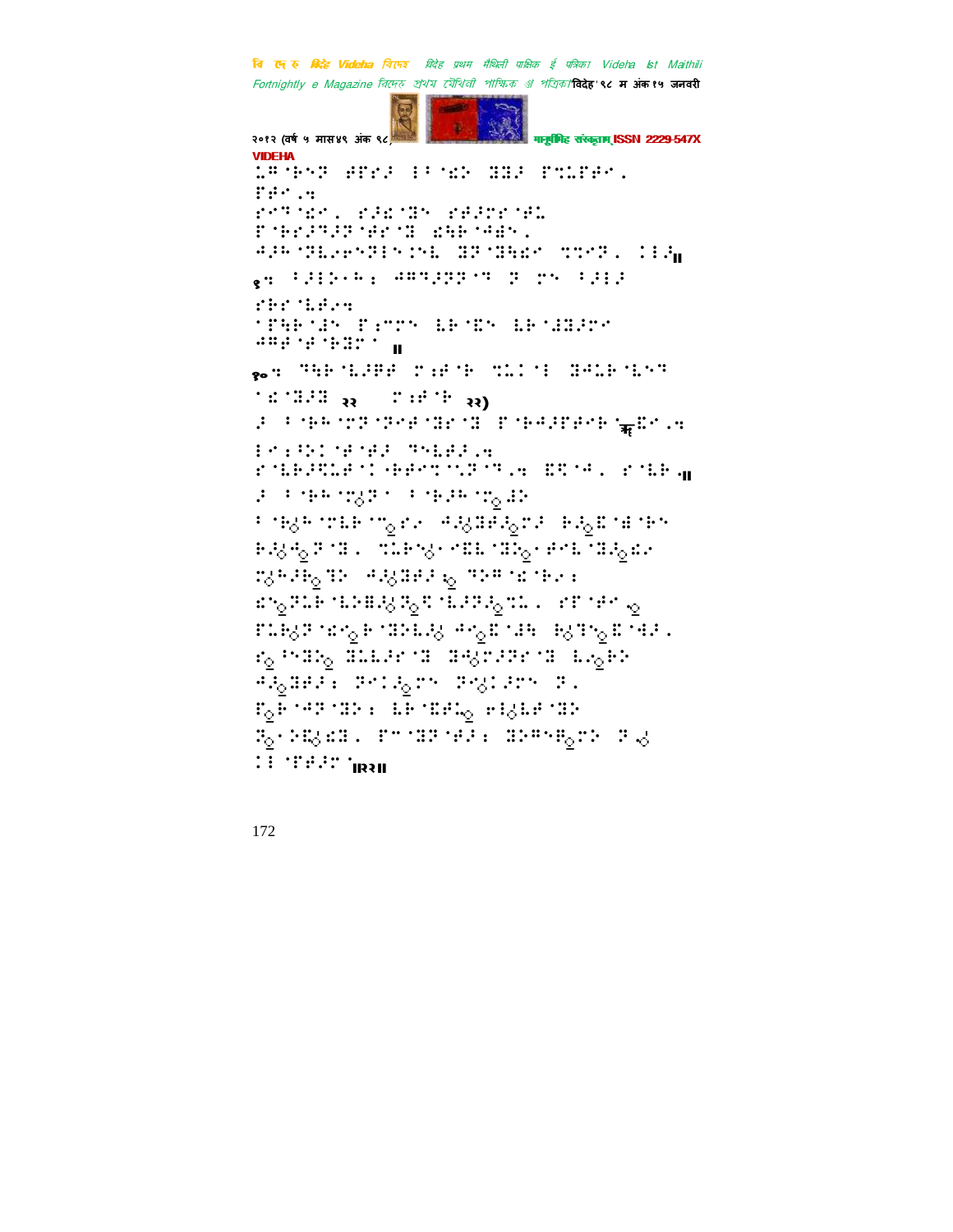

**VIDEHA** TEMPER TEL PARTER FEMALER TELL STOR TRANSFER TROBALL FOR MORPHOLOGIC COPENEDATIONS MEA & Telentering & Pontential Communist as degree off service rings in PROBA LONGIBUSE LEGISCO RETURNADO THE TALL RETURNER STATE LENTRY PITCH NTP TOT FROM HE THE THE FILE OF THE SIDE LATE CHATA STR PETE 27 APRIL FOLECE ENTS, TORE FIR RESA PORTBERG PRES PSEARCH IRRES FRY ANDR S. HEET FARMY NAPARYE SPEE THIRD AN INFORMED THERE FRO RETAR TER TACCA ALT SECTIONED EPSER APM 3, SERMI PARK PRSERP PROPINE ROOF RROW NEEDINGS PP ARAN, AMBA 231 11/11/12 ADNA MEMBIJ FLANDED BET REN EV THENED LAB REN roman di serie della condita di serie della make alb bendrokke raforen (nichni  $\cdots$ SPECIAL LIMITIES SENSITIES TO ALL STAND  $2.321$ Fire regard a de la construcción de la construcción de la construcción de la construcción de la construcción de la constru **THOTAGO COMMON FASE NEMPLA**  $\mathbb{R}^{n}$  is given Firege mae model is deem i and data liened. Hill te te 2008/BEFALL DESERTED BRY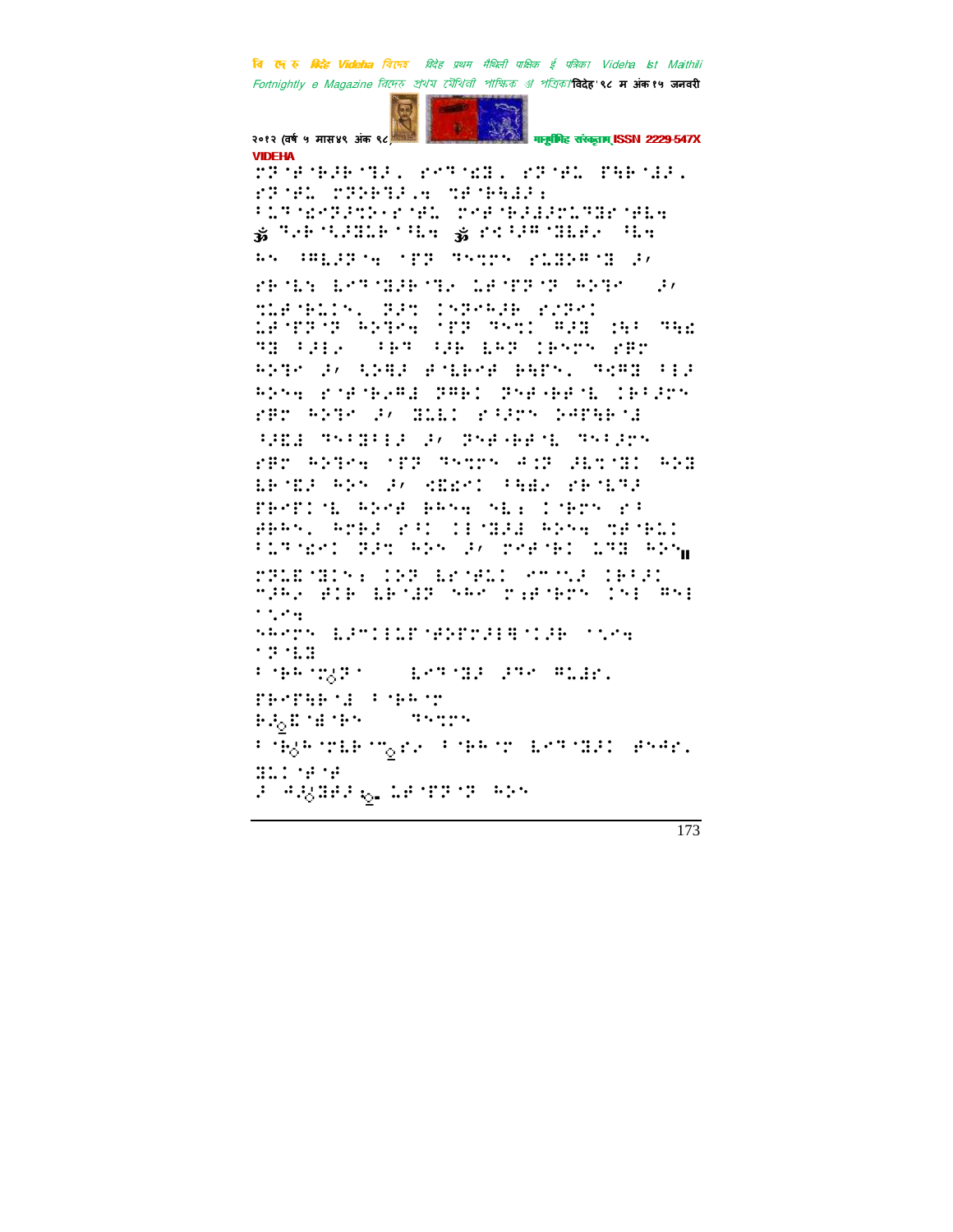२०१२ (वर्ष ५ मास४९ अंक ९८) मानुबंधिह संस्कृतम् ISSN 2229-547X **VIDEHA** FR6771, FPP THE WORLD THAT THE TELE PEESENG FALL SEMPRON PRELA Herboar<sub>g</sub>er de relich. Great dat Far MARE TO PE PIP LA THROUGH INTERNATIONAL IP  $: 1: 1$ ang PLE di Siliya ng Palisang di Loang PLO PRO La LEAD FOLDERS WORLD FIRE FROM PROVIDE Pris Police STORY & LEBP inaya renga rasa ay inaya reng EMERGETS, EGEL TES FRIE FMIELR  $\mathcal{C}^{(1)}\mathcal{C}^{(1)}$  in the  $\mathcal{C}$ Program de relativa (Poem 119 BOTH SECRET FROM THE ROOM BY  $\tau_0$  the space of the control **HILL: H HILL: 8562** BQCBPCB BPART BPPCBP EAGEN METERING TEAPPE IENFIA Philagen (Physicare) Photonaalist neine  $1.34 - 3.94$  $P_+$  (Fig. )  $P_+$ EgB 147 122 : 214 LE TERLOLETER (RDS) **FIARE WE WE SEE THE**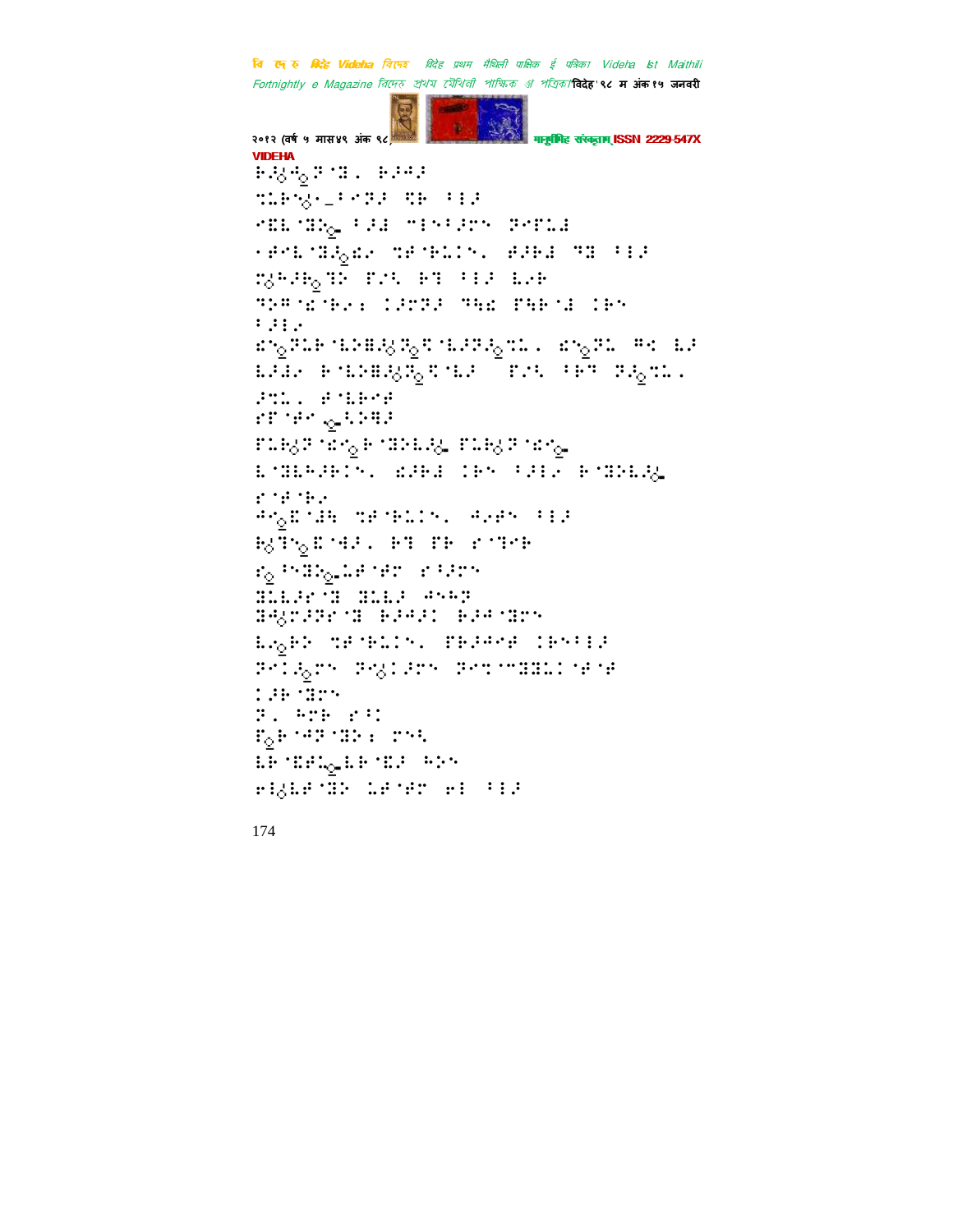२०१२ (वर्ष ५ मास४९ अंक ९८) मानुषिक संस्कृतम् ISSN 2229-547X VIDEHA CEG#H. <HP. 2[⣝⢽⢾⢼⣐.!2⢼! ⣝⢵⢻⢿◌॒⢵.5⢸⣝!5⢸⣝!⢷A⢼!⢳⢾⣅! 5!⢻5!⣝⢵⢻!⢷⢿⢼! J. 52⢾⢼."⢷⣙!⢳⢵! B NHPHPI (TRILPP) AN PINATRI (AME ⢷⢼⢺⣝!A⢷⢼⢳⣜!⢽⢴!⣎⢼⢷! ⣇⢹⣝⢼!A5⢼-!⢷⢼⢺⢽⣝.⣇⢴⢷-⢾⢴⢷⣐⢹⢼⢺-! HE 1950 ISBN 97-510-07-510-07-510-07-510-07-510-07-510-07-510-07-510-07-510-07-510 ⣅⢹⣝⢴!⢽⢼⢷⢴!⢳⢵⣙⣒!2⢼⢷⢺⢽⣝! ⢼⣇⣉⣝⢾⢼!2⣋5⢼!2⢷!⣇⢷⣏⢼!⢹⣙-!⢶5! ⢹⣝!A5⢼!⢻⢼⣁!2⢼-!⢳!"⢸!"⣐2⢾⢾! ⢷⢺⢾0"⣐⢷⢿⢾!⢷⢴⣒! 9. WJEFIBIBI GEOGRAFIE 9⣒2!up!9⣒4!NBJUIJMJ!  $9:2:2:2$  $\cdot$   $\cdot$   $\cdot$   $\cdot$   $\cdot$  $9 - 2 - 2$  $9:2:2:2$ cz! Esperant March 2000 (Sbkiw!) Daniel March 2000 (Sbkiw!)  $\mathbb{R}^n$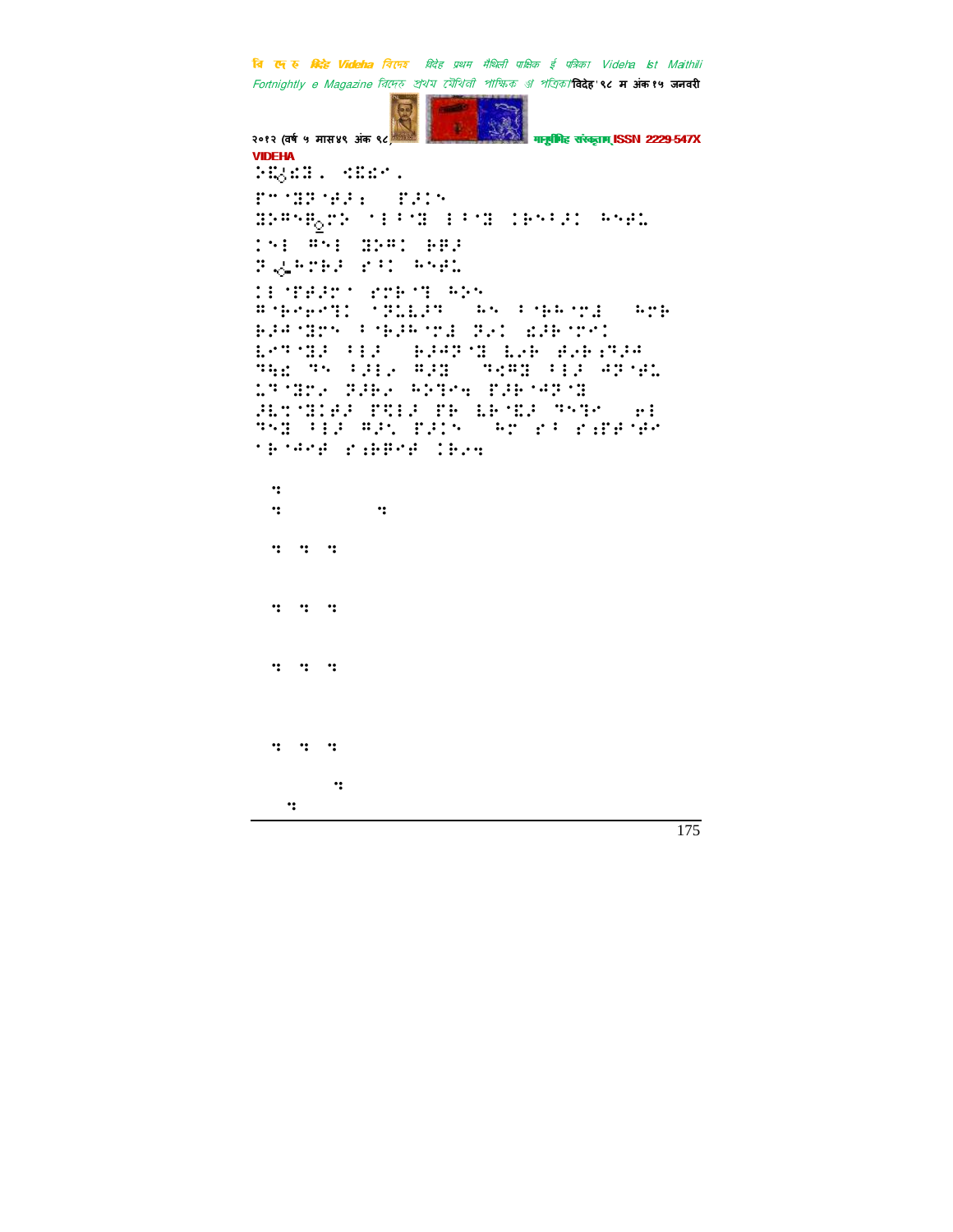

२०१२ (वर्ष ५ मास४९ अंक ९८) मानुषिक संस्कृतम् ISSN 2229-547X VIDEHA

⣇⢹⢳!⢽⣓⢾⢽!⣐!⢸⢼⣏⢼2⢼!⢷[⢽⢼.5⣈⢽!!!

Joqvu;!)⢵⣏⣚!⢹⣇⢽⢼⢻⢷⢴-! ⣙5⢼⢿⢷!⣐⣇⢼!⢶⢵⢽⣞.⢷⢵⢽!⣞⢼2!  $:$  $:$  $:$  $:$ 

 $\frac{1}{2}$ ⢹⣇⢽⢼⢻⢷⢴-!⣙5⢼⢿⢷!⢼!⢶⢵⢽⣞.⢷⢵⢽0! ⢷⢵⢽⣒!Sftvmu!jo!Efwbobhbsj-!

Spield (Spield Spield Spield)

⣐⢻5⣉.4⣙5⢴.⢵⣏!0!4⣙5⢴.  $\sim$  15  $\sim$  15  $\sim$  15  $\sim$  15  $\sim$  15  $\sim$  15  $\sim$  15  $\sim$ AABS - 1999 - 1999 - 1999 - 1999 - 1999 - 1999 - 1999 - 1999 - 1999 - 1999 - 1999 - 1999 - 1999 - 1999 - 1999 ⢹⣇⢼⢷⢼!hhbkfoesbAwjefib⣒dpn!2⢷! 2⣚⢼⣓⣒! ⣇⢹⢳!4⣙5⢴.⣐⢻⢷⢺⢴!⢼!⣐⢻⢷⢺⢴! 4⣙5⢴!⢵⣏!)⣐⣞⢷⢽⣞2⢷!2⢳5!A⢷!  $^{\prime}$  (Fig. )  $^{\prime}$  (Fig. )  $^{\prime}$  (Fig. )  $^{\prime}$  (Fig. )  $^{\prime}$  (Fig. )  $^{\prime}$ "⢷⣇⢷!⢼⣎⢼⢷⢾!.Cbtfe!po!nt.trm!

Fohmjti.Nbjuijmj!Ejdujpobsz⣒! १⣒⢸⢼⢷⢾!⢼!⢽2⢼5!4⣙5⢴!⢸⢼⣏⢼.⣇4⣑⢼⢽! 5⢵⢽!⢹⣇⢼⢷⢼!A⢽⢼⢵5!⢼⢽!⣉45⢴!⢼! २⣒4⣙5⢴!⢸⢼⣏⢼!"2⢼⢹⢽!2⢼⣚⣝⢷!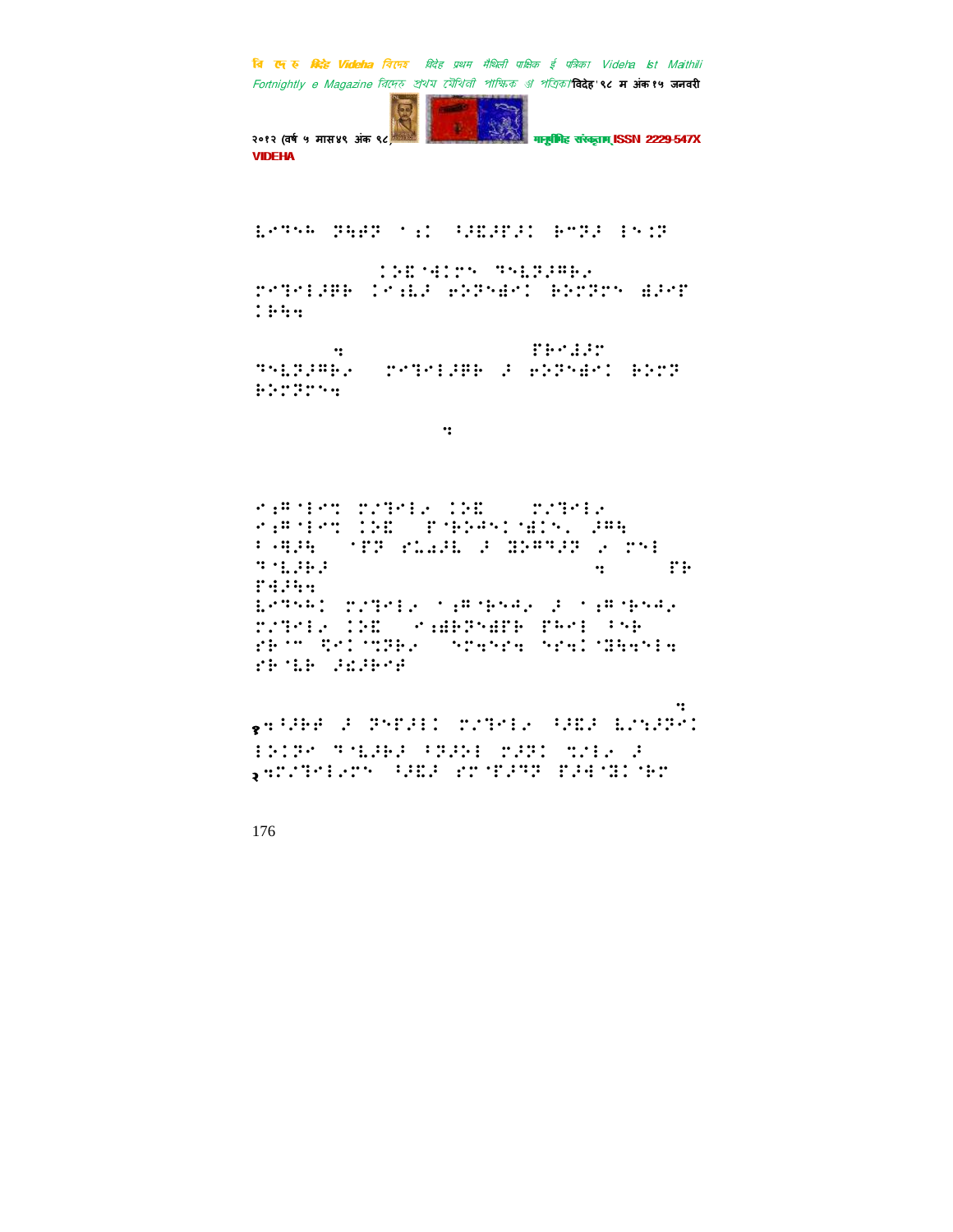

**VIDEHA** ,APSPER F HARD TOTALS HER ESSERCI **BOOK THERE FREE MEDICALLY** gage Porchi contributore acaccon **1913- THES PRESS MED. AT THE P** 1913 0212

dibility funcionally different September TITERTY LTOTALE BIR INCR

**QUER MOVED OF STARTING** 

**PAINTERS SERVICE** . . . . . . . . **SPAR TORY PART ARE REED TELER** dist. Spoken Adam Eboat of Benedi the bay metal recorder time they  $45.334$  $\cdot$  .:  $\cdot$  : I LETAI PASJI IJEJN TIMOM  $25.391.529$ Permit in EBSAL BAF21 (1862) 13:905  $\alpha \leq \beta \leq \beta \leq \gamma \leq \alpha$  . MST # MPT PROFILER TREP  $B = 354 + 1254$ rdiner (d. 1878) ekspoliserer (d. 1880)<br>die die Stern mark of Eeser Berg: 19638 Spreek progression the sea WHOMAS CHOONERS IN THI APAR TYPE PHOTORBED FREEDY TEMPER WHATE TELEVISE: PORTER THIS WAY,  $\mathcal{A} \sim \mathcal{B} \mathcal{A} \qquad \mathcal{C} \geq \mathcal{C} \qquad \mathcal{B} \geq \mathcal{C} \qquad$  $\mathbf{1}$  :  $\mathbf{1}$  $\mathcal{L}$  and  $\mathcal{L}$  and  $\mathcal{L}$  and  $\mathcal{L}$  and  $\mathcal{L}$  are  $\mathcal{L}$  and  $\mathcal{L}$  and  $\mathcal{L}$ Pro Londelbor flore shero an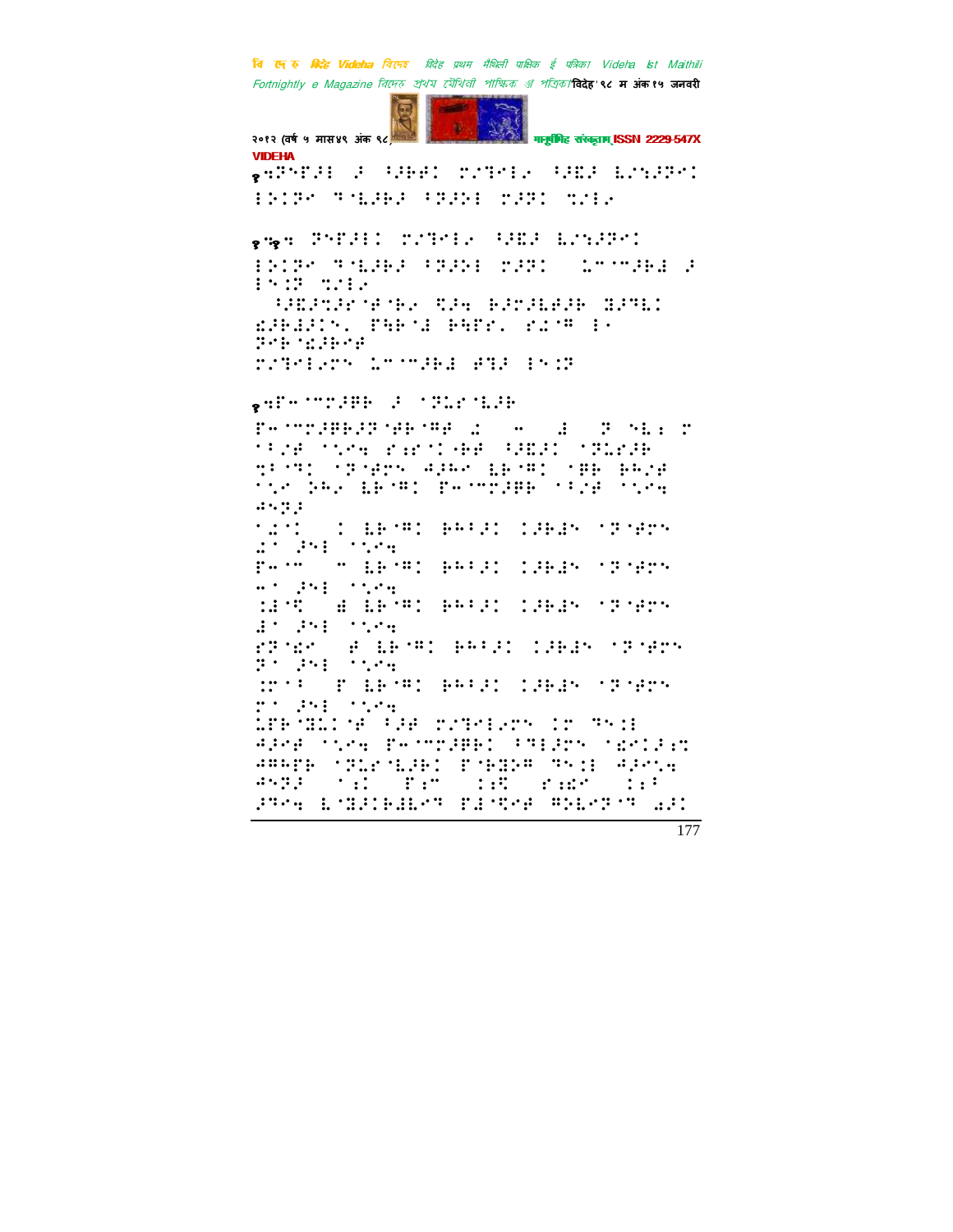

२०१२ (वर्ष ५ मास४९ अंक ९८) **VIDEHA** 

मानुबंधिह संस्कृताम् ISSN 2229-547X

par greate parts wares ranged and PHPA TRETER PTD 425 PRP BLFT F PERMAN, PHRME PHONOPHS PRIP **Alba ANTI (1) MANE CONSTRUCTS** FOR INTERNATIONAL APPORATORIOGO ARE BELGAL ENTI NAM FREIN, GAM MEGIN STAR D'EDITA (PRAP 2 ISSET) APARA PARK THE FOILER ESTATE RATE ARME  $1.344$ 

H.S Pres IVI MINEST MATH wie land e. naarn wom 2 gamen Phe Aber wile mind 1851 Per REMENSE LE PLANERY MARCHIEL VOL FROM FRONT POSTED HER PRODUCTS IN THE MEL 19619 ASAR PAAS 7531 ASAR 1546 **MARKET PROPERTY LOCATED AND** rothers real each service and the SPRESS IN BUILDING TELESCOPE Fermannes Premie (B) Lord Stre Br. E. D. S. BEND (BB) MICH **TRACHED PORTH IPSPY IPS IPS** ESERT THAN THIS WEST

pad 2 de la del Converte Sen Agaill.

REMB STREETED ABROWER RAD LOOMBER AS SAR TARYA B ERIE AANA AR AAT 1912 B 1811 ANTON MORAL ANDE  $\mathbf{H}$  $\cdots$   $\cdots$   $\cdots$   $\cdots$ 8562 82135 824 3556  $\mathbf{H} = \mathbf{F} \cdot \mathbf{H} \mathbf{F} \cdot \mathbf{H} \cdot \mathbf{H} \cdot \mathbf{H}$ **AND AND AND AND AND AND AND AND ADD**  $\blacksquare$ 83.8 AMB 6.8 MAIN 8.8. TWO  $19.94$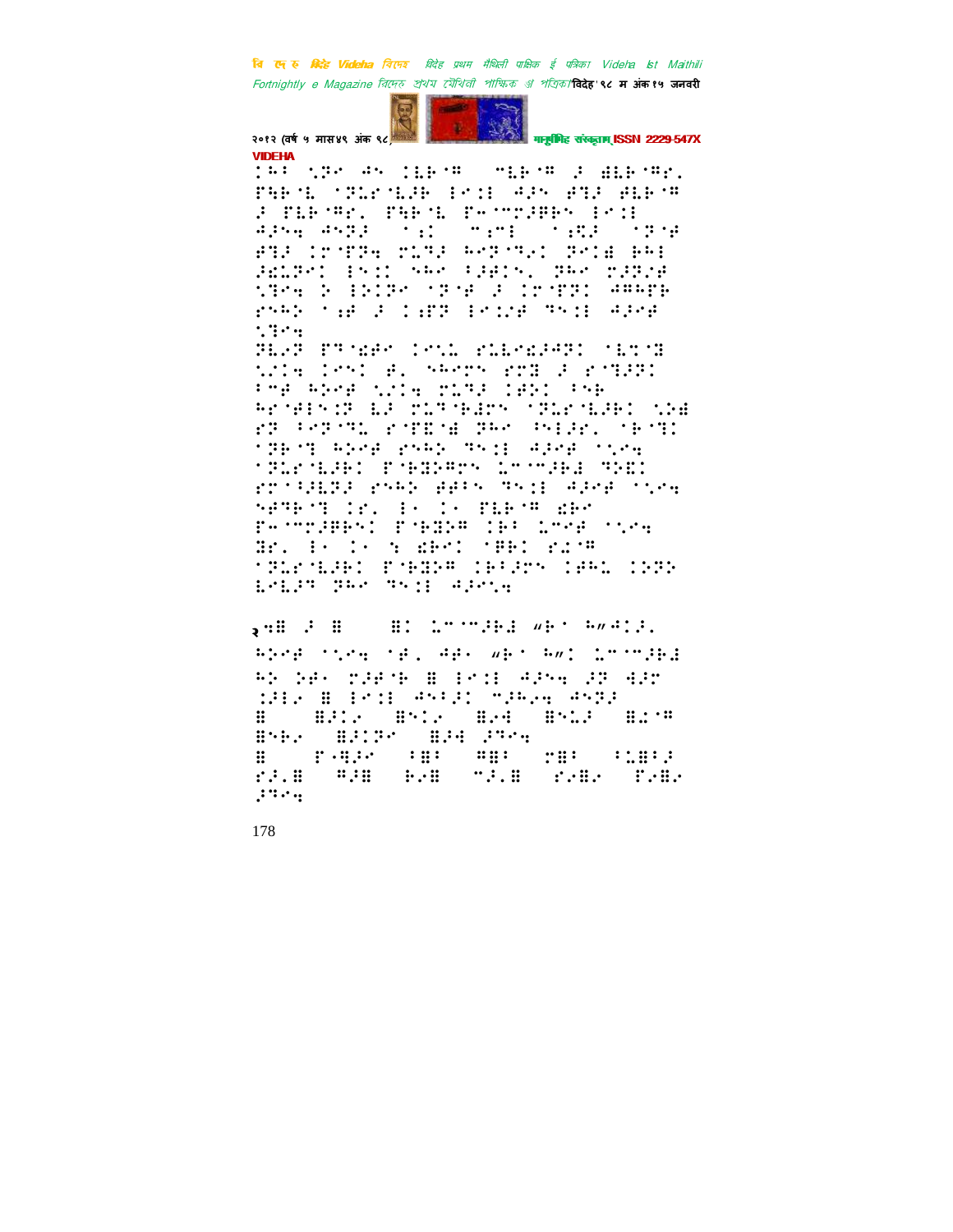

२०१२ (वर्ष ५ मास४९ अंक ९८) **VIDEHA** 

मानूबंगिह संस्कृताम् ISSN 2229-547X

MPP MAINE MESS PRINT SERVICE roprogrammer over an industrialist of opt stakers of government compared board tics can pedro popular create to can pung nyag siya.

 $_3$ Hi J F ( ) TITHENDY WEWN LOODSHEET THE APPENDIX SINGLE POINT A BATTLE PRO ESTE ANGEL MIRIN ANTE CIMOMIRE **SPREDUCE SERVICE DESCRIPTIONS** tering Time trends day and pu FOREST CORPORATION AND MA H. THE BEND EN BYTH ESTER SPEAK PROFESER E LOSTER 151 2 FORDB 151 APAR Side ASPA  $\sim$  100  $\sim$  100  $\sim$  $51.41 -$ 

<sub>⊌</sub>Al 2 4 | 1951 1951 x16. 1871 1559 BIEF A TAK EKSERI MERGE LMOMERTY  $\mathbb{B}^2$  and around almost  $\mathbb{B}^2$  and  $\mathbb{B}^2$ ang lap pre jap apsigo prendering <u> : Brillan and artis at</u>  $3.31.9$ BOY BY BY PAIR THEY

QHR 3 B - SIMPLE LENFRITRY ROLE B SLEE ERIE APPE TIPE ESBANAR (1894-1992) (1993) (1994-1999)<br>1995 - Greco Arabi, amery BLAR LEMARA (1918) (428 (4596) 228 **AND STATE STATE**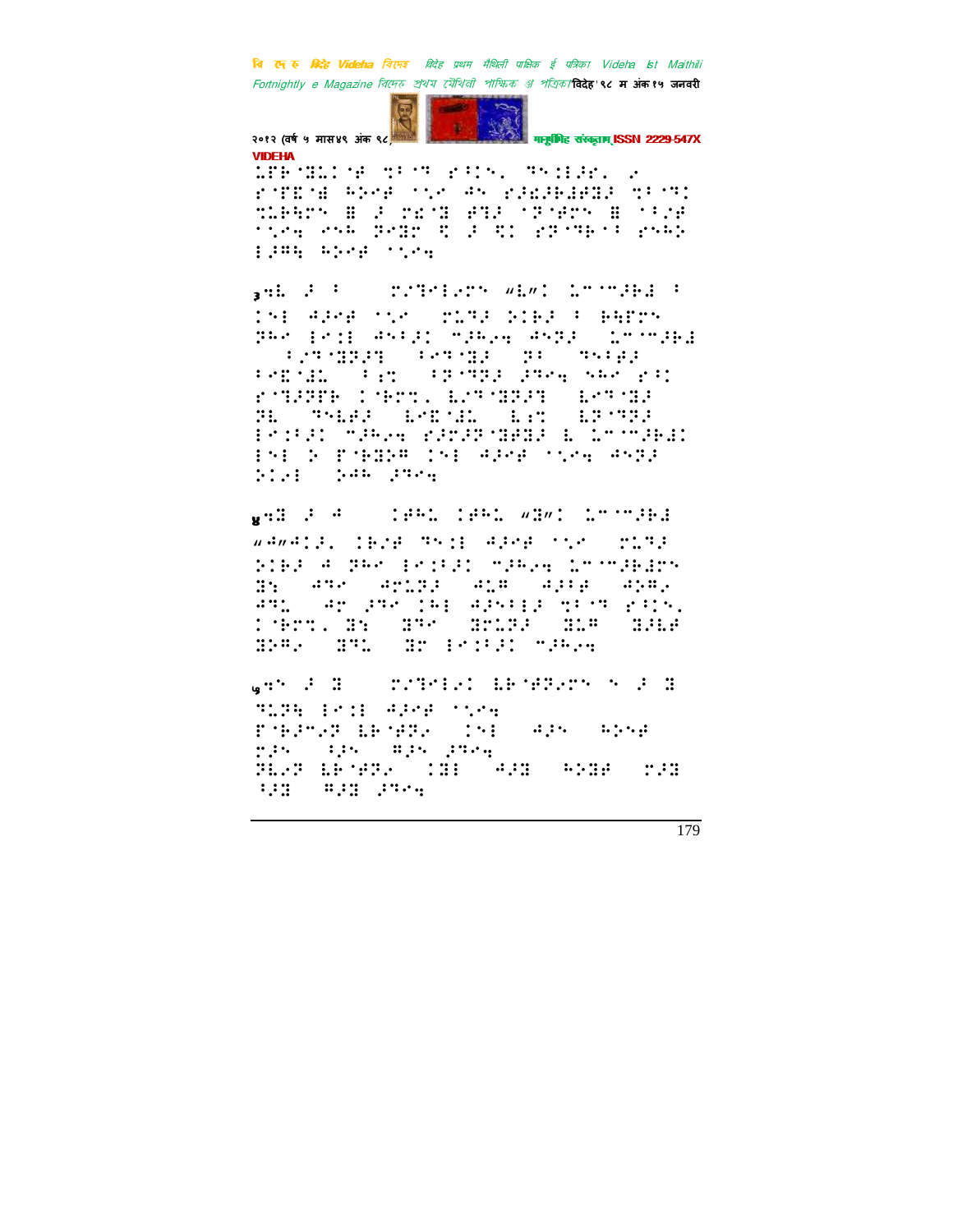

२०१२ (वर्ष ५ मास४९ अंक ९८ स **VIDEHA** 

मानूबंगिह संस्कृताम् ISSN 2229-547X

FINITEERS TO THE TEETH A TEETH 13.18 11.04 4592 580 - 593 - 518 - 589 President profiles and property den 893 816 893 891 F1989 892 TEACH SPACE BROBES STREETHER SPACE PROF LOND APPROVATORE PROSPERS whath, Bolan Loomaki 15: Adri other

**SOURCE SERVICE SECTION** 

FORMARY PROBAT CREAR IPP brabine cape saw preneros bies FORDER (SI ASI Steel (SS) A. MIDE! ESIPPS INPN PRABL 2 MIRRARI F.H 968 Steams Mondal Selections Loomaal drie die Spraag nad (1922 Pola wite de la 1940 and 200 TAMPE MESTING INE (AND JPM AAPPN TARD TARD ERIE AGST PSPE WSWI POBRATO COMA MARAT PORTAGO TECH STORE

part and any sign (sign ) consist FORFOR ENCY TROOPRISM (1971-1987) FE THE CHE TESTI FROM THE THI 18221 A224 N214 ANS3 (ANS)A2 **MITRO SIBRO BEMORRA MOBMBRA** PRAL PROVINCE PELPOL ENTRY AOD ricore significati ricordonati Poble (P.P. 351) Aler Steamers ALPIN (TPD) ARTISTS TORTHS 2PD  $\mathcal{L}^{(1)}$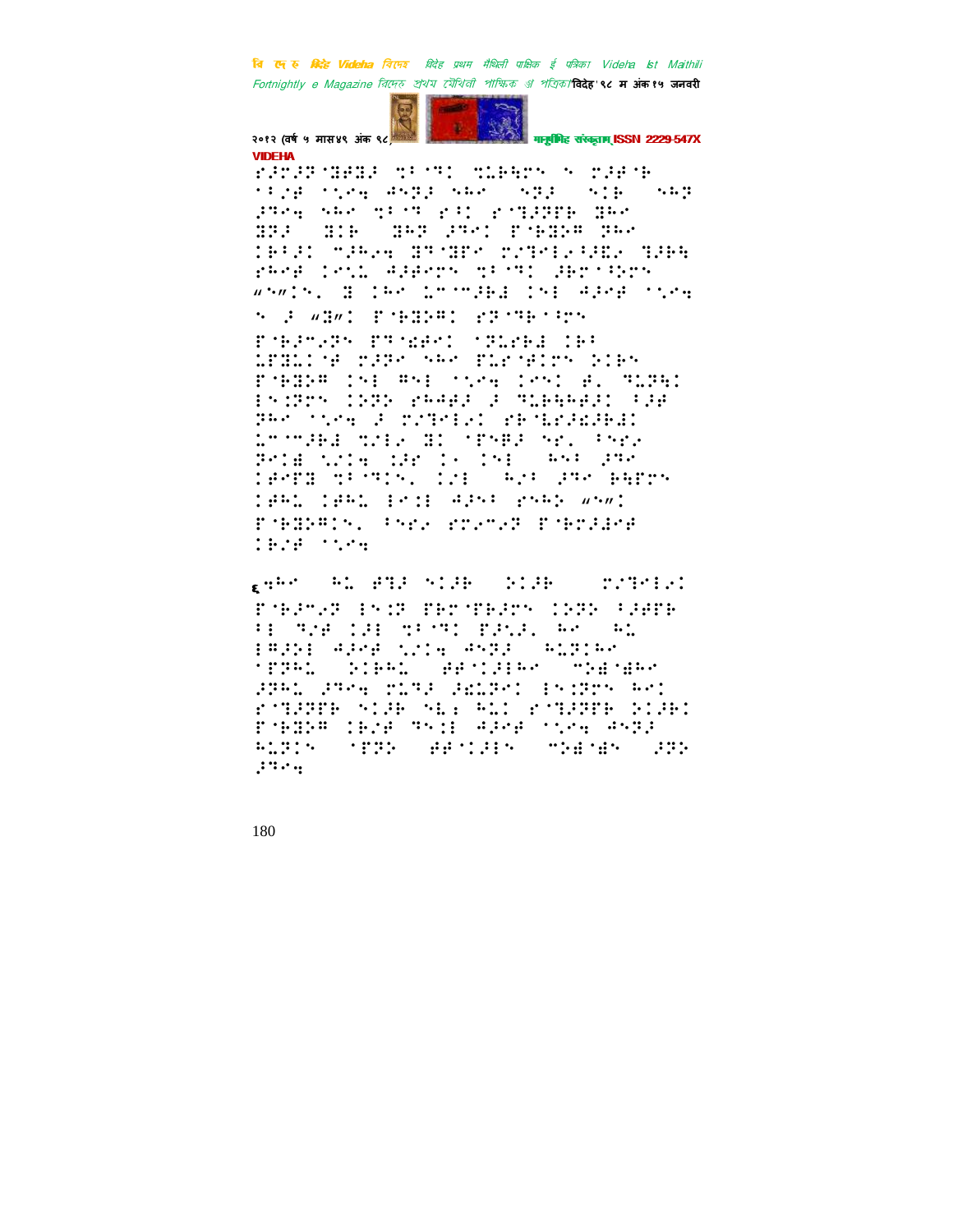

मानुबंधिह संस्कृताम् ISSN 2229-547X

**VIDEHA GAR PIP : TEMPLE BRIEF** terland. El Lougha (1956-1564) **SAND BENDING CONSTRAIN CONSTRUCT MAGNET AREA** 

**SERVICE STRIPS STAR**  $1.44121$  $294.3479 - 1047$ **SPECTED MEDICINES** TESTEL ROLPH INT IN APARTMENT

**TO IMPOUR MAKE PORTHER MARY A LA** S PLEAR IN ADAPTACA CAPES PL PROPRIAT COMMUNICATION (PROPRIATOR) ting bie des The West who's La **Second State Service Service Service**  $\mathbf{i} \cdot \mathbf{j} \cdot \mathbf{k} \cdot \mathbf{k}$ restared the role means to **CB PM GB GHB PRESCH SPARE SERVICE**  $\frac{1}{2}$   $\frac{1}{2}$   $\frac{1}{2}$   $\frac{1}{2}$   $\frac{1}{2}$   $\frac{1}{2}$   $\frac{1}{2}$   $\frac{1}{2}$   $\frac{1}{2}$   $\frac{1}{2}$   $\frac{1}{2}$   $\frac{1}{2}$   $\frac{1}{2}$   $\frac{1}{2}$   $\frac{1}{2}$   $\frac{1}{2}$   $\frac{1}{2}$   $\frac{1}{2}$   $\frac{1}{2}$   $\frac{1}{2}$   $\frac{1}{2}$   $\frac{1}{2}$ 

14, Philip

FB: #512# (1) 151 (14) FRACH CO PHENDRED CHARGE 25<br>Portugales do so correlato ages MIRE EST PAMI LRIEN PAR EARSE  $\mathcal{A}(\mathcal{I},\mathcal{C}^{\ast}_{\mathcal{A}},\mathcal{C}^{\ast}_{\mathcal{A}}) = \mathcal{A}^{\ast} \mathcal{C}(\mathcal{I},\mathcal{C}^{\ast}_{\mathcal{A}})$ 

 $\mathbb{R}^{n}$  ,  $\mathbb{R}^{n}$  ,  $\mathbb{R}^{n}$  ,  $\mathbb{R}^{n}$  ,  $\mathbb{R}^{n}$  ,  $\mathbb{R}^{n}$  ,  $\mathbb{R}^{n}$  ,  $\mathbb{R}^{n}$ **THE LEADER A SAC PART BULLER** TEACH PAP (12) #51 (PAP 95) (PAP  $\cdots$  :  $\cdots$ 

**A PARTIE PREMIERT COMMENT** D'Esgurs (panul d'Escrito Auror) PLP SPORT ADAPT STAY ASPP **There wilers wis Relea PARTIC RESIDENT TERRIBER STREETHER TEACHER**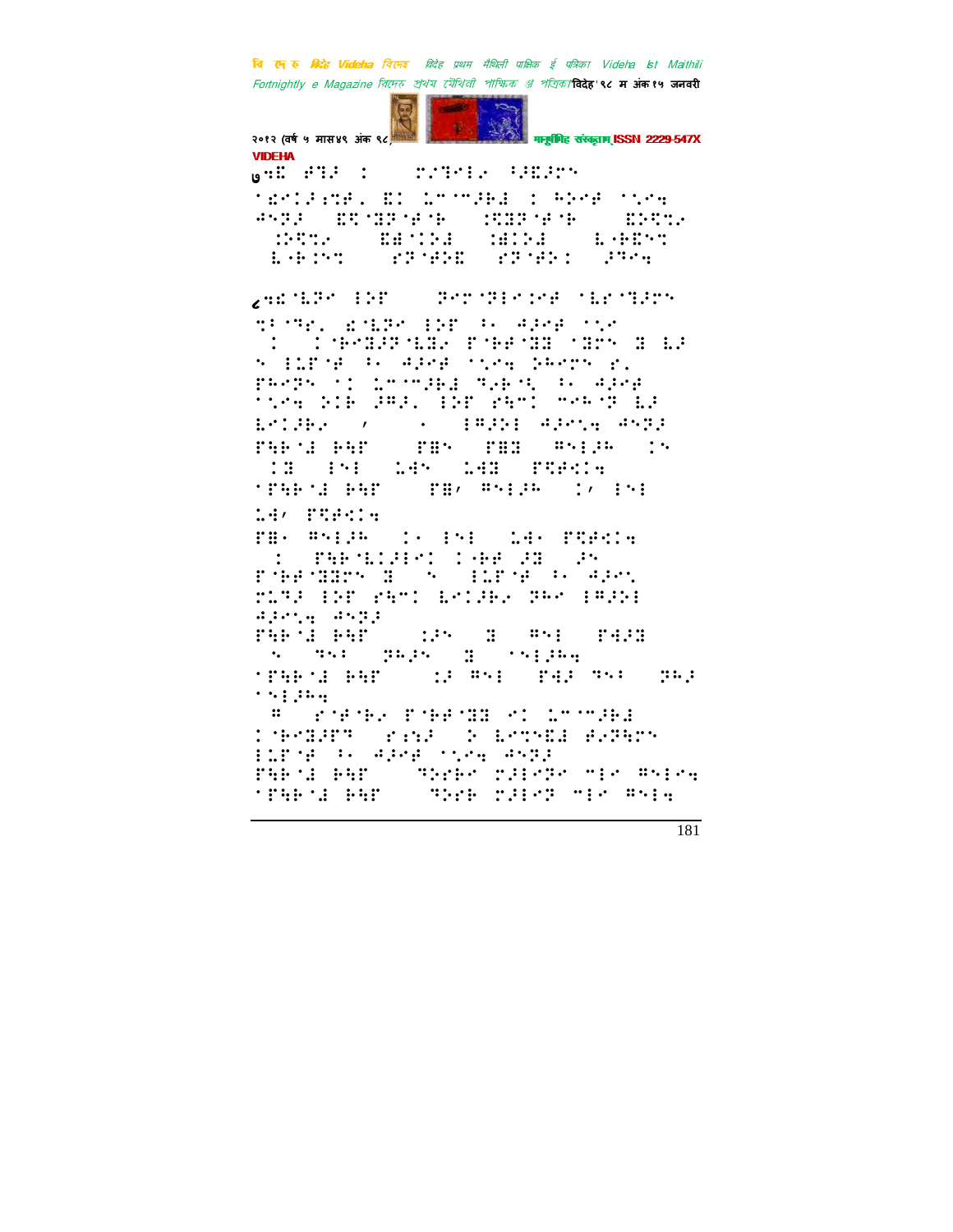

मानुबंधिह संस्कृताम् ISSN 2229-547X

**VIDEHA A LENTR LATTNI STATE** POP SA APARTSAS ANDE PARTE RAP ( PHINE TOP) FAINE TOP  $0.129 - 0.004$ **TERRIBE TENTS FAN THE**  $\mathbf{H}(\mathbf{r}_1, \mathbf{r}_2, \mathbf{r}_3, \mathbf{r}_4)$ d Chemann (Brazen College)  $\cdot$  : : PTP Relow first Concept side and **THE REAL PROPERTY**  $1.73331$  $\mathcal{L}$  :  $\mathcal{L}$  $\cdots$  $\begin{array}{ccc} \bullet & \bullet & \bullet & \bullet & \bullet & \bullet \\ \bullet & \bullet & \bullet & \bullet & \bullet & \bullet \\ \bullet & \bullet & \bullet & \bullet & \bullet & \bullet \end{array}$ trakta kar (1998) Szák (1998) sz <u> : Hap</u> Woo (<sup>11</sup>6) (196<sup>2</sup>1919) 1 (1961) 111 (1961) 111<br>292 (1961) 112 (1961) 122 (1961) 123 TARSA RADO (1976) (1919-60)<br>1919: Terrie Tarsa **TERPE RAT CONFIDENTIAL**  $\text{max}(\mathbf{r}) = \text{max}(\mathbf{r}) = \text{max}(\mathbf{r})$ 

**QHEMEDY SYTEPHP MEET (1999) 1999** role roller officialer, age is more APP MES APPROXIMA (PROCESSING S F 11 ronghern (1986-1986 AGNA) ting problems as well provided or EP SPORTS AL ACERCE ROLE LOPPOR. NIE KOLZY KOTZZZZONEPH (+ 5) OZE 383. 358 4388 1189 4593 - 138 o papel paed (1944)<br>19 papel paed (1951) 1915  $\mathbb{R}^n$  $\mathcal{L}$  :  $\mathcal{L}$ rard (radr) ages roga agerr nach rans o Petr (285 PRe Aler ties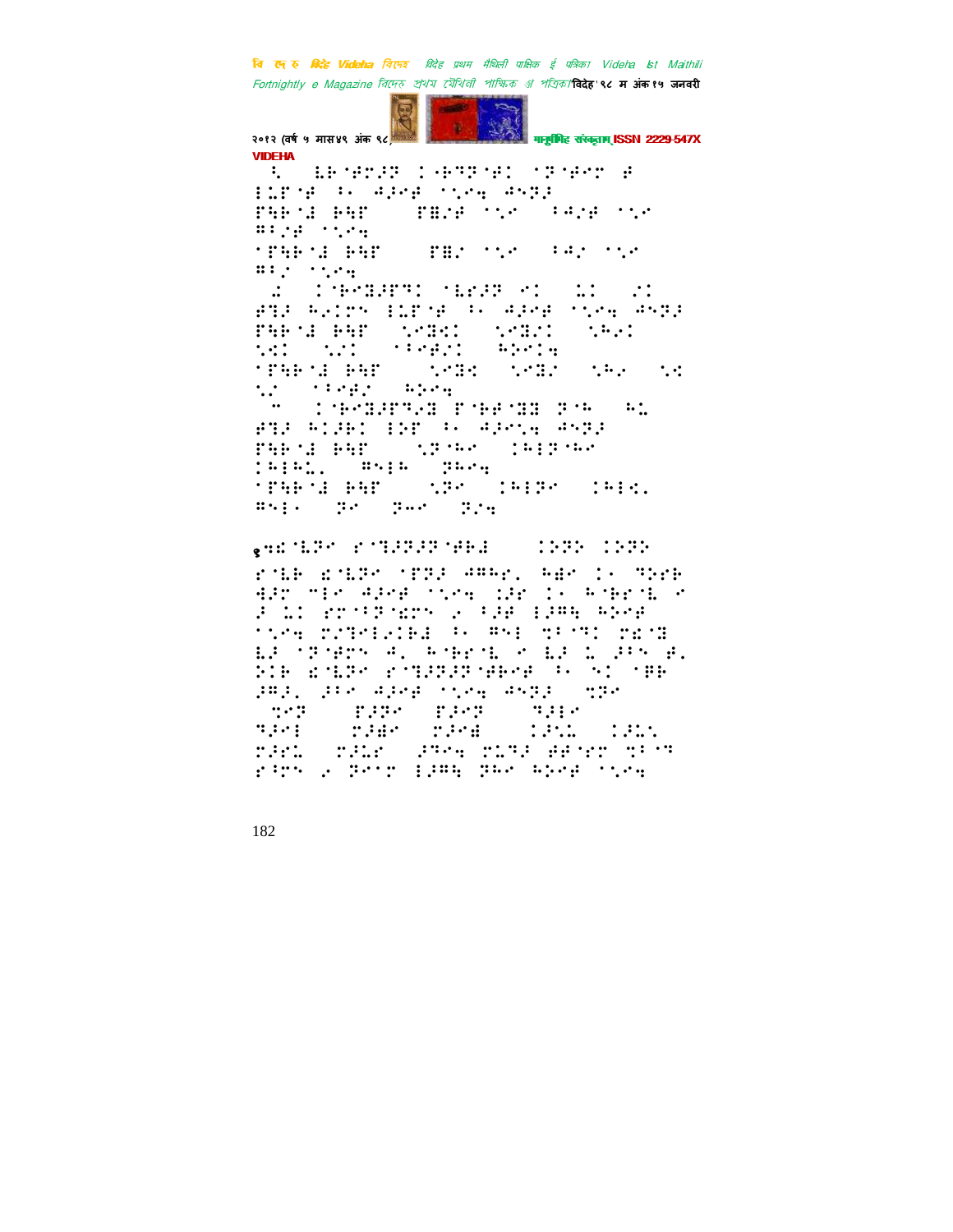

मानुबंधिह संस्कृताम् ISSN 2229-547X

**VIDEHA**  $45.331$ **SECTION FOUT PREPRIET.** runding Personal Ad rich stre

 $\mathbb{R}^n$ 

**BOOK PRINTING BOOK** HrtBIE BROGHAM (1819) the the street of construction and a ting ping rartige Gube, gener PROF DORMEON PHOTOGRAPHS rans Albert Poboam (si Alexa Sieg SAS PRINTS PROFESING POTENCE transformation of the second the second second second second second second second second second second second **TRACH REPORTER BEST RAILTING** MIRA L'ARIBI KO'PR'NG P'BAGARI (MI **MARKET WAS STARTED SERIES SERIES ARTISTS** THE PHE SAME PORTHER PRIETS TIME isht farrët përforme the PHO F PTPTPF TROPING PTMAC IS ERSE EXPORTED INFORMATION ESTERNO rodos (med rismas arse psop edi BIRATA MARETHAL (PART PRE ANGGER Annier den bronze redibe Ane **TIME LETERIS ERSPY RASHIP** THERE TEMPNIN, HERE rarder, repeat as ago pro par FRANCHABORY ENCRY PRABE BRE SIPHERED RIBR TSE TSE TIME FIR rately tame: rel lengered at TLENHAM BRA READ **Saint Sep In:** ring: real time reports **BOOKS TO BE SERVED THE** :A: 196 AS PRIBIC 19129-1239-548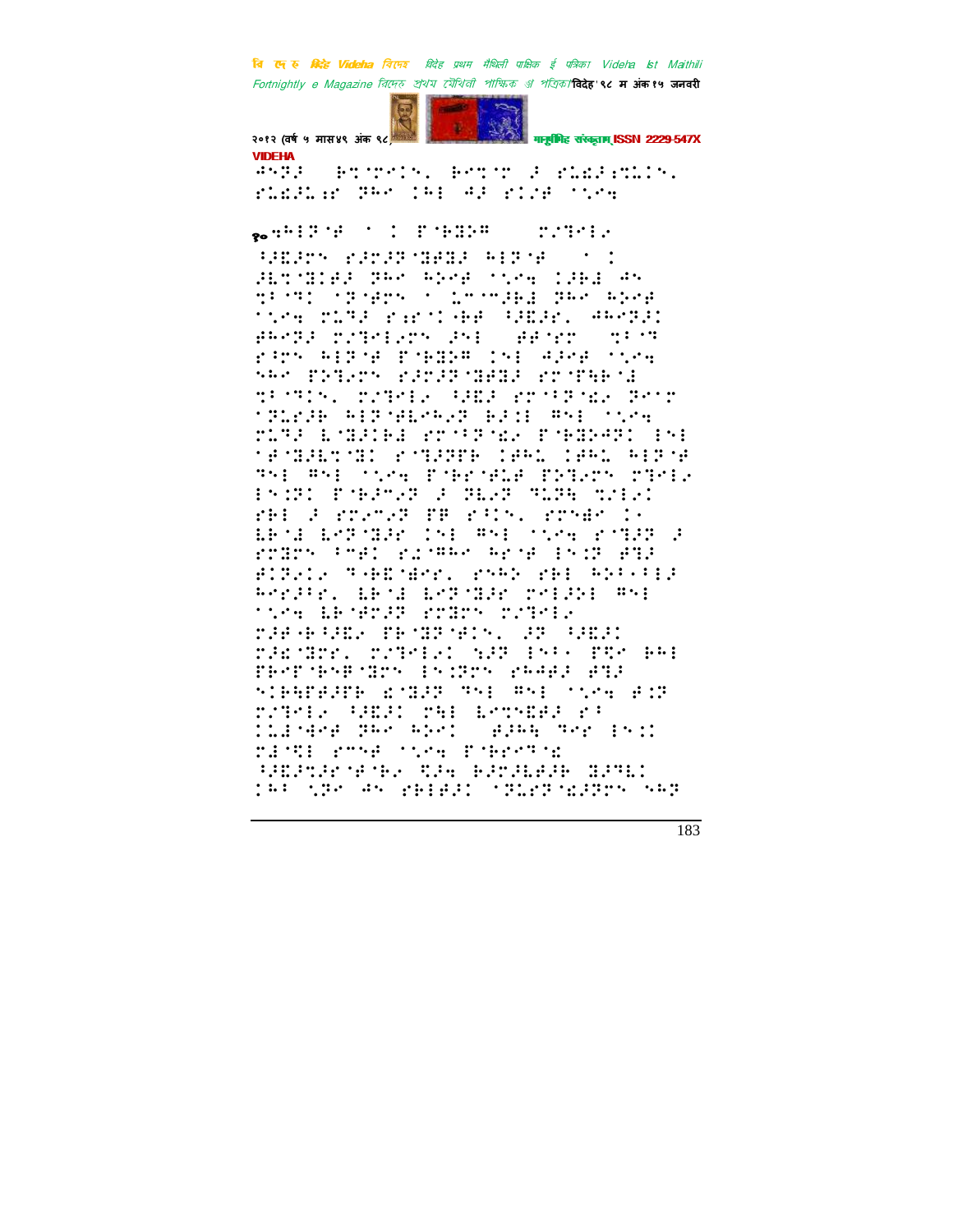**Service**  $\mathbf{a}$ २०१२ (वर्ष ५ मास४९ अंक ९८) मानूबंगिह संस्कृताम् ISSN 2229-547X **VIDEHA** SEPTED DEPTRE PROPERTIES THE POINT AN UEDI ESTNEDE NO.ATN FRA APNA **BOOKS TO BUILD BELLE** EPHILY, PHEM PHT: P278 IP die Bergerationen gas comerciales recommendation Persone press industria <sub>e</sub>g as dist province rameros poparer 1918. Bridger Admost brighters Pipiler (V) an albumar, publ Brander Pol AM Stabler  $\ddots$  : : HAME.  $414 - 414$  $P2211P$  $\cdot$  , , ,  $\begin{picture}(15,10) \put(0,0){\vector(1,0){10}} \put(10,0){\vector(1,0){10}} \put(10,0){\vector(1,0){10}} \put(10,0){\vector(1,0){10}} \put(10,0){\vector(1,0){10}} \put(10,0){\vector(1,0){10}} \put(10,0){\vector(1,0){10}} \put(10,0){\vector(1,0){10}} \put(10,0){\vector(1,0){10}} \put(10,0){\vector(1,0){10}} \put(10,0){\vector(1,0){10}} \put(10,0){\vector(1$ 402: 403: 422  $4518 - 4518$ POTEN (EMISTED PHP) POPPO  $\mathcal{L}$  and  $\mathcal{L}$  and  $\mathcal{L}$  and  $\mathcal{L}$  and  $\mathcal{L}$  and  $\mathcal{L}$  and  $\mathcal{L}$  and  $\mathcal{L}$  and  $\mathcal{L}$  and  $\mathcal{L}$  and  $\mathcal{L}$  and  $\mathcal{L}$  and  $\mathcal{L}$  and  $\mathcal{L}$  and  $\mathcal{L}$  and  $\mathcal{L}$  and  $\mathcal{L}$  and . POSTED DE BAR PORTAEL PAR

EMINEMENT MERPIE ARE CONCAMING HE

851 LF PC 8514 AP PRI 1550 APR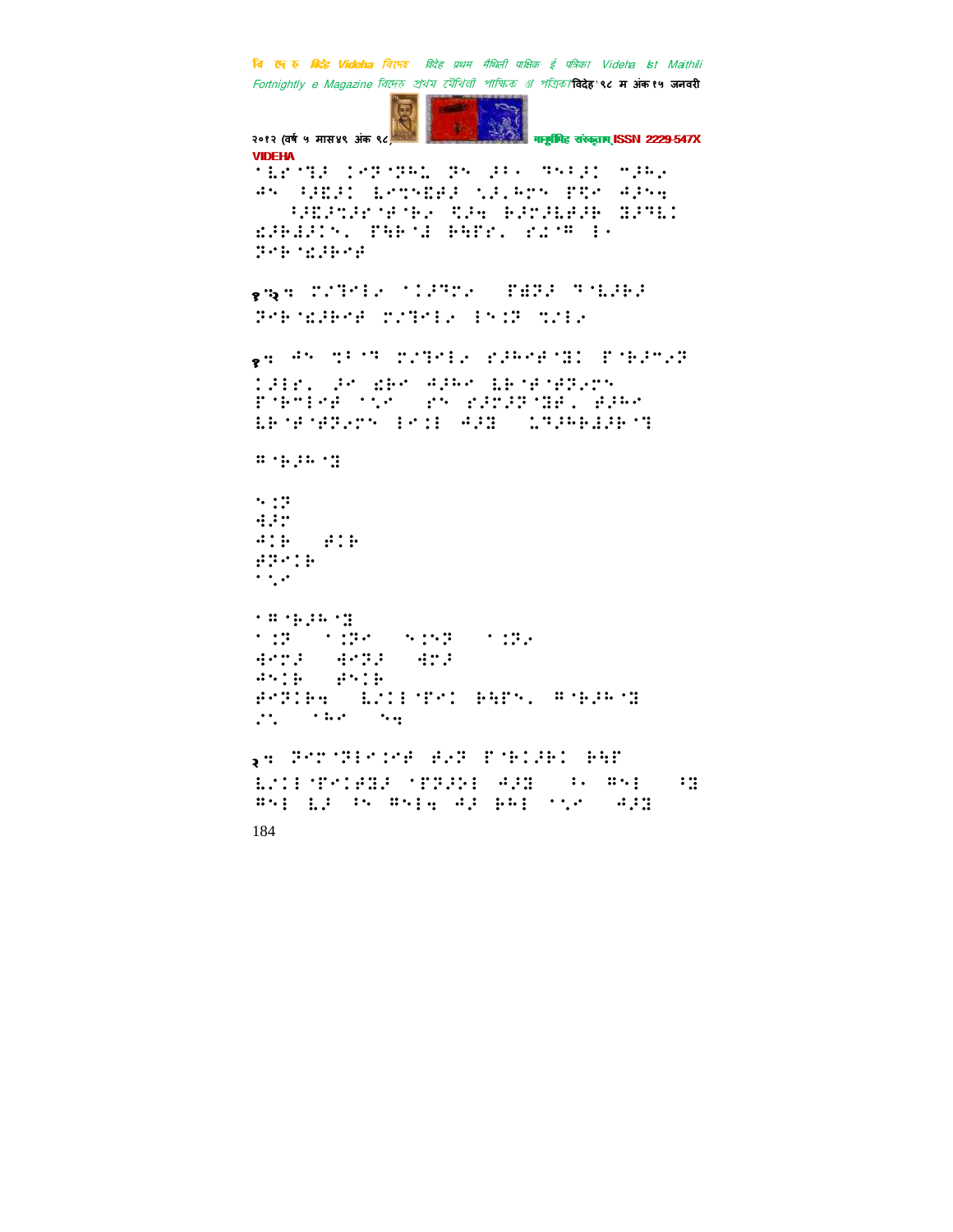

**VIDEHA** PRESSURE REPORTED STORY CENTRALIES ES THE WAISH ES THA WAISHA

BROEPERSE PUBLICATES EMERG FOREST ARABIAN AND FILE ONE BUS *TRIPE AS TRIP-Reg* 

ge siz fil sez ffil bri All Ad.

FUELAS VO SE VI PRO **MOVING PEOPLE HIS CONSTRUCT** MENT PRESSURE SEMIFICA

ge provincial der vire ne so se sen egne rencessing and schoons 525 (125 AND 7254)

같이 유스터스에서도 어디오터오 BBC 정치 17번째 (KP) - 1개 ELEMENTER VANARINE, SAMELARIN NOVA die Afrikaanse volgen van die Speel van die So **TILL'I THIRT :** 

ga chiadadh a thoir she ald sav PORPOR TOTALLO LINERA PROTECT. \*\*\*\*\*\*\*\*\*\*\*\*\*\*\*\*\*\*\*\*\*\*\*\*\*\*\*\* **Communication** ESPERENCE/LIPPIC PHENICSNO LE SEA **POST ANN NHA (AND LEADS)** (HIGH EP (SPER ) 423 EP 425 SPERSON

ge informations the position and saving EMERGEMENT PROGRESS PROGRES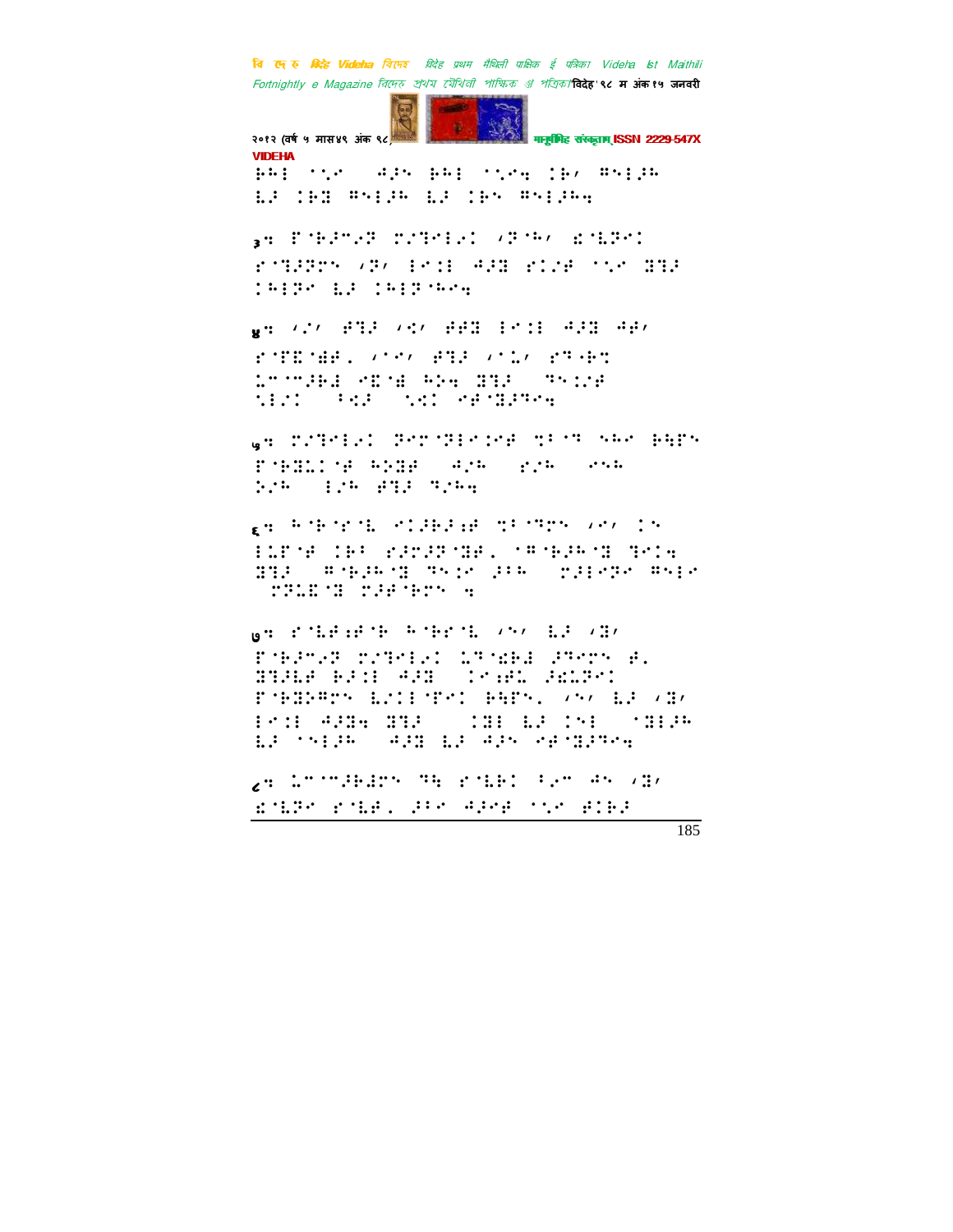

मानूबंगिह संस्कृताम् ISSN 2229-547X

**VIDEHA** ENDER FORESTIEFEN BERNE THE ann ni de 'Bil bro bl **AND TEND PRODUCT** 

en KARLBARYI KOLEHEN KOLEI KOTAR HARRY WORLD FOR THE RESERVE rike Bil (rred (pred created) EP MARK (TRIC CONFERENCE

**SAN ISBN 1888-1987-1988-1988-1988** # GARANT ( APTIN, APTIN, APTN, **APROVE ATMACT STREET**  $4.332$ FROM PORT TO SAID LOCATION PRESSING PROFILE PICE STORY

 $\frac{1}{22}$  . The MILERAL INTERPRETENT AIR (13) AF ADAM MANH ANIMAN BERG IRES AF PICA SNAW HIP (1960) IN 12 12  $25.16 \pm 0.001$ 

as nach and and remains nac **BE SENER ROLL SER** 

 $\frac{1}{32}$  and the theory is a sequence of the second control of the second control of the second second second second second second second second second second second second second second second second second second seco **TREE BROOKS AND STANDARD** FILMENT SPORTS VAL  $\mathbf{u} \cdot \mathbf{v} = \mathbf{u} \cdot \mathbf{v}$ **VALUE PREPARED BASE PREPARED AT STAR**  $11.24 \pm 33.3$ **AND STATES OF A STATES AND STATES AND STATES** time (1994) Alf Time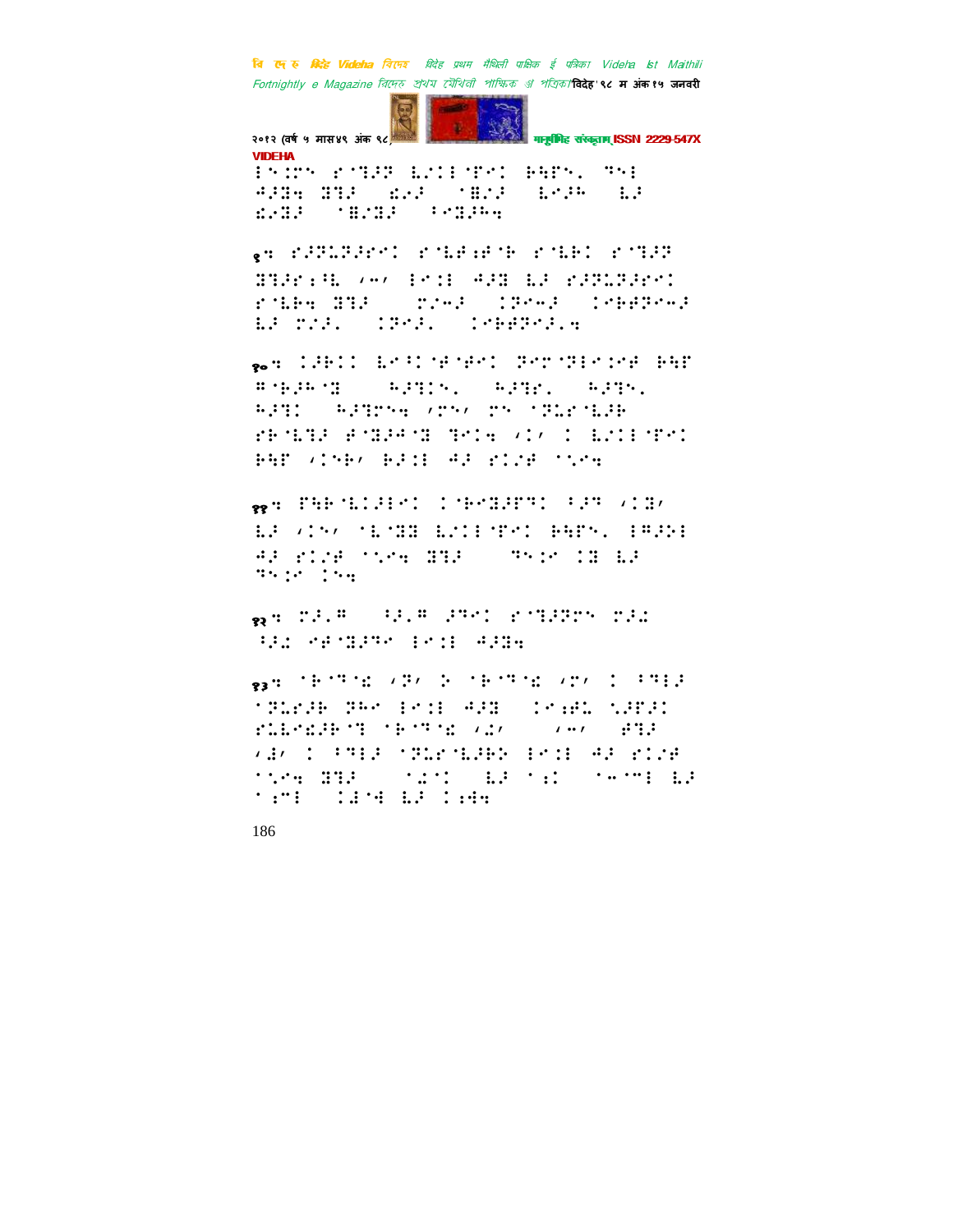

२०१२ (वर्ष ५ मास४९ अंक ९८) मानूबंगिह संस्कृताम् ISSN 2229-547X **VIDEHA** 

we Himschop Porch, 18221-823 Drah brojan ra njava pasa INE APRA REPORT TORONTY (PORC **TORONTON** 

ega and note their measure address and the **IMID AND SALE (2) HAM SENIORE** ESTIMAT ANAL ARCI ESTE ACE (200 the file

**REAL TRUPANNICS, STRATHERSHIPS TALABA** EMINE COMPARED FRANK MUSICAL FLEMENT AM FRED ABME REFERE **TELEN PRES TRANSVILLAGE** 138 AP RICH STRA 338 AP. 198  $1.3111 - 0.0111$ 

<sub>20</sub>9 PHP W LOFFE FRENC. The Control 131 4334

gen strong and search and all all all Alterate, Abbrill, Challed C. Barry

gen for and her normal bought of **PRA ENGLE 43B:** 

pos (d) Thereman Parry Radi Adda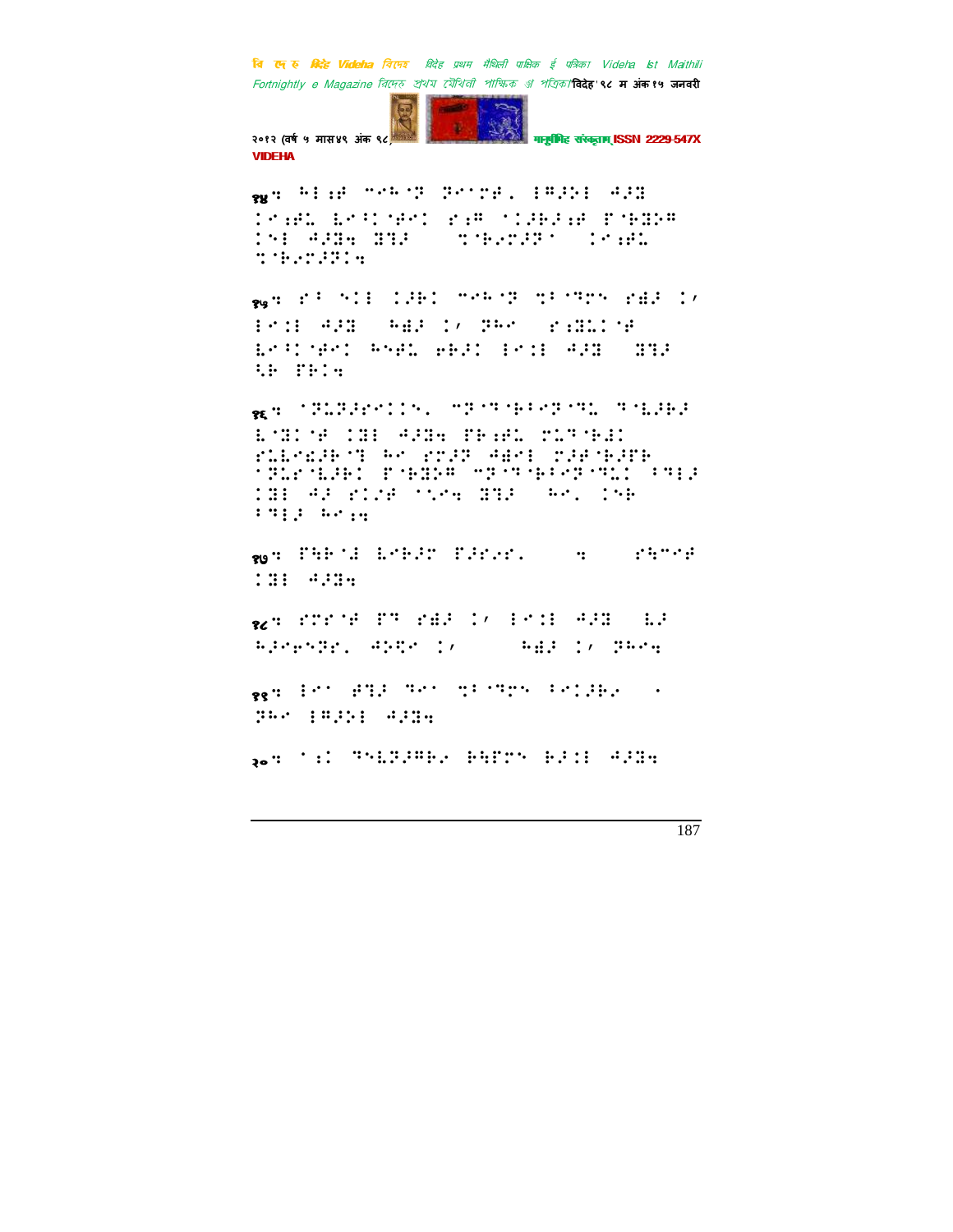gaga dinamaka dekarakti (1999-1991) **BAP #983893 APART : Committee Alvers A.A. Yea** asgu (1946–2018) – rozu (1938–1948)<br>Orindedos (406–1966–1918) – roz rack all thought map the company PARE RESTA BAILER TOS RAR BAILE. ETA TARAGEK 2 MENE KTA MELEK. rake Poul, and Popel new 16 This rither E in Arth rantee All, rank Loomers (ni APPE TO AND BENCE THE I **MPRIE ROBERTH A ALE. LOOPERBOARDE** the F E R ANG, "BBF FEBA" F ABAT  $f: P: B \to P$ BAR LEOPARA RESEARCH CONFIDERAL Shore and the state of the state of the state of the state of the state of the state of the state of the state  $\ddot{\cdot}$ intribi e prep epop tion

## 38/06/195

188

FAR 111 1911

 $\mathbf{L}_{\mathbf{H}}$ **PERMIT AP SENDE THATPET** HALLE READE PLENG THAT WAS STATED

, STORY SERVICES

२०१२ (वर्ष ५ मास४९ अंक ९८) मानूबंगिह संस्कृताम् ISSN 2229-547X **VIDEHA** pendant dimensional PESP aspect **FREED ANNA AP 2008-000 PM** BREAGAN MICH RICHARD FMB THEMILES facea components and all again 四十五年 雅兰 中国中国中国中国



बि एक रु मिनेट Videha विएक विदेह प्रथम मैथिली पाक्षिक ई पत्रिका Videha Ist Maithili Fortnightly e Magazine রিদেহ প্রথম মৌথিনী পাক্ষিক প্র পত্রিকা**'বিदेह'९८ म अंक१५ जनवरी**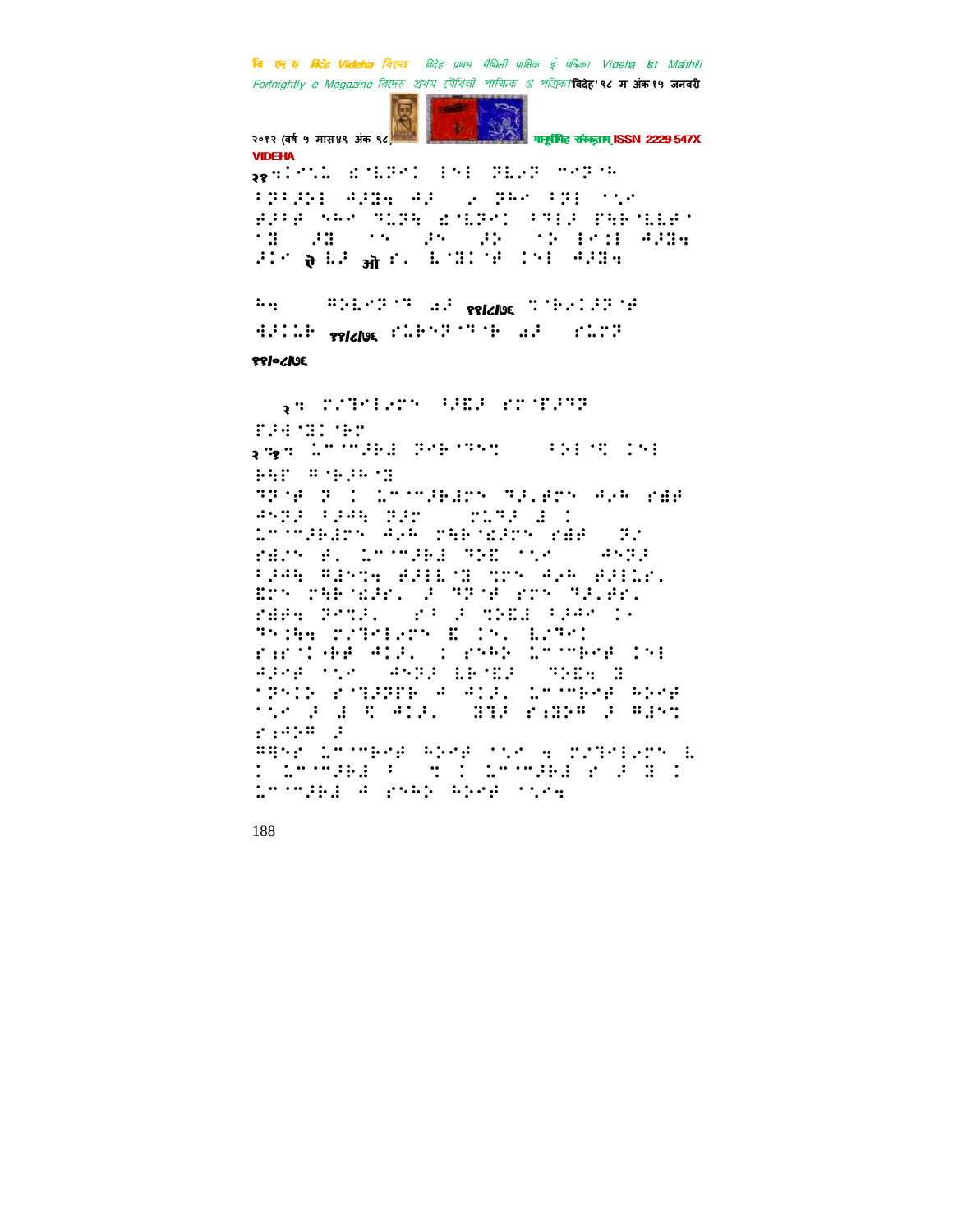

२०१२ (वर्ष ५ मास४९ अंक ९८) **VIDEHA** 

मानुबंधिह संस्कृताम् ISSN 2229-547X

PROFINSIPAL OS PANILLE MITOLICS parps the shreeter like THERPHONE FONDERHOW ROBERT C **THE PROPE ESTER APPE 2 FRAIR** asian manggorang as neperges sin SPEPHENE LOOMFEE REMENSION FOIL F. PROPRIADOR STRAINTE PORT PORT aper sin " en 1982 première" fact<br>1964 en et 216 locuité d'Ombres  $H: H: X \to H: H: X \to H$ **Source Street, Secretary**  $\mathcal{L}(\mathcal{L}^{\text{max}})$ MP CACK TO LOWED AT THE PRICHA E RIC A MOST DEMORI de Trade Allys Trade All Company and<br>Energie de All Anne All Company and All S K M P P P P DAY PARITHER PAPPY FIR PATTY POPELION 2 LTOTAGE (  $: \cdot :$ Alexandre Andla Andre Bennemark insnede (eta ) de digita () del depois<br>1 degene solnoga pico depoista Things (2007) He control and service stran (d. 1918)<br>Storiel Pelan, 1 S. A. 1928 (d. nite in make cap Appre diche morto **SPORT COMPLETE PORTHERN FRESCO** MIRA AM ANT MINAMA AN NINAMA PANA tu (admi poemi incorre inte<br>administrativa incorrection)<br>modellare (administrativa) PRESS STAR AS 2000 DOMESTIC PLAN FIR LOOPER REAR OUR CROBE ERSE F **MARK AND PERSONAL PROPERTY AND PEAK** REAR TO SAUGHE TO PER PORTRETT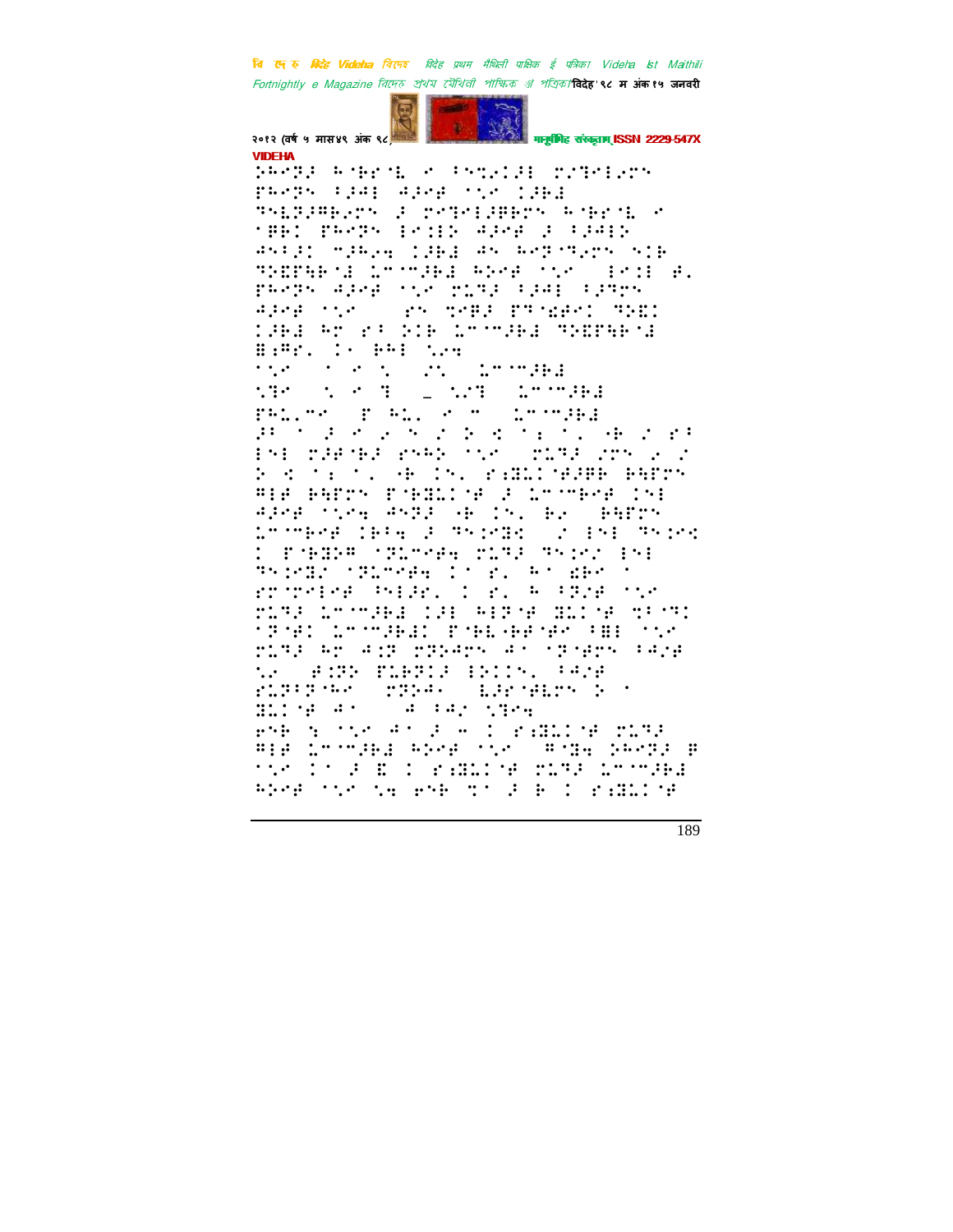

**VIDEHA**  $\frac{1}{2}$   $\frac{1}{2}$   $\frac{1}{2}$   $\frac{1}{2}$   $\frac{1}{2}$   $\frac{1}{2}$   $\frac{1}{2}$   $\frac{1}{2}$   $\frac{1}{2}$   $\frac{1}{2}$   $\frac{1}{2}$   $\frac{1}{2}$   $\frac{1}{2}$   $\frac{1}{2}$  $\mathcal{L}(\mathcal{L},\mathcal{L})$  ,  $\mathcal{L}(\mathcal{L},\mathcal{L})$ raming the resource restaurance  $\{ \gamma \}$  ,  $\beta$  ,  $\beta$  ,  $\alpha$ DO STARLE WESTER WAS ENTERED AROUNDED ः∷  $\mathbf{u} = \mathbf{u}$  $\dddot{\mathbf{r}}$ MIPS E STAR PHOTO  $:::$  $\mathbf{r}$ PARTE TERRI REFORM ETH PLAY A. Contae com com si om ferf sae ( Problem Performance and Service and POR PAR IN TITE STOR ART AR POS **Add (+ 453)** thes class of est end give oser Problem with the SPHIRT SIR **MINE ABLACK LACK FORECOM CHA**  $\ddot{p}$  :  $\ddot{p}$ BRO MIRA WICH ( IM MARA WIC S A MARA CONS CAL BRA A BRA MA MB M PORTREE 2002 - PORTRE 2002 22022 PROPO FAR MANH (BRAD) (PRINCIPAL DIBAN FLAIRE THE 1991 AN BLABLA SEMARE a teach Indiana faith and **THE TRIP RESE**  $\mathcal{L}$ Sir no note a group of the Sir **COMMEDIATION PRESS** 15 SPHE PARTS  $\mathbf{r}$  :  $\mathbf{u}$  :  $\mathbf{u}$  :  $\mathbf{u}$  :  $\mathbf{u}$  $\mathbb{R}^n$ ,  $\mathbb{R}^n$  $\frac{1}{2}$  ,  $\frac{1}{2}$  ,  $\frac{1}{2}$ INF I FORDE ENGINE IN IPE Primer to the new : 4532 BRT \_BATI A ra#5 (1505ABI BAT IS Bar le reel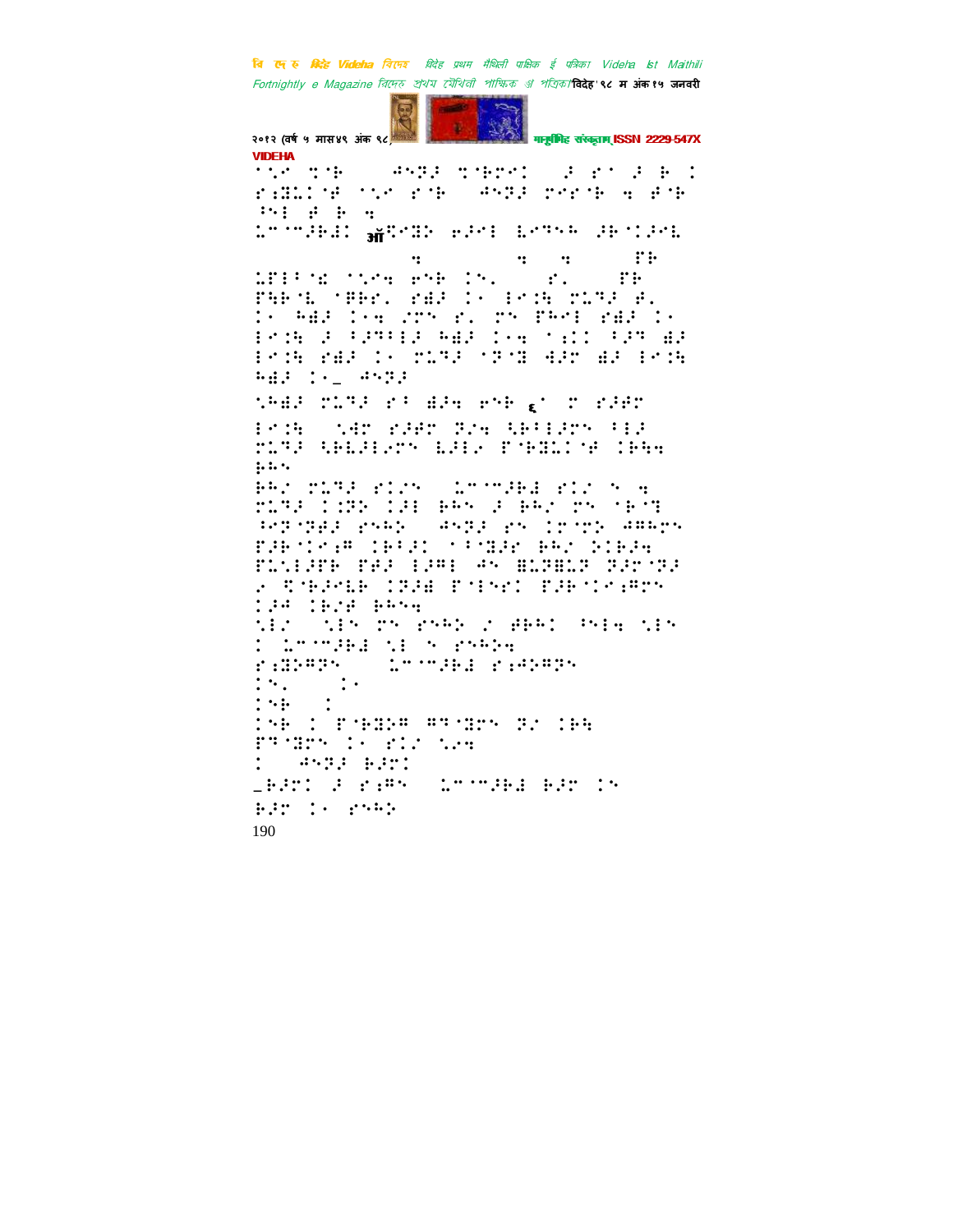**Security** 

 $\mathbf{g}_i$ २०१२ (वर्ष ५ मास४९ अंक ९८) मानुबंधिह संस्कृतम् ISSN 2229-547X **VIDEHA** de de l'angles **MESTABIAR MESS CREEKS TRACKING CHEADY FORD BOOK MACHINE SPORTSHERS TO BE** mp or great of the libert start and b Loomaka Roma (120 - Anga Karr) Domaina Barter and in the second second to the second second to the second second to the second second to the second second t LTOTABA BAT IK (BAT IN 2582 9 In Sanga Barin, Sni Repersions **BEN 12 | BEN 12**  $\mathbb{R}^2$  :  $\mathbb{R}^2$  :  $\mathbb{R}^2$  : 1 ANDER BEDI (PNE) ARBITERI (18)  $\mathbb{R}^2$ 13 BRT 13 BRT1 1. Angl 43 1. He weekel is a 43 18 42 18 42 18 stel beginnet an searchan ear  $\mathbf{f}$ . ch bicc.  $\mathbf{r}$  .  $\mathbf{P}$   $\mathbf{P}$  $\mathbf{r}$ Raka diya yiki fukasa yalkoya. IN THE MEMPA POBBINE BY KINN  $4533 - 15 - 1411$ the property of the state of the state of the state of the state of the state of the state of the state of the **SIE FORDE OLIGVAR**  $\cdots$ FOR NO CONTRACTO FOR ANCE CAPACIERE NE **THE MOMENT SERVICE Sagnon Sport Strip** APS NAME THAN AND THE radioeder roede innes roofen<br>1878 deur room na versprens di

1961 PRA LOOMBE SKARAK, KOOR From the spoke with the spoke from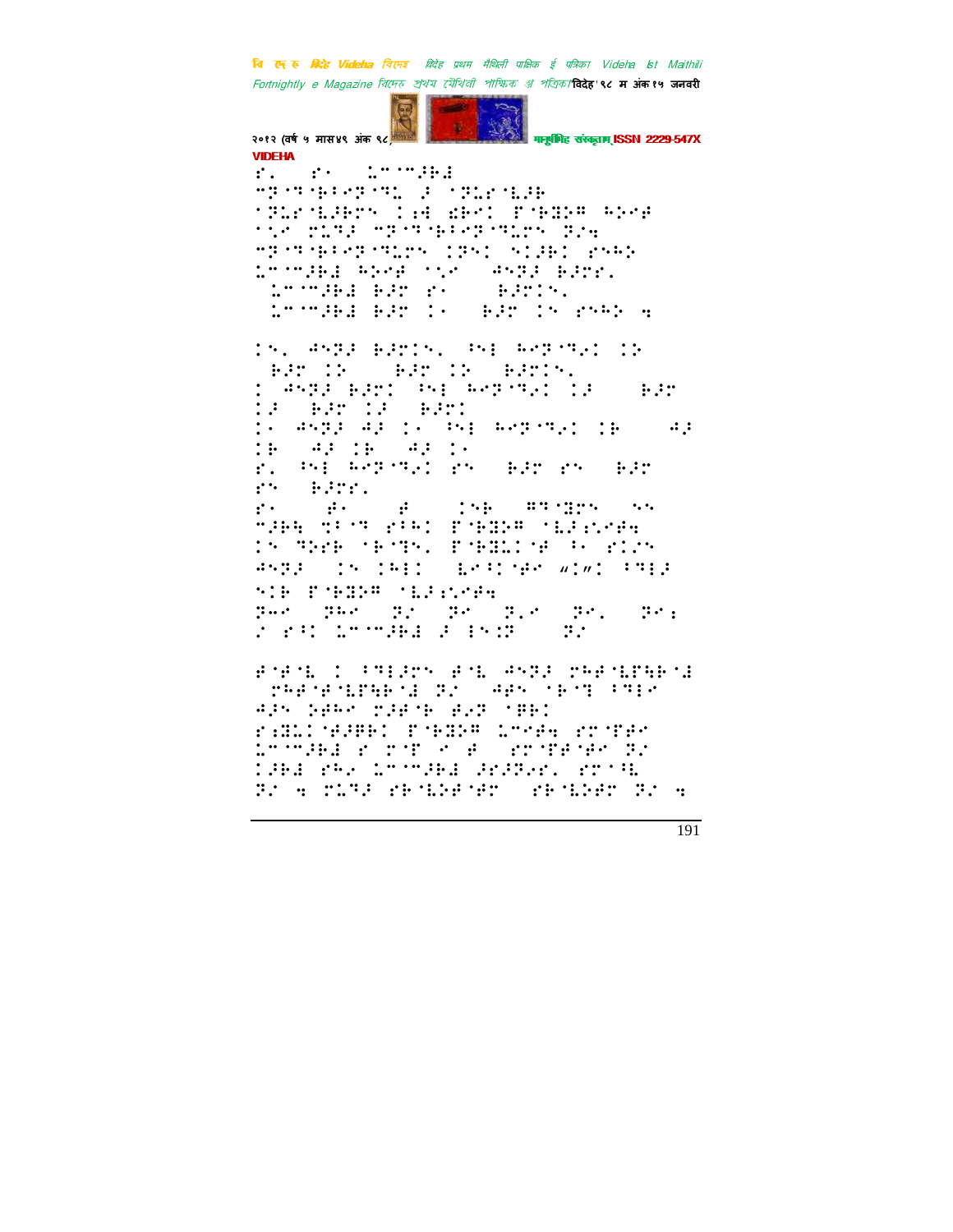

VIDEHA 192 ⢷⢼⣏⣞⢷⣝!)⢷⢼⣏⣞⢷⢴⣝!⢽4\*!  $\#1.15 \pm 1.17$  (10.11.12.12)  $\#2$ 20.150 PM 200 PM 200 PM 200 PM 200 PM 200 PM 200 PM 200 PM 200 PM 200 PM 200 PM 200 PM 200 PM 200 PM 200 PM 20 2⢵⣁40!2⢵⣁0!)⢷⣙!2⢷⣇⢷⢾⢽\*! 2012 2012 } 15196 ( Add 16 ) 2005 (01964 92 ⢵0!⢵⢳!  $\mathcal{G}$  . The set of  $\mathcal{G}$  $550$  :  $551$  :  $550$  :  $55$ AGO, AFRICA EUMER.<br>Propinsi ⢹⣈⣝⣊0!)⢹⣈⣊!⢽4.!⢾⢳⢽⢼!!! ⢳⢷"⣇!⢼!⢹⢴⢷⣃!⢼⢾⢷⢼!2⢷⣝⢵⢻!  $^{\circ}$  (21,888)  $E = 45.124$  $H^2$ .  $H^2$  $b$  ${}^{\circ}$  PHP (F.F. PH) (F.  $\left[ \begin{array}{cc} \frac{1}{2} & \frac{1}{2} & \frac{1}{2} & \frac{1}{2} & \frac{1}{2} & \frac{1}{2} & \frac{1}{2} & \frac{1}{2} & \frac{1}{2} & \frac{1}{2} & \frac{1}{2} & \frac{1}{2} & \frac{1}{2} & \frac{1}{2} & \frac{1}{2} & \frac{1}{2} & \frac{1}{2} & \frac{1}{2} & \frac{1}{2} & \frac{1}{2} & \frac{1}{2} & \frac{1}{2} & \frac{1}{2} & \frac{1}{2} & \frac{1}{2} & \frac{1}{2} & \frac{$  $\mathbf{H}$  $\ddotsc$   $\ddotsc$   $\ddotsc$ BJN | BJK 2BK | 262 | 262 | 262 | )⢻⢼!⢹⣓⣎!⢽4⣒\*! ⢷⢳5E0!2⢳⢷⢾4E!  $\frac{1}{2}$  $\mathcal{O}(\mathbb{R}^4) \subset \mathcal{O}(\mathbb{R}^4)$ "A⢳!.!"⢸⢳!! ⣎⢷!.!⢾!  $\frac{1}{2}$  :  $\frac{1}{2}$ A ... Aŭsis: Prais: Aŭsimul (praimul HTP: HP 21 注: ● 1 → 1 → 1 →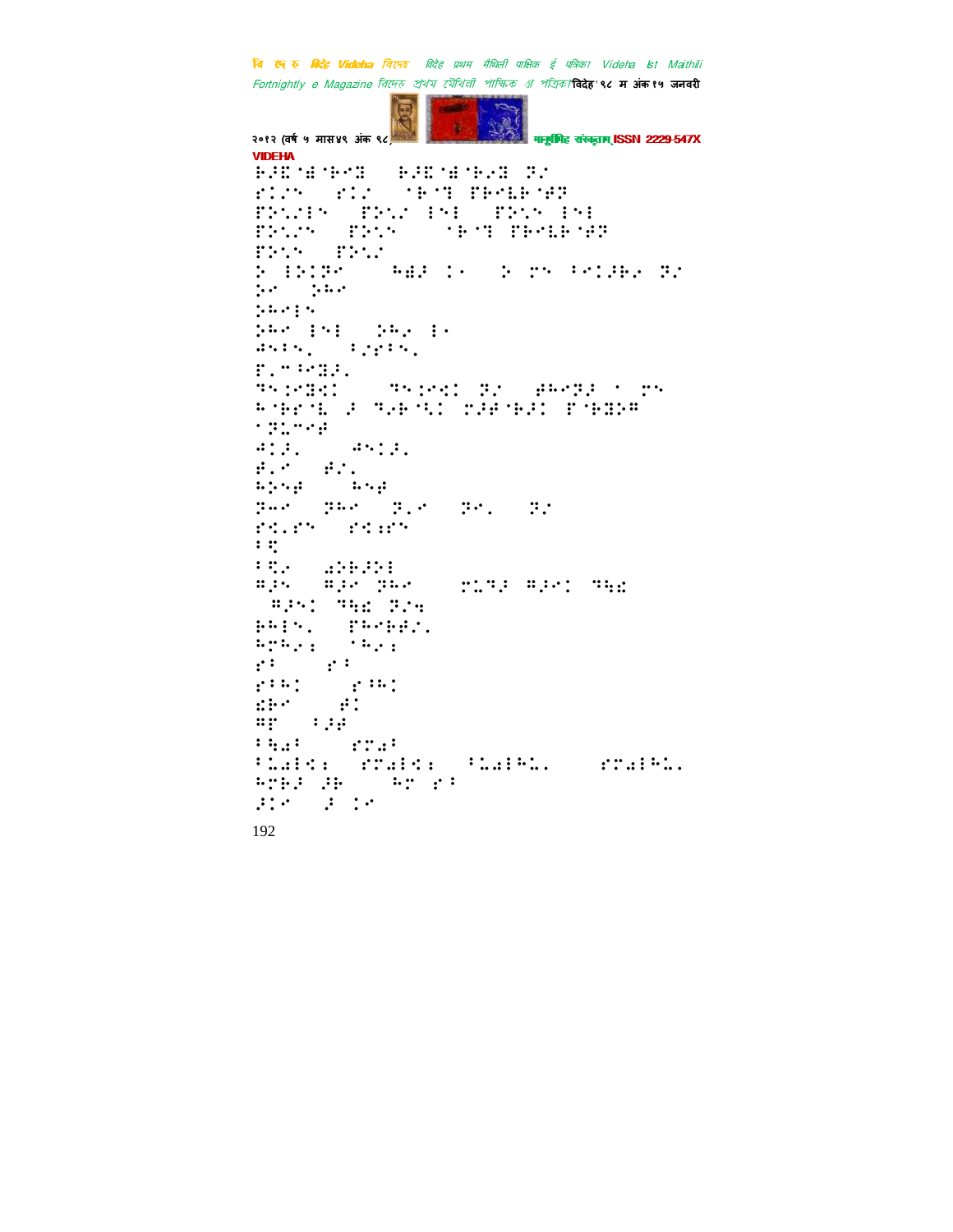$ro<sub>0</sub>$ **CONTRACTOR** 螺  $\mathcal{L}_{\mathcal{A}}$ २०१२ (वर्ष ५ मास४९ अंक ९८) मानुबंधिह संस्कृतम् ISSN 2229-547X **VIDEHA**  $f(x)$ **CONSTRUCTION CONSTRUCTS SECTION BY**  $\mathbb{E}\left\{ \mathcal{P}\left(t\right) \right\} = \mathbb{E}\left\{ \mathcal{P}\left(t\right) \right\}$  $\mathcal{U}^{\mathcal{A}}_{\mathcal{A}}\mathcal{U}^{\mathcal{B}}_{\mathcal{A}}$ **SAPP BY SAPP THE APPE** MITA APPROVEMENT CENT PERMITERE Press Aden  $\mathbb{R}^n = \mathbb{R}^n \cup \mathbb{R}^n$  $\mathbf{a}$   $\mathbf{a}$   $\mathbf{b}$   $\mathbf{c}$ rn (151) e.<br>Biologo <sup>gi</sup>co THE TUTTLE SHE IN **MISSED REPORT WORKS** Had al cyre architectum ancora PROF ESTIMATENTS, PERMIT AND CON  $\mathbf{f}$ ,  $\mathbf{f}$ **THE PIPE IN HIS**  $\ddots$  : : : : PRIJERT POBOVA SPOSTO ODGANO  $\mathbf{r}$  ,  $\mathbf{r}$  ,  $\mathbf{r}$  ,  $\mathbf{r}$  ,  $\mathbf{r}$ 1996,1191 ANDS, P24 91969918 9<br>1918,111 1-991 911962 program 92  $\arg\max$  $\mathcal{L}$  $\mathbb{R}^n \mathbb{R}^n$ こまん こまじまい **TERM NERVO EMPRESENTATORIAM** THE STARRE FOR HER WATER BITTER Graegel Persik (1991–1919)<br>Karl Af Ber (1918–1919) 1919 d leagus d'imaged aide gun Sie.<br>Evropede avec pes ride avec Communication (1980) BARBA (1961) A COLTA

**TENCHINGS CORPORATION CONTROL** there were the lower error roller APS SIE POEZE ANSE SNO ASTA Springship Sip  $\mathbf{r}$ 

Loomaal Brake Chap Abra otro (1995 **TERPHING TELPS BY THE TIP LEF** ANDRE STAR (25 SIE POBBER FALLER)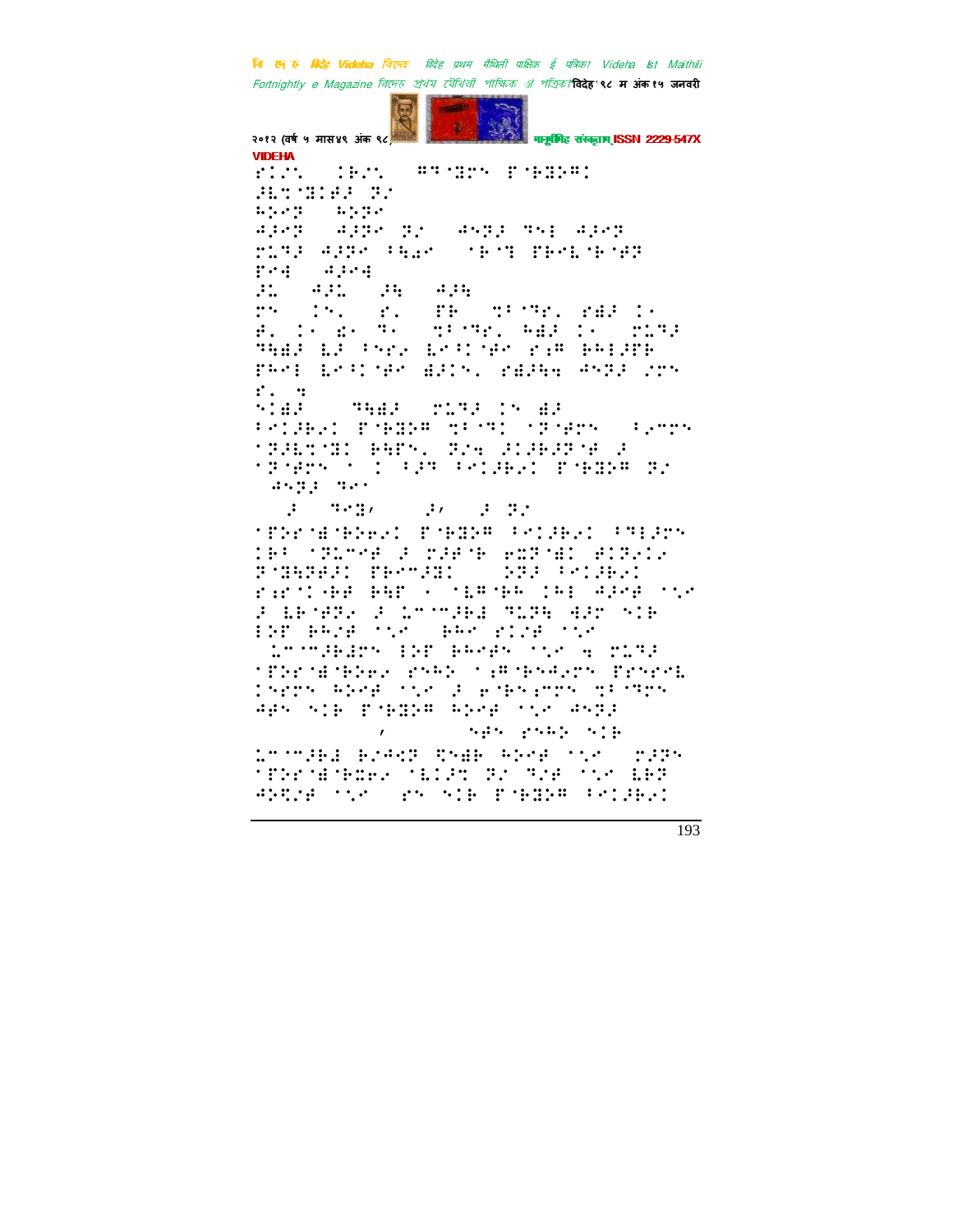```
चि एत् रू मिन्हे Videha निएन्थ विदेह प्रथम मैथिली पाक्षिक ई पत्रिका Videha Ist Maithili
Fortnightly e Magazine বিদেত প্ৰথম মৌথিনী পাক্ষিক প্ৰ পত্ৰিকা'বিदेह'९८ म अंक१५ जनवरी
                  \bigcirc\mathcal{P}^{\text{ex}}_{\text{ex}}CONTRACTOR
२०१२ (वर्ष ५ मास४९ अंक ९८) मानुसार मानुसार संस्कृताम् ISSN 2229-547X
VIDEHA 
A⢹5⢼!⢹⢽⢼!⢾⢽⢴⢴!⢷⣓2E!"⢳⢵!
⢽⣅[⢾*⣒!
-!⢳0!4!
deps djierps
\sim 0 \sim 0 \sim 0.000
EN. (18 PH) IN (1826)ERP BRAB
\ddot{\phantom{0}}\cdots\ddot{\mathbf{B}}√e: e e e e
E = E + E + E + E + E + E + E + E + E + E + E + E + E + E + E + E + E + E + E + E + E + E + E + E + E + E + E + E + E + E + E + E + E + E + E + E + 
⢻⢼⣁!⢾⢷!
⢻⢼⣁!5⢻!
"
⊕{ ep# ep# ep# ep# ep# ep# ep# e
!Å 200 Press Parties (1990) 1990 Press Parties (1990) Press Parties (1990) Press P
H2 40 452 4 40 1284 − 401. (4015)
40!⢺⢽⢼.!4!⢼⢷⣜0!4"E0!50!
⣅⢹⢼!⢷!⣞⢼!⣈⢼"!2⢷⣝⢵⢻.!5⢼5⢾!
\overline{14}51 Tegr. 1624 Fe24 Te
5405!⢺⢽⢼!54"E0!550!54!⢹⣅⢼⢷!
5⢳E0!5⣊⣐!
⢻5⣊⣐0!55⣊⣐0!55E⢳0!⢻5⢳⣅E0!
55⢳⣅E0!55E!
de digital di
⢺⢳⣚⢼0!⢺⢼⢳⣚⢼0!⢺⣚⢼0!⢺4⣚⢼!!
where the trace
!)⣇⢼⣝!⣐⢾!⢻⢷⢼⢳⣝*!0!4!!
nen Tinge (dn.)<br>4e decembre
      ⊙0!<br>∽Der
\ddot{\cdot} . . . .
194
```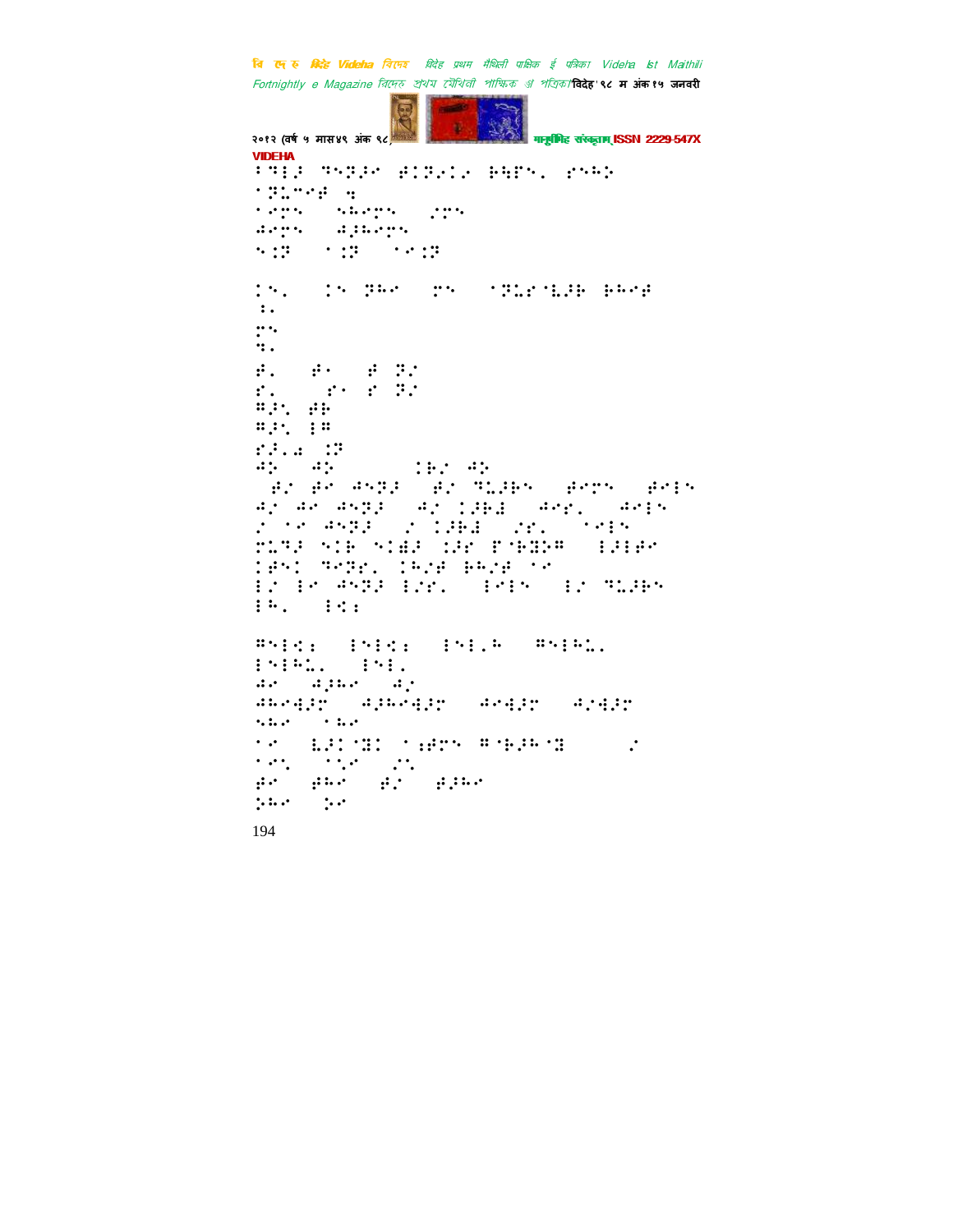```
चि एत् रू मिन्हे Videha निएन्थ विदेह प्रथम मैथिली पाक्षिक ई पत्रिका Videha Ist Maithili
Fortnightly e Magazine বিদেত প্ৰথম মৌথিনী পাক্ষিক প্ৰ পত্ৰিকা'বিदेह'९८ म अंक१५ जनवरी
                 0
                      CONTRACTOR
२०१२ (वष ५ मास४९ अंक ९८) मानुषीिमह संकृताम्ISSN 2229-547X 
VIDEHA 
"⢴⣈0!"⢴⣈!!
⢺⢴⣇0!⢺⢴⣇⢴0!⢺⢴A!!!
⢸5⢳⢴⣐0!⢸5⢳⣐!!!
∄2: ∄.n £.n
Agn: An:
50!54!!
\mathcal{M}^{\text{max}}_{\text{max}}⢽⢳0!⢽40!⢽!!
\mathbf{u}_2 = \mathbf{u}_2⣁⢽0!⣁⢽⢳!!⣒⣒⣒!!
"!⣉A⢹!"⣐⢻!⢺⣈⢽!⢵⢽⢵!⣇⢸⢾!
⢺⣅⣞4!⣁4!⢾⣈⢽!"4!⢺⢽⢼!"42⢷!⢾⣝⢼⢹⣒!
"⢻⢷!⢳B⢷⢹!⢼!⣇⢸⢾!⢺⣅⣞⢽!⢳B⢷⢹!
⢺⢽⢼!⢳B⢷⢹"E-!⢳B⢷⢹!⢾⣝⢼⢹⣒!!!!
de different
\ddot{\cdot} :
⢺⢳⣚⢼0!⢺⢼⢳⣚⢼0!⢺⣚⢼0!⢺4⣚⢼!
when the control of
∪0 ∴0!4€ 0.4€
ge gae gin giae<br>Sae Se
      \mathbb{R}^D"⢴⣈0!"⢴⣈!
⢺⢴⣇0!⢺⢴⣇⢴0!!
\mathbf{a}.
How History:
55.5<sub>5</sub>⢾4⣐0!⢾E0!⢾E!
⢺⢼A0!⢺A!
\begin{array}{ccc} \mathbb{P}^1 & \mathbb{P}^1 \\ \mathbb{P}^2 & \mathbb{P}^1 \end{array}\ddots⢽⢳0!⢽40!⢽!
\mathbf{u}.
::.
```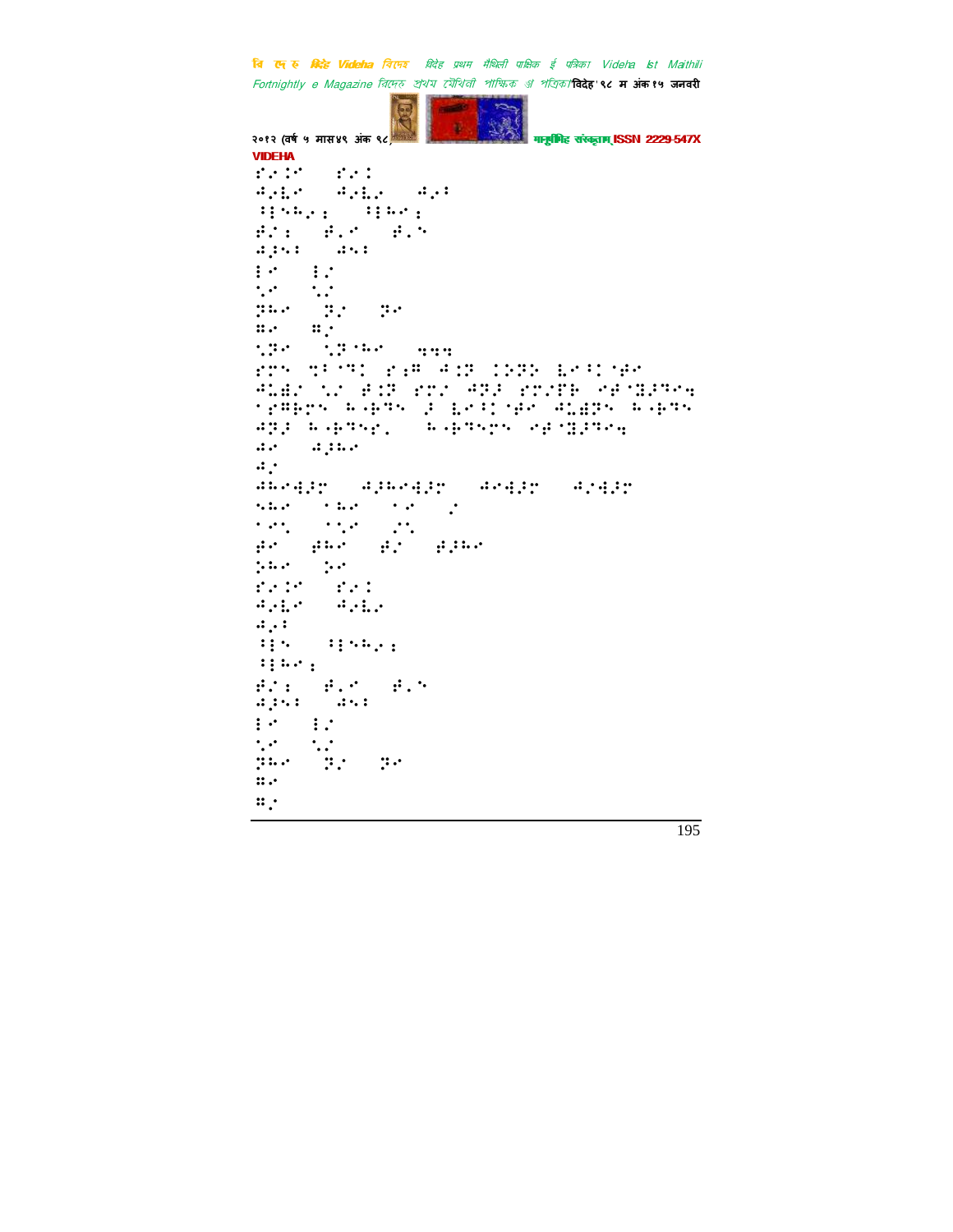**Service** 

```
ø.
२०१२ (वर्ष ५ मास४९ अंक ९८) मानुष्य कर्णाटक संकृतम् ISSN 2229-547X
VIDEHA 
               \mathcal{L}^{\text{max}}[⣅5!⣁0!⢻5!⢻⣁!
२⣒२⣒!4⣙5⢴!⢸⢼⣏⢼!"2⢼⢹⢽!
 2⢼⣚⣝⢷!!
 F_2"F_3 F_4 F_5 F_5 F_6 F_7 F_8 F_9 F_9 F_9 F_1 F_2 F_3 F_4 F_5 F_6 F_7 F_8 F_9 F_9 F_9 F_9 F_9 F_9 F_9 F_9 F_9 F_9 F_9 F_9 F_9 F_9 F_9 F_9 F_9 F_9 
 54⣐⢻⣅⢺!⣋⢴⣞⢷!⢹⣇⢼⢷⢼!⢵⢽!⢷⣓2![⣅⢽5!
 A \cup \{1\} (and A \cup \{1\})
A⢵5⣋!5!⢷⣓2!⢻⢷⢼⢳⣝;!!!
१⣒⢳⢵⣝A5⢼0!⢳⢵A⣝A5⢼0!⢳⢵⣝A5⢼0!
⢳A'A5⢼-!⢳'A5⢼0!⢳⢵⣝A⢼0⢳⢵AA5⢼!
   0.599131२: २० वि.
 \ddot{\cdot}३⣒!'!5⢽0b!5⢽0!5⢽0⣝!
 1595 17 17 18 19
لال إلا الله على الله على الله على الله على الله على الله على الله على الله على الله على الله على الله على ال<br>الله على الله على الله على الله على الله على الله على الله على الله على الله على الله على الله على الله على ا
\cdots७: : : / <sup>85</sup>¦.<sup>85</sup> | 195
B_{5} = \frac{1}{2} \frac{1}{2} = \frac{1}{2} = \frac{1}{2} = \frac{1}{2} = \frac{1}{2} = \frac{1}{2} = \frac{1}{2} = \frac{1}{2} = \frac{1}{2} = \frac{1}{2} = \frac{1}{2} = \frac{1}{2} = \frac{1}{2} = \frac{1}{2} = \frac{1}{2} = \frac{1}{2} = \frac{1}{2} =
\epsilon :
\frac{1}{2} of \frac{1}{2} \frac{1}{2} \frac{1}{2} \frac{1}{2} \frac{1}{2} \frac{1}{2} \frac{1}{2} \frac{1}{2} \frac{1}{2} \frac{1}{2} \frac{1}{2} \frac{1}{2} \frac{1}{2} \frac{1}{2} \frac{1}{2} \frac{1}{2} \frac{1}{2} \frac{1}{2} \frac{1}{2} \frac{1}{2} \frac{1}{2}७⣒!⢷'!A5⢼0⢷b!A5⢼0!⢷⣝!A5⢼!
CHATES CABA REP
 : : : : : : :८⣒!A5⢼!⣇5⢼!)2⣅⢷⣓⣏*-!⣇⢼5⢴!)"⢾⢷⢴*!
९
 \ddot{\cdot}⢼⣌5!⢼⣐⢻5!!196
```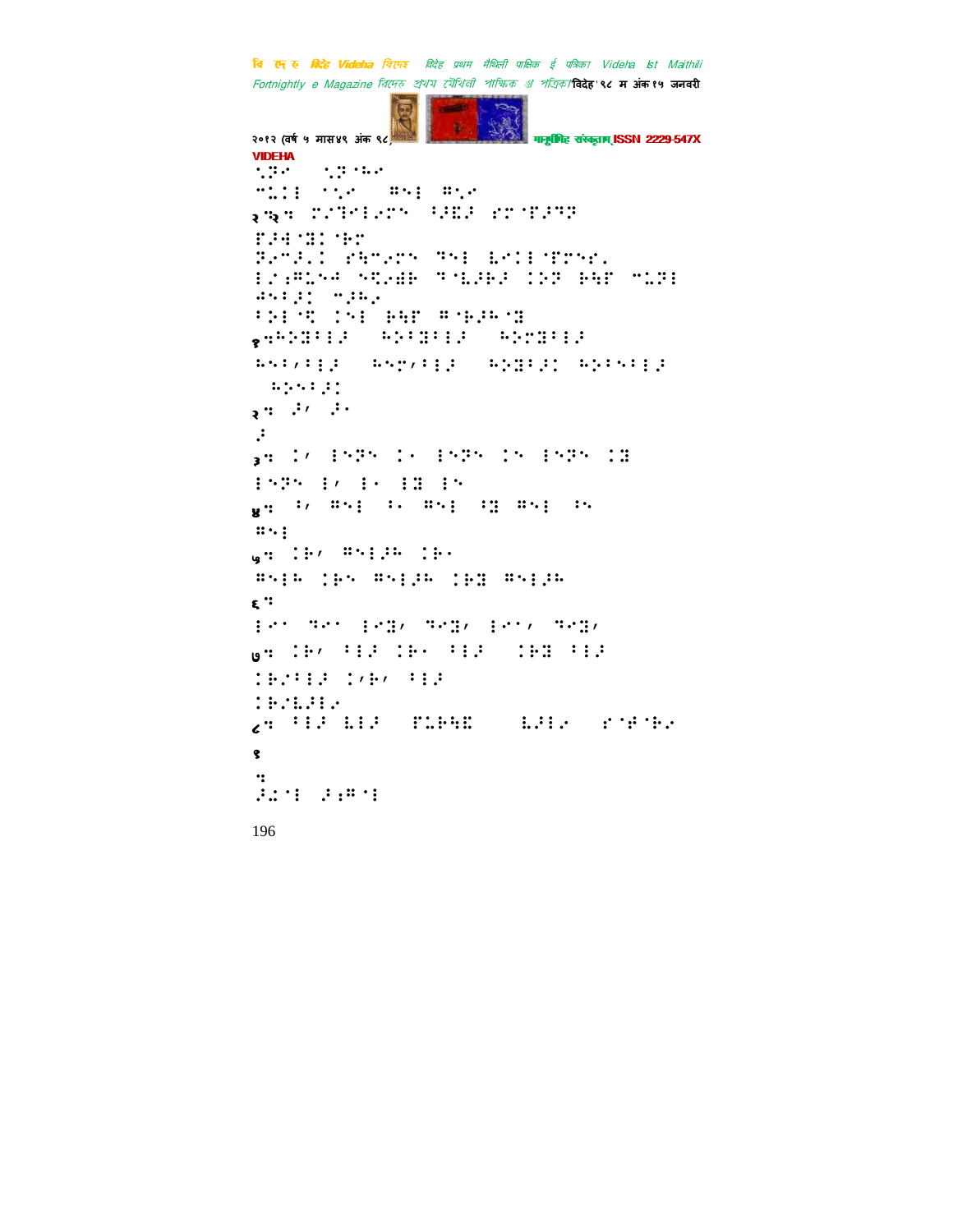**Separate** 

```
२०१२ (वर्ष ५ मास४९ अंक ९८) मानुषा मानुसीरे संस्कृतम् ISSN 2229-547X
VIDEHA 
१०: 2002. 2003. 2004.
१९ : "... "... .
२५ होते सभी ती सभी ती कि
१३⣒!⢹5⣈⢽⢳!⢹5⢽⢳-!⢹5⣈⢽!!
१४ :
SA SERA SA SERA SA SERA SA
१५⣒!⣁⣙⢽⢳0!⣁5⢽⢳!⣁⣙⢽0!⣁54⢽0!
\ddot{\phantom{0}}<sub>१६</sub>० "12∄ ए2∄ "19∼ (929)
\mathbf{P} \mathbf{B} \mathbf{B} \mathbf{C} \mathbf{D} \mathbf{D} \mathbf{D} \mathbf{D} \mathbf{D} \mathbf{D} \mathbf{D}^{\circ} :::
१८"A ABS A BAS A BASE
१९९९ के अन्य अस्ति अधिकारि
२०
\frac{1}{2} ( ) \frac{1}{2} ( ) \frac{1}{2} ( ) \frac{1}{2} ( ) \frac{1}{2} ( ) \frac{1}{2} ( ) \frac{1}{2}२१⣒!⢶⢼E⢻0⢶⢼⣌⢻!⢶⢼⣐⢻0⢶⢼⣌!!
२२ "
⢺!⢺'0⢺b!२३⣒!⢽⢼.⢽⣅⣅⢷!⢽⢼.⢽⣅⢷!!
२४ अ. 1913 (<del>)</del>
२७: #22: . #22 #.
२६ "ंं.
⢷⢳50⢺⢼⣝!⢷⢳50⢺⢼!⢷⢳5!!
२७: 3:11: 3:11:
5⢼⢻50!5⢻5!A⢳⢷⢼⣝0!A⢳⢷⢼!5⢼⢻50!5⢻5!
Solid 1991
```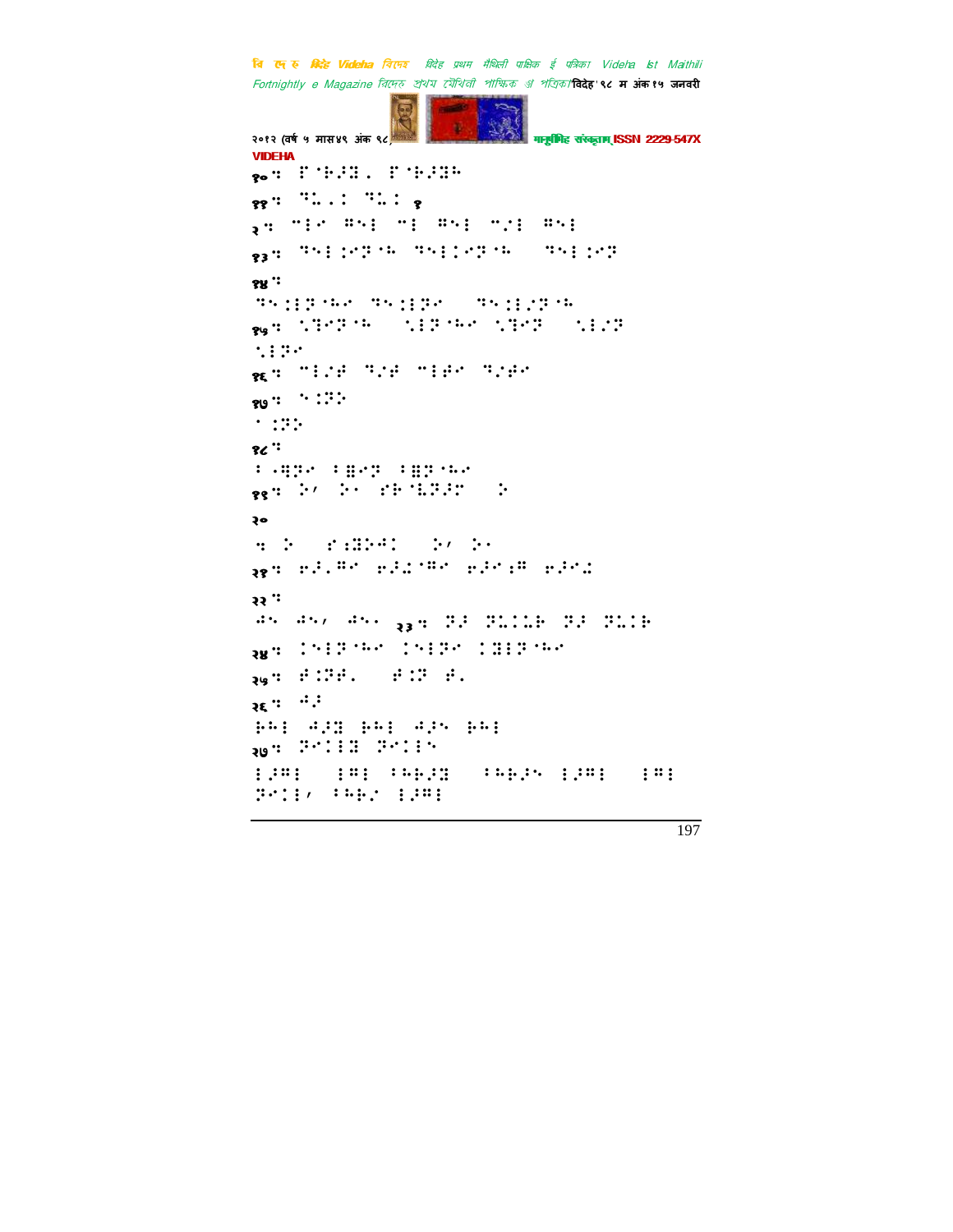```
चि एत् रू मिन्हे Videha निएन्थ विदेह प्रथम मैथिली पाक्षिक ई पत्रिका Videha Ist Maithili
Fortnightly e Magazine বিদেত প্ৰথম মৌথিনী পাক্ষিক প্ৰ পত্ৰিকা'বিदेह'९८ म अंक१५ जनवरी
                          Separate
२०१२ (वष ५ मास४९ अंक ९८) मानुषीिमह संकृताम्ISSN 2229-547X 
VIDEHA 
२८⣒!⢵⢾⣝0!⢺⢾⣝!⢺⢾'0!⢵⢾'0!⢺⢾0!⢵⢾!!
२९ "\left( . , . , . , . \right) , and the set of \left( . , . , . \right)30 \frac{3}{2} \frac{3}{2} \frac{3}{2} \frac{3}{2} \frac{3}{2} \frac{3}{2} \frac{3}{2} \frac{3}{2} \frac{3}{2} \frac{3}{2} \frac{3}{2} \frac{3}{2} \frac{3}{2} \frac{3}{2} \frac{3}{2} \frac{3}{2} \frac{3}{2} \frac{3}{2} \frac{3}{2} \frac{3}{2} \frac{3}{2} \frac{3}{३१⣒!⣓⢹!0!⣝⢼⢹)⢵⢽!2⢼⢷A*!
CAPS BEE CAPS OF STREET
⣝⢼⢹!)⢵⢽*!!
३२<sup>. क</sup>ो हिन्दी
३३ "
B EN O B E E E B E E
३४⣒!⢽⣊!⢼!⢹"0⢽⣊!⣐⣇⢼!⢹"0!⢽⣊!⣇⢼!
"३७: :2011 :111 :2011 :1111
३६⣒!⣁⢳0!"⢼⢾!⣁0⣁⣀0"⢼⢾!!
३७⣒!
D = D \cdot D , D \cdot D = D \cdot D⣇⢷⢺⢾*!!
36 \frac{364}{1000} \frac{364}{1000}३९⣒!⢷⢾⢼⢳0!⢷⢾⢼⢳!⢷⣝⢾⢼⢳!!
४०⣒!⢹5⢼⢽!⢹⣉!⢹5⢼⢽!⢹⣉0⢹5⢼⢽!⢹"!!
४१
⣒!⢻5⢼⢳!⢻5⢼⢳0⢻⣝5⢼⢳!!
µ३ :ग्धः सः । त्याः सः । त्याः सः
४३⣒!⢺⢼!⣁50!⢺⢼⢾!⣁5!⢺⢼⢾!⣁50⢺4⢾!⣁5!!
४४⣒!2⢳⣅E[0!⢸⣞!⢺⢼⢾!⣁50!⢸⣞!⢺⢼!
5!
```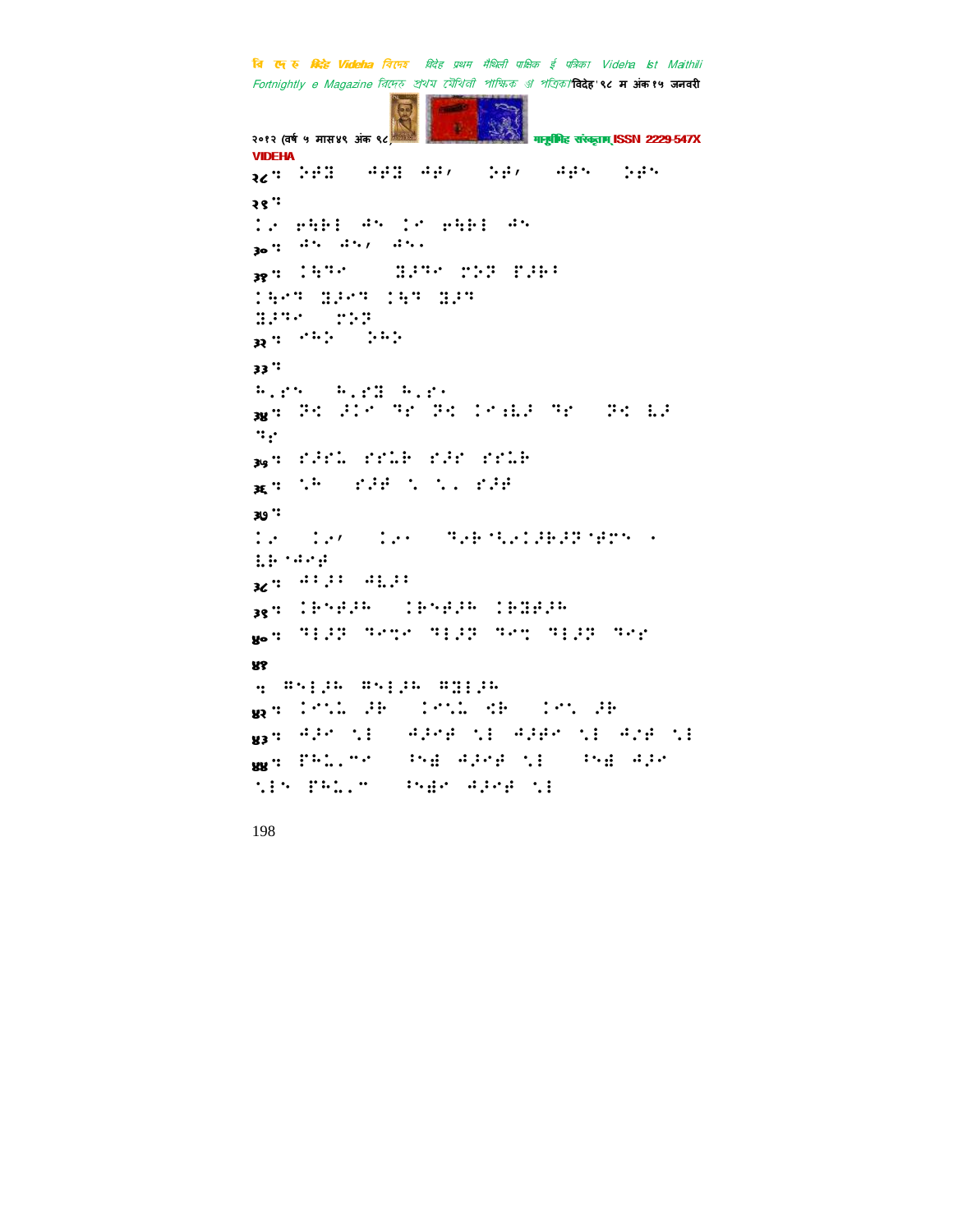```
Fortnightly e Magazine বিদেত প্ৰথম মৌথিনী পাক্ষিক প্ৰ পত্ৰিকা'বিदेह'९८ म अंक१५ जनवरी
२०१२ (वर्ष ५ मास४९ अंक ९८) मानुषिक संस्कृतम् ISSN 2229-547X
VIDEHA 
४५⣒!!
⢺A⢼⢽!)⣝⣅⣇⢼*0!⢺⣇⢼⢽)⢶⣊⢺⢴*!!
<sub>अ६</sub>०: 5∃ | 50 | 12 | 13 | 50 | 10 | 50 | 13 | 13 |
\mathbf{1} \cdot \mathbf{1} \cdot \mathbf{5}\frac{90}{5} : \frac{1}{5} : \frac{1}{5} : \frac{1}{5} : \frac{1}{5} : \frac{1}{5} : \frac{1}{5} : \frac{1}{5} : \frac{1}{5} : \frac{1}{5} : \frac{1}{5} : \frac{1}{5} : \frac{1}{5} : \frac{1}{5} : \frac{1}{5} : \frac{1}{5} : \frac{1}{5} : \frac{1}{5} : \frac{\mathbb{R}^n४८ के अपने प्राप्त कर से अपने प्राप्त कर रहे हैं। अपने प्राप्त कर से अपने प्राप्त कर रहे हैं। अपने प्राप्त कर<br>जनसङ्ख्या
४९⣒!!
⢳⢴⣐E!⢳⢴EE!!
५०⣒!⢻⢳⢴⣐⢷!⢻⢳⢴E⢷!!
५१ :
⣎⢼⢷!2⢼⢷!⢽⢼!⣎⢼⢷!2⢼⢷!⢽⢼⣝0⢽⢼!!
७२: संघातिक संघातिक संघातिक संघातिक संघातिक संघातिक संघातिक संघातिक संघातिक संघातिक संघाति
\vdots५३⣒!⢾⢳⢽⢼!⢾⢳⢽⢼!!
\mathbf{q} \mathbf{y} : \mathbf{y} \in \mathbb{R} : \mathbf{y} \in \mathbb{R}५५⣒!A⢳⢽⣅!A⢳⢽⢵!!
५६⣒!A⢳⢽!A⢳⢽!!
\nu_{99} : \cdots \vdots \cdots \cdots \cdots \cdotsA A \rightarrow B५८: : : : : : : : : : :
५९⣒!⢷A⢼!0!⢷A⢼⣝0!⢷A⢼!!
६०⣒!⢾E0!⢾!b!⢾⣝0⢾!!
६१⣒!⢸4⣝⢼⢷⢴!!⣁⢵⣞.⢸⢼0⢸40-!⢺⣚.
⢸⢼⣝0⢸⢼-!!
६२⣒!⢻⢽⢾⢴!⢹⣓!⢸⢼0⢸⢼0⢸⢼E!!!
```
चि एत् रू मिन्हे Videha निएन्थ विदेह प्रथम मैथिली पाक्षिक ई पत्रिका Videha Ist Maithili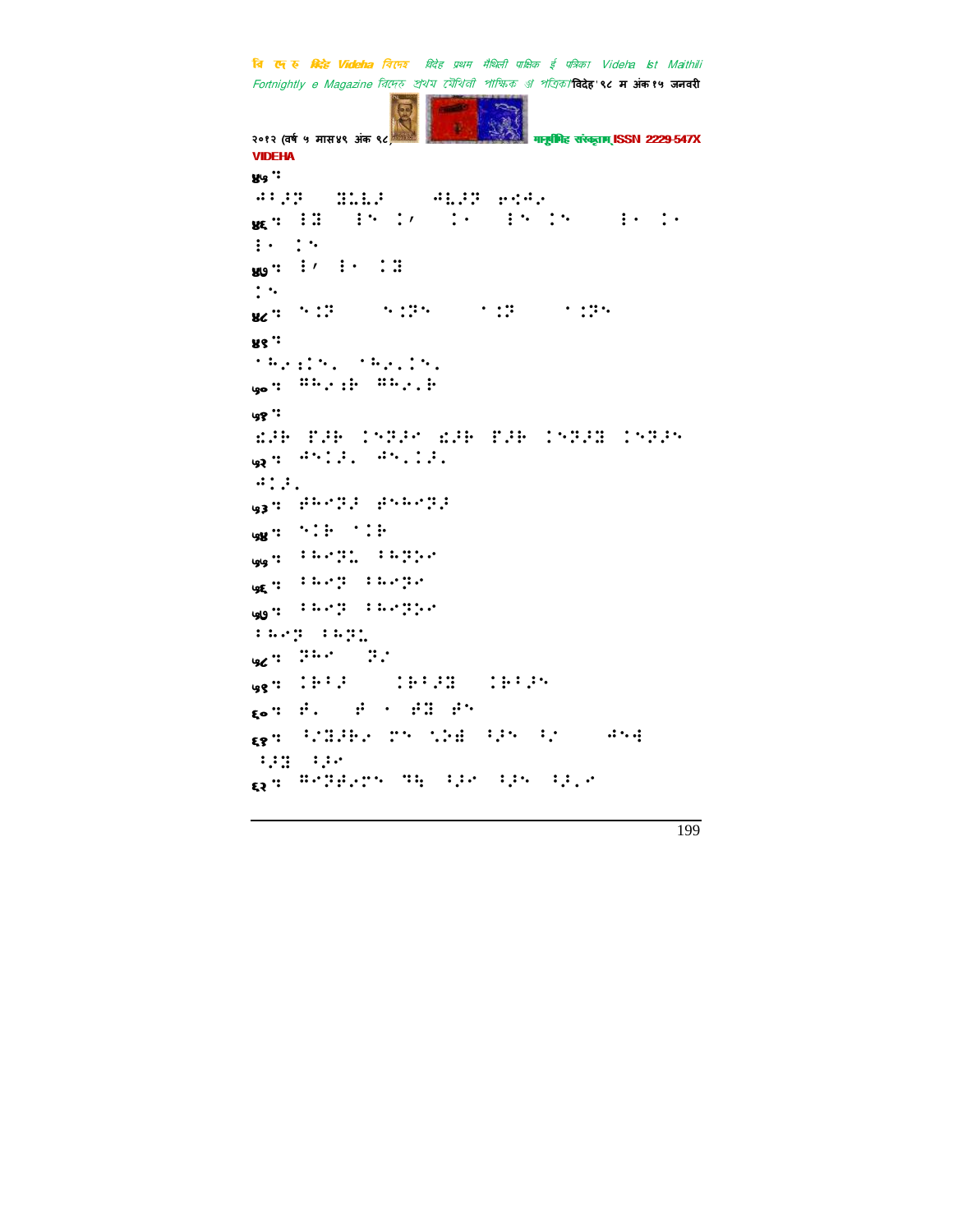**Service** 

```
२०१२ (वर्ष ५ मास४९ अंक ९८) साला मानुसार संस्कृत मानुसानित संस्कृताम् ISSN 2229-547X
VIDEHA 
200
६३⣒!⢴!2⢵⣙⢴!⢹⣓!⢸⢼0!⢸⢼E0!⢸⢼0!
55 : \frac{1}{2} \frac{1}{2} \frac{1}{2} \frac{1}{2} \frac{1}{2} \frac{1}{2} \frac{1}{2} \frac{1}{2} \frac{1}{2} \frac{1}{2} \frac{1}{2} \frac{1}{2} \frac{1}{2} \frac{1}{2} \frac{1}{2} \frac{1}{2} \frac{1}{2} \frac{1}{2} \frac{1}{2} \frac{1}{2} \frac{1}{2} \frac{1६४⣒!⢼⣝!4!0!⢼!⣅⢹⢼!⢼!⢾⢼!!
६५⣒!⢹⢽⢳0!⢹⢽!⢹⢽0!⢹⢽⢳0!
⢹⣝⢽⢳!⢹⢽⢳0!⢹4⢽⢳!!
\mathbf{t}६९\mathbf{t}^{(0)} \mathbf{t}^{(0)} \mathbf{t}^{(0)} \mathbf{t}^{(0)} \mathbf{t}^{(0)} \mathbf{t}^{(0)}६७⣒!⢵!)"⣐⣝⢵⢺*!⢵b!)"⢷⣇⢽⢼*!!
६८⣒!⢾⢼!!⢾⢼⣝!⢾⢼!!
\epsilon९९ : 2\epsilon 2, 2\epsilon 2, 2\epsilon 2, 2\epsilon 2, 2\epsilon 2, 2\epsilon 2, 2\epsilon 2, 2\epsilon 2, 2\epsilon\ddots :
७०⣒!
 ⢾⢼⢳⣅0!⢾⢼⢳⣓!!
 '' १७
 2⣅⢾⢷⢴!!
''  प्र
A \oplus B \oplus B \oplus B \oplus B \oplus B03: 177.38 177.39
\mathbf{g} : \mathbf{S}: \mathbf{S}: واق
⢹⢽⣅⢼!⢹⢽⢼!!
'' ३७
⢾⢾⢳"E!!
७७: "BPISIP'n-' "BPISIP"
     !!⢻⢷A5⢽⢳0!⢻⢷A5⢽!!
७८: 'Hali 'Ha
७९⣒!!
["\lceil"\lceil"\lceil"\lceil"\lceil"\lceil"\lceil"\lceil"\lceil"\lceil"\lceil"\lceil"\lceil"\lceil"\lceil"\lceil"\lceil"\lceil"\lceil"\lceil"\lceil"\lceil"\lceil"\lceil"\lceil"\lceil"\lceil"\lceil"\lceil"\lceil"\lceil"\lceil"\lceil"\lceil"\lceil"\lceil"\
```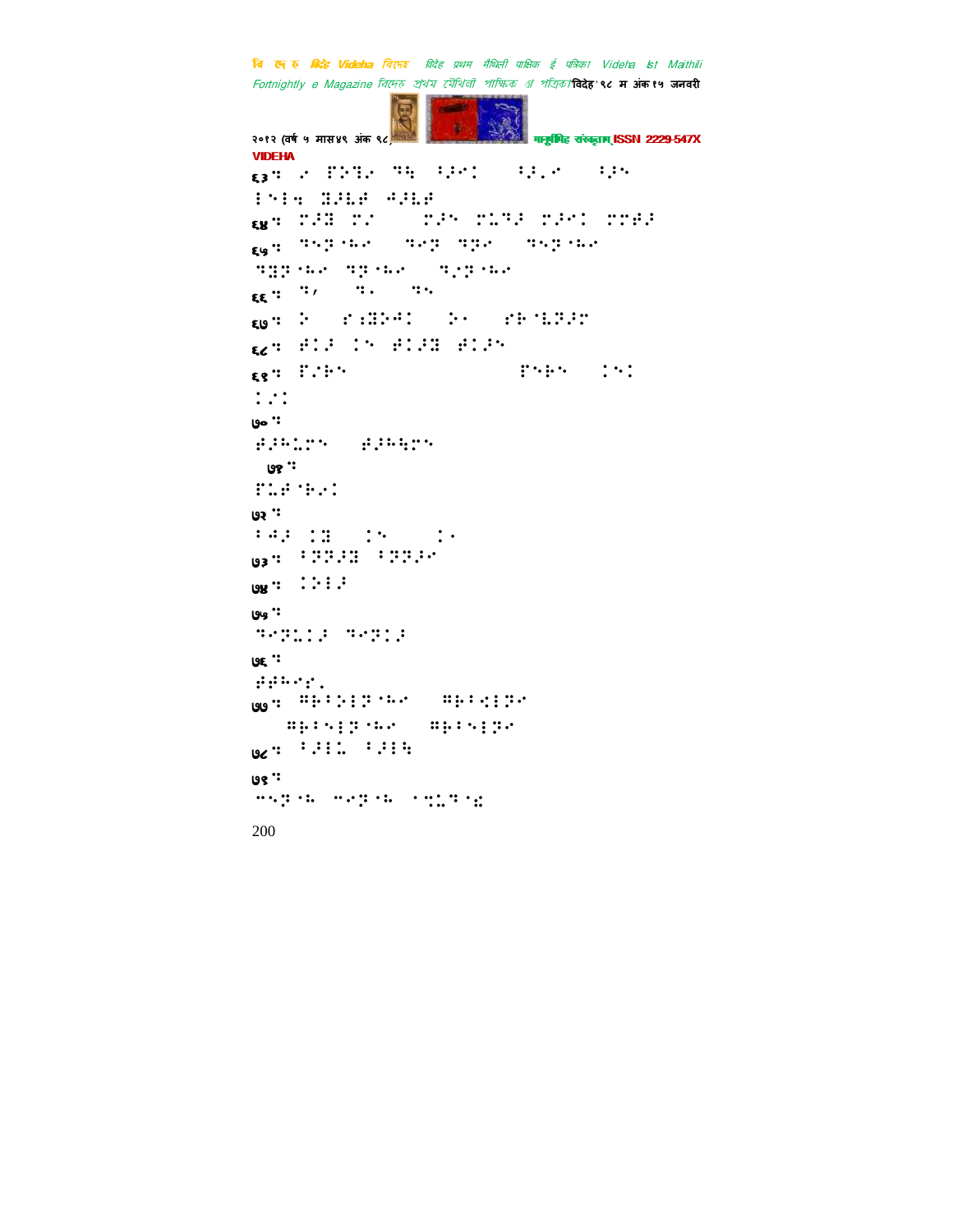```
चि एत् रू मिन्हे Videha निएन्थ विदेह प्रथम मैथिली पाक्षिक ई पत्रिका Videha Ist Maithili
 Fortnightly e Magazine বিদেত প্ৰথম মৌথিনী পাক্ষিক প্ৰ পত্ৰিকা'বিदेह'९८ म अंक१५ जनवरी
२०१२ (वर्ष ५ मास४९ अंक ९८) मानुषिक संस्कृतम् ISSN 2229-547X
VIDEHA 
\mathcal{L}^{\circ} \mathcal{L}^{\circ} \mathcal{L}^{\circ} \mathcal{L}^{\circ} \mathcal{L}^{\circ} \mathcal{L}^{\circ} \mathcal{L}^{\circ} \mathcal{L}^{\circ} \mathcal{L}^{\circ} \mathcal{L}^{\circ} \mathcal{L}^{\circ} \mathcal{L}^{\circ} \mathcal{L}^{\circ} \mathcal{L}^{\circ} \mathcal{L}^{\circ} \mathcal{L}^{\circ} \mathcal{L}^{\circ} 
८१
 HE 275 (1995) 2007
८२⣒!⣈⣅⢽⢼!⣈⢽⣅⢼!!
८३⣒!⢸⣅⢳⢼⢷!⢸⣓⢳⢼⢷!!
\alpha! \mathbb{C} : \mathbb{C} : \mathbb{C} : \mathbb{C} : \mathbb{C} : \mathbb{C} : \mathbb{C} : \mathbb{C} : \mathbb{C} : \mathbb{C} : \mathbb{C} : \mathbb{C} : \mathbb{C} : \mathbb{C} : \mathbb{C} : \mathbb{C} : \mathbb{C} : \mathbb{C} : \mathbb{C} : \mathbb{C0!"⣅⢻⢷0!"⣓⢻⢷!!
ان عمر : دا÷ان: انهام الأولى المجموعة العربي.<br>الانتخابات المجموعة المجموعة العربية المجموعة العربية المجموعة ال
 \cdot, \cdot, \cdot८७⣒!⢷⣝⢵0⢵!⢷4⣝⢵!⢽!⢹5!0⢷⣝⣊.
 ⢷⣝⣊!!
\alpha : \mathbb{R}^2 and
 2011:
८९⣒!⣔⢻⣛⢼.⣔⢼E⣞⢴!
 ⣔⢻⣛⢼.⣔⢼E⣞!!
९०⣒!2⢷.2⢷!24⢷.24⢷!
१९ : '
83. (Sinici
\frac{1}{33} : \frac{1}{3} : \frac{1}{3}९४ में <sup>अनुसा</sup>रित के लिए जाने हैं।
९५ : <del>'Adi' ''</del>
९६⣒!!
AGE (ALC) "A CASA (ALC)"<br>"Wang (ALC)" (ALC) "A CASA (ALC)" (ALC) "A CASA (ALC)" (ALC) "A CASA (ALC)" (ALC) "A CASA (ALC)" (ALC) "A CASA
                                          ९७⣒!⣝4⢳!⣝⢳!0!⢳0!"4⢳0!"⢳!!
\mathcal{C}: \mathcal{C}: \mathcal{C}९९⣒!⣝⢽⢼⣝.!⣝⢽⢼0!⢽⢼0!⢽⢼!!
```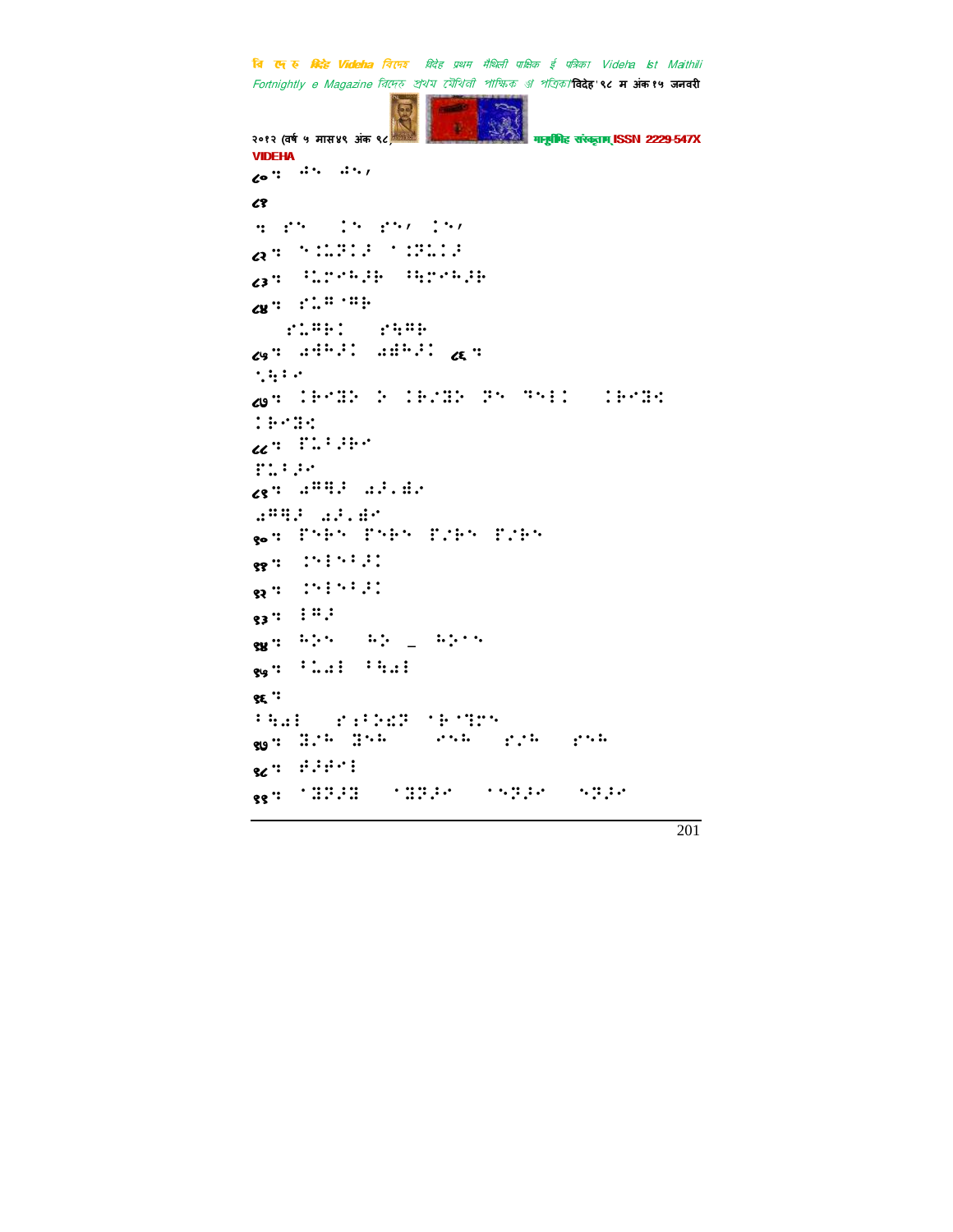२०१२ (वर्ष ५ मास४९ अंक ९८) मानुषी मानुसीरे संस्कृतम् ISSN 2229-547X VIDEHA 202 <sub>१००</sub>० २०३०३ - १०३० १०१  $\cdot$ **A**  $\overline{2}$  A  $\overline{2}$  A  $\overline{2}$  $\mathbf{R}^{\mathsf{op}}$  :  $\mathbf{R}^{\mathsf{op}}$  :  $\mathbf{R}^{\mathsf{op}}$  :  $\mathbf{R}^{\mathsf{op}}$ १०३ :  $\mathcal{A}$ jo!) jo ejggfsfou tfotfolken i staten i staten i staten i staten i staten i staten i staten i staten i <sub>?૦ષ્ઠ</sub>મ અંગે કેમ કેમ કેમ અને કેમ આ १०७°  $\mathbf{B}$  $\frac{1}{2}$  or  $\frac{1}{2}$  in Eq. ( १०७: २८:२०० १८:२ १०८  $\cdot$ ⣟2.!B⣛2!! १०९ ⣒!2B⣛.!2⣟!! <sub>११०</sub>०: 1985 - 1988 - 1986 १९९ : २२०९ : २२०९ १९२ में लिये हैं कि अपने प्राप्त हैं कि अपने प्राप्त हैं कि अपने प्राप्त हैं कि अपने प्राप्त हैं कि अपने प्राप  $\frac{1}{333}$  :  $\frac{1}{3}$ ....... ⣊⢷⢹⢼!!  $888 : 35.35 : 35.35$ १९७३ मध्य अस्ति । अस्ति अस्ति अस्ति अस्ति । अस्ति अस्ति अस्ति अस्ति अस्ति अस्ति । अस्ति अस्ति अस्ति अस्ति अस्त<br>इति अस्ति अस्ति अस्ति अस्ति अस्ति अस्ति अस्ति अस्ति अस्ति अस्ति अस्ति अस्ति अस्ति अस्ति अस्ति अस्ति अस्ति अस् ११६ में मानव करने के प्राप्त करने के प्राप्त करने के प्राप्त करने के प्राप्त करने १९७ : संस्था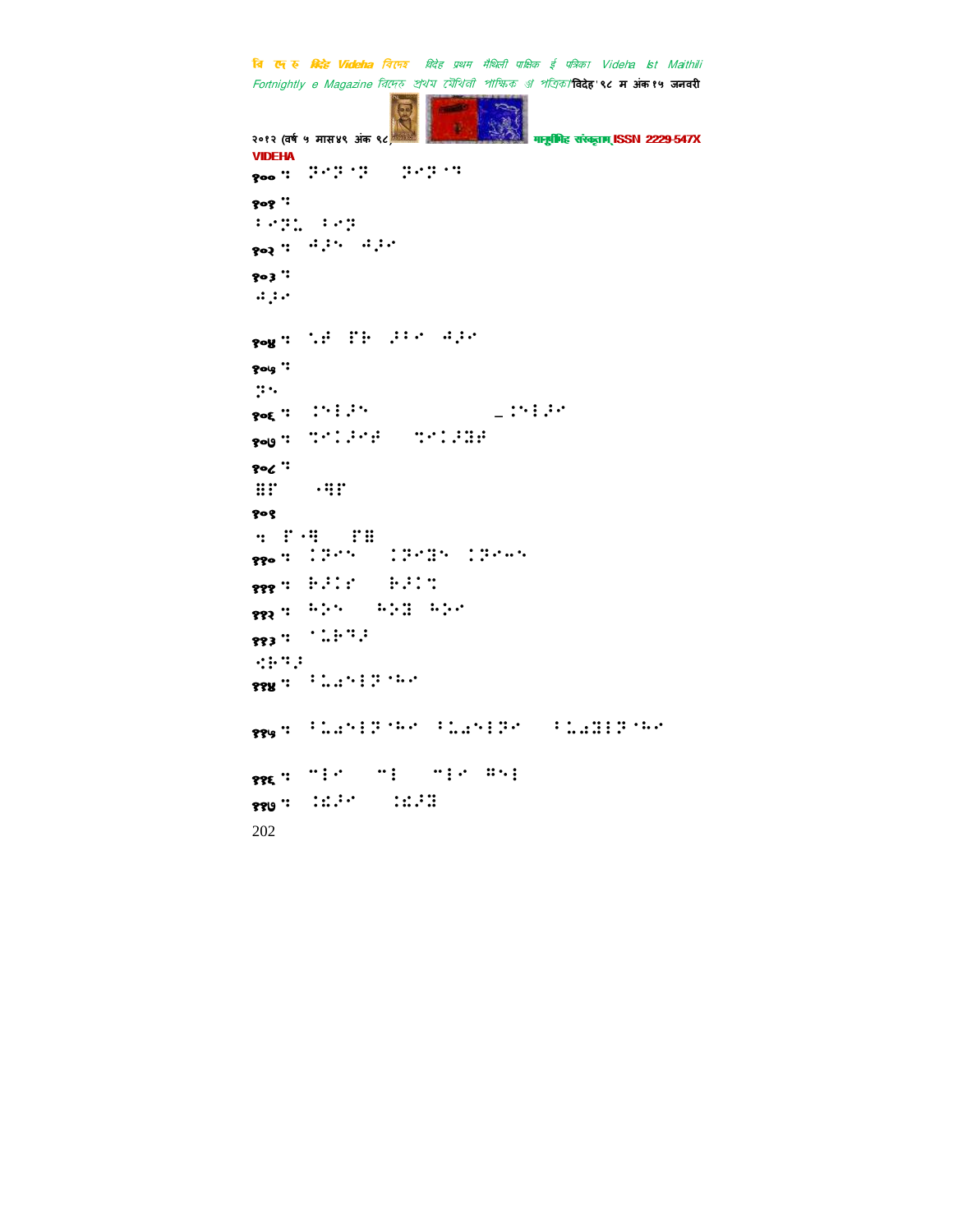```
चि एत् रू मिन्हे Videha निएन्थ विदेह प्रथम मैथिली पाक्षिक ई पत्रिका Videha Ist Maithili
 Fortnightly e Magazine বিদেত প্ৰথম মৌথিনী পাক্ষিক প্ৰ পত্ৰিকা'বিदेह'९८ म अंक१५ जनवरी
२०१२ (वर्ष ५ मास४९ अंक ९८) मानुषाय मानुसार संस्कृतम् ISSN 2229-547X
VIDEHA 
११८ "
 ⢵⢽!2⢼⣛5⣈⢽⢳0!⢵⢽!2⢼⣛5⣈⢽0!⢵⢽!
 2⢼⢷5⣈⢽⢳!!
<sub>888</sub> में 4.11 | 4.12 | 4.14 | 4.14 | 4.14 | 4.14 | 4.14 | 4.14 | 4.14 | 4.14 | 4.14 | 4.14 | 4.14 | 4.14 | 4.14 |
१२० "j := j१२१ मध्यम् अप्र
१२२⣒!⢺⢷⣊⢽⢼!⢺⢷⢵⢽⢼.!⢺⢷⢽⢼0!
⢺⢷⢽⢼!!
83: \frac{1}{2}....
१२४⣒!
⢻⢷A5⢽⢳0!⢻⢷A5⢽!⢻⢷A⣊5⢽⢳0!
 ⢻⢷A⣊5⢽!!
१२५ \cdot[⣈4⢾.!)up!uftu*[⣈⢾!!
\mathbf{R} \mathbf{x} = \mathbf{R} \mathbf{x} + \mathbf{R} \mathbf{x} + \mathbf{R} \mathbf{x} + \mathbf{R} \mathbf{x} + \mathbf{R} \mathbf{x} + \mathbf{R} \mathbf{x} + \mathbf{R} \mathbf{x} + \mathbf{R} \mathbf{x} + \mathbf{R} \mathbf{x} + \mathbf{R} \mathbf{x} + \mathbf{R} \mathbf{x} + \mathbf{R} \mathbf{x} + \mathbf{R} \mathbf{x} + \mathbf{R} \mathbf{x} + \mathbf{R} \mathbf{x} + \mathbf{R} \mathbf{x} + \mathbf{R} \mathbf{x} + \mathbf{830 : \frac{1}{20}. \frac{1}{20}. \frac{1}{20}. \frac{1}{20}. \frac{1}{20}. \frac{1}{20}. \frac{1}{20}. \frac{1}{20}. \frac{1}{20}. \frac{1}{20}. \frac{1}{20}. \frac{1}{20}. \frac{1}{20}. \frac{1}{20}. \frac{1}{20}. \frac{1}{20}. \frac{1}{20}. \frac{1}{20}१२८ : निर्वित कर्णाटक
१२९⣒!!
A STARE ROTERTY OF STARES ROTERTY
_{330}s (Pfälmi, (Pfölmi, (Pfölmi,
15:14:14:1१३१ :
\texttt{H}\frac{1}{332} % | 199 | 199 | 199 | 199 | 199 | 199 | 199 | 199 | 199 | 199 | 199 | 199 | 199 | 199 | 199 | 199 |
\frac{1}{2} \frac{1}{2} \frac{1}{2} \frac{1}{2} \frac{1}{2} \frac{1}{2} \frac{1}{2} \frac{1}{2} \frac{1}{2} \frac{1}{2} \frac{1}{2} \frac{1}{2} \frac{1}{2} \frac{1}{2} \frac{1}{2} \frac{1}{2} \frac{1}{2} \frac{1}{2} \frac{1}{2} \frac{1}{2} \frac{1}{2} \frac{1}{2} १३३ प. २००९ - २००९ - २००९ - २००९
```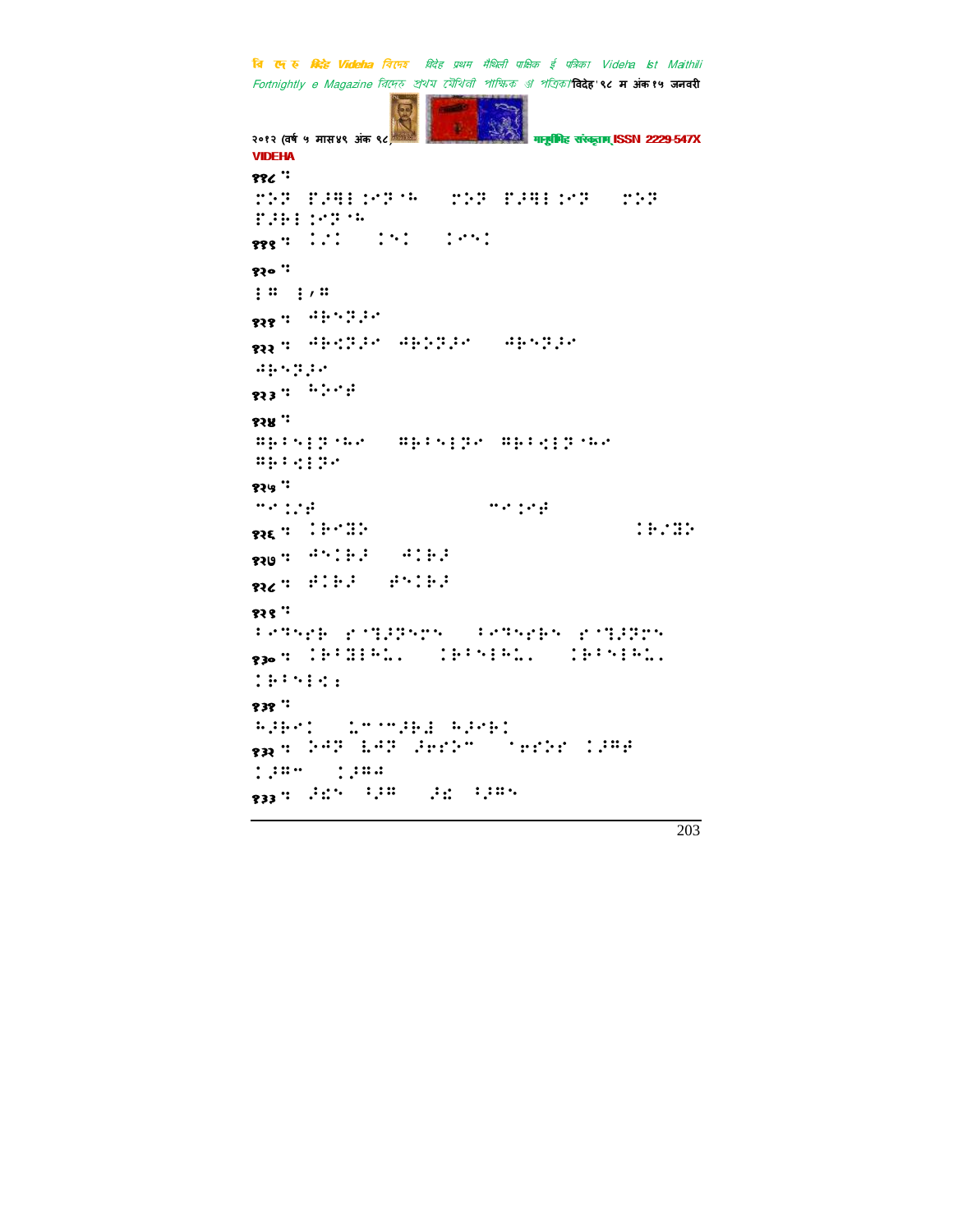**CONTRACTOR** 

```
२०१२ (वर्ष ५ मास४९ अंक ९८) मानुष्य मानुसार संस्कृताम् ISSN 2229-547X
VIDEHA 
204
१३४ <sup>: 201</sup>9 - 2010 : 2010 : 2010
834 : \frac{1}{2} : \frac{1}{2} : \frac{1}{2} :
\frac{1}{2} \frac{1}{2} \frac{1}{2} \frac{1}{2} \frac{1}{2} \frac{1}{2} \frac{1}{2} \frac{1}{2} \frac{1}{2} \frac{1}{2} \frac{1}{2} \frac{1}{2} \frac{1}{2} \frac{1}{2} \frac{1}{2} \frac{1}{2} \frac{1}{2} \frac{1}{2} \frac{1}{2} \frac{1}{2} \frac{1}{2} \frac{1}{2} )⢽*!2[⢼!⢺⢼⣝!!
१३७⣒!⢾⣈⢽!⢽!)⢽⢲*!⢳4⢾!⣁⣒!⢳40!
 "⣅⢽40!⢹⣈4!⣁5!⣅⢹⢼!⢳4⢾.⢳4⢾0!
 "⣅⢽4⢾."⣅⢽4⢾0!⢹⣈4⢾.⢹⣈4⢾!
१३८ "^{\circ} ^{\circ} ^{\circ} ^{\circ} ^{\circ} ^{\circ} ^{\circ} ^{\circ} ^{\circ} ^{\circ} ^{\circ} ^{\circ} ^{\circ} ^{\circ} ^{\circ} ^{\circ} ^{\circ} ^{\circ} ^{\circ} ^{\circ} ^{\circ} ^{\circ} ^{\circ} ^{\circ} ^{\circ} ^{\circ} ^{\circ} ^{\circ} ^{\circ} ^{\circ} ^{\circ} ^{\circ}939 : 1000 : 2000 : 1000 : 2000
१४०
 ⣒!5⢻!5'⢻!!
_{\text{ggg}} : \cdots : \cdots१४२ <sup>::</sup>
 ⣁⣙⢽⢳0!⣁⣙⢽!!
१४३ :
 \mathbf{h}^{\mathsf{A}}_{\mathsf{A}}, \mathbf{h}^{\mathsf{B}}_{\mathsf{A}}, \mathbf{h}^{\mathsf{B}}_{\mathsf{A}}, \mathbf{h}^{\mathsf{B}}_{\mathsf{A}}, \mathbf{h}^{\mathsf{B}}_{\mathsf{A}}, \mathbf{h}^{\mathsf{B}}_{\mathsf{A}}, \mathbf{h}^{\mathsf{B}}_{\mathsf{A}}, \mathbf{h}^{\mathsf{B}}_{\mathsf{A}}, \mathbf{h}^{\mathsf{B}}_{\mathsf{A}}, \mathbf{h}^{\mathsf{B}}_{\mathsf{A}}, \mathbf{h}^{\mathsf{B}}_{\mathsf{A}},१४४ : २०३१ : २०३१ : २०६
१४५ "
 : \cdot :
१४६ :
 : \cdot: \cdot१४७
 ₩ 1999.
\mathbf{R} \mathbf{B} \mathbf{C} : \mathbf{B} \mathbf{B} \mathbf{C} : \mathbf{B} \mathbf{B} \mathbf{C}888 : (1991) : (1992) : (1992) : (1992) : (1992) : (1992) : (1992) : (1992) : (1992) : (1992) : (1993) : (1993) : (
\gamma_{90} : \gamma_{\mu} \gamma_{\mu} : \gamma_{\mu} : \gamma_{\mu}
```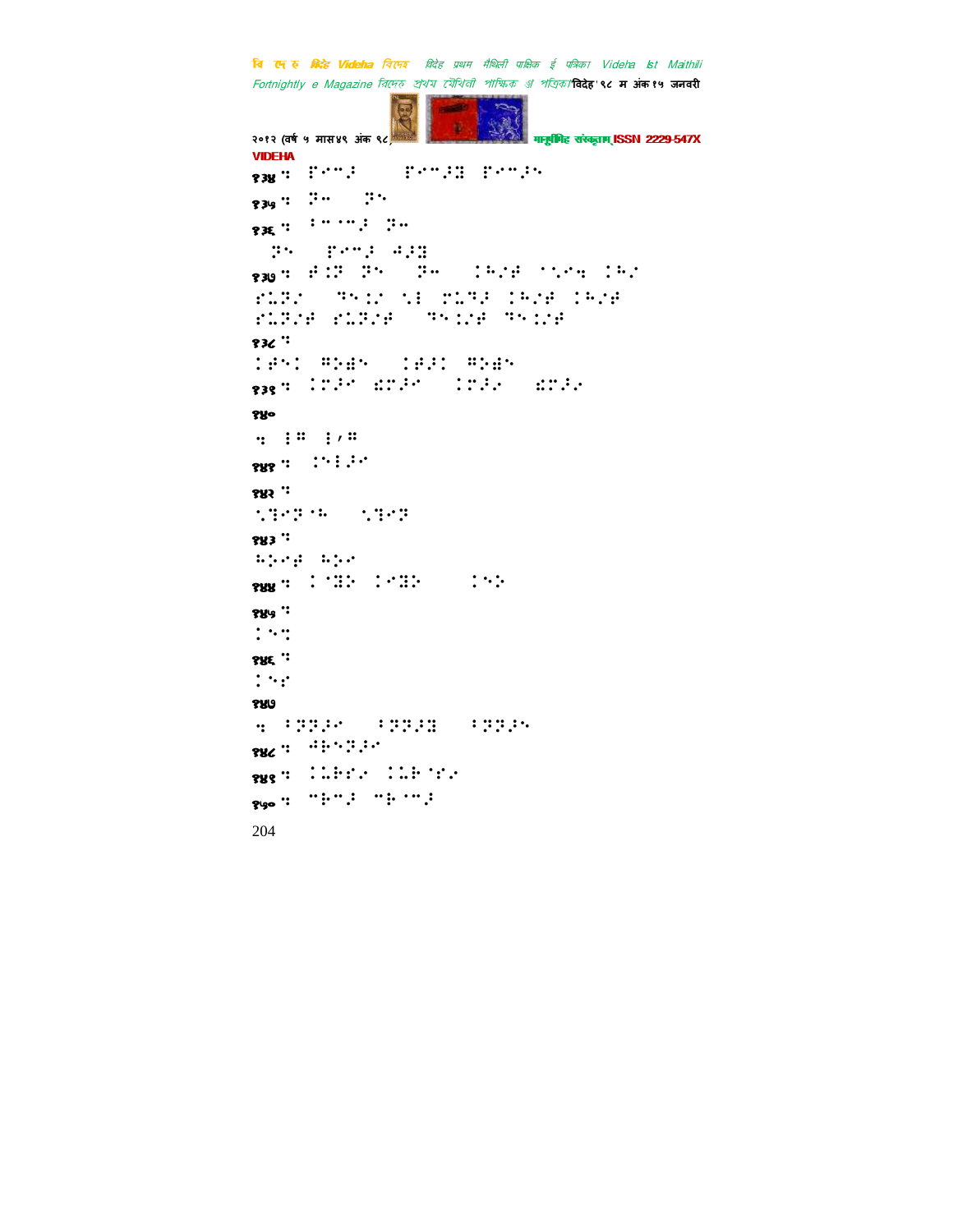```
Fortnightly e Magazine বিদেত প্ৰথম মৌথিনী পাক্ষিক প্ৰ পত্ৰিকা'বিदेह'९८ म अंक१५ जनवरी
                                        County
२०१२ (वर्ष ५ मास४९ अंक ९८) मानुषिक संस्कृतम् ISSN 2229-547X
VIDEHA 
\frac{1}{298} : \frac{1}{2} : \frac{1}{2} : \frac{1}{2} : \frac{1}{2} : \frac{1}{2}\frac{1}{2} \frac{1}{2} \frac{1}{2} \left( \frac{1}{2} \frac{1}{2} \frac{1}{2} \right) \left( \frac{1}{2} \frac{1}{2} \frac{1}{2} \frac{1}{2} \right) \left( \frac{1}{2} \frac{1}{2} \frac{1}{2} \frac{1}{2} \right) \left( \frac{1}{2} \frac{1}{2} \frac{1}{2} \frac{1}{2} \frac{1}{2} \frac{1}{2} \right) \left( \frac{1}{2} \frac{1}{2} \frac{1}{2} \frac{1}{2} \frac{1}{2} \frac{1}{2} \frac{1}{2} \frac{1}{⣋⣅⢼A!!
१५३⣒!⣈⣅⢽⢼0!!
⣈⣅⢽⢼!!
१७४ त. १९०० - 1999 त. 1999 त. 1999 त. 1999 त. 1999 त. 1999 त. 1999 त. 1999 त. 1999 त. 1999 त. 1999 त. 1999 त.
\vdotsg_{.999}: : : ::
: \cdot : :\gamma_{95}: \cdots \cdots \cdots१५७
⣒!⣇⢷⢹⢴!⣇⢷⢹⢴!!
१५८⣒!"⣅⢽⢼!⢻5⢼⢳!"⣅⢽⢼'0"⣅⢽⢼b!!
१७९९ : १९९३ : २९९३
१६० :₽NPJ PN SNEIP'R' PNPJ PN SNEIP'<br>∞∞s PH' = PJ
१९६१ : २००१ : २००१
१६२ :
THE TANK
1963 # 1991 # 1992 # 1992 # 1993
१६४⣒!⣅⢷⢻⢷.⣅⢷⢻⢷!⣅⢷⢻⢷!!
R_{49}: \cdots:::
१९६ फ कोरी कोरी कोरी
१६७⣒!⢻20⢻22!!
१६८ "25.25
```
चि एत् रू मिन्हे Videha निएन्थ विदेह प्रथम मैथिली पाक्षिक ई पत्रिका Videha Ist Maithili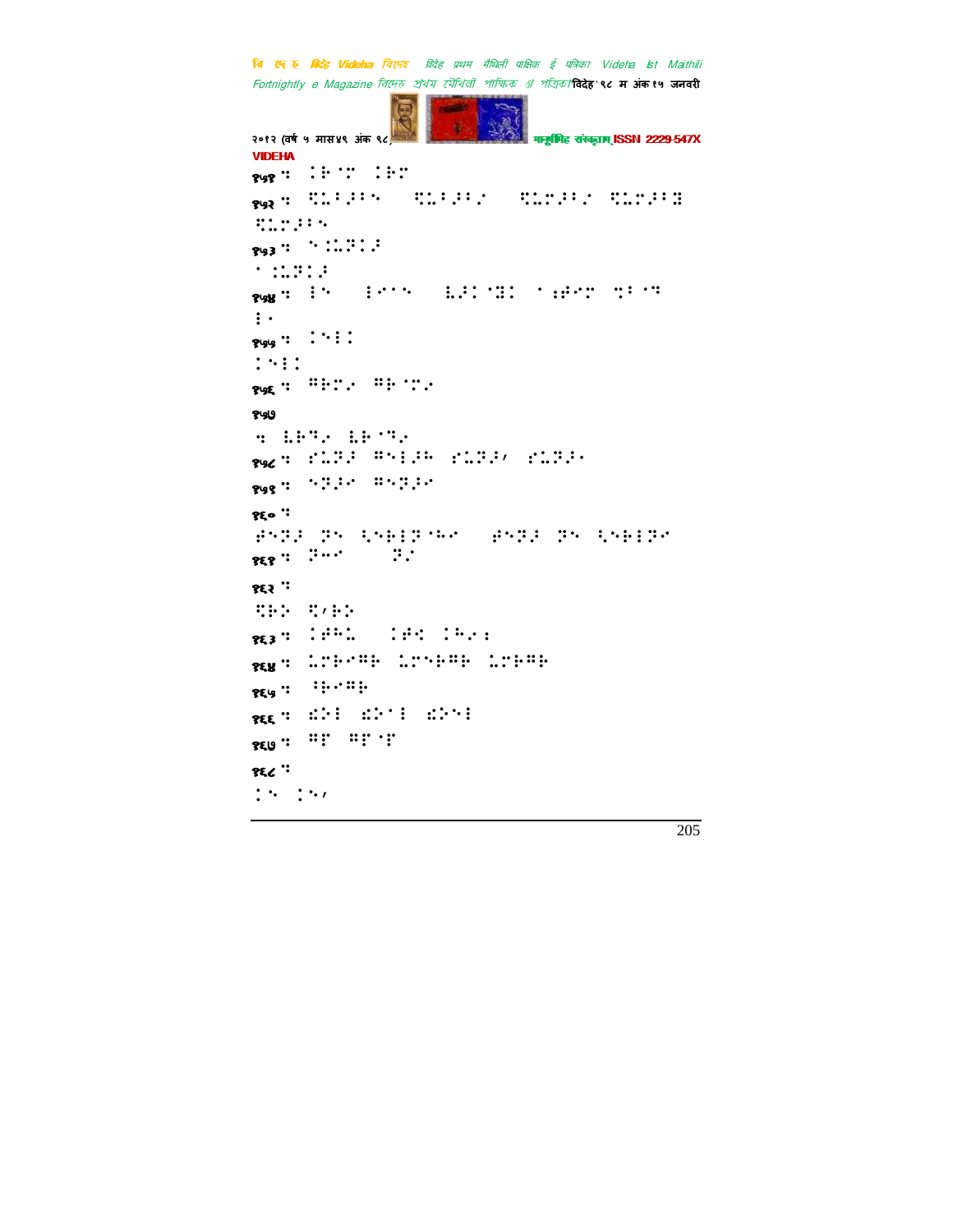**Country** 

२०१२ (वर्ष ५ मास४९ अंक ९८) मानुष्य मानुष्य संस्कृताम् ISSN 2229-547X VIDEHA १६९⣒!⢹⢷A⢺⢺⢼0!⢹⢷A⢺⢼!!  $900 ::$  : ::: १७१  $\because$ ⣎⢷!⢾!! १७२  $:$ SHEP 1555  $803$  :  $1.41$  ...  $\mathbf{R}$   $\mathbf{B}$   $\mathbf{B}$   $\mathbf{B}$   $\mathbf{B}$   $\mathbf{C}$   $\mathbf{B}$   $\mathbf{C}$  $\mathbf{y}_{\mathbf{y}\mathbf{y}} :: \vdots :: \mathbf{y}_{\mathbf{y}} :: \mathbf{y}_{\mathbf{y}}$ १७६⣒!⢾⢵E⢳)!2⢹⣝!⢻⢷⢼⢳⣝\*!!  $909$  :  $\therefore$   $\therefore$   $\therefore$   $\therefore$   $\therefore$   $\therefore$   $\therefore$   $\therefore$   $\therefore$   $\therefore$   $\therefore$   $\therefore$   $\therefore$   $\therefore$   $\therefore$   $\therefore$   $\therefore$   $\therefore$   $\therefore$   $\therefore$   $\therefore$   $\therefore$   $\therefore$   $\therefore$   $\therefore$   $\therefore$   $\therefore$   $\therefore$   $\therefore$   $\therefore$   $\therefore$   $\therefore$   $\therefore$   $\therefore$   $\therefore$   $\there$ १७८  $\cdot$ ⢷A⢼!⢷A⢼⣝!!  $\gamma$ <sub>298</sub>:  $\cdot$ :  $\cdot$ :  $\cdot$ १८० : २००१ : २००१ : २००१ १८१  $\cdot$ 2000 PRICE १८२ ण कर साथ करने के लिए जाने के लिए जाने के लिए जाने के लिए जाने के लिए जाने के लिए जाने के लिए जाने के लिए ज १८३ : 5⢻5⢽⢳0!5⢻5⢽!5⢼⢻5⢽⢳!! १८४  $"$ " १८५ : २०१९ : २०१९ : २०१९ : २०१९ १८६ में जिले में में अधिकारिक १८७ : २००० - २००० - २००० - २००० - २००० - २००० - २००० - २००० - २००० - २००० - २००० - २००० - २००० - २००० - २००० - २००० - २००० - २००० - २००० - २००० - २००० - २००० - २००० - २००० - २००० - २००० - २००० - २००० - २००० - २००० - २००० - $A \cup B \cup B$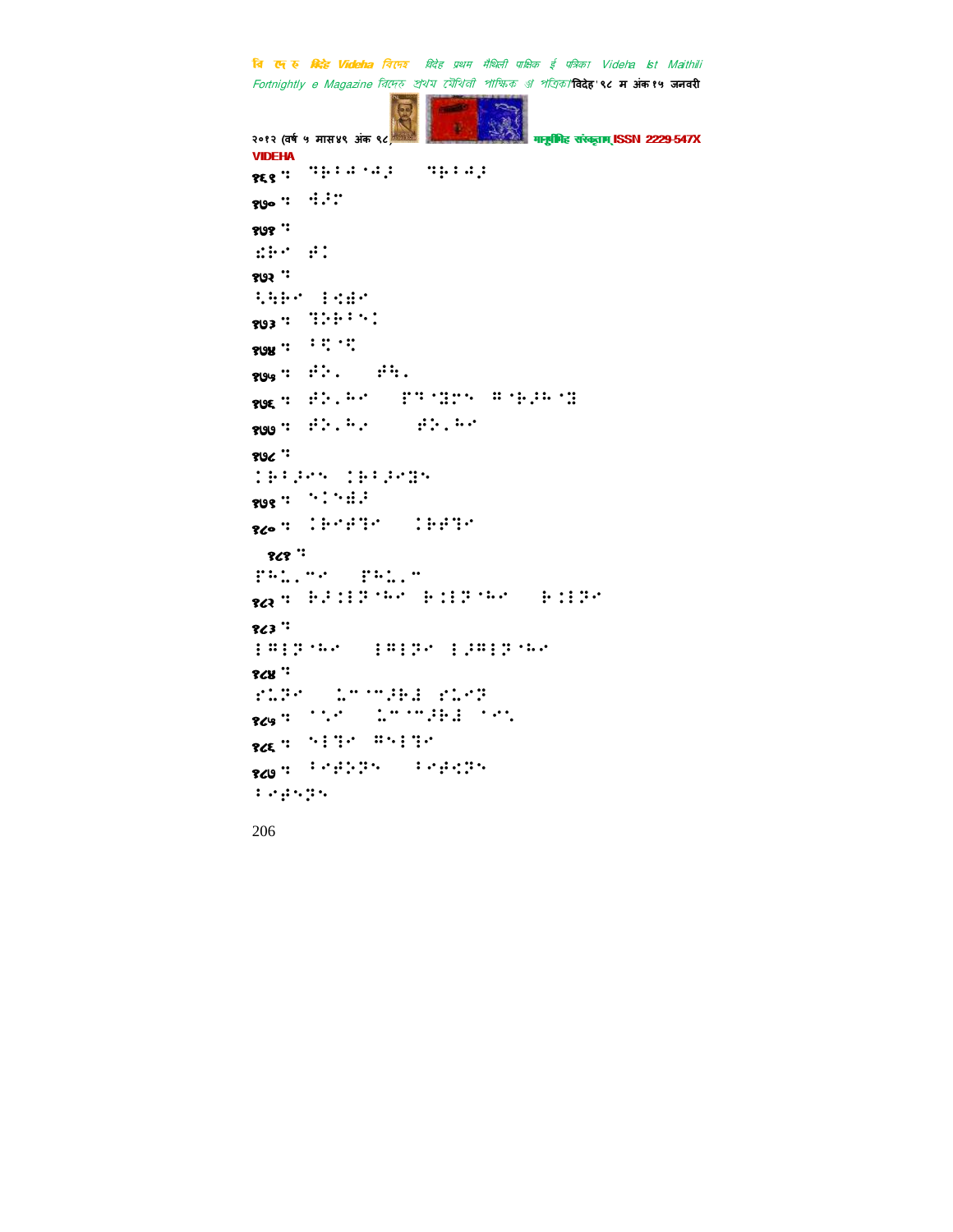```
चि एत् रू मिन्हे Videha निएन्थ विदेह प्रथम मैथिली पाक्षिक ई पत्रिका Videha Ist Maithili
Fortnightly e Magazine বিদেত প্ৰথম মৌথিনী পাক্ষিক প্ৰ পত্ৰিকা'বিदेह'९८ म अंक१५ जनवरी
```
**Country** 

```
२०१२ (वर्ष ५ मास४९ अंक ९८) मानुष्य मानुष्य संस्कृताम् ISSN 2229-547X
VIDEHA 
१८८ : २०१२:२००० : २०१३:२०
⢷5⣈⢽⢳0!⢷5⣈⢽!!
१८९९ : २००१ २००१ : २००१ : २०
१९०⣒!!
318 (18
१९१⣒!2⢳⣅E[0!!
PHL."
१९२⣒!A⢾⢾⢴!⢺⢷⢼⣝0!⢺⢷⢼!⢺⢷⢼!)⢼⢻!
\vdots \vdots१९३ "\mathcal{C}^{(n)} : \mathcal{C}^{(n)} /
१९४ :
EE. En E. E. E. E. E. E. E. E. E. E.
WHATE :
884 : "''1 : "''1\frac{1}{3} \frac{1}{3} \frac{1}{3} \frac{1}{3} \frac{1}{3} \frac{1}{4} \frac{1}{4} \frac{1}{5} \frac{1}{4} \frac{1}{5} \frac{1}{4} \frac{1}{5} \frac{1}{5} \frac{1}{5} \frac{1}{5} \frac{1}{5} \frac{1}{5} \frac{1}{5} \frac{1}{5} \frac{1}{5} \frac{1}{5} \frac{1}{5} १९७⣒!⢳⢵⣝⢾⢽⢳0!⢳⢵⢾⢽⢳0!
⢳⢵⢾⢽0⢳⢾⢽0!⢳⢾⢽⢳!!
१९८⣒!⢳⢼⣙!⣞⢼A0!⢳⢼⣙!⣞⣝⢼A⣝0⢳⢼⣙!
⣞⣝⢼A!!
१९९३ : २९९० : २०९१ : २
२०० : २०० : २०० : २०० : २०० : २०० : २०० : २०० : २०० : २०० : २०० : २०० : २०० : २०० : २०० : २०० : २०० : २०० : २०
208 : 10 \cdot 100२०२ में अर्थित के अर्थ कर
२०३ ""⢼⢳A!"⢼⢳A!!
२०४⣒⢻54⢽⢳0!⢻5⢽⢳0!⢻5⢽!!
```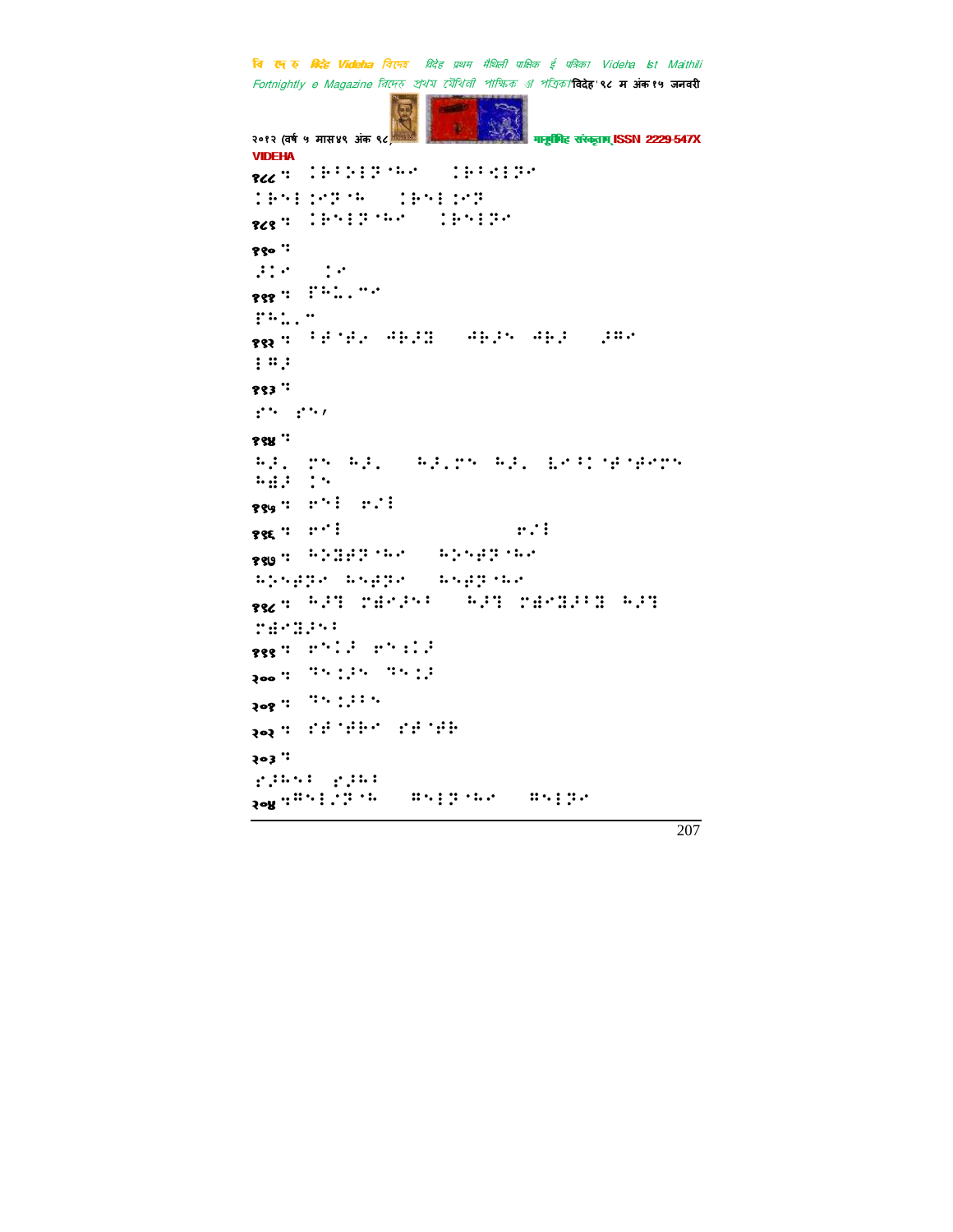```
२०१२ (वर्ष ५ मास४९ अंक ९८) मानुष्य कर्णाटक संकृतम् ISSN 2229-547X
VIDEHA 
२०५⣒!⢳A⢼0!⢳⢵A⢼!!
<sub>300</sub>8:500 (500) 1500 (500)
२०७ : २०७ : २०७ : २०७
THIL BY INTE
२०८⣒⣃⣅5⢳⣅E0!⣃⣅⢵5⢳⣅E0!⣃⣅5⣊⣐!!
२०९⣒!5⢼0!5⢼!!
२१०: ' : '२११ : : : :
5!)⢷⣙.2⢷⣇⢷⢾⢾⢽*!२१२⣒⢽⢴0!⢽!!
283 223 423 423२१४ C.C. E.S.
284 :: \cdot :
२१६\mathbb{R}^{n+1}ं\cdot\ddot{a} :
२१७ "ं में अं अं अं
२१८⣒⢸b!0⢸'!)'!⢶⣍⢽⣞!⢴!⢹⣝⢵⢾*!!
२१९ प्रतिकारित के साथ प्राप्त क
२२०
⣒⢳⣞⢷0!⢳⣞⣝⢷!!
२२१⣒2⢳5!⢿⢷!⣟0!A⢼⢹0!A⢴[!B⣛!!
२२२ परिवेक सामिले हैं जी किया है।<br>इस्रोजन
२२३⣒⢳⣐0!⢳⢴⣐!!
२२४⣒⢾E0!!
\mathbb{R}^2: \mathbb{R}^2 , \mathbb{R}^2२२५ BED 1999 - ED 2010 - ED 2010 - ED 2010 - ED 2010 - ED 2010 - ED 2010 - ED 20
```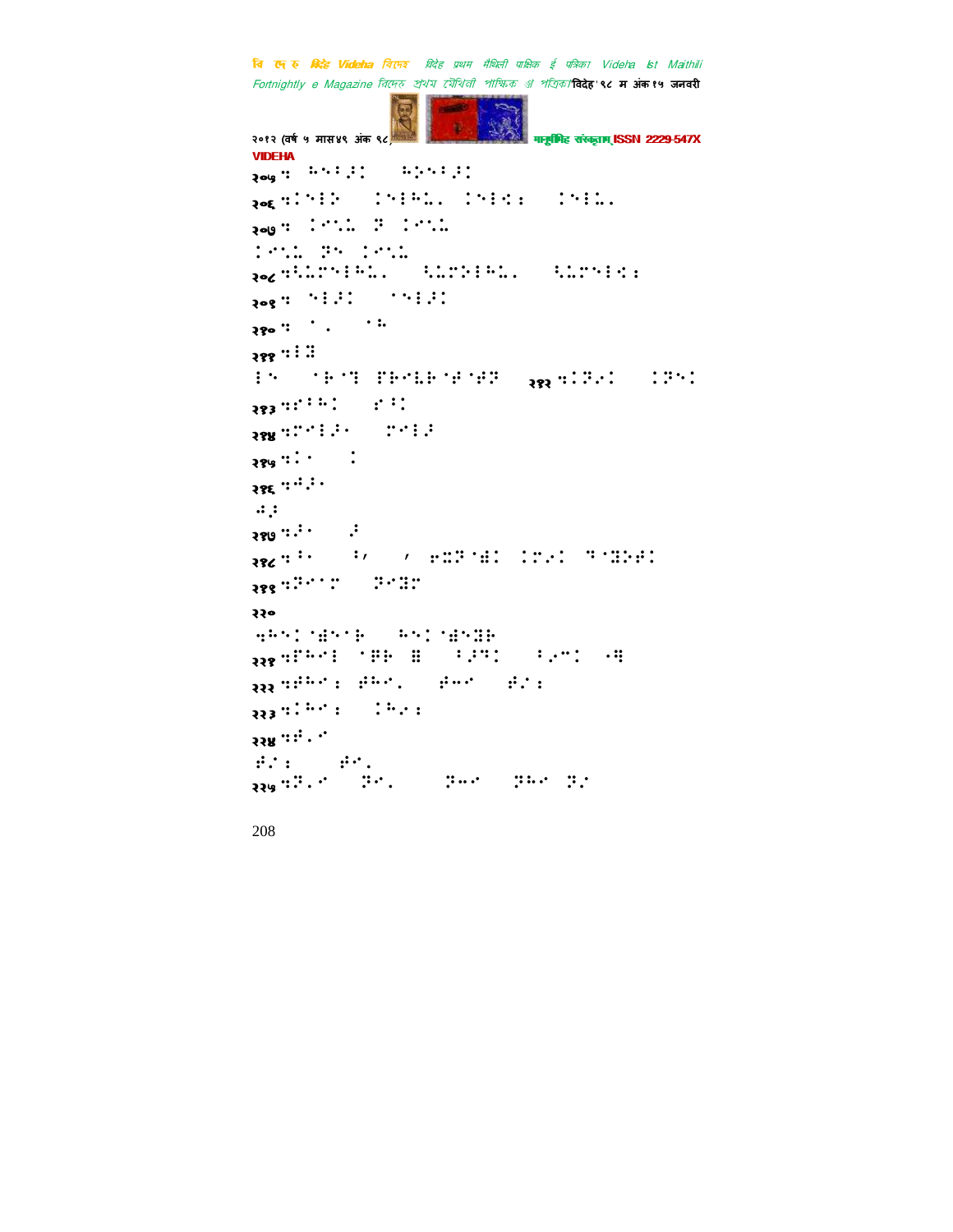```
२०१२ (वर्ष ५ मास४९ अंक ९८) मानुष्य कर्णाटक संकृतम् ISSN 2229-547X
VIDEHA 
23640.7 -0.6 -0.1 60.5२२७⣒⣁⢲0!⣁40!⣁4!0⣁!!
२२८⣒⢹B⢷⣏⣞E0!⢹B⢷⣏⣞⣝E!!
\mathcal{Q}२२९\mathcal{Q}: \mathcal{Q}२३० :\mathcal{F} ) denote the density of \mathcal{F} . We also assume that \mathcal{F}<sub>२३१</sub> साइटाल - 1999 - 1999 - 1999 -
२३२⣒⢻54⢽⢳.⢻5⢽⢳.⢻5⢽!
२३३⣒⢳A⢼.!⢳⢵A⢼!
२३४ Block of Deletic Deletic Deletic
२३५ सालिया के पालिया के सालिया
२३६ <sup>(</sup> ) <sup>194</sup>7 ( ) | 1947 (
\mathbf{a} ) denote the point \mathbf{b} is the point of \mathbf{b}.
             boe*0⢼⣒!⢼A(.⢼A(!0⢼A⢳.⢼A⢳!
२३८ में लिए में स्टेज़
२३९⣒⣃⣅5⢳⣅E.⣃⣅5⢳⣅E.!⣃⣅5⢼⣐!
२४० <sup>05</sup> सिंही संबंधित करने होते.
२४१ तक अपनी पर पर पर पर पर पर प्रदेश र अपनी पर प्रदेश र अपनी पर प्रदेश र अपनी पर प्रदेश र अपनी पर प्रदेश र अपन<br>प्रदेश र अपनी पर प्रदेश र अपनी पर प्रदेश र अपनी पर प्रदेश र अपनी प्रदेश र अपनी पर प्रदेश र अपनी पर प्रदेश र अ
२४२ मध्य अस्ति । अस्ति अस्ति । अस्ति । अस्ति । अस्ति । अस्ति । अस्ति । अस्ति । अस्ति । अस्ति । अस्ति । अस्ति ।<br>अस्ति । अस्ति । अस्ति । अस्ति । अस्ति । अस्ति । अस्ति । अस्ति । अस्ति । अस्ति । अस्ति । अस्ति । अस्ति । अस्ति 
A [)dpokvoduje pokovoduje pokovoduje pokovoduje pokovoduje pokovoduje pokovoduje pokovoduje pokovoduje pokovodu
t_{\rm b} the 0.01<sub>२४३</sub> वर्टन किले जिले हेलेला अधिकारित होते.
\cdots२४४⣒⢹B⢷⣏⣞E0!⢹B⢷⣏⣞⣝E!
२४५
⣒⣉⢼50!"⢼5!!
```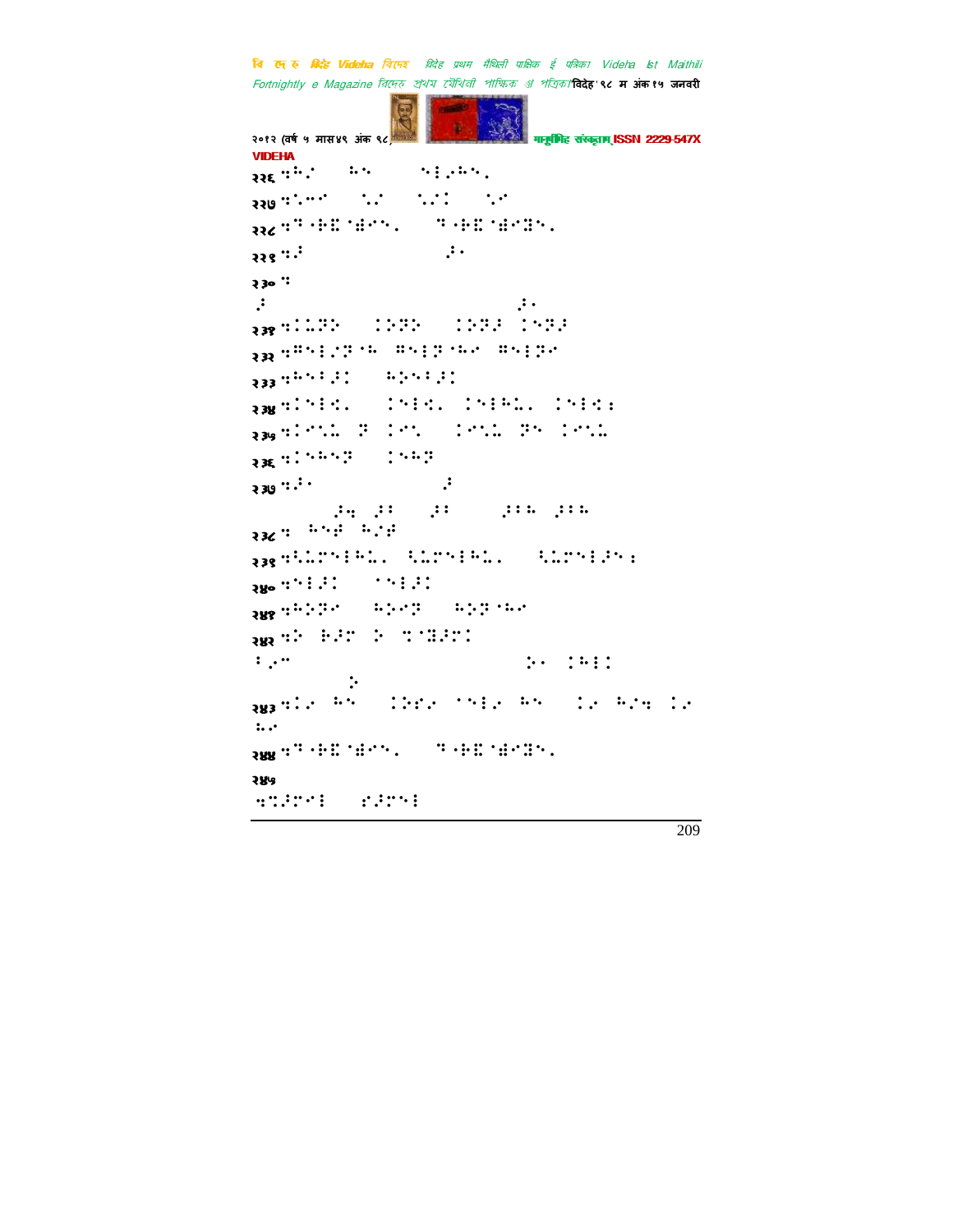२०१२ (वर्ष ५ मास४९ अंक ९८) मानुषि संस्कृत संस्कृत म् ISSN 2229-547X VIDEHA २४६ अधिकारी से प्रसिद्ध करते हैं। इस अधिकारी से अधिकारी से अधिकारी से अधिकारी से अधिकारी से अधिकारी से अधिकारी २४७ ः स्टब्स्  $\frac{1}{2}$   $\frac{1}{2}$   $\frac{1}{2}$   $\frac{1}{2}$   $\frac{1}{2}$   $\frac{1}{2}$   $\frac{1}{2}$   $\frac{1}{2}$ २४८⣒"⢸0!"A! २४९ मधी को पाए जाते हैं। २५०⣒⢳⣐0!⢳⢴⣐! २५<mark>९</mark> साइए - 1999 - 1999 E. २५२ प्राप्त संस्कृति का संस्कृति । अत्र संस्कृति । अत्र संस्कृति । अत्र संस्कृति । अत्र संस्कृति । अत्र संस्कृ २५३⣒⢵⢽⢼0!⢽⢼0!⢽⢽⢼0⢽⢼! २५४ : २५४ : २०१२ २५५⣒⢺⢽40!⢺⢽⢲! २७६ : : : : : : : : ⢻5⢼⢳!)⢷⣙!2⢷⣇⢷⢾⢽\*!! २५७⣒5⢽⢳0!5⢽⢳0!5⢽0!! २५८⣒5⣝0!50!5⢳!)⢷⣙!2⢷⣇⢷⢾⢽\*! २५९⣒⢽⢴0!⢽0⢽⢴.⢽⢴! २६० साम्राज्ञाः स्टब्स् ।<br>इ.स. १९७१ सम्राट स्थानिक स्थानिक स्थानिक स्थानिक स्थानिक स्थानिक स्थानिक स्थानिक स्थानिक स्थानिक स्थानिक स्थान 22⣚⢵5⢽⢳0!2⣚A⣊5⢽0! २६१ मध्यप्रदेश कर प्राप्त कर प्राप्त कर प्राप्त कर प्राप्त कर प्राप्त कर प्राप्त कर प्राप्त कर प्र २६२⣒⢳⣞⢷0!⢳⣞⣝⢷! २६३⣒2⢳5!⢿⢷!⢷⢳⢽!⣟0!A⢴[!⢷⢳⢽!⣟! २६४⣒⢼⢼⢷⢼⢽⢾!A⢼⢷⢴!2⢷⣝⢵⢻!⣅[⢾! ⢽40!2⢵"⣞⢷⢵⢶⢴!2⢷⣝⢵⢻!⢶⢼⢽⣞! ⢾⢽⢴⢴!⢽⣝⣓⢽⢾⢼!2⢷[⢼⣝!⢵⢷!A⢹5⢼!  $^{\prime}$  (10  $^{\prime}$  ) A  $^{\prime}$  ) A  $^{\prime}$  (2) A  $^{\prime}$  (2) A  $^{\prime}$  (2) A  $^{\prime}$  (2) A  $^{\prime}$  (2) A  $^{\prime}$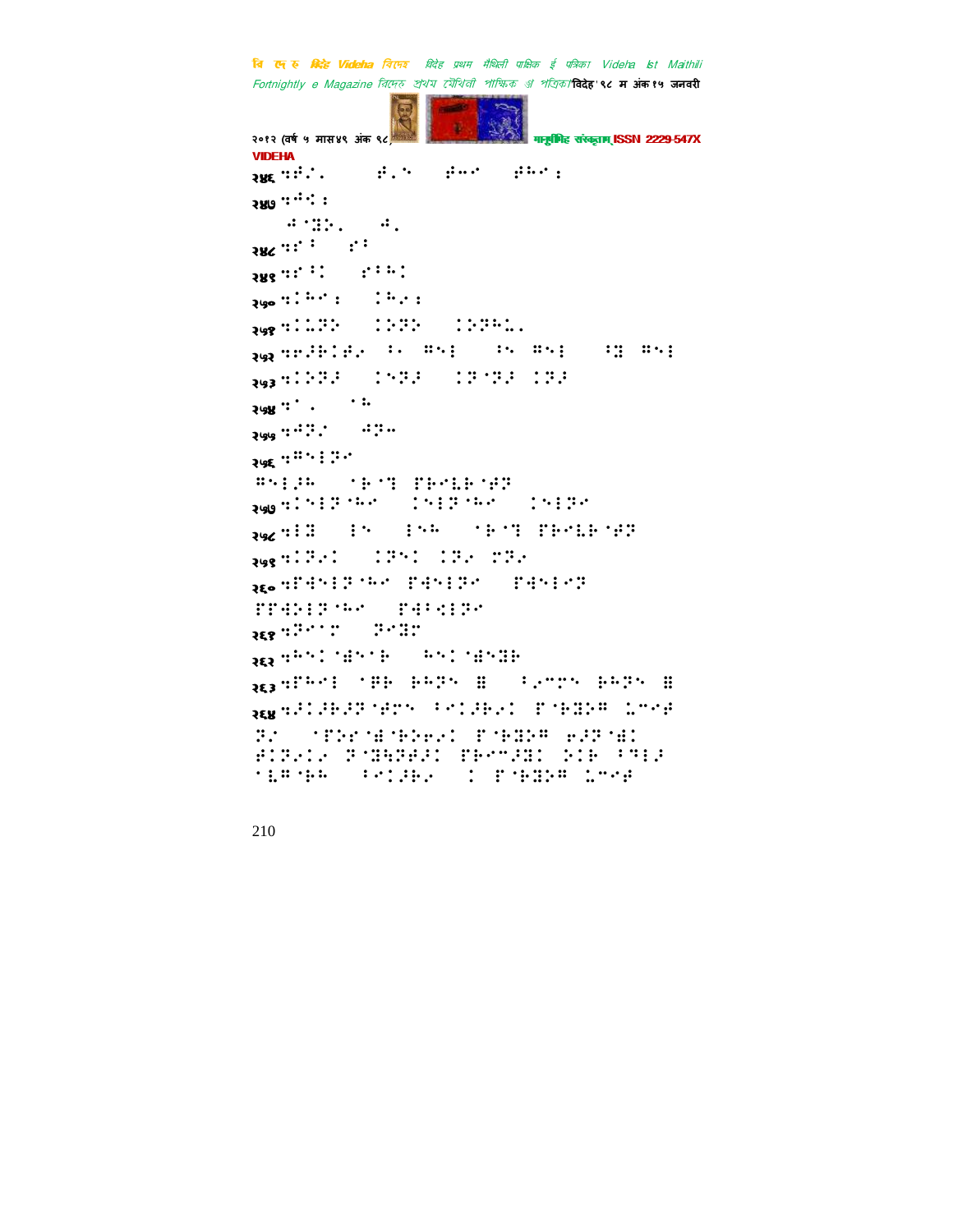२०१२ (वर्ष ५ मास४९ अंक ९८) मानुषिक संस्कृतम् ISSN 2229-547X VIDEHA २६५ º: 10 º: 10 º: 10 º: 10 º: 10 º: 10 º: 10 º: 10 º: 10 º: 10 º: 10 º: 10<br>PESCONDI  $\dddot{\cdot}$ २६६⣒⣁4⢽⢳.!⣁⢽⢳! २६७ : में से से से का का जाता है। २६८ प्रसिटिक के साथ प्राप्त २६९ <sup>०० व</sup>े परं २७०⣒⢼⢾0!⢾0!⢼⢵⢾! २७१ ⣒⣈⢼⢾0!⣈⢾0!⣈4⢾!! २७२ मध्यप्रदेश वर्तनाथ अधिकारी अधिकारी के साथ प्रदेश करते हैं। २७३⣒⣉⣅⢷⣅0!⣉⣅⢷⣅⢳! २७४ अप्रै**७४ अप्रैण्ड अप्रैण्ड अप्रैण्ड अप्रैण्ड** अप्रै २७५ था निर्माण करते हैं।<br>राजन २७६⣒⢺⢼⢳0!⢺⢼0!⢺0!⢺40! २७७ पर्यटन के सामने के सामने पर्यटन करता है। २७८⣒⢼50!5!  $208$   $\therefore$   $\therefore$   $\therefore$   $\therefore$  $26$   $:$   $:31$   $:51$   $:51$ २८१ प्राचीन जाता जाता हिन्दी होते. 5⢻5⢴⢳⣒\*! २८२⣒!⢽⣅50!⢽⣅⢼5! २८३ प्राचीन में सामान करते हैं। २८४⣒!⢾⢼⢳0!⢾40!⢾! २८५ : मेलेसे में मेला २८६ में में में अपने कारण करते हैं ।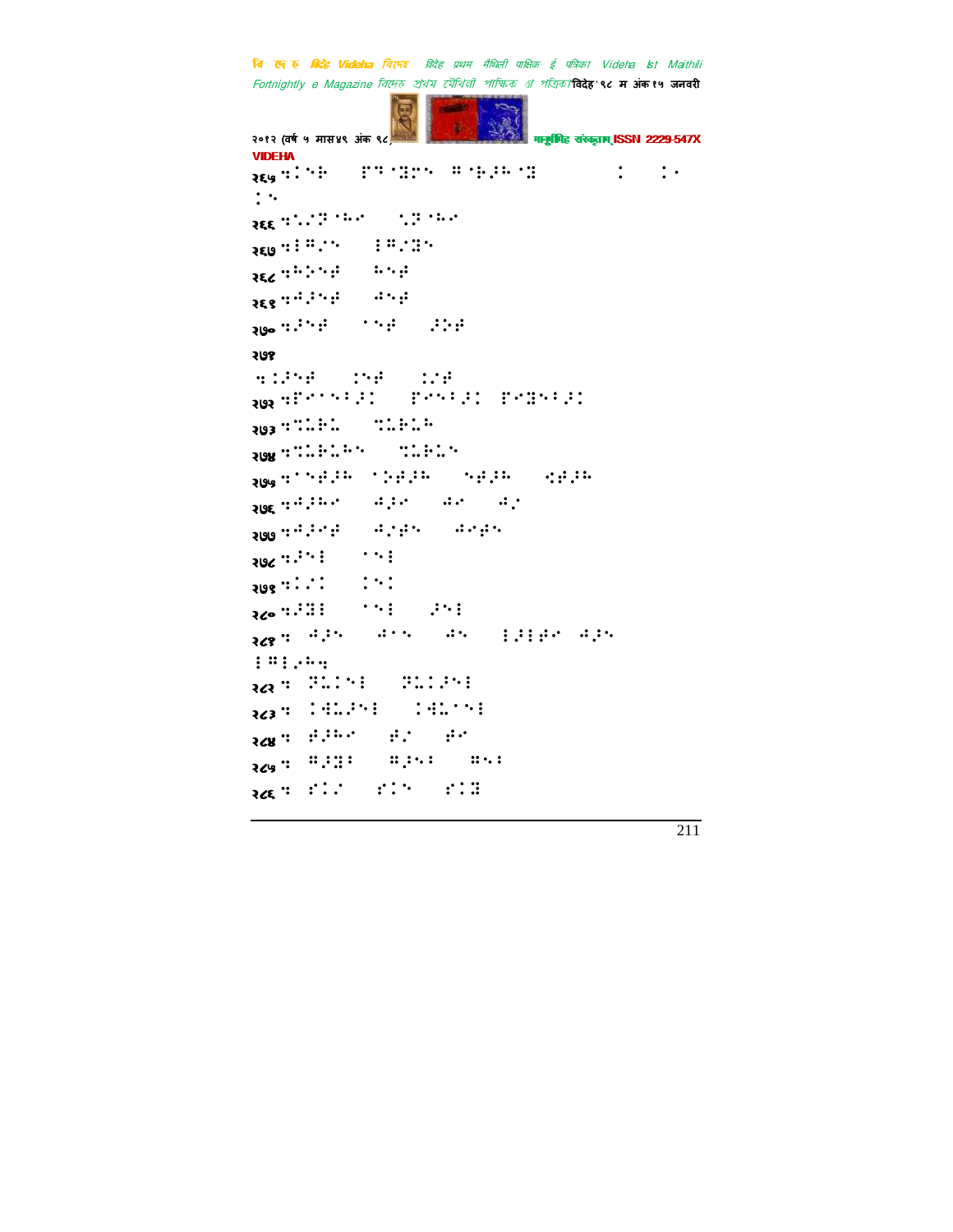

VIDEHA २८७⣒"⢷⢼0"⢷⢼0!"⢷⢼!)⢸⢼⢾!"⢷⢼!⢻5\*! २८८⣒⢳4⢾!⢷⢳⢴0⢹⣈4⢾!⢷⢳⢴0!⢳4⢾!⣁5⣊⣐0!  $142$   $143$   $144$   $145$   $147$ )<br>2 Je film (film) (film) (film) (film) (film) ..<br>Plaze atze atze ⣅⢹⢼!A⣅⣔4⢾.A⣅⣔4⢾\*0!"4⢾0!"4⣒! 1B/4 (B)4 M/ (B)4 N/4 Affirm a functional property of the property of  $\mathcal{F}_\mathcal{F}$ Anque Alente Alan de Alan anti-2⢽.2⢽!⢺⢻⢳2⢷!2⢷⣝⢵⢻!"⢴[⢴⢽!⣁⣒! AGAZA ALAN A SALAHAN ARAH SALAH  $\ddots$  : २८९⣒!⢹⣅⢼⢷0!⢹⣇⢼⢷! २९० <sup>: 15</sup># <sup>15</sup> : 15 : 15 : 16 : 16 : 17 : 18 २*९*१ : .<br><sub>sec</sub>u#l dPf २९२ ::ंं  $\mathbf{33.4}_{\text{H}}$  $\text{ATT} \times \text{BT}$ २९४ <sup>मध्य</sup>ा संस्था हो। "E संस्था हो अर्थ करने के संस्था हो।"<br>जनसङ्ख्या संस्कृतिक संस्कृतिक संस्कृतिक संस्कृतिक संस्कृतिक संस्कृतिक संस्कृतिक संस्कृतिक संस्कृतिक संस्कृतिक स<br>प्राचीन के संस्कृतिक संस्कृतिक संस्कृतिक संस्कृत २९५⣒⢾⢾⣇-)⢾⢴⢽!⢿⢷!5!A⢹5⢼! 2⣅⢽⢷⣅⢾!!⢼!⣞⢼!⢹⢵"⢷!⣅2⣝⢵⢻\*! ⢼⢹!A⢹5⢼!⢾⣇!⢼⢹⣒!⢳⢾⢾⣇0!⢳⢾⣇0!  $\overline{1}$   $\overline{1}$   $\overline{1}$   $\overline{2}$   $\overline{3}$   $\overline{1}$   $\overline{3}$   $\overline{4}$   $\overline{1}$   $\overline{2}$   $\overline{3}$   $\overline{4}$   $\overline{1}$   $\overline{2}$   $\overline{4}$   $\overline{2}$   $\overline{2}$   $\overline{4}$   $\overline{2}$   $\overline{2}$   $\overline{2}$   $\overline{2}$   $\overline{2}$   $\overline{2}$   $\overline{2$  $\overline{12}\overline{3}\overline{4}\overline{1}$  . The state of the state of the state of the state of the state of the state of the state of the state of the state of the state of the state of the state of the state of the state of the state of LITELTE<br>New Strip of Strip  $2$ ९६ $\mu$ <sup>:</sup>  $\mu$ :  $\mu$ २९७⣒A⢼5⢼0⣇⢼5⢼!A5⢼0!⣇5⢼!)⢷⢳4A5⢼\*! २९८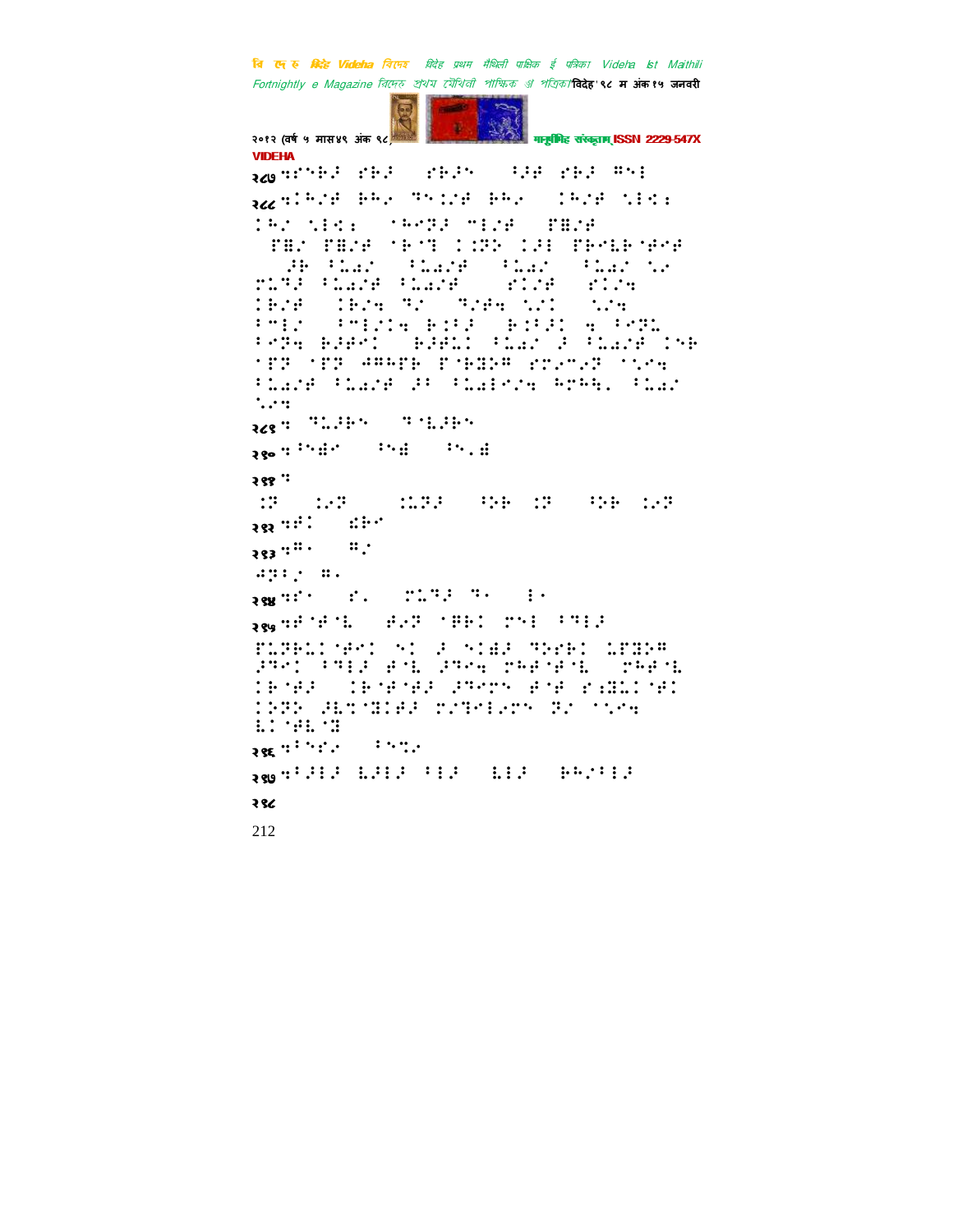```
२०१२ (वर्ष ५ मास४९ अंक ९८) मानुषिक संस्कृतम् ISSN 2229-547X
VIDEHA 
⣒⣇⢼5⢴0!)A⢹54⣇⢼5⢴*!!
२९९⣒⣇⢼⢷⢾⢾⢼0!⣇⢼⢷⢾⢼!
३००⣒!⢽⢾⢷⢷⢼⣏⣞⢷⣝0!
⢽⢾⢷⢷⢼⣏⣞⢷⢴⣝!
308 : 55.75 55.54३०२⣒5⣁⣅⢷⢼-!⢽⣁⣅⢷⢼!
302 : 1.34; : 1.34;
⢸⣞4⢾0!⢸⣞4*!!
303 : 1 : 1 : 1 : 1308 \cdots \cdots \cdots304 :: :: :: :: :: :: ::306 \ddotsاللوات الموجود التي الموجود المورد الموضح الموجود الموضح الموجود الموجود الموجود الموجود الموجود الم<br>الموجود الموجود الموجود الموجود الموجود الموجود الموجود الموجود الموجود الموجود الموجود الموجود الموجود الموجو
३०८⣒!b!⢷!⣇⣝⣇⢳⢼⢷!⣉A⢹!⢽⢾!
T.H + 100 T.H - 112 H + 12 H + 2 H308 \frac{4!}{10} \frac{4!}{10} \frac{4!}{10} \frac{4!}{10}३१०⣒!
FFS <math>\begin{bmatrix} 1 & 1 \\ 1 & 1 \end{bmatrix} \begin{bmatrix} 1 & 1 \\ 1 & 1 \end{bmatrix}३११⣒⢾⢼⢻⢾0!⢾⢼⢾!
382 \div \div \div \div \div \div \div\frac{383}{253} \frac{914 \cdot 10}{10} \frac{10}{10} \approx 10 \cdot 10^{-10} \approx 10 \cdot 10^{-10} \approx 10^{-10} \approx 10^{-10} \approx 10^{-10} \approx 10^{-10} \approx 10^{-10} \approx 10^{-10} \approx 10^{-10} \approx 10^{-10} \approx 10^{-10} \approx 10^{-10} \approx 10^{-10} \approx 10^{-10} \approx 10^{-10} \approx 10^{-10} \approx 10^{-10} \approx 10^{-10} \approx 10^{-10} \approx 1३१४ घटना अधिकारित हो।<br>३१४ प्रमोतित स्थानित<br>अधिकारितीय स्
                        \ddotsc385<sup>4:\cdot</sup>\cdot\cdot.
                                       the particle of the particle of the particle of the particle of the particle of the particle of the particle o
```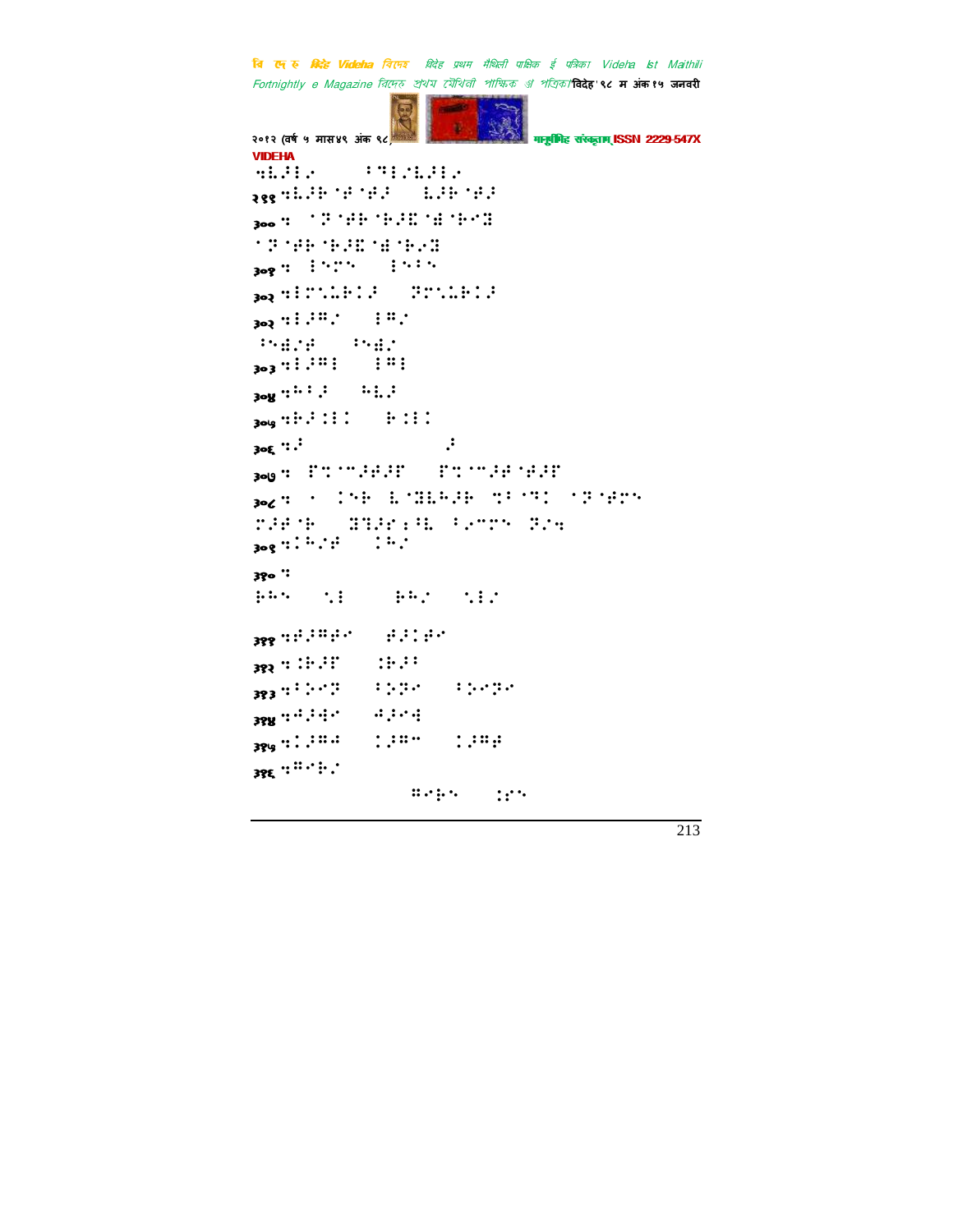**County** २०१२ (वष ५ मास४९ अंक ९८) मानुषीिमह संकृताम्ISSN 2229-547X

VIDEHA ३१७⣒⢷⢼⣏⣞⢷⣝0!⢷⢼⣏⣞⢷⢴⣝!

 $888 : :$ 

- $\mathbf{S}$
- $\frac{1}{2}$ 
	-
- Gfc 3123. September 2123.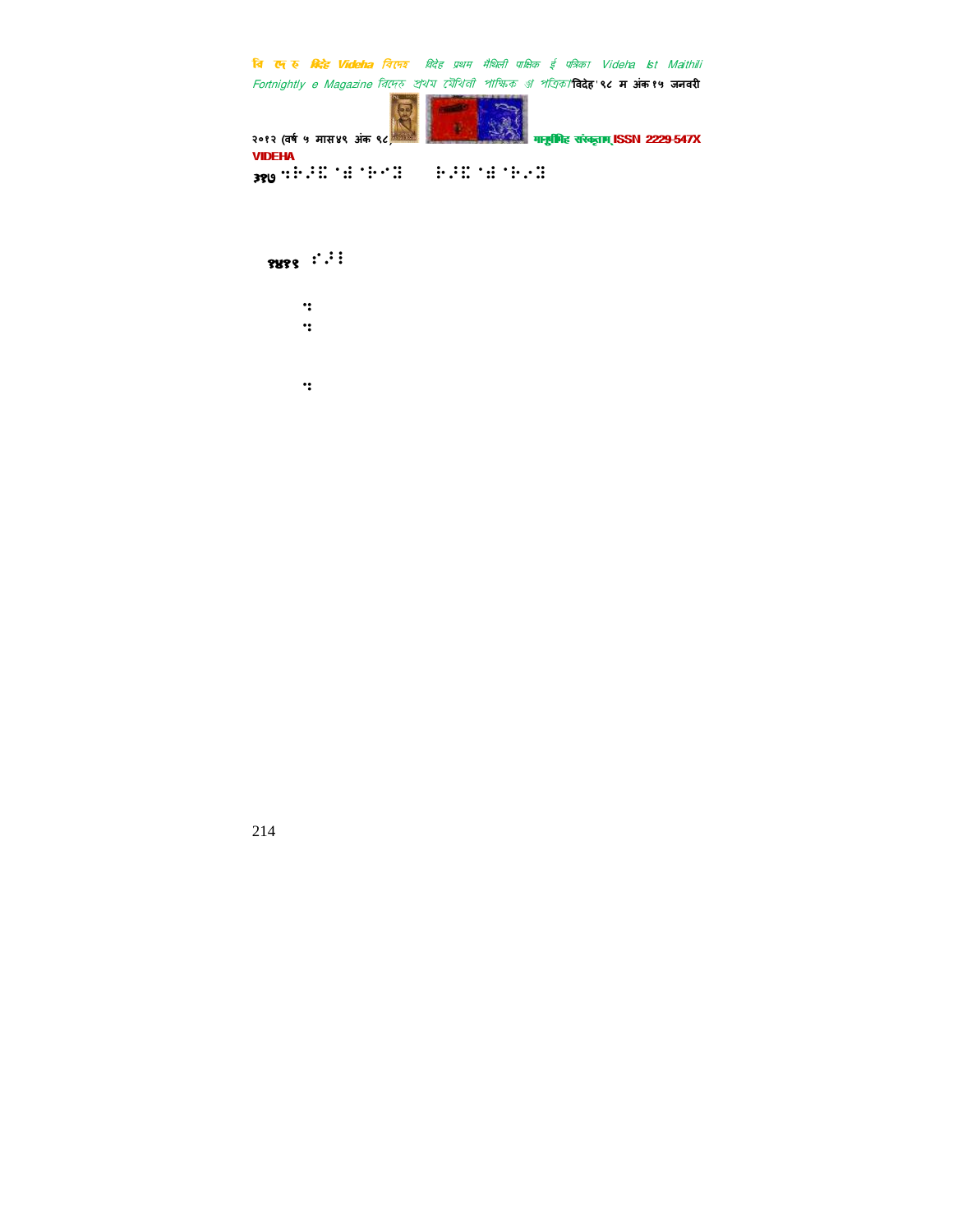

VIDEHA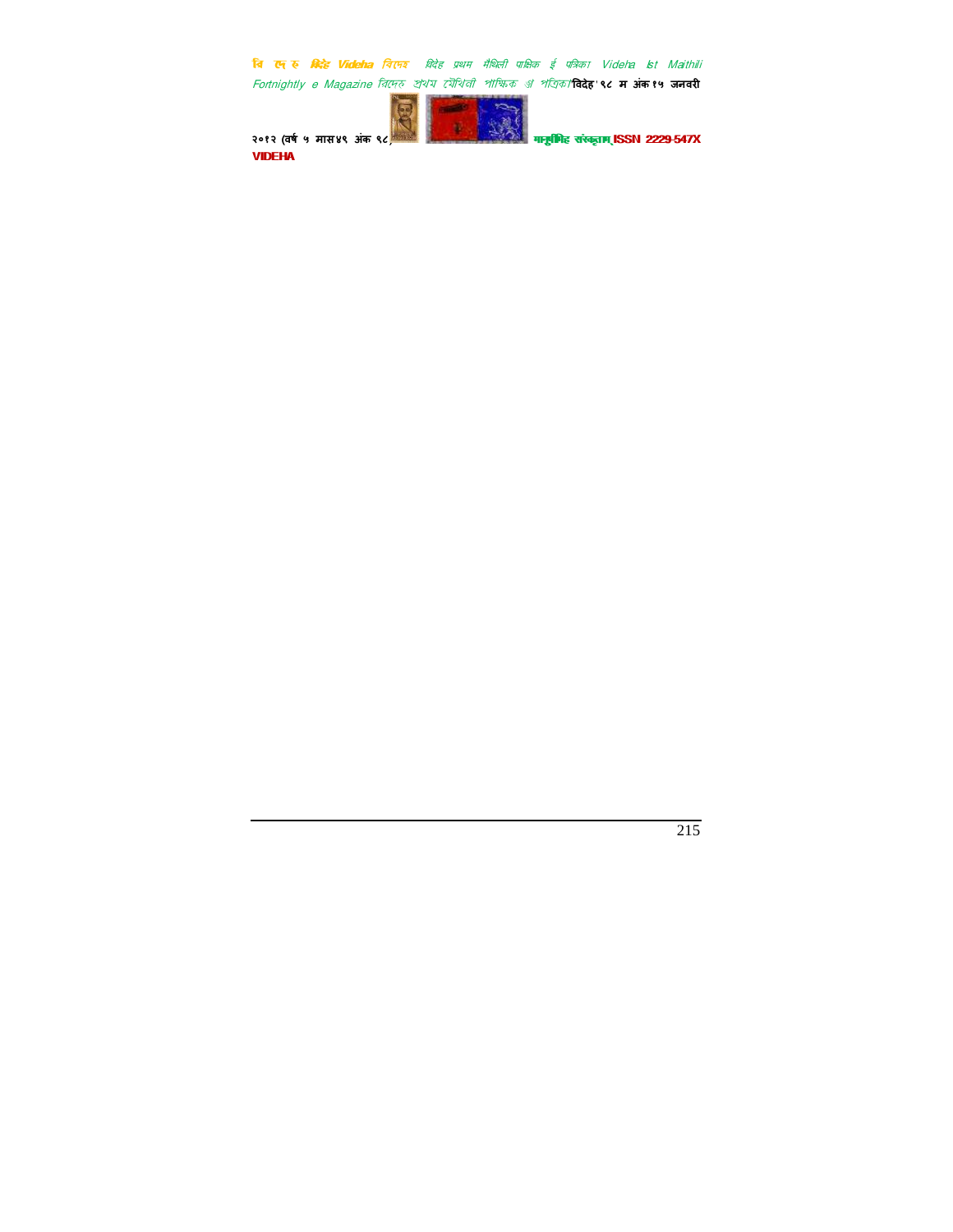

VIDEHA

२०१२ (वर्ष ५ मास४९ अंक ९८) मानुसार में अपने मानुसीरे संकलनाम् ISSN 2229-547X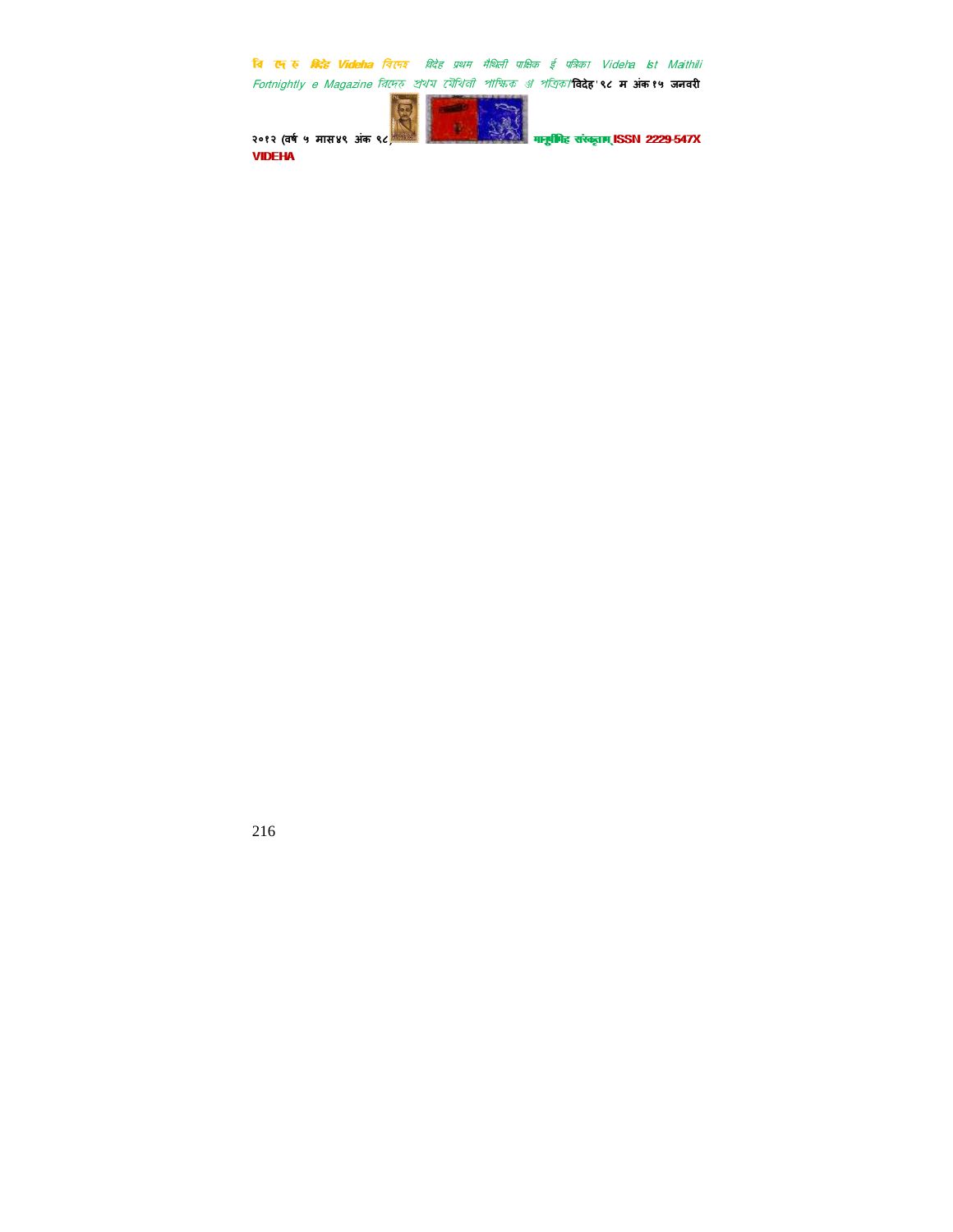ESTAR & PROBATION PRAIS WATCH ESTAR 2 PEGPIEL GO PL PRESS TE generate from Calping  $\mathfrak{z}^{\alpha\beta\gamma\gamma\gamma\gamma\gamma\gamma\gamma\gamma}$  and the set of  $\mathfrak{z}\gamma\gamma\gamma\gamma\gamma\gamma\gamma$ 

galense is proporter rank player of Presidentes a compagno empro

मानूबंगिह संस्कृतम् ISSN 2229-547X २०१२ (वर्ष ५ मास४९ अंक ९८ **VIDEHA** 



चि एक स्टिट Videha निएम्ब विदेह प्रथम मैथिली पाक्षिक ई पत्रिका Videha Ist Maithili Fortnightly e Magazine রিদেত প্রথম মৌথিনী পাক্ষিক প্র পত্রিকা**'বিदेह'९८ म अंक१५ जनवरी**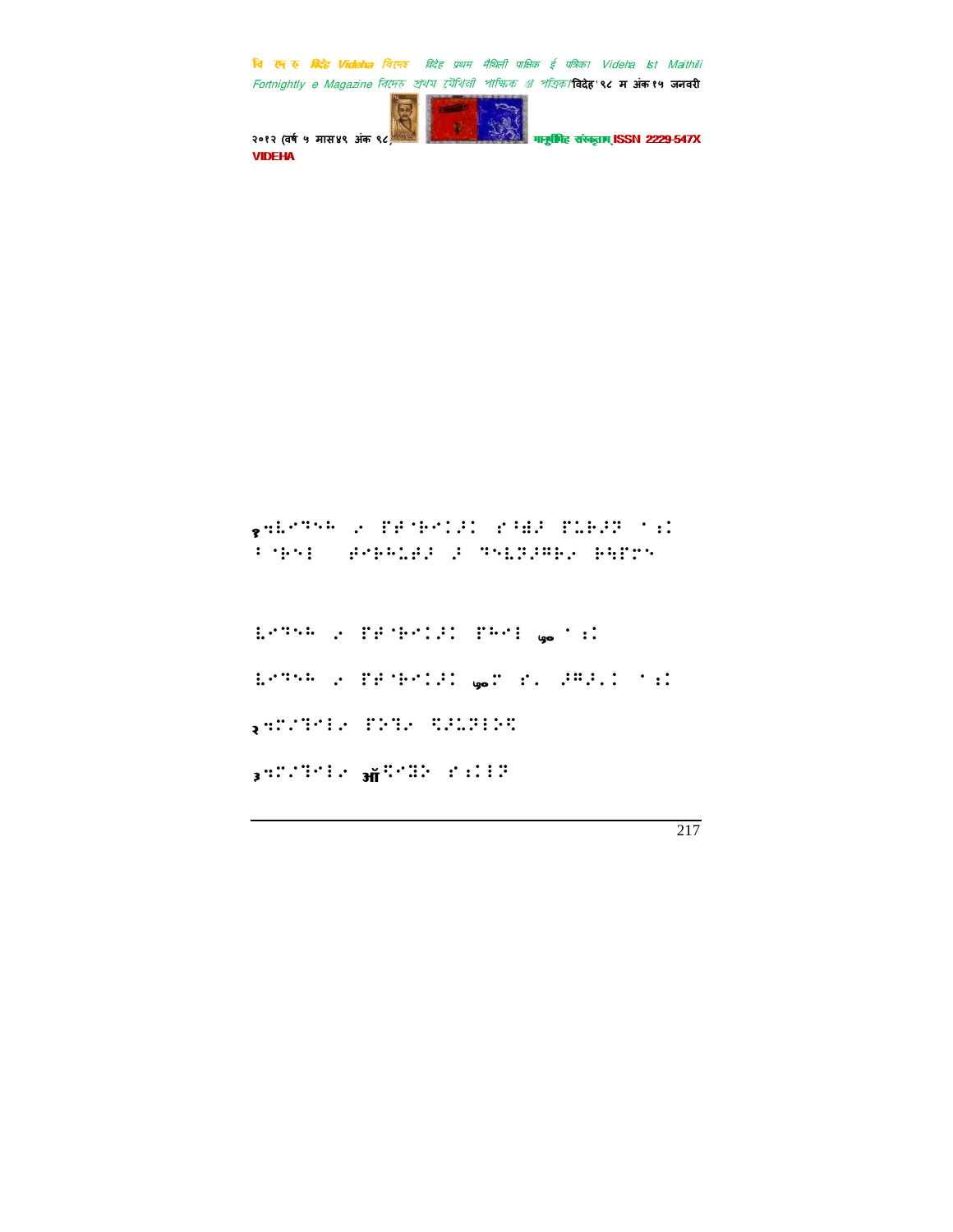```
Fortnightly e Magazine রিদেহ প্রথম মৌথিনী পাক্ষিক প্র পত্রিকা'বিदेह'९८ म अंक१५ जनवरी
                                                                    AND STREET SERVICES AND STREET SERVICES AND STREET SERVICES
                                                           \mathbf{z} .
२०१२ (वर्ष ५ मास४९ अंक ९८,
VIDEHA
generals berard rillr
GAPYRED MYBOBID (DELPY) MYBOBID
 \mathbb{R}^{n\times n} with the \mathbb{R}^{n\times n}ESTAR I ARS PROPRES PAINE PARK
 51.154 - 4344galensk privile (19184)
                                                                             \dddot{\mathbf{r}}\dddot{\bullet}WELCHAM CONFIDENTIAL AREA SECTIONARY
\mathcal{E}_{\text{dR}}(\mathcal{L}_{\text{dR}}(\mathcal{L}_{\text{dR}}(\mathcal{L}_{\text{dR}}(\mathcal{L}_{\text{dR}}(\mathcal{L}_{\text{dR}}(\mathcal{L}_{\text{dR}}(\mathcal{L}_{\text{dR}}(\mathcal{L}_{\text{dR}}(\mathcal{L}_{\text{dR}}(\mathcal{L}_{\text{dR}}(\mathcal{L}_{\text{dR}}(\mathcal{L}_{\text{dR}}(\mathcal{L}_{\text{dR}}(\mathcal{L}_{\text{dR}}(\mathcal{L}_{\text{dR}}(\mathcal{L}_{\text{dR}}(\mathcal{L}_{\text{dR}}(\mathcal{\begin{array}{c} \bullet \text{ } \uparrow \text{ } \uparrow \text{ } \uparrow \text{ } \uparrow \text{ } \uparrow \text{ } \uparrow \text{ } \uparrow \text{ } \uparrow \end{array}galerys: PHP & PAP ((PHPP) PP)
                                                                                                  \ddot{\cdot}sould the control of
                                                                           \ddot{\cdot}\cdot:88 : 1.4 1.4 1.4 1.4 1.4 1.4 1.4 1.4 1.4 1.4 1.4 1.4 1.4 1.4 1.4 1.4 1.4 1.4 1.4 1.4 1.4 1.4 1.4 1.4 1.4 1.4 1.4 1.4 1.4 1.4 1.4 1.4 1.4 1.4 1.4 1.4
```
बि एक स्टेड Videha विएक विदेह प्रथम मैथिली पाक्षिक ई पत्रिका Videha Ist Maithili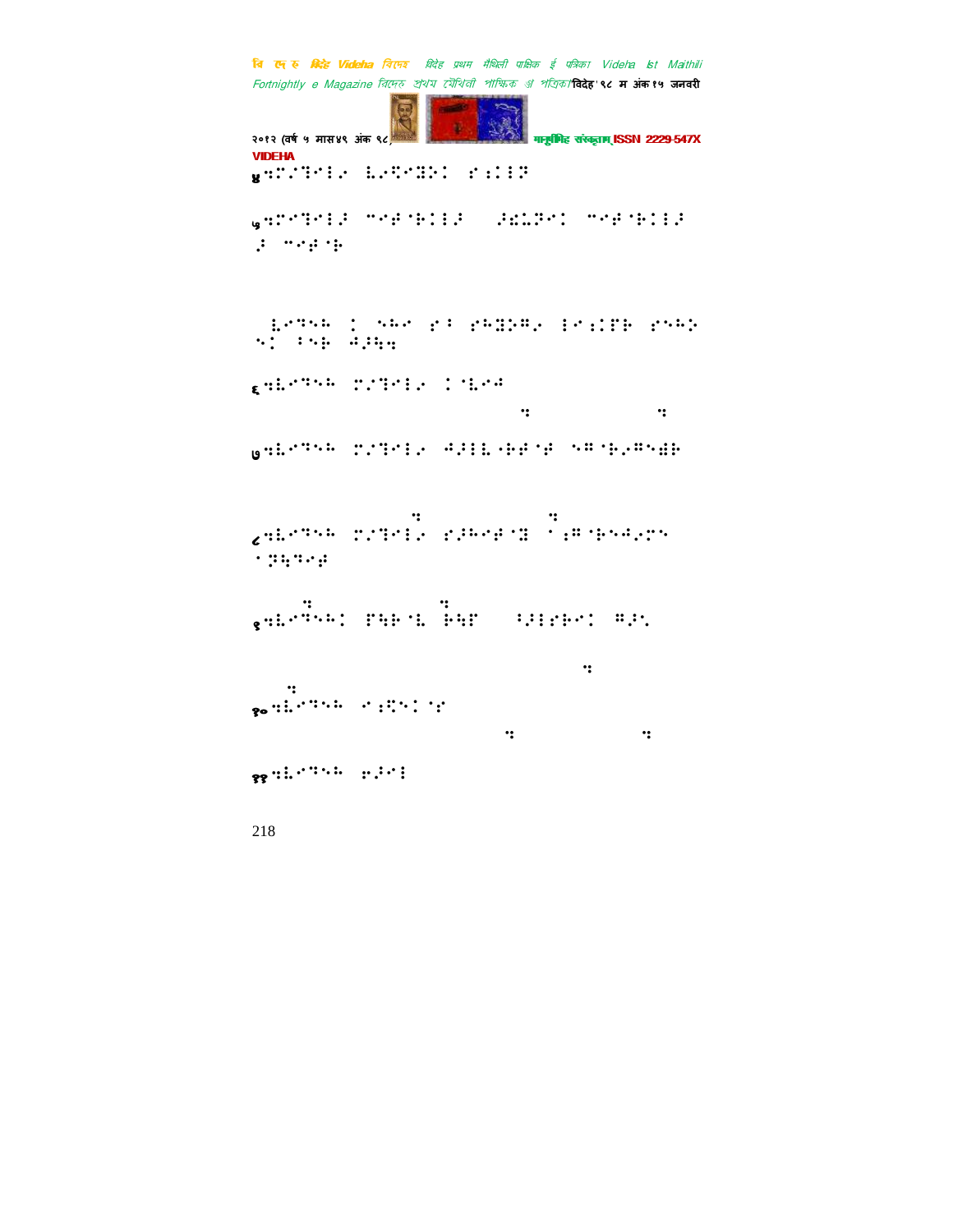चि एत् रू मिन्हे Videha निएन्थ विदेह प्रथम मैथिली पाक्षिक ई पत्रिका Videha Ist Maithili Fortnightly e Magazine বিদেত প্ৰথম মৌথিনী পাক্ষিক প্ৰ পত্ৰিকা**'বিदेह'९८ म अंक१५ जनवरी** २०१२ (वर्ष ५ मास४९ अंक ९८) मानुषिक संस्कृतम् ISSN 2229-547X VIDEHA 219 ius;00wjefib234,000wjefib234 १२⣒!⣇⢹⢳;!"⢹⢳!;!2⢳5!⢾⢷⢳⣅⢾⢼! )⣙5⢼◌़⢿⢷\*!⢺⢼5⣇B⢷⢾⢾!)A5⣍⢻\*!! tbefore the control of the control of the control of the control of the control of the control of the control of the control of the control of the control of the control of the control of the control of the control of the <sub>१३</sub>० ६८<sup>०</sup>०६ र १७५३ - १८३०३८ र १७६५३१५ -2⢳5!A⢷!⣇⢹⢳!⢹⣇⢼⢷⢼! csbimmed and the control of the control of the control of the control of the control of the control of the control of the control of the control of the control of the control of the control of the control of the control of १४ <sup>w</sup>ite<br>JTU JEFIB II HEFT bsdie bedruik in der deutsche bedruik in der deutsche bedruik in der deutsche bedruik in der deutsche bedruik १५⣒!⣇⢹⢳!2⢷⣙!4⣙5⢴!2⢼⢿!⢴! 2⢾⢷⢼!4⣙5⢴!2⢵⣙⢴!⢼⢷⢼⣇! qpuijon and the control of the control of the control of the control of the control of the control of the control of the control of the control of the control of the control of the control of the control of the control of  $\epsilon$ ९ । अत्रिकाः संक्रिप्तः संस्कृते । 2⢾⢷⢼!ऑ⣋⣝⢵!⢼⢷⢼⣇! by the control of the control of the control of the control of the control of the control of the control of the १७⣒!⣇⢹⢳!2⢷⣙!4⣙5⢴!2⢼⢿!⢴! 2⢾⢷⢼!⣇⢴⣋⣝⢵!⢼⢷⢼⣇! where  $\mathbf{q}$  is the positive point of  $\mathbf{q}$ १८⣒!⣇⢹⢳!2⢷⣙!4⣙5⢴!2⢼⢿!⢴! 2⢾⢷⢼!⣙5⢼![⢾⢷5⢼-!⢼⣎⣅⢽! 5⢼!⢼![⢾⢷5⢼!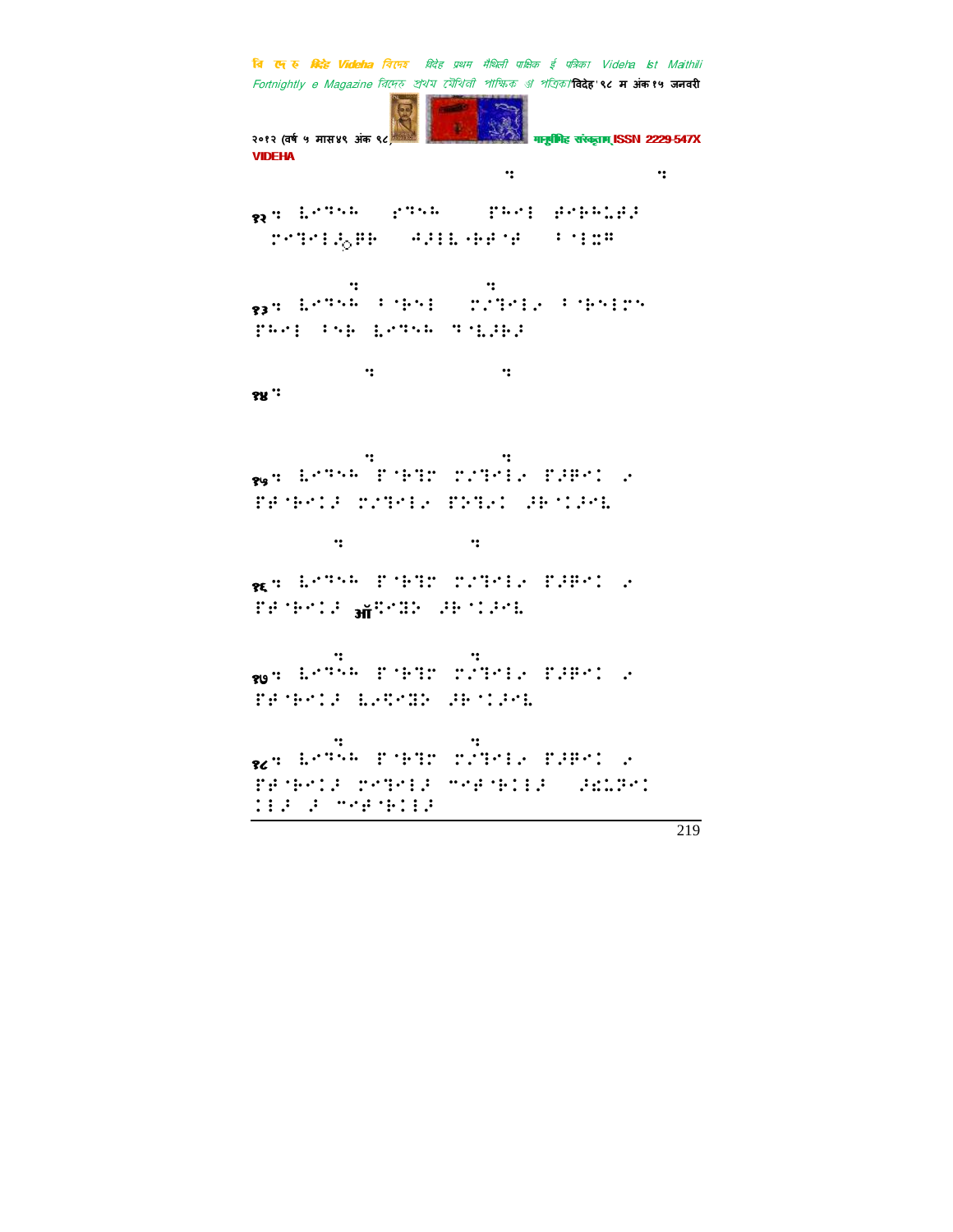२०१२ (वर्ष ५ मास४९ अंक ९८) मानुषि संस्कृति संस्कृताम् ISSN 2229-547X VIDEHA

quadre control of the control of the control of the control of the control of the control of the control of the control of the control of the control of the control of the control of the control of the control of the contr <sub>१९</sub>५ :1793 | 28 | 1999) | 1999 | 1999 | 1999 | 1999 5⢵2⢷⣝!⢺⢼5⣇B⢷⢾⢾\*! ius;00nbjuijmbvsnjuijmbvsnjuijmbvsniuijmbvsniuijmbvsniuijmbvsniuijmbvsniuijmbvsniuijmbvsniuijmbvsniuijmbvsniui https://www.facebook.com

<sub>२०</sub>०९'िसेसेल शासका ius in control de la control de la control de la control de la control de la control de la control de la control de la control de la control de la control de la control de la control de la control de la control de la contr  $\mathbf{q}$ <mark>२१</mark> भाषा प्राप्त हो। यो प्राप्त हो प्राप्त हो। यो प्राप्त हो प्राप्त हो। यो प्राप्त हो प्राप्त हो। यो प्राप्त हो

WHE FIRST STREET

 $55.5$ 

⢳!"⣓⢳2⢷!⢺⢼⣓!!

 $22$   $\frac{2}{3}$ 

vto vto vto vto vto vto vto vto

<sub>२३ प</sub>समध्य राष्ट्रीय संस्था संस्था प्राप्त करते.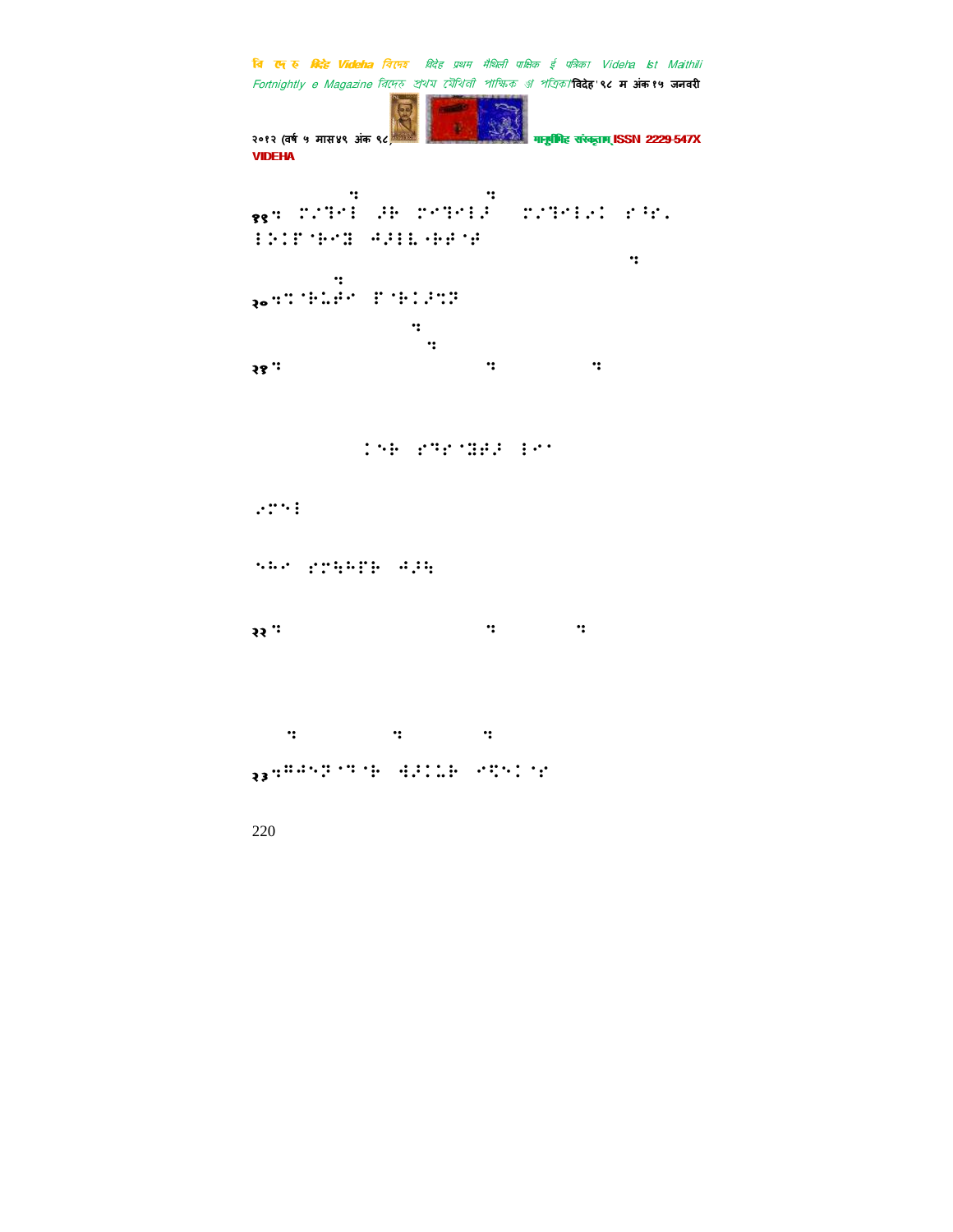```
चि एत् रू मिन्हे Videha निएन्थ विदेह प्रथम मैथिली पाक्षिक ई पत्रिका Videha Ist Maithili
Fortnightly e Magazine বিদেত প্ৰথম মৌথিনী পাক্ষিক প্ৰ পত্ৰিকা'বিदेह'९८ म अंक१५ जनवरी
२०१२ (वर्ष ५ मास४९ अंक ९८) मानुष्य करणे मानुषीिह संस्कृताम् ISSN 2229-547X
VIDEHA 
ius;00hbkfoesbuibloesbuibloesbuibloesbuibloesbuibloesbuibloesbuibloesbuibloesbuibloesbuibloesbuibloesbuibloesb
https://www.file.com
    <sub>२४</sub>: २०३३ साल
libco de la contrada de la contrada de la contrada de la contrada de la contrada de la contrada de la contrada
<sub>२५</sub>qirsh shekar 2230° ili (194
⢼⢹!2⢳5!2⢵⣋⢼"⣞!"⢼⣞!
ius (1983) in the control of the control of the control of the control of the control of the control of the co
         \ddot{\phantom{1}}२६"२७:\mathbf{g} is a set of \mathbf{g} is a set of \mathbf{g}२८⣒!⣇⢹⢳!4⣙5⢴!⢽⢼⣞⣝!⣅⢾"⣇!
esbnb, phtps://www.comphanet.com
२९ ::::::::::::::
ius (10ftbnbbe) in the company of the company of the company of the company of the company of the company of the company of the company of the company of the company of the company of the company of the company of the comp
<sub>३०</sub>० : 239:5 : 69:5 : 7
ius;00nbjuijmjegimntoja (1900-1900)
udproduce the control of the control of the control of the control of the control of the control of the control of the control of the control of the control of the control of the control of the control of the control of th
<sub>३१</sub> ५ ° २००२ का २००५ दिए
⣒cmphtqpu⣒dpn0!!
३२° III | 1991 - 1991 - 1992 - 1993 - 1994 - 1995 - 1996 - 1997 - 1998 - 1998 - 1998 - 1998 - 1998 - 1999 - 19
ibility of the company of the company of the company of the company of the company of the company of the company of the company of the company of the company of the company of the company of the company of the company of t
<sub>33</sub>q: 22001 2010121
nbjurga julijanske političare postavlja se objavlja se objavlja se objavlja se objavlja se objavlja se objavlj
```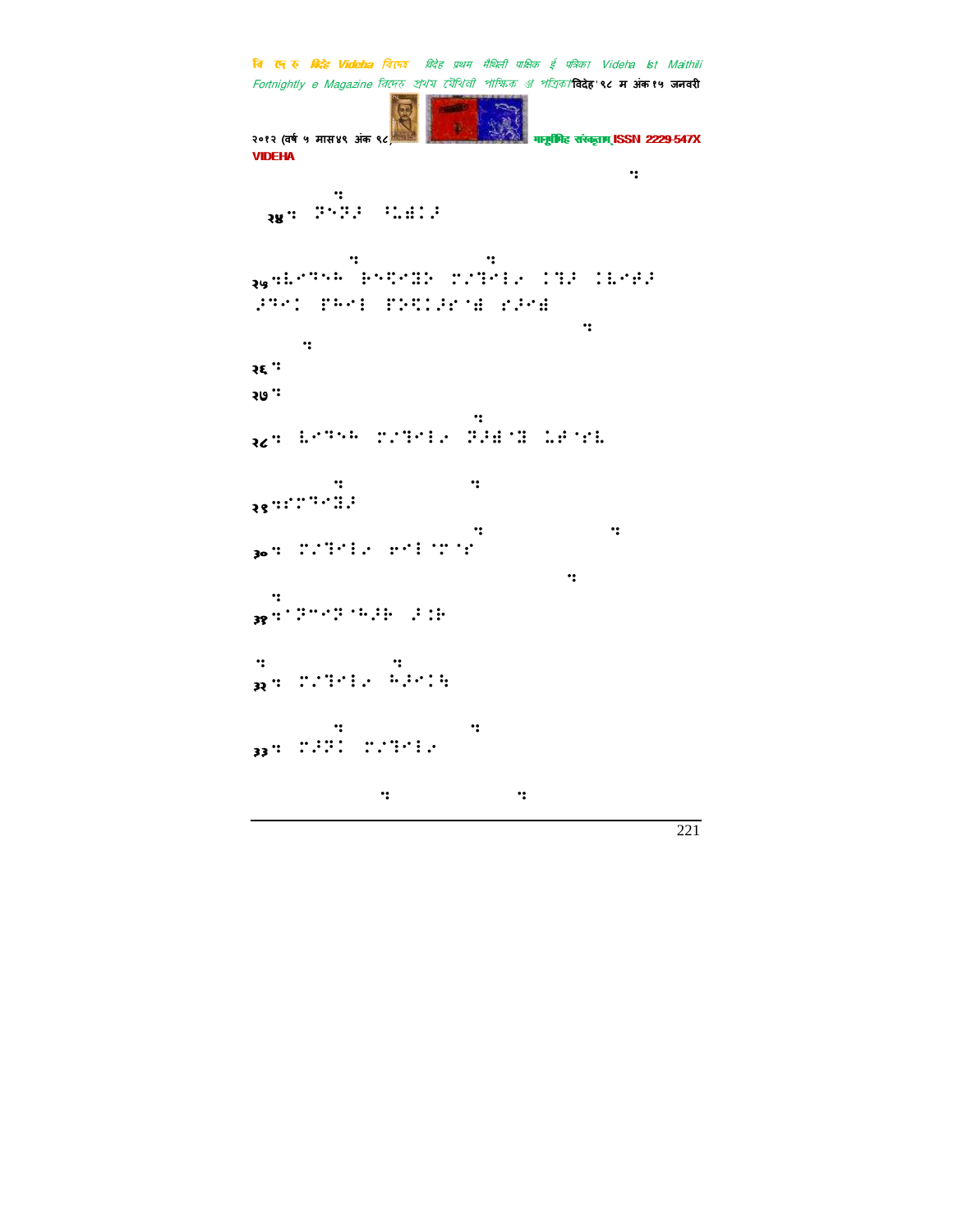

२०१२ (वर्ष ५ मास४९ अंक ९८) मानुषिक संस्कृतम् ISSN 2229-547X VIDEHA

## !⢳⢾⢾⣇2⣓⢷⣜!"⣓[⢽⢼;)१) (⣇⢹⢳(!

⢹⣇⢼⢷⢼!⣎⢼⢷⢼⣇⢼⢳!⢷⣓2!⢴.2⢷⢼⣉⢾! 5!⢻5!⢻⢺⢽⢹⢷!⣚⢼⣅⢷!!⢽A⢽⣎. 2⢷A⢽⣎."⢴⢿⢼-!⣅2⢽⣝⢼"! ) (PHISP) (2001) 2012 2020 )"⢳"⢷⢼A⢹⢴![⣊2⣋2⢷\*-!⣙⢼.⢻52! )⢻52.⢻⣅[⣁\*-!⢽⢼⣞)"⣐⢷⣏⣜\*-!  $\mathcal{P}$  , and  $\mathcal{P}$  is the constant of the constant of the constant of the constant of the constant of the constant of  $\mathbb{R}^3$  . A set  $\mathbb{R}^3$  is the second form  $\mathbb{R}^3$  is the second form "⣐2⣓⢷⣜!⢴.2⢷⢼⣉⢽!A⢼⢹!2⢷⣐⣞! ⢶⣍⢷⣒!⣅⢷⣅⢿⢾⢷–⢽⢾⢷⢽!

# $\mathbb{H}^{\mathbb{P}}$  :  $\mathbb{F}^{\mathbb{P}}$  ,  $\mathbb{F}^{\mathbb{P}}$  ,  $\mathbb{F}^{\mathbb{P}}$

Op⣒:89.92.:1883:.8.7!⣇⣇⢷⣜!⢳! P.B.MER BRAINT P.P. P.P. PORT ius in control de la control de la control de la control de la control de la control de la control de la control de la control de la control de la control de la control de la control de la control de la control de la contr

## $\ddot{\phantom{2}}$

 $\mathbb{Z}^n$ e në ndhetë viti anartit i  $\mathcal{S}_k$ anartit i derrest 4, 100 Anii 100 Anii 100 Anii 100 Anii 110 Anii 120 Anii 130<br>Ani: Anii 110 Anii 110 Anii 110 Anii 110 Anii 110 Anii 110 Anii 110 Anii 110 Anii 110 Anii 110 Anii 110 Anii 1 ∑Vanbryker foar 't gegen SAL MERA ARAMA ARAD SEREAN REALE ⢼⣎⢼⢷⢾!.Cbtfe!po!nt.trm!tfswfs!

Fohmjti.Nbjuijmj!Ejdujpobsz⣒! ⣇⢹⢳!⢸⢼⣏⢼2⢼.!⢷[⢽⢼5⣈⢽!"⢾⣐⢸⣒! ⣅⢷⣅⢿⢾⢷!⢽⢾⢷⢽.!⢻⢺⢽⢹⢷! ⣚⢼⣅⢷!

222 ⢻⢺⢽⢹⢷!⣚⢼⣅⢷!⢽A⢽⣎.2⢷A⢽⣎. "⢴⢿⢼-!⣅2⢽⣝⢼"!)"⢳"⢷A⢼⣟⢽\*!-! 2⢹⣝."⣐⢻⢷⢳!)"⢳"⢷⢼A⢹⢴![⣊2⣋2⢷\*-!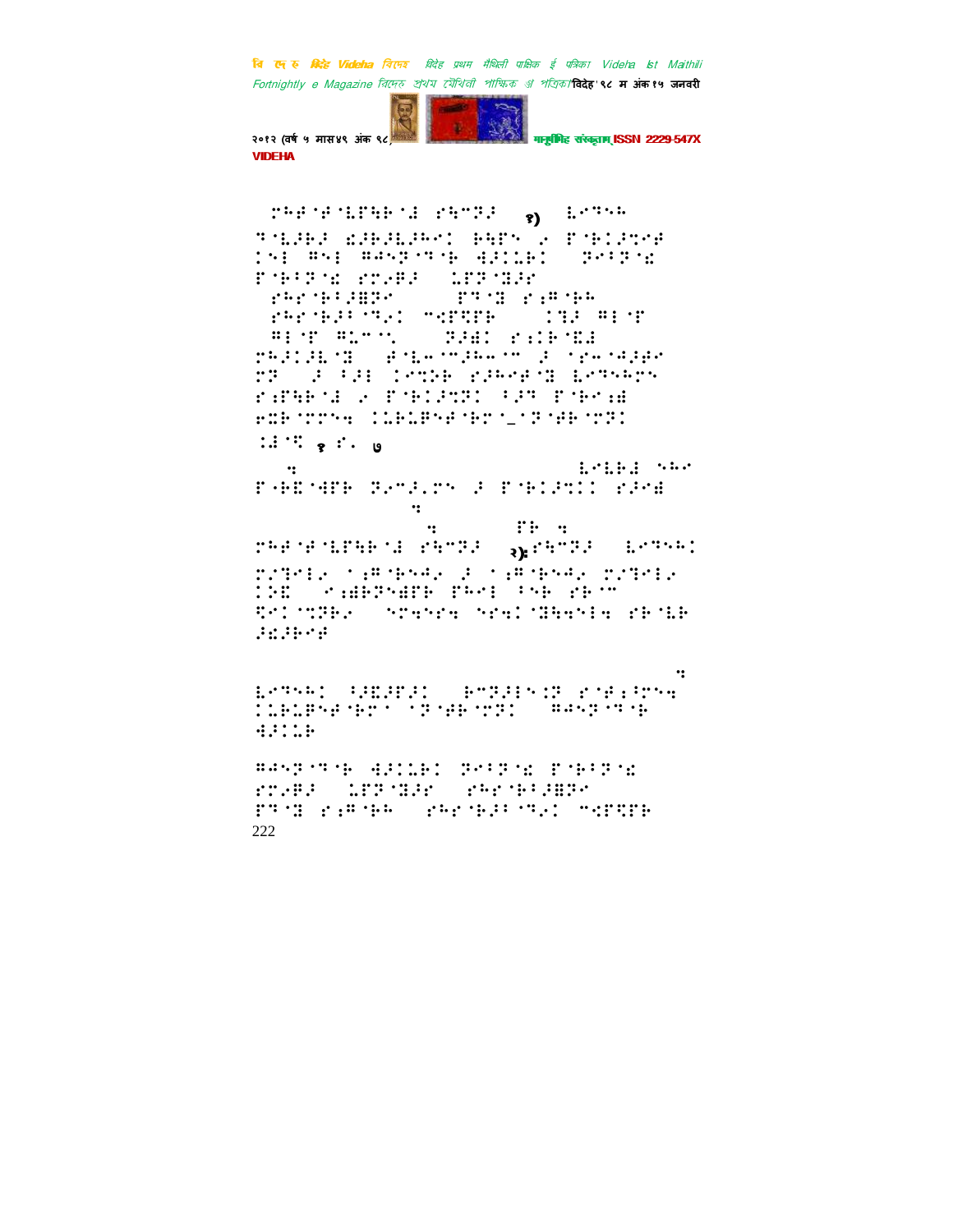摩 मानुभिह संस्कृतम् ISSN 2229-547X २०१२ (वर्ष ५ मास४९ अंक ९८, **VIDEHA THE WEST WEST WINDS** PRED PAIR ME - PRAIRLANT , galvanikuām jo krūšināju pro jo<br>Politiklis latbegga latente rimeni 2 PORTFOL FAR PORTH FOR TOTAL CLELENE NEW LIVENES WELL IN LEARLINE IN LIVE

 $\cdot$ :

ER FOREST CONFIDENTIALS

 $\mathcal{L}_{\mathcal{A}}$ 

 $\dddot{\cdot}$  $\dddot{\bullet}$ 

 $\dddot{\cdot}$  $\dddot{\cdot}$  $\dddot{\bullet}$ 

 $\overline{223}$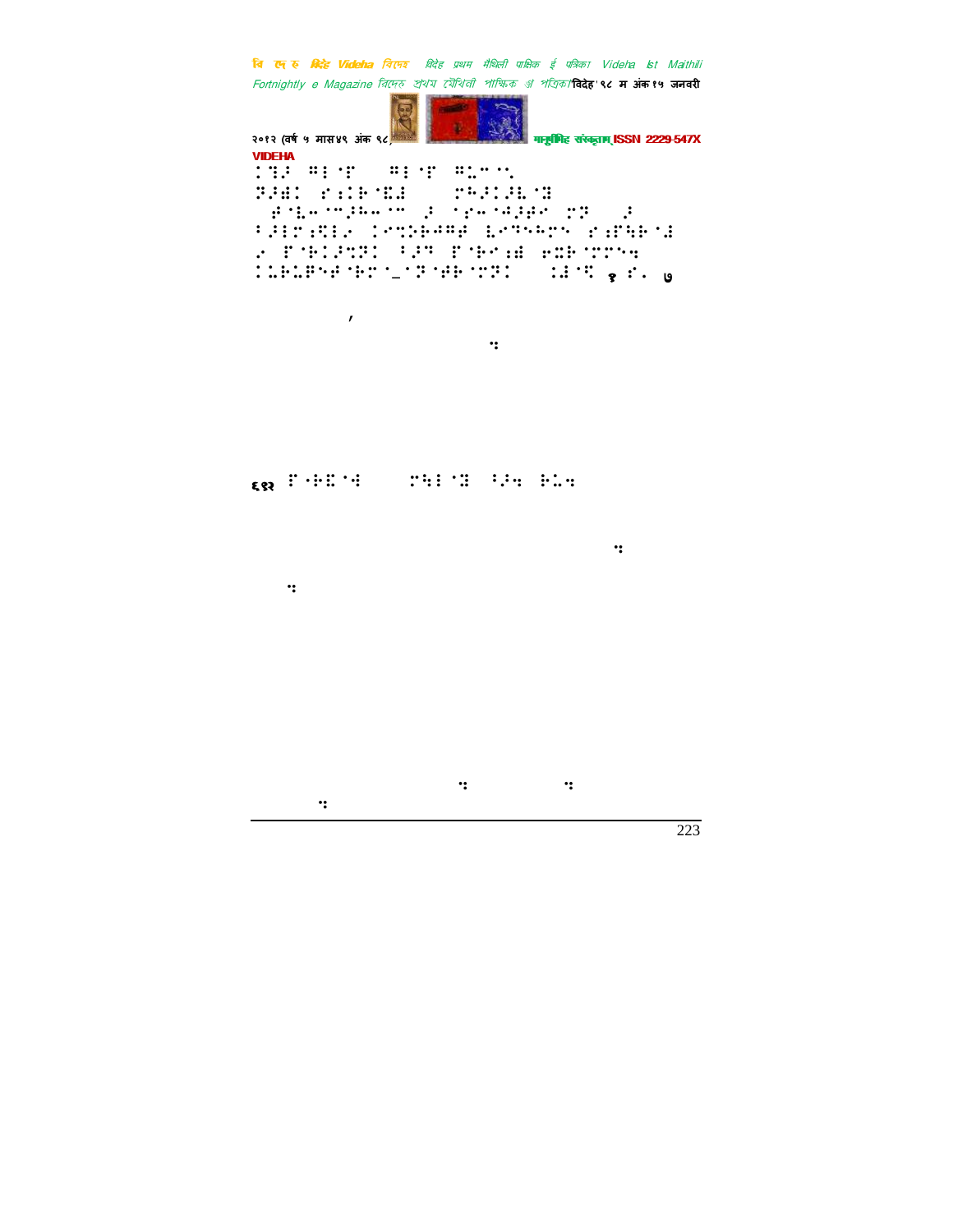

२०१२ (वर्ष ५ मास४९ अंक ९८) मानुसारी मानुसीरि संस्कृताम् ISSN 2229-547X VIDEHA

ius;00wjefib234,000wjefib234 xfctium (1980), iuu quadrum (1980), iuu qvcmjdbujpo dpn0. nbjm;tisvuj⣒qvcmjdbujpoAtisv

uj.dov. a na staro dpa je postavlja se obrazil na staro dpa je postavlja se obrazil na staro dpa je postavlja<br>Dogodka je postavlja se obrazil na staro dpa je postavlja se obrazil na staro dpa je postavlja se obrazil na s

 $\mathbb{R}^{2,3,4,5}$  ;  $\mathbb{R}^{3,4,5}$  ;  $\mathbb{R}^{3,3,3}$  &  $\mathbb{R}^{3,4,4,4,5}$ ⢹⣇⢽⢼⢻⢷⢴!#⣇⢹⢳#!-!2⢷⣐⣞!"⣐"⢷⣜!  $\overline{\phantom{a}}$ 

)iuuq;00xxx⣒wjefib⣒dp⣒jo0\*!! [⣅⢽5!⢷[⢽⢼!"5⢾⣒!

 $\frac{1}{2}$ ,  $\frac{1}{2}$ ,  $\frac{1}{2}$ ;  $\frac{1}{2}$ ;  $\frac{1}{2}$ ;  $\frac{1}{2}$ ;  $\frac{1}{2}$ ;  $\frac{1}{2}$ ;  $\frac{1}{2}$ ;  $\frac{1}{2}$ "2⢼⢹;!⢻⢺⢽⢹⢷!⣚⢼⣅⢷⣒!

ius in control de la control de la control de la control de la control de la control de la control de la control de la control de la control de la control de la control de la control de la control de la control de la contr

qvcmjdbujpo buje buje po predstavlja se po predstavlja se po po predstavlja se po po po po po po po po po po p tisvuje konstantine konstantine konstantine konstantine konstantine konstantine konstantine konstantine konstantine konstantine konstantine konstantine konstantine konstantine konstantine konstantine konstantine konstantin  $\mathbf{q}$ 

२ थे थे <sup>अभ्</sup>य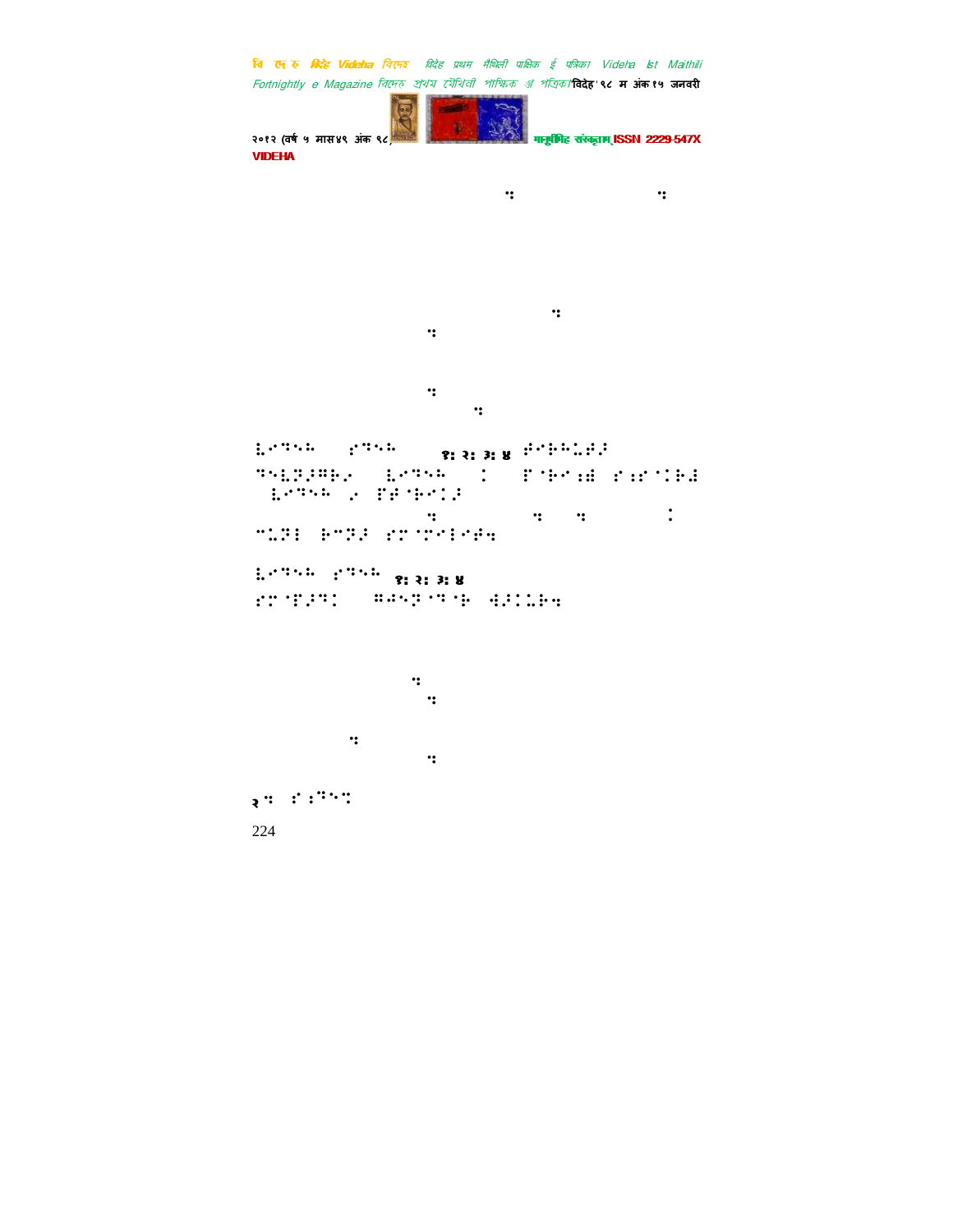

२०१२ (वर्ष ५ मास४९ अंक ९८) **VIDEHA** 

मानुमीह संस्कृतम् ISSN 2229-547X

ESTAR & PROPERTY ESTAR PTAR repetion a manimal a maspera APILEL PPP (1875) (PriPre PriPre **Profile Andrews (2002)** FROM PARTHAL PAPTERLOWS COMPETE **COMPANY SERVICES STRAIGE SECTIONS AND ACCOUNT**  $\mathbf{r}$  :  $\mathbf{r}$  and  $\mathbf{r}$ trenden 23 (3 FSE 23B) Crobb **SEPTE CONFIDENT THE TT**  $\ldots$ 

genore Ariston al Cistollo.

BEBASINE LEADY LYTTLADYT <u> 1999-1982 1999: 1990 ARIST</u>  $\mathbb{R}^n$  . The set of  $\mathbb{R}^n$ **CARA PREPRIEDS RD SIE WER**  $45.1933$ ram der de ribelle ribre tr offerir, slagb g boggeori gibogg<br>fobem igze ole ar, iell iell ppg Princeto Paggio di Paggar (2001). FUE LIST & PAPE

genome modular medicine de san e

PROBAGERBAD BEN, MER DA 45 MER MARKER PROFIL PORT OF THE EPSHEP A PRES STRAT FOR MOTORS **THE SECOND REPORT OF STATES OF** 9991 100

gende britanni an britann felh 3 EMPORTAGEMENT SPACEMENT TEMP

**B (1) : 2000 (2000)** (2000) ESTAR (A. MERE TARPA EMPLE TAIR

APPLE TOROTOPE LE PARTE PAI ( PIRE 1995 LPERNS (MAHE) S. 968 SPPE AR aanik zenkent:  $11.11$ **THE MARKET RE**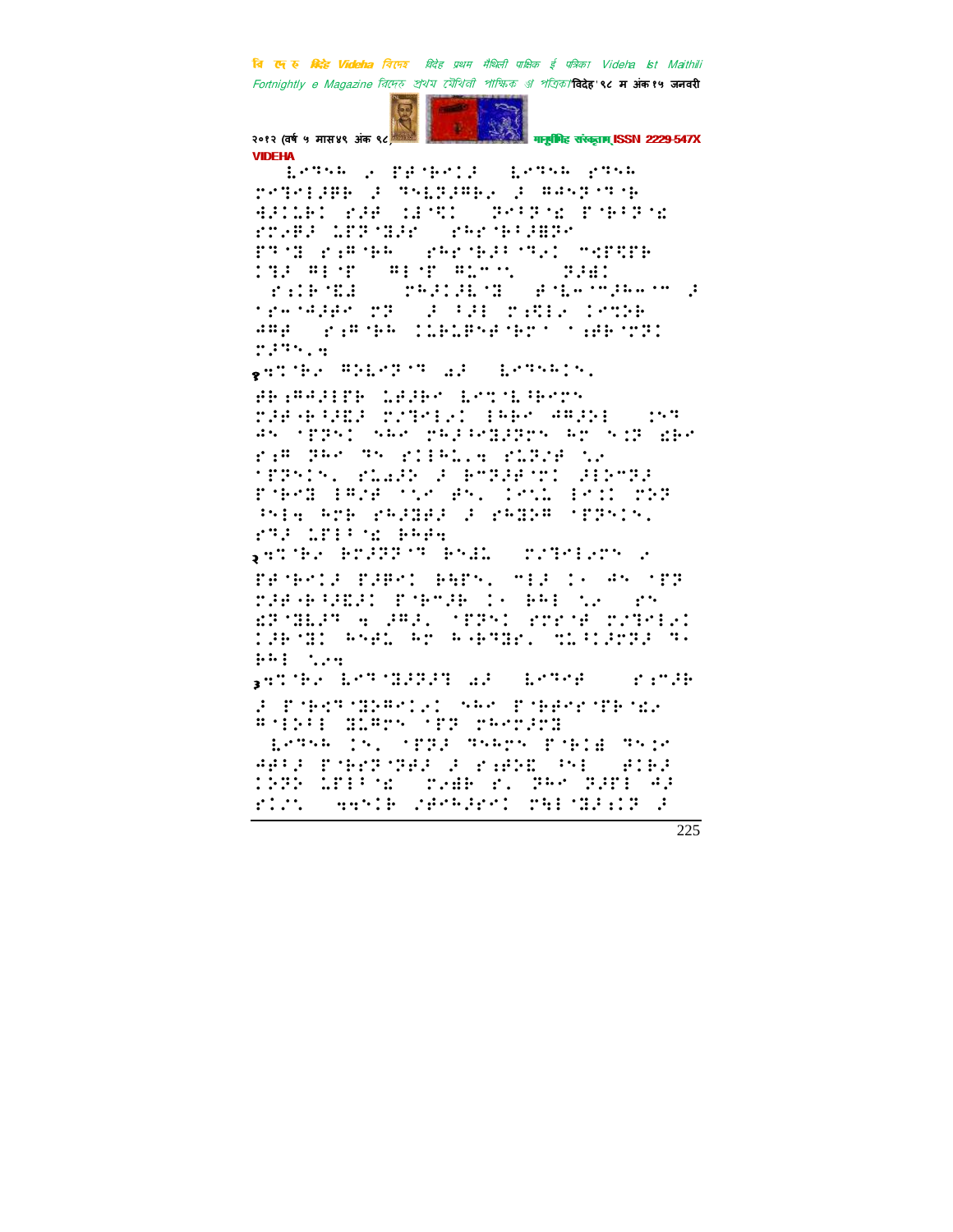

२०१२ (वर्ष ५ मास४९ अंक ९८) **VIDEHA** 

मानुबंधिह संस्कृताम् ISSN 2229-547X

ranches (Pherman Second) the der (DII Peers Stock-Sept PHP: FORCH BOAR un Pühl 193 SPR31 ren

 $(39915932)$ FIR MEMP NO MMM SYNCH (FREE) ependers novel door in his pressie appe ja an ngni mpg pinej (genam) 2 HEMPION, THA PHI NIMERALEMANI "Her th FLB(F) 151 (1877-776 **WARD BEENS BLACK SHOW LONG** 

IPTTP LPP PRI TRAIN STARTED MP (MATHIA) Pobel and The Shepper trage part against the signal batchers WHIT TETHING HER THE CATER ESTILLY **TORY TERE SERVICE PRIME FROM** rrugsAggerAd.1 PD92 (1161P56762) **MARTINER SHENBERGE SERVICE** FIR LEIPER SLAPTA CRIMERY F. **TERP POLEHED EMERGE 2 FEMIN NER** H. T. TERRY STORY TOOR ARTENTAL APROACH THAT FEATURE CHANNEL pe the Barathes ad (Barbem) at

 $2.314333322$ **STEP SECTIONS** riturementE break. 1898 PrincipalenthE at Cliff (tam **WHO IS A REPORT OF PROPERTY** 

rakranski radov, konstrukcije presp rracio figura responsa incada anos PHORES FOLKERS FORCH THE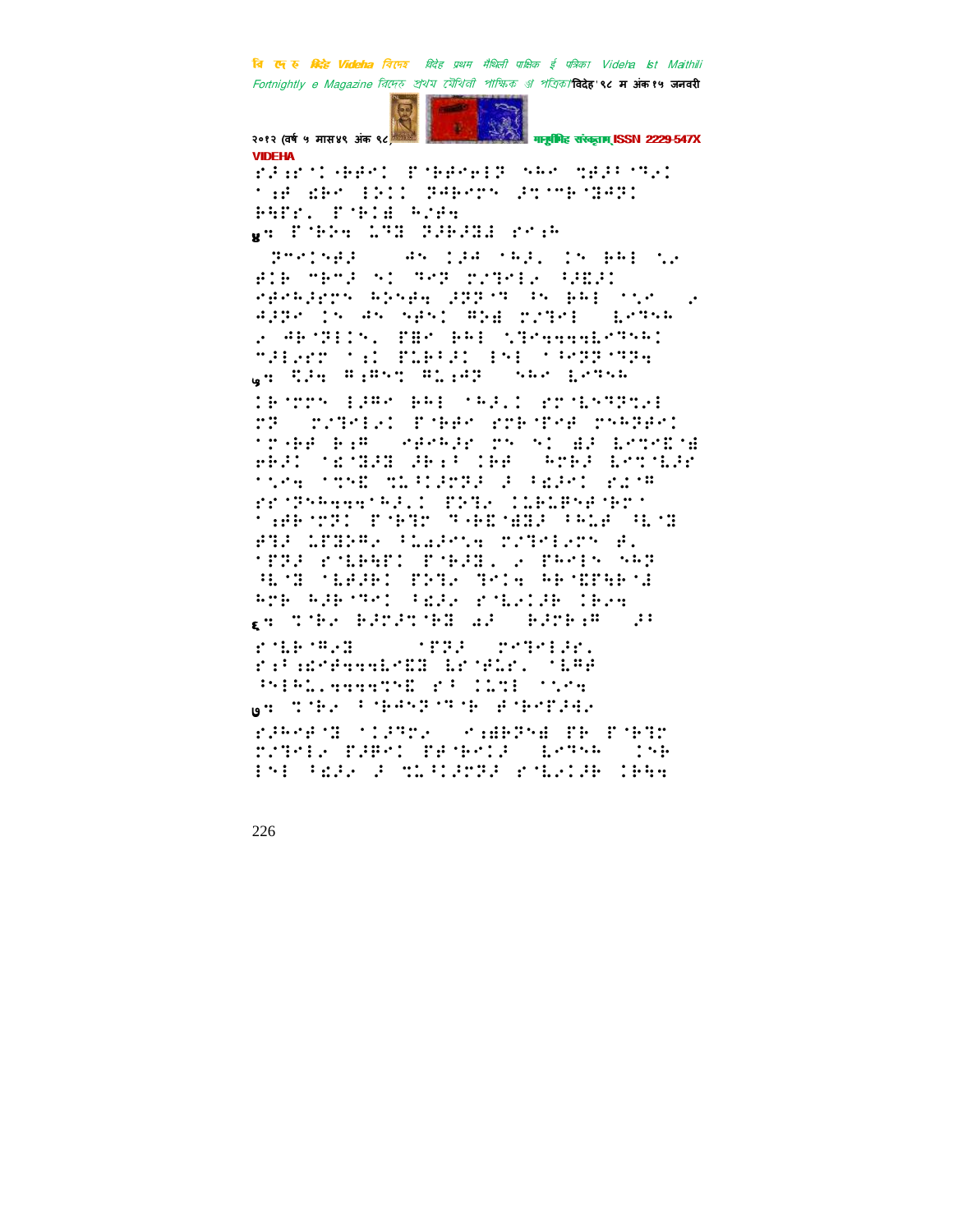

**VIDEHA** 

ga miter forbell iffliche social  $\mathbb{R}^n$ FORT TIRES FURNI PROPILE ANNA D PALEND STAGE ARR CRND MOR USE Perk BRSEPPA (Pier  $\cdots$ **TREMOGRAM STREET ARABITARY AREA** PROTH THIRD. gas população 2:8:122725 .4534 SMLP 9835 B351 (2003) M356 MP38 ABON PO BAILONE (AN NE PRONE **THERMAN BYANNY PARKER** PANELAPHAIN, PNELST TRYNIK, PAPPAI 175 LAPPE Stra PROPIPEPDS SAR PORTUGAL PARTNERS AN ENLIGHT IRIG to rame person radial that starter <sub>go</sub>a tie*r 25 maa*red af 1990 fere FRONTIE PORTRE APART STORE FROM CONTROLLERY CONTROL PARA 19825 - 2085 - Alexandr ISBN 20878-20 DROBON <sub>By</sub> DROBO COLOR RHIN SPND FOR reff dyrk ere tietigfeeld feler rung was and an an w  $......$ <sub>22</sub> TTES ESSE APPLE (PSTSP) ESTALPANEER ESTA PRAPTE na: Profel. Spromenca avr fagv: FARME MOVE FRONTIL MARI HANDON RNAL ROB SLATASTA POLYTAR INE APPA at the substitute member  $\mathbb{R}^n$ property depart of Chronologye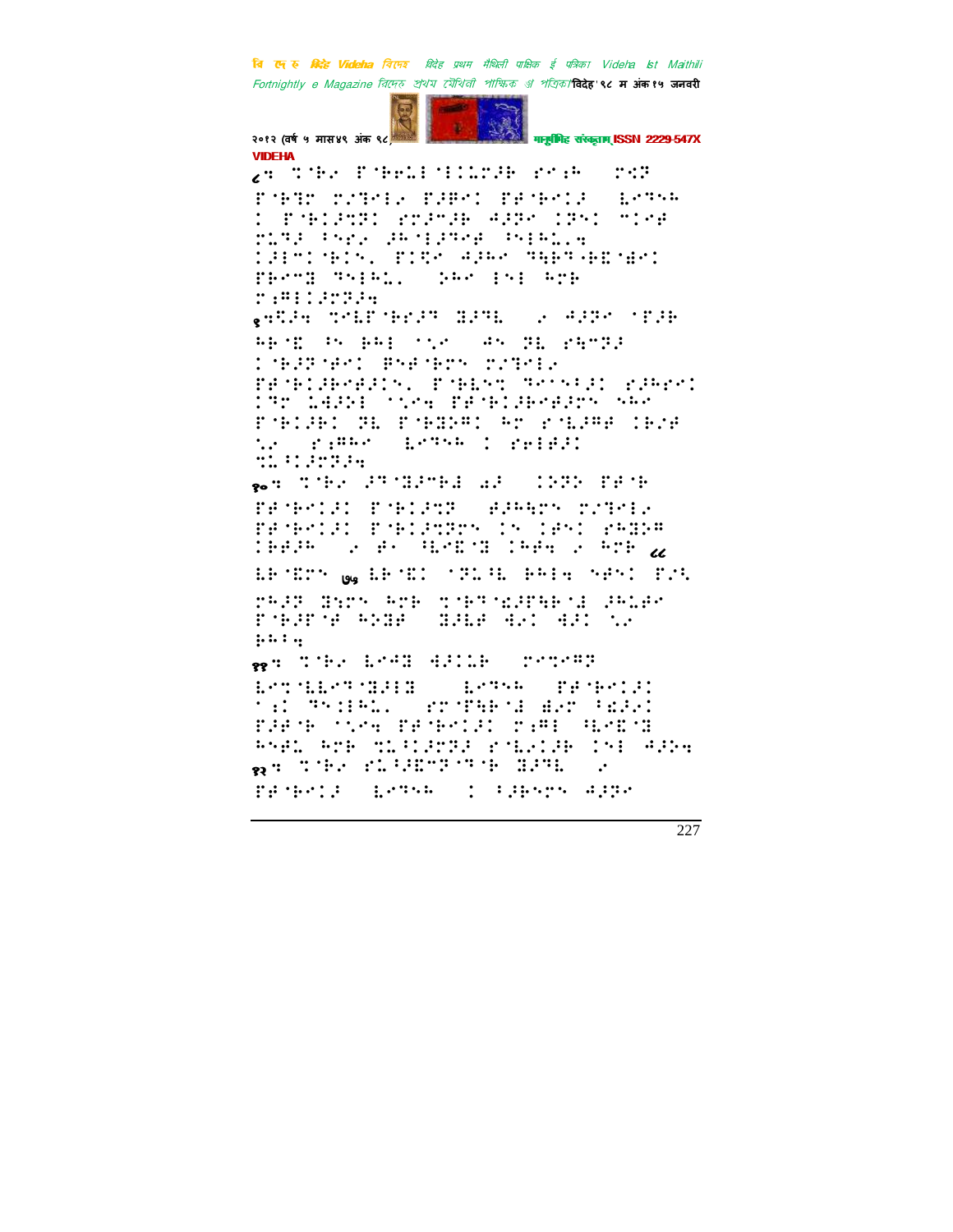

मानूबंगिह संस्कृताम् ISSN 2229-547X

२०१२ (वर्ष ५ मास४९ अंक ९८) **VIDEHA** 

PORTUGE WEEKLEYS PORTUG Figher FLEGEN AN FORLEY'S CFF risk fræg ry (2003 - 194 **B** R A THE CONTRIGUE IN THE POST  $\ddot{\phantom{0}}$ 

PROPOSE LORAL COR PRINGS PRESEN 195994 ASE PARTA 2AG2A BAAW we the the brill all shows

spreaking the type and letter thr LTYP AR 1851 RAPS, SIR EYERE PS rice time an 191756 robby 177158 PROFILED TO THE THE SECTION OF THE CONTROL THE CONDITIONS OF THE TILE THAT THE PORTUGE PHA TITLE IN STAR  $\mathcal{L}$  and  $\mathcal{L}$ 

post within Burnster Custom Construct **ATTELPART**  $\mathbb{E}\left\{\mathbb{E}^{T^{*}}\mathbb{P}^{T^{*}}\right\}=\mathbb{E}\left\{\mathbb{E}\left[\mathbb{E}^{T^{*}}\mathbb{P}^{T^{*}}\right]\mathbb{P}^{T^{*}}\right\}\mathbb{P}^{T^{*}}$ 

PRI NAM TITELIN, STOROBININGS WEBSTELLTNING BIBS INF ROBOTS <u>tale referiencie: Pichar</u>  $\cdot$   $\cdot$ Letthier Ches

es the EPPP'E EPPP' (Pro

a penendah papahan sahawan dan tr BREAKS SPEED SPEED SYMPALS SIR LARGED TEL AUF PORTAGE POINT AL RTEE PASSES INSERED FRAM REARING RE PROBLEMA POINT TOPS NORTHERN PPE B. PPER TOT PN PERCENT PROTH ang har rasal (sina hak a sina The Bright of Click of Section (1989) rranis, explicition and except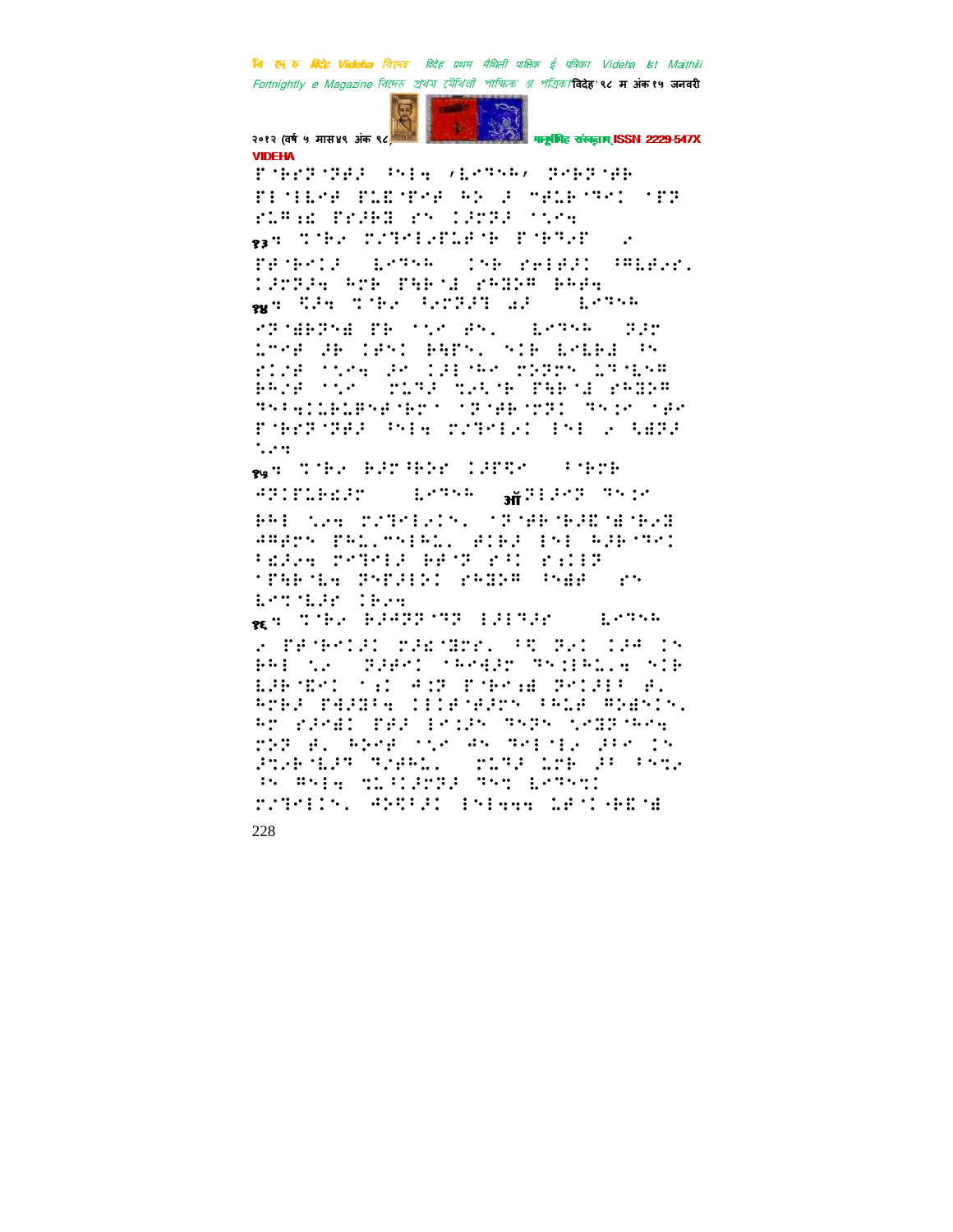the F BiB & MPP BiBS the BPBSTB RMB (1931) SPEARCHE SPAC COPA HAND THE HALLE HAN  $\mathcal{L}^{\text{L}}\left(\mathbb{R}^{n},\mathbb{R}^{n}\right)$  . The first part of **SAME ALSO SERVES** pos Win Political Prince of Wil ratelers eadproof peel presents (LORSE) PORTUGALIS OF STRUCTURE MARKETANIA MERINTAHAN **SAFLI PROPRIET TEACH CHEFLERY.** Portra na shi Portan Assamb rnic russe s a rend dem ramphare produced recent prod **TI PARALIZE A BALE** &STORYTES THERESTS EROTS (ESTAR) S PROPOSE THOM WITH LEOEDED ( HR #HER ESSER TRAT PORRES TO BAI

 $\dddot{\mathbf{r}}$  $\cdot$ : are terre MARKET START AND START AND AND A HEADYNTY PART BRENCH ARA ARTIPEIN, AN IMBN PARINT TRUNK 10 lo Tabam Arth Ballade (1926

FORCES CLEARAFORM MARKETING FERM STORE DRAMATING STAT Esterneben involverei bandene i Indie<br>1982: India allen de Veladard (edel FAWE APPE A. TAP. THIPP PIBLETH EPTA KATE TAT ESSE THA ENSENCE NEWSEL RAIN, 1918-1941 AMBRIE , romanika († 1922)<br>randakom brako aobako 2 martane 151 rad ramas Afrikans

२०१२ (वर्ष ५ मास४९ अंक ९८) **VIDEHA** 



बि एक रु मिनेट Videha विएक विदेह प्रथम मैथिली पाक्षिक ई पत्रिका Videha Ist Maithili Fortnightly e Magazine রিদেহ প্রথম মৌথিনী পাক্ষিক প্র পত্রিকা**'বিदेह'९८ म अंक१५ जनवरी** 

मानुबंधिह संस्कृताम् ISSN 2229-547X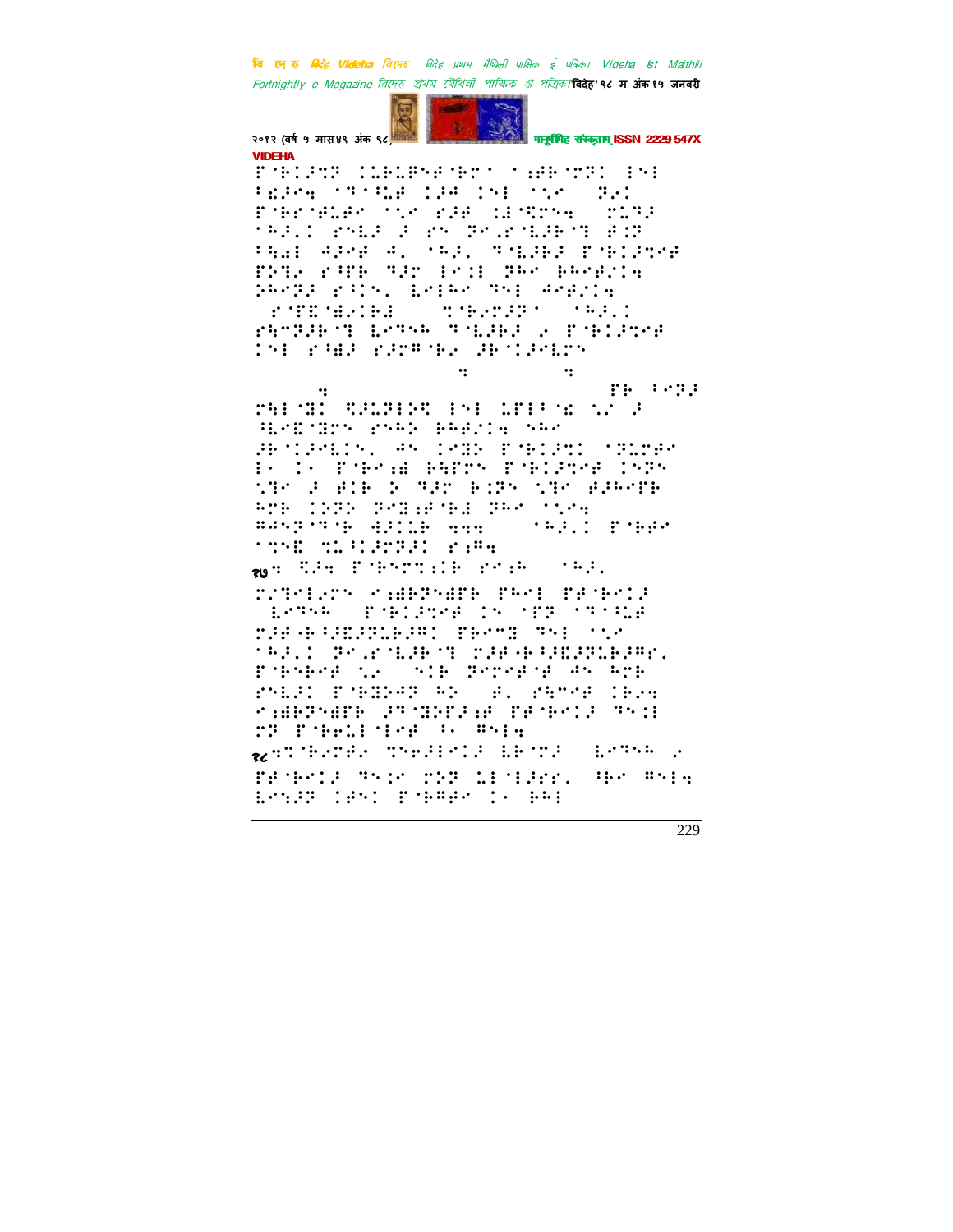

### २०१२ (वर्ष ५ मास४९ अंक ९८) **VIDEHA**

Steamered, Principale diduction (1938) **PAGE STRIP LARIBUS PROGIN, BUB** BUD IN THEIR MAN TERI TTING rir di singer de l'Adesen BOOKSTED THERE SPIRE FINE **TACH PERSON** 

genome module as craps specifical

SHER, STRA PARABLE PARABLE PALENT HETE NE PROPINENT SNAM TAND BRANCH SHE MARINE THE redell war warrs redell mseda ESTER METHOD THEM

pos the BPEPPET af Clement

ERSEKBUREUB (CLELBSPACE) (ABB)200 PRINCE POINT TESTAI SEMBORGH the Portels ARE STAR INTER aragroad (1946) marar (1979) Aasgegebi<br>1931-1971 (1945) aaste (1974) (1946) SEPTER I TELEVIRA FIRSTEL PERATE ry LEEP a Police and  $\mathbf{r}$  : ERRET IND INDED CHERRITH FROM PROBLEM ROBBERT POOR POBIANNEL CAPAARENT IAE AA RICHA per the lether.HTM retth

INICAR AN MINIMUM ARTSAMS PALA Bar (1843) (TH) Brooked and rmeans rimnes more a de nord rokradne remover avis frik rusin in And

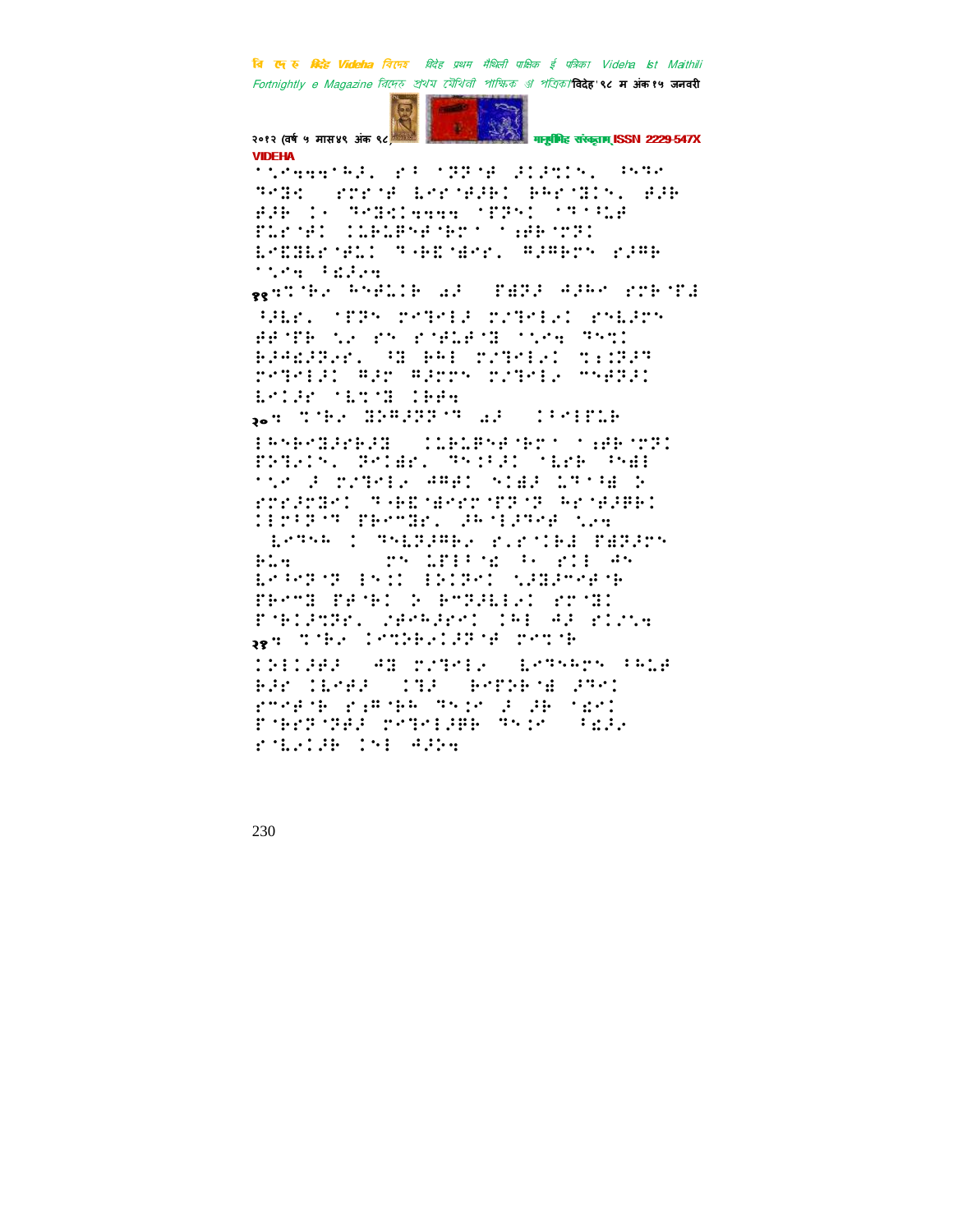

२०१२ (वर्ष ५ मास४९ अंक ९८) **VIDEHA** 

मानुबंधिह संस्कृतम् ISSN 2229-547X

man he sellers cleaved wither **TED THE STATED TOPPERS TEET TEET** Cond rollengs pricessors reng <sub>33</sub>9 TORY FREME OF WALL STRAT

**CLELBYA (Br) ( 1988-1992) PRIM (FLAPY)** AND AT MEPS NEERL SNAW NIE ESTATION OF GAS TERMI PROFESSION FROM HIS STOCK STEPS ( ROBER SIDE OF CHOO MORNING LATER AN  $\cdots$ tillerad rammarti (da. aged thereby diff deed all (1991)

**CONSERVERY (1998-1920) PHIPL.4 ANDREADNED TENTREE**  $\therefore$   $\cdots$ renna nordall d'eve ordne d'eo sta (anglis 1999) (anglis 1999) ramers ra 1878r the research LA MADA MAR (LAIGH) (1873) 7-AE MARDAR  $\mathcal{H}^1_{\mathcal{D}}\left(\mathcal{H}^1_{\mathcal{D}}\right)=\mathcal{H}^1_{\mathcal{D}}\left(\mathcal{H}^1_{\mathcal{D}}\right)$ 

**Agencies conducts in crime in CLELESE inco** talkora: ry krk 1820182 rokokaa:

An Especial information and arounded IBSE tammed COBORNERY ( WEST) FRIAL INFORMATION TOBACHER rrathers: Lebhai burre The 191 APSA #ASP THE BRIDE RESULTING THAT THE HAPPY CONTINUES.

**MOREOVER EXPLOSIVE SERVICE ENTRY** THE TIT RESEARCH RESEARCH THEF FARTY (GLA 201 1396) 2173 4851 FHING, PS PROFINGE INEIN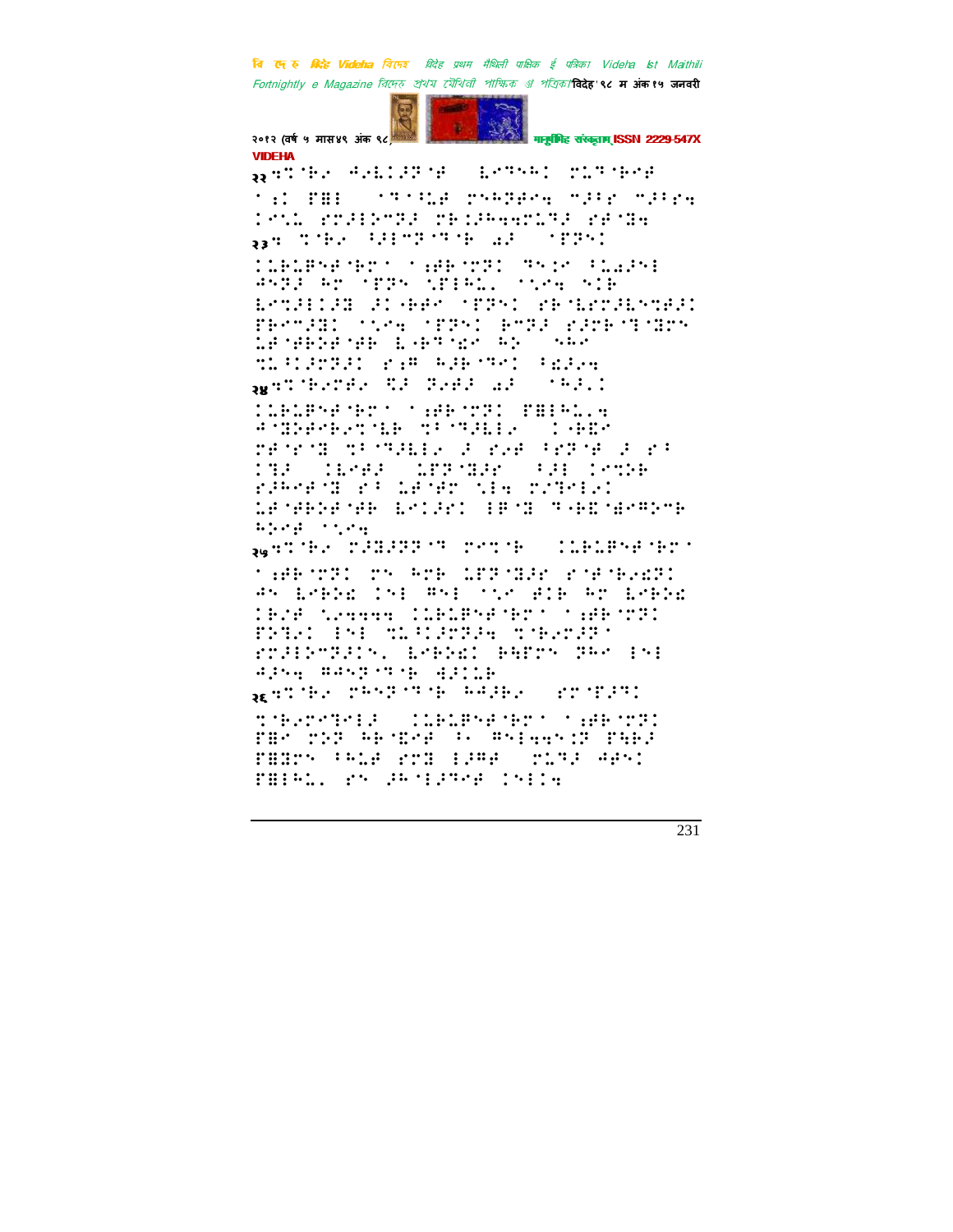

मनुषमिह संस्कृतम् ISSN 2229-547X

**VIDEHA** menter (STAPACH Toder) (LELBSP)Pro **MARK THANK HAR SANGER** rawers in a fill nime was removed  $\ldots$ Rent the control of country presents are PORTON PANE NAME DIR STRAND Portel Marke Score (82.1 Fri CHOPSE SET TO HE STRIP TROING A STAR andares ( Gale 1989 Pras Aba  $LPR$ ggan (Burdu (Bru) al cronello renelle MESTIN CLEARNESES SANESSEL PSPRAE FOR THE SECTION SECTION AND THE TOP OF THE ruers to any PH PORTING IS BREACH ESTAR LENHING TO PRESS SLIDING ment by The Port of All (PAPP) (Lense Pedrea Thina Abra new refers 151 **STARBOON IN BREADTH** sentire Bardana Aavib (1981aa) redefine feres as portion Poberogale, Gbo Lef (office Louis PROTHER IS THE SELFIED ONCE man and the control of the control of the control of the control of the control of the control of the control o CONSENSATION OF SANDRED CARDIO MOTORSH EPPO PNEW POSTESSWORTHOUSERFUL  $\ldots$ man there finded for the wider **CONSENT THERE SHIPLE C** BOND COMMISSION (SPIE FRIGHT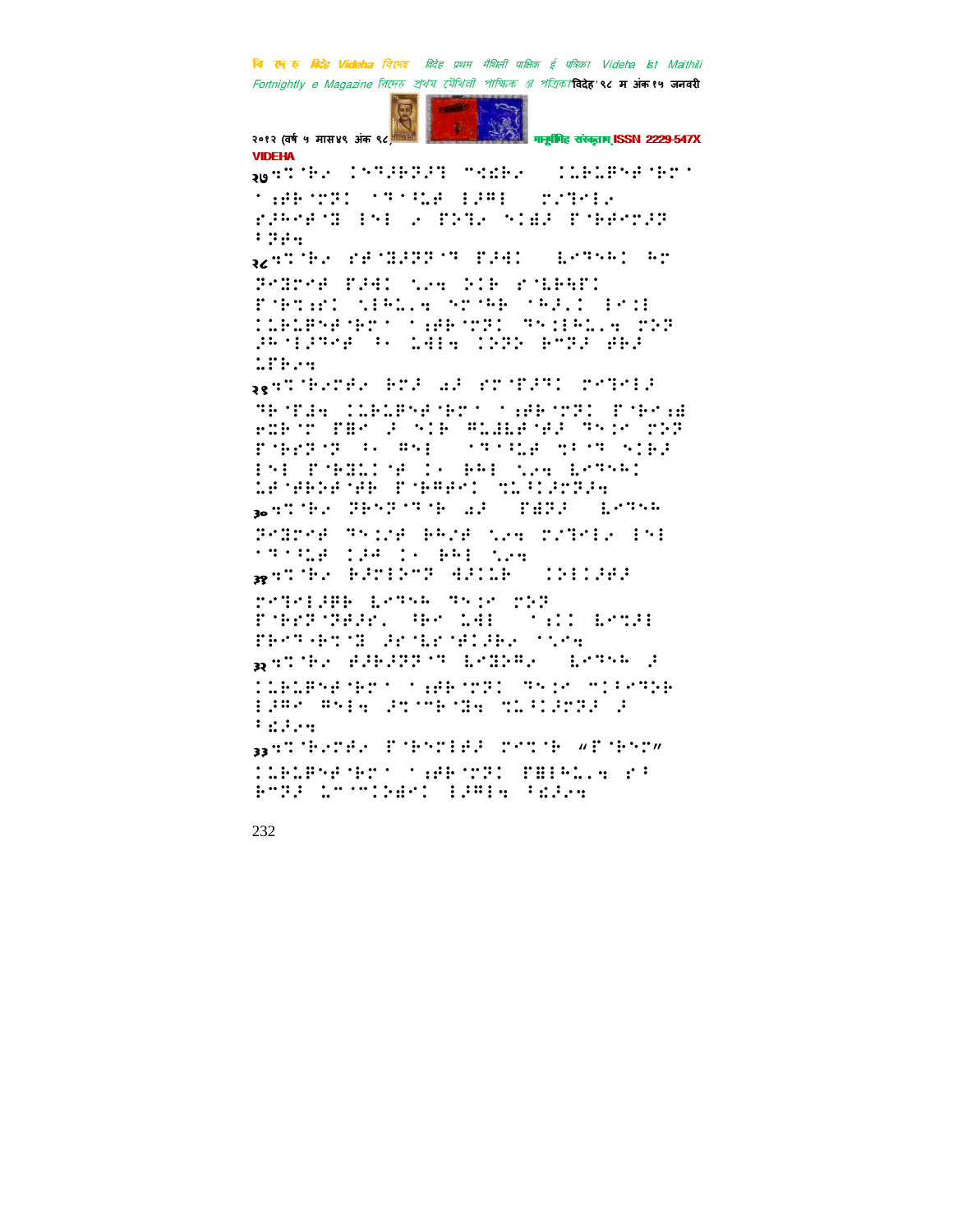**VIDEHA** 



mus de vers genomerne formere mede affir **CLELBYE YES YOUR SENSOR CONTROL** ESTARRAR AN CORPORATION CROSS ragger (Bill Schuler) (Se misterar Bending of Barrow and are **CLELPSE SET (THE STIL TOOL)** (FOST **3.1 :: ###\*.4** watthe dibition along this. rately dated retell and will be the B. IPMBYPM PMPLPMBI 194 I- BAD **TOM CORPRETED THEORY TELESCO**  $: 101111$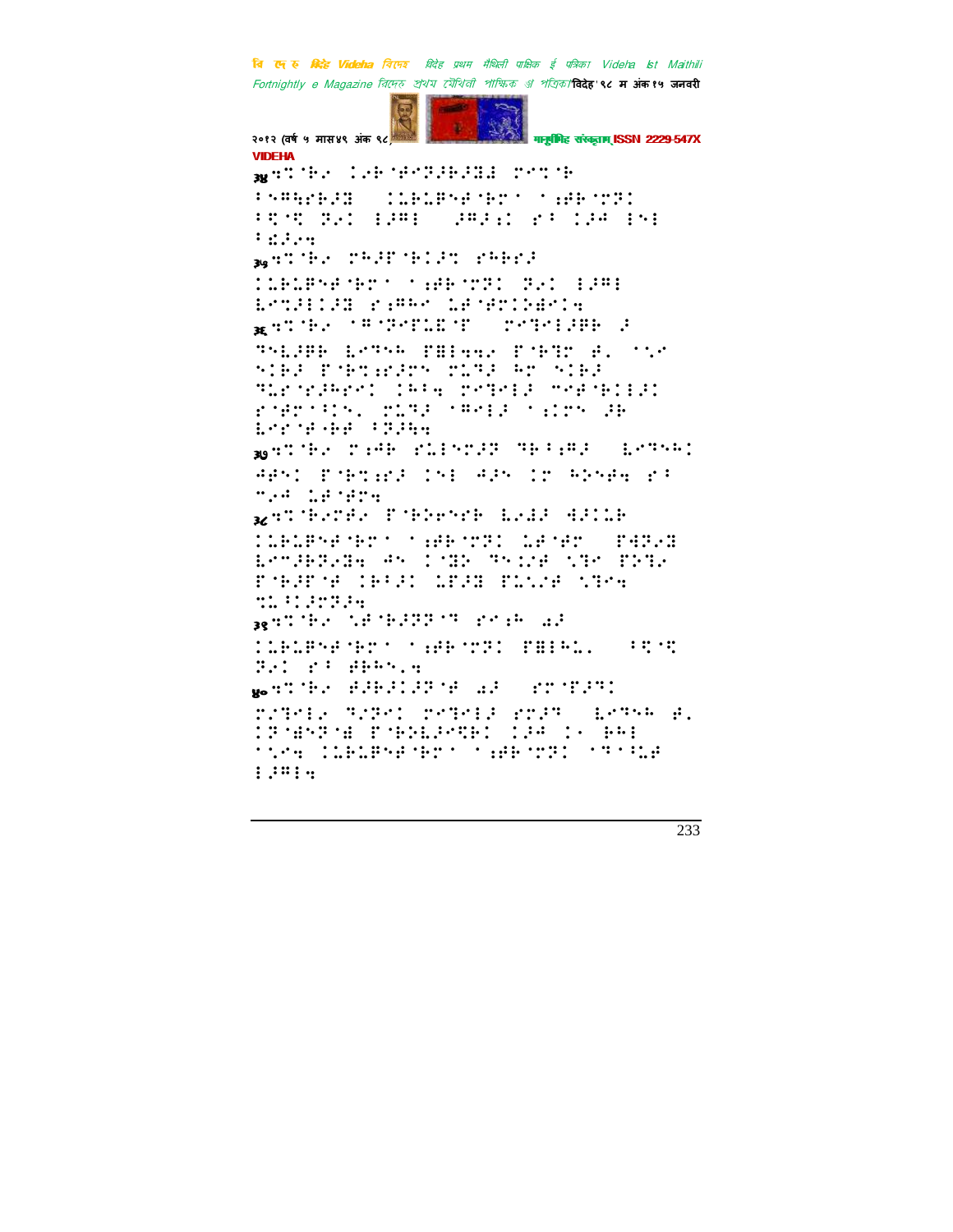

मानूबंगिह संस्कृताम् ISSN 2229-547X

**VIDEHA** well blattie liche made CONCRETENT SHENTI PROFISI **FALE TOAGES! PROBEDE FERM W**HISP STREET STREET FOR tagenti i brog otte romani tage tir Trick race Trite <sub>Ma</sub>nditer Part222 perch (Eenhal EMERGYN SA PREPYEEEN PYESHERE CEME **112 112 12 12 13 14** WHIPPY INTERNATIONAL CONDITIONS **SPORTSPILLER STORY STORY** tificati a fear robelib legg a Photogal Sarria PHIPL.4 MLPArr B. : 28: 4532 : 222 : 223 : 234 : 542 : 552 reach billion class mone landis me nie sni sni nazym e, ra izni rriaze  $\mathcal{L}^{\text{max}}$  ,  $\mathcal{L}^{\text{max}}$ WATCHER WERE ARIZED CARL BELLIED In BRE the BDBD ASEBSTA TRACK SAM MARK MAD AP MARKEY (MEDIAN ARIA AR  $\mathbb{R} \cdot \mathbb{R}$ WESTER FORD AF USERLI PLETELL ritury sets from records the man BRIC FILMS, AN 2 ICEAN TABOR ICEAN **South Additional Control Control**  $344.341$ PATER CRAINED PLACED PREACH. Preside from the Serie Schools (S ruen ist mentes dried lines reasonship BRIDGE SCHEDULER TER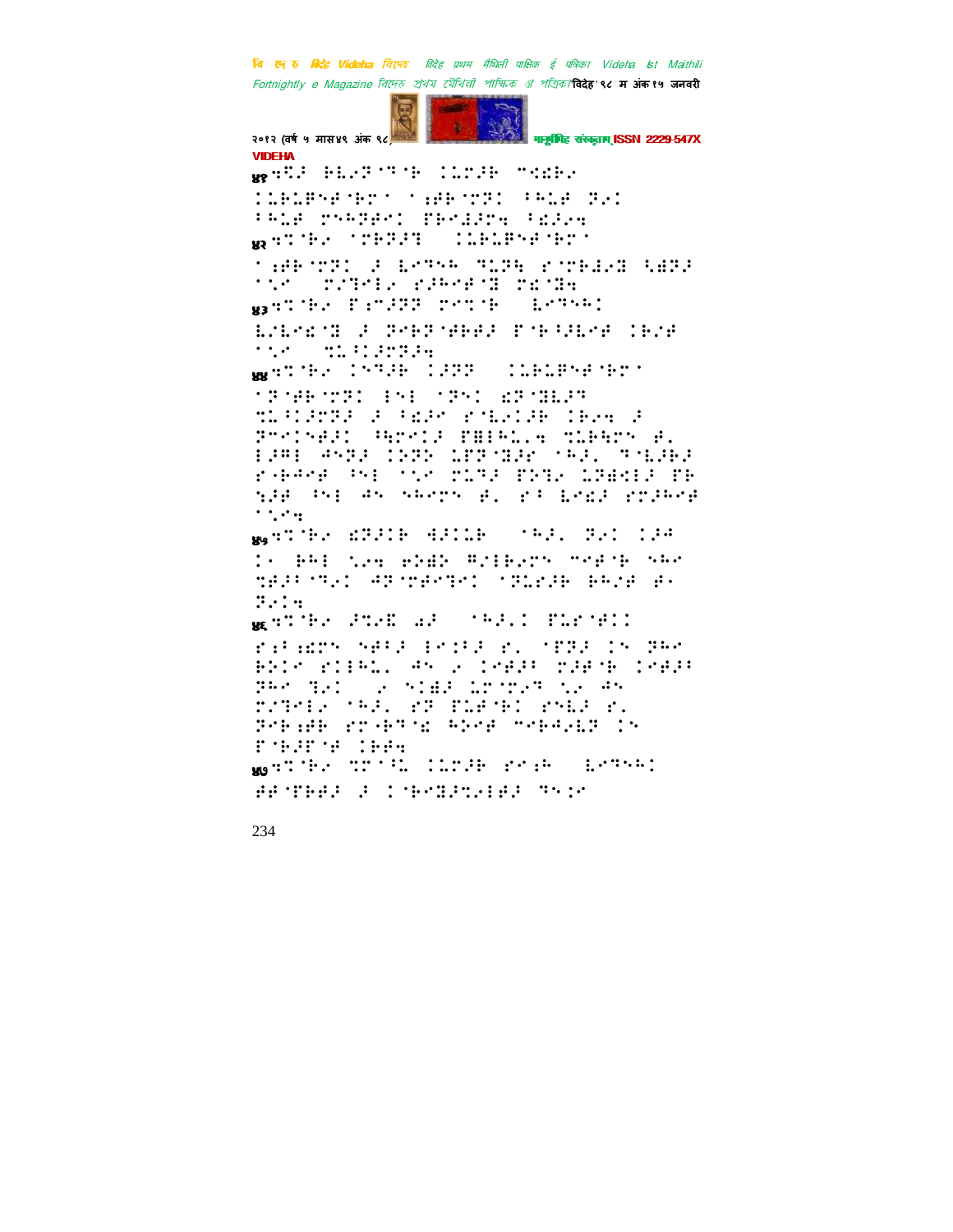

**VIDEHA** PROPERTY ROBBERT TEST TO BREEK IRE AR RIZI AN ROLABAR OZTABA FRONTIL SPEARED ESTART FRO rolbollerry from Alvey SAr CLELBYFYEL RAPP BY F. YAPERY MYPPY 182 P. R.E. BRY 2172 (P.P.) CLELBYFORD (B. COVE COPA Render telephone **STORY PRODUCT** IPPS Premare Information admands TITEL PARENTY ORL TEACHER IN #H (24 HL# HL#2P4B HP PR#P2H  $......$  $_{\rm gg}$  and the collection in the collection  $\cdots$  :  $\cdots$ CLELBYA (Britishabirg) (2) Exqyb (pqyb) FRANCH PREPERTY PART (PART) rikriti el PA (2009) (2009) rn Caraa General Month Bababea (1981) Sand Personales (Particular Personal) AB THE TRIP OFF ISBN THE THE STATE misterate. gen the and the age formula 12756 2756 FBP5 852 2173 **CLELBYE NEW YOR NEW YORK OF YOUR ABLE** 3512 ESE FRESE PO #5161.4 PP ESTALE A WAI AN TITALE THA TEEM wenth, Ersher Spring Ernst Post Thir (216 Lerosale Thir 197 POSTORE PHA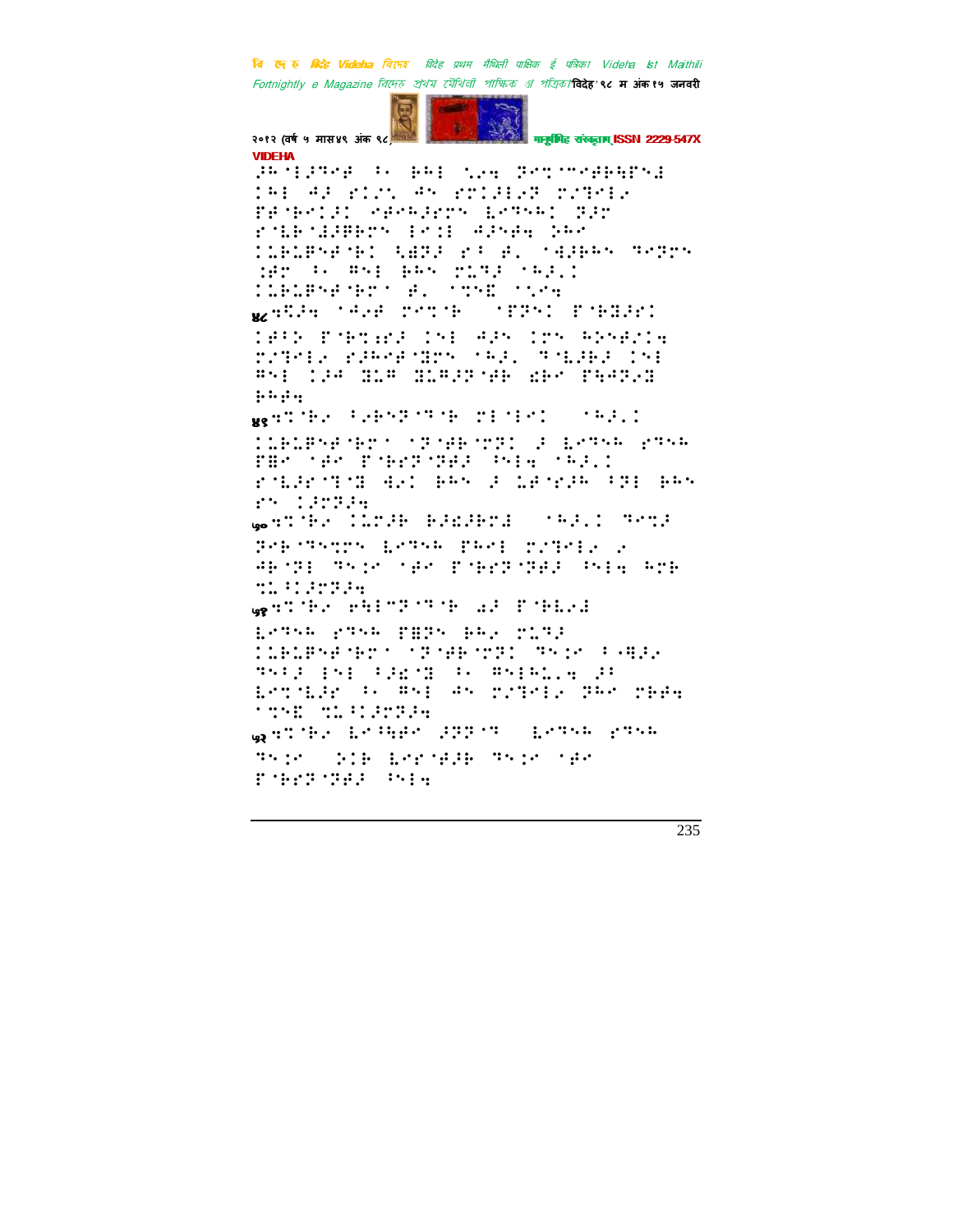

२०१२ (वर्ष ५ मास४९ अंक ९८) **VIDEHA** 

मानूबंगिह संस्कृताम् ISSN 2229-547X

WHITE PROVIDE PRIS CIENTSPORT **MINE THE SIE SENSE TO BE** PORTUGAL PHILOSHOP LETAL PORTU DZIPLADY PO WES PRO TYDES PRAW SARRE HERITING CAR CENE BAY  $11.3132334$ weither Estimates and **PrePresse:PEIPEP** COMMEDIATION **SPORTSPILLED SERVICES** BILLEYED BY: YEAR PREPARED BY: teach this groups of and teacher PARAGA SIANG AS PA PAG-AARAS ratele laethemed rotarta mens **TREL DIRECTORER IN RHE NA STEP:**  $17.111.144$ www.chronouter.com and the construction **SPORTURE CONTRES ESPAGENHOME EMPRES** and gon: prof. paggon and the Controller genoral Classe FLP Clebenshops **MINE THE BULLET OF STATES** THE SAME PACK CARDING AND WARD TO THE GROUP OF THE SAME AND THE SAME OF THE SAME OF THE SAME OF THE SAME OF THE SAME OF THE SAME OF THE SAME OF THE SAME OF THE SAME OF THE SAME OF THE SAME OF THE SAME OF THE SAME OF THE SA **SPORTS TOR SERVE** web ranche estas cherentera 'TT LAIRE TAIRAR SALES, AMRI {}}{P^} W^&\$32r\ &\$3~W& \$3~W \$0 #~{  $\cdot$  ,  $\cdot$  . Gentline activities in the profession of the C rrrie Pieder regeneer als engelisch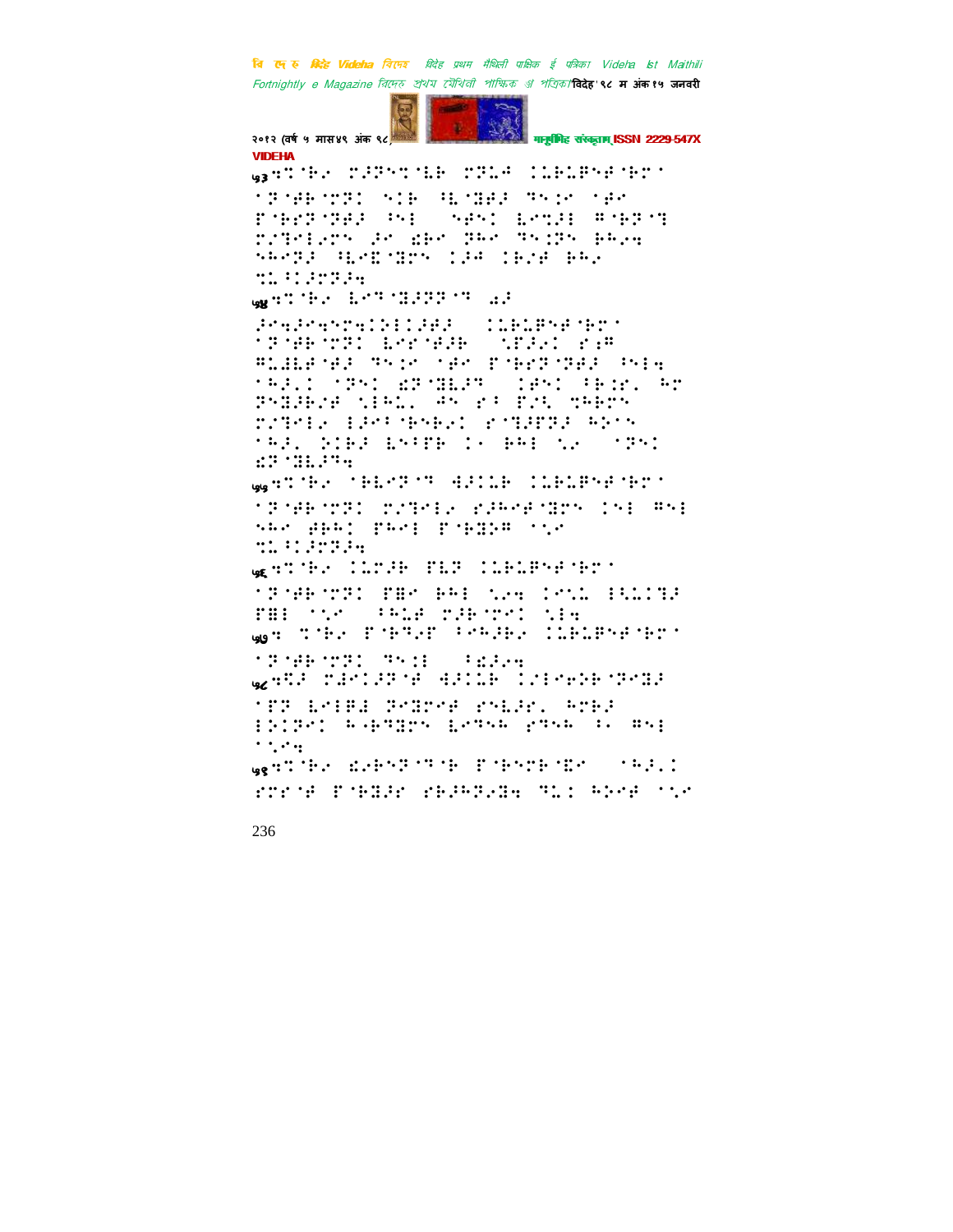

control Princip BioB (Especi POSPOSER P ESTAD POLENT  $\mathbb{R}^2$  .  $\mathbb{R}^2$  .  $\mathbb{R}^2$  : FRAN LETA (SIER SAMPARY) PRISA  $\mathcal{F}(\mathcal{F},\mathcal{F},\mathcal{G})$ ERSTED TOPS FRESHOP (1921) PERMIT

CHARACTER CONTROL STRAIN FRANKFACK NA CONSTRUCTANCH PROPR  $3.44<sub>1</sub>$ 

gandhe effik brogg rgaoe

**VIDEHA** 

CLELBYFORD CONTRECTED DY CHPC readed informationalized product  $\ddots$  :

gather EBond all speech such each

TTESTIEST PHTS. SPELI FORLOT SAMESTING MONEYARITY, NIR Shaanhhaathis nhhebr gris: 'tra FORTH FORTH PRO permanent presh per

**CLELPSEMENT MOMENTS: PHIRL, 4 COL** FOR STRINGE FREMELSING THE SHEET. FBP AND NEW ART ART PEARENT EMERGI An eard in 18 dr eardershippen the PS TIME INED THE PARTNER ITE 1PP MAR (PINPER 181PPS 181PAN) (PH) **TERR POSSERVES SERVENTED TREAT** THE NEW EVENING IS THE EER'S PROPERT F CENTRALISM (NAME) SN FNM STRING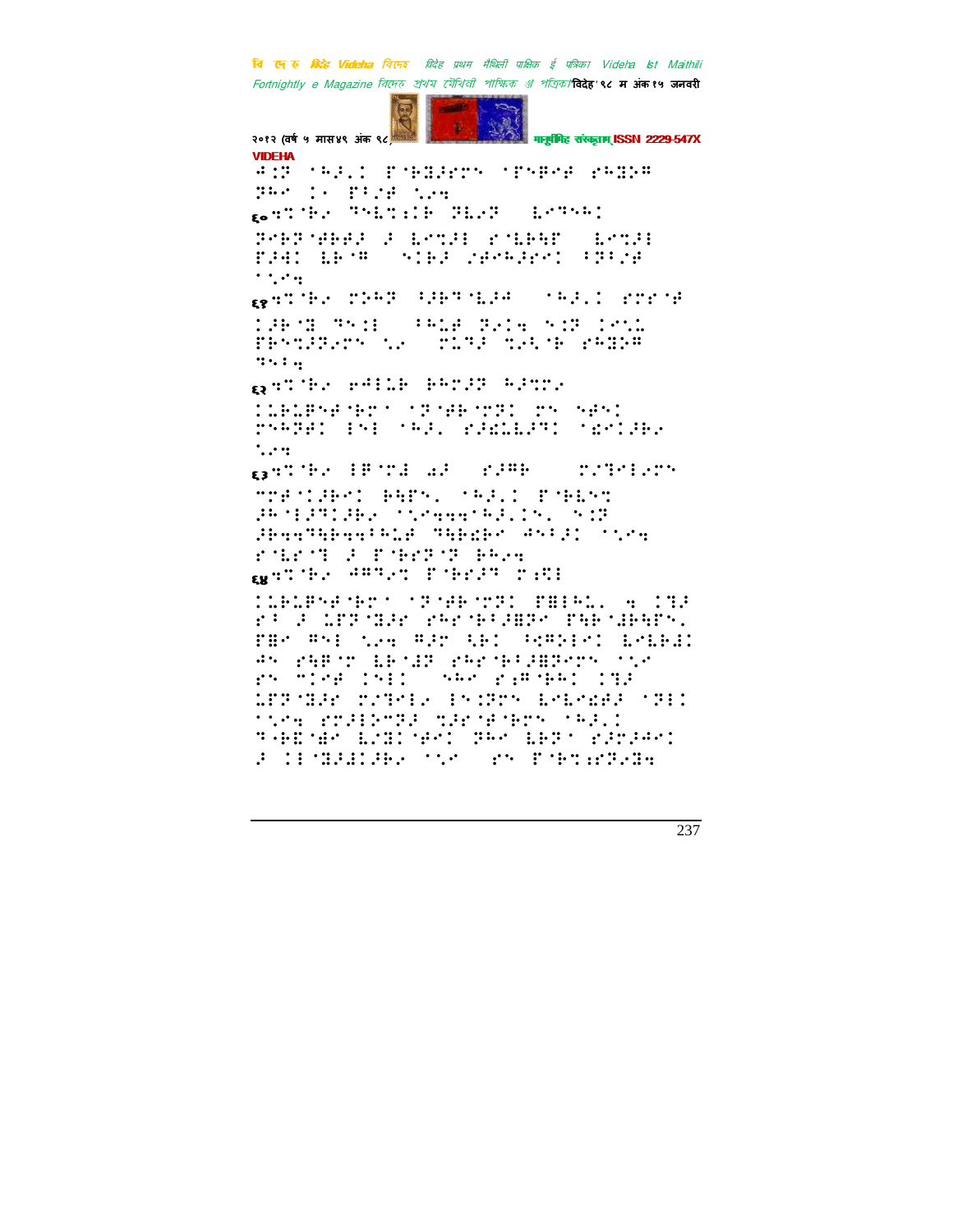FEAR PRAP NAME RAPORTER FOR THE TRAC rately Weigh Sira Shimage rately ##E CENER BL CENER MER #NESS F D **TER SENION OSENE TER ASSE ERRORE** 

a guerra de

RETURN FOR THE TEST HOLES ##SPYPE#2 (TPSI PLETE) **CONSENSATION CONSENSES** STATES SE PAL (PAPER)<br>PRESENT SISTEMA **SARATES STARFORMS TO B** <sub>ce</sub>stify from the 1985-

##527776 #2 # ILBLP56767 198772

par shan p public color...

238

AF TABLI STOPPER TH POBLETE **VERTICAL VICELENE TEST TO HERMITIC** LAIRE CRANACT D'EALRE CORD (18 CRA **TAC TREAT STORES IN THE POSSESS** r. Mikl. Clair Atle ThreeThe

weilscher Serie ausgebenden Steht

POBRE ATOBIC FR PORTH WAS A tra page raakte, komaane kaje tii PTAGENT IN: APHE TE SAI WEN FORGAM PROPERTY LETTERS, PRINT PRIN EP MEST AN NANT FOR MA FOR MA FMSA First (18) BAI the right Steaded rar.com

TRANS (MANDARY STARTING) IN **BEER FOREST ENE MILLIONER** province datase portragge planople  $\mathcal{L} \rightarrow \mathcal{L} \rightarrow \mathcal{L} \mathcal{L}$ 

**VIDEHA** EQUIPMENT TIME OF THE METHODS ENCOR

२०१२ (वर्ष ५ मास४९ अंक ९८)



मानुबंधिह संस्कृताम् ISSN 2229-547X

 $\mathbb{R}^n$  . The set of  $\mathbb{R}^n$ 

बि एक रु मिनेट Videha विएक विदेह प्रथम मैथिली पाक्षिक ई पत्रिका Videha Ist Maithili Fortnightly e Magazine রিদেহ প্রথম মৌথিনী পাক্ষিক প্রাপত্রিকা**'বিदेह'९८ म अंक१५ जनवरी**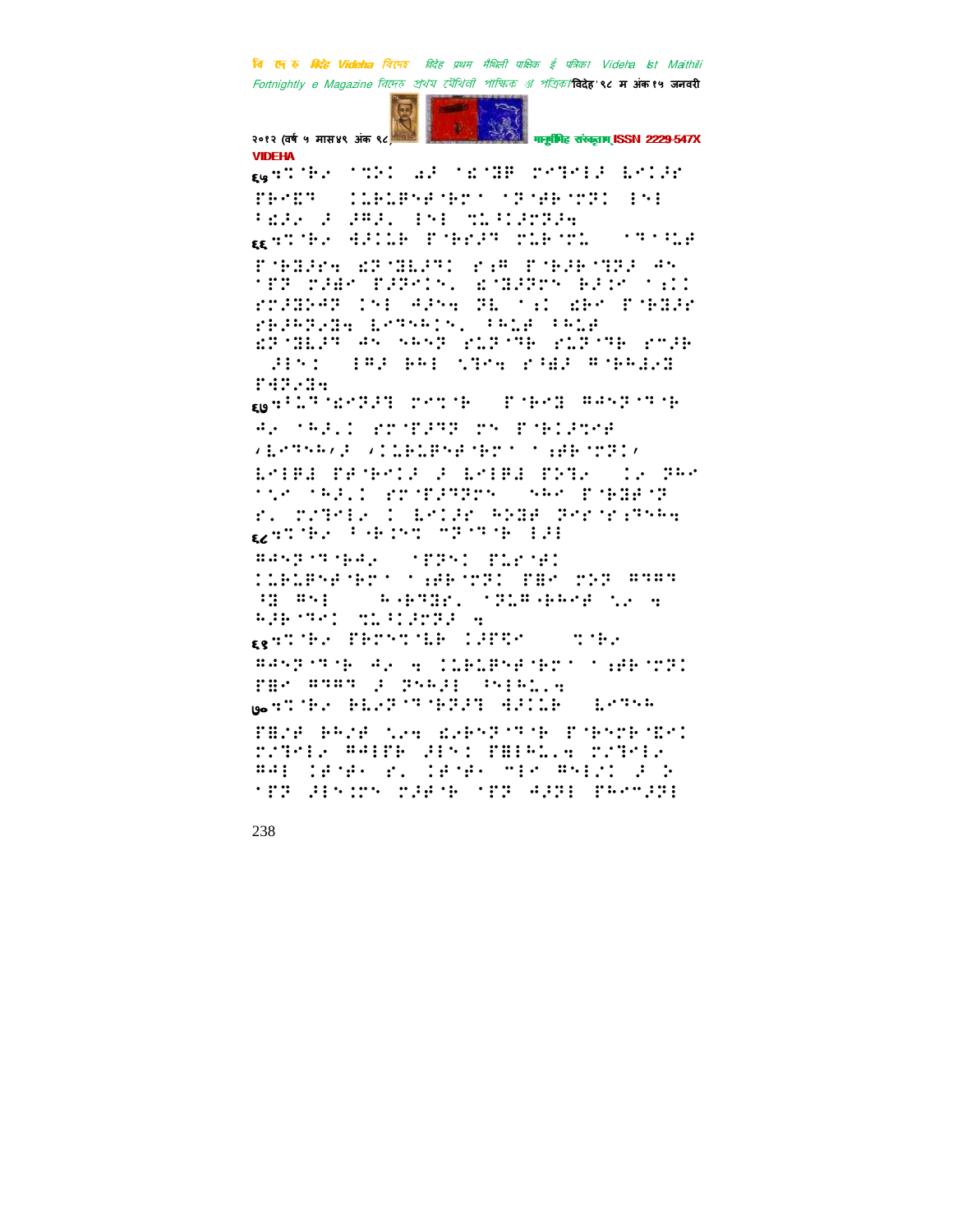

२०१२ (वर्ष ५ मास४९ अंक ९८) **VIDEHA** 

मानुबंधिह संस्कृताम् ISSN 2229-547X

ERIC MESMO INPNOVIME ANDE CATMERIN MED PROTHE RAIL SAME SOTENEDIE there we have the community of the second control of the control of the control of the control of the control o 2 kultu terkil 45 rasi belas MARK AND MESAN BL EN THE BOARD 15:11 4271282 258 65121 771285<br>55825 22 1525 1261 258 7511 4216 telen ses bszzne bsroede disc rank and new companyation **General constants of the Constants of Constants of Constants of Constants of Constants of Constants of Constant** rame (FRI) creps bor (LBLB58-Br) tagental rege (tag 120 metal riago) End (nd Al BAD (All) rrrow (SB)% 19119-1-1004 we wile best being all classes term

**THE MAIL MATHEVON STATEMED SIMPLE 16** # 92 T Ste Sherry Endl rr#de THE GROUP BOIL INTE TRIPPS INE AN ESIL BRETHETE, ALTE BARRI  $\ldots \ldots \ldots$ 

0397 TEL STATEFOR STORY CARABSE TED T time that the content caching it BRANCH MAIL ANDRE PRODUCT

fini (\*ej. ses psesprs je jnj. 194 198 PM 252 MPH

websitered 233 retire (1161854-62) tament of craft populars parts

the Poses: EstRE PARTHER the Chi AF RICH STRAG HRESHI INI TERRIFIN <sub>09</sub> di Sherrik (1913) modis ( **CONSTRUCTS** TIPLESHMENT TANKTED PROTECTS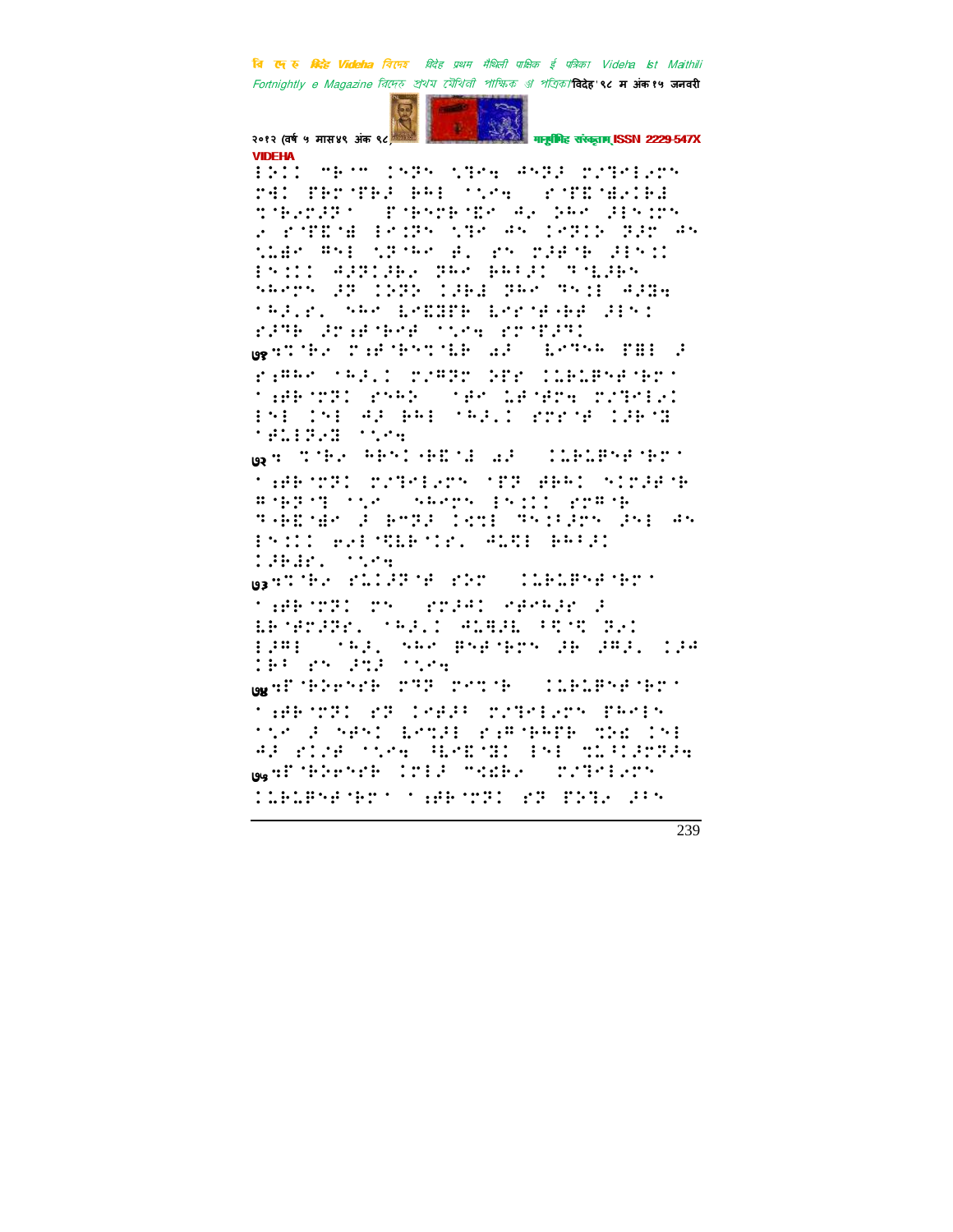

२०१२ (वर्ष ५ मास४९ अंक ९८) **VIDEHA** 

मानूबंगिह संस्कृताम् ISSN 2229-547X

AN WILL F BAP WITHON THE MT AT'N rn (For Pedr. 21238) ni (2015-02 ik parta dia provinsi seora sera<br>Administrate partamentan'ilay **TRACK AND TIME** 

**BEAUTORY LIFE MIRRING WAS EXPIRED** ##527776#2 (1821-4851-12# 15181. the restrictions as her left face 1535 MH MIRIPER (92.15. 533 **FALE (28 28 1852) Mine 00** HIM PER LE PROVINCE DE L'ESTRE

##SPORTH #PILE#2 (TRPLEL PSIE SIEP rockard Backgrounder (AP) APSI 194 SAR PSPPS IN BSE NE BRANC ARRE **WELF AND PRESS AND PEAK** WARTER PERIPPIE FREU TRAIN POTPER: **THE MILL ESTATISE IN ENERGY CONSTRAINT** ting that component there we rrowsed HPV, MBC #SIRLA FORWARD PER PAI 19814 **Ben TTEL REPROTTE COMPANY** 

ESTAR A PROPOSIC PROVISION PROPINS ãnada Andá (1964) posebblí o férenco.<br>1911 - Nem Pael Americane (1964) 1961, o **TREED BY PREPRIES REPORT MARISHER** 

 $\mathbf{L}$  and the final set of the final set of the final set of the final set of the final set of the final set of the final set of the final set of the final set of the final set of the final set of the final set of the

retta riberti di condi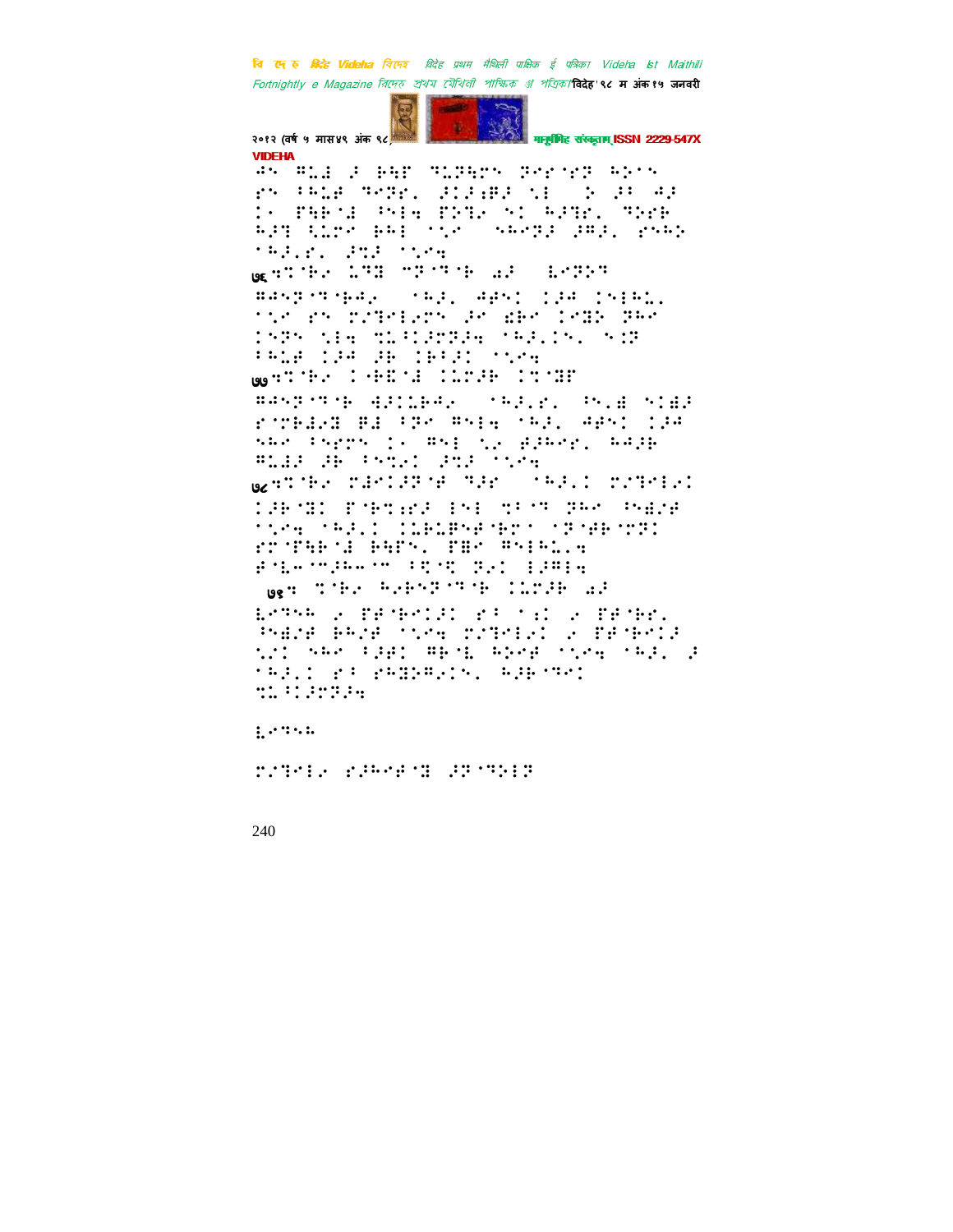

२०१२ (वर्ष ५ मास४९ अंक ९८) **VIDEHA** 

Roomer : PHOLISTIF INCLUDE P

APROINCED BEN BAR SCROBBY ranguarda agus (Pau righ) THE STREET

 $\mathbb{R}^n$  (Fig. *<u>RASHIR SHARR</u>* **APROVEMENT**  $\mathcal{C}^{4n}$  ,  $\mathcal{C}\mathcal{C}^{n}$  ,  $\mathcal{C}\mathcal{C}^{n}$  ,  $\mathcal{C}\mathcal{C}^{n}$ en mando **The County of Contractor** tinde test a Guid propos **PERM :** BRAND OF THE SALE AND ROOM OF ESTMERTS WAR IER PROFEST (ERAB ILMARY A BOSMA BRIA PARSAGE FT TERM THE STANDED THE WHI LETTE 2 SPA BJARA (1253B) BB MORA VISTUARI BAAD GAARTAM MARKA ARAB AADAGA FOSTAS (PROTA FOSTAS FOAS (PROD rati S Pjedali ale prjest <u> Milat Leigt (Lezge 1998)</u>

BMPALAB MER MAIRI A MEMBIANAR BMPA **AND THE COUNTY PAPER OF LEADERSHIPS ENGL PAC TEMP NPMP** 

 $\mathbb{R}^n$  . The set of  $\mathbb{R}^n$  is the set of  $\mathbb{R}^n$  . The set of  $\mathbb{R}^n$ 

**MARKET SHIPS, MARKET** AF a server for side  $\mathbf{Q}$  and  $\mathbf{Q}$ STAN BARAI VIA BARAIJE (PR VIAĜA)N FRAME A MER BAILER INE WAR WAR PANAGA (PN GMG 1828 NGA BMGG) taark aakt eks (45 ) ersk rolk: **SAMPLE LATER THE PERMIT PROPERTY** THROUGHTENDEN, THE 42 BH **TOM THE PHAPME RESEAR FAR** HIMAN SALTA **SAN TEXT LAN STA**